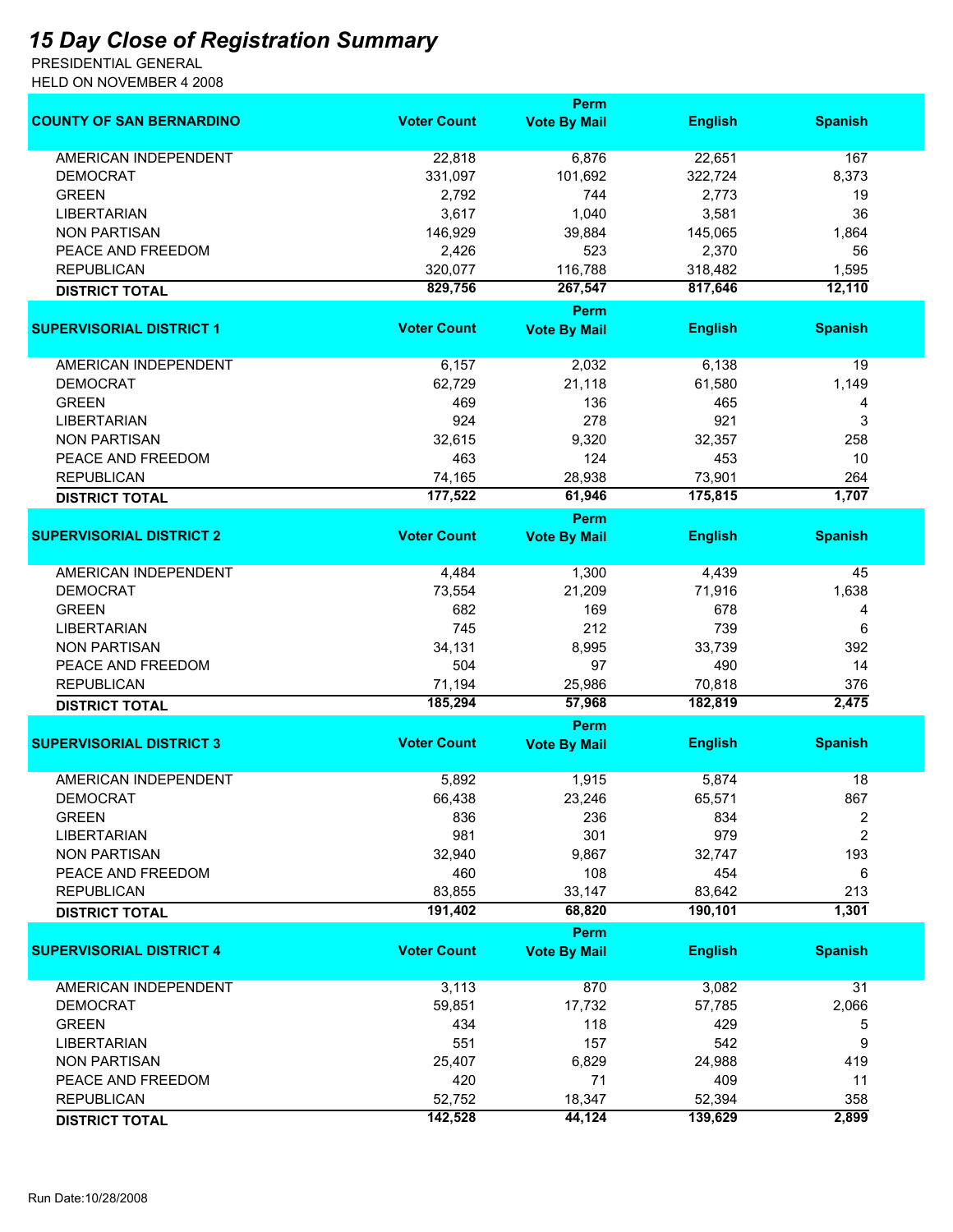|                                 |                    | Perm                |                   |                |
|---------------------------------|--------------------|---------------------|-------------------|----------------|
| <b>SUPERVISORIAL DISTRICT 5</b> | <b>Voter Count</b> | <b>Vote By Mail</b> | <b>English</b>    | <b>Spanish</b> |
| <b>AMERICAN INDEPENDENT</b>     | 3,172              | 759                 | 3,118             | 54             |
| <b>DEMOCRAT</b>                 | 68,525             | 18,387              | 65,872            | 2,653          |
| <b>GREEN</b>                    | 371                | 85                  | 367               | 4              |
| <b>LIBERTARIAN</b>              | 416                | 92                  | 400               | 16             |
| <b>NON PARTISAN</b>             | 21,836             | 4,873               | 21,234            | 602            |
| PEACE AND FREEDOM               | 579                | 123                 | 564               | 15             |
| <b>REPUBLICAN</b>               |                    | 10,370              | 37,727            | 384            |
| <b>DISTRICT TOTAL</b>           | 38,111<br>133,010  | 34,689              | 129,282           | 3,728          |
|                                 |                    | <b>Perm</b>         |                   |                |
| <b>CONGRESSIONAL 25</b>         | <b>Voter Count</b> | <b>Vote By Mail</b> | <b>English</b>    | <b>Spanish</b> |
|                                 |                    |                     |                   |                |
| AMERICAN INDEPENDENT            | 2,632              | 817                 | 2,619             | 13             |
| <b>DEMOCRAT</b>                 | 30,585             | 9,662               | 29,926            | 659            |
| <b>GREEN</b>                    | 176                | 51                  | 175               | 1              |
| <b>LIBERTARIAN</b>              | 365                | 100                 | 363               | 2              |
| <b>NON PARTISAN</b>             | 14,893             | 4,089               | 14,753            | 140            |
| PEACE AND FREEDOM               | 214                | 58                  | 210               | 4              |
| <b>REPUBLICAN</b>               | 27,788             | 10,139              | 27,668            | 120            |
| <b>DISTRICT TOTAL</b>           | 76,653             | 24,916              | 75,714            | 939            |
|                                 |                    | <b>Perm</b>         |                   |                |
| <b>CONGRESSIONAL 26</b>         | <b>Voter Count</b> | <b>Vote By Mail</b> | <b>English</b>    | <b>Spanish</b> |
| <b>AMERICAN INDEPENDENT</b>     | 3,460              | 1,033               | 3,435             | 25             |
| <b>DEMOCRAT</b>                 | 52,805             | 15,989              | 51,951            | 854            |
| <b>GREEN</b>                    | 580                | 156                 | 577               | 3              |
| <b>LIBERTARIAN</b>              | 646                | 200                 | 643               | 3              |
| <b>NON PARTISAN</b>             | 25,748             | 7,090               | 25,516            | 232            |
|                                 |                    |                     |                   |                |
| PEACE AND FREEDOM               | 341                | 62                  | 334               | 7              |
| <b>REPUBLICAN</b>               | 59,261<br>142,841  | 22,686<br>47,216    | 59,008<br>141,464 | 253<br>1,377   |
| <b>DISTRICT TOTAL</b>           |                    | <b>Perm</b>         |                   |                |
| <b>CONGRESSIONAL 41</b>         | <b>Voter Count</b> | <b>Vote By Mail</b> | <b>English</b>    | <b>Spanish</b> |
|                                 |                    |                     |                   |                |
| <b>AMERICAN INDEPENDENT</b>     | 9,492              | 3,155               | 9,468             | 24             |
| <b>DEMOCRAT</b>                 | 98,029             | 34,614              | 96,733            | 1,296          |
| <b>GREEN</b>                    | 1,143              | 332                 | 1,137             | 6              |
| <b>LIBERTARIAN</b>              | 1,532              | 483                 | 1,529             | 3              |
| <b>NON PARTISAN</b>             | 51,044             | 15,198              | 50,747            | 297            |
| PEACE AND FREEDOM               | 697                | 173                 | 687               | 10             |
| <b>REPUBLICAN</b>               | 130,697            | 52,072              | 130,355           | 342            |
| <b>DISTRICT TOTAL</b>           | 292,634            | 106,027             | 290,656           | 1,978          |
|                                 |                    | Perm                |                   |                |
| <b>CONGRESSIONAL 42</b>         | <b>Voter Count</b> | <b>Vote By Mail</b> | <b>English</b>    | <b>Spanish</b> |
| <b>AMERICAN INDEPENDENT</b>     | 1,564              | 466                 | 1,554             | 10             |
| <b>DEMOCRAT</b>                 | 25,306             | 7,797               | 24,763            | 543            |
| <b>GREEN</b>                    | 198                | 57                  | 196               | 2              |
| <b>LIBERTARIAN</b>              | 282                | 88                  | 281               | 1              |
| <b>NON PARTISAN</b>             | 13,229             | 3,819               | 13,121            | 108            |
| PEACE AND FREEDOM               | 158                | 32                  | 153               | 5              |
| <b>REPUBLICAN</b>               | 29,800             | 10,719              | 29,680            | 120            |
|                                 | 70,537             | 22,978              | 69,748            | 789            |
| <b>DISTRICT TOTAL</b>           |                    |                     |                   |                |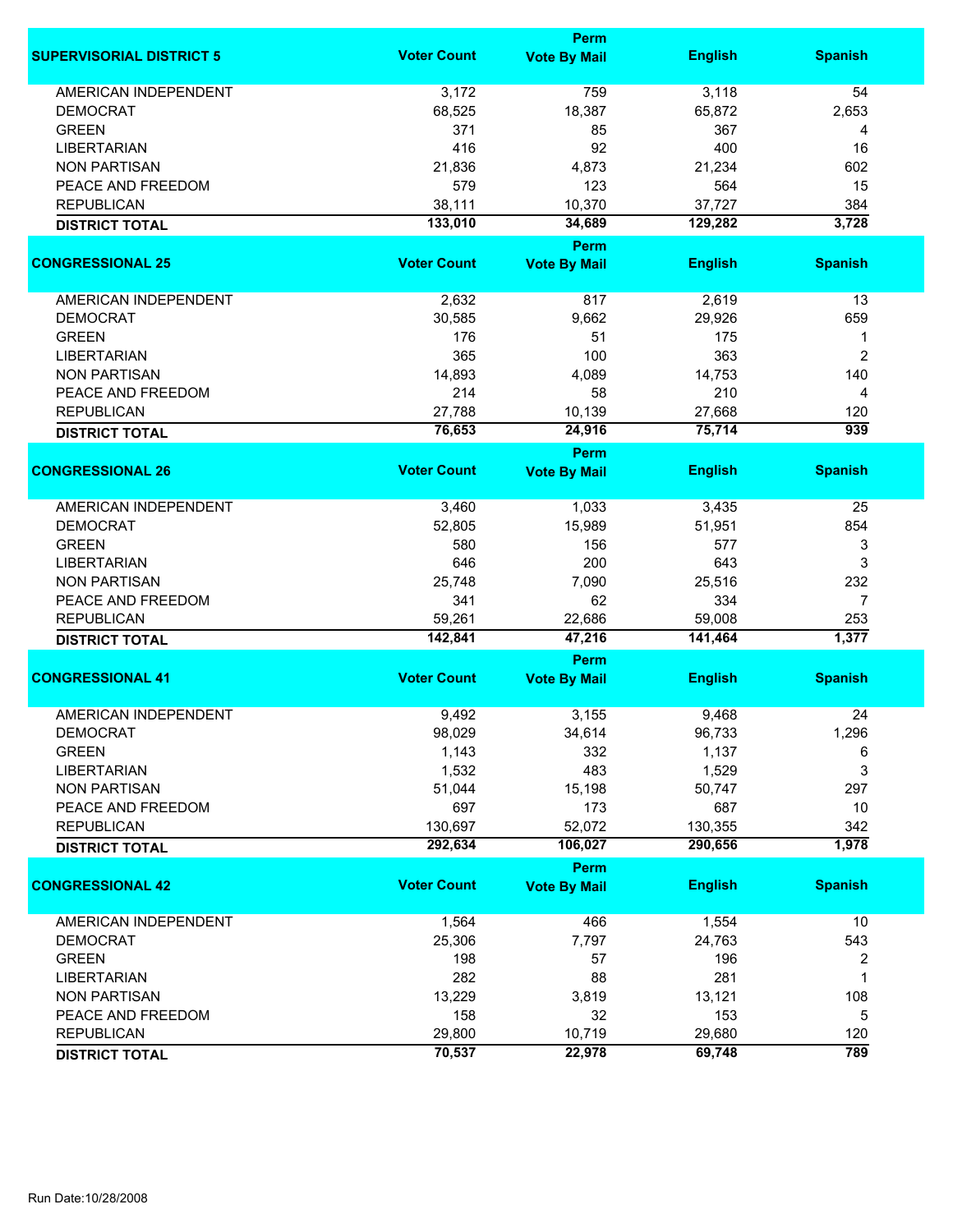|                               |                    | <b>Perm</b>                        |                |                |
|-------------------------------|--------------------|------------------------------------|----------------|----------------|
| <b>CONGRESSIONAL 43</b>       | <b>Voter Count</b> | <b>Vote By Mail</b>                | <b>English</b> | <b>Spanish</b> |
| <b>AMERICAN INDEPENDENT</b>   | 5,670              | 1,405                              | 5,575          | 95             |
| <b>DEMOCRAT</b>               | 124,372            | 33,630                             | 119,351        | 5,021          |
| <b>GREEN</b>                  | 695                | 148                                | 688            | 7              |
| <b>LIBERTARIAN</b>            | 792                | 169                                | 765            | 27             |
| <b>NON PARTISAN</b>           | 42,015             | 9,688                              | 40,928         | 1,087          |
| PEACE AND FREEDOM             |                    |                                    | 986            |                |
|                               | 1,016              | 198                                |                | 30             |
| <b>REPUBLICAN</b>             | 72,531             | 21,172                             | 71,771         | 760            |
| <b>DISTRICT TOTAL</b>         | 247,091            | 66,410                             | 240,064        | 7,027          |
| <b>SENATORIAL DISTRICT 17</b> | <b>Voter Count</b> | <b>Perm</b><br><b>Vote By Mail</b> | <b>English</b> | <b>Spanish</b> |
|                               |                    |                                    |                |                |
| AMERICAN INDEPENDENT          | 4,463              | 1,465                              | 4,449          | 14             |
| <b>DEMOCRAT</b>               | 46,813             | 15,702                             | 45,914         | 899            |
| <b>GREEN</b>                  | 344                | 87                                 | 340            | 4              |
| <b>LIBERTARIAN</b>            | 687                | 210                                | 685            | 2              |
| <b>NON PARTISAN</b>           | 23,690             | 6,694                              | 23,489         | 201            |
| PEACE AND FREEDOM             | 357                | 91                                 | 347            | 10             |
| <b>REPUBLICAN</b>             | 58,240             | 22,695                             | 58,040         | 200            |
| <b>DISTRICT TOTAL</b>         | 134,594            | 46,944                             | 133,264        | 1,330          |
|                               |                    | <b>Perm</b>                        |                |                |
| <b>SENATORIAL DISTRICT 18</b> | <b>Voter Count</b> | <b>Vote By Mail</b>                | <b>English</b> | <b>Spanish</b> |
| <b>AMERICAN INDEPENDENT</b>   | 2,391              | 863                                | 2,385          | 6              |
| <b>DEMOCRAT</b>               | 21,049             | 7,609                              | 20,766         | 283            |
| <b>GREEN</b>                  | 233                | 91                                 | 233            | 0              |
| <b>LIBERTARIAN</b>            | 367                | 122                                | 366            | 1              |
| <b>NON PARTISAN</b>           | 12,213             | 3,786                              | 12,154         | 59             |
| PEACE AND FREEDOM             | 148                | 45                                 | 148            | 0              |
| <b>REPUBLICAN</b>             | 22,618             | 9,308                              | 22,545         | 73             |
| <b>DISTRICT TOTAL</b>         | 59,019             | 21,824                             | 58,597         | 422            |
|                               |                    | Perm                               |                |                |
| <b>SENATORIAL DISTRICT 29</b> | <b>Voter Count</b> | <b>Vote By Mail</b>                | <b>English</b> | <b>Spanish</b> |
| AMERICAN INDEPENDENT          | 1,589              | 474                                | 1,578          | 11             |
| DEMOCRAT                      | 25,952             | 7,953                              | 25,352         | 600            |
| <b>GREEN</b>                  | 202                | 59                                 | 200            | 2              |
| <b>LIBERTARIAN</b>            | 284                | 90                                 | 283            | 1              |
| <b>NON PARTISAN</b>           | 13,483             | 3,868                              | 13,361         | 122            |
|                               |                    |                                    |                |                |
| PEACE AND FREEDOM             | 166                | 32                                 | 160            | 6              |
| <b>REPUBLICAN</b>             | 30,372             | 10,895                             | 30,248         | 124            |
| <b>DISTRICT TOTAL</b>         | 72,048             | 23,371                             | 71,182         | 866            |
| <b>SENATORIAL DISTRICT 31</b> | <b>Voter Count</b> | <b>Perm</b><br><b>Vote By Mail</b> | <b>English</b> | <b>Spanish</b> |
|                               |                    |                                    |                |                |
| <b>AMERICAN INDEPENDENT</b>   | 8,172              | 2,528                              | 8,134          | 38             |
| <b>DEMOCRAT</b>               | 102,323            | 34,054                             | 101,105        | 1,218          |
| <b>GREEN</b>                  | 1,238              | 334                                | 1,233          | 5              |
| <b>LIBERTARIAN</b>            | 1,372              | 417                                | 1,370          | 2              |
| <b>NON PARTISAN</b>           | 51,546             | 14,916                             | 51,248         | 298            |
| PEACE AND FREEDOM             | 635                | 137                                | 628            | 7              |
| <b>REPUBLICAN</b>             | 129,747            | 50,645                             | 129,380        | 367            |
|                               |                    |                                    |                |                |
| <b>DISTRICT TOTAL</b>         | 295,033            | 103,031                            | 293,098        | 1,935          |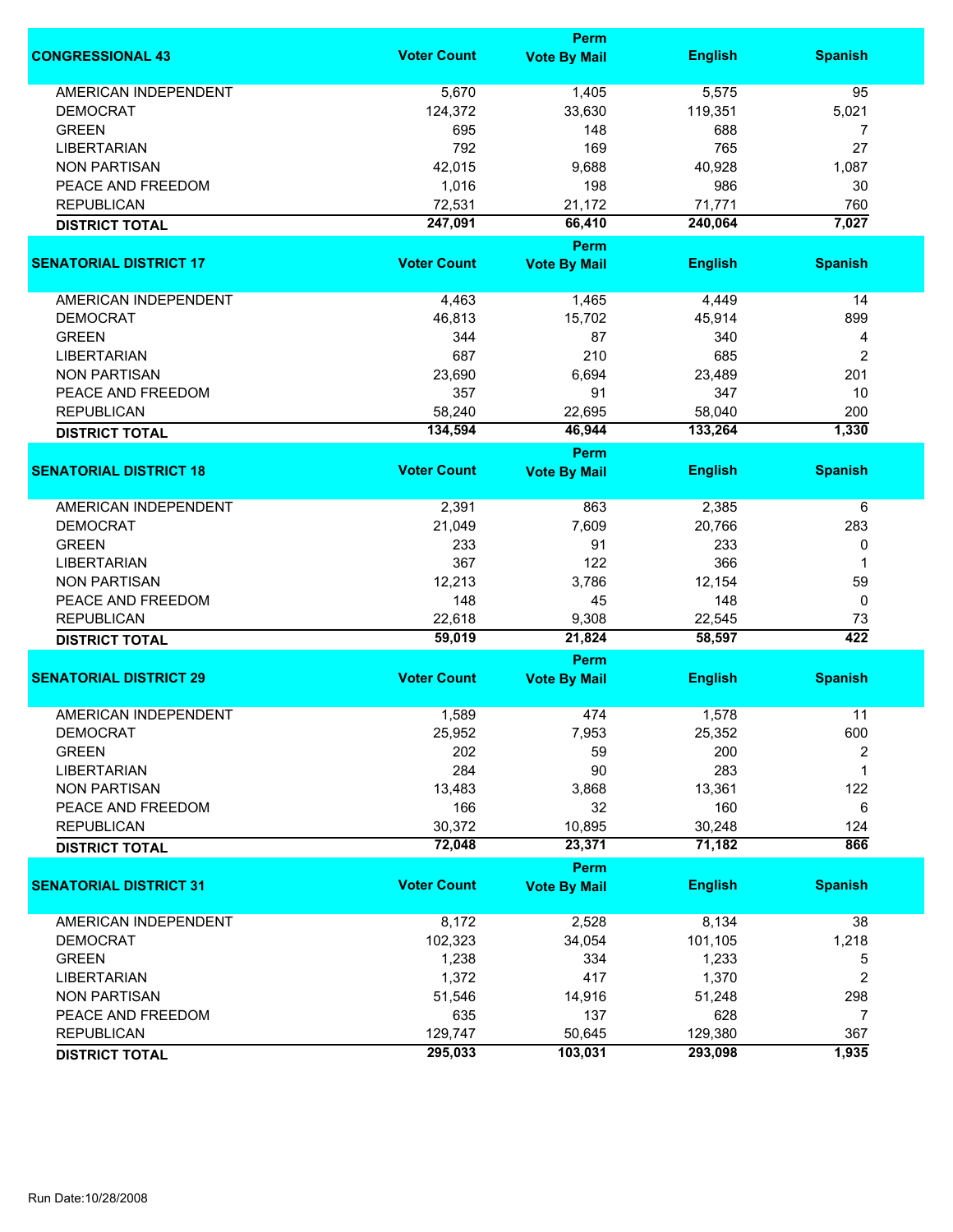|                               |                    | Perm                        |                   |                  |
|-------------------------------|--------------------|-----------------------------|-------------------|------------------|
| <b>SENATORIAL DISTRICT 32</b> | <b>Voter Count</b> | <b>Vote By Mail</b>         | <b>English</b>    | <b>Spanish</b>   |
| <b>AMERICAN INDEPENDENT</b>   | 6,203              | 1,546                       | 6,105             | 98               |
| <b>DEMOCRAT</b>               | 134,960            | 36,374                      | 129,587           | 5,373            |
| <b>GREEN</b>                  | 775                | 173                         | 767               | 8                |
| <b>LIBERTARIAN</b>            | 907                | 201                         | 877               | 30               |
| <b>NON PARTISAN</b>           | 45,997             | 10,620                      | 44,813            | 1,184            |
| PEACE AND FREEDOM             | 1,120              | 218                         | 1,087             | 33               |
|                               |                    |                             |                   |                  |
| <b>REPUBLICAN</b>             | 79,100<br>269,062  | 23,245<br>72,377            | 78,269<br>261,505 | 831<br>7,557     |
| <b>DISTRICT TOTAL</b>         |                    |                             |                   |                  |
| <b>ASSEMBLY DISTRICT 32</b>   | <b>Voter Count</b> | Perm<br><b>Vote By Mail</b> | <b>English</b>    | <b>Spanish</b>   |
|                               |                    |                             |                   |                  |
| AMERICAN INDEPENDENT          | 43                 | 9                           | 43                | $\pmb{0}$        |
| <b>DEMOCRAT</b>               | 275                | 77                          | 273               | 2                |
| <b>GREEN</b>                  | 3                  | 2                           | 3                 | 0                |
| <b>LIBERTARIAN</b>            | 9                  | 0                           | 9                 | 0                |
| <b>NON PARTISAN</b>           | 146                | 28                          | 146               | 0                |
| <b>REPUBLICAN</b>             | 282                | 95                          | 282               | 0                |
| <b>DISTRICT TOTAL</b>         | 758                | 211                         | 756               | $\overline{2}$   |
|                               |                    | Perm                        |                   |                  |
| <b>ASSEMBLY DISTRICT 34</b>   | <b>Voter Count</b> | <b>Vote By Mail</b>         | <b>English</b>    | <b>Spanish</b>   |
|                               |                    |                             |                   |                  |
| <b>AMERICAN INDEPENDENT</b>   | 1,006              | 346                         | 1,003             | 3                |
| <b>DEMOCRAT</b>               | 8,695              | 3,131                       | 8,601             | 94               |
| <b>GREEN</b>                  | 76                 | 36                          | 76                | 0                |
| <b>LIBERTARIAN</b>            | 127                | 36                          | 127               | 0                |
| <b>NON PARTISAN</b>           | 4,865              | 1,484                       | 4,845             | 20               |
| PEACE AND FREEDOM             | 47                 | 14                          | 47                | 0                |
| <b>REPUBLICAN</b>             | 8,351              | 3,340                       | 8,328             | 23               |
| <b>DISTRICT TOTAL</b>         | 23,167             | 8,387                       | 23,027            | $\overline{140}$ |
|                               |                    | <b>Perm</b>                 |                   |                  |
| <b>ASSEMBLY DISTRICT 36</b>   | <b>Voter Count</b> | <b>Vote By Mail</b>         | <b>English</b>    | <b>Spanish</b>   |
| <b>AMERICAN INDEPENDENT</b>   | 2,528              | 827                         | 2,517             | 11               |
| <b>DEMOCRAT</b>               | 28,752             | 9,432                       | 28,128            | 624              |
|                               |                    |                             |                   |                  |
| <b>GREEN</b>                  | 200                | 46                          | 198               | 2                |
| <b>LIBERTARIAN</b>            | 385                | 115                         | 383               | $\overline{c}$   |
| <b>NON PARTISAN</b>           | 14,009             | 4,009                       | 13,877            | 132              |
| PEACE AND FREEDOM             | 209                | 58                          | 204               | 5                |
| <b>REPUBLICAN</b>             | 30,593             | 11,734                      | 30,468            | 125              |
| <b>DISTRICT TOTAL</b>         | 76,676             | 26,221                      | 75,775            | $\overline{901}$ |
|                               |                    | Perm                        |                   |                  |
| <b>ASSEMBLY DISTRICT 59</b>   | <b>Voter Count</b> | <b>Vote By Mail</b>         | <b>English</b>    | <b>Spanish</b>   |
| AMERICAN INDEPENDENT          | 4,138              | 1,364                       | 4,127             | 11               |
| <b>DEMOCRAT</b>               | 42,677             | 14,752                      | 42,071            | 606              |
| <b>GREEN</b>                  | 419                | 122                         | 416               | 3                |
| <b>LIBERTARIAN</b>            | 657                | 216                         | 655               | 2                |
|                               |                    |                             |                   |                  |
| <b>NON PARTISAN</b>           | 21,265             | 6,193                       | 21,116            | 149              |
| PEACE AND FREEDOM             | 325                | 78                          | 319               | 6                |
| <b>REPUBLICAN</b>             | 57,234             | 22,774                      | 57,065            | 169              |
| <b>DISTRICT TOTAL</b>         | 126,715            | 45,499                      | 125,769           | 946              |
|                               |                    |                             |                   |                  |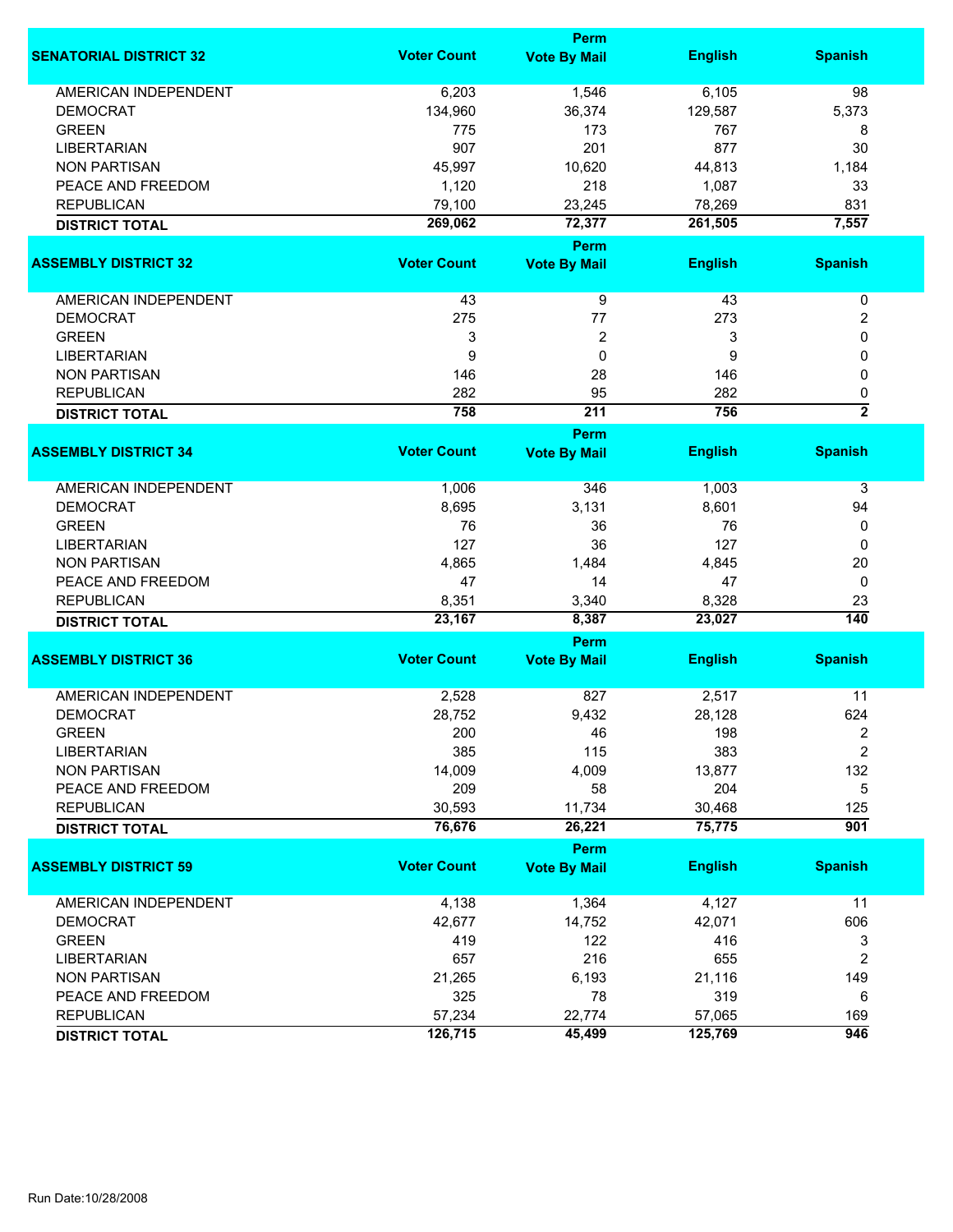|                             |                    | <b>Perm</b>         |                |                |
|-----------------------------|--------------------|---------------------|----------------|----------------|
| <b>ASSEMBLY DISTRICT 60</b> | <b>Voter Count</b> | <b>Vote By Mail</b> | <b>English</b> | <b>Spanish</b> |
| <b>AMERICAN INDEPENDENT</b> | 834                | 262                 | 830            | 4              |
| <b>DEMOCRAT</b>             | 12,443             | 4,071               | 12,291         | 152            |
| <b>GREEN</b>                | 106                | 30                  | 106            | 0              |
| <b>LIBERTARIAN</b>          | 169                | 60                  | 169            | 0              |
| <b>NON PARTISAN</b>         | 7,926              | 2,435               | 7,886          | 40             |
|                             |                    |                     |                |                |
| PEACE AND FREEDOM           | 86                 | 16                  | 82             | 4              |
| <b>REPUBLICAN</b>           | 16,517             | 6,298               | 16,471         | 46             |
| <b>DISTRICT TOTAL</b>       | 38,081             | 13,172              | 37,835         | 246            |
|                             |                    | Perm                |                |                |
| <b>ASSEMBLY DISTRICT 61</b> | <b>Voter Count</b> | <b>Vote By Mail</b> | <b>English</b> | <b>Spanish</b> |
| AMERICAN INDEPENDENT        | 2,280              | 608                 | 2,253          | 27             |
| <b>DEMOCRAT</b>             | 47,423             | 13,673              | 45,509         | 1,914          |
| <b>GREEN</b>                | 329                | 89                  | 324            | 5              |
| <b>LIBERTARIAN</b>          | 382                | 97                  | 373            | 9              |
| <b>NON PARTISAN</b>         | 17,493             | 4,402               | 17,114         | 379            |
|                             |                    |                     |                |                |
| PEACE AND FREEDOM           | 335                | 55                  | 328            | $\overline{7}$ |
| <b>REPUBLICAN</b>           | 36,256             | 12,066              | 35,944         | 312            |
| <b>DISTRICT TOTAL</b>       | 104,498            | 30,990              | 101,845        | 2,653          |
|                             |                    | <b>Perm</b>         |                |                |
| <b>ASSEMBLY DISTRICT 62</b> | <b>Voter Count</b> | <b>Vote By Mail</b> | <b>English</b> | <b>Spanish</b> |
| <b>AMERICAN INDEPENDENT</b> | 3,651              | 842                 | 3,582          | 69             |
| <b>DEMOCRAT</b>             | 82,434             | 21,309              | 78,929         | 3,505          |
| <b>GREEN</b>                | 422                | 83                  | 416            | 6              |
| <b>LIBERTARIAN</b>          | 489                | 106                 | 467            | 22             |
| <b>NON PARTISAN</b>         | 27,016             | 5,903               | 26,224         | 792            |
|                             |                    |                     |                |                |
| PEACE AND FREEDOM           | 713                | 147                 | 690            | 23             |
| <b>REPUBLICAN</b>           | 43,708             | 11,518              | 43,209         | 499            |
| <b>DISTRICT TOTAL</b>       | 158,433            | 39,908              | 153,517        | 4,916          |
| <b>ASSEMBLY DISTRICT 63</b> | <b>Voter Count</b> | Perm                | <b>English</b> |                |
|                             |                    | <b>Vote By Mail</b> |                | <b>Spanish</b> |
| <b>AMERICAN INDEPENDENT</b> | 6,059              | 1,817               | 6,022          | 37             |
| <b>DEMOCRAT</b>             | 89,854             | 27,786              | 88,519         | 1,335          |
| <b>GREEN</b>                | 902                | 224                 | 899            | 3              |
| <b>LIBERTARIAN</b>          | 1,005              | 285                 | 1,005          | 0              |
| <b>NON PARTISAN</b>         | 42,779             | 11,698              | 42,463         | 316            |
| PEACE AND FREEDOM           | 584                | 119                 | 573            | 11             |
| <b>REPUBLICAN</b>           | 97,641             | 36,553              | 97,268         | 373            |
|                             | 238,824            | 78,482              | 236,749        | 2,075          |
| <b>DISTRICT TOTAL</b>       |                    | Perm                |                |                |
| <b>ASSEMBLY DISTRICT 65</b> | <b>Voter Count</b> | <b>Vote By Mail</b> | <b>English</b> | <b>Spanish</b> |
| AMERICAN INDEPENDENT        | 2,279              | 801                 | 2,274          | 5              |
| <b>DEMOCRAT</b>             | 18,544             | 7,461               | 18,403         | 141            |
|                             |                    |                     |                |                |
| <b>GREEN</b>                | 335                | 112                 | 335            | 0              |
| <b>LIBERTARIAN</b>          | 394                | 125                 | 393            | 1              |
| <b>NON PARTISAN</b>         | 11,430             | 3,732               | 11,394         | 36             |
| PEACE AND FREEDOM           | 127                | 36                  | 127            | 0              |
| <b>REPUBLICAN</b>           | 29,495             | 12,410              | 29,447         | 48             |
| <b>DISTRICT TOTAL</b>       | 62,604             | 24,677              | 62,373         | 231            |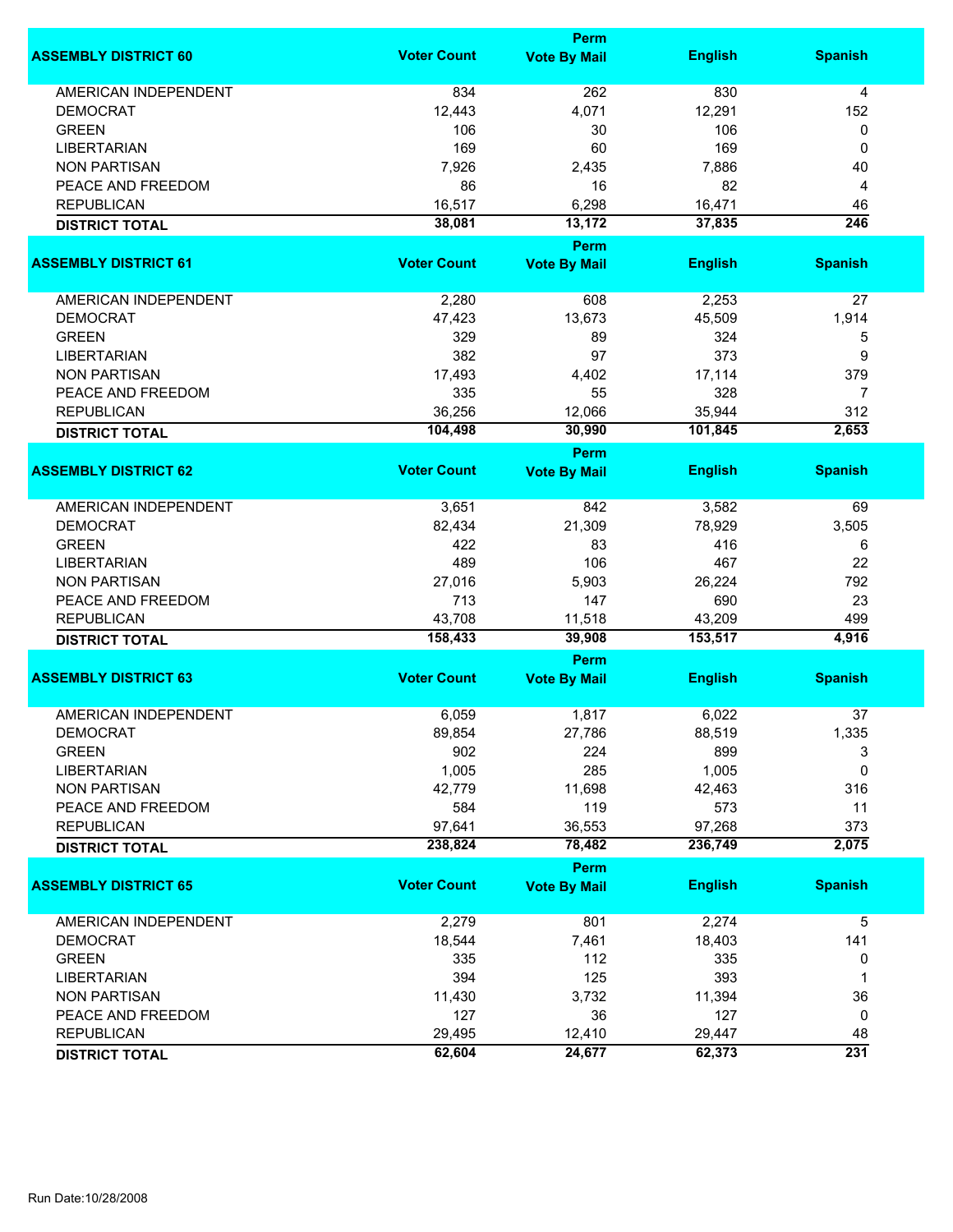|                               |                    | Perm                        |                   |                  |
|-------------------------------|--------------------|-----------------------------|-------------------|------------------|
| <b>STATE BOARD OF EQUAL 2</b> | <b>Voter Count</b> | <b>Vote By Mail</b>         | <b>English</b>    | <b>Spanish</b>   |
| <b>AMERICAN INDEPENDENT</b>   | 7,231              | 1,872                       | 7,129             | 102              |
| <b>DEMOCRAT</b>               | 151,067            | 41,773                      | 145,498           | 5,569            |
| <b>GREEN</b>                  | 939                | 223                         | 928               | 11               |
| <b>LIBERTARIAN</b>            | 1,099              | 279                         | 1,070             | 29               |
| <b>NON PARTISAN</b>           | 56,237             | 13,807                      | 55,017            | 1,220            |
|                               |                    |                             |                   |                  |
| PEACE AND FREEDOM             | 1,174              | 225                         | 1,140             | 34               |
| <b>REPUBLICAN</b>             | 104,294            | 32,827                      | 103,404           | 890              |
| <b>DISTRICT TOTAL</b>         | 322,041            | 91,006                      | 314,186           | 7,855            |
| <b>STATE BOARD OF EQUAL 3</b> | <b>Voter Count</b> | Perm<br><b>Vote By Mail</b> | <b>English</b>    | <b>Spanish</b>   |
|                               |                    |                             |                   |                  |
| AMERICAN INDEPENDENT          | 15,587             | 5,004                       | 15,522            | 65               |
| <b>DEMOCRAT</b>               | 180,030            | 59,919                      | 177,226           | 2,804            |
| <b>GREEN</b>                  | 1,853              | 521                         | 1,845             | 8                |
| <b>LIBERTARIAN</b>            | 2,518              | 761                         | 2,511             | $\overline{7}$   |
| <b>NON PARTISAN</b>           | 90,692             | 26,077                      | 90,048            | 644              |
| PEACE AND FREEDOM             | 1,252              | 298                         | 1,230             | 22               |
|                               |                    |                             |                   |                  |
| <b>REPUBLICAN</b>             | 215,783            | 83,961                      | 215,078           | 705              |
| <b>DISTRICT TOTAL</b>         | 507,715            | 176,541                     | 503,460           | 4,255            |
| <b>UNINCORPORATED AREA</b>    | <b>Voter Count</b> | Perm<br><b>Vote By Mail</b> | <b>English</b>    | <b>Spanish</b>   |
|                               |                    |                             |                   |                  |
| <b>AMERICAN INDEPENDENT</b>   | 4,322              | 1,475                       | 4,295             | 27               |
| <b>DEMOCRAT</b>               | 41,825             | 14,615                      | 40,801            | 1,024            |
| <b>GREEN</b>                  | 548                | 172                         | 545               | 3                |
| <b>LIBERTARIAN</b>            | 797                | 258                         | 787               | 10               |
| <b>NON PARTISAN</b>           | 22,193             | 6,814                       | 21,949            | 244              |
| PEACE AND FREEDOM             | 359                | 89                          | 349               | 10               |
|                               |                    |                             |                   |                  |
| <b>REPUBLICAN</b>             | 54,264<br>124,308  | 22,074<br>45,497            | 54,068<br>122,794 | 196<br>1,514     |
| <b>DISTRICT TOTAL</b>         |                    | Perm                        |                   |                  |
| <b>CITY OF ADELANTO</b>       | <b>Voter Count</b> | <b>Vote By Mail</b>         | <b>English</b>    | <b>Spanish</b>   |
|                               |                    |                             |                   |                  |
| <b>AMERICAN INDEPENDENT</b>   | 273                | 77                          | 273               | 0                |
| <b>DEMOCRAT</b>               | 3,853              | 1,082                       | 3,719             | 134              |
| <b>GREEN</b>                  | 11                 |                             | 11                | 0                |
| <b>LIBERTARIAN</b>            | 26                 | 5                           | 25                | 1                |
| <b>NON PARTISAN</b>           | 1,677              | 429                         | 1,642             | 35               |
| PEACE AND FREEDOM             | 29                 | 6                           | 29                | 0                |
| <b>REPUBLICAN</b>             | 2,087              | 673                         | 2,064             | 23               |
| <b>DISTRICT TOTAL</b>         | 7,956              | 2,273                       | 7,763             | $\overline{193}$ |
|                               |                    | Perm                        |                   |                  |
| <b>TOWN OF APPLE VALLEY</b>   | <b>Voter Count</b> | <b>Vote By Mail</b>         | <b>English</b>    | <b>Spanish</b>   |
| AMERICAN INDEPENDENT          | 1,138              | 407                         | 1,137             | $\mathbf 1$      |
| <b>DEMOCRAT</b>               | 10,594             | 3,950                       | 10,485            | 109              |
| <b>GREEN</b>                  | 77                 | 22                          | 76                | 1                |
| <b>LIBERTARIAN</b>            | 143                | 45                          | 143               | 0                |
| <b>NON PARTISAN</b>           | 5,433              | 1,597                       | 5,404             | 29               |
|                               |                    |                             |                   |                  |
| PEACE AND FREEDOM             | 86                 | 26                          | 85                | $\mathbf{1}$     |
| <b>REPUBLICAN</b>             | 16,449             | 6,844                       | 16,407            | 42               |
| <b>DISTRICT TOTAL</b>         | 33,920             | 12,891                      | 33,737            | $\overline{183}$ |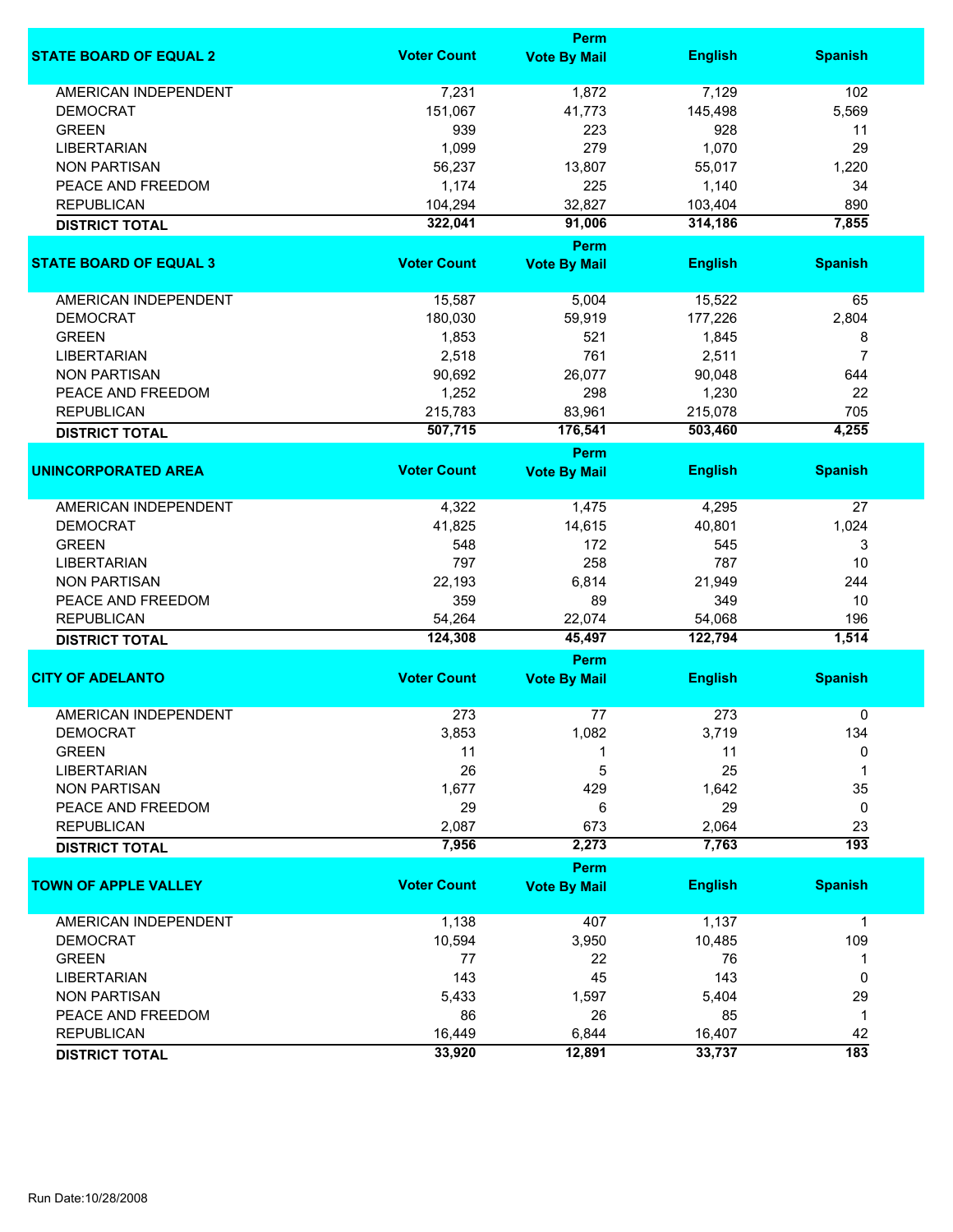|                              |                    | <b>Perm</b>                 |                |                     |
|------------------------------|--------------------|-----------------------------|----------------|---------------------|
| <b>CITY OF BARSTOW</b>       | <b>Voter Count</b> | <b>Vote By Mail</b>         | <b>English</b> | <b>Spanish</b>      |
| <b>AMERICAN INDEPENDENT</b>  | 347                | 98                          | 344            | 3                   |
| <b>DEMOCRAT</b>              | 3,870              | 1,170                       | 3,829          | 41                  |
| <b>GREEN</b>                 | 26                 | 13                          | 26             | 0                   |
| <b>LIBERTARIAN</b>           | 34                 | 8                           | 34             | 0                   |
| <b>NON PARTISAN</b>          | 2,034              | 458                         | 2,024          | 10                  |
| PEACE AND FREEDOM            | 18                 | 5                           | 18             | 0                   |
| <b>REPUBLICAN</b>            | 2,973              | 945                         | 2,967          | 6                   |
|                              | 9,302              | 2,697                       | 9,242          | 60                  |
| <b>DISTRICT TOTAL</b>        |                    |                             |                |                     |
|                              | <b>Voter Count</b> | Perm                        |                |                     |
| <b>CITY OF BIG BEAR LAKE</b> |                    | <b>Vote By Mail</b>         | <b>English</b> | <b>Spanish</b>      |
| AMERICAN INDEPENDENT         | 90                 | 29                          | 90             | 0                   |
| <b>DEMOCRAT</b>              | 840                | 376                         | 836            | 4                   |
| <b>GREEN</b>                 | 23                 | 8                           | 23             | 0                   |
| <b>LIBERTARIAN</b>           | 31                 | 9                           | 31             | 0                   |
| <b>NON PARTISAN</b>          | 514                | 166                         | 513            |                     |
| PEACE AND FREEDOM            | 5                  | 2                           | 5              | 0                   |
| <b>REPUBLICAN</b>            | 1,791              | 881                         | 1,790          | 1                   |
| <b>DISTRICT TOTAL</b>        | 3,294              | 1,471                       | 3,288          | $\overline{\bf{6}}$ |
|                              |                    | Perm                        |                |                     |
| <b>CITY OF CHINO</b>         | <b>Voter Count</b> | <b>Vote By Mail</b>         | <b>English</b> | <b>Spanish</b>      |
| <b>AMERICAN INDEPENDENT</b>  | 699                | 199                         | 693            | 6                   |
| <b>DEMOCRAT</b>              | 12,191             | 3,534                       | 11,822         | 369                 |
| <b>GREEN</b>                 | 84                 | 24                          | 83             | 1                   |
| <b>LIBERTARIAN</b>           | 101                | 27                          | 100            | 1                   |
| <b>NON PARTISAN</b>          | 4,986              | 1,314                       | 4,924          | 62                  |
| PEACE AND FREEDOM            | 69                 | 16                          | 68             | $\mathbf 1$         |
| <b>REPUBLICAN</b>            | 12,444             | 4,147                       | 12,371         | 73                  |
| <b>DISTRICT TOTAL</b>        | 30,574             | 9,261                       | 30,061         | $\overline{513}$    |
|                              |                    | Perm                        |                |                     |
| <b>CITY OF CHINO HILLS</b>   | <b>Voter Count</b> | <b>Vote By Mail</b>         | <b>English</b> | <b>Spanish</b>      |
| <b>AMERICAN INDEPENDENT</b>  | 834                | 262                         | 830            |                     |
| <b>DEMOCRAT</b>              |                    | 4,071                       | 12,291         | 4<br>152            |
| <b>GREEN</b>                 | 12,443             |                             |                |                     |
|                              | 106                | 30                          | 106<br>169     | 0                   |
| <b>LIBERTARIAN</b>           | 169                | 60                          |                | 0                   |
| <b>NON PARTISAN</b>          | 7,926              | 2,435                       | 7,886          | 40                  |
| PEACE AND FREEDOM            | 86                 | 16                          | 82             | 4                   |
| <b>REPUBLICAN</b>            | 16,517             | 6,298                       | 16,471         | 46                  |
| <b>DISTRICT TOTAL</b>        | 38,081             | 13,172                      | 37,835         | 246                 |
| <b>CITY OF COLTON</b>        | <b>Voter Count</b> | Perm<br><b>Vote By Mail</b> | <b>English</b> | <b>Spanish</b>      |
| <b>AMERICAN INDEPENDENT</b>  | 488                | 101                         | 486            | $\overline{2}$      |
| <b>DEMOCRAT</b>              | 10,188             | 2,521                       | 9,819          | 369                 |
| <b>GREEN</b>                 | 60                 | 16                          | 59             |                     |
| <b>LIBERTARIAN</b>           | 62                 | 15                          | 61             | 1                   |
|                              |                    | 791                         |                | 78                  |
| <b>NON PARTISAN</b>          | 3,424              | 18                          | 3,346          |                     |
| PEACE AND FREEDOM            | 58                 |                             | 58             | 0                   |
| <b>REPUBLICAN</b>            | 5,163              | 1,406                       | 5,118          | 45<br>496           |
| <b>DISTRICT TOTAL</b>        | 19,443             | 4,868                       | 18,947         |                     |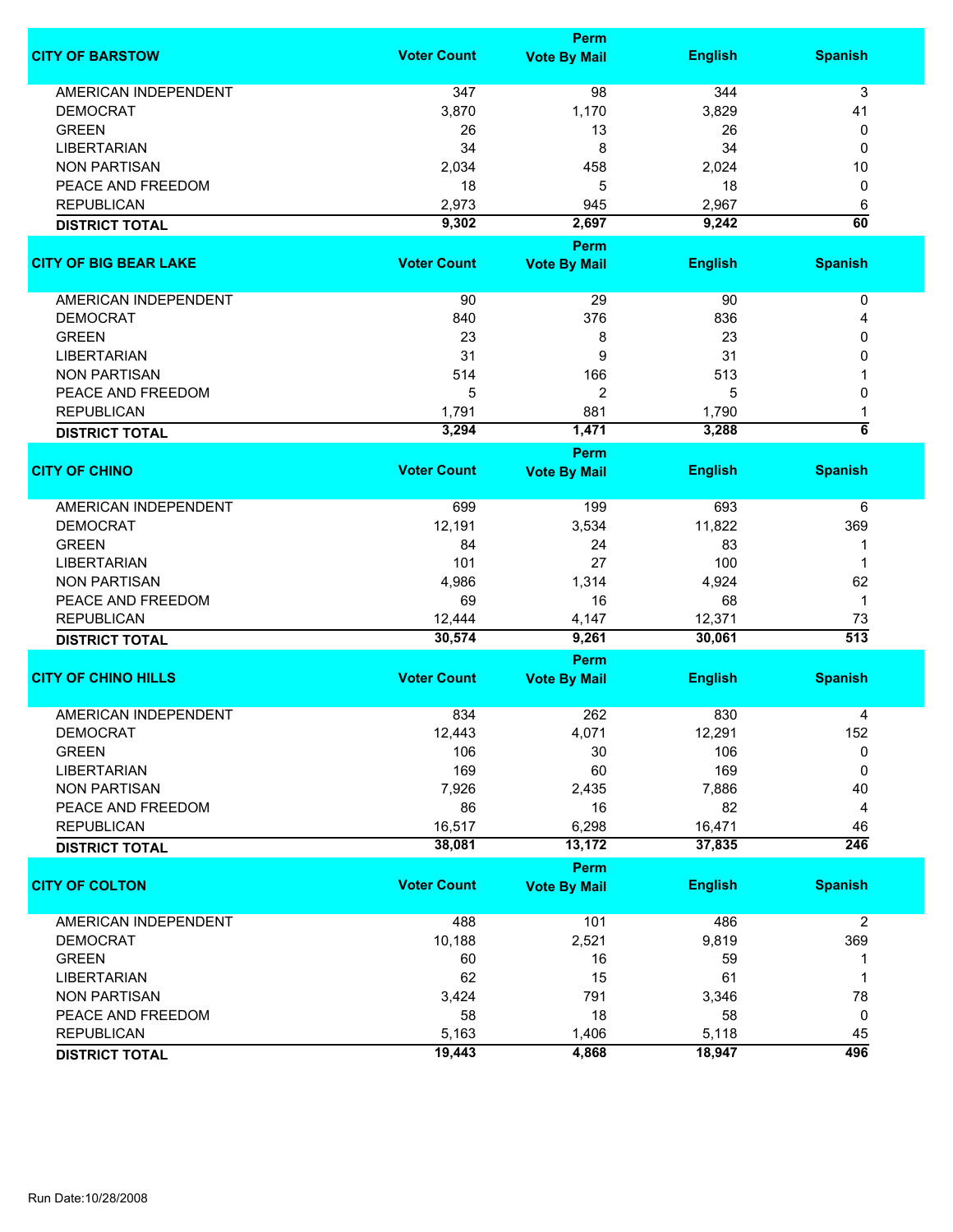|                              | <b>Perm</b>        |                     |                |                 |  |
|------------------------------|--------------------|---------------------|----------------|-----------------|--|
| <b>CITY OF FONTANA</b>       | <b>Voter Count</b> | <b>Vote By Mail</b> | <b>English</b> | <b>Spanish</b>  |  |
| <b>AMERICAN INDEPENDENT</b>  | 1,425              | 372                 | 1,403          | 22              |  |
| <b>DEMOCRAT</b>              | 31,855             | 8,331               | 30,600         | 1,255           |  |
| <b>GREEN</b>                 | 191                | 41                  | 187            | 4               |  |
| <b>LIBERTARIAN</b>           | 180                | 36                  | 176            | 4               |  |
| <b>NON PARTISAN</b>          | 12,243             | 2,836               | 11,958         | 285             |  |
| PEACE AND FREEDOM            | 252                | 44                  | 239            | 13              |  |
| <b>REPUBLICAN</b>            | 18,532             | 5,464               | 18,329         | 203             |  |
|                              | 64,678             | 17,124              | 62,892         | 1,786           |  |
| <b>DISTRICT TOTAL</b>        |                    | <b>Perm</b>         |                |                 |  |
| <b>CITY OF GRAND TERRACE</b> | <b>Voter Count</b> | <b>Vote By Mail</b> | <b>English</b> | <b>Spanish</b>  |  |
| AMERICAN INDEPENDENT         | 153                | 37                  | 152            | $\mathbf{1}$    |  |
|                              |                    |                     |                |                 |  |
| <b>DEMOCRAT</b>              | 2,450              | 749                 | 2,434          | 16              |  |
| <b>GREEN</b>                 | 35                 | 8                   | 35             | 0               |  |
| <b>LIBERTARIAN</b>           | 34                 | 10                  | 34             | 0               |  |
| <b>NON PARTISAN</b>          | 1,070              | 295                 | 1,063          | 7               |  |
| PEACE AND FREEDOM            | 20                 | 3                   | 20             | 0               |  |
| <b>REPUBLICAN</b>            | 2,677              | 932                 | 2,673          | 4               |  |
| <b>DISTRICT TOTAL</b>        | 6,439              | 2,034               | 6,411          | $\overline{28}$ |  |
|                              |                    | <b>Perm</b>         |                |                 |  |
| <b>CITY OF HESPERIA</b>      | <b>Voter Count</b> | <b>Vote By Mail</b> | <b>English</b> | <b>Spanish</b>  |  |
| <b>AMERICAN INDEPENDENT</b>  | 1,140              | 337                 | 1,137          | 3               |  |
| <b>DEMOCRAT</b>              | 12,109             | 3,690               | 11,803         | 306             |  |
| <b>GREEN</b>                 | 79                 | 19                  | 78             | 1               |  |
| <b>LIBERTARIAN</b>           | 202                | 66                  | 201            | 1               |  |
| <b>NON PARTISAN</b>          | 6,148              | 1,567               | 6,074          | 74              |  |
| PEACE AND FREEDOM            | 93                 | 20                  | 91             | $\overline{2}$  |  |
| <b>REPUBLICAN</b>            | 14,096             | 5,129               | 14,035         | 61              |  |
| <b>DISTRICT TOTAL</b>        | 33,867             | 10,828              | 33,419         | 448             |  |
|                              |                    | <b>Perm</b>         |                |                 |  |
| <b>CITY OF HIGHLAND</b>      | <b>Voter Count</b> | <b>Vote By Mail</b> | <b>English</b> | <b>Spanish</b>  |  |
| AMERICAN INDEPENDENT         | 634                | 163                 | 629            | 5               |  |
| DEMOCRAT                     | 9,190              | 2,760               | 8,982          | 208             |  |
| <b>GREEN</b>                 | 69                 | 17                  | 69             | 0               |  |
| <b>LIBERTARIAN</b>           | 94                 | 24                  | 94             | 0               |  |
| <b>NON PARTISAN</b>          | 3,858              | 1,019               | 3,811          | 47              |  |
| PEACE AND FREEDOM            | 63                 | 10                  | 62             | 1               |  |
| <b>REPUBLICAN</b>            | 9,077              | 3,069               | 9,045          | 32              |  |
| <b>DISTRICT TOTAL</b>        | 22,985             | 7,062               | 22,692         | 293             |  |
|                              |                    | <b>Perm</b>         |                |                 |  |
| <b>CITY OF LOMA LINDA</b>    | <b>Voter Count</b> | <b>Vote By Mail</b> | <b>English</b> | <b>Spanish</b>  |  |
| <b>AMERICAN INDEPENDENT</b>  | 304                | 103                 | 304            | $\mathbf 0$     |  |
| <b>DEMOCRAT</b>              | 3,442              | 1,072               | 3,413          | 29              |  |
| <b>GREEN</b>                 | 38                 | 9                   | 38             | 0               |  |
| <b>LIBERTARIAN</b>           | 50                 | 10                  | 50             | 0               |  |
| <b>NON PARTISAN</b>          | 2,485              | 710                 | 2,475          | 10              |  |
| PEACE AND FREEDOM            | 29                 | 6                   | 28             | $\mathbf{1}$    |  |
| <b>REPUBLICAN</b>            | 4,270              | 1,641               | 4,253          | 17              |  |
| <b>DISTRICT TOTAL</b>        | 10,618             | 3,551               | 10,561         | $\overline{57}$ |  |
|                              |                    |                     |                |                 |  |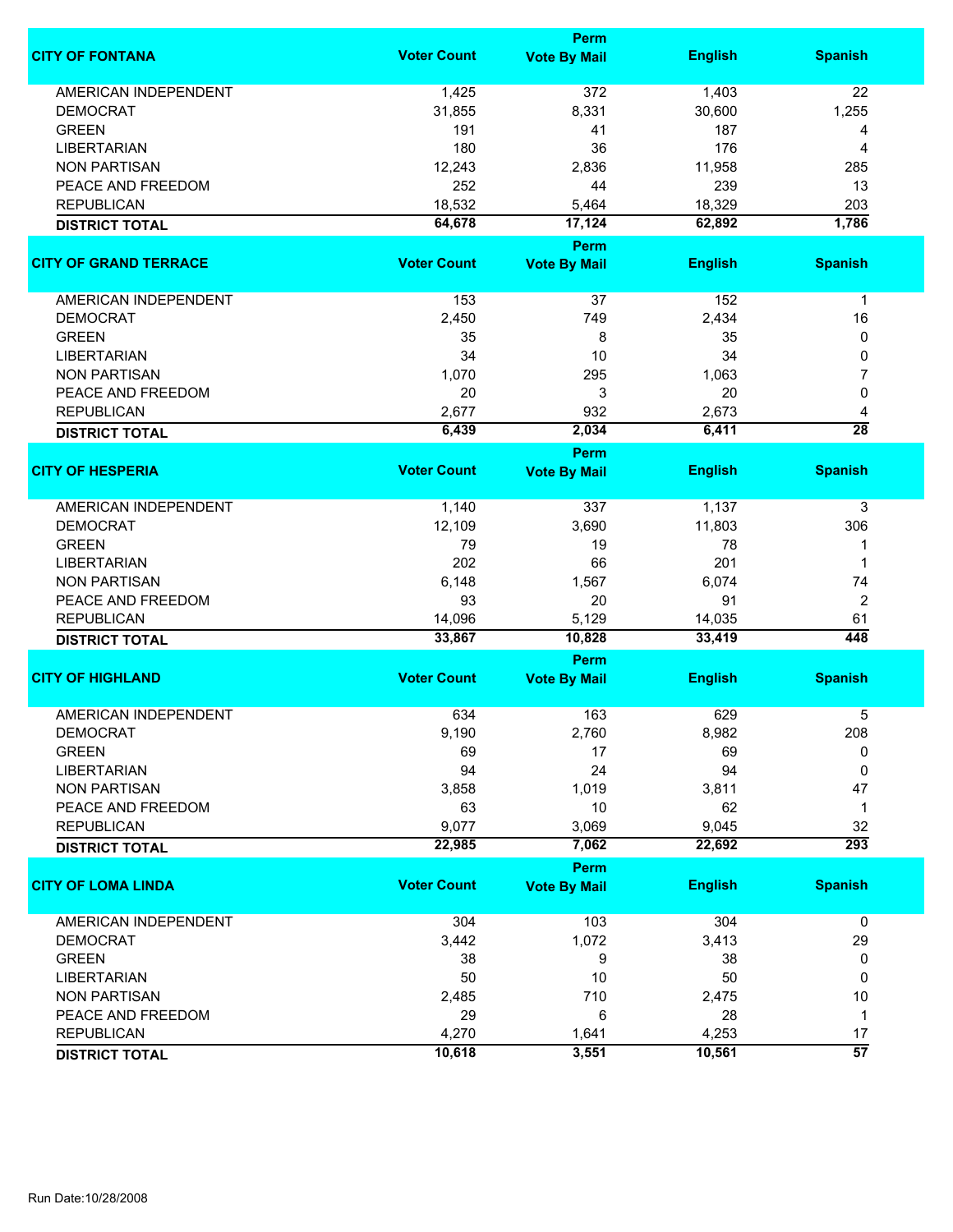|                                 |                    | Perm                |                |                  |
|---------------------------------|--------------------|---------------------|----------------|------------------|
| <b>CITY OF MONTCLAIR</b>        | <b>Voter Count</b> | <b>Vote By Mail</b> | <b>English</b> | <b>Spanish</b>   |
| <b>AMERICAN INDEPENDENT</b>     | 248                | 51                  | 247            | 1                |
| <b>DEMOCRAT</b>                 | 6,238              | 1,546               | 5,976          | 262              |
| <b>GREEN</b>                    | 44                 | 12                  | 43             | 1                |
| <b>LIBERTARIAN</b>              | 68                 | 23                  | 65             | 3                |
| <b>NON PARTISAN</b>             | 2,222              | 513                 | 2,144          | 78               |
| PEACE AND FREEDOM               | 64                 | 8                   | 62             | 2                |
| <b>REPUBLICAN</b>               | 3,437              | 1,078               | 3,390          | 47               |
| <b>DISTRICT TOTAL</b>           | 12,321             | 3,231               | 11,927         | 394              |
|                                 |                    | Perm                |                |                  |
| <b>CITY OF NEEDLES</b>          | <b>Voter Count</b> | <b>Vote By Mail</b> | <b>English</b> | <b>Spanish</b>   |
|                                 |                    |                     |                |                  |
| AMERICAN INDEPENDENT            | 97                 | 37                  | 97             | 0                |
| <b>DEMOCRAT</b>                 | 902                | 309                 | 896            | 6                |
| <b>LIBERTARIAN</b>              | $\overline{7}$     | 1                   | 7              | 0                |
| <b>NON PARTISAN</b>             | 418                | 109                 | 418            | 0                |
| PEACE AND FREEDOM               | 8                  | 2                   | 8              | 0                |
| <b>REPUBLICAN</b>               | 620                | 240                 | 619            |                  |
| <b>DISTRICT TOTAL</b>           | 2,052              | 698                 | 2,045          | $\overline{7}$   |
|                                 |                    | Perm                |                |                  |
| <b>CITY OF ONTARIO</b>          | <b>Voter Count</b> | <b>Vote By Mail</b> | <b>English</b> | <b>Spanish</b>   |
|                                 |                    |                     |                |                  |
| AMERICAN INDEPENDENT            | 1,259              | 339                 | 1,240          | 19               |
| <b>DEMOCRAT</b>                 | 27,226             | 8,135               | 26,040         | 1,186            |
| <b>GREEN</b>                    | 185                | 45                  | 183            | 2                |
| <b>LIBERTARIAN</b>              | 195                | 44                  | 190            | 5                |
| <b>NON PARTISAN</b>             | 9,541              | 2,412               | 9,326          | 215              |
| PEACE AND FREEDOM               | 186                | 30                  | 183            | 3                |
| <b>REPUBLICAN</b>               | 18,659             | 6,303               | 18,476         | 183              |
| <b>DISTRICT TOTAL</b>           | 57,251             | 17,308              | 55,638         | 1,613            |
|                                 |                    | Perm                |                |                  |
| <b>CITY OF RANCHO CUCAMONGA</b> | <b>Voter Count</b> | <b>Vote By Mail</b> | <b>English</b> | <b>Spanish</b>   |
| <b>AMERICAN INDEPENDENT</b>     | 2,021              | 604                 | 2,004          | 17               |
| <b>DEMOCRAT</b>                 | 29,325             | 8,880               | 28,967         | 358              |
| <b>GREEN</b>                    | 288                | 77                  | 286            | 2                |
| <b>LIBERTARIAN</b>              | 323                | 85                  | 323            | 0                |
| <b>NON PARTISAN</b>             | 14,960             | 4,115               | 14,870         | 90               |
| PEACE AND FREEDOM               | 175                | 39                  | 172            | 3                |
| <b>REPUBLICAN</b>               | 34,084             | 12,751              | 33,941         | 143              |
| <b>DISTRICT TOTAL</b>           | 81,176             | 26,551              | 80,563         | $\overline{613}$ |
|                                 |                    | Perm                |                |                  |
| <b>CITY OF REDLANDS</b>         | <b>Voter Count</b> | <b>Vote By Mail</b> | <b>English</b> | <b>Spanish</b>   |
|                                 |                    |                     |                |                  |
| AMERICAN INDEPENDENT            | 1,051              | 320                 | 1,046          | 5                |
| <b>DEMOCRAT</b>                 | 13,302             | 4,470               | 13,130         | 172              |
| <b>GREEN</b>                    | 180                | 45                  | 179            | 1                |
| <b>LIBERTARIAN</b>              | 184                | 57                  | 184            | 0                |
| <b>NON PARTISAN</b>             | 6,343              | 1,770               | 6,317          | 26               |
| PEACE AND FREEDOM               | 74                 | 18                  | 73             | 1                |
| <b>REPUBLICAN</b>               | 17,316             | 6,488               | 17,281         | 35               |
| <b>DISTRICT TOTAL</b>           | 38,450             | 13,168              | 38,210         | $\overline{240}$ |
|                                 |                    |                     |                |                  |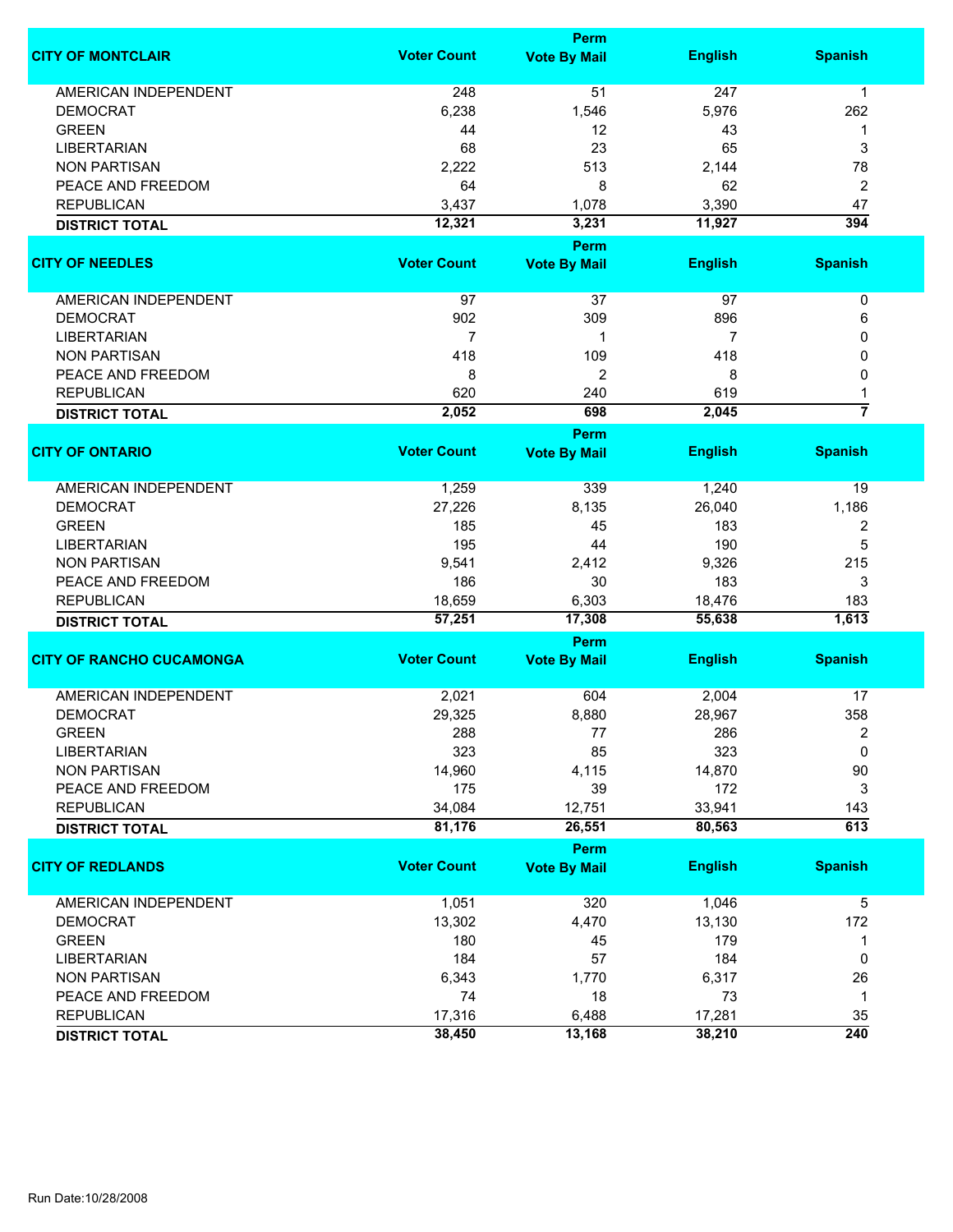|                                 |                    | Perm                        |                |                  |
|---------------------------------|--------------------|-----------------------------|----------------|------------------|
| <b>CITY OF RIALTO</b>           | <b>Voter Count</b> | <b>Vote By Mail</b>         | <b>English</b> | <b>Spanish</b>   |
| <b>AMERICAN INDEPENDENT</b>     | 787                | 190                         | 770            | 17               |
| <b>DEMOCRAT</b>                 | 19,346             | 5,325                       | 18,657         | 689              |
| <b>GREEN</b>                    | 81                 | 17                          | 81             | 0                |
| <b>LIBERTARIAN</b>              | 104                | 20                          | 101            | 3                |
| <b>NON PARTISAN</b>             | 5,782              | 1,291                       | 5,645          | 137              |
|                                 |                    |                             |                |                  |
| PEACE AND FREEDOM               | 187                | 40                          | 184            | 3                |
| <b>REPUBLICAN</b>               | 10,977             | 2,880                       | 10,872         | 105              |
| <b>DISTRICT TOTAL</b>           | 37,264             | 9,763                       | 36,310         | 954              |
| <b>CITY OF SAN BERNARDINO</b>   | <b>Voter Count</b> | Perm<br><b>Vote By Mail</b> | <b>English</b> | <b>Spanish</b>   |
|                                 |                    |                             |                |                  |
| AMERICAN INDEPENDENT            | 2,002              | 542                         | 1,985          | 17               |
| <b>DEMOCRAT</b>                 | 36,980             | 10,637                      | 35,949         | 1,031            |
| <b>GREEN</b>                    | 228                | 48                          | 227            | 1                |
| <b>LIBERTARIAN</b>              | 278                | 72                          | 273            | 5                |
| <b>NON PARTISAN</b>             | 12,198             | 2,966                       | 11,950         | 248              |
| PEACE AND FREEDOM               | 309                | 64                          | 302            | 7                |
| <b>REPUBLICAN</b>               | 24,065             | 7,748                       | 23,891         | 174              |
|                                 | 76,060             | 22,077                      | 74,577         | 1,483            |
| <b>DISTRICT TOTAL</b>           |                    | Perm                        |                |                  |
| <b>CITY OF TWENTYNINE PALMS</b> | <b>Voter Count</b> | <b>Vote By Mail</b>         | <b>English</b> | <b>Spanish</b>   |
|                                 |                    |                             |                |                  |
| <b>AMERICAN INDEPENDENT</b>     | 208                | 78                          | 207            | $\mathbf 1$      |
| <b>DEMOCRAT</b>                 | 1,768              | 694                         | 1,765          | 3                |
| <b>GREEN</b>                    | 28                 | 14                          | 28             | 0                |
| <b>LIBERTARIAN</b>              | 35                 | 10                          | 35             | 0                |
| <b>NON PARTISAN</b>             | 1,518              | 506                         | 1,517          | 1                |
| PEACE AND FREEDOM               | 16                 | 5                           | 16             | 0                |
| <b>REPUBLICAN</b>               | 2,677              | 1,088                       | 2,666          | 11               |
| <b>DISTRICT TOTAL</b>           | 6,250              | 2,395                       | 6,234          | 16               |
|                                 |                    | Perm                        |                |                  |
| <b>CITY OF UPLAND</b>           | <b>Voter Count</b> | <b>Vote By Mail</b>         | <b>English</b> | <b>Spanish</b>   |
| <b>AMERICAN INDEPENDENT</b>     |                    |                             | 858            |                  |
|                                 | 864                | 264                         |                | 6                |
| <b>DEMOCRAT</b>                 | 13,980             | 4,457                       | 13,833         | 147              |
| <b>GREEN</b>                    | 184                | 48                          | 184            | 0                |
| <b>LIBERTARIAN</b>              | 174                | 66                          | 174            | 0                |
| <b>NON PARTISAN</b>             | 6,716              | 1,902                       | 6,674          | 42               |
| PEACE AND FREEDOM               | 76                 | 12                          | 75             | $\mathbf{1}$     |
| <b>REPUBLICAN</b>               | 16,488             | 6,684                       | 16,440         | 48               |
| <b>DISTRICT TOTAL</b>           | 38,482             | 13,433                      | 38,238         | $\overline{244}$ |
|                                 |                    | Perm                        |                |                  |
| <b>CITY OF VICTORVILLE</b>      | <b>Voter Count</b> | <b>Vote By Mail</b>         | <b>English</b> | <b>Spanish</b>   |
| <b>AMERICAN INDEPENDENT</b>     | 1,147              | 375                         | 1,140          | 7                |
| <b>DEMOCRAT</b>                 | 16,361             | 5,107                       | 15,968         | 393              |
| <b>GREEN</b>                    | 76                 | 20                          | 75             | 1                |
| <b>LIBERTARIAN</b>              | 142                | 45                          | 141            | $\mathbf 1$      |
| <b>NON PARTISAN</b>             | 7,120              | 1,933                       | 7,044          | 76               |
| PEACE AND FREEDOM               | 111                | 29                          | 108            | 3                |
| <b>REPUBLICAN</b>               | 13,170             | 4,662                       | 13,103         | 67               |
|                                 | 38,127             | 12,171                      | 37,579         | 548              |
| <b>DISTRICT TOTAL</b>           |                    |                             |                |                  |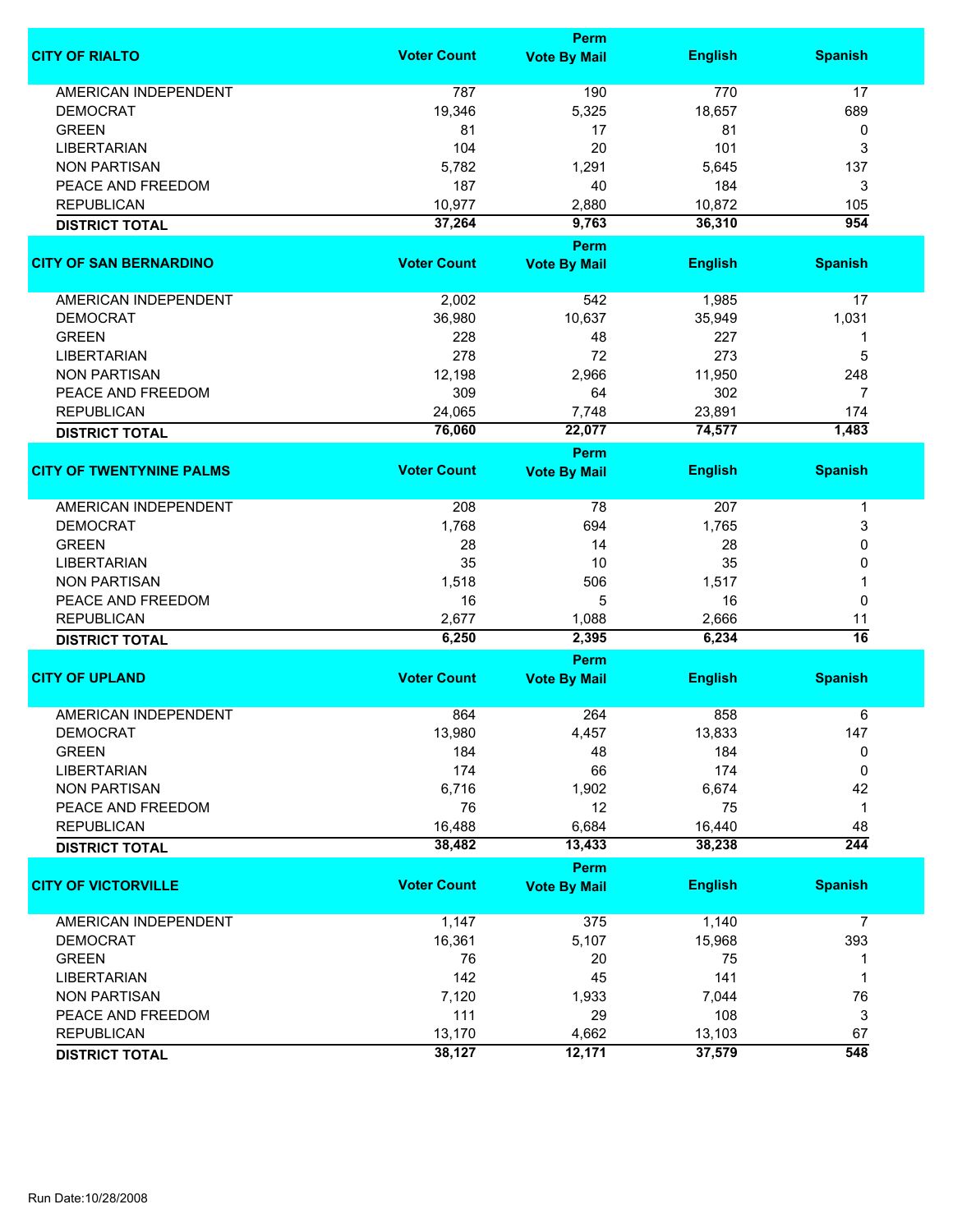|                                  |                    | Perm                        |                |                        |
|----------------------------------|--------------------|-----------------------------|----------------|------------------------|
| <b>CITY OF YUCAIPA</b>           | <b>Voter Count</b> | <b>Vote By Mail</b>         | <b>English</b> | <b>Spanish</b>         |
| <b>AMERICAN INDEPENDENT</b>      | 888                | 273                         | 886            | 2                      |
| <b>DEMOCRAT</b>                  | 7,803              | 2,877                       | 7,709          | 94                     |
| <b>GREEN</b>                     | 104                | 20                          | 104            | 0                      |
| <b>LIBERTARIAN</b>               | 142                | 34                          | 142            | 0                      |
| <b>NON PARTISAN</b>              | 4,226              | 1,262                       | 4,205          | 21                     |
| PEACE AND FREEDOM                | 37                 | 11                          | 37             |                        |
|                                  |                    |                             |                | 0                      |
| <b>REPUBLICAN</b>                | 13,411             | 5,099                       | 13,387         | 24                     |
| <b>DISTRICT TOTAL</b>            | 26,611             | 9,576                       | 26,470         | $\overline{141}$       |
| <b>TOWN OF YUCCA VALLEY</b>      | <b>Voter Count</b> | Perm<br><b>Vote By Mail</b> | <b>English</b> | <b>Spanish</b>         |
|                                  |                    |                             |                |                        |
| AMERICAN INDEPENDENT             | 399                | 143                         | 398            | $\mathbf{1}$           |
| <b>DEMOCRAT</b>                  | 3,016              | 1,334                       | 3,000          | 16                     |
| <b>GREEN</b>                     | 47                 | 18                          | 47             | 0                      |
| <b>LIBERTARIAN</b>               | 42                 | 10                          | 41             | 1                      |
| <b>NON PARTISAN</b>              | 1,894              | 674                         | 1,886          | 8                      |
| PEACE AND FREEDOM                | 16                 | 4                           | 16             | 0                      |
| <b>REPUBLICAN</b>                | 4,833              | 2,264                       | 4,825          | 8                      |
|                                  |                    |                             |                | $\overline{34}$        |
| <b>DISTRICT TOTAL</b>            | 10,247             | 4,447<br><b>Perm</b>        | 10,213         |                        |
| <b>CITY OF COLTON-DISTRICT 1</b> | <b>Voter Count</b> | <b>Vote By Mail</b>         | <b>English</b> | <b>Spanish</b>         |
|                                  |                    |                             |                |                        |
| <b>AMERICAN INDEPENDENT</b>      | 66                 | 11                          | 65             | 1                      |
| <b>DEMOCRAT</b>                  | 1,845              | 430                         | 1,758          | 87                     |
| <b>GREEN</b>                     | 11                 | 1                           | 11             | 0                      |
| <b>LIBERTARIAN</b>               | 5                  | 0                           | 5              | 0                      |
| <b>NON PARTISAN</b>              | 602                | 149                         | 578            | 24                     |
| PEACE AND FREEDOM                | 8                  | 2                           | 8              | 0                      |
|                                  |                    |                             | 738            |                        |
| <b>REPUBLICAN</b>                | 751<br>3,288       | 193<br>786                  | 3,163          | 13<br>$\overline{125}$ |
| <b>DISTRICT TOTAL</b>            |                    | <b>Perm</b>                 |                |                        |
| <b>CITY OF COLTON-DISTRICT 2</b> | <b>Voter Count</b> | <b>Vote By Mail</b>         | <b>English</b> | <b>Spanish</b>         |
|                                  |                    |                             |                |                        |
| <b>AMERICAN INDEPENDENT</b>      | 84                 | 29                          | 83             | 1                      |
| <b>DEMOCRAT</b>                  | 2,031              | 535                         | 1,966          | 65                     |
| <b>GREEN</b>                     | 10                 | 3                           | 10             | 0                      |
| <b>LIBERTARIAN</b>               | 5                  |                             | 5              | 0                      |
| <b>NON PARTISAN</b>              | 513                | 114                         | 499            | 14                     |
| PEACE AND FREEDOM                | 6                  | 2                           | 6              | 0                      |
| <b>REPUBLICAN</b>                | 781                | 160                         | 775            | 6                      |
| <b>DISTRICT TOTAL</b>            | 3,430              | 844                         | 3,344          | $\overline{86}$        |
|                                  |                    | <b>Perm</b>                 |                |                        |
| <b>CITY OF COLTON-DISTRICT 3</b> | <b>Voter Count</b> | <b>Vote By Mail</b>         | <b>English</b> | <b>Spanish</b>         |
| <b>AMERICAN INDEPENDENT</b>      | 73                 | 15                          | 73             | $\mathbf 0$            |
| <b>DEMOCRAT</b>                  | 1,589              | 400                         | 1,504          | 85                     |
| <b>GREEN</b>                     | 7                  | 1                           | 6              | 1                      |
| <b>LIBERTARIAN</b>               | 12                 | 5                           | 12             | 0                      |
| <b>NON PARTISAN</b>              | 471                | 95                          | 454            | 17                     |
|                                  |                    | $\overline{2}$              |                |                        |
| PEACE AND FREEDOM                | 14                 |                             | 14             | 0                      |
| <b>REPUBLICAN</b>                | 577                | 141                         | 564            | 13                     |
| <b>DISTRICT TOTAL</b>            | 2,743              | 659                         | 2,627          | 116                    |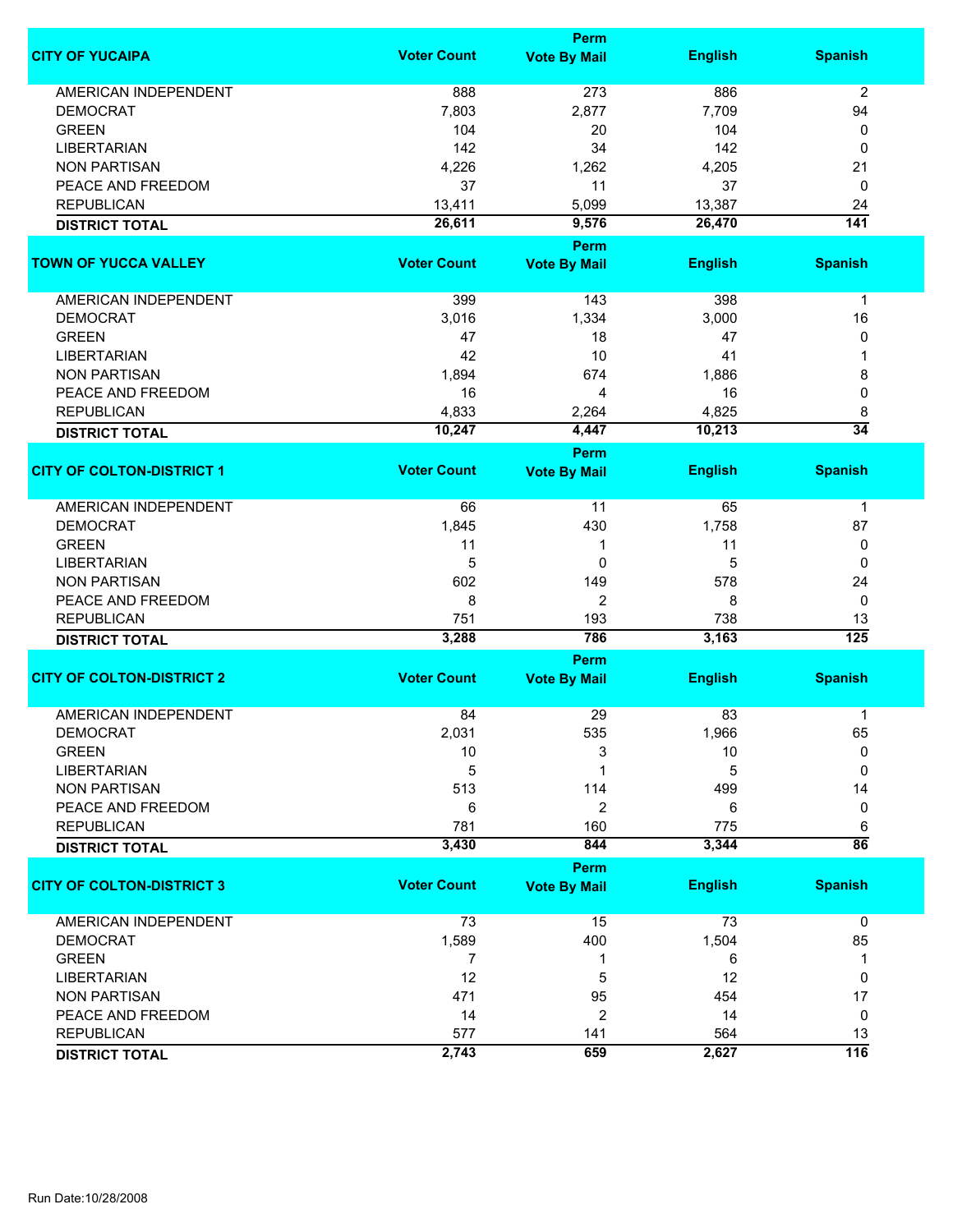|                                      | <b>Perm</b>        |                     |                |                      |  |
|--------------------------------------|--------------------|---------------------|----------------|----------------------|--|
| <b>CITY OF COLTON-DISTRICT 4</b>     | <b>Voter Count</b> | <b>Vote By Mail</b> | <b>English</b> | <b>Spanish</b>       |  |
| <b>AMERICAN INDEPENDENT</b>          | 65                 | 7                   | 65             | 0                    |  |
| <b>DEMOCRAT</b>                      | 1,772              | 418                 | 1,690          | 82                   |  |
| <b>GREEN</b>                         | 10                 | 3                   | 10             | 0                    |  |
| <b>LIBERTARIAN</b>                   | 11                 | 1                   | 10             | 1                    |  |
| <b>NON PARTISAN</b>                  | 443                | 86                  | 431            | 12                   |  |
| PEACE AND FREEDOM                    | 13                 | 5                   | 13             | 0                    |  |
| <b>REPUBLICAN</b>                    | 605                | 168                 | 598            | 7                    |  |
|                                      |                    | 688                 | 2,817          | $\overline{102}$     |  |
| <b>DISTRICT TOTAL</b>                | 2,919              | <b>Perm</b>         |                |                      |  |
| <b>CITY OF COLTON-DISTRICT 5</b>     | <b>Voter Count</b> | <b>Vote By Mail</b> | <b>English</b> | <b>Spanish</b>       |  |
|                                      |                    |                     |                |                      |  |
| AMERICAN INDEPENDENT                 | 109                | 20                  | 109            | 0                    |  |
| <b>DEMOCRAT</b>                      | 1,470              | 372                 | 1,448          | 22                   |  |
| <b>GREEN</b>                         | 13                 | 4                   | 13             | 0                    |  |
| <b>LIBERTARIAN</b>                   | 16                 | 3                   | 16             | 0                    |  |
| <b>NON PARTISAN</b>                  | 773                | 198                 | 769            | 4                    |  |
| PEACE AND FREEDOM                    | 11                 | 5                   | 11             | 0                    |  |
| <b>REPUBLICAN</b>                    | 1,435              | 475                 | 1,433          | 2                    |  |
| <b>DISTRICT TOTAL</b>                | 3,827              | 1,077               | 3,799          | $\overline{28}$      |  |
|                                      |                    | <b>Perm</b>         |                |                      |  |
| <b>CITY OF COLTON-DISTRICT 6</b>     | <b>Voter Count</b> | <b>Vote By Mail</b> | <b>English</b> | <b>Spanish</b>       |  |
| <b>AMERICAN INDEPENDENT</b>          | 91                 | 19                  | 91             | 0                    |  |
| <b>DEMOCRAT</b>                      | 1,481              | 366                 | 1,453          | 28                   |  |
| <b>GREEN</b>                         | 9                  | 4                   | 9              | 0                    |  |
| <b>LIBERTARIAN</b>                   | 13                 | 5                   | 13             | 0                    |  |
| <b>NON PARTISAN</b>                  | 622                | 149                 | 615            | 7                    |  |
| PEACE AND FREEDOM                    | 6                  | 2                   | 6              | 0                    |  |
|                                      |                    |                     |                |                      |  |
| <b>REPUBLICAN</b>                    | 1,014<br>3,236     | 269<br>814          | 1,010<br>3,197 | 4<br>$\overline{39}$ |  |
| <b>DISTRICT TOTAL</b>                |                    | Perm                |                |                      |  |
| <b>CITY OF SAN BERNARDINO-WARD 1</b> | <b>Voter Count</b> | <b>Vote By Mail</b> | <b>English</b> | <b>Spanish</b>       |  |
| <b>AMERICAN INDEPENDENT</b>          | 202                |                     | 199            |                      |  |
| <b>DEMOCRAT</b>                      |                    | 40                  |                | 3                    |  |
| <b>GREEN</b>                         | 4,562<br>20        | 1,092<br>3          | 4,366<br>20    | 196<br>0             |  |
| <b>LIBERTARIAN</b>                   | 22                 | 3                   | 21             |                      |  |
|                                      |                    |                     |                | 1                    |  |
| <b>NON PARTISAN</b>                  | 1,238              | 244                 | 1,193          | 45                   |  |
| PEACE AND FREEDOM                    | 36                 | 4                   | 36             | 0                    |  |
| <b>REPUBLICAN</b>                    | 1,977              | 418                 | 1,965          | 12                   |  |
| <b>DISTRICT TOTAL</b>                | 8,057              | 1,804               | 7,800          | $\overline{257}$     |  |
|                                      | <b>Voter Count</b> | Perm                | <b>English</b> | <b>Spanish</b>       |  |
| <b>CITY OF SAN BERNARDINO-WARD 2</b> |                    | <b>Vote By Mail</b> |                |                      |  |
| <b>AMERICAN INDEPENDENT</b>          | 246                | 57                  | 244            | $\overline{2}$       |  |
| <b>DEMOCRAT</b>                      | 4,292              | 1,098               | 4,143          | 149                  |  |
| <b>GREEN</b>                         | 17                 | 2                   | 17             | 0                    |  |
| <b>LIBERTARIAN</b>                   | 30                 | 5                   | 27             | 3                    |  |
| <b>NON PARTISAN</b>                  | 1,434              | 273                 | 1,383          | 51                   |  |
| PEACE AND FREEDOM                    | 42                 | 14                  | 42             | 0                    |  |
| <b>REPUBLICAN</b>                    | 2,465              | 596                 | 2,438          | 27                   |  |
| <b>DISTRICT TOTAL</b>                | 8,526              | 2,045               | 8,294          | 232                  |  |
|                                      |                    |                     |                |                      |  |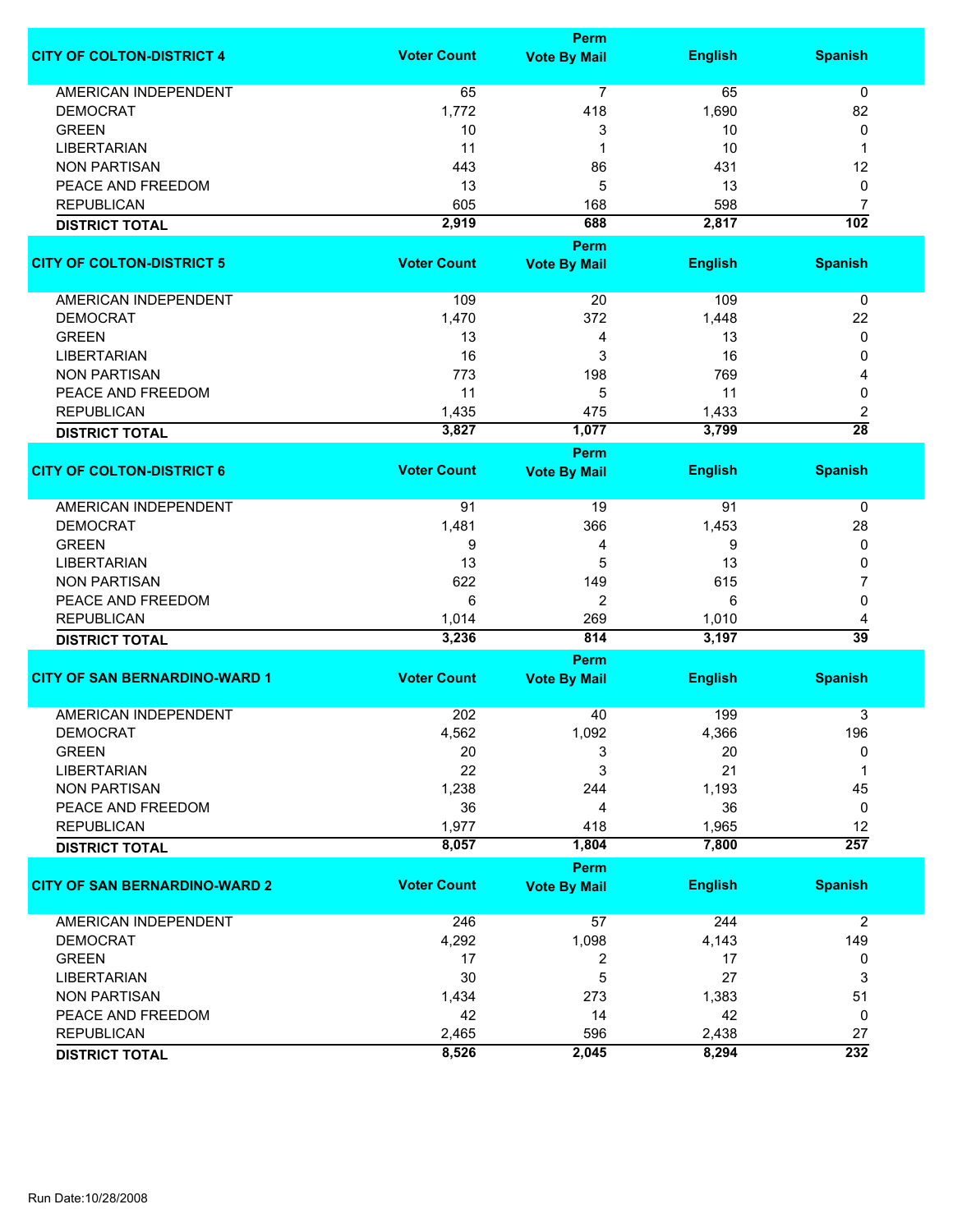|                                      | <b>Perm</b>        |                     |                |                  |  |
|--------------------------------------|--------------------|---------------------|----------------|------------------|--|
| <b>CITY OF SAN BERNARDINO-WARD 3</b> | <b>Voter Count</b> | <b>Vote By Mail</b> | <b>English</b> | <b>Spanish</b>   |  |
| <b>AMERICAN INDEPENDENT</b>          | 219                | 62                  | 216            | 3                |  |
| <b>DEMOCRAT</b>                      | 4,671              | 1,374               | 4,471          | 200              |  |
| <b>GREEN</b>                         | 24                 | 6                   | 23             | 1                |  |
| <b>LIBERTARIAN</b>                   | 31                 | 12                  | 31             | 0                |  |
| <b>NON PARTISAN</b>                  | 1,577              | 388                 | 1,532          | 45               |  |
| PEACE AND FREEDOM                    | 41                 | 8                   | 39             | 2                |  |
| <b>REPUBLICAN</b>                    | 2,455              | 781                 | 2,426          | 29               |  |
| <b>DISTRICT TOTAL</b>                | 9,018              | 2,631               | 8,738          | 280              |  |
|                                      |                    | Perm                |                |                  |  |
| <b>CITY OF SAN BERNARDINO-WARD 4</b> | <b>Voter Count</b> | <b>Vote By Mail</b> | <b>English</b> | <b>Spanish</b>   |  |
|                                      |                    |                     |                |                  |  |
| AMERICAN INDEPENDENT                 | 393                | 136                 | 392            | $\mathbf{1}$     |  |
| <b>DEMOCRAT</b>                      | 5,698              | 1,994               | 5,648          | 50               |  |
| <b>GREEN</b>                         | 43                 | 10                  | 43             | 0                |  |
| <b>LIBERTARIAN</b>                   | 58                 | 19                  | 58             | 0                |  |
| <b>NON PARTISAN</b>                  | 2,056              | 624                 | 2,040          | 16               |  |
| PEACE AND FREEDOM                    | 42                 | 8                   | 42             | 0                |  |
| <b>REPUBLICAN</b>                    | 5,535              | 2,289               | 5,518          | 17               |  |
| <b>DISTRICT TOTAL</b>                | 13,825             | 5,080               | 13,741         | $\overline{84}$  |  |
|                                      |                    | Perm                |                |                  |  |
| <b>CITY OF SAN BERNARDINO-WARD 5</b> | <b>Voter Count</b> | <b>Vote By Mail</b> | <b>English</b> | <b>Spanish</b>   |  |
| <b>AMERICAN INDEPENDENT</b>          | 419                | 116                 | 419            | 0                |  |
| <b>DEMOCRAT</b>                      | 6,299              | 1,853               | 6,210          | 89               |  |
| <b>GREEN</b>                         | 68                 | 16                  | 68             | 0                |  |
| <b>LIBERTARIAN</b>                   | 60                 | 17                  | 60             | 0                |  |
| <b>NON PARTISAN</b>                  | 2,585              | 640                 | 2,568          | 17               |  |
| PEACE AND FREEDOM                    | 53                 | 11                  | 52             | 1                |  |
| <b>REPUBLICAN</b>                    | 5,073              | 1,660               | 5,051          | 22               |  |
| <b>DISTRICT TOTAL</b>                | 14,557             | 4,313               | 14,428         | $\overline{129}$ |  |
|                                      |                    | Perm                |                |                  |  |
| <b>CITY OF SAN BERNARDINO-WARD 6</b> | <b>Voter Count</b> | <b>Vote By Mail</b> | <b>English</b> | <b>Spanish</b>   |  |
| <b>AMERICAN INDEPENDENT</b>          | 204                | 42                  | 198            | 6                |  |
| <b>DEMOCRAT</b>                      | 6,071              | 1,555               | 5,826          | 245              |  |
| <b>GREEN</b>                         | 22                 | 2                   | 22             | 0                |  |
| <b>LIBERTARIAN</b>                   | 21                 | 5                   | 20             | 1                |  |
| <b>NON PARTISAN</b>                  | 1,427              | 315                 | 1,377          | 50               |  |
| PEACE AND FREEDOM                    | 44                 | 5                   | 43             | 1                |  |
| <b>REPUBLICAN</b>                    | 2,310              | 494                 | 2,276          | 34               |  |
| <b>DISTRICT TOTAL</b>                | 10,099             | 2,418               | 9,762          | $\overline{337}$ |  |
|                                      |                    | Perm                |                |                  |  |
| <b>CITY OF SAN BERNARDINO-WARD 7</b> | <b>Voter Count</b> | <b>Vote By Mail</b> | <b>English</b> | <b>Spanish</b>   |  |
| <b>AMERICAN INDEPENDENT</b>          | 319                | 89                  | 317            | $\overline{c}$   |  |
| <b>DEMOCRAT</b>                      | 5,387              | 1,671               | 5,285          | 102              |  |
| <b>GREEN</b>                         | 34                 | 9                   | 34             | 0                |  |
| <b>LIBERTARIAN</b>                   | 56                 | 11                  | 56             | 0                |  |
| <b>NON PARTISAN</b>                  | 1,881              | 482                 | 1,857          | 24               |  |
| PEACE AND FREEDOM                    | 51                 | 14                  | 48             | 3                |  |
| <b>REPUBLICAN</b>                    | 4,250              | 1,510               | 4,217          | 33               |  |
| <b>DISTRICT TOTAL</b>                | 11,978             | 3,786               | 11,814         | 164              |  |
|                                      |                    |                     |                |                  |  |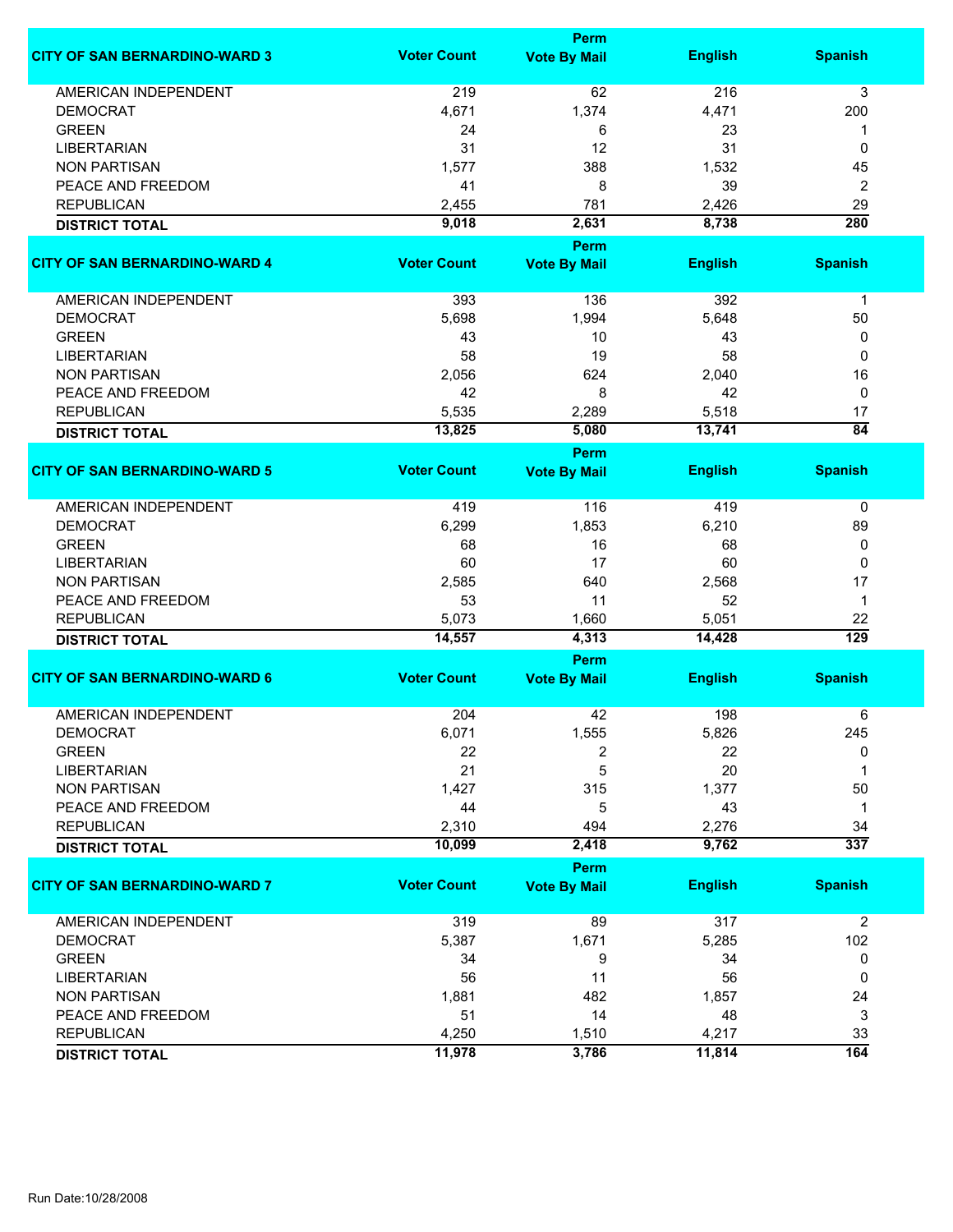|                                     |                    | <b>Perm</b>                 |                   |                           |
|-------------------------------------|--------------------|-----------------------------|-------------------|---------------------------|
| <b>BD OF ED - AREA A</b>            | <b>Voter Count</b> | <b>Vote By Mail</b>         | <b>English</b>    | <b>Spanish</b>            |
| <b>AMERICAN INDEPENDENT</b>         | 6,512              | 2,143                       | 6,494             | 18                        |
| <b>DEMOCRAT</b>                     | 65,491             | 22,287                      | 64,323            | 1,168                     |
| <b>GREEN</b>                        | 554                | 158                         | 549               | 5                         |
| <b>LIBERTARIAN</b>                  |                    |                             |                   |                           |
|                                     | 1,017              | 318                         | 1,014             | 3                         |
| <b>NON PARTISAN</b>                 | 33,907             | 9,764                       | 33,645            | 262                       |
| PEACE AND FREEDOM                   | 484                | 129                         | 474               | 10                        |
| <b>REPUBLICAN</b>                   | 80,666             | 31,820                      | 80,397            | 269                       |
| <b>DISTRICT TOTAL</b>               | 188,631            | 66,619                      | 186,896           | 1,735                     |
| <b>BD OF ED - AREA B</b>            | <b>Voter Count</b> | Perm<br><b>Vote By Mail</b> | <b>English</b>    | <b>Spanish</b>            |
|                                     |                    |                             |                   |                           |
| AMERICAN INDEPENDENT                | 4,230              | 1,220                       | 4,189             | 41                        |
| <b>DEMOCRAT</b>                     | 73,627             | 22,004                      | 71,830            | 1,797                     |
| <b>GREEN</b>                        | 672                | 178                         | 668               | 4                         |
| <b>LIBERTARIAN</b>                  | 741                | 215                         | 735               | 6                         |
| <b>NON PARTISAN</b>                 | 32,536             | 8,684                       | 32,118            | 418                       |
| PEACE AND FREEDOM                   | 492                | 84                          | 482               | 10                        |
| <b>REPUBLICAN</b>                   | 71,342             | 26,442                      | 70,944            | 398                       |
|                                     | 183,640            | 58,827                      | 180,966           | 2,674                     |
| <b>DISTRICT TOTAL</b>               |                    | Perm                        |                   |                           |
| <b>BD OF ED - AREA C</b>            | <b>Voter Count</b> | <b>Vote By Mail</b>         | <b>English</b>    | <b>Spanish</b>            |
|                                     |                    |                             |                   |                           |
| AMERICAN INDEPENDENT                | 3,327              | 912                         | 3,289             | 38                        |
| <b>DEMOCRAT</b>                     | 63,195             | 17,830                      | 60,980            | 2,215                     |
| <b>GREEN</b>                        | 449                | 108                         | 445               | 4                         |
| <b>LIBERTARIAN</b>                  | 534                | 139                         | 525               | 9                         |
| <b>NON PARTISAN</b>                 | 27,690             | 7,166                       | 27,241            | 449                       |
| PEACE AND FREEDOM                   | 478                | 88                          | 460               | 18                        |
| <b>REPUBLICAN</b>                   | 52,501             | 17,397                      | 52,123            | 378                       |
| <b>DISTRICT TOTAL</b>               | 148,174            | 43,640                      | 145,063           | 3,111                     |
|                                     |                    | <b>Perm</b>                 |                   |                           |
| <b>BD OF ED - AREA D</b>            | <b>Voter Count</b> | <b>Vote By Mail</b>         | <b>English</b>    | <b>Spanish</b>            |
| <b>AMERICAN INDEPENDENT</b>         | 3,463              | 936                         | 3,422             | 41                        |
| <b>DEMOCRAT</b>                     | 66,531             | 18,827                      | 64,499            | 2,032                     |
| <b>GREEN</b>                        | 378                | 84                          | 378               | 0                         |
| <b>LIBERTARIAN</b>                  | 469                | 109                         | 460               | 9                         |
| <b>NON PARTISAN</b>                 | 21,824             | 5,171                       | 21,348            | 476                       |
|                                     |                    |                             |                   |                           |
| PEACE AND FREEDOM                   | 577                | 119                         | 565               | 12                        |
| <b>REPUBLICAN</b>                   | 42,771<br>136,013  | 13,280<br>38,526            | 42,448<br>133,120 | 323<br>2,893              |
| <b>DISTRICT TOTAL</b>               |                    | Perm                        |                   |                           |
| <b>BD OF ED - AREA E</b>            | <b>Voter Count</b> | <b>Vote By Mail</b>         | <b>English</b>    | <b>Spanish</b>            |
| <b>AMERICAN INDEPENDENT</b>         | 5,277              | 1,659                       | 5,248             | 29                        |
|                                     |                    |                             |                   |                           |
| <b>DEMOCRAT</b>                     | 62,206             | 20,700                      | 61,045            | 1,161                     |
| <b>GREEN</b>                        | 738                | 216                         | 732               | 6                         |
| <b>LIBERTARIAN</b>                  | 855                | 258                         | 846               | 9                         |
| <b>NON PARTISAN</b>                 | 30,937             | 9,064                       | 30,678            | 259                       |
| PEACE AND FREEDOM                   | 395                | 103                         | 389               | 6                         |
| <b>REPUBLICAN</b>                   | 72,716             | 27,776                      | 72,489            | 227                       |
| <b>DISTRICT TOTAL</b>               | 173,124            | 59,776                      | 171,427           | 1,697                     |
|                                     |                    | Perm                        |                   |                           |
| <b>BD OF ED - AREA 5 RIV (PRIM)</b> | <b>Voter Count</b> | <b>Vote By Mail</b>         | <b>English</b>    | <b>Spanish</b>            |
| <b>NON PARTISAN</b>                 | 0                  | 0                           | 0                 | 0                         |
| <b>REPUBLICAN</b>                   | 1                  | 1                           | 1                 | 0                         |
|                                     | $\overline{1}$     | $\overline{1}$              | $\overline{1}$    | $\overline{\mathfrak{o}}$ |
| <b>DISTRICT TOTAL</b>               |                    |                             |                   |                           |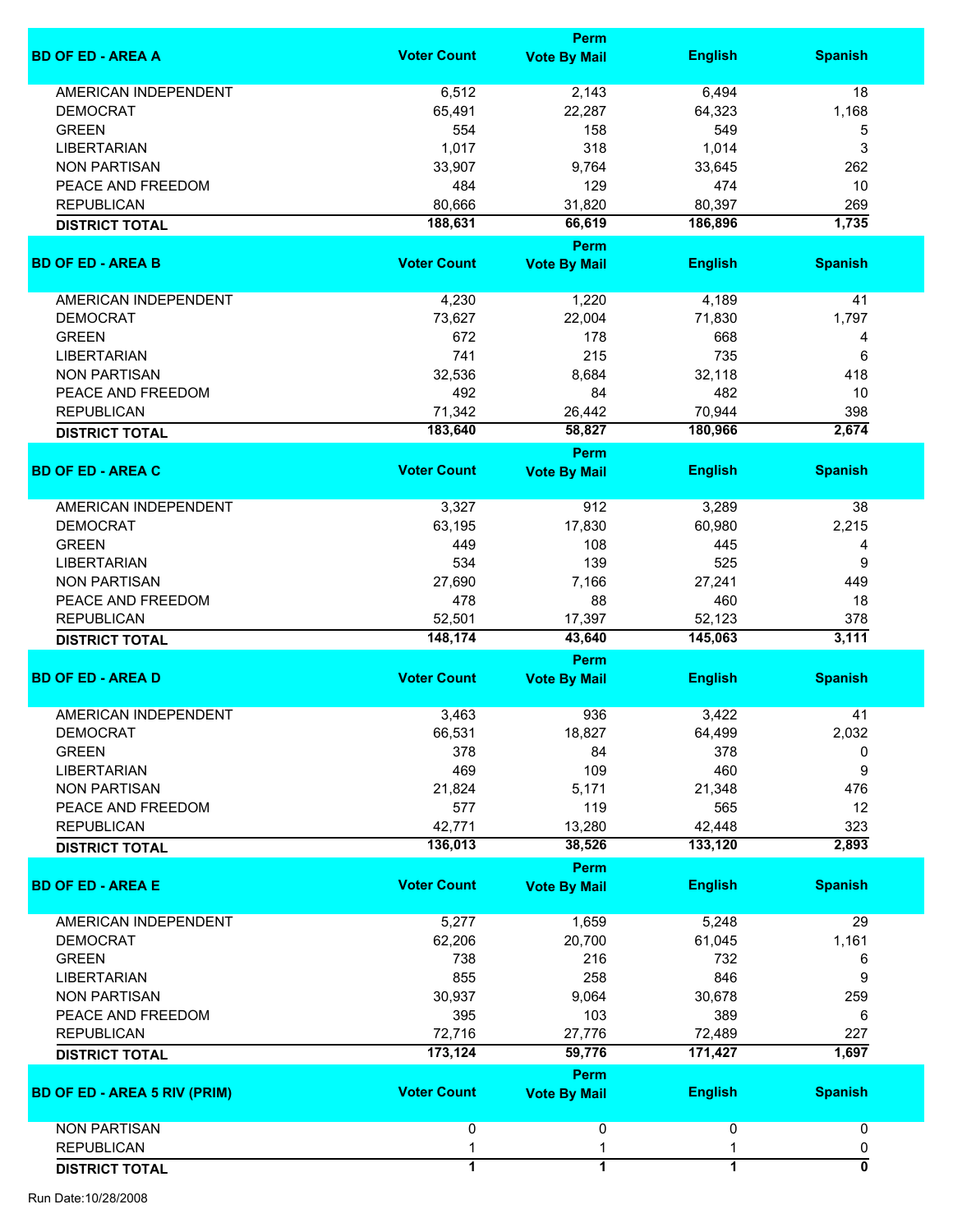|                                     |                    | Perm                |                  |                           |
|-------------------------------------|--------------------|---------------------|------------------|---------------------------|
| <b>BD OF ED - AREA 7 KERN (GEN)</b> | <b>Voter Count</b> | <b>Vote By Mail</b> | <b>English</b>   | <b>Spanish</b>            |
| <b>AMERICAN INDEPENDENT</b>         | 9                  | 6                   | 9                | 0                         |
| <b>DEMOCRAT</b>                     | 47                 | 44                  | 47               | 0                         |
| <b>GREEN</b>                        | 1                  | 0                   | 1                | 0                         |
| <b>LIBERTARIAN</b>                  | 1                  | 1                   | 1                | 0                         |
| <b>NON PARTISAN</b>                 | 35                 | 35                  | 35               | 0                         |
| <b>REPUBLICAN</b>                   | 80                 | 72                  | 80               | 0                         |
|                                     | 173                | 158                 | $\overline{173}$ | $\overline{\mathfrak{o}}$ |
| <b>DISTRICT TOTAL</b>               |                    | Perm                |                  |                           |
| <b>ADELANTO SCHOOL DISTRICT</b>     | <b>Voter Count</b> |                     | <b>English</b>   | <b>Spanish</b>            |
|                                     |                    | <b>Vote By Mail</b> |                  |                           |
| AMERICAN INDEPENDENT                | 448                | 134                 | 447              | 1                         |
| <b>DEMOCRAT</b>                     | 6,705              | 1,975               | 6,501            | 204                       |
| <b>GREEN</b>                        | 19                 | 2                   | 19               | 0                         |
| <b>LIBERTARIAN</b>                  | 49                 | 14                  | 48               | 1                         |
| <b>NON PARTISAN</b>                 | 2,894              | 789                 |                  |                           |
|                                     |                    |                     | 2,849            | 45                        |
| PEACE AND FREEDOM                   | 49                 | 14                  | 49               | 0                         |
| <b>REPUBLICAN</b>                   | 4,506<br>14,670    | 1,607<br>4,535      | 4,466<br>14,379  | 40<br>$\overline{291}$    |
| <b>DISTRICT TOTAL</b>               |                    |                     |                  |                           |
|                                     |                    | Perm                |                  |                           |
| <b>ALTA LOMA SCHOOL DISTRICT</b>    | <b>Voter Count</b> | <b>Vote By Mail</b> | <b>English</b>   | <b>Spanish</b>            |
| <b>AMERICAN INDEPENDENT</b>         | 830                | 261                 | 823              | $\overline{7}$            |
| <b>DEMOCRAT</b>                     | 10,444             | 3,369               | 10,346           | 98                        |
| <b>GREEN</b>                        | 121                | 32                  | 121              | 0                         |
| <b>LIBERTARIAN</b>                  | 129                | 37                  | 129              | 0                         |
| <b>NON PARTISAN</b>                 | 5,416              | 1,565               | 5,387            | 29                        |
| PEACE AND FREEDOM                   | 78                 | 18                  | 76               | 2                         |
| <b>REPUBLICAN</b>                   | 15,493             | 6,116               | 15,437           | 56                        |
|                                     | 32,511             | 11,398              | 32,319           | $\overline{192}$          |
| <b>DISTRICT TOTAL</b>               |                    |                     |                  |                           |
| <b>CENTRAL SCHOOL DISTRICT</b>      | <b>Voter Count</b> | Perm                | <b>English</b>   | <b>Spanish</b>            |
|                                     |                    | <b>Vote By Mail</b> |                  |                           |
| <b>AMERICAN INDEPENDENT</b>         | 474                | 138                 | 470              | 4                         |
| <b>DEMOCRAT</b>                     | 7,391              | 2,168               | 7,290            | 101                       |
| <b>GREEN</b>                        | 71                 | 19                  | 70               | 1                         |
| <b>LIBERTARIAN</b>                  | 82                 | 17                  | 82               | 0                         |
| <b>NON PARTISAN</b>                 | 3,648              | 936                 | 3,623            | 25                        |
| PEACE AND FREEDOM                   | 43                 | 4                   | 42               | $\mathbf 1$               |
| <b>REPUBLICAN</b>                   | 7,067              | 2,472               | 7,036            | 31                        |
| <b>DISTRICT TOTAL</b>               | 18,776             | 5,754               | 18,613           | $\overline{163}$          |
|                                     |                    | Perm                |                  |                           |
| <b>CUCAMONGA SCHOOL DISTRICT</b>    | <b>Voter Count</b> | <b>Vote By Mail</b> | <b>English</b>   | <b>Spanish</b>            |
|                                     |                    |                     |                  |                           |
| AMERICAN INDEPENDENT                | 280                | 64                  | 277              | 3                         |
| <b>DEMOCRAT</b>                     | 4,771              | 1,264               | 4,662            | 109                       |
| <b>GREEN</b>                        | 29                 | 5                   | 29               | 0                         |
| <b>LIBERTARIAN</b>                  | 37                 | 8                   | 37               | 0                         |
| <b>NON PARTISAN</b>                 | 2,075              | 468                 | 2,056            | 19                        |
| PEACE AND FREEDOM                   | 25                 | 6                   | 25               | 0                         |
| <b>REPUBLICAN</b>                   | 3,013              | 864                 | 2,985            | 28                        |
|                                     | 10,230             | 2,679               | 10,071           | 159                       |
| <b>DISTRICT TOTAL</b>               |                    |                     |                  |                           |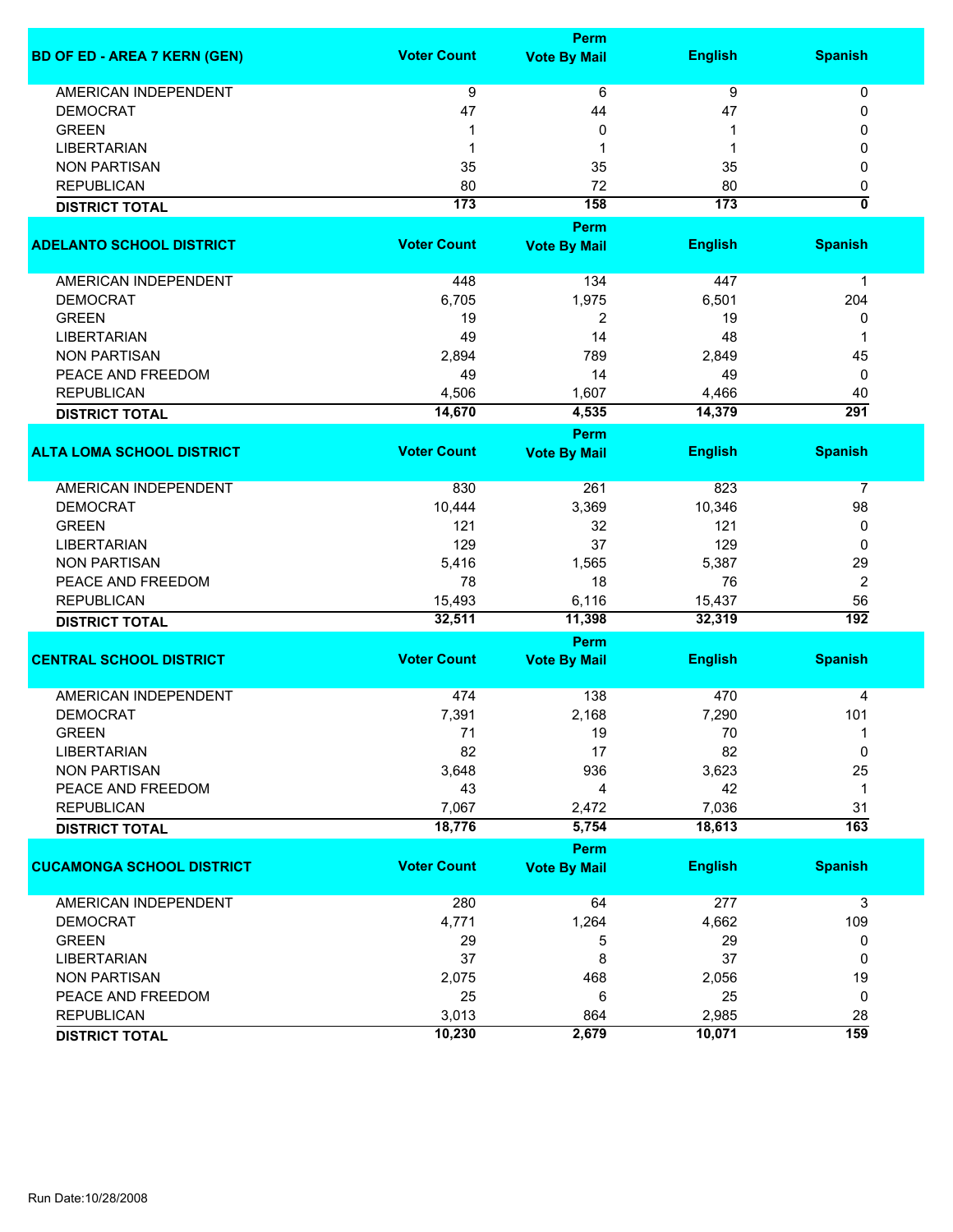|                                          |                    | <b>Perm</b>                 |                |                    |
|------------------------------------------|--------------------|-----------------------------|----------------|--------------------|
| <b>ETIWANDA SCHOOL DISTRICT</b>          | <b>Voter Count</b> | <b>Vote By Mail</b>         | <b>English</b> | <b>Spanish</b>     |
| AMERICAN INDEPENDENT                     | 889                | 260                         | 883            | 6                  |
| <b>DEMOCRAT</b>                          | 15,174             | 4,346                       | 15,012         | 162                |
| <b>GREEN</b>                             | 109                | 32                          | 108            | 1                  |
| <b>LIBERTARIAN</b>                       | 134                | 38                          | 134            | 0                  |
| <b>NON PARTISAN</b>                      | 7,493              | 2,090                       | 7,444          | 49                 |
| PEACE AND FREEDOM                        | 79                 | 22                          | 79             | 0                  |
| <b>REPUBLICAN</b>                        | 15,095             | 5,485                       | 15,032         | 63                 |
|                                          | 38,973             | 12,273                      | 38,692         | $\overline{281}$   |
| <b>DISTRICT TOTAL</b>                    |                    | <b>Perm</b>                 |                |                    |
| <b>HELENDALE SCHOOL DISTRICT</b>         | <b>Voter Count</b> |                             | <b>English</b> | <b>Spanish</b>     |
|                                          |                    | <b>Vote By Mail</b>         |                |                    |
| AMERICAN INDEPENDENT                     | 106                | 46                          | 106            | $\pmb{0}$          |
| <b>DEMOCRAT</b>                          | 894                | 367                         | 891            | 3                  |
| <b>GREEN</b>                             | 3                  | 2                           | 3              | 0                  |
| <b>LIBERTARIAN</b>                       | 23                 | 8                           | 23             | 0                  |
| <b>NON PARTISAN</b>                      | 450                | 164                         | 450            | 0                  |
| PEACE AND FREEDOM                        | 3                  | $\mathbf 1$                 | 3              | 0                  |
| <b>REPUBLICAN</b>                        | 1,755              | 797                         | 1,750          | 5                  |
|                                          | 3,234              | 1,385                       | 3,226          | $\overline{\bf 8}$ |
| <b>DISTRICT TOTAL</b>                    |                    |                             |                |                    |
| <b>MOUNTAIN VIEW SCHOOL DISTRICT</b>     | <b>Voter Count</b> | Perm<br><b>Vote By Mail</b> | <b>English</b> | <b>Spanish</b>     |
|                                          |                    |                             |                |                    |
| <b>AMERICAN INDEPENDENT</b>              | 199                | 60                          | 198            | 1                  |
| <b>DEMOCRAT</b>                          | 3,842              | 1,107                       | 3,726          | 116                |
| <b>GREEN</b>                             | 33                 | 9                           | 32             | 1                  |
| <b>LIBERTARIAN</b>                       | 38                 | 12                          | 37             | 1                  |
| <b>NON PARTISAN</b>                      | 1,527              | 434                         | 1,508          | 19                 |
| PEACE AND FREEDOM                        | 16                 | 4                           | 16             | 0                  |
| <b>REPUBLICAN</b>                        | 3,069              | 1,078                       | 3,052          | 17                 |
| <b>DISTRICT TOTAL</b>                    | 8,724              | 2,704                       | 8,569          | $\overline{155}$   |
|                                          |                    | Perm                        |                |                    |
| <b>MT BALDY JOINT SCHOOL DISTRICT</b>    | <b>Voter Count</b> | <b>Vote By Mail</b>         | <b>English</b> | <b>Spanish</b>     |
|                                          |                    |                             |                |                    |
| <b>AMERICAN INDEPENDENT</b>              | 10                 | 2                           | 10             | 0                  |
| <b>DEMOCRAT</b>                          | 118                | 23                          | 117            |                    |
| <b>GREEN</b>                             | 5                  | 0                           | 5              | 0                  |
| <b>LIBERTARIAN</b>                       | 4                  | 0                           | 4              | 0                  |
| <b>NON PARTISAN</b>                      | 50                 | 5                           | 50             | 0                  |
| PEACE AND FREEDOM                        | 1                  | 0                           | 1              | 0                  |
| <b>REPUBLICAN</b>                        | 108                | 34                          | 108            | 0                  |
| <b>DISTRICT TOTAL</b>                    | 296                | 64                          | 295            | 1                  |
|                                          |                    | Perm                        |                |                    |
| <b>ONTARIO-MONTCLAIR SCHOOL DISTRICT</b> | <b>Voter Count</b> | <b>Vote By Mail</b>         | <b>English</b> | <b>Spanish</b>     |
| <b>AMERICAN INDEPENDENT</b>              | 1,135              | 286                         | 1,117          | 18                 |
| <b>DEMOCRAT</b>                          | 26,700             | 7,694                       | 25,408         | 1,292              |
| <b>GREEN</b>                             | 187                | 50                          | 185            | 2                  |
| <b>LIBERTARIAN</b>                       | 208                | 52                          | 202            | 6                  |
| <b>NON PARTISAN</b>                      | 9,145              | 2,169                       | 8,867          | 278                |
| PEACE AND FREEDOM                        | 219                | 31                          | 213            | 6                  |
| <b>REPUBLICAN</b>                        | 16,483             | 5,387                       | 16,281         | 202                |
|                                          | 54,077             | 15,669                      | 52,273         | 1,804              |
| <b>DISTRICT TOTAL</b>                    |                    |                             |                |                    |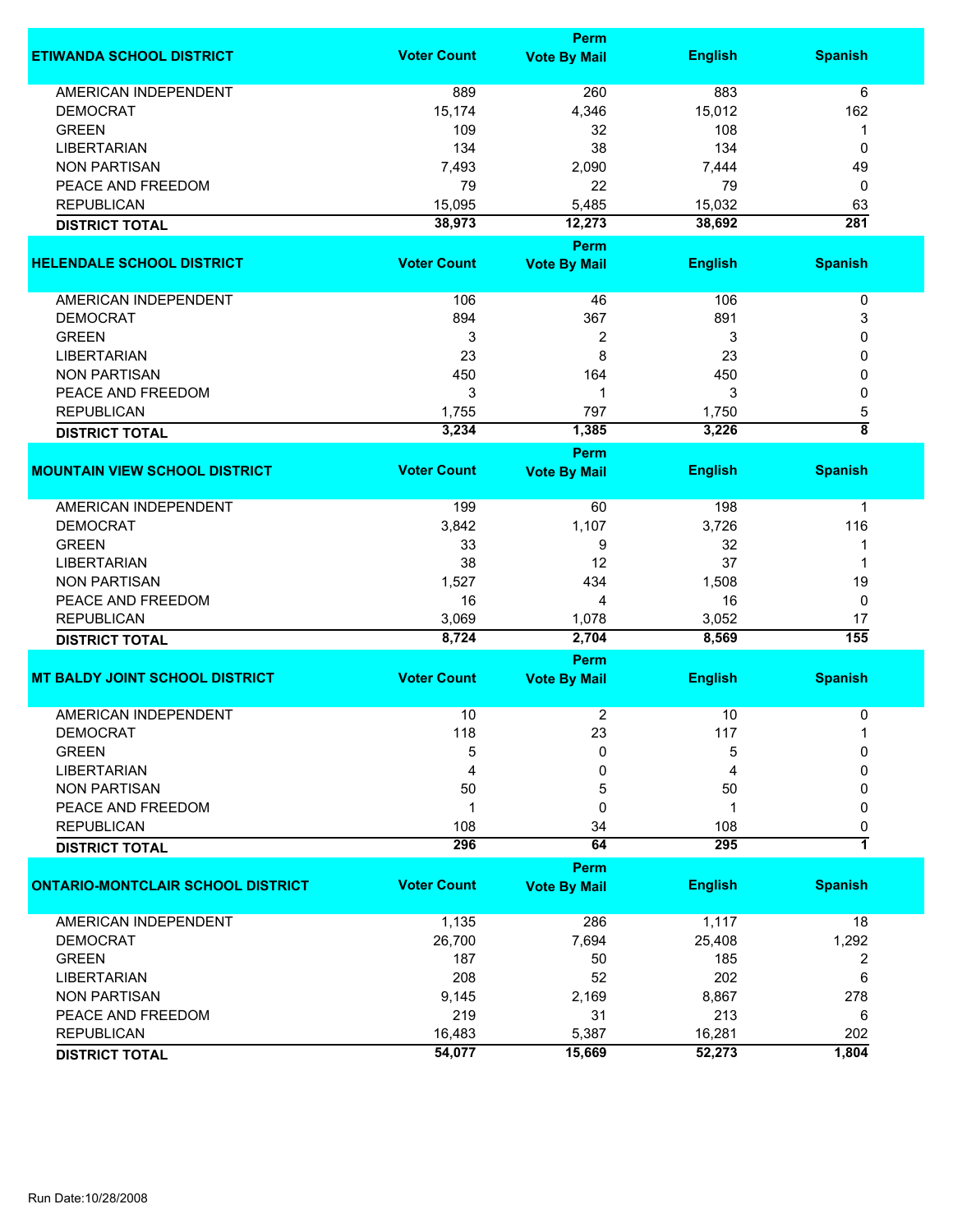|                                   |                    | Perm                        |                |                         |  |  |
|-----------------------------------|--------------------|-----------------------------|----------------|-------------------------|--|--|
| <b>ORO GRANDE SCHOOL DISTRICT</b> | <b>Voter Count</b> | <b>Vote By Mail</b>         | <b>English</b> | <b>Spanish</b>          |  |  |
| <b>AMERICAN INDEPENDENT</b>       | 12                 | 11                          | 12             | 0                       |  |  |
| <b>DEMOCRAT</b>                   | 107                | 97                          | 105            | 2                       |  |  |
| <b>GREEN</b>                      | 1                  |                             |                | 0                       |  |  |
| <b>LIBERTARIAN</b>                | 1                  | 1                           |                | 0                       |  |  |
| <b>NON PARTISAN</b>               | 71                 | 54                          | 70             |                         |  |  |
| PEACE AND FREEDOM                 |                    |                             |                |                         |  |  |
|                                   | 2                  | $\overline{c}$              | 2              | 0                       |  |  |
| <b>REPUBLICAN</b>                 | 114                | 90                          | 113            | 1                       |  |  |
| <b>DISTRICT TOTAL</b>             | 308                | 256                         | 304            | $\overline{\mathbf{4}}$ |  |  |
|                                   |                    | Perm                        |                |                         |  |  |
| <b>VICTOR ELEMENTARY</b>          | <b>Voter Count</b> | <b>Vote By Mail</b>         | <b>English</b> | <b>Spanish</b>          |  |  |
| AMERICAN INDEPENDENT              | 1,074              | 359                         | 1,067          | 7                       |  |  |
| <b>DEMOCRAT</b>                   | 14,240             | 4,554                       | 13,926         | 314                     |  |  |
| <b>GREEN</b>                      | 80                 | 19                          | 79             | 1                       |  |  |
| <b>LIBERTARIAN</b>                | 122                | 40                          | 121            | -1                      |  |  |
| <b>NON PARTISAN</b>               | 6,391              | 1,735                       | 6,328          | 63                      |  |  |
| PEACE AND FREEDOM                 | 89                 | 23                          | 86             | 3                       |  |  |
| <b>REPUBLICAN</b>                 | 12,964             | 4,769                       | 12,910         | 54                      |  |  |
|                                   | 34,960             | 11,499                      | 34,517         | 443                     |  |  |
| <b>DISTRICT TOTAL</b>             |                    |                             |                |                         |  |  |
| <b>APPLE VALLEY UNIFIED</b>       | <b>Voter Count</b> | Perm<br><b>Vote By Mail</b> | <b>English</b> | <b>Spanish</b>          |  |  |
|                                   |                    |                             |                |                         |  |  |
| <b>AMERICAN INDEPENDENT</b>       | 1,308              | 473                         | 1,307          | 1                       |  |  |
| <b>DEMOCRAT</b>                   | 11,601             | 4,329                       | 11,480         | 121                     |  |  |
| <b>GREEN</b>                      | 94                 | 26                          | 93             | 1                       |  |  |
| <b>LIBERTARIAN</b>                | 181                | 59                          | 181            | 0                       |  |  |
| <b>NON PARTISAN</b>               | 6,234              | 1,853                       | 6,202          | 32                      |  |  |
| PEACE AND FREEDOM                 | 97                 | 28                          | 94             | 3                       |  |  |
| <b>REPUBLICAN</b>                 | 18,617             | 7,710                       | 18,573         | 44                      |  |  |
| <b>DISTRICT TOTAL</b>             | 38,132             | 14,478                      | 37,930         | 202                     |  |  |
|                                   | Perm               |                             |                |                         |  |  |
| <b>BAKER VALLEY UNIFIED</b>       | <b>Voter Count</b> | <b>Vote By Mail</b>         | <b>English</b> | <b>Spanish</b>          |  |  |
| <b>AMERICAN INDEPENDENT</b>       | 8                  | 1                           | 8              | 0                       |  |  |
| <b>DEMOCRAT</b>                   | 60                 | 19                          | 59             | -1                      |  |  |
| <b>GREEN</b>                      | $\overline{2}$     |                             | $\overline{2}$ | $\Omega$                |  |  |
| <b>LIBERTARIAN</b>                |                    |                             |                | <sup>0</sup>            |  |  |
| <b>NON PARTISAN</b>               | 62                 | 27                          | 58             |                         |  |  |
| PEACE AND FREEDOM                 | $\mathbf 1$        | 1                           | 1              | 0                       |  |  |
| <b>REPUBLICAN</b>                 | 54                 | 17                          | 54             | 0                       |  |  |
| <b>DISTRICT TOTAL</b>             | 188                | 67                          | 183            | $\overline{\bf 5}$      |  |  |
|                                   |                    | Perm                        |                |                         |  |  |
| <b>BARSTOW UNIFIED</b>            | <b>Voter Count</b> | <b>Vote By Mail</b>         | <b>English</b> | <b>Spanish</b>          |  |  |
| <b>AMERICAN INDEPENDENT</b>       | 566                | 164                         | 562            | 4                       |  |  |
| <b>DEMOCRAT</b>                   | 5,553              | 1,733                       | 5,489          | 64                      |  |  |
| <b>GREEN</b>                      | 41                 | 16                          | 41             | 0                       |  |  |
| <b>LIBERTARIAN</b>                | 72                 | 21                          | 72             | 0                       |  |  |
| <b>NON PARTISAN</b>               |                    |                             |                |                         |  |  |
|                                   | 2,960              | 723                         | 2,947          | 13                      |  |  |
| PEACE AND FREEDOM                 | 30                 | 9                           | 30             | 0                       |  |  |
| <b>REPUBLICAN</b>                 | 4,863              | 1,703                       | 4,852          | 11                      |  |  |
| <b>DISTRICT TOTAL</b>             | 14,085             | 4,369                       | 13,993         | $\overline{92}$         |  |  |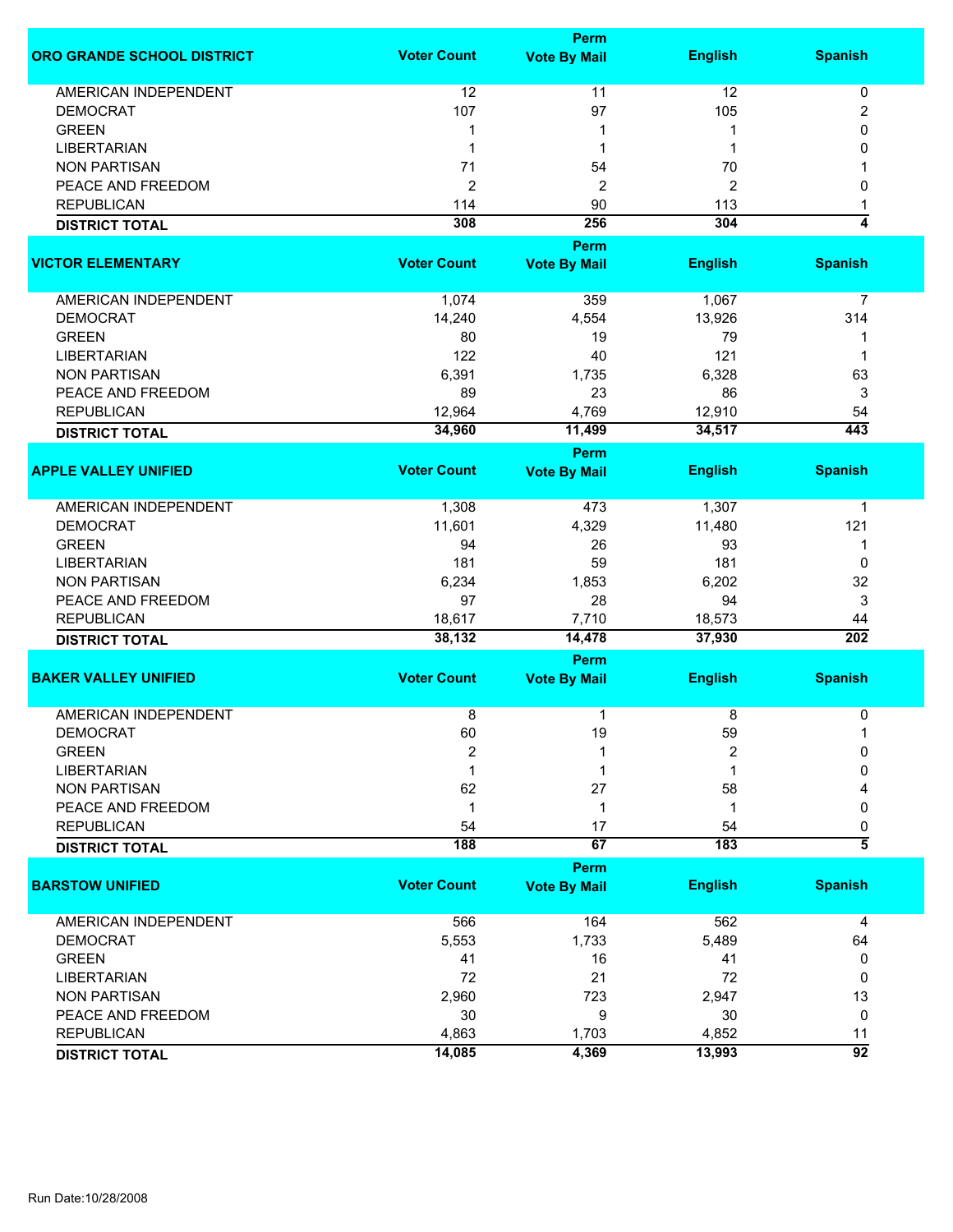|                                  |                         | <b>Perm</b>                 |                |                  |
|----------------------------------|-------------------------|-----------------------------|----------------|------------------|
| <b>BEAR VALLEY UNIFIED</b>       | <b>Voter Count</b>      | <b>Vote By Mail</b>         | <b>English</b> | <b>Spanish</b>   |
| <b>AMERICAN INDEPENDENT</b>      | 390                     | 144                         | 390            | 0                |
| <b>DEMOCRAT</b>                  | 2,997                   | 1,227                       | 2,977          | 20               |
| <b>GREEN</b>                     | 74                      | 26                          | 74             | 0                |
| <b>LIBERTARIAN</b>               | 83                      | 28                          | 83             | 0                |
|                                  |                         |                             |                |                  |
| <b>NON PARTISAN</b>              | 1,945                   | 649                         | 1,940          | 5                |
| PEACE AND FREEDOM                | 30                      | 8                           | 30             | 0                |
| <b>REPUBLICAN</b>                | 5,286                   | 2,444                       | 5,283          | 3                |
| <b>DISTRICT TOTAL</b>            | 10,805                  | 4,526                       | 10,777         | $\overline{28}$  |
| <b>BEAUMONT UNIFIED</b>          | <b>Voter Count</b>      | Perm<br><b>Vote By Mail</b> | <b>English</b> | <b>Spanish</b>   |
|                                  |                         |                             |                |                  |
| <b>NON PARTISAN</b>              | $\mathbf 0$             | 0                           | $\mathbf{0}$   | 0                |
| <b>REPUBLICAN</b>                | 1                       | 1                           |                | 0                |
| <b>DISTRICT TOTAL</b>            | $\overline{\mathbf{1}}$ | $\overline{1}$              | 1              | 0                |
|                                  |                         | Perm                        |                |                  |
| <b>CHINO VALLEY UNIFIED</b>      | <b>Voter Count</b>      | <b>Vote By Mail</b>         | <b>English</b> | <b>Spanish</b>   |
| <b>AMERICAN INDEPENDENT</b>      | 1,711                   | 508                         | 1,700          | 11               |
| <b>DEMOCRAT</b>                  | 28,229                  | 8,664                       | 27,590         | 639              |
| <b>GREEN</b>                     | 219                     | 62                          | 217            | 2                |
| <b>LIBERTARIAN</b>               | 300                     | 92                          | 298            | $\overline{2}$   |
| <b>NON PARTISAN</b>              | 14,366                  | 4,138                       | 14,245         | 121              |
|                                  |                         |                             |                |                  |
| PEACE AND FREEDOM                | 180                     | 36                          | 175            | 5                |
| <b>REPUBLICAN</b>                | 32,606                  | 11,749                      | 32,472         | 134              |
| <b>DISTRICT TOTAL</b>            | 77,611                  | 25,249                      | 76,697         | $\overline{914}$ |
|                                  |                         | Perm                        |                |                  |
| <b>COLTON JOINT UNIFIED</b>      | <b>Voter Count</b>      | <b>Vote By Mail</b>         | <b>English</b> | <b>Spanish</b>   |
| AMERICAN INDEPENDENT             | 1,007                   | 236                         | 991            | 16               |
| <b>DEMOCRAT</b>                  | 20,243                  | 5,322                       | 19,504         | 739              |
| <b>GREEN</b>                     | 137                     | 31                          | 132            | 5                |
| <b>LIBERTARIAN</b>               | 147                     | 41                          | 140            | $\overline{7}$   |
| <b>NON PARTISAN</b>              | 7,250                   | 1,692                       | 7,073          | 177              |
|                                  |                         |                             |                |                  |
| PEACE AND FREEDOM                | 131                     | 36                          | 127            | 4                |
| <b>REPUBLICAN</b>                | 12,860                  | 3,783                       | 12,754         | 106              |
| <b>DISTRICT TOTAL</b>            | 41,775                  | 11,141                      | 40,721         | 1,054            |
| <b>COLTON JOINT UNIFIED TA 1</b> | <b>Voter Count</b>      | Perm<br><b>Vote By Mail</b> | <b>English</b> | <b>Spanish</b>   |
|                                  |                         |                             |                |                  |
| <b>AMERICAN INDEPENDENT</b>      | 334                     | 78                          | 323            | 11               |
| <b>DEMOCRAT</b>                  | 7,682                   | 1,878                       | 7,290          | 392              |
| <b>GREEN</b>                     | 45                      | 7                           | 42             | 3                |
| <b>LIBERTARIAN</b>               | 47                      | 11                          | 42             | 5                |
| <b>NON PARTISAN</b>              | 2,683                   | 560                         | 2,582          | 101              |
| PEACE AND FREEDOM                | 52                      | 13                          | 48             | 4                |
| <b>REPUBLICAN</b>                | 4,482                   | 1,097                       | 4,422          | 60               |
| <b>DISTRICT TOTAL</b>            | 15,325                  | 3,644                       | 14,749         | $\overline{576}$ |
|                                  |                         | Perm                        |                |                  |
| <b>COLTON JOINT UNIFIED TA 2</b> | <b>Voter Count</b>      | <b>Vote By Mail</b>         | <b>English</b> | <b>Spanish</b>   |
|                                  |                         |                             |                |                  |
| <b>AMERICAN INDEPENDENT</b>      | 496                     | 110                         | 492            | 4                |
| <b>DEMOCRAT</b>                  | 9,736                   | 2,573                       | 9,414          | 322              |
| <b>GREEN</b>                     | 55                      | 15                          | 53             | 2                |
| <b>LIBERTARIAN</b>               | 64                      | 20                          | 62             | 2                |
| <b>NON PARTISAN</b>              | 3,335                   | 791                         | 3,268          | 67               |
| PEACE AND FREEDOM                | 56                      | 19                          | 56             | 0                |
| <b>REPUBLICAN</b>                | 5,376                   | 1,635                       | 5,334          | 42               |
|                                  | 19,118                  | 5,163                       | 18,679         | 439              |
| <b>DISTRICT TOTAL</b>            |                         |                             |                |                  |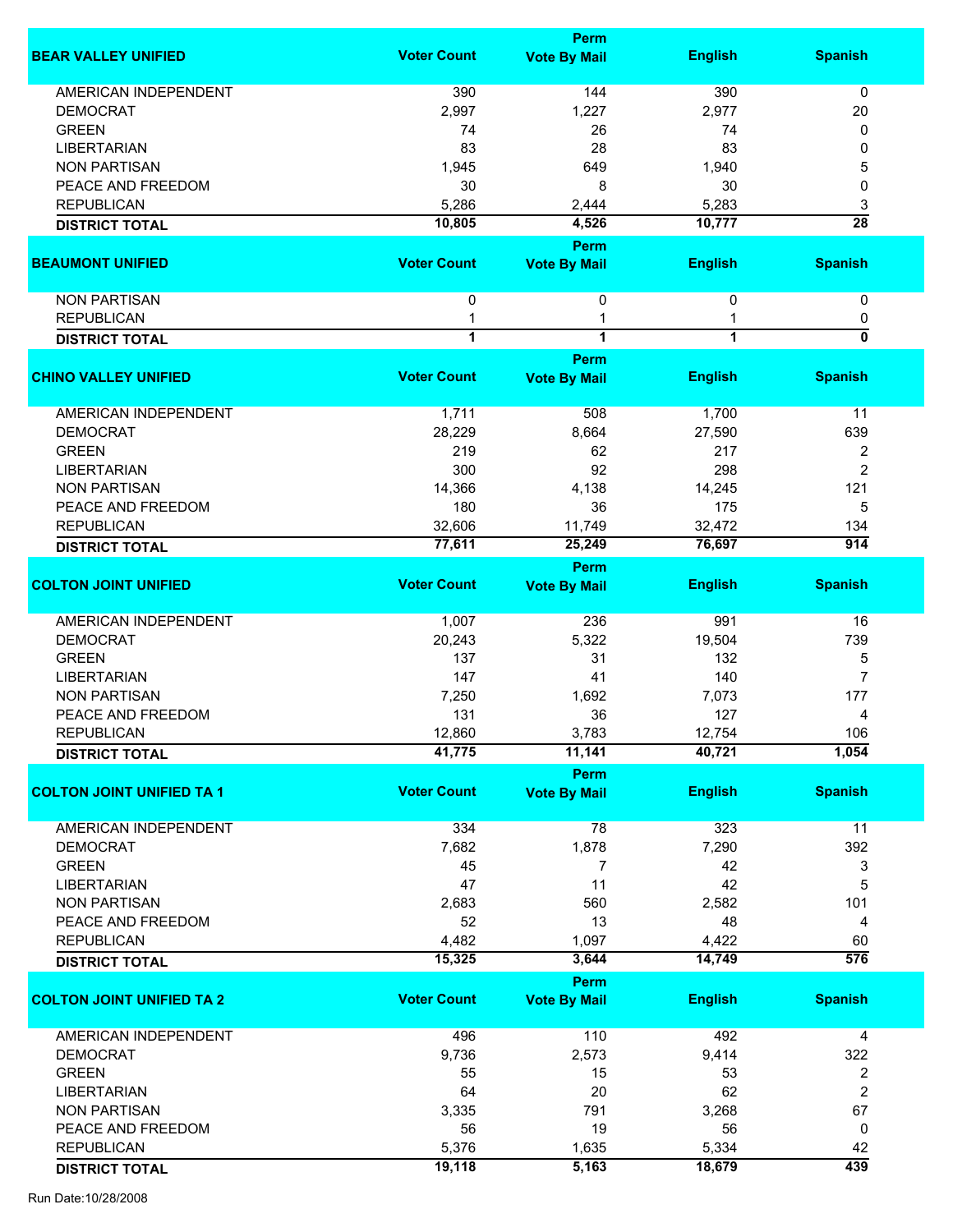|                                  |                    | <b>Perm</b>                 |                |                       |  |  |  |
|----------------------------------|--------------------|-----------------------------|----------------|-----------------------|--|--|--|
| <b>COLTON JOINT UNIFIED TA 3</b> | <b>Voter Count</b> | <b>Vote By Mail</b>         | <b>English</b> | <b>Spanish</b>        |  |  |  |
| <b>AMERICAN INDEPENDENT</b>      | 177                | 48                          | 176            | $\mathbf{1}$          |  |  |  |
| <b>DEMOCRAT</b>                  | 2,825              | 871                         | 2,800          | 25                    |  |  |  |
| <b>GREEN</b>                     | 37                 | 9                           | 37             | 0                     |  |  |  |
| <b>LIBERTARIAN</b>               | 36                 | 10                          | 36             | 0                     |  |  |  |
| <b>NON PARTISAN</b>              | 1,232              | 341                         | 1,223          | 9                     |  |  |  |
| PEACE AND FREEDOM                | 23                 |                             | 23             |                       |  |  |  |
|                                  |                    | 4                           |                | 0                     |  |  |  |
| <b>REPUBLICAN</b>                | 3,002              | 1,051                       | 2,998          | 4                     |  |  |  |
| <b>DISTRICT TOTAL</b>            | 7,332              | 2,334<br><b>Perm</b>        | 7,293          | $\overline{39}$       |  |  |  |
| <b>FONTANA UNIFIED</b>           | <b>Voter Count</b> | <b>Vote By Mail</b>         | <b>English</b> | <b>Spanish</b>        |  |  |  |
|                                  |                    |                             |                |                       |  |  |  |
| AMERICAN INDEPENDENT             | 1,137              | 280                         | 1,114          | 23                    |  |  |  |
| <b>DEMOCRAT</b>                  | 26,353             | 6,795                       | 25,002         | 1,351                 |  |  |  |
| <b>GREEN</b>                     | 168                | 32                          | 167            | 1                     |  |  |  |
| <b>LIBERTARIAN</b>               | 159                | 27                          | 153            | 6                     |  |  |  |
| <b>NON PARTISAN</b>              | 9,722              | 2,126                       | 9,432          | 290                   |  |  |  |
| PEACE AND FREEDOM                | 257                | 42                          | 244            | 13                    |  |  |  |
| <b>REPUBLICAN</b>                | 13,813             | 3,706                       | 13,614         | 199                   |  |  |  |
| <b>DISTRICT TOTAL</b>            | 51,609             | 13,008                      | 49,726         | 1,883                 |  |  |  |
|                                  |                    | <b>Perm</b>                 |                |                       |  |  |  |
| <b>HESPERIA UNIFIED</b>          | <b>Voter Count</b> | <b>Vote By Mail</b>         | <b>English</b> | <b>Spanish</b>        |  |  |  |
| <b>AMERICAN INDEPENDENT</b>      | 1,274              | 380                         | 1,270          | 4                     |  |  |  |
| <b>DEMOCRAT</b>                  | 13,383             | 4,125                       | 13,047         | 336                   |  |  |  |
| <b>GREEN</b>                     | 93                 | 23                          | 91             | $\overline{2}$        |  |  |  |
| <b>LIBERTARIAN</b>               | 233                | 74                          | 232            | 1                     |  |  |  |
| <b>NON PARTISAN</b>              | 6,887              | 1,774                       | 6,808          | 79                    |  |  |  |
| PEACE AND FREEDOM                | 104                | 23                          | 101            | 3                     |  |  |  |
| <b>REPUBLICAN</b>                | 16,133             | 5,913                       | 16,063         | 70                    |  |  |  |
| <b>DISTRICT TOTAL</b>            | 38,107             | 12,312                      | 37,612         | 495                   |  |  |  |
|                                  |                    | Perm                        |                |                       |  |  |  |
| <b>LUCERNE VALLEY UNIFIED</b>    | <b>Voter Count</b> | <b>Vote By Mail</b>         | <b>English</b> | <b>Spanish</b>        |  |  |  |
| <b>AMERICAN INDEPENDENT</b>      | 166                | 68                          | 166            | 0                     |  |  |  |
| <b>DEMOCRAT</b>                  | 925                | 404                         | 913            | 12                    |  |  |  |
| <b>GREEN</b>                     | 21                 | 7                           | 21             | 0                     |  |  |  |
| <b>LIBERTARIAN</b>               | 21                 | 5                           | 21             | 0                     |  |  |  |
| <b>NON PARTISAN</b>              | 522                | 171                         | 521            |                       |  |  |  |
| PEACE AND FREEDOM                | 5                  | 1                           | 5              | 0                     |  |  |  |
|                                  |                    |                             |                |                       |  |  |  |
| <b>REPUBLICAN</b>                | 1,287<br>2,947     | 594<br>1,250                | 1,276<br>2,923 | 11<br>$\overline{24}$ |  |  |  |
| <b>DISTRICT TOTAL</b>            |                    |                             |                |                       |  |  |  |
| <b>MORONGO UNIFIED</b>           | <b>Voter Count</b> | Perm<br><b>Vote By Mail</b> | <b>English</b> | <b>Spanish</b>        |  |  |  |
| <b>AMERICAN INDEPENDENT</b>      | 1,120              | 451                         | 1,117          | 3                     |  |  |  |
| <b>DEMOCRAT</b>                  | 8,518              | 3,662                       | 8,478          | 40                    |  |  |  |
| <b>GREEN</b>                     | 150                | 63                          | 150            | 0                     |  |  |  |
| <b>LIBERTARIAN</b>               | 169                | 62                          | 168            | 1                     |  |  |  |
| <b>NON PARTISAN</b>              | 5,760              | 2,029                       | 5,750          | 10                    |  |  |  |
| PEACE AND FREEDOM                | 57                 | 17                          | 57             | 0                     |  |  |  |
|                                  |                    |                             |                |                       |  |  |  |
| <b>REPUBLICAN</b>                | 11,789             | 5,336                       | 11,763         | 26                    |  |  |  |
| <b>DISTRICT TOTAL</b>            | 27,563             | 11,620                      | 27,483         | $\overline{80}$       |  |  |  |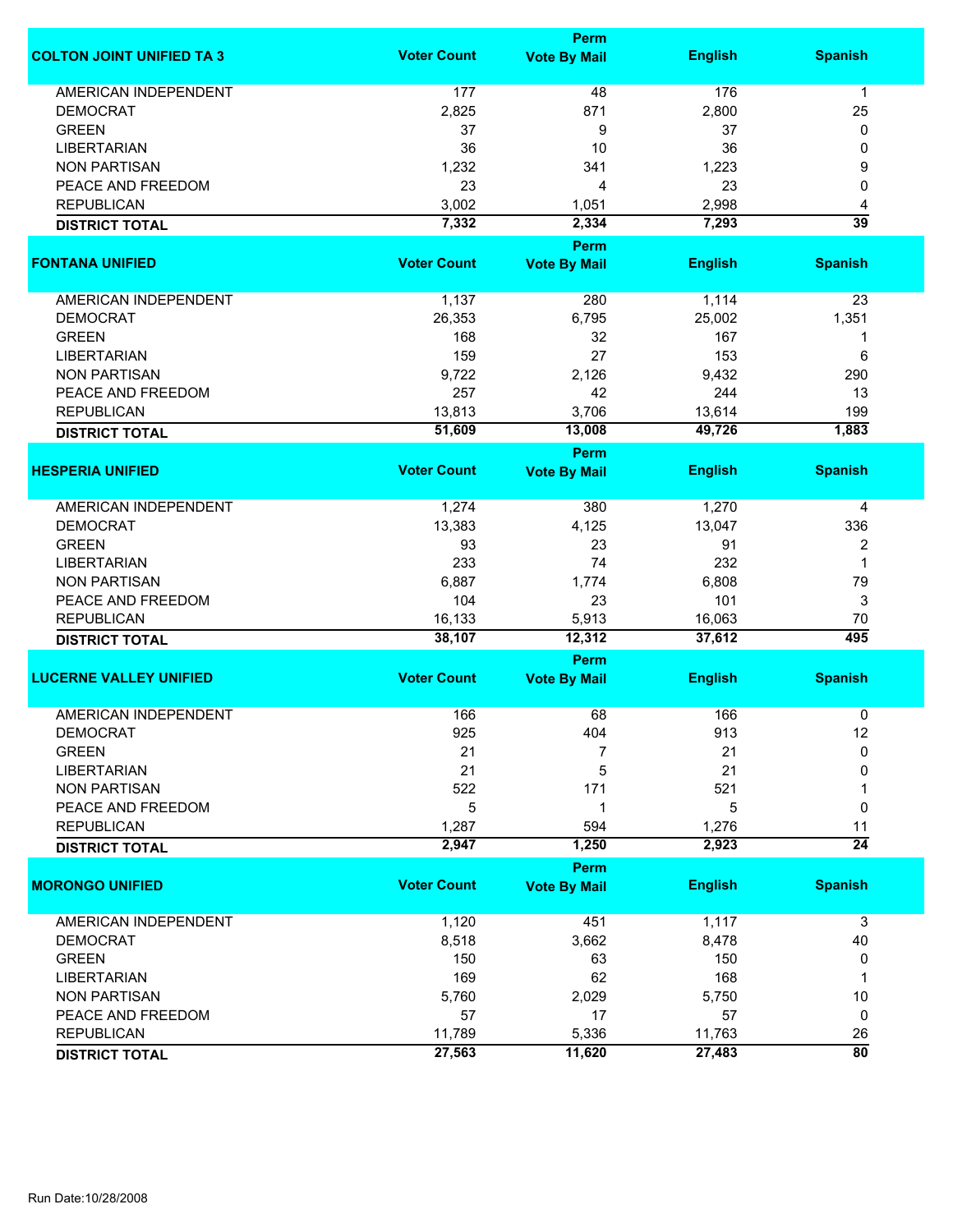|                                 |                    | <b>Perm</b>         |                 |                           |
|---------------------------------|--------------------|---------------------|-----------------|---------------------------|
| <b>MUROC JOINT UNIFIED</b>      | <b>Voter Count</b> | <b>Vote By Mail</b> | <b>English</b>  | <b>Spanish</b>            |
|                                 |                    |                     |                 |                           |
| AMERICAN INDEPENDENT            | 1                  | 1                   | 1               | 0                         |
| <b>DEMOCRAT</b>                 | 2                  | 2                   | 2               | 0                         |
| <b>NON PARTISAN</b>             | 3                  | 3                   | 3               | 0                         |
| <b>REPUBLICAN</b>               | 6                  | 6                   | 6               | 0                         |
| <b>DISTRICT TOTAL</b>           | $\overline{12}$    | $\overline{12}$     | $\overline{12}$ | 0                         |
|                                 |                    | Perm                |                 |                           |
| <b>MUROC JOINT UNIFIED BA3D</b> | <b>Voter Count</b> | <b>Vote By Mail</b> | <b>English</b>  | <b>Spanish</b>            |
| AMERICAN INDEPENDENT            | 1                  | 1                   | 1               | 0                         |
| <b>DEMOCRAT</b>                 | $\overline{2}$     | 2                   | 2               | 0                         |
| <b>NON PARTISAN</b>             | 3                  | 3                   | 3               | 0                         |
| <b>REPUBLICAN</b>               | 6                  | 6                   | 6               | 0                         |
| <b>DISTRICT TOTAL</b>           | $\overline{12}$    | $\overline{12}$     | $\overline{12}$ | $\overline{\mathfrak{o}}$ |
|                                 |                    | Perm                |                 |                           |
| <b>NEEDLES UNIFIED</b>          | <b>Voter Count</b> | <b>Vote By Mail</b> | <b>English</b>  | <b>Spanish</b>            |
|                                 |                    |                     |                 |                           |
| <b>AMERICAN INDEPENDENT</b>     | 132                | 52                  | 132             | 0                         |
| <b>DEMOCRAT</b>                 | 1,174              | 469                 | 1,166           | 8                         |
| <b>GREEN</b>                    | $\overline{2}$     | 1                   | 2               | 0                         |
| <b>LIBERTARIAN</b>              | 12                 | 2                   | 12              | 0                         |
| <b>NON PARTISAN</b>             | 535                | 164                 | 535             | 0                         |
| PEACE AND FREEDOM               | 8                  | 2                   | 8               | 0                         |
| <b>REPUBLICAN</b>               | 984                | 448                 | 983             |                           |
| <b>DISTRICT TOTAL</b>           | 2,847              | 1,138               | 2,838           | ॿ                         |
|                                 |                    | <b>Perm</b>         |                 |                           |
| <b>NEEDLES UNIFIED TA 1</b>     | <b>Voter Count</b> | <b>Vote By Mail</b> | <b>English</b>  | <b>Spanish</b>            |
|                                 |                    |                     |                 |                           |
| <b>AMERICAN INDEPENDENT</b>     | 2                  | 1                   | $\overline{2}$  | 0                         |
| <b>DEMOCRAT</b>                 | 5                  | 5                   | 5               | 0                         |
| <b>GREEN</b>                    |                    |                     |                 | 0                         |
| <b>NON PARTISAN</b>             | 3                  | 3                   | 3               | 0                         |
| <b>REPUBLICAN</b>               | 11                 | 11                  | 11              | 0                         |
| <b>DISTRICT TOTAL</b>           | $\overline{22}$    | $\overline{21}$     | $\overline{22}$ | 0                         |
|                                 |                    | <b>Perm</b>         |                 |                           |
| <b>NEEDLES UNIFIED TA 2</b>     | <b>Voter Count</b> | <b>Vote By Mail</b> | <b>English</b>  | <b>Spanish</b>            |
|                                 |                    |                     |                 |                           |
| <b>AMERICAN INDEPENDENT</b>     | 100                | 40                  | 100             | 0                         |
| <b>DEMOCRAT</b>                 | 915                | 319                 | 909             | 6                         |
| <b>LIBERTARIAN</b>              | 7                  | 1                   | 7               | 0                         |
| <b>NON PARTISAN</b>             | 422                | 112                 | 422             | 0                         |
| PEACE AND FREEDOM               | 8                  | $\overline{2}$      | 8               | 0                         |
| <b>REPUBLICAN</b>               | 629                | 249                 | 628             | 1                         |
| <b>DISTRICT TOTAL</b>           | 2,081              | 723                 | 2,074           | 7                         |
|                                 |                    | <b>Perm</b>         |                 |                           |
| <b>NEEDLES UNIFIED TA 3</b>     | <b>Voter Count</b> | <b>Vote By Mail</b> | <b>English</b>  | <b>Spanish</b>            |
| AMERICAN INDEPENDENT            | 30                 | 11                  | 30              | 0                         |
| <b>DEMOCRAT</b>                 | 254                | 145                 | 252             | 2                         |
| <b>GREEN</b>                    | 1                  | 0                   | 1               | 0                         |
| <b>LIBERTARIAN</b>              | 5                  | 1                   | 5               | 0                         |
| <b>NON PARTISAN</b>             |                    |                     |                 |                           |
|                                 | 110                | 49                  | 110             | 0                         |
| <b>REPUBLICAN</b>               | 344                | 188                 | 344             | 0<br>$\overline{2}$       |
| <b>DISTRICT TOTAL</b>           | 744                | 394                 | 742             |                           |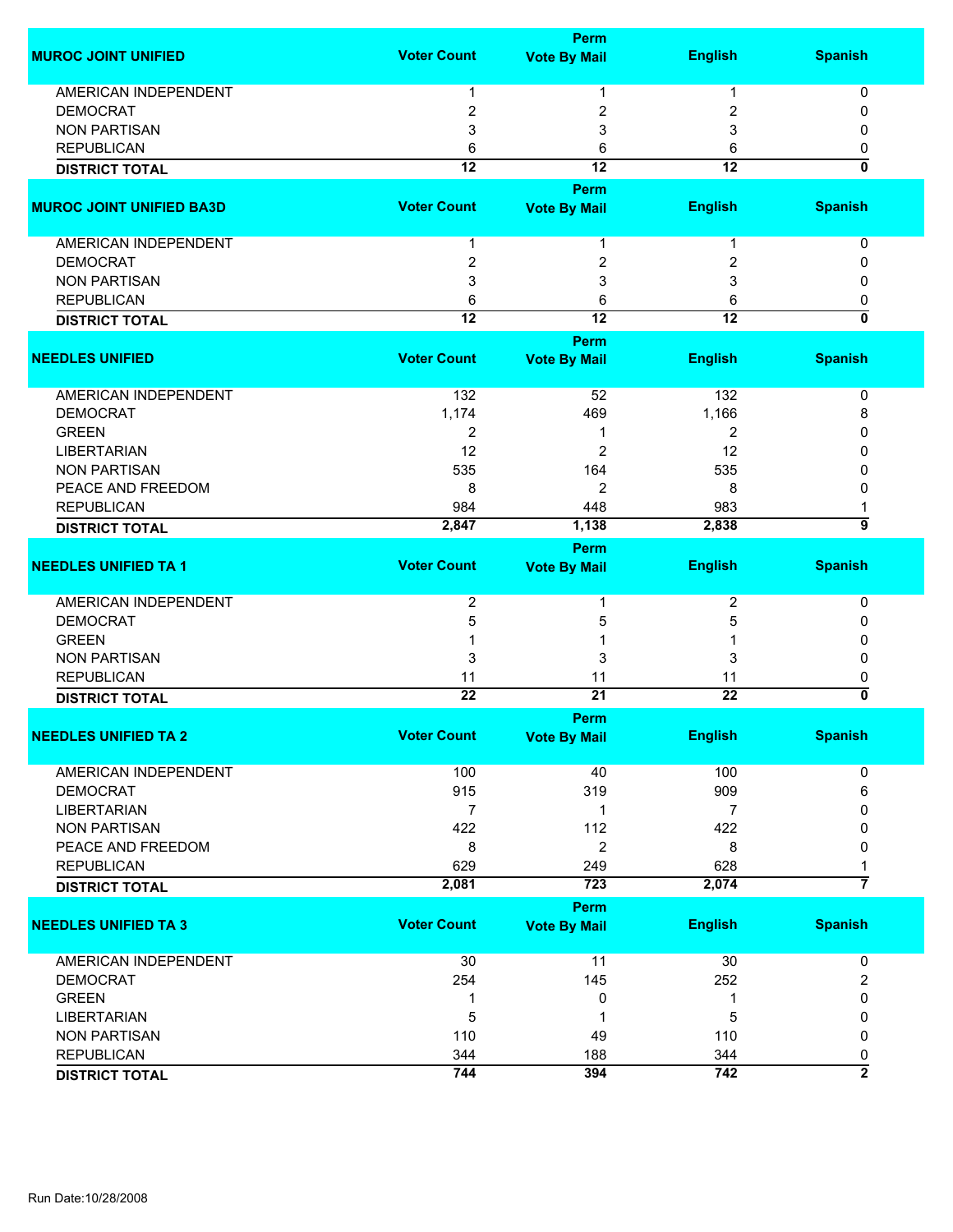|                                      |                    | Perm                |                |                 |  |  |
|--------------------------------------|--------------------|---------------------|----------------|-----------------|--|--|
| <b>REDLANDS UNIFIED</b>              | <b>Voter Count</b> | <b>Vote By Mail</b> | <b>English</b> | <b>Spanish</b>  |  |  |
| <b>AMERICAN INDEPENDENT</b>          | 1,852              | 550                 | 1,844          | 8               |  |  |
| <b>DEMOCRAT</b>                      | 22,485             | 7,528               | 22,219         | 266             |  |  |
| <b>GREEN</b>                         | 269                | 73                  | 268            | 1               |  |  |
| <b>LIBERTARIAN</b>                   | 311                | 90                  | 310            | 1               |  |  |
| <b>NON PARTISAN</b>                  | 11,620             | 3,376               | 11,575         | 45              |  |  |
| PEACE AND FREEDOM                    | 136                | 31                  | 134            | 2               |  |  |
| <b>REPUBLICAN</b>                    | 28,951             | 10,917              | 28,883         | 68              |  |  |
| <b>DISTRICT TOTAL</b>                | 65,624             | 22,565              | 65,233         | 391             |  |  |
|                                      |                    | Perm                |                |                 |  |  |
| <b>RIALTO UNIFIED</b>                | <b>Voter Count</b> | <b>Vote By Mail</b> | <b>English</b> | <b>Spanish</b>  |  |  |
| AMERICAN INDEPENDENT                 | 983                | 232                 | 962            | 21              |  |  |
| <b>DEMOCRAT</b>                      | 23,701             | 6,411               | 22,848         | 853             |  |  |
|                                      |                    |                     |                |                 |  |  |
| <b>GREEN</b>                         | 95                 | 22                  | 95             | 0               |  |  |
| <b>LIBERTARIAN</b>                   | 127                | 28                  | 125            | 2               |  |  |
| <b>NON PARTISAN</b>                  | 6,965              | 1,574               | 6,781          | 184             |  |  |
| PEACE AND FREEDOM                    | 210                | 43                  | 205            | 5               |  |  |
| <b>REPUBLICAN</b>                    | 12,761             | 3,529               | 12,629         | 132             |  |  |
| <b>DISTRICT TOTAL</b>                | 44,842             | 11,839              | 43,645         | 1,197           |  |  |
|                                      |                    | <b>Perm</b>         |                |                 |  |  |
| <b>RIM OF THE WORLD UNIFIED</b>      | <b>Voter Count</b> | <b>Vote By Mail</b> | <b>English</b> | <b>Spanish</b>  |  |  |
| <b>AMERICAN INDEPENDENT</b>          | 589                | 197                 | 589            | $\mathbf 0$     |  |  |
| <b>DEMOCRAT</b>                      | 4,669              | 1,905               | 4,646          | 23              |  |  |
| <b>GREEN</b>                         | 116                | 37                  | 115            | 1               |  |  |
| <b>LIBERTARIAN</b>                   | 125                | 49                  | 125            | 0               |  |  |
| <b>NON PARTISAN</b>                  | 2,900              | 980                 | 2,895          | 5               |  |  |
| PEACE AND FREEDOM                    | 37                 | 10                  | 37             | 0               |  |  |
| <b>REPUBLICAN</b>                    | 9,299              | 3,996               | 9,284          | 15              |  |  |
| <b>DISTRICT TOTAL</b>                | 17,735             | 7,174               | 17,691         | $\overline{44}$ |  |  |
|                                      |                    | Perm                |                |                 |  |  |
| <b>RIM OF THE WORLD UNIFIED TA 1</b> | <b>Voter Count</b> | <b>Vote By Mail</b> | <b>English</b> | <b>Spanish</b>  |  |  |
| <b>AMERICAN INDEPENDENT</b>          | 232                | 78                  | 232            | 0               |  |  |
| DEMOCRAT                             | 1,856              | 751                 | 1,848          | 8               |  |  |
| <b>GREEN</b>                         | 40                 | 12                  | 39             | 1               |  |  |
| <b>LIBERTARIAN</b>                   | 51                 | 17                  | 51             | 0               |  |  |
| <b>NON PARTISAN</b>                  | 1,047              | 346                 | 1,046          |                 |  |  |
| PEACE AND FREEDOM                    | 15                 | 5                   | 15             | 0               |  |  |
| <b>REPUBLICAN</b>                    | 3,078              | 1,263               | 3,073          | 5               |  |  |
| <b>DISTRICT TOTAL</b>                | 6,319              | 2,472               | 6,304          | $\overline{15}$ |  |  |
|                                      |                    | Perm                |                |                 |  |  |
| <b>RIM OF THE WORLD UNIFIED TA 2</b> | <b>Voter Count</b> | <b>Vote By Mail</b> | <b>English</b> | <b>Spanish</b>  |  |  |
| <b>AMERICAN INDEPENDENT</b>          | 242                | 89                  | 242            | $\mathbf 0$     |  |  |
|                                      |                    |                     |                |                 |  |  |
| <b>DEMOCRAT</b>                      | 1,865              | 766                 | 1,852          | 13              |  |  |
| <b>GREEN</b>                         | 43                 | 14                  | 43             | 0               |  |  |
| <b>LIBERTARIAN</b>                   | 47                 | 22                  | 47             | 0               |  |  |
| <b>NON PARTISAN</b>                  | 1,214              | 440                 | 1,211          | 3               |  |  |
| PEACE AND FREEDOM                    | 18                 | 4                   | 18             | 0               |  |  |
| <b>REPUBLICAN</b>                    | 4,432              | 2,055               | 4,422          | 10              |  |  |
| <b>DISTRICT TOTAL</b>                | 7,861              | 3,390               | 7,835          | $\overline{26}$ |  |  |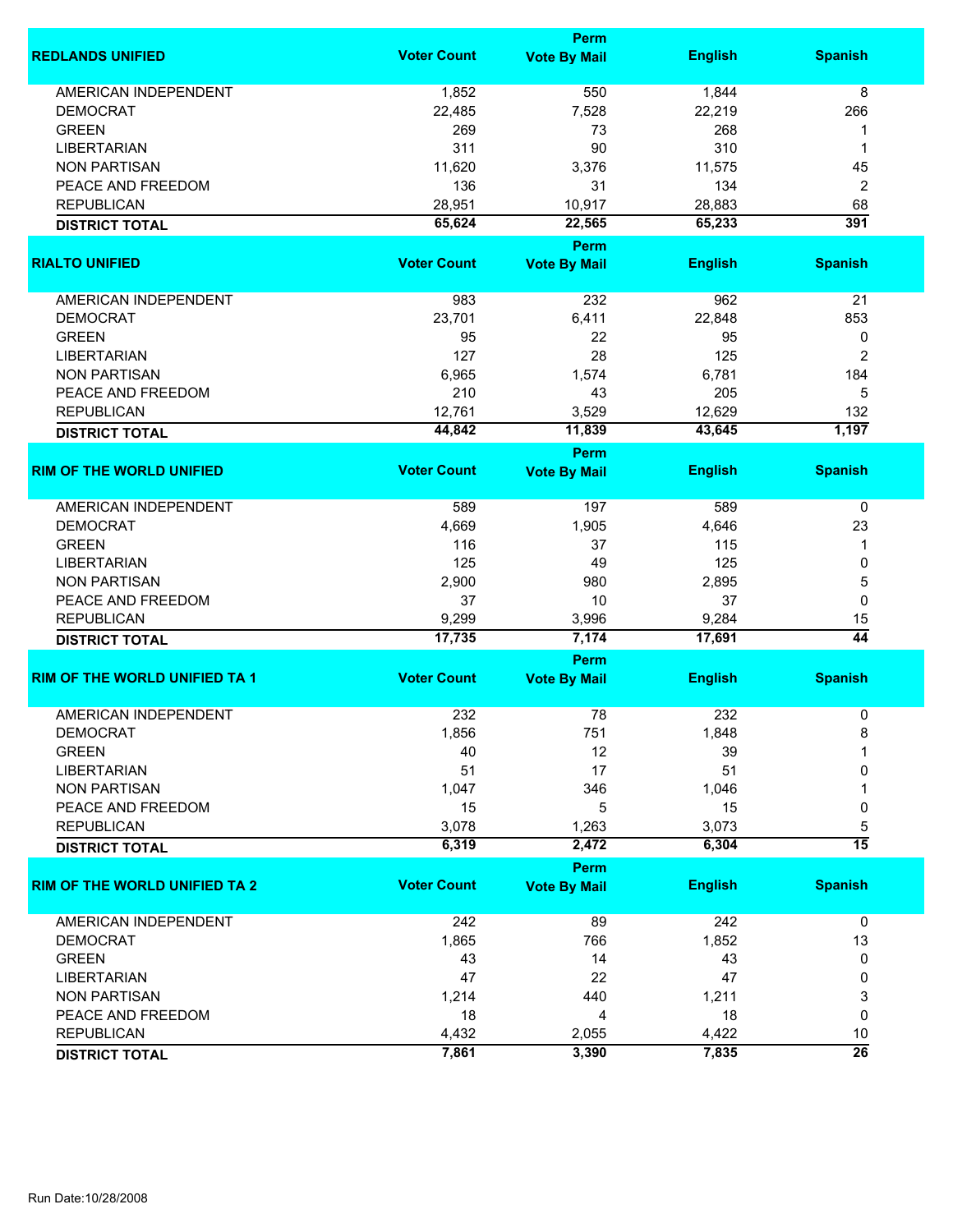|                                      |                    | Perm                        |                |                         |
|--------------------------------------|--------------------|-----------------------------|----------------|-------------------------|
| <b>RIM OF THE WORLD UNIFIED TA 3</b> | <b>Voter Count</b> | <b>Vote By Mail</b>         | <b>English</b> | <b>Spanish</b>          |
| <b>AMERICAN INDEPENDENT</b>          | 115                | 30                          | 115            | 0                       |
| <b>DEMOCRAT</b>                      | 948                | 388                         | 946            | 2                       |
| <b>GREEN</b>                         | 33                 | 11                          | 33             | 0                       |
| <b>LIBERTARIAN</b>                   | 27                 | 10                          | 27             | 0                       |
| <b>NON PARTISAN</b>                  | 639                | 194                         | 638            |                         |
| PEACE AND FREEDOM                    | 4                  | 1                           | 4              | 0                       |
| <b>REPUBLICAN</b>                    | 1,789              | 678                         | 1,789          | 0                       |
| <b>DISTRICT TOTAL</b>                | 3,555              | 1,312                       | 3,552          | $\overline{\mathbf{3}}$ |
|                                      |                    | Perm                        |                |                         |
| <b>SAN BERNARDINO CITY UNIFIED</b>   | <b>Voter Count</b> | <b>Vote By Mail</b>         | <b>English</b> | <b>Spanish</b>          |
|                                      |                    |                             |                |                         |
| AMERICAN INDEPENDENT                 | 2,480              | 704                         | 2,460          | 20                      |
| <b>DEMOCRAT</b>                      | 42,830             | 12,416                      | 41,651         | 1,179                   |
| <b>GREEN</b>                         | 283                | 62                          | 283            | 0                       |
| <b>LIBERTARIAN</b>                   | 342                | 81                          | 335            | 7                       |
| <b>NON PARTISAN</b>                  | 14,859             | 3,597                       | 14,567         | 292                     |
| PEACE AND FREEDOM                    | 367                | 76                          | 360            | $\overline{7}$          |
| <b>REPUBLICAN</b>                    | 30,010             | 9,751                       | 29,819         | 191                     |
| <b>DISTRICT TOTAL</b>                | 91,171             | 26,687                      | 89,475         | 1,696                   |
|                                      |                    | Perm                        |                |                         |
| <b>SIERRA SANDS UNIFIED</b>          | <b>Voter Count</b> | <b>Vote By Mail</b>         | <b>English</b> | <b>Spanish</b>          |
| AMERICAN INDEPENDENT                 | 8                  | 5                           | 8              | $\pmb{0}$               |
| <b>DEMOCRAT</b>                      | 45                 | 42                          | 45             | 0                       |
|                                      |                    | 0                           |                |                         |
| <b>GREEN</b>                         |                    |                             |                | 0                       |
| <b>LIBERTARIAN</b>                   |                    |                             |                | 0                       |
| <b>NON PARTISAN</b>                  | 32                 | 32                          | 32             | 0                       |
| <b>REPUBLICAN</b>                    | 74                 | 66                          | 74             | 0                       |
| <b>DISTRICT TOTAL</b>                | 161                | 146                         | 161            | 0                       |
| <b>SIERRA SANDS UNIFIED BA1</b>      | <b>Voter Count</b> | Perm                        |                | <b>Spanish</b>          |
|                                      |                    | <b>Vote By Mail</b>         | <b>English</b> |                         |
| <b>AMERICAN INDEPENDENT</b>          | 3                  | 1                           | 3              | 0                       |
| <b>DEMOCRAT</b>                      | 18                 | 17                          | 18             | 0                       |
| <b>LIBERTARIAN</b>                   |                    |                             |                | 0                       |
| <b>NON PARTISAN</b>                  | 5                  | 5                           | 5              | 0                       |
| <b>REPUBLICAN</b>                    | 28                 | 26                          | 28             | 0                       |
| <b>DISTRICT TOTAL</b>                | 55                 | 50                          | 55             | $\overline{\mathbf{0}}$ |
|                                      |                    | Perm                        |                |                         |
| <b>SIERRA SANDS UNIFIED BA2</b>      | <b>Voter Count</b> | <b>Vote By Mail</b>         | <b>English</b> | <b>Spanish</b>          |
| <b>AMERICAN INDEPENDENT</b>          | 5                  | 4                           | 5              | 0                       |
| <b>DEMOCRAT</b>                      | 27                 | 25                          | 27             | 0                       |
| <b>GREEN</b>                         |                    |                             |                |                         |
|                                      | 1                  | 0                           |                |                         |
| <b>NON PARTISAN</b>                  | 27                 | 27                          | 27             | 0                       |
| <b>REPUBLICAN</b>                    | 46                 | 40                          | 46             | 0                       |
| <b>DISTRICT TOTAL</b>                | 106                | 96                          | 106            | 0                       |
| <b>SILVER VALLEY UNIFIED</b>         | <b>Voter Count</b> | Perm<br><b>Vote By Mail</b> | <b>English</b> | <b>Spanish</b>          |
|                                      |                    |                             |                |                         |
| AMERICAN INDEPENDENT                 | 109                | 35                          | 109            | 0                       |
| <b>DEMOCRAT</b>                      | 907                | 371                         | 895            | 12                      |
| <b>GREEN</b>                         | 2                  | 1                           | 2              | 0                       |
| <b>LIBERTARIAN</b>                   | 26                 | 9                           | 26             | 0                       |
| <b>NON PARTISAN</b>                  | 673                | 287                         | 672            |                         |
| PEACE AND FREEDOM                    | 9                  | 3                           | 9              | 0                       |
| <b>REPUBLICAN</b>                    | 1,127              | 485                         | 1,125          | 2                       |
|                                      | 2,853              | 1,191                       | 2,838          | $\overline{15}$         |
| <b>DISTRICT TOTAL</b>                |                    |                             |                |                         |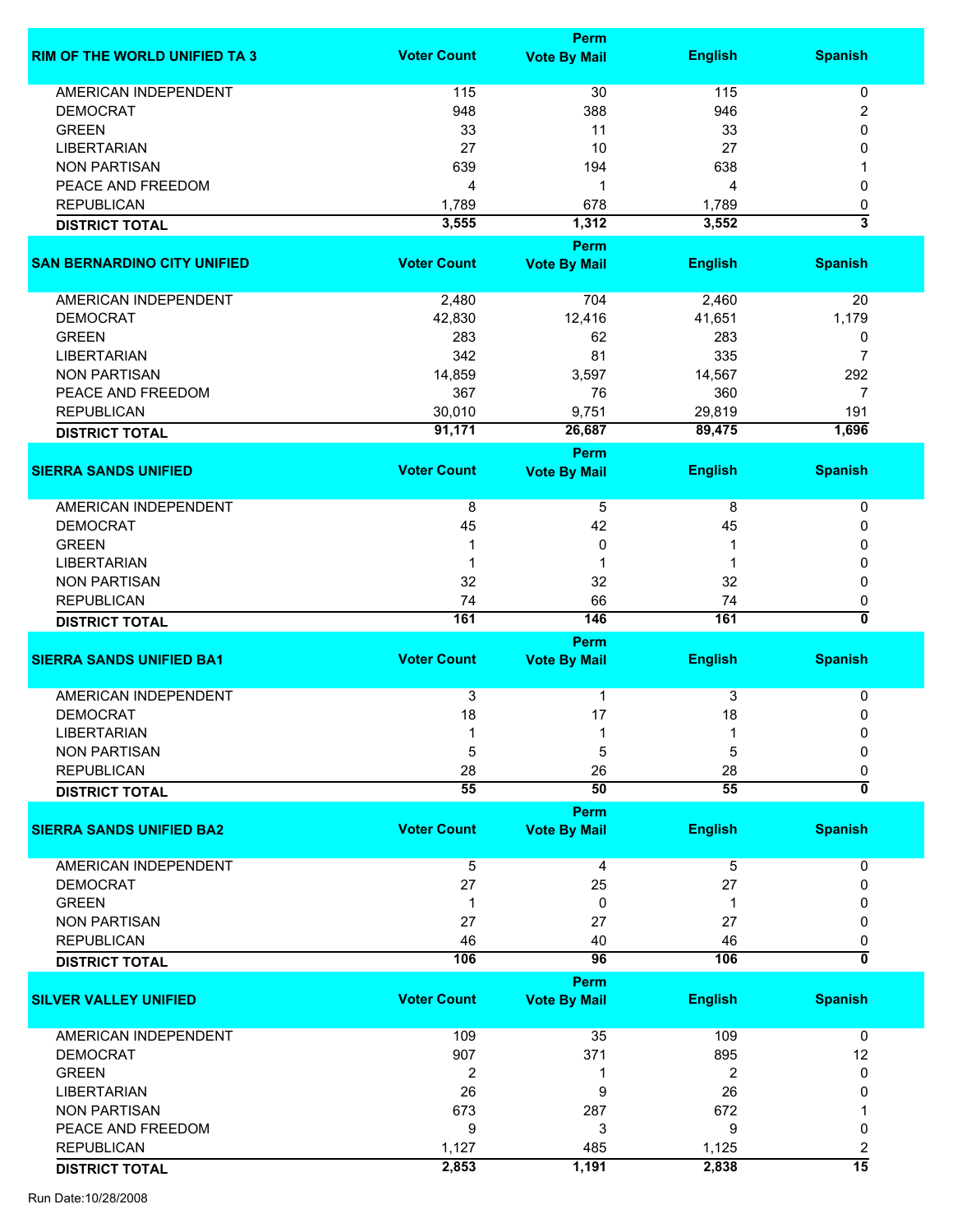|                                   |                    | Perm                |                |                                |
|-----------------------------------|--------------------|---------------------|----------------|--------------------------------|
| <b>SILVER VALLEY UNIFIED TA 1</b> | <b>Voter Count</b> | <b>Vote By Mail</b> | <b>English</b> | <b>Spanish</b>                 |
| <b>AMERICAN INDEPENDENT</b>       | 30                 | $\overline{7}$      | 30             | 0                              |
| <b>DEMOCRAT</b>                   | 179                | 69                  | 176            | 3                              |
| <b>GREEN</b>                      | 1                  |                     | 1              | 0                              |
| <b>LIBERTARIAN</b>                | 8                  | 1                   | 8              | 0                              |
| <b>NON PARTISAN</b>               | 153                | 41                  | 153            | 0                              |
| PEACE AND FREEDOM                 | 2                  | 0                   | $\overline{2}$ | 0                              |
|                                   |                    |                     |                |                                |
| <b>REPUBLICAN</b>                 | 270                | 94                  | 270            | 0                              |
| <b>DISTRICT TOTAL</b>             | 643                | 213                 | 640            | $\overline{\mathbf{3}}$        |
|                                   |                    | <b>Perm</b>         |                |                                |
| <b>SILVER VALLEY UNIFIED TA 2</b> | <b>Voter Count</b> | <b>Vote By Mail</b> | <b>English</b> | <b>Spanish</b>                 |
| AMERICAN INDEPENDENT              | 40                 | 7                   | 40             | 0                              |
| <b>DEMOCRAT</b>                   | 260                | 75                  | 255            | 5                              |
| <b>GREEN</b>                      | 1                  | 0                   | 1              | 0                              |
| <b>LIBERTARIAN</b>                | 9                  | 3                   | 9              | 0                              |
| <b>NON PARTISAN</b>               | 154                | 63                  | 153            |                                |
| PEACE AND FREEDOM                 | 1                  | 1                   | 1              | 0                              |
|                                   |                    |                     |                |                                |
| <b>REPUBLICAN</b>                 | 356                | 125                 | 354            | 2<br>$\overline{\overline{8}}$ |
| <b>DISTRICT TOTAL</b>             | 821                | 274                 | 813            |                                |
|                                   |                    | Perm                |                |                                |
| <b>SILVER VALLEY UNIFIED TA 3</b> | <b>Voter Count</b> | <b>Vote By Mail</b> | <b>English</b> | <b>Spanish</b>                 |
| <b>AMERICAN INDEPENDENT</b>       | 39                 | 21                  | 39             | 0                              |
| <b>DEMOCRAT</b>                   | 468                | 227                 | 464            | 4                              |
| <b>LIBERTARIAN</b>                | 9                  | 5                   | 9              | 0                              |
| <b>NON PARTISAN</b>               | 366                | 183                 | 366            | 0                              |
| PEACE AND FREEDOM                 | 6                  | $\overline{2}$      | 6              | 0                              |
| <b>REPUBLICAN</b>                 | 501                | 266                 | 501            | 0                              |
| <b>DISTRICT TOTAL</b>             | 1,389              | 704                 | 1,385          | 4                              |
|                                   |                    | Perm                |                |                                |
| <b>SNOWLINE JOINT UNIFIED</b>     | <b>Voter Count</b> | <b>Vote By Mail</b> | <b>English</b> | <b>Spanish</b>                 |
| <b>AMERICAN INDEPENDENT</b>       | 675                | 212                 | 674            | $\mathbf{1}$                   |
|                                   |                    |                     |                |                                |
| <b>DEMOCRAT</b>                   | 4,991              | 1,855               | 4,925          | 66                             |
| <b>GREEN</b>                      | 76                 | 19                  | 76             | 0                              |
| <b>LIBERTARIAN</b>                | 142                | 35                  | 142            | $\mathbf 0$                    |
| <b>NON PARTISAN</b>               | 3,178              | 1,011               | 3,160          | 18                             |
| PEACE AND FREEDOM                 | 50                 | 12                  | 49             | $\mathbf 1$                    |
| <b>REPUBLICAN</b>                 | 8,667              | 3,582               | 8,652          | 15                             |
| <b>DISTRICT TOTAL</b>             | 17,779             | 6,726               | 17,678         | $\overline{101}$               |
|                                   |                    | Perm                |                |                                |
| <b>TRONA JOINT UNIFIED</b>        | <b>Voter Count</b> | <b>Vote By Mail</b> | <b>English</b> | <b>Spanish</b>                 |
| <b>AMERICAN INDEPENDENT</b>       | 45                 | 11                  | 45             | 0                              |
| <b>DEMOCRAT</b>                   | 282                | 84                  | 280            | $\overline{\mathbf{c}}$        |
| <b>GREEN</b>                      | 4                  | 3                   | 4              | 0                              |
| <b>LIBERTARIAN</b>                | 9                  | 0                   | 9              | 0                              |
|                                   |                    |                     |                |                                |
| <b>NON PARTISAN</b>               | 150                | 32                  | 150            | 0                              |
| <b>REPUBLICAN</b>                 | 296                | 109                 | 296            | 0                              |
| <b>DISTRICT TOTAL</b>             | 786                | 239                 | 784            | $\overline{2}$                 |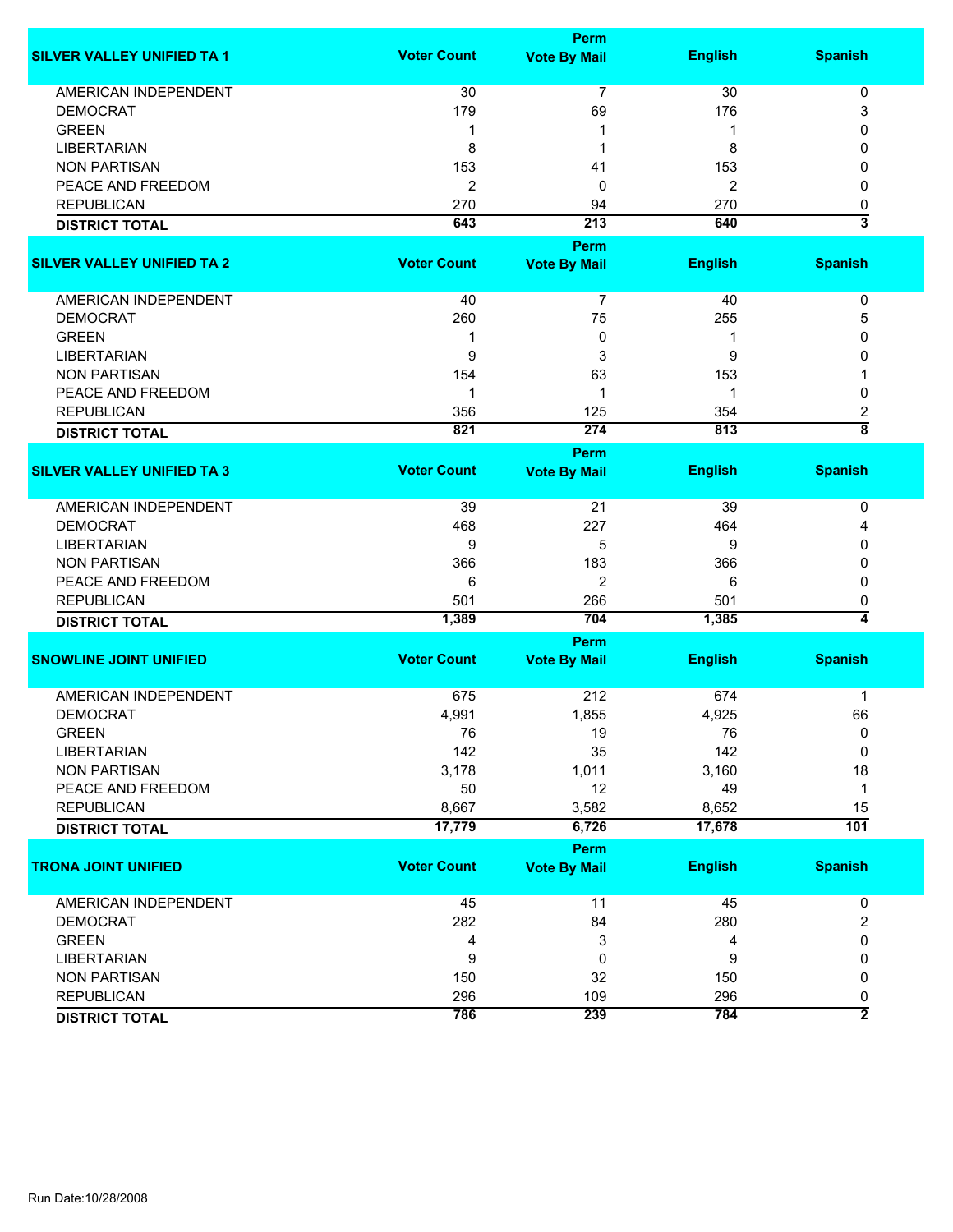|                                  | Perm               |                                    |                   |                  |
|----------------------------------|--------------------|------------------------------------|-------------------|------------------|
| <b>UPLAND UNIFIED</b>            | <b>Voter Count</b> | <b>Vote By Mail</b>                | <b>English</b>    | <b>Spanish</b>   |
| <b>AMERICAN INDEPENDENT</b>      | 892                | 273                                | 886               | 6                |
| <b>DEMOCRAT</b>                  | 13,800             | 4,404                              | 13,657            | 143              |
| <b>GREEN</b>                     | 179                | 45                                 | 179               | 0                |
| <b>LIBERTARIAN</b>               | 184                | 71                                 | 184               | 0                |
| <b>NON PARTISAN</b>              | 6,784              | 1,919                              | 6,747             | 37               |
| PEACE AND FREEDOM                |                    |                                    |                   |                  |
|                                  | 72                 | 9                                  | 71                | 1                |
| <b>REPUBLICAN</b>                | 17,096             | 6,948                              | 17,050            | 46               |
| <b>DISTRICT TOTAL</b>            | 39,007             | 13,669                             | 38,774            | 233              |
| YUCAIPA-CALIMESA JOINT UNIFIED   | <b>Voter Count</b> | Perm<br><b>Vote By Mail</b>        | <b>English</b>    | <b>Spanish</b>   |
|                                  |                    |                                    |                   |                  |
| AMERICAN INDEPENDENT             | 908                | 278                                | 906               | $\overline{2}$   |
| <b>DEMOCRAT</b>                  | 7,963              | 2,961                              | 7,867             | 96               |
| <b>GREEN</b>                     | 108                | 23                                 | 108               | 0                |
| <b>LIBERTARIAN</b>               | 145                | 37                                 | 145               | 0                |
| <b>NON PARTISAN</b>              | 4,362              | 1,318                              | 4,340             | 22               |
| PEACE AND FREEDOM                | 41                 | 11                                 | 41                | 0                |
| <b>REPUBLICAN</b>                | 13,830             | 5,296                              | 13,806            | 24               |
|                                  | 27,357             | 9,924                              | 27,213            | 144              |
| <b>DISTRICT TOTAL</b>            |                    |                                    |                   |                  |
| <b>CHAFFEY JOINT UNION HIGH</b>  | <b>Voter Count</b> | <b>Perm</b><br><b>Vote By Mail</b> | <b>English</b>    | <b>Spanish</b>   |
|                                  |                    |                                    |                   |                  |
| <b>AMERICAN INDEPENDENT</b>      | 3,817              | 1,071                              | 3,778             | 39               |
| <b>DEMOCRAT</b>                  | 68,440             | 19,971                             | 66,561            | 1,879            |
| <b>GREEN</b>                     | 555                | 147                                | 550               | 5                |
| <b>LIBERTARIAN</b>               | 632                | 164                                | 625               | $\overline{7}$   |
| <b>NON PARTISAN</b>              | 29,354             | 7,667                              | 28,935            | 419              |
| PEACE AND FREEDOM                | 461                | 85                                 | 452               | 9                |
|                                  |                    |                                    |                   |                  |
| <b>REPUBLICAN</b>                | 60,328<br>163,587  | 21,436<br>50,541                   | 59,931<br>160,832 | 397<br>2,755     |
| <b>DISTRICT TOTAL</b>            |                    | Perm                               |                   |                  |
| <b>VICTOR VALLEY UNION HIGH</b>  | <b>Voter Count</b> | <b>Vote By Mail</b>                | <b>English</b>    | <b>Spanish</b>   |
|                                  |                    |                                    |                   |                  |
| <b>AMERICAN INDEPENDENT</b>      | 1,640              | 550                                | 1,632             | 8                |
| <b>DEMOCRAT</b>                  | 21,946             | 6,993                              | 21,423            | 523              |
| <b>GREEN</b>                     | 103                | 24                                 | 102               | 1                |
| <b>LIBERTARIAN</b>               | 195                | 63                                 | 193               | $\overline{2}$   |
| <b>NON PARTISAN</b>              | 9,806              | 2,742                              | 9,697             | 109              |
| PEACE AND FREEDOM                | 143                | 40                                 | 140               | 3                |
| <b>REPUBLICAN</b>                | 19,339             | 7,263                              | 19,239            | 100              |
| <b>DISTRICT TOTAL</b>            | 53,172             | 17,675                             | 52,426            | $\overline{746}$ |
|                                  |                    | <b>Perm</b>                        |                   |                  |
| <b>BARSTOW COMMUNITY COLLEGE</b> | <b>Voter Count</b> | <b>Vote By Mail</b>                | <b>English</b>    | <b>Spanish</b>   |
| AMERICAN INDEPENDENT             | 684                | 201                                | 680               | 4                |
| <b>DEMOCRAT</b>                  | 6,522              | 2,125                              | 6,445             | 77               |
| <b>GREEN</b>                     | 45                 | 18                                 | 45                | 0                |
| <b>LIBERTARIAN</b>               | 99                 | 31                                 | 99                | 0                |
| <b>NON PARTISAN</b>              | 3,698              | 1,040                              | 3,680             | 18               |
| PEACE AND FREEDOM                | 40                 | 13                                 | 40                | 0                |
| <b>REPUBLICAN</b>                | 6,050              | 2,211                              | 6,037             | 13               |
|                                  | 17,138             | 5,639                              | 17,026            | $\overline{112}$ |
| <b>DISTRICT TOTAL</b>            |                    |                                    |                   |                  |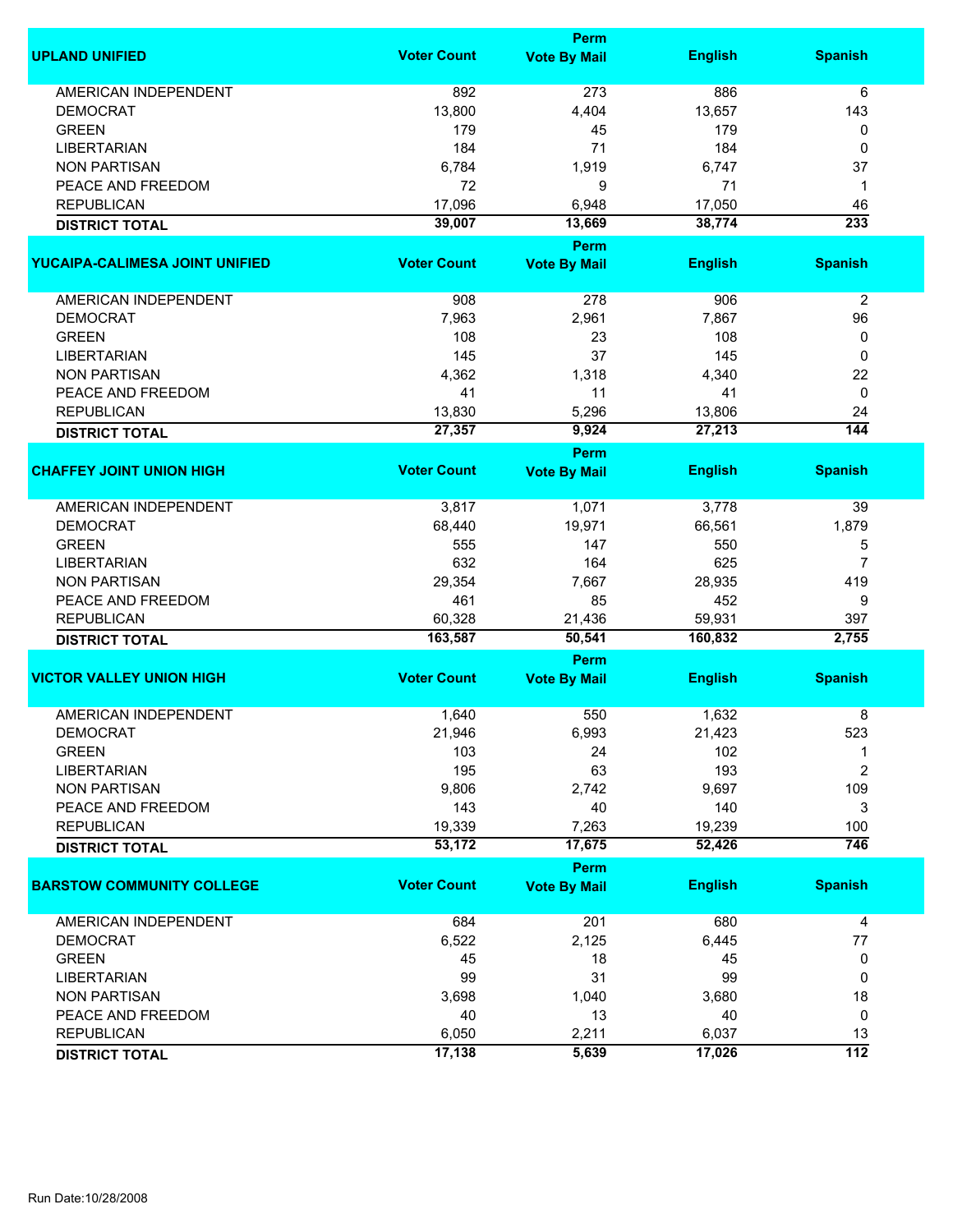|                                           |                    | Perm                        |                |                         |
|-------------------------------------------|--------------------|-----------------------------|----------------|-------------------------|
| <b>CHAFFEY COMMUNITY COLLEGE</b>          | <b>Voter Count</b> | <b>Vote By Mail</b>         | <b>English</b> | <b>Spanish</b>          |
| <b>AMERICAN INDEPENDENT</b>               | 7,557              | 2,132                       | 7,478          | 79                      |
| <b>DEMOCRAT</b>                           | 136,822            | 39,834                      | 132,810        | 4,012                   |
| <b>GREEN</b>                              | 1,121              | 286                         | 1,113          | 8                       |
| <b>LIBERTARIAN</b>                        | 1,275              | 354                         | 1,260          | 15                      |
| <b>NON PARTISAN</b>                       | 60,226             | 15,850                      | 59,359         | 867                     |
| PEACE AND FREEDOM                         | 970                | 172                         | 942            | 28                      |
| <b>REPUBLICAN</b>                         | 123,843            | 43,839                      | 123,067        | 776                     |
| <b>DISTRICT TOTAL</b>                     | 331,814            | 102,467                     | 326,029        | 5,785                   |
|                                           |                    | Perm                        |                |                         |
| <b>COPPER MOUNTAIN COMM COLLEGE</b>       | <b>Voter Count</b> |                             | <b>English</b> |                         |
|                                           |                    | <b>Vote By Mail</b>         |                | <b>Spanish</b>          |
| AMERICAN INDEPENDENT                      | 1,120              | 451                         | 1,117          | 3                       |
| <b>DEMOCRAT</b>                           | 8,518              | 3,662                       | 8,478          | 40                      |
| <b>GREEN</b>                              | 150                | 63                          | 150            | 0                       |
| <b>LIBERTARIAN</b>                        | 169                | 62                          | 168            | 1                       |
| <b>NON PARTISAN</b>                       | 5,760              | 2,029                       | 5,750          | 10                      |
| PEACE AND FREEDOM                         | 57                 | 17                          | 57             | 0                       |
| <b>REPUBLICAN</b>                         | 11,789             | 5,336                       | 11,763         | 26                      |
|                                           | 27,563             | 11,620                      | 27,483         | $\overline{80}$         |
| <b>DISTRICT TOTAL</b>                     |                    | Perm                        |                |                         |
| <b>KERN COMMUNITY COLLEGE</b>             | <b>Voter Count</b> | <b>Vote By Mail</b>         | <b>English</b> | <b>Spanish</b>          |
|                                           |                    |                             |                |                         |
| <b>AMERICAN INDEPENDENT</b>               | 53                 | 16                          | 53             | 0                       |
| <b>DEMOCRAT</b>                           | 327                | 126                         | 325            | 2                       |
| <b>GREEN</b>                              | 5                  | 3                           | 5              | 0                       |
| <b>LIBERTARIAN</b>                        | 10                 | 1                           | 10             | 0                       |
| <b>NON PARTISAN</b>                       | 182                | 64                          | 182            | 0                       |
| <b>REPUBLICAN</b>                         | 370                | 175                         | 370            | 0                       |
| <b>DISTRICT TOTAL</b>                     | 947                | 385                         | 945            | $\overline{\mathbf{2}}$ |
|                                           |                    | Perm                        |                |                         |
| <b>PALO VERDE COMMUNITY COLLEGE - TA2</b> | <b>Voter Count</b> | <b>Vote By Mail</b>         | <b>English</b> | <b>Spanish</b>          |
| <b>AMERICAN INDEPENDENT</b>               | 132                | 52                          | 132            | 0                       |
| <b>DEMOCRAT</b>                           | 1,174              | 469                         | 1,166          | 8                       |
| <b>GREEN</b>                              | 2                  | 1                           | 2              | 0                       |
| LIBERTARIAN                               | 12                 | 2                           | 12             | $\Omega$                |
| <b>NON PARTISAN</b>                       | 535                | 164                         | 535            | 0                       |
| PEACE AND FREEDOM                         | 8                  | 2                           | 8              | 0                       |
| <b>REPUBLICAN</b>                         | 984                | 448                         | 983            |                         |
|                                           | 2,847              | 1,138                       | 2,838          | $\overline{9}$          |
| <b>DISTRICT TOTAL</b>                     |                    |                             |                |                         |
| <b>SAN BERNARDINO COMMUNITY COLL</b>      | <b>Voter Count</b> | Perm<br><b>Vote By Mail</b> | <b>English</b> | <b>Spanish</b>          |
|                                           |                    |                             |                |                         |
| <b>AMERICAN INDEPENDENT</b>               | 8,209              | 2,341                       | 8,142          | 67                      |
| <b>DEMOCRAT</b>                           | 124,888            | 37,770                      | 121,712        | 3,176                   |
| <b>GREEN</b>                              | 1,082              | 274                         | 1,075          | 7                       |
| <b>LIBERTARIAN</b>                        | 1,280              | 354                         | 1,263          | 17                      |
| <b>NON PARTISAN</b>                       | 49,901             | 13,186                      | 49,171         | 730                     |
| PEACE AND FREEDOM                         | 952                | 215                         | 934            | 18                      |
| <b>REPUBLICAN</b>                         | 112,998            | 39,717                      | 112,459        | 539                     |
| <b>DISTRICT TOTAL</b>                     | 299,310            | 93,857                      | 294,756        | 4,554                   |
|                                           |                    |                             |                |                         |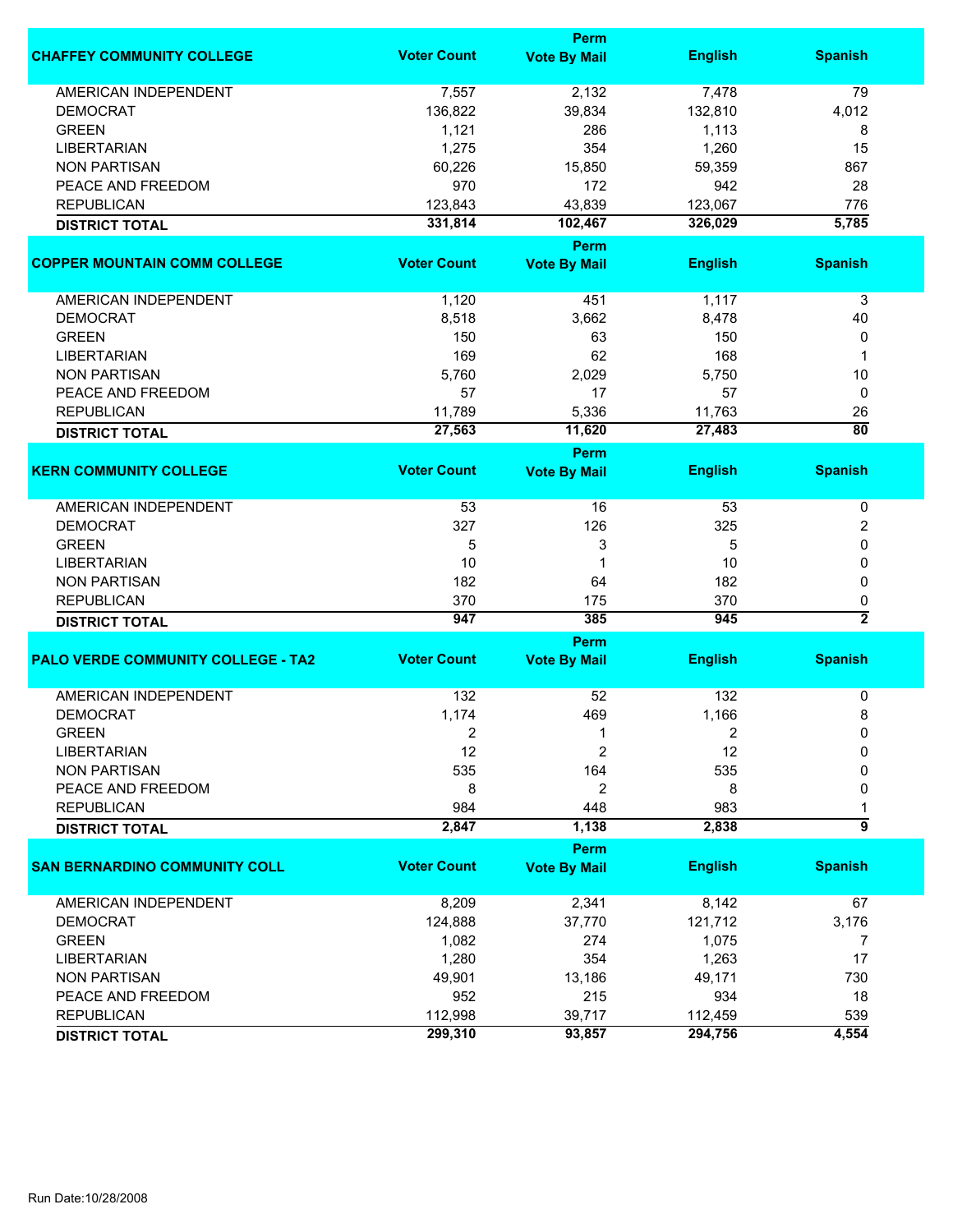|                                     |                    | Perm                        |                 |                         |
|-------------------------------------|--------------------|-----------------------------|-----------------|-------------------------|
| <b>VICTOR VALLEY COMMUNITY COLL</b> | <b>Voter Count</b> | <b>Vote By Mail</b>         | <b>English</b>  | <b>Spanish</b>          |
| AMERICAN INDEPENDENT                | 5,063              | 1,683                       | 5,049           | 14                      |
| <b>DEMOCRAT</b>                     | 52,846             | 17,706                      | 51,788          | 1,058                   |
| <b>GREEN</b>                        | 387                | 99                          | 383             | 4                       |
| <b>LIBERTARIAN</b>                  | 772                | 236                         | 769             | 3                       |
| <b>NON PARTISAN</b>                 | 26,627             | 7,551                       | 26,388          | 239                     |
| PEACE AND FREEDOM                   | 399                | 104                         | 389             | 10                      |
| <b>REPUBLICAN</b>                   | 64,043             | 25,062                      | 63,803          | 240                     |
| <b>DISTRICT TOTAL</b>               | 150,137            | 52,441                      | 148,569         | 1,568                   |
|                                     |                    | Perm                        |                 |                         |
| <b>BIG BEAR AIRPORT DIST</b>        | <b>Voter Count</b> | <b>Vote By Mail</b>         | <b>English</b>  | <b>Spanish</b>          |
| AMERICAN INDEPENDENT                | 368                | 133                         | 368             | 0                       |
| <b>DEMOCRAT</b>                     | 2,893              | 1,182                       | 2,873           | 20                      |
| <b>GREEN</b>                        | 68                 | 23                          | 68              | 0                       |
| <b>LIBERTARIAN</b>                  | 81                 | 28                          | 81              | 0                       |
| <b>NON PARTISAN</b>                 | 1,882              | 627                         | 1,878           | 4                       |
| PEACE AND FREEDOM                   | 28                 | 8                           | 28              | 0                       |
| <b>REPUBLICAN</b>                   | 5,085              | 2,363                       | 5,083           | 2                       |
| <b>DISTRICT TOTAL</b>               | 10,405             | 4,364                       | 10,379          | $\overline{26}$         |
|                                     |                    |                             |                 |                         |
| <b>YUCCA VALLEY AIRPORT DIST</b>    | <b>Voter Count</b> | Perm<br><b>Vote By Mail</b> | <b>English</b>  | <b>Spanish</b>          |
| <b>AMERICAN INDEPENDENT</b>         | 1                  |                             | $\mathbf{1}$    | 0                       |
| <b>DEMOCRAT</b>                     | 11                 | 6                           | 11              | 0                       |
| <b>NON PARTISAN</b>                 | 13                 | 4                           | 13              | 0                       |
| <b>REPUBLICAN</b>                   | 18                 | 10                          | 18              | 0                       |
| <b>DISTRICT TOTAL</b>               | 43                 | $\overline{21}$             | $\overline{43}$ | $\overline{\mathbf{0}}$ |
|                                     |                    | Perm                        |                 |                         |
| <b>BAKER CSD</b>                    | <b>Voter Count</b> | <b>Vote By Mail</b>         | <b>English</b>  | <b>Spanish</b>          |
| <b>AMERICAN INDEPENDENT</b>         | 7                  | 0                           | 7               | 0                       |
| <b>DEMOCRAT</b>                     | 44                 | 8                           | 43              | 1                       |
| <b>GREEN</b>                        | 1                  | 0                           | 1               | 0                       |
| <b>NON PARTISAN</b>                 | 47                 | 13                          | 43              | 4                       |
| PEACE AND FREEDOM                   | 1                  | 1                           | -1              | 0                       |
| <b>REPUBLICAN</b>                   | 41                 | 8                           | 41              | 0                       |
| <b>DISTRICT TOTAL</b>               | 141                | 30                          | 136             | $\overline{\bf 5}$      |
|                                     |                    | Perm                        |                 |                         |
| <b>BARSTOW HEIGHTS CSD</b>          | <b>Voter Count</b> | <b>Vote By Mail</b>         | <b>English</b>  | <b>Spanish</b>          |
| AMERICAN INDEPENDENT                | 50                 | 14                          | 50              | 0                       |
| <b>DEMOCRAT</b>                     | 378                | 128                         | 371             | 7                       |
| <b>GREEN</b>                        | 1                  | 1                           | 1               | 0                       |
| <b>LIBERTARIAN</b>                  | 4                  | 2                           | 4               | 0                       |
| <b>NON PARTISAN</b>                 | 187                | 51                          | 187             | 0                       |
| PEACE AND FREEDOM                   | $\mathbf 1$        | 0                           | $\mathbf{1}$    | 0                       |
| <b>REPUBLICAN</b>                   | 464                | 196                         | 462             | $\overline{\mathbf{c}}$ |
| <b>DISTRICT TOTAL</b>               | 1,085              | 392                         | 1,076           | 9                       |
|                                     |                    |                             |                 |                         |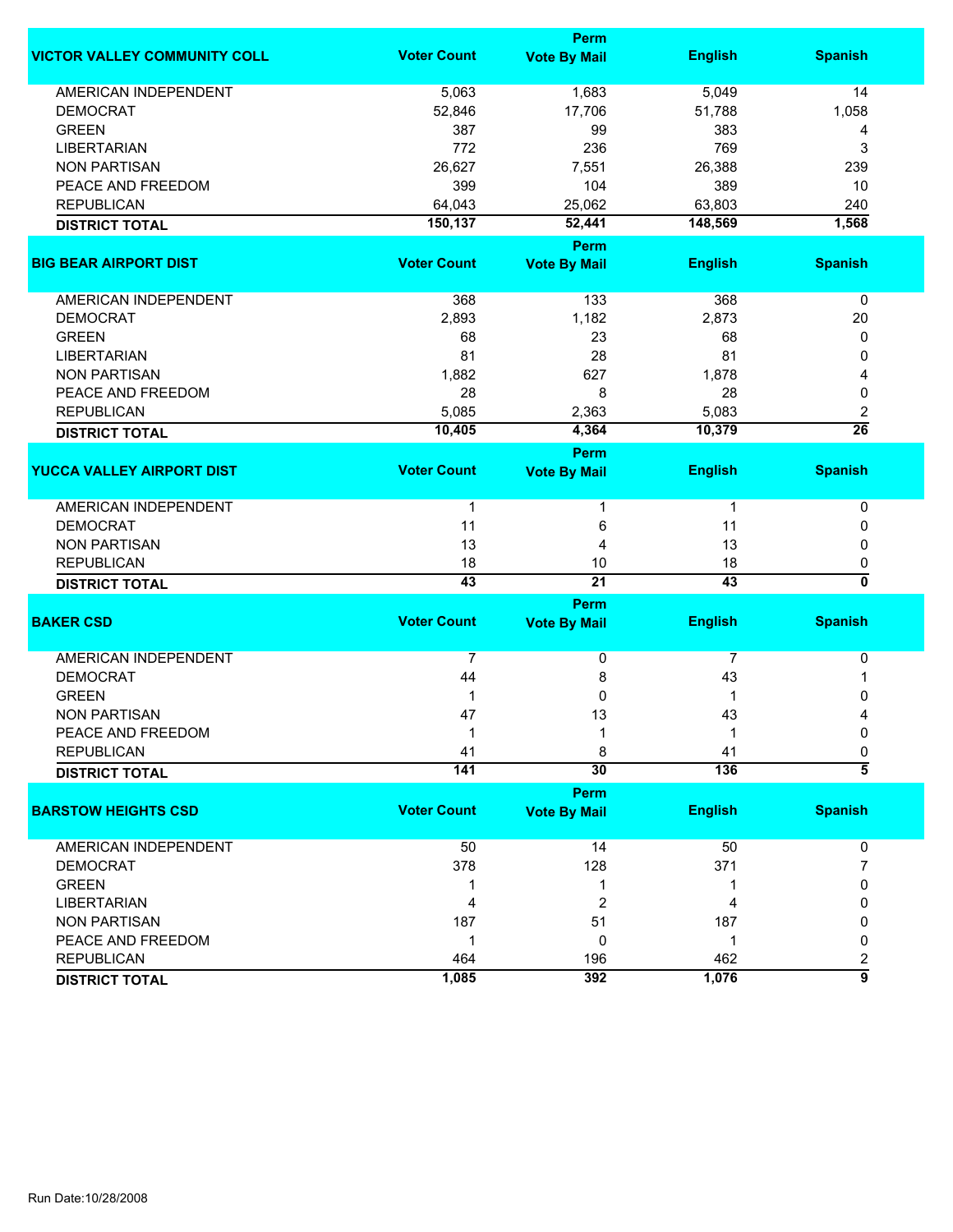|                             |                    | Perm                |                |                         |
|-----------------------------|--------------------|---------------------|----------------|-------------------------|
| <b>BIG BEAR CITY CSD</b>    | <b>Voter Count</b> | <b>Vote By Mail</b> | <b>English</b> | <b>Spanish</b>          |
| <b>AMERICAN INDEPENDENT</b> | 256                | 89                  | 256            | 0                       |
| <b>DEMOCRAT</b>             | 1,843              | 685                 | 1,828          | 15                      |
| <b>GREEN</b>                | 40                 | 13                  | 40             | 0                       |
| <b>LIBERTARIAN</b>          | 47                 | 18                  | 47             | 0                       |
| <b>NON PARTISAN</b>         | 1,254              | 401                 | 1,252          | 2                       |
| PEACE AND FREEDOM           | 21                 |                     | 21             |                         |
| <b>REPUBLICAN</b>           |                    | 5                   |                | 0                       |
|                             | 2,940              | 1,264               | 2,939          | 1                       |
| <b>DISTRICT TOTAL</b>       | 6,401              | 2,475               | 6,383          | $\overline{18}$         |
|                             |                    | Perm                |                |                         |
| <b>BIG RIVER CSD</b>        | <b>Voter Count</b> | <b>Vote By Mail</b> | <b>English</b> | <b>Spanish</b>          |
| AMERICAN INDEPENDENT        | 21                 | 5                   | 21             | $\pmb{0}$               |
| <b>DEMOCRAT</b>             | 153                | 68                  | 151            | 2                       |
| <b>GREEN</b>                | 1                  | 0                   | 1              | 0                       |
| <b>LIBERTARIAN</b>          | 5                  | 1                   | 5              | 0                       |
| <b>NON PARTISAN</b>         |                    |                     | 71             | 0                       |
|                             | 71                 | 20                  |                |                         |
| <b>REPUBLICAN</b>           | 222<br>473         | 99<br>193           | 222<br>471     | 0<br>$\overline{2}$     |
| <b>DISTRICT TOTAL</b>       |                    |                     |                |                         |
| <b>DAGGETT CSD</b>          | <b>Voter Count</b> | <b>Perm</b>         | <b>English</b> | <b>Spanish</b>          |
|                             |                    | <b>Vote By Mail</b> |                |                         |
| AMERICAN INDEPENDENT        | 11                 | 9                   | 11             | 0                       |
| <b>DEMOCRAT</b>             | 76                 | 66                  | 75             | 1                       |
| <b>LIBERTARIAN</b>          | 3                  | 2                   | 3              | 0                       |
| <b>NON PARTISAN</b>         | 40                 | 26                  | 40             | 0                       |
| PEACE AND FREEDOM           | 1                  | 1                   | -1             | 0                       |
| <b>REPUBLICAN</b>           | 82                 | 63                  | 82             | 0                       |
| <b>DISTRICT TOTAL</b>       | 213                | 167                 | 212            | 7                       |
|                             |                    |                     |                |                         |
|                             | <b>Voter Count</b> | Perm                |                |                         |
| <b>HELENDALE CSD</b>        |                    | <b>Vote By Mail</b> | <b>English</b> | <b>Spanish</b>          |
| AMERICAN INDEPENDENT        | 93                 | 37                  | 93             | 0                       |
| <b>DEMOCRAT</b>             | 865                | 351                 | 863            | $\overline{\mathbf{c}}$ |
| <b>GREEN</b>                | 3                  | 2                   | 3              | $\mathbf 0$             |
| LIBERTARIAN                 | 22                 | 8                   | 22             | 0                       |
| <b>NON PARTISAN</b>         | 425                | 146                 | 425            | 0                       |
| PEACE AND FREEDOM           | 3                  | 1                   | 3              | 0                       |
| <b>REPUBLICAN</b>           | 1,715              | 768                 | 1,710          | 5                       |
| <b>DISTRICT TOTAL</b>       | 3,126              | 1,313               | 3,119          | $\overline{7}$          |
|                             |                    |                     |                |                         |
|                             |                    | <b>Perm</b>         |                |                         |
| <b>LAKE ARROWHEAD CSD</b>   | <b>Voter Count</b> | <b>Vote By Mail</b> | <b>English</b> | <b>Spanish</b>          |
| AMERICAN INDEPENDENT        | 238                | 88                  | 238            | $\mathbf 0$             |
| <b>DEMOCRAT</b>             | 1,841              | 760                 | 1,828          | 13                      |
| <b>GREEN</b>                | 42                 | 14                  | 42             | 0                       |
| <b>LIBERTARIAN</b>          | 47                 | 22                  | 47             | 0                       |
| <b>NON PARTISAN</b>         | 1,188              | 429                 | 1,185          | 3                       |
| PEACE AND FREEDOM           | 18                 | 4                   | 18             | 0                       |
| <b>REPUBLICAN</b>           | 4,372              | 2,026               | 4,362          | 10                      |
| <b>DISTRICT TOTAL</b>       | 7,746              | 3,343               | 7,720          | $\overline{26}$         |
|                             |                    |                     |                |                         |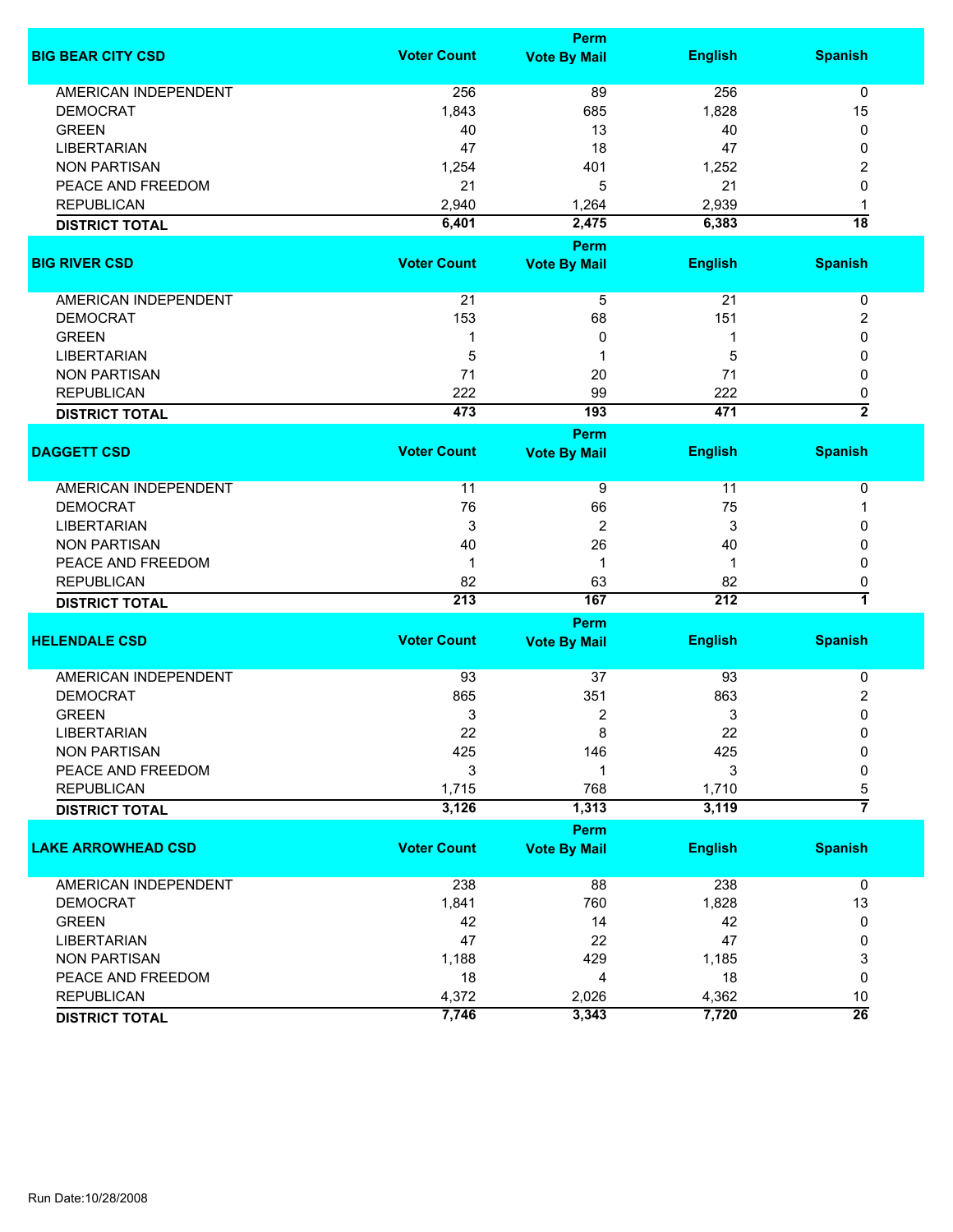|                                  |                    | <b>Perm</b>                        |                |                                |
|----------------------------------|--------------------|------------------------------------|----------------|--------------------------------|
| <b>MORONGO VALLEY CSD</b>        | <b>Voter Count</b> | <b>Vote By Mail</b>                | <b>English</b> | <b>Spanish</b>                 |
| <b>AMERICAN INDEPENDENT</b>      | 68                 | 23                                 | 68             | 0                              |
| <b>DEMOCRAT</b>                  | 615                | 257                                | 612            | 3                              |
| <b>GREEN</b>                     |                    |                                    | 9              |                                |
|                                  | 9                  | 3                                  |                | 0                              |
| <b>LIBERTARIAN</b>               | 21                 | 5                                  | 21             | 0                              |
| <b>NON PARTISAN</b>              | 363                | 116                                | 363            | 0                              |
| PEACE AND FREEDOM                | $\overline{2}$     | 0                                  | $\overline{2}$ | 0                              |
| <b>REPUBLICAN</b>                | 785                | 340                                | 781            | 4                              |
| <b>DISTRICT TOTAL</b>            | 1,863              | 744                                | 1,856          | 7                              |
|                                  |                    | <b>Perm</b>                        |                |                                |
| <b>NEWBERRY CSD</b>              | <b>Voter Count</b> | <b>Vote By Mail</b>                | <b>English</b> | <b>Spanish</b>                 |
| AMERICAN INDEPENDENT             | 46                 | 8                                  | 46             | 0                              |
|                                  |                    |                                    |                |                                |
| <b>DEMOCRAT</b>                  | 334                | 100                                | 327            | 7                              |
| <b>GREEN</b>                     | -1                 | 0                                  | 1              | 0                              |
| <b>LIBERTARIAN</b>               | 10                 | 4                                  | 10             | 0                              |
| <b>NON PARTISAN</b>              | 199                | 77                                 | 198            |                                |
| PEACE AND FREEDOM                | 1                  | 1                                  | 1              | 0                              |
| <b>REPUBLICAN</b>                | 446                | 156                                | 444            | 2                              |
| <b>DISTRICT TOTAL</b>            | 1,037              | 346                                | 1,027          | 10                             |
|                                  |                    | <b>Perm</b>                        |                |                                |
| <b>PHELAN - PINON HILLS CSD</b>  | <b>Voter Count</b> | <b>Vote By Mail</b>                | <b>English</b> | <b>Spanish</b>                 |
|                                  |                    |                                    |                |                                |
| <b>AMERICAN INDEPENDENT</b>      | 426                | 129                                | 425            | $\mathbf 1$                    |
| <b>DEMOCRAT</b>                  | 2,644              | 1,005                              | 2,606          | 38                             |
| <b>GREEN</b>                     | 32                 | 9                                  | 32             | 0                              |
| <b>LIBERTARIAN</b>               | 87                 | 19                                 | 87             | 0                              |
| <b>NON PARTISAN</b>              | 1,857              | 568                                | 1,848          | 9                              |
| PEACE AND FREEDOM                | 27                 | 10                                 | 27             | 0                              |
|                                  |                    |                                    |                |                                |
| <b>REPUBLICAN</b>                | 5,003              | 2,045                              | 4,992          | 11                             |
| <b>DISTRICT TOTAL</b>            | 10,076             | 3,785                              | 10,017         | $\overline{59}$                |
| <b>RUBIDOUX CSD</b>              | <b>Voter Count</b> | <b>Perm</b><br><b>Vote By Mail</b> | <b>English</b> | <b>Spanish</b>                 |
|                                  |                    |                                    |                |                                |
| <b>NON PARTISAN</b>              | 0                  | 0                                  | 0              | 0                              |
| <b>DISTRICT TOTAL</b>            | $\bf{0}$           | U                                  | $\bf{0}$       | 0                              |
|                                  |                    | <b>Perm</b>                        |                |                                |
| <b>YERMO CSD</b>                 | <b>Voter Count</b> | <b>Vote By Mail</b>                | <b>English</b> | <b>Spanish</b>                 |
| AMERICAN INDEPENDENT             | 35                 | 11                                 | 35             | 0                              |
| <b>DEMOCRAT</b>                  | 199                | 72                                 | 196            | 3                              |
| <b>GREEN</b>                     | 1                  | 1                                  | 1              | 0                              |
| <b>LIBERTARIAN</b>               | 10                 | 2                                  | 10             | 0                              |
| <b>NON PARTISAN</b>              | 170                | 44                                 | 170            | 0                              |
| PEACE AND FREEDOM                |                    |                                    |                |                                |
|                                  | $\overline{2}$     | 1                                  | $\overline{2}$ | 0                              |
| <b>REPUBLICAN</b>                | 271                | 99                                 | 271            | 0<br>$\overline{\overline{3}}$ |
| <b>DISTRICT TOTAL</b>            | 688                | 230<br>Perm                        | 685            |                                |
| <b>APPLE VALLEY FOOTHILL CWD</b> | <b>Voter Count</b> | <b>Vote By Mail</b>                | <b>English</b> | <b>Spanish</b>                 |
|                                  |                    |                                    |                |                                |
| AMERICAN INDEPENDENT             | 7                  | $\boldsymbol{2}$                   | $\overline{7}$ | 0                              |
| <b>DEMOCRAT</b>                  | 80                 | 18                                 | 78             | 2                              |
| <b>LIBERTARIAN</b>               | -1                 | 1                                  | 1              | 0                              |
| <b>NON PARTISAN</b>              | 56                 | 15                                 | 55             | 1                              |
| <b>REPUBLICAN</b>                | 118                | 35                                 | 118            | 0                              |
| <b>DISTRICT TOTAL</b>            | 262                | 71                                 | 259            | $\overline{\mathbf{3}}$        |
|                                  |                    |                                    |                |                                |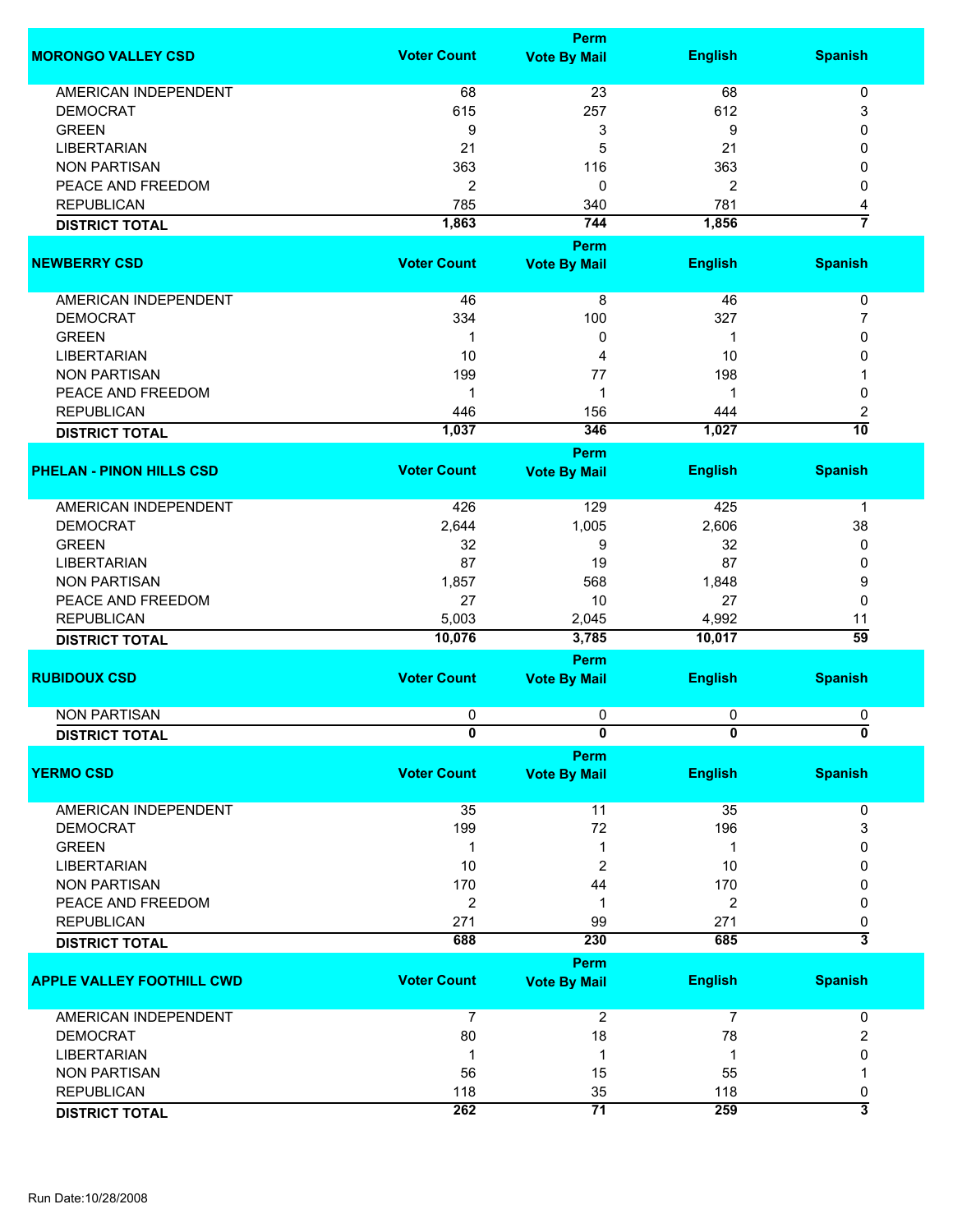| <b>Voter Count</b><br><b>English</b><br><b>Spanish</b><br><b>Vote By Mail</b><br><b>AMERICAN INDEPENDENT</b><br>15<br>4<br>15<br>0<br>88<br><b>DEMOCRAT</b><br>31<br>88<br>0<br>$\overline{2}$<br><b>GREEN</b><br>$\overline{2}$<br>0<br>1<br>$\overline{7}$<br>$\overline{7}$<br><b>LIBERTARIAN</b><br>0<br>1<br><b>NON PARTISAN</b><br>62<br>22<br>62<br>0<br>79<br>184<br><b>REPUBLICAN</b><br>185<br>1<br>7<br>359<br>138<br>358<br><b>DISTRICT TOTAL</b><br><b>Perm</b><br><b>Voter Count</b><br><b>Vote By Mail</b><br><b>English</b><br><b>Spanish</b><br>AMERICAN INDEPENDENT<br>21<br>21<br>8<br>0<br>120<br>53<br>120<br><b>DEMOCRAT</b><br>0<br><b>GREEN</b><br>9<br>6<br>9<br>0<br>3<br><b>LIBERTARIAN</b><br>3<br>1<br>0<br><b>NON PARTISAN</b><br>87<br>18<br>87<br>0<br>77<br><b>REPUBLICAN</b><br>191<br>191<br>0<br>0<br>163<br>431<br>431<br><b>DISTRICT TOTAL</b><br>Perm<br><b>Voter Count</b><br><b>English</b><br><b>Spanish</b><br><b>Vote By Mail</b><br><b>AMERICAN INDEPENDENT</b><br>2,282<br>2,262<br>677<br>20<br>35,075<br>10,451<br>34,497<br>578<br><b>DEMOCRAT</b><br><b>GREEN</b><br>322<br>320<br>85<br>2<br>356<br>355<br><b>LIBERTARIAN</b><br>91<br>1<br><b>NON PARTISAN</b><br>17,080<br>17,213<br>4,660<br>133<br>PEACE AND FREEDOM<br>222<br>218<br>47<br>4<br><b>REPUBLICAN</b><br>37,654<br>37,476<br>13,851<br>178<br>93,124<br>29,862<br>$\overline{916}$<br>92,208<br><b>DISTRICT TOTAL</b><br>Perm<br><b>Voter Count</b><br><b>English</b><br><b>Spanish</b><br><b>Vote By Mail</b><br><b>AMERICAN INDEPENDENT</b><br>12<br>9<br>12<br>0<br>35<br>66<br><b>DEMOCRAT</b><br>67<br>1<br><b>GREEN</b><br>$\mathbf 1$<br>1<br>0<br>1<br><b>LIBERTARIAN</b><br>3<br>3<br>3<br>0<br><b>NON PARTISAN</b><br>60<br>24<br>60<br>0<br><b>REPUBLICAN</b><br>140<br>72<br>140<br>0<br>$\overline{\mathbf{1}}$<br>283<br>144<br>282<br><b>DISTRICT TOTAL</b><br><b>Perm</b><br><b>Voter Count</b><br><b>English</b><br><b>Spanish</b><br><b>MARIANA RANCHOS CWD</b><br><b>Vote By Mail</b><br>39<br>AMERICAN INDEPENDENT<br>16<br>39<br>$\pmb{0}$<br>167<br>55<br><b>DEMOCRAT</b><br>167<br>0<br><b>GREEN</b><br>4<br>0<br>4<br>0<br>8<br>$\boldsymbol{2}$<br><b>LIBERTARIAN</b><br>8<br>0<br>137<br>32<br>137<br><b>NON PARTISAN</b><br>0<br>3<br>0<br>PEACE AND FREEDOM<br>3<br>0<br><b>REPUBLICAN</b><br>428<br>428<br>151<br>0<br>0<br>786<br>256<br>786 |                                 |  | <b>Perm</b> |  |  |  |
|------------------------------------------------------------------------------------------------------------------------------------------------------------------------------------------------------------------------------------------------------------------------------------------------------------------------------------------------------------------------------------------------------------------------------------------------------------------------------------------------------------------------------------------------------------------------------------------------------------------------------------------------------------------------------------------------------------------------------------------------------------------------------------------------------------------------------------------------------------------------------------------------------------------------------------------------------------------------------------------------------------------------------------------------------------------------------------------------------------------------------------------------------------------------------------------------------------------------------------------------------------------------------------------------------------------------------------------------------------------------------------------------------------------------------------------------------------------------------------------------------------------------------------------------------------------------------------------------------------------------------------------------------------------------------------------------------------------------------------------------------------------------------------------------------------------------------------------------------------------------------------------------------------------------------------------------------------------------------------------------------------------------------------------------------------------------------------------------------------------------------------------------------------------------------------------------------------------------------------------------------------------------------------------------------------------------------------------------------------------------------------------------|---------------------------------|--|-------------|--|--|--|
|                                                                                                                                                                                                                                                                                                                                                                                                                                                                                                                                                                                                                                                                                                                                                                                                                                                                                                                                                                                                                                                                                                                                                                                                                                                                                                                                                                                                                                                                                                                                                                                                                                                                                                                                                                                                                                                                                                                                                                                                                                                                                                                                                                                                                                                                                                                                                                                                | <b>APPLE VALLEY HEIGHTS CWD</b> |  |             |  |  |  |
|                                                                                                                                                                                                                                                                                                                                                                                                                                                                                                                                                                                                                                                                                                                                                                                                                                                                                                                                                                                                                                                                                                                                                                                                                                                                                                                                                                                                                                                                                                                                                                                                                                                                                                                                                                                                                                                                                                                                                                                                                                                                                                                                                                                                                                                                                                                                                                                                |                                 |  |             |  |  |  |
|                                                                                                                                                                                                                                                                                                                                                                                                                                                                                                                                                                                                                                                                                                                                                                                                                                                                                                                                                                                                                                                                                                                                                                                                                                                                                                                                                                                                                                                                                                                                                                                                                                                                                                                                                                                                                                                                                                                                                                                                                                                                                                                                                                                                                                                                                                                                                                                                |                                 |  |             |  |  |  |
|                                                                                                                                                                                                                                                                                                                                                                                                                                                                                                                                                                                                                                                                                                                                                                                                                                                                                                                                                                                                                                                                                                                                                                                                                                                                                                                                                                                                                                                                                                                                                                                                                                                                                                                                                                                                                                                                                                                                                                                                                                                                                                                                                                                                                                                                                                                                                                                                |                                 |  |             |  |  |  |
|                                                                                                                                                                                                                                                                                                                                                                                                                                                                                                                                                                                                                                                                                                                                                                                                                                                                                                                                                                                                                                                                                                                                                                                                                                                                                                                                                                                                                                                                                                                                                                                                                                                                                                                                                                                                                                                                                                                                                                                                                                                                                                                                                                                                                                                                                                                                                                                                |                                 |  |             |  |  |  |
|                                                                                                                                                                                                                                                                                                                                                                                                                                                                                                                                                                                                                                                                                                                                                                                                                                                                                                                                                                                                                                                                                                                                                                                                                                                                                                                                                                                                                                                                                                                                                                                                                                                                                                                                                                                                                                                                                                                                                                                                                                                                                                                                                                                                                                                                                                                                                                                                |                                 |  |             |  |  |  |
|                                                                                                                                                                                                                                                                                                                                                                                                                                                                                                                                                                                                                                                                                                                                                                                                                                                                                                                                                                                                                                                                                                                                                                                                                                                                                                                                                                                                                                                                                                                                                                                                                                                                                                                                                                                                                                                                                                                                                                                                                                                                                                                                                                                                                                                                                                                                                                                                |                                 |  |             |  |  |  |
|                                                                                                                                                                                                                                                                                                                                                                                                                                                                                                                                                                                                                                                                                                                                                                                                                                                                                                                                                                                                                                                                                                                                                                                                                                                                                                                                                                                                                                                                                                                                                                                                                                                                                                                                                                                                                                                                                                                                                                                                                                                                                                                                                                                                                                                                                                                                                                                                |                                 |  |             |  |  |  |
|                                                                                                                                                                                                                                                                                                                                                                                                                                                                                                                                                                                                                                                                                                                                                                                                                                                                                                                                                                                                                                                                                                                                                                                                                                                                                                                                                                                                                                                                                                                                                                                                                                                                                                                                                                                                                                                                                                                                                                                                                                                                                                                                                                                                                                                                                                                                                                                                |                                 |  |             |  |  |  |
|                                                                                                                                                                                                                                                                                                                                                                                                                                                                                                                                                                                                                                                                                                                                                                                                                                                                                                                                                                                                                                                                                                                                                                                                                                                                                                                                                                                                                                                                                                                                                                                                                                                                                                                                                                                                                                                                                                                                                                                                                                                                                                                                                                                                                                                                                                                                                                                                | <b>ARROWBEAR PARK CWD</b>       |  |             |  |  |  |
|                                                                                                                                                                                                                                                                                                                                                                                                                                                                                                                                                                                                                                                                                                                                                                                                                                                                                                                                                                                                                                                                                                                                                                                                                                                                                                                                                                                                                                                                                                                                                                                                                                                                                                                                                                                                                                                                                                                                                                                                                                                                                                                                                                                                                                                                                                                                                                                                |                                 |  |             |  |  |  |
|                                                                                                                                                                                                                                                                                                                                                                                                                                                                                                                                                                                                                                                                                                                                                                                                                                                                                                                                                                                                                                                                                                                                                                                                                                                                                                                                                                                                                                                                                                                                                                                                                                                                                                                                                                                                                                                                                                                                                                                                                                                                                                                                                                                                                                                                                                                                                                                                |                                 |  |             |  |  |  |
|                                                                                                                                                                                                                                                                                                                                                                                                                                                                                                                                                                                                                                                                                                                                                                                                                                                                                                                                                                                                                                                                                                                                                                                                                                                                                                                                                                                                                                                                                                                                                                                                                                                                                                                                                                                                                                                                                                                                                                                                                                                                                                                                                                                                                                                                                                                                                                                                |                                 |  |             |  |  |  |
|                                                                                                                                                                                                                                                                                                                                                                                                                                                                                                                                                                                                                                                                                                                                                                                                                                                                                                                                                                                                                                                                                                                                                                                                                                                                                                                                                                                                                                                                                                                                                                                                                                                                                                                                                                                                                                                                                                                                                                                                                                                                                                                                                                                                                                                                                                                                                                                                |                                 |  |             |  |  |  |
|                                                                                                                                                                                                                                                                                                                                                                                                                                                                                                                                                                                                                                                                                                                                                                                                                                                                                                                                                                                                                                                                                                                                                                                                                                                                                                                                                                                                                                                                                                                                                                                                                                                                                                                                                                                                                                                                                                                                                                                                                                                                                                                                                                                                                                                                                                                                                                                                |                                 |  |             |  |  |  |
|                                                                                                                                                                                                                                                                                                                                                                                                                                                                                                                                                                                                                                                                                                                                                                                                                                                                                                                                                                                                                                                                                                                                                                                                                                                                                                                                                                                                                                                                                                                                                                                                                                                                                                                                                                                                                                                                                                                                                                                                                                                                                                                                                                                                                                                                                                                                                                                                |                                 |  |             |  |  |  |
|                                                                                                                                                                                                                                                                                                                                                                                                                                                                                                                                                                                                                                                                                                                                                                                                                                                                                                                                                                                                                                                                                                                                                                                                                                                                                                                                                                                                                                                                                                                                                                                                                                                                                                                                                                                                                                                                                                                                                                                                                                                                                                                                                                                                                                                                                                                                                                                                |                                 |  |             |  |  |  |
|                                                                                                                                                                                                                                                                                                                                                                                                                                                                                                                                                                                                                                                                                                                                                                                                                                                                                                                                                                                                                                                                                                                                                                                                                                                                                                                                                                                                                                                                                                                                                                                                                                                                                                                                                                                                                                                                                                                                                                                                                                                                                                                                                                                                                                                                                                                                                                                                |                                 |  |             |  |  |  |
|                                                                                                                                                                                                                                                                                                                                                                                                                                                                                                                                                                                                                                                                                                                                                                                                                                                                                                                                                                                                                                                                                                                                                                                                                                                                                                                                                                                                                                                                                                                                                                                                                                                                                                                                                                                                                                                                                                                                                                                                                                                                                                                                                                                                                                                                                                                                                                                                | <b>CUCAMONGA VALLEY WD</b>      |  |             |  |  |  |
|                                                                                                                                                                                                                                                                                                                                                                                                                                                                                                                                                                                                                                                                                                                                                                                                                                                                                                                                                                                                                                                                                                                                                                                                                                                                                                                                                                                                                                                                                                                                                                                                                                                                                                                                                                                                                                                                                                                                                                                                                                                                                                                                                                                                                                                                                                                                                                                                |                                 |  |             |  |  |  |
|                                                                                                                                                                                                                                                                                                                                                                                                                                                                                                                                                                                                                                                                                                                                                                                                                                                                                                                                                                                                                                                                                                                                                                                                                                                                                                                                                                                                                                                                                                                                                                                                                                                                                                                                                                                                                                                                                                                                                                                                                                                                                                                                                                                                                                                                                                                                                                                                |                                 |  |             |  |  |  |
|                                                                                                                                                                                                                                                                                                                                                                                                                                                                                                                                                                                                                                                                                                                                                                                                                                                                                                                                                                                                                                                                                                                                                                                                                                                                                                                                                                                                                                                                                                                                                                                                                                                                                                                                                                                                                                                                                                                                                                                                                                                                                                                                                                                                                                                                                                                                                                                                |                                 |  |             |  |  |  |
|                                                                                                                                                                                                                                                                                                                                                                                                                                                                                                                                                                                                                                                                                                                                                                                                                                                                                                                                                                                                                                                                                                                                                                                                                                                                                                                                                                                                                                                                                                                                                                                                                                                                                                                                                                                                                                                                                                                                                                                                                                                                                                                                                                                                                                                                                                                                                                                                |                                 |  |             |  |  |  |
|                                                                                                                                                                                                                                                                                                                                                                                                                                                                                                                                                                                                                                                                                                                                                                                                                                                                                                                                                                                                                                                                                                                                                                                                                                                                                                                                                                                                                                                                                                                                                                                                                                                                                                                                                                                                                                                                                                                                                                                                                                                                                                                                                                                                                                                                                                                                                                                                |                                 |  |             |  |  |  |
|                                                                                                                                                                                                                                                                                                                                                                                                                                                                                                                                                                                                                                                                                                                                                                                                                                                                                                                                                                                                                                                                                                                                                                                                                                                                                                                                                                                                                                                                                                                                                                                                                                                                                                                                                                                                                                                                                                                                                                                                                                                                                                                                                                                                                                                                                                                                                                                                |                                 |  |             |  |  |  |
|                                                                                                                                                                                                                                                                                                                                                                                                                                                                                                                                                                                                                                                                                                                                                                                                                                                                                                                                                                                                                                                                                                                                                                                                                                                                                                                                                                                                                                                                                                                                                                                                                                                                                                                                                                                                                                                                                                                                                                                                                                                                                                                                                                                                                                                                                                                                                                                                |                                 |  |             |  |  |  |
|                                                                                                                                                                                                                                                                                                                                                                                                                                                                                                                                                                                                                                                                                                                                                                                                                                                                                                                                                                                                                                                                                                                                                                                                                                                                                                                                                                                                                                                                                                                                                                                                                                                                                                                                                                                                                                                                                                                                                                                                                                                                                                                                                                                                                                                                                                                                                                                                |                                 |  |             |  |  |  |
|                                                                                                                                                                                                                                                                                                                                                                                                                                                                                                                                                                                                                                                                                                                                                                                                                                                                                                                                                                                                                                                                                                                                                                                                                                                                                                                                                                                                                                                                                                                                                                                                                                                                                                                                                                                                                                                                                                                                                                                                                                                                                                                                                                                                                                                                                                                                                                                                |                                 |  |             |  |  |  |
|                                                                                                                                                                                                                                                                                                                                                                                                                                                                                                                                                                                                                                                                                                                                                                                                                                                                                                                                                                                                                                                                                                                                                                                                                                                                                                                                                                                                                                                                                                                                                                                                                                                                                                                                                                                                                                                                                                                                                                                                                                                                                                                                                                                                                                                                                                                                                                                                | <b>JUNIPER-RIVIERA CWD</b>      |  |             |  |  |  |
|                                                                                                                                                                                                                                                                                                                                                                                                                                                                                                                                                                                                                                                                                                                                                                                                                                                                                                                                                                                                                                                                                                                                                                                                                                                                                                                                                                                                                                                                                                                                                                                                                                                                                                                                                                                                                                                                                                                                                                                                                                                                                                                                                                                                                                                                                                                                                                                                |                                 |  |             |  |  |  |
|                                                                                                                                                                                                                                                                                                                                                                                                                                                                                                                                                                                                                                                                                                                                                                                                                                                                                                                                                                                                                                                                                                                                                                                                                                                                                                                                                                                                                                                                                                                                                                                                                                                                                                                                                                                                                                                                                                                                                                                                                                                                                                                                                                                                                                                                                                                                                                                                |                                 |  |             |  |  |  |
|                                                                                                                                                                                                                                                                                                                                                                                                                                                                                                                                                                                                                                                                                                                                                                                                                                                                                                                                                                                                                                                                                                                                                                                                                                                                                                                                                                                                                                                                                                                                                                                                                                                                                                                                                                                                                                                                                                                                                                                                                                                                                                                                                                                                                                                                                                                                                                                                |                                 |  |             |  |  |  |
|                                                                                                                                                                                                                                                                                                                                                                                                                                                                                                                                                                                                                                                                                                                                                                                                                                                                                                                                                                                                                                                                                                                                                                                                                                                                                                                                                                                                                                                                                                                                                                                                                                                                                                                                                                                                                                                                                                                                                                                                                                                                                                                                                                                                                                                                                                                                                                                                |                                 |  |             |  |  |  |
|                                                                                                                                                                                                                                                                                                                                                                                                                                                                                                                                                                                                                                                                                                                                                                                                                                                                                                                                                                                                                                                                                                                                                                                                                                                                                                                                                                                                                                                                                                                                                                                                                                                                                                                                                                                                                                                                                                                                                                                                                                                                                                                                                                                                                                                                                                                                                                                                |                                 |  |             |  |  |  |
|                                                                                                                                                                                                                                                                                                                                                                                                                                                                                                                                                                                                                                                                                                                                                                                                                                                                                                                                                                                                                                                                                                                                                                                                                                                                                                                                                                                                                                                                                                                                                                                                                                                                                                                                                                                                                                                                                                                                                                                                                                                                                                                                                                                                                                                                                                                                                                                                |                                 |  |             |  |  |  |
|                                                                                                                                                                                                                                                                                                                                                                                                                                                                                                                                                                                                                                                                                                                                                                                                                                                                                                                                                                                                                                                                                                                                                                                                                                                                                                                                                                                                                                                                                                                                                                                                                                                                                                                                                                                                                                                                                                                                                                                                                                                                                                                                                                                                                                                                                                                                                                                                |                                 |  |             |  |  |  |
|                                                                                                                                                                                                                                                                                                                                                                                                                                                                                                                                                                                                                                                                                                                                                                                                                                                                                                                                                                                                                                                                                                                                                                                                                                                                                                                                                                                                                                                                                                                                                                                                                                                                                                                                                                                                                                                                                                                                                                                                                                                                                                                                                                                                                                                                                                                                                                                                |                                 |  |             |  |  |  |
|                                                                                                                                                                                                                                                                                                                                                                                                                                                                                                                                                                                                                                                                                                                                                                                                                                                                                                                                                                                                                                                                                                                                                                                                                                                                                                                                                                                                                                                                                                                                                                                                                                                                                                                                                                                                                                                                                                                                                                                                                                                                                                                                                                                                                                                                                                                                                                                                |                                 |  |             |  |  |  |
|                                                                                                                                                                                                                                                                                                                                                                                                                                                                                                                                                                                                                                                                                                                                                                                                                                                                                                                                                                                                                                                                                                                                                                                                                                                                                                                                                                                                                                                                                                                                                                                                                                                                                                                                                                                                                                                                                                                                                                                                                                                                                                                                                                                                                                                                                                                                                                                                |                                 |  |             |  |  |  |
|                                                                                                                                                                                                                                                                                                                                                                                                                                                                                                                                                                                                                                                                                                                                                                                                                                                                                                                                                                                                                                                                                                                                                                                                                                                                                                                                                                                                                                                                                                                                                                                                                                                                                                                                                                                                                                                                                                                                                                                                                                                                                                                                                                                                                                                                                                                                                                                                |                                 |  |             |  |  |  |
|                                                                                                                                                                                                                                                                                                                                                                                                                                                                                                                                                                                                                                                                                                                                                                                                                                                                                                                                                                                                                                                                                                                                                                                                                                                                                                                                                                                                                                                                                                                                                                                                                                                                                                                                                                                                                                                                                                                                                                                                                                                                                                                                                                                                                                                                                                                                                                                                |                                 |  |             |  |  |  |
|                                                                                                                                                                                                                                                                                                                                                                                                                                                                                                                                                                                                                                                                                                                                                                                                                                                                                                                                                                                                                                                                                                                                                                                                                                                                                                                                                                                                                                                                                                                                                                                                                                                                                                                                                                                                                                                                                                                                                                                                                                                                                                                                                                                                                                                                                                                                                                                                |                                 |  |             |  |  |  |
|                                                                                                                                                                                                                                                                                                                                                                                                                                                                                                                                                                                                                                                                                                                                                                                                                                                                                                                                                                                                                                                                                                                                                                                                                                                                                                                                                                                                                                                                                                                                                                                                                                                                                                                                                                                                                                                                                                                                                                                                                                                                                                                                                                                                                                                                                                                                                                                                |                                 |  |             |  |  |  |
|                                                                                                                                                                                                                                                                                                                                                                                                                                                                                                                                                                                                                                                                                                                                                                                                                                                                                                                                                                                                                                                                                                                                                                                                                                                                                                                                                                                                                                                                                                                                                                                                                                                                                                                                                                                                                                                                                                                                                                                                                                                                                                                                                                                                                                                                                                                                                                                                |                                 |  |             |  |  |  |
|                                                                                                                                                                                                                                                                                                                                                                                                                                                                                                                                                                                                                                                                                                                                                                                                                                                                                                                                                                                                                                                                                                                                                                                                                                                                                                                                                                                                                                                                                                                                                                                                                                                                                                                                                                                                                                                                                                                                                                                                                                                                                                                                                                                                                                                                                                                                                                                                |                                 |  |             |  |  |  |
|                                                                                                                                                                                                                                                                                                                                                                                                                                                                                                                                                                                                                                                                                                                                                                                                                                                                                                                                                                                                                                                                                                                                                                                                                                                                                                                                                                                                                                                                                                                                                                                                                                                                                                                                                                                                                                                                                                                                                                                                                                                                                                                                                                                                                                                                                                                                                                                                |                                 |  |             |  |  |  |
|                                                                                                                                                                                                                                                                                                                                                                                                                                                                                                                                                                                                                                                                                                                                                                                                                                                                                                                                                                                                                                                                                                                                                                                                                                                                                                                                                                                                                                                                                                                                                                                                                                                                                                                                                                                                                                                                                                                                                                                                                                                                                                                                                                                                                                                                                                                                                                                                | <b>DISTRICT TOTAL</b>           |  |             |  |  |  |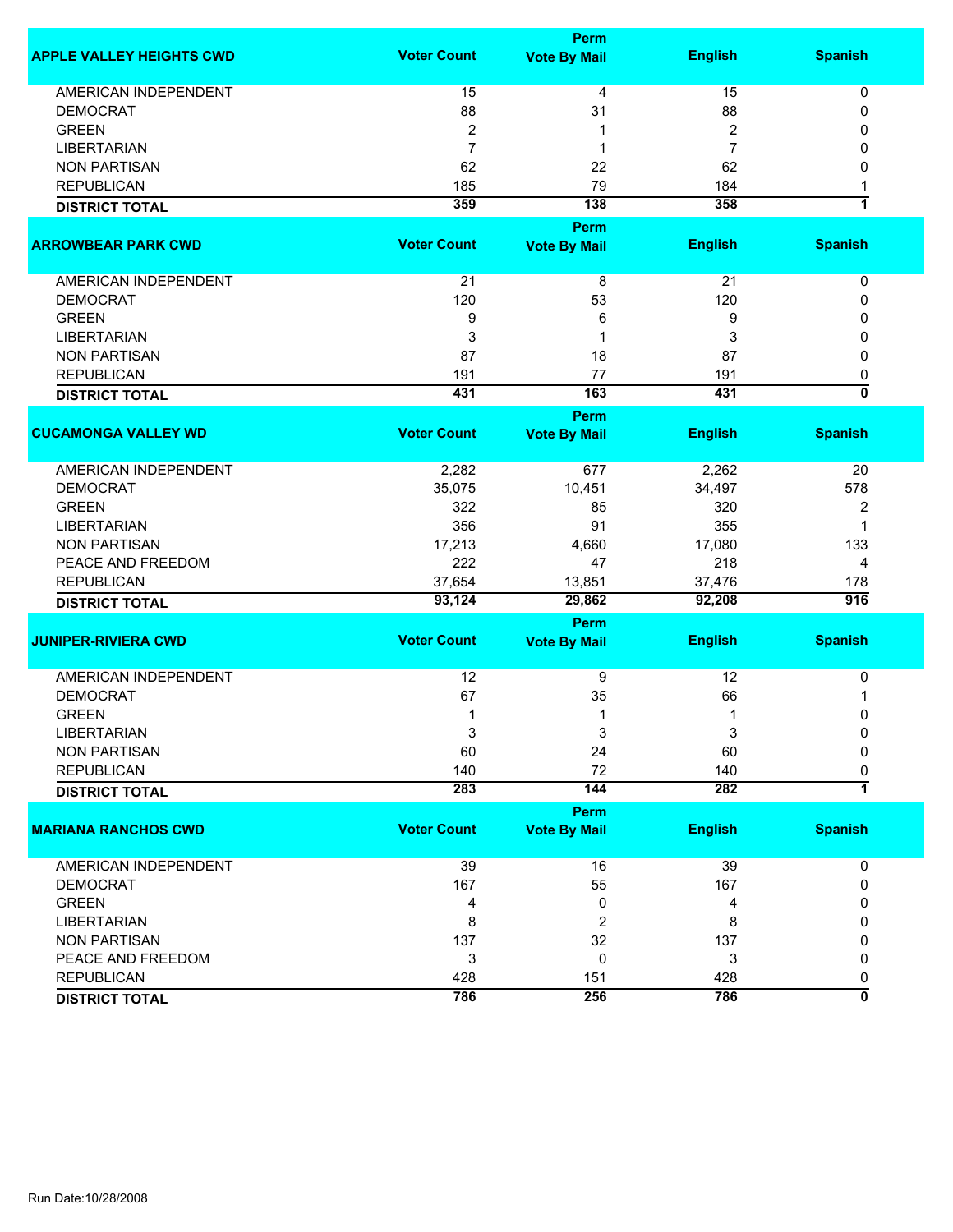|                             |                    | <b>Perm</b>         |                 |                           |
|-----------------------------|--------------------|---------------------|-----------------|---------------------------|
| <b>THUNDERBIRD CWD</b>      | <b>Voter Count</b> | <b>Vote By Mail</b> | <b>English</b>  | <b>Spanish</b>            |
| <b>AMERICAN INDEPENDENT</b> | 12                 | $\overline{3}$      | 12              | 0                         |
| <b>DEMOCRAT</b>             | 89                 | 17                  | 87              | 2                         |
| <b>GREEN</b>                | 1                  | 0                   | 1               | 0                         |
| <b>LIBERTARIAN</b>          | 5                  | 1                   | 5               | 0                         |
|                             | 70                 |                     |                 | 1                         |
| <b>NON PARTISAN</b>         |                    | 12                  | 69              |                           |
| PEACE AND FREEDOM           | -1                 | 1                   | 1               | 0                         |
| <b>REPUBLICAN</b>           | 196                | 55                  | 196             | 0                         |
| <b>DISTRICT TOTAL</b>       | 374                | $\overline{89}$     | 371             | $\overline{\overline{3}}$ |
|                             |                    | Perm                |                 |                           |
| <b>APPLE VALLEY FPD</b>     | <b>Voter Count</b> | <b>Vote By Mail</b> | <b>English</b>  | <b>Spanish</b>            |
| AMERICAN INDEPENDENT        | 1,287              | 466                 | 1,286           | $\mathbf 1$               |
| <b>DEMOCRAT</b>             | 11,554             | 4,305               | 11,434          | 120                       |
| <b>GREEN</b>                | 92                 | 26                  | 91              | 1                         |
| <b>LIBERTARIAN</b>          | 180                | 58                  | 180             | $\mathbf 0$               |
| <b>NON PARTISAN</b>         | 6,188              | 1,836               | 6,156           | 32                        |
| PEACE AND FREEDOM           | 96                 | 28                  | 93              | 3                         |
| <b>REPUBLICAN</b>           | 18,526             | 7,666               | 18,482          | 44                        |
|                             |                    |                     |                 | 201                       |
| <b>DISTRICT TOTAL</b>       | 37,923             | 14,385              | 37,722          |                           |
| <b>BARSTOW FPD</b>          | <b>Voter Count</b> | <b>Perm</b>         | <b>English</b>  | <b>Spanish</b>            |
|                             |                    | <b>Vote By Mail</b> |                 |                           |
| <b>AMERICAN INDEPENDENT</b> | 508                | 143                 | 504             | 4                         |
| <b>DEMOCRAT</b>             | 5,245              | 1,604               | 5,187           | 58                        |
| <b>GREEN</b>                | 37                 | 16                  | 37              | 0                         |
| <b>LIBERTARIAN</b>          | 56                 | 12                  | 56              | 0                         |
| <b>NON PARTISAN</b>         | 2,755              | 632                 | 2,742           | 13                        |
| PEACE AND FREEDOM           | 28                 | $\overline{7}$      | 28              | 0                         |
| <b>REPUBLICAN</b>           |                    |                     |                 |                           |
|                             | 4,437<br>13,066    | 1,503<br>3,917      | 4,426<br>12,980 | 11<br>$\overline{86}$     |
| <b>DISTRICT TOTAL</b>       |                    | <b>Perm</b>         |                 |                           |
| <b>BIG BEAR LAKE FPD</b>    | <b>Voter Count</b> | <b>Vote By Mail</b> | <b>English</b>  | <b>Spanish</b>            |
|                             |                    |                     |                 |                           |
| <b>AMERICAN INDEPENDENT</b> | 91                 | 30                  | 91              | 0                         |
| <b>DEMOCRAT</b>             | 842                | 377                 | 838             | 4                         |
| <b>GREEN</b>                | 23                 | 8                   | 23              | 0                         |
| <b>LIBERTARIAN</b>          | 31                 | 9                   | 31              | 0                         |
| <b>NON PARTISAN</b>         | 515                | 167                 | 514             |                           |
| PEACE AND FREEDOM           | 5                  | 2                   | 5               | 0                         |
| <b>REPUBLICAN</b>           | 1,797              | 886                 | 1,796           |                           |
| <b>DISTRICT TOTAL</b>       | 3,304              | 1,479               | 3,298           | $\overline{6}$            |
|                             |                    | <b>Perm</b>         |                 |                           |
| <b>FONTANA FPD</b>          | <b>Voter Count</b> | <b>Vote By Mail</b> | <b>English</b>  | <b>Spanish</b>            |
| <b>AMERICAN INDEPENDENT</b> | 1,597              | 400                 | 1,568           | 29                        |
| <b>DEMOCRAT</b>             | 35,487             | 9,126               | 33,963          | 1,524                     |
| <b>GREEN</b>                | 214                | 44                  | 210             | 4                         |
| <b>LIBERTARIAN</b>          | 214                | 42                  | 207             | 7                         |
| <b>NON PARTISAN</b>         | 13,598             | 3,081               | 13,253          | 345                       |
| PEACE AND FREEDOM           | 296                | 54                  | 282             | 14                        |
| <b>REPUBLICAN</b>           | 20,057             | 5,778               | 19,818          | 239                       |
|                             |                    |                     |                 |                           |
| <b>DISTRICT TOTAL</b>       | 71,463             | 18,525              | 69,301          | 2,162                     |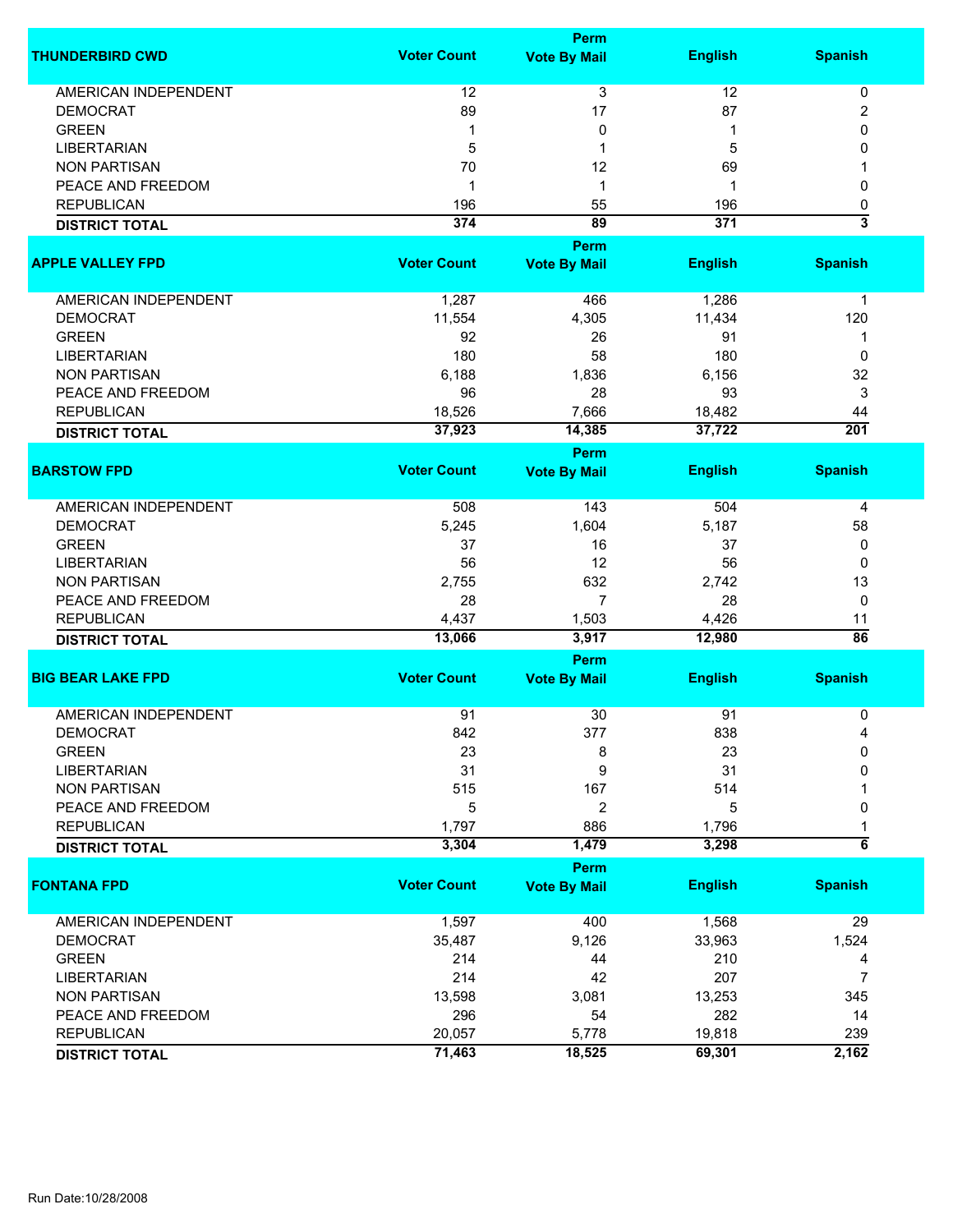|                                  |                    | Perm                        |                  |                         |
|----------------------------------|--------------------|-----------------------------|------------------|-------------------------|
| <b>CHINO VAL INDEPENDENT FPD</b> | <b>Voter Count</b> | <b>Vote By Mail</b>         | <b>English</b>   | <b>Spanish</b>          |
| <b>AMERICAN INDEPENDENT</b>      | 1,581              | 471                         | 1,571            | 10                      |
| <b>DEMOCRAT</b>                  | 25,554             | 7,871                       | 24,996           | 558                     |
| <b>GREEN</b>                     | 200                | 58                          | 198              | $\overline{\mathbf{c}}$ |
| <b>LIBERTARIAN</b>               | 284                | 88                          | 283              | 1                       |
| <b>NON PARTISAN</b>              | 13,342             | 3,852                       | 13,234           | 108                     |
|                                  |                    |                             |                  |                         |
| PEACE AND FREEDOM                | 161                | 32                          | 156              | 5                       |
| <b>REPUBLICAN</b>                | 30,128             | 10,827                      | 30,008           | 120                     |
| <b>DISTRICT TOTAL</b>            | 71,250             | 23,199                      | 70,446           | 804                     |
| <b>CREST FOREST FPD</b>          | <b>Voter Count</b> | Perm                        | <b>English</b>   | <b>Spanish</b>          |
|                                  |                    | <b>Vote By Mail</b>         |                  |                         |
| AMERICAN INDEPENDENT             | 296                | 99                          | 296              | $\pmb{0}$               |
| <b>DEMOCRAT</b>                  | 2,219              | 882                         | 2,204            | 15                      |
| <b>GREEN</b>                     | 44                 | 14                          | 43               | 1                       |
| <b>LIBERTARIAN</b>               | 65                 | 23                          | 65               | 0                       |
| <b>NON PARTISAN</b>              | 1,355              | 446                         | 1,353            | 2                       |
| PEACE AND FREEDOM                | 21                 | 6                           | 21               | 0                       |
| <b>REPUBLICAN</b>                |                    |                             | 4,037            |                         |
|                                  | 4,043              | 1,645                       |                  | 6<br>$\overline{24}$    |
| <b>DISTRICT TOTAL</b>            | 8,043              | 3,115                       | 8,019            |                         |
| <b>HESPERIA FPD</b>              | <b>Voter Count</b> | Perm<br><b>Vote By Mail</b> | <b>English</b>   | <b>Spanish</b>          |
|                                  |                    |                             |                  |                         |
| <b>AMERICAN INDEPENDENT</b>      | 1,140              | 337                         | 1,137            | 3                       |
| <b>DEMOCRAT</b>                  | 12,110             | 3,690                       | 11,804           | 306                     |
| <b>GREEN</b>                     | 79                 | 19                          | 78               | 1                       |
| <b>LIBERTARIAN</b>               | 202                | 66                          | 201              | 1                       |
| <b>NON PARTISAN</b>              | 6,149              | 1,567                       | 6,075            | 74                      |
| PEACE AND FREEDOM                | 93                 | 20                          | 91               | $\overline{2}$          |
|                                  |                    |                             |                  | 61                      |
| <b>REPUBLICAN</b>                | 14,104<br>33,877   | 5,135<br>10,834             | 14,043<br>33,429 | 448                     |
| <b>DISTRICT TOTAL</b>            |                    | Perm                        |                  |                         |
| <b>RANCHO CUCAMONGA FPD</b>      | <b>Voter Count</b> | <b>Vote By Mail</b>         | <b>English</b>   | <b>Spanish</b>          |
|                                  |                    |                             |                  |                         |
| <b>AMERICAN INDEPENDENT</b>      | 2,022              | 604                         | 2,005            | 17                      |
| <b>DEMOCRAT</b>                  | 29,330             | 8,884                       | 28,972           | 358                     |
| <b>GREEN</b>                     | 288                | 77                          | 286              | 2                       |
| <b>LIBERTARIAN</b>               | 323                | 85                          | 323              | $\mathbf 0$             |
| <b>NON PARTISAN</b>              | 14,963             | 4,116                       | 14,873           | 90                      |
| PEACE AND FREEDOM                | 175                | 39                          | 172              | 3                       |
| <b>REPUBLICAN</b>                | 34,117             | 12,777                      | 33,974           | 143                     |
| <b>DISTRICT TOTAL</b>            | 81,218             | 26,582                      | 80,605           | 613                     |
|                                  |                    | Perm                        |                  |                         |
| <b>VICTORVILLE FPD</b>           | <b>Voter Count</b> | <b>Vote By Mail</b>         | <b>English</b>   | <b>Spanish</b>          |
| AMERICAN INDEPENDENT             | 1,148              | 376                         | 1,141            | 7                       |
| <b>DEMOCRAT</b>                  | 16,366             | 5,110                       | 15,973           | 393                     |
| <b>GREEN</b>                     | 76                 | 20                          | 75               | 1                       |
| <b>LIBERTARIAN</b>               | 142                | 45                          | 141              | 1                       |
| <b>NON PARTISAN</b>              | 7,122              | 1,935                       | 7,046            | 76                      |
| PEACE AND FREEDOM                | 111                | 29                          | 108              | 3                       |
| <b>REPUBLICAN</b>                | 13,179             | 4,669                       | 13,112           | 67                      |
|                                  | 38,144             | 12,184                      | 37,596           | 548                     |
| <b>DISTRICT TOTAL</b>            |                    |                             |                  |                         |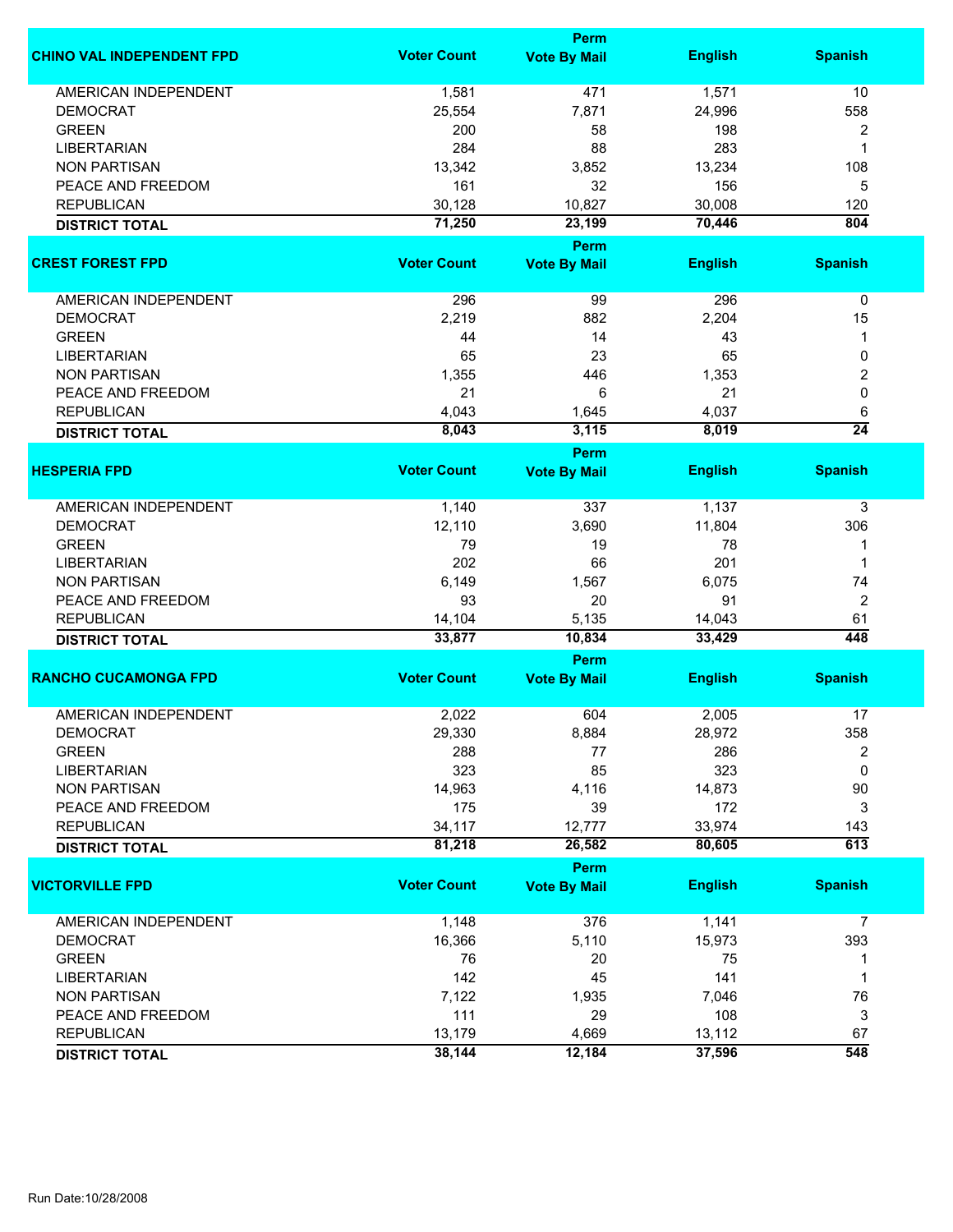|                                         |                    | <b>Perm</b>                 |                |                  |
|-----------------------------------------|--------------------|-----------------------------|----------------|------------------|
| <b>SAN BERNARDINO COUNTY FPD</b>        | <b>Voter Count</b> | <b>Vote By Mail</b>         | <b>English</b> | <b>Spanish</b>   |
| <b>AMERICAN INDEPENDENT</b>             | 3,472              | 1,226                       | 3,452          | 20               |
| <b>DEMOCRAT</b>                         | 33,178             | 12,161                      | 32,563         | 615              |
| <b>GREEN</b>                            | 437                | 138                         | 436            | 1                |
| <b>LIBERTARIAN</b>                      | 576                | 182                         | 568            | 8                |
| <b>NON PARTISAN</b>                     | 17,431             | 5,616                       | 17,272         | 159              |
| PEACE AND FREEDOM                       | 262                | 65                          | 256            | 6                |
|                                         |                    |                             |                |                  |
| <b>REPUBLICAN</b>                       | 44,521             | 18,730                      | 44,379         | 142              |
| <b>DISTRICT TOTAL</b>                   | 99,877             | 38,118                      | 98,926         | $\overline{951}$ |
|                                         |                    | <b>Perm</b>                 |                |                  |
| <b>SBCFPD MOUNTAIN SERVICE ZONE</b>     | <b>Voter Count</b> | <b>Vote By Mail</b>         | <b>English</b> | <b>Spanish</b>   |
| AMERICAN INDEPENDENT                    | 268                | 106                         | 268            | 0                |
| <b>DEMOCRAT</b>                         | 2,170              | 938                         | 2,163          | 7                |
| <b>GREEN</b>                            | 63                 | 21                          | 63             | 0                |
| <b>LIBERTARIAN</b>                      | 49                 | 20                          | 49             | 0                |
| <b>NON PARTISAN</b>                     | 1,293              | 488                         | 1,288          | 5                |
| PEACE AND FREEDOM                       | 21                 | 5                           | 21             | 0                |
| <b>REPUBLICAN</b>                       | 4,583              | 2,186                       | 4,573          | 10               |
|                                         | 8,447              | 3,764                       | 8,425          | $\overline{22}$  |
| <b>DISTRICT TOTAL</b>                   |                    |                             |                |                  |
| <b>SBCFPD NORTH DESERT SERVICE ZONE</b> | <b>Voter Count</b> | Perm<br><b>Vote By Mail</b> | <b>English</b> | <b>Spanish</b>   |
|                                         |                    |                             |                |                  |
| <b>AMERICAN INDEPENDENT</b>             | 1,328              | 458                         | 1,325          | 3                |
| <b>DEMOCRAT</b>                         | 9,796              | 3,820                       | 9,682          | 114              |
| <b>GREEN</b>                            | 137                | 35                          | 136            | 1                |
| <b>LIBERTARIAN</b>                      | 247                | 71                          | 247            | 0                |
| <b>NON PARTISAN</b>                     | 6,091              | 2,047                       | 6,069          | 22               |
| PEACE AND FREEDOM                       | 77                 | 23                          | 75             | 2                |
| <b>REPUBLICAN</b>                       | 17,146             | 7,352                       | 17,101         | 45               |
| <b>DISTRICT TOTAL</b>                   | 34,822             | 13,806                      | 34,635         | 187              |
|                                         |                    | Perm                        |                |                  |
| <b>SBCFPD SOUTH DESERT SERVICE ZONE</b> | <b>Voter Count</b> | <b>Vote By Mail</b>         | <b>English</b> | <b>Spanish</b>   |
|                                         |                    |                             |                |                  |
| <b>AMERICAN INDEPENDENT</b>             | 869                | 369                         | 867            | 2                |
| <b>DEMOCRAT</b>                         | 6,330              | 2,893                       | 6,294          | 36               |
| <b>GREEN</b>                            | 113                | 48                          | 113            | 0                |
| <b>LIBERTARIAN</b>                      | 115                | 45                          | 114            |                  |
| <b>NON PARTISAN</b>                     | 3,923              | 1,465                       | 3,914          | 9                |
| PEACE AND FREEDOM                       | 38                 | 12                          | 38             | 0                |
| <b>REPUBLICAN</b>                       | 8,593              | 4,129                       | 8,583          | 10               |
| <b>DISTRICT TOTAL</b>                   | 19,981             | 8,961                       | 19,923         | $\overline{58}$  |
|                                         |                    | <b>Perm</b>                 |                |                  |
| <b>SBCFPD VALLEY SERVICE ZONE</b>       | <b>Voter Count</b> | <b>Vote By Mail</b>         | <b>English</b> | <b>Spanish</b>   |
| <b>AMERICAN INDEPENDENT</b>             | 1,007              | 293                         | 992            | 15               |
| <b>DEMOCRAT</b>                         | 14,882             | 4,510                       | 14,424         | 458              |
| <b>GREEN</b>                            | 124                | 34                          | 124            | 0                |
| <b>LIBERTARIAN</b>                      | 165                | 46                          | 158            | 7                |
| <b>NON PARTISAN</b>                     | 6,124              | 1,616                       | 6,001          | 123              |
| PEACE AND FREEDOM                       | 126                | 25                          | 122            |                  |
|                                         |                    |                             |                | 4                |
| <b>REPUBLICAN</b>                       | 14,199             | 5,063                       | 14,122         | 77               |
| <b>DISTRICT TOTAL</b>                   | 36,627             | 11,587                      | 35,943         | 684              |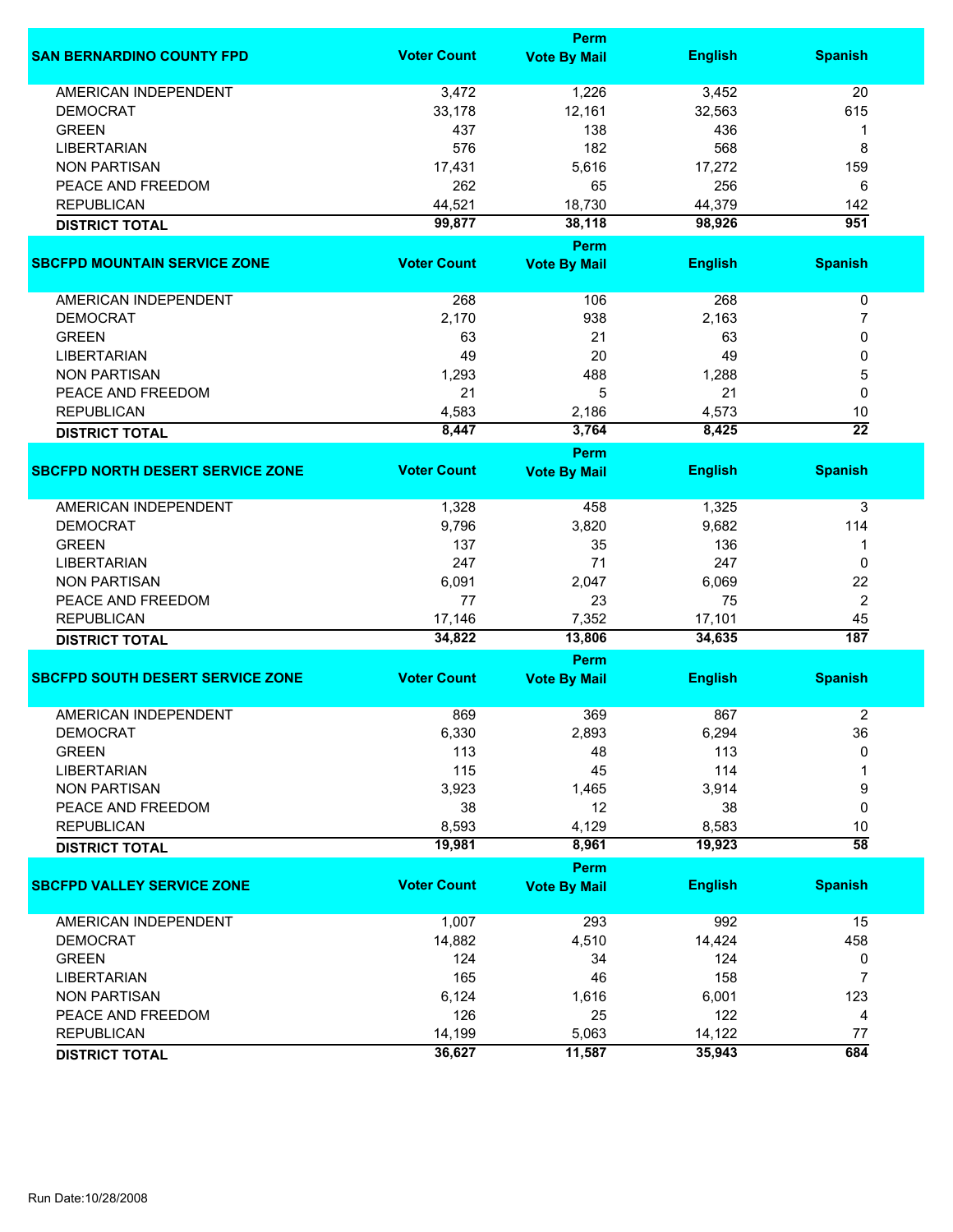|                                |                    | <b>Perm</b>                        |                |                     |
|--------------------------------|--------------------|------------------------------------|----------------|---------------------|
| <b>SBCFPD SERVICE ZONE PM1</b> | <b>Voter Count</b> | <b>Vote By Mail</b>                | <b>English</b> | <b>Spanish</b>      |
| <b>AMERICAN INDEPENDENT</b>    | 177                | 68                                 | 177            | 0                   |
|                                |                    |                                    |                | 6                   |
| <b>DEMOCRAT</b>                | 1,496              | 634                                | 1,490          |                     |
| <b>GREEN</b>                   | 39                 | 12                                 | 39             | 0                   |
| <b>LIBERTARIAN</b>             | 33                 | 16                                 | 33             | 0                   |
| <b>NON PARTISAN</b>            | 905                | 340                                | 903            | 2                   |
| PEACE AND FREEDOM              | 12                 | 3                                  | 12             | 0                   |
| <b>REPUBLICAN</b>              | 3,467              | 1,673                              | 3,458          | 9                   |
| <b>DISTRICT TOTAL</b>          | 6,129              | 2,746                              | 6,112          | $\overline{17}$     |
|                                |                    | Perm                               |                |                     |
| <b>SBCFPD SERVICE ZONE FP1</b> | <b>Voter Count</b> | <b>Vote By Mail</b>                | <b>English</b> | <b>Spanish</b>      |
| AMERICAN INDEPENDENT           | 3                  | 1                                  | 3              | 0                   |
| <b>DEMOCRAT</b>                | 18                 | 17                                 | 18             | 0                   |
| <b>LIBERTARIAN</b>             |                    | 1                                  |                | 0                   |
| <b>NON PARTISAN</b>            | 5                  | 5                                  | 5              | 0                   |
| <b>REPUBLICAN</b>              | 28                 | 26                                 | 28             | 0                   |
|                                | $\overline{55}$    | 50                                 | 55             | ō                   |
| <b>DISTRICT TOTAL</b>          |                    |                                    |                |                     |
| <b>SBCFPD SERVICE ZONE FP2</b> | <b>Voter Count</b> | <b>Perm</b>                        |                | <b>Spanish</b>      |
|                                |                    | <b>Vote By Mail</b>                | <b>English</b> |                     |
| AMERICAN INDEPENDENT           | $\overline{5}$     | 4                                  | 5              | 0                   |
| <b>DEMOCRAT</b>                | 27                 | 25                                 | 27             | 0                   |
| <b>GREEN</b>                   | 1                  | 0                                  | 1              | 0                   |
| <b>NON PARTISAN</b>            | 27                 | 27                                 | 27             | 0                   |
| <b>REPUBLICAN</b>              | 45                 | 39                                 | 45             | 0                   |
|                                | 105                | 95                                 | 105            | 0                   |
| <b>DISTRICT TOTAL</b>          |                    | <b>Perm</b>                        |                |                     |
| <b>SBCFPD SERVICE ZONE FP3</b> | <b>Voter Count</b> | <b>Vote By Mail</b>                | <b>English</b> | <b>Spanish</b>      |
| <b>AMERICAN INDEPENDENT</b>    | 12                 | 5                                  | 11             | 1                   |
| <b>DEMOCRAT</b>                | 76                 | 25                                 | 72             | 4                   |
| <b>LIBERTARIAN</b>             | $\overline{2}$     | 0                                  | $\overline{2}$ | 0                   |
| <b>NON PARTISAN</b>            | 62                 | 12                                 | 61             |                     |
| PEACE AND FREEDOM              |                    | 0                                  |                | 0                   |
| <b>REPUBLICAN</b>              | 130                | 51                                 | 128            | 2                   |
| <b>DISTRICT TOTAL</b>          | 283                | 93                                 | 275            | $\overline{\bf 8}$  |
|                                |                    | <b>Perm</b>                        |                |                     |
| <b>SBCFPD SERVICE ZONE FP5</b> | <b>Voter Count</b> | <b>Vote By Mail</b>                | <b>English</b> | <b>Spanish</b>      |
| <b>AMERICAN INDEPENDENT</b>    | 113                | 52                                 | 113            | 0                   |
| <b>DEMOCRAT</b>                | 954                | 418                                | 950            | 4                   |
| <b>GREEN</b>                   | 4                  | 3                                  | 4              | 0                   |
| <b>LIBERTARIAN</b>             | 25                 | 10                                 | 25             | 0                   |
| <b>NON PARTISAN</b>            | 488                | 193                                | 488            | 0                   |
| PEACE AND FREEDOM              | 5                  | 3                                  | 5              | 0                   |
| <b>REPUBLICAN</b>              | 1,840              | 866                                | 1,835          |                     |
|                                |                    |                                    | 3,420          | 5<br>$\overline{9}$ |
| <b>DISTRICT TOTAL</b>          | 3,429              | 1,545                              |                |                     |
| <b>SBCFPD SERVICE ZONE FP4</b> | <b>Voter Count</b> | <b>Perm</b><br><b>Vote By Mail</b> | <b>English</b> | <b>Spanish</b>      |
| AMERICAN INDEPENDENT           | 28                 | 12                                 | 28             | 0                   |
| <b>DEMOCRAT</b>                | 189                | 90                                 | 188            |                     |
| <b>GREEN</b>                   | 4                  | 3                                  | 4              | 0                   |
| <b>NON PARTISAN</b>            | 107                | 35                                 | 107            | 0                   |
| <b>REPUBLICAN</b>              | 155                | 59                                 | 155            | 0                   |
|                                | 483                | 199                                | 482            | $\overline{1}$      |
| <b>DISTRICT TOTAL</b>          |                    |                                    |                |                     |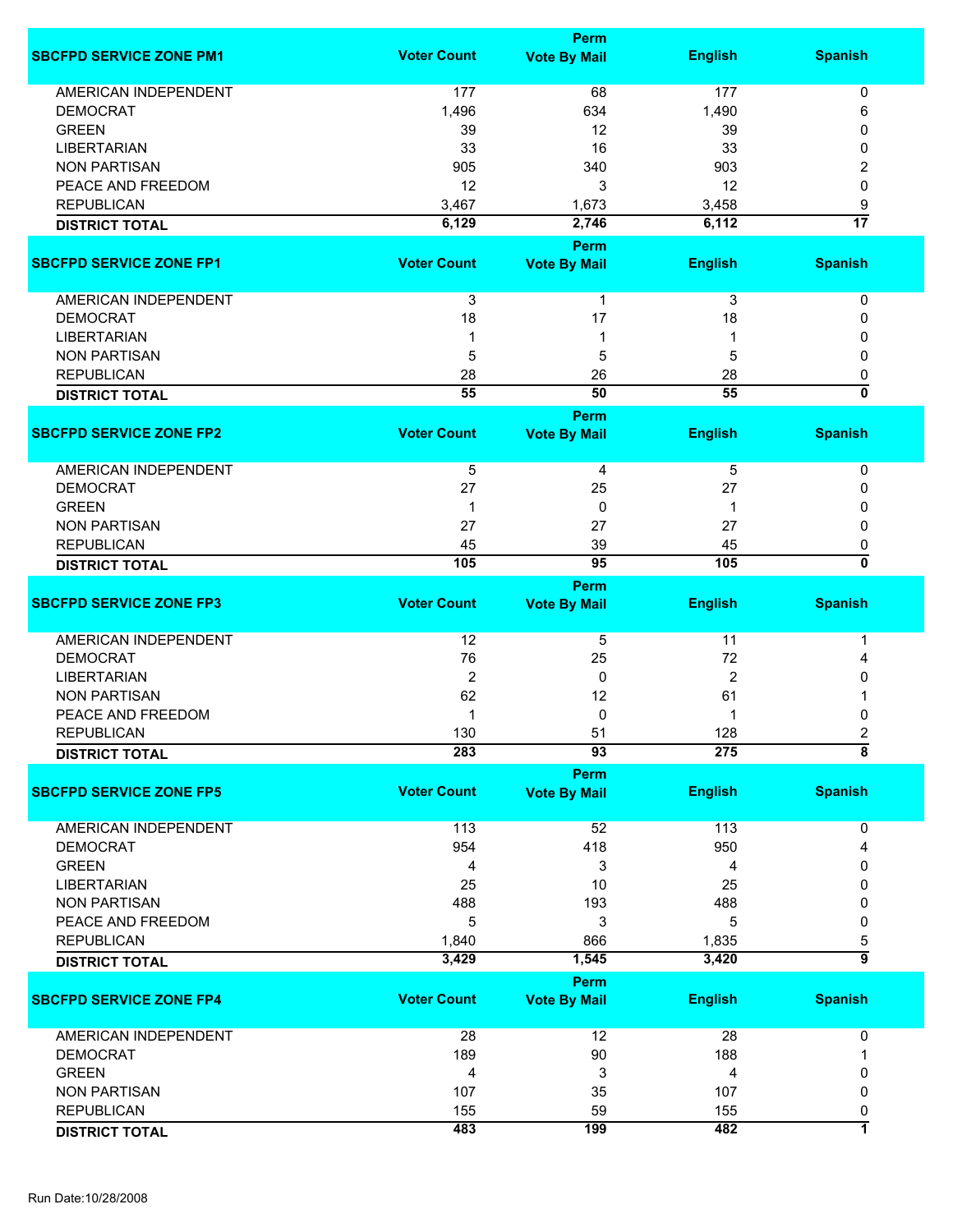|                                |                    | <b>Perm</b>         |                |                  |
|--------------------------------|--------------------|---------------------|----------------|------------------|
| <b>SBCFPD SERVICE ZONE PM2</b> | <b>Voter Count</b> | <b>Vote By Mail</b> | <b>English</b> | <b>Spanish</b>   |
| <b>AMERICAN INDEPENDENT</b>    | 190                | 75                  | 189            | $\mathbf 1$      |
| <b>DEMOCRAT</b>                | 3,120              | 1,163               | 3,035          | 85               |
| <b>GREEN</b>                   | 19                 | 6                   | 19             | 0                |
| <b>LIBERTARIAN</b>             | 19                 | 6                   | 18             | 1                |
| <b>NON PARTISAN</b>            | 1,107              | 314                 | 1,089          | 18               |
| PEACE AND FREEDOM              | 29                 | 8                   | 28             | 1                |
| <b>REPUBLICAN</b>              | 2,305              | 954                 | 2,288          | 17               |
| <b>DISTRICT TOTAL</b>          | 6,789              | 2,526               | 6,666          | $\overline{123}$ |
|                                |                    |                     |                |                  |
|                                | <b>Voter Count</b> | Perm                |                |                  |
| <b>SBCFPD SERVICE ZONE PM3</b> |                    | <b>Vote By Mail</b> | <b>English</b> | <b>Spanish</b>   |
| AMERICAN INDEPENDENT           | 11                 | 3                   | 11             | 0                |
| <b>DEMOCRAT</b>                | 70                 | 39                  | 68             | 2                |
| <b>GREEN</b>                   | $\overline{2}$     | 2                   | $\overline{2}$ | 0                |
| <b>LIBERTARIAN</b>             | $\mathbf 1$        | 1                   | 1              | 0                |
| <b>NON PARTISAN</b>            | 62                 | 26                  | 62             | 0                |
| PEACE AND FREEDOM              | 3                  | 0                   | 3              | 0                |
| <b>REPUBLICAN</b>              | 263                | 131                 | 263            | 0                |
| <b>DISTRICT TOTAL</b>          | 412                | 202                 | 410            | $\overline{2}$   |
|                                |                    | <b>Perm</b>         |                |                  |
| <b>BEAR VALLEY COMM HD</b>     | <b>Voter Count</b> | <b>Vote By Mail</b> | <b>English</b> | <b>Spanish</b>   |
|                                |                    |                     |                |                  |
| <b>AMERICAN INDEPENDENT</b>    | 368                | 133                 | 368            | 0                |
| <b>DEMOCRAT</b>                | 2,893              | 1,182               | 2,873          | 20               |
| <b>GREEN</b>                   | 68                 | 23                  | 68             | 0                |
| <b>LIBERTARIAN</b>             | 81                 | 28                  | 81             | 0                |
| <b>NON PARTISAN</b>            | 1,882              | 627                 | 1,878          | 4                |
| PEACE AND FREEDOM              | 28                 | 8                   | 28             | 0                |
| <b>REPUBLICAN</b>              | 5,085              | 2,363               | 5,083          | 2                |
| <b>DISTRICT TOTAL</b>          | 10,405             | 4,364               | 10,379         | $\overline{26}$  |
|                                |                    | Perm                |                |                  |
| <b>EAST KERN HD</b>            | <b>Voter Count</b> | <b>Vote By Mail</b> | <b>English</b> | <b>Spanish</b>   |
|                                |                    |                     |                |                  |
| <b>AMERICAN INDEPENDENT</b>    | $\overline{3}$     | 1                   | 3              | 0                |
| <b>DEMOCRAT</b>                | 18                 | 17                  | 18             | 0                |
| <b>LIBERTARIAN</b>             |                    | 1                   |                | 0                |
| <b>NON PARTISAN</b>            | 5                  | 5                   | 5              | 0                |
| <b>REPUBLICAN</b>              | 28                 | 26                  | 28             | 0                |
| <b>DISTRICT TOTAL</b>          | 55                 | 50                  | 55             | 0                |
|                                |                    | Perm                |                |                  |
| <b>HI-DESERT MEMORIAL HD</b>   | <b>Voter Count</b> | <b>Vote By Mail</b> | <b>English</b> | <b>Spanish</b>   |
|                                |                    |                     |                |                  |
| <b>AMERICAN INDEPENDENT</b>    | 1,060              | 432                 | 1,057          | 3                |
| <b>DEMOCRAT</b>                | 7,970              | 3,439               | 7,933          | 37               |
| <b>GREEN</b>                   | 143                | 61                  | 143            | 0                |
| <b>LIBERTARIAN</b>             | 150                | 58                  | 149            | 1                |
| <b>NON PARTISAN</b>            | 5,443              | 1,936               | 5,433          | $10$             |
| PEACE AND FREEDOM              | 55                 | 17                  | 55             | 0                |
| <b>REPUBLICAN</b>              | 11,082             | 5,052               | 11,060         | 22               |
| <b>DISTRICT TOTAL</b>          | 25,903             | 10,995              | 25,830         | $\overline{73}$  |
|                                |                    |                     |                |                  |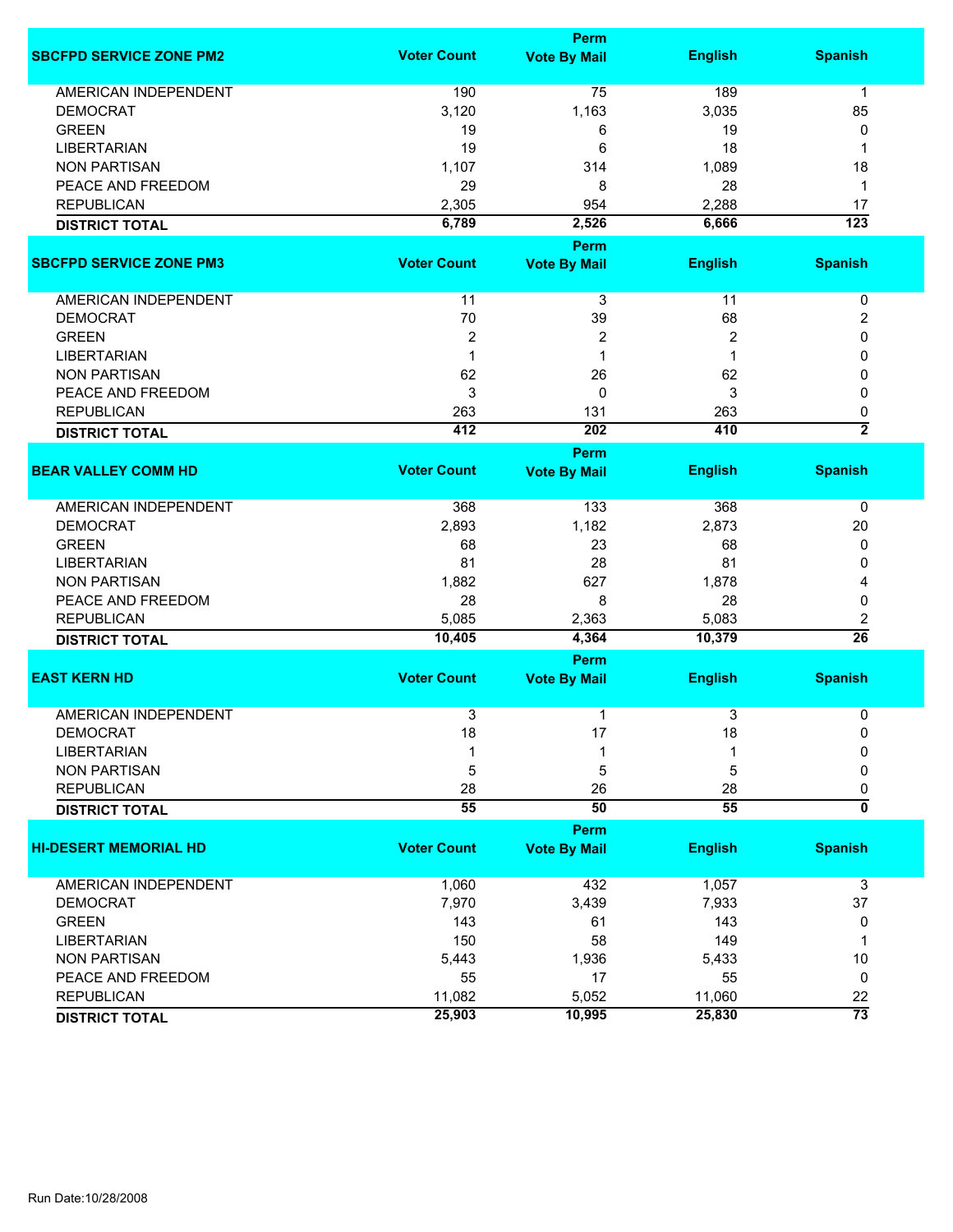|                                    |                    | <b>Perm</b>         |                |                       |
|------------------------------------|--------------------|---------------------|----------------|-----------------------|
| <b>SAN BERNARDINO MOUNTAINS HD</b> | <b>Voter Count</b> | <b>Vote By Mail</b> | <b>English</b> | <b>Spanish</b>        |
| <b>AMERICAN INDEPENDENT</b>        | 357                | 119                 | 357            | $\mathbf 0$           |
| <b>DEMOCRAT</b>                    | 2,813              | 1,154               | 2,798          | 15                    |
| <b>GREEN</b>                       | 76                 | 25                  | 76             | 0                     |
| <b>LIBERTARIAN</b>                 | 74                 | 32                  | 74             | 0                     |
| <b>NON PARTISAN</b>                | 1,853              | 634                 | 1,849          | 4                     |
| PEACE AND FREEDOM                  | 22                 | 5                   | 22             | 0                     |
|                                    |                    |                     |                |                       |
| <b>REPUBLICAN</b>                  | 6,221              | 2,733               | 6,211          | 10<br>$\overline{29}$ |
| <b>DISTRICT TOTAL</b>              | 11,416             | 4,702               | 11,387         |                       |
|                                    |                    | Perm                |                |                       |
| <b>BIG BEAR MWD</b>                | <b>Voter Count</b> | <b>Vote By Mail</b> | <b>English</b> | <b>Spanish</b>        |
| AMERICAN INDEPENDENT               | 368                | 133                 | 368            | $\pmb{0}$             |
| <b>DEMOCRAT</b>                    | 2,893              | 1,182               | 2,873          | 20                    |
| <b>GREEN</b>                       | 68                 | 23                  | 68             | 0                     |
| <b>LIBERTARIAN</b>                 | 81                 | 28                  | 81             | 0                     |
| <b>NON PARTISAN</b>                | 1,882              | 627                 | 1,878          | 4                     |
| PEACE AND FREEDOM                  | 28                 | 8                   | 28             | 0                     |
| <b>REPUBLICAN</b>                  |                    |                     | 5,083          |                       |
|                                    | 5,085              | 2,363               |                | 2<br>$\overline{26}$  |
| <b>DISTRICT TOTAL</b>              | 10,405             | 4,364               | 10,379         |                       |
|                                    | <b>Voter Count</b> | Perm                |                |                       |
| <b>BIG BEAR MWD - DIV 1</b>        |                    | <b>Vote By Mail</b> | <b>English</b> | <b>Spanish</b>        |
| <b>AMERICAN INDEPENDENT</b>        | 82                 | 37                  | 82             | 0                     |
| <b>DEMOCRAT</b>                    | 560                | 247                 | 555            | 5                     |
| <b>GREEN</b>                       | 9                  | 3                   | 9              | 0                     |
| <b>LIBERTARIAN</b>                 | 16                 | 5                   | 16             | 0                     |
| <b>NON PARTISAN</b>                | 361                | 140                 | 360            |                       |
| PEACE AND FREEDOM                  | 7                  | 1                   | 7              | 0                     |
| <b>REPUBLICAN</b>                  | 951                | 452                 | 951            | 0                     |
| <b>DISTRICT TOTAL</b>              | 1,986              | 885                 | 1,980          | $\overline{\bf{6}}$   |
|                                    |                    | Perm                |                |                       |
| <b>BIG BEAR MWD - DIV 2</b>        | <b>Voter Count</b> | <b>Vote By Mail</b> | <b>English</b> | <b>Spanish</b>        |
|                                    |                    |                     |                |                       |
| <b>AMERICAN INDEPENDENT</b>        | 63                 | 20                  | 63             | 0                     |
| <b>DEMOCRAT</b>                    | 560                | 238                 | 556            | 4                     |
| <b>GREEN</b>                       | 17                 | 6                   | 17             | 0                     |
| <b>LIBERTARIAN</b>                 | 23                 | 8                   | 23             | 0                     |
| <b>NON PARTISAN</b>                | 356                | 107                 | 355            |                       |
| PEACE AND FREEDOM                  | 5                  | 2                   | 5              | 0                     |
| <b>REPUBLICAN</b>                  | 1,058              | 508                 | 1,057          |                       |
| <b>DISTRICT TOTAL</b>              | 2,082              | 889                 | 2,076          | $\overline{6}$        |
|                                    |                    | Perm                |                |                       |
| <b>BIG BEAR MWD - DIV 3</b>        | <b>Voter Count</b> | <b>Vote By Mail</b> | <b>English</b> | <b>Spanish</b>        |
| AMERICAN INDEPENDENT               | 66                 | 21                  | 66             | 0                     |
| <b>DEMOCRAT</b>                    | 588                | 239                 | 584            | 4                     |
| <b>GREEN</b>                       | 12                 | 4                   | 12             | 0                     |
| <b>LIBERTARIAN</b>                 | 11                 | 2                   | 11             | 0                     |
| <b>NON PARTISAN</b>                | 344                | 119                 | 343            |                       |
| PEACE AND FREEDOM                  | 4                  | 0                   | 4              | 0                     |
| <b>REPUBLICAN</b>                  | 1,205              | 579                 | 1,205          | 0                     |
|                                    | 2,230              | 964                 | 2,225          | $\overline{\bf 5}$    |
| <b>DISTRICT TOTAL</b>              |                    |                     |                |                       |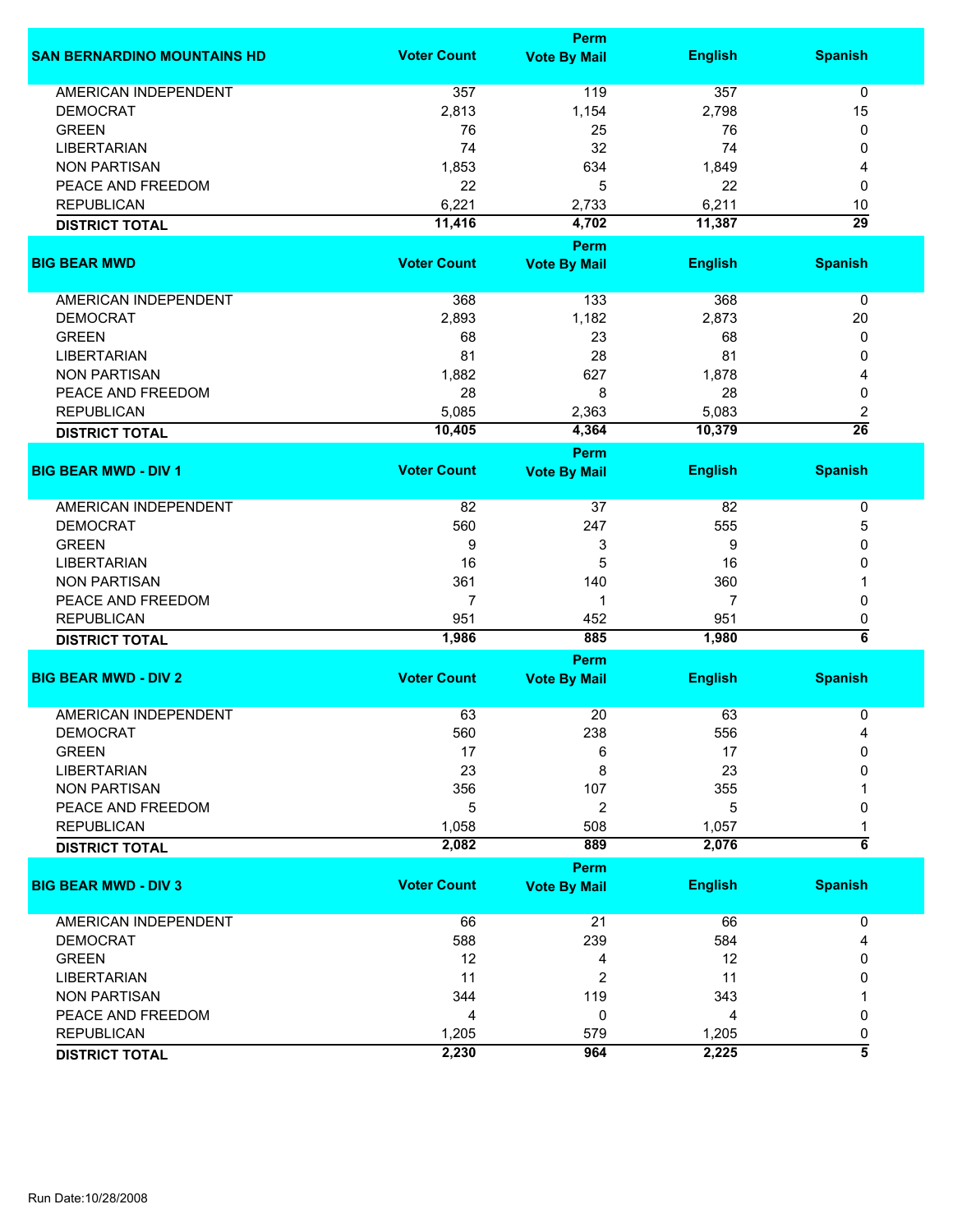|                                       |                    | <b>Perm</b>         |                |                    |
|---------------------------------------|--------------------|---------------------|----------------|--------------------|
| <b>BIG BEAR MWD - DIV 4</b>           | <b>Voter Count</b> | <b>Vote By Mail</b> | <b>English</b> | <b>Spanish</b>     |
| AMERICAN INDEPENDENT                  | 66                 | 26                  | 66             | 0                  |
| <b>DEMOCRAT</b>                       | 610                | 247                 | 606            | 4                  |
| <b>GREEN</b>                          | 13                 | 4                   | 13             | 0                  |
| <b>LIBERTARIAN</b>                    | 15                 | 5                   | 15             | 0                  |
| <b>NON PARTISAN</b>                   | 378                | 117                 | 378            | 0                  |
|                                       | $\overline{7}$     | 3                   | 7              | 0                  |
| PEACE AND FREEDOM                     |                    |                     |                |                    |
| <b>REPUBLICAN</b>                     | 903                | 413                 | 903            | 0                  |
| <b>DISTRICT TOTAL</b>                 | 1,992              | 815                 | 1,988          | 4                  |
|                                       |                    | <b>Perm</b>         |                |                    |
| <b>BIG BEAR MWD - DIV 5</b>           | <b>Voter Count</b> | <b>Vote By Mail</b> | <b>English</b> | <b>Spanish</b>     |
| AMERICAN INDEPENDENT                  | 91                 | 29                  | 91             | $\pmb{0}$          |
| <b>DEMOCRAT</b>                       | 575                | 211                 | 572            | 3                  |
| <b>GREEN</b>                          | 17                 | 6                   | 17             | 0                  |
| <b>LIBERTARIAN</b>                    | 16                 | 8                   | 16             | 0                  |
| <b>NON PARTISAN</b>                   | 443                | 144                 | 442            | 1                  |
| PEACE AND FREEDOM                     | 5                  | 2                   | 5              | 0                  |
| <b>REPUBLICAN</b>                     | 968                | 411                 | 967            | 1                  |
|                                       | 2,115              | 811                 | 2,110          | $\overline{\bf 5}$ |
| <b>DISTRICT TOTAL</b>                 |                    | Perm                |                |                    |
| <b>INLAND EMPIRE UTILITIES AGENCY</b> | <b>Voter Count</b> | <b>Vote By Mail</b> | <b>English</b> | <b>Spanish</b>     |
| <b>AMERICAN INDEPENDENT</b>           | 7,512              | 2,106               | 7,432          | 80                 |
| <b>DEMOCRAT</b>                       | 135,751            | 39,477              | 131,747        | 4,004              |
| <b>GREEN</b>                          | 1,116              | 284                 | 1,108          | 8                  |
| <b>LIBERTARIAN</b>                    | 1,268              | 352                 | 1,253          | 15                 |
| <b>NON PARTISAN</b>                   | 59,781             | 15,721              | 58,909         | 872                |
| PEACE AND FREEDOM                     | 970                | 174                 | 942            | 28                 |
| <b>REPUBLICAN</b>                     | 122,999            | 43,492              | 122,234        | 765                |
| <b>DISTRICT TOTAL</b>                 | 329,397            | 101,606             | 323,625        | 5,772              |
|                                       |                    | Perm                |                |                    |
| <b>IE UTILITIES AGENCY DIV 1</b>      | <b>Voter Count</b> | <b>Vote By Mail</b> | <b>English</b> | <b>Spanish</b>     |
|                                       |                    |                     |                |                    |
| <b>AMERICAN INDEPENDENT</b>           | 1,428              | 405                 | 1,420          | 8                  |
| <b>DEMOCRAT</b>                       | 25,814             | 7,719               | 25,255         | 559                |
| <b>GREEN</b>                          | 268                | 73                  | 266            | 2                  |
| <b>LIBERTARIAN</b>                    | 312                | 111                 | 309            | 3                  |
| <b>NON PARTISAN</b>                   | 11,930             | 3,243               | 11,775         | 155                |
| PEACE AND FREEDOM                     | 178                | 29                  | 174            | 4                  |
| <b>REPUBLICAN</b>                     | 26,427             | 10,073              | 26,310         | 117                |
| <b>DISTRICT TOTAL</b>                 | 66,357             | 21,653              | 65,509         | 848                |
|                                       |                    | Perm                |                |                    |
| <b>IE UTILITIES AGENCY DIV 2</b>      | <b>Voter Count</b> | <b>Vote By Mail</b> | <b>English</b> | <b>Spanish</b>     |
| AMERICAN INDEPENDENT                  | 1,201              | 318                 | 1,185          | 16                 |
| <b>DEMOCRAT</b>                       | 25,863             | 7,725               | 24,714         | 1,149              |
| <b>GREEN</b>                          | 172                | 41                  | 170            | 2                  |
| <b>LIBERTARIAN</b>                    | 186                | 42                  | 181            | 5                  |
| <b>NON PARTISAN</b>                   | 9,010              | 2,283               | 8,805          | 205                |
| PEACE AND FREEDOM                     | 173                | 30                  | 170            | 3                  |
| <b>REPUBLICAN</b>                     | 17,287             | 5,733               | 17,117         | 170                |
| <b>DISTRICT TOTAL</b>                 | 53,892             | 16,172              | 52,342         | 1,550              |
|                                       |                    |                     |                |                    |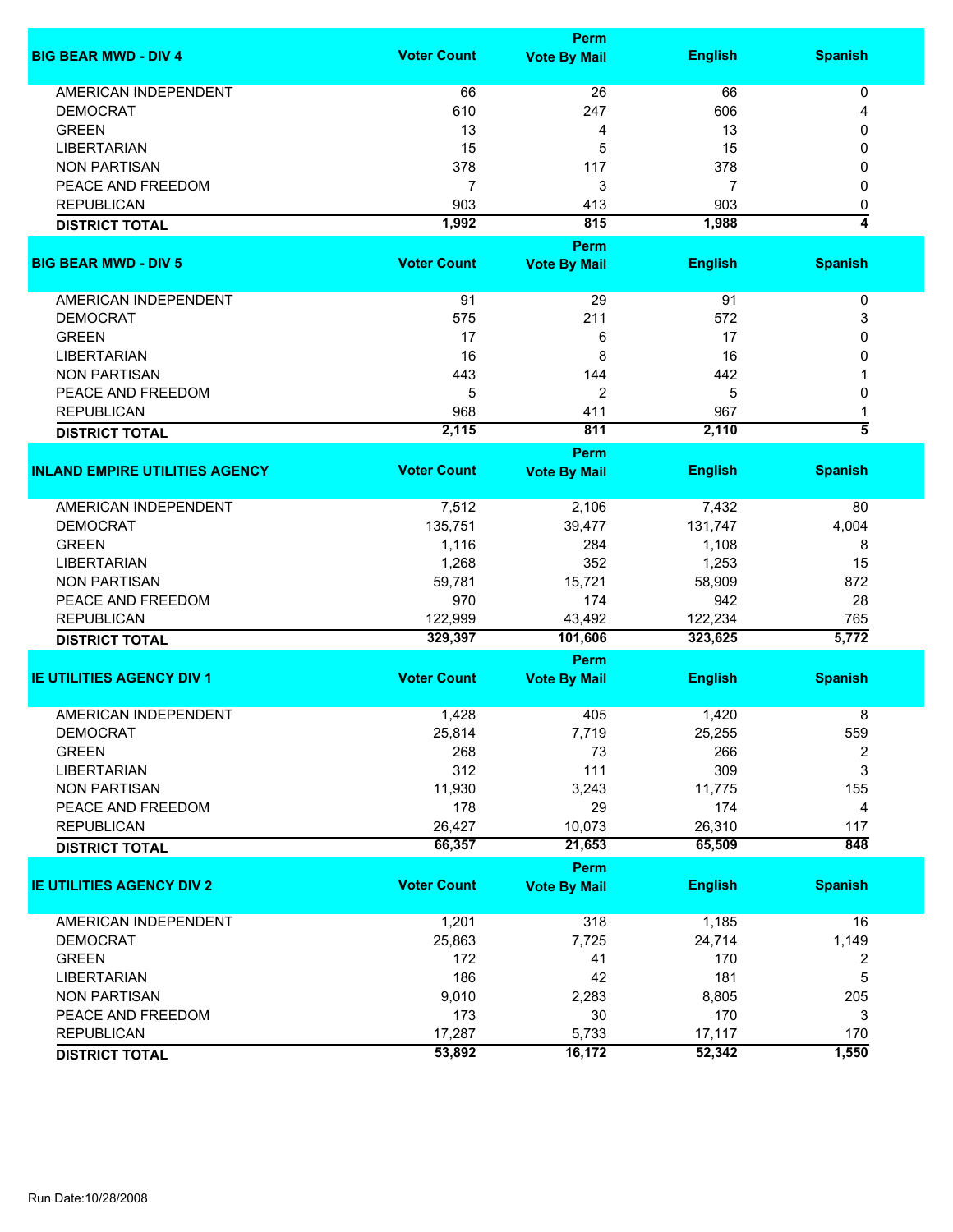|                                  |                    | Perm                        |                |                  |
|----------------------------------|--------------------|-----------------------------|----------------|------------------|
| <b>IE UTILITIES AGENCY DIV 3</b> | <b>Voter Count</b> | <b>Vote By Mail</b>         | <b>English</b> | <b>Spanish</b>   |
| <b>AMERICAN INDEPENDENT</b>      | 1,413              | 432                         | 1,400          | 13               |
| <b>DEMOCRAT</b>                  | 22,689             | 6,911                       | 22,179         | 510              |
| <b>GREEN</b>                     | 187                | 54                          | 186            | 1                |
| <b>LIBERTARIAN</b>               | 244                | 77                          | 243            | 1                |
| <b>NON PARTISAN</b>              | 11,595             | 3,315                       | 11,494         | 101              |
|                                  |                    |                             |                |                  |
| PEACE AND FREEDOM                | 147                | 24                          | 142            | 5                |
| <b>REPUBLICAN</b>                | 26,799             | 9,747                       | 26,678         | 121              |
| <b>DISTRICT TOTAL</b>            | 63,074             | 20,560                      | 62,322         | 752              |
| <b>IE UTILITIES AGENCY DIV 4</b> | <b>Voter Count</b> | Perm<br><b>Vote By Mail</b> | <b>English</b> | <b>Spanish</b>   |
|                                  |                    |                             |                |                  |
| AMERICAN INDEPENDENT             | 1,319              | 309                         | 1,294          | 25               |
| <b>DEMOCRAT</b>                  | 29,130             | 7,544                       | 27,756         | 1,374            |
| <b>GREEN</b>                     | 183                | 34                          | 182            | 1                |
| <b>LIBERTARIAN</b>               | 186                | 34                          | 180            | 6                |
| <b>NON PARTISAN</b>              | 11,026             | 2,455                       | 10,722         | 304              |
| PEACE AND FREEDOM                | 274                | 49                          | 261            | 13               |
| <b>REPUBLICAN</b>                | 16,367             | 4,546                       | 16,164         | 203              |
| <b>DISTRICT TOTAL</b>            | 58,485             | 14,971                      | 56,559         | 1,926            |
|                                  |                    | <b>Perm</b>                 |                |                  |
| <b>IE UTILITIES AGENCY DIV 5</b> | <b>Voter Count</b> | <b>Vote By Mail</b>         | <b>English</b> | <b>Spanish</b>   |
| <b>AMERICAN INDEPENDENT</b>      | 2,151              | 642                         | 2,133          | 18               |
| <b>DEMOCRAT</b>                  | 32,255             | 9,578                       | 31,843         | 412              |
| <b>GREEN</b>                     | 306                | 82                          | 304            | $\boldsymbol{2}$ |
| <b>LIBERTARIAN</b>               | 340                | 88                          | 340            | $\mathbf 0$      |
| <b>NON PARTISAN</b>              | 16,220             | 4,425                       | 16,113         | 107              |
| PEACE AND FREEDOM                | 198                | 42                          | 195            | 3                |
| <b>REPUBLICAN</b>                | 36,119             | 13,393                      | 35,965         | 154              |
| <b>DISTRICT TOTAL</b>            | 87,589             | 28,250                      | 86,893         | 696              |
|                                  |                    | <b>Perm</b>                 |                |                  |
| <b>SAN BERNARDINO VALLEY MWD</b> | <b>Voter Count</b> | <b>Vote By Mail</b>         | <b>English</b> | <b>Spanish</b>   |
| <b>AMERICAN INDEPENDENT</b>      | 7,176              | 1,997                       | 7,110          | 66               |
| <b>DEMOCRAT</b>                  | 117,469            | 34,713                      | 114,332        | 3,137            |
| <b>GREEN</b>                     | 877                | 207                         | 871            | 6                |
| <b>LIBERTARIAN</b>               | 1,063              | 274                         | 1,046          | 17               |
| <b>NON PARTISAN</b>              | 45,013             | 11,539                      | 44,300         | 713              |
| PEACE AND FREEDOM                | 876                | 194                         | 858            | 18               |
| <b>REPUBLICAN</b>                | 97,861             | 33,101                      | 97,331         | 530              |
| <b>DISTRICT TOTAL</b>            | 270,335            | 82,025                      | 265,848        | 4,487            |
|                                  |                    | Perm                        |                |                  |
| <b>SAN BDNO VAL MWD - DIV 1</b>  | <b>Voter Count</b> | <b>Vote By Mail</b>         | <b>English</b> | <b>Spanish</b>   |
| AMERICAN INDEPENDENT             | 1,044              | 270                         | 1,022          | 22               |
| <b>DEMOCRAT</b>                  | 25,253             | 6,990                       | 24,331         | 922              |
| <b>GREEN</b>                     | 107                | 24                          | 105            | 2                |
| <b>LIBERTARIAN</b>               | 129                | 30                          | 124            | 5                |
| <b>NON PARTISAN</b>              | 7,549              | 1,741                       | 7,356          | 193              |
| PEACE AND FREEDOM                | 218                | 44                          | 212            |                  |
|                                  |                    |                             |                | 6                |
| <b>REPUBLICAN</b>                | 14,264             | 3,984                       | 14,117         | 147              |
| <b>DISTRICT TOTAL</b>            | 48,564             | 13,083                      | 47,267         | 1,297            |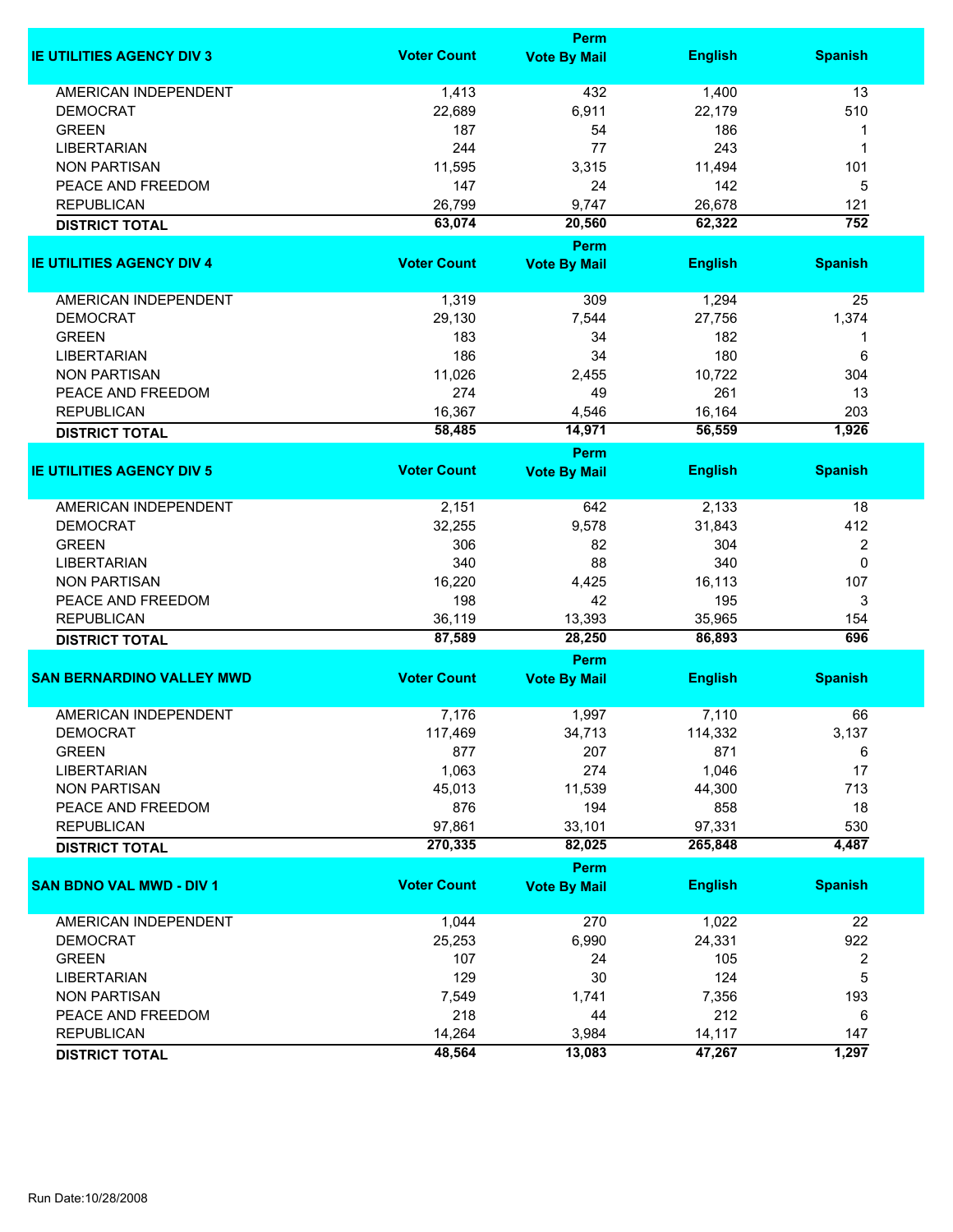|                                              |                    | <b>Perm</b>                 |                |                  |
|----------------------------------------------|--------------------|-----------------------------|----------------|------------------|
| <b>SAN BDNO VAL MWD - DIV 2</b>              | <b>Voter Count</b> | <b>Vote By Mail</b>         | <b>English</b> | <b>Spanish</b>   |
| <b>AMERICAN INDEPENDENT</b>                  | 1,009              | 217                         | 988            | 21               |
| <b>DEMOCRAT</b>                              | 23,858             | 5,829                       | 22,839         | 1,019            |
| <b>GREEN</b>                                 | 105                | 22                          | 103            | 2                |
| <b>LIBERTARIAN</b>                           | 131                | 29                          | 122            | 9                |
| <b>NON PARTISAN</b>                          | 6,988              | 1,408                       | 6,744          | 244              |
| PEACE AND FREEDOM                            | 162                | 34                          | 157            | 5                |
|                                              |                    |                             |                |                  |
| <b>REPUBLICAN</b>                            | 10,612             | 2,500                       | 10,481         | 131              |
| <b>DISTRICT TOTAL</b>                        | 42,865             | 10,039                      | 41,434         | 1,431            |
| <b>SAN BDNO VAL MWD - DIV 3</b>              | <b>Voter Count</b> | Perm<br><b>Vote By Mail</b> | <b>English</b> | <b>Spanish</b>   |
|                                              |                    |                             |                |                  |
| AMERICAN INDEPENDENT                         | 1,497              | 466                         | 1,488          | 9                |
| <b>DEMOCRAT</b>                              | 23,484             | 7,283                       | 22,967         | 517              |
| <b>GREEN</b>                                 | 184                | 45                          | 184            | 0                |
| <b>LIBERTARIAN</b>                           | 216                | 56                          | 215            | 1                |
| <b>NON PARTISAN</b>                          | 8,665              | 2,267                       | 8,535          | 130              |
| PEACE AND FREEDOM                            | 209                | 50                          | 205            | 4                |
| <b>REPUBLICAN</b>                            | 18,645             | 6,602                       | 18,534         | 111              |
|                                              | 52,900             | 16,769                      | 52,128         | $\overline{772}$ |
| <b>DISTRICT TOTAL</b>                        |                    | <b>Perm</b>                 |                |                  |
| <b>SAN BDNO VAL MWD - DIV 4</b>              | <b>Voter Count</b> | <b>Vote By Mail</b>         | <b>English</b> | <b>Spanish</b>   |
| <b>AMERICAN INDEPENDENT</b>                  | 1,742              | 508                         | 1,736          | 6                |
| <b>DEMOCRAT</b>                              |                    |                             |                |                  |
|                                              | 22,690             | 7,323                       | 22,405         | 285              |
| <b>GREEN</b>                                 | 268                | 67                          | 266            | 2                |
| <b>LIBERTARIAN</b>                           | 303                | 89                          | 303            | 0                |
| <b>NON PARTISAN</b>                          | 11,549             | 3,243                       | 11,494         | 55               |
| PEACE AND FREEDOM                            | 146                | 37                          | 144            | 2                |
| <b>REPUBLICAN</b>                            | 26,518             | 9,816                       | 26,449         | 69               |
| <b>DISTRICT TOTAL</b>                        | 63,216             | 21,083                      | 62,797         | 419              |
|                                              |                    | Perm                        |                |                  |
| <b>SAN BDNO VAL MWD - DIV 5</b>              | <b>Voter Count</b> | <b>Vote By Mail</b>         | <b>English</b> | <b>Spanish</b>   |
| <b>AMERICAN INDEPENDENT</b>                  | 1,884              | 536                         | 1,876          | 8                |
| <b>DEMOCRAT</b>                              | 22,184             | 7,288                       | 21,790         | 394              |
| <b>GREEN</b>                                 | 213                | 49                          | 213            | 0                |
| <b>LIBERTARIAN</b>                           | 284                | 70                          | 282            | 2                |
| <b>NON PARTISAN</b>                          | 10,262             | 2,880                       | 10,171         | 91               |
| PEACE AND FREEDOM                            | 141                | 29                          | 140            | 1                |
| <b>REPUBLICAN</b>                            | 27,822             | 10,199                      | 27,750         | 72               |
| <b>DISTRICT TOTAL</b>                        | 62,790             | 21,051                      | 62,222         | 568              |
|                                              |                    | Perm                        |                |                  |
| <b>BIG BEAR VALLEY PARK &amp; RECREATION</b> | <b>Voter Count</b> | <b>Vote By Mail</b>         | <b>English</b> | <b>Spanish</b>   |
| AMERICAN INDEPENDENT                         | 368                | 133                         | 368            | 0                |
| <b>DEMOCRAT</b>                              | 2,893              | 1,182                       | 2,873          | 20               |
|                                              |                    |                             |                |                  |
| <b>GREEN</b>                                 | 68                 | 23                          | 68             | 0                |
| <b>LIBERTARIAN</b>                           | 81                 | 28                          | 81             | 0                |
| <b>NON PARTISAN</b>                          | 1,882              | 627                         | 1,878          | 4                |
| PEACE AND FREEDOM                            | 28                 | 8                           | 28             | 0                |
| <b>REPUBLICAN</b>                            | 5,085              | 2,363                       | 5,083          | 2                |
| <b>DISTRICT TOTAL</b>                        | 10,405             | 4,364                       | 10,379         | $\overline{26}$  |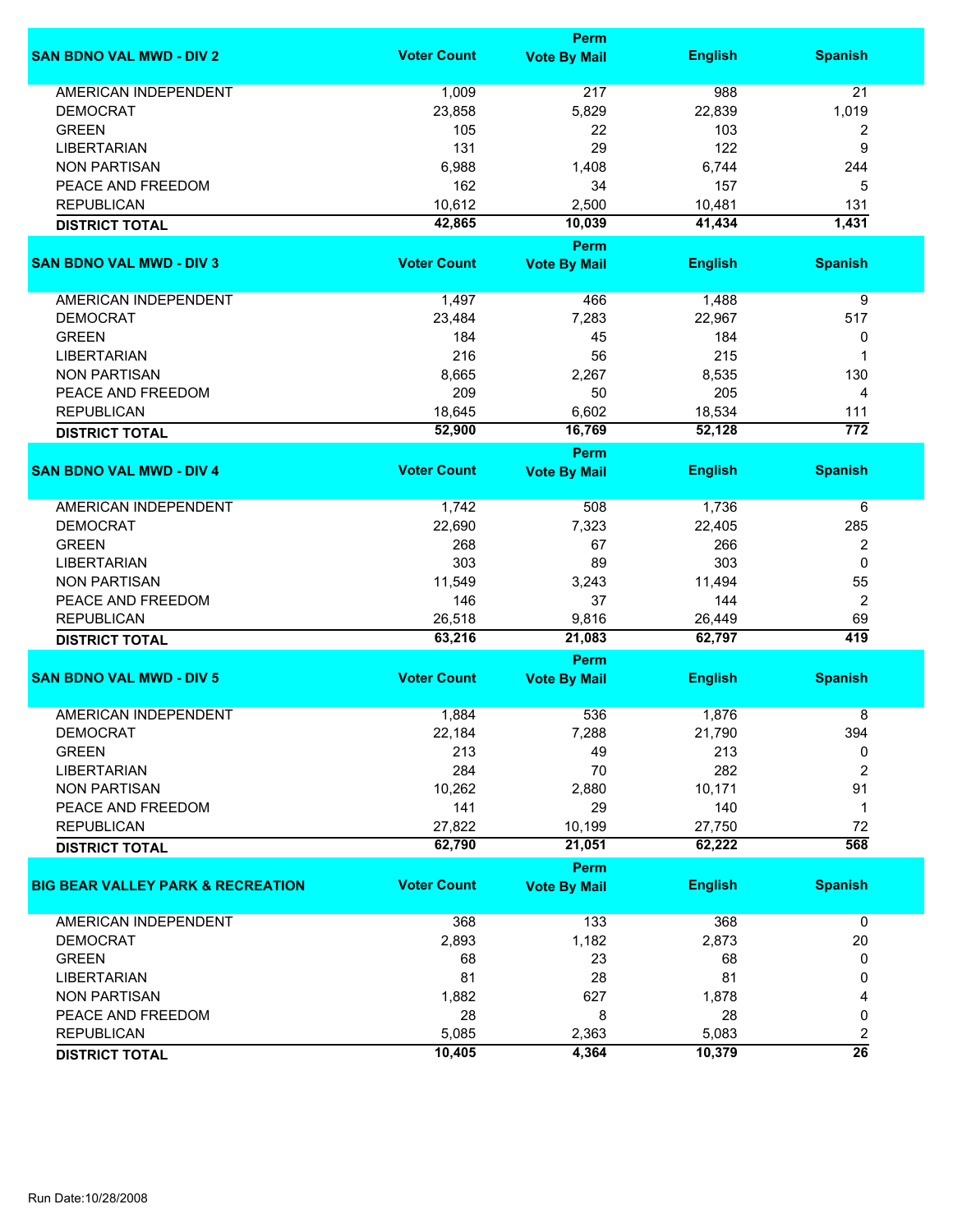|                                               | <b>Perm</b>        |                     |                |                 |  |
|-----------------------------------------------|--------------------|---------------------|----------------|-----------------|--|
| <b>BLOOMINGTON PARK &amp; RECREATION</b>      | <b>Voter Count</b> | <b>Vote By Mail</b> | <b>English</b> | <b>Spanish</b>  |  |
| <b>AMERICAN INDEPENDENT</b>                   | 167                | 37                  | 160            | 7               |  |
| <b>DEMOCRAT</b>                               | 3,644              | 887                 | 3,421          | 223             |  |
| <b>GREEN</b>                                  | 25                 | 3                   | 24             | 1               |  |
| <b>LIBERTARIAN</b>                            | 28                 | $\overline{7}$      | 25             | 3               |  |
| <b>NON PARTISAN</b>                           | 1,292              | 281                 | 1,226          | 66              |  |
| PEACE AND FREEDOM                             | 30                 | 7                   | 27             | 3               |  |
| <b>REPUBLICAN</b>                             | 2,439              | 567                 | 2,409          | 30              |  |
| <b>DISTRICT TOTAL</b>                         | 7,625              | 1,789               | 7,292          | 333             |  |
|                                               |                    | Perm                |                |                 |  |
| <b>HESPERIA PARK &amp; RECREATION</b>         | <b>Voter Count</b> | <b>Vote By Mail</b> | <b>English</b> | <b>Spanish</b>  |  |
| AMERICAN INDEPENDENT                          | 1,174              | 348                 | 1,171          | 3               |  |
| <b>DEMOCRAT</b>                               | 12,372             | 3,793               | 12,060         | 312             |  |
| <b>GREEN</b>                                  | 82                 | 19                  | 81             | 1               |  |
| <b>LIBERTARIAN</b>                            | 211                | 69                  | 210            | 1               |  |
| <b>NON PARTISAN</b>                           | 6,304              | 1,607               | 6,229          | 75              |  |
| PEACE AND FREEDOM                             | 98                 | 21                  | 95             | 3               |  |
| <b>REPUBLICAN</b>                             | 14,632             | 5,339               | 14,568         | 64              |  |
| <b>DISTRICT TOTAL</b>                         | 34,873             | 11,196              | 34,414         | 459             |  |
|                                               |                    | <b>Perm</b>         |                |                 |  |
| <b>RIM OF THE WORLD PARK &amp; RECREATION</b> | <b>Voter Count</b> | <b>Vote By Mail</b> | <b>English</b> | <b>Spanish</b>  |  |
| <b>AMERICAN INDEPENDENT</b>                   | 561                | 186                 | 561            | 0               |  |
| <b>DEMOCRAT</b>                               | 4,464              | 1,820               | 4,441          | 23              |  |
| <b>GREEN</b>                                  | 114                | 37                  | 113            | 1               |  |
| <b>LIBERTARIAN</b>                            | 120                | 48                  | 120            | 0               |  |
| <b>NON PARTISAN</b>                           | 2,809              | 949                 | 2,804          | 5               |  |
| PEACE AND FREEDOM                             | 36                 | 9                   | 36             | 0               |  |
| <b>REPUBLICAN</b>                             | 8,987              | 3,868               | 8,972          | 15              |  |
| <b>DISTRICT TOTAL</b>                         | 17,091             | 6,917               | 17,047         | $\overline{44}$ |  |
|                                               | Perm               |                     |                |                 |  |
| <b>VICTORVILLE PARK &amp; RECREATION</b>      | <b>Voter Count</b> | <b>Vote By Mail</b> | <b>English</b> | <b>Spanish</b>  |  |
| <b>AMERICAN INDEPENDENT</b>                   | 1,265              | 423                 | 1,258          | 7               |  |
| DEMOCRAT                                      | 17,607             | 5,588               | 17,205         | 402             |  |
| <b>GREEN</b>                                  | 84                 | 22                  | 83             | 1               |  |
| <b>LIBERTARIAN</b>                            | 152                | 48                  | 151            | 1               |  |
| <b>NON PARTISAN</b>                           | 7,759              | 2,145               | 7,682          | 77              |  |
| PEACE AND FREEDOM                             | 113                | 30                  | 110            | 3               |  |
| <b>REPUBLICAN</b>                             | 15,665             | 5,780               | 15,592         | 73              |  |
| <b>DISTRICT TOTAL</b>                         | 42,645             | 14,036              | 42,081         | 564             |  |
|                                               |                    | Perm                |                |                 |  |
| <b>INLAND EMPIRE RCD</b>                      | <b>Voter Count</b> | <b>Vote By Mail</b> | <b>English</b> | <b>Spanish</b>  |  |
| <b>AMERICAN INDEPENDENT</b>                   | 14,837             | 4,206               | 14,692         | 145             |  |
| <b>DEMOCRAT</b>                               | 251,747            | 74,303              | 244,644        | 7,103           |  |
| <b>GREEN</b>                                  | 2,028              | 508                 | 2,015          | 13              |  |
| <b>LIBERTARIAN</b>                            | 2,373              | 645                 | 2,341          | 32              |  |
| <b>NON PARTISAN</b>                           | 104,821            | 27,460              | 103,245        | 1,576           |  |
| PEACE AND FREEDOM                             | 1,847              | 366                 | 1,801          | 46              |  |
| <b>REPUBLICAN</b>                             | 222,747            | 78,078              | 221,459        | 1,288           |  |
| <b>DISTRICT TOTAL</b>                         | 600,400            | 185,566             | 590,197        | 10,203          |  |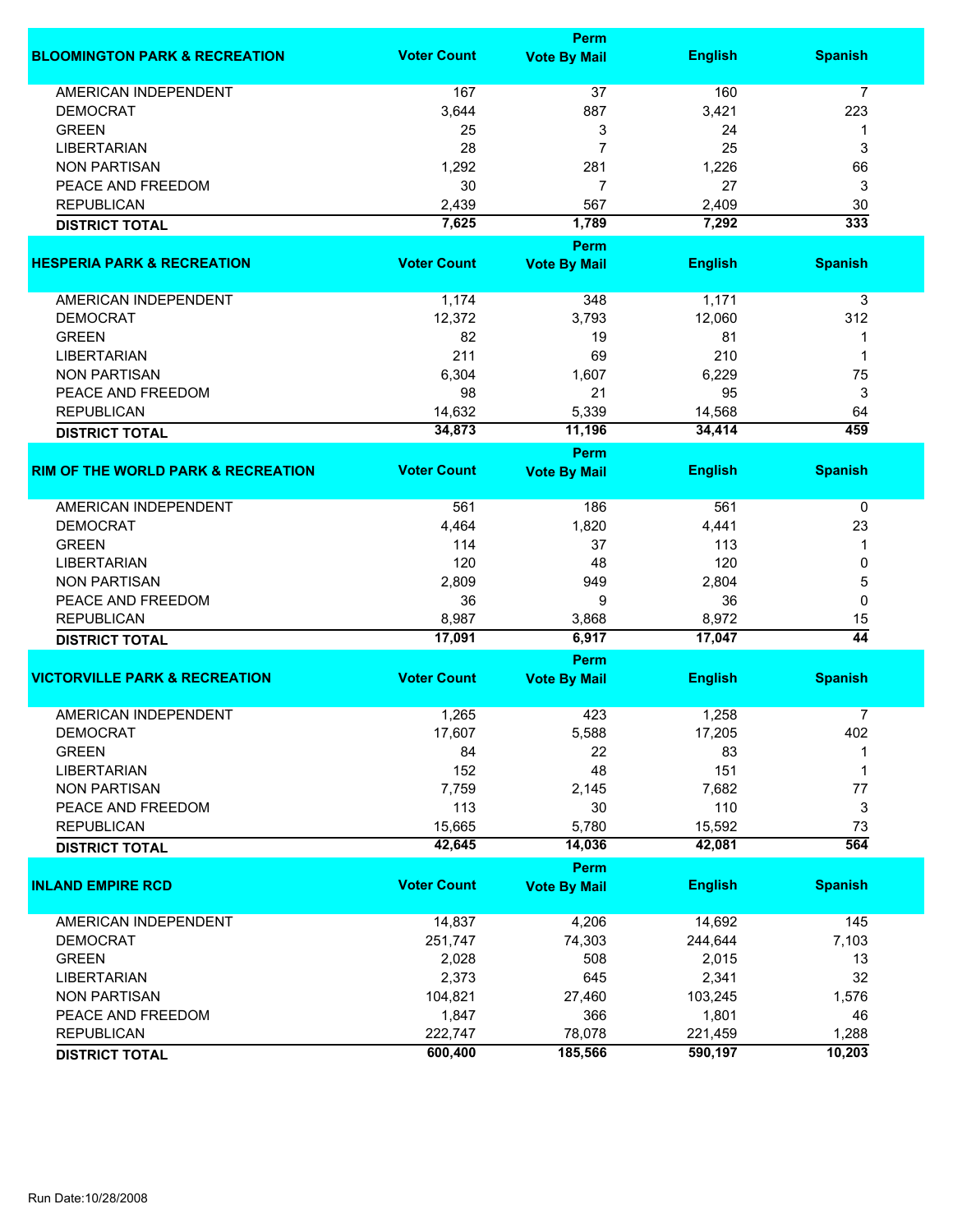|                                      |                    | <b>Perm</b>                 |                  |                         |
|--------------------------------------|--------------------|-----------------------------|------------------|-------------------------|
| <b>MOJAVE DESERT RCD</b>             | <b>Voter Count</b> | <b>Vote By Mail</b>         | <b>English</b>   | <b>Spanish</b>          |
| <b>AMERICAN INDEPENDENT</b>          | 7,339              | 2,505                       | 7,320            | 19                      |
| <b>DEMOCRAT</b>                      | 71,329             | 25,018                      | 70,156           | 1,173                   |
| <b>GREEN</b>                         | 686                | 210                         | 681              | 5                       |
| <b>LIBERTARIAN</b>                   | 1,150              | 368                         | 1,146            | 4                       |
| <b>NON PARTISAN</b>                  | 38,351             | 11,439                      | 38,081           | 270                     |
| PEACE AND FREEDOM                    | 524                | 142                         | 514              |                         |
|                                      |                    |                             |                  | 10                      |
| <b>REPUBLICAN</b>                    | 90,173             | 36,254                      | 89,888           | 285                     |
| <b>DISTRICT TOTAL</b>                | 209,552            | 75,936                      | 207,786          | 1,766                   |
| <b>RIVERSIDE-CORONA RCD</b>          | <b>Voter Count</b> | Perm<br><b>Vote By Mail</b> | <b>English</b>   | <b>Spanish</b>          |
| AMERICAN INDEPENDENT                 | 358                | 80                          | 357              | $\mathbf 1$             |
| <b>DEMOCRAT</b>                      | 5,499              | 1,518                       | 5,435            | 64                      |
| <b>GREEN</b>                         | 61                 | 16                          | 60               | 1                       |
|                                      | 61                 | 18                          | 61               |                         |
| <b>LIBERTARIAN</b>                   |                    |                             |                  | 0                       |
| <b>NON PARTISAN</b>                  | 2,541              | 674                         | 2,524            | 17                      |
| PEACE AND FREEDOM                    | 39                 | 11                          | 39               | 0                       |
| <b>REPUBLICAN</b>                    | 5,151              | 1,701                       | 5,139            | 12                      |
| <b>DISTRICT TOTAL</b>                | 13,710             | 4,018                       | 13,615           | $\overline{95}$         |
|                                      |                    | Perm                        |                  |                         |
| <b>VICTORVILLE SANITARY DIST</b>     | <b>Voter Count</b> | <b>Vote By Mail</b>         | <b>English</b>   | <b>Spanish</b>          |
| <b>AMERICAN INDEPENDENT</b>          | 1,143              | 372                         | 1,136            | $\overline{7}$          |
| <b>DEMOCRAT</b>                      | 16,328             | 5,090                       | 15,935           | 393                     |
| <b>GREEN</b>                         | 76                 | 20                          | 75               | 1                       |
| <b>LIBERTARIAN</b>                   | 142                | 45                          | 141              | 1                       |
| <b>NON PARTISAN</b>                  | 7,111              | 1,928                       | 7,035            | 76                      |
| PEACE AND FREEDOM                    | 111                | 29                          | 108              | 3                       |
|                                      |                    |                             |                  |                         |
| <b>REPUBLICAN</b>                    | 13,120<br>38,031   | 4,628<br>12,112             | 13,053<br>37,483 | 67<br>548               |
| <b>DISTRICT TOTAL</b>                |                    | Perm                        |                  |                         |
| <b>CRESTLINE SANITATION DISTRICT</b> | <b>Voter Count</b> | <b>Vote By Mail</b>         | <b>English</b>   | <b>Spanish</b>          |
|                                      |                    |                             |                  |                         |
| <b>AMERICAN INDEPENDENT</b>          | 232                | 78<br>746                   | 232<br>1,842     | 0<br>8                  |
| <b>DEMOCRAI</b>                      | 1,850              |                             |                  |                         |
| <b>GREEN</b>                         | 39                 | 12                          | 38               |                         |
| <b>LIBERTARIAN</b>                   | 50                 | 16                          | 50               | 0                       |
| <b>NON PARTISAN</b>                  | 1,053              | 350                         | 1,052            |                         |
| PEACE AND FREEDOM                    | 15                 | 5                           | 15               | 0                       |
| <b>REPUBLICAN</b>                    | 3,028              | 1,243                       | 3,023            | 5                       |
| <b>DISTRICT TOTAL</b>                | 6,267              | 2,450                       | 6,252            | $\overline{15}$         |
|                                      |                    | Perm                        |                  |                         |
| <b>BIGHORN-DESERT VIEW WA</b>        | <b>Voter Count</b> | <b>Vote By Mail</b>         | <b>English</b>   | <b>Spanish</b>          |
| AMERICAN INDEPENDENT                 | 91                 | 48                          | 91               | 0                       |
| <b>DEMOCRAT</b>                      | 536                | 252                         | 533              | 3                       |
| <b>GREEN</b>                         | 11                 | 5                           | 11               | 0                       |
| <b>LIBERTARIAN</b>                   | 16                 | 5                           | 16               | 0                       |
| <b>NON PARTISAN</b>                  | 333                | 136                         | 333              | 0                       |
| PEACE AND FREEDOM                    | 1                  | 0                           | 1                | 0                       |
| <b>REPUBLICAN</b>                    | 638                | 302                         | 638              | 0                       |
|                                      |                    |                             |                  | $\overline{\mathbf{3}}$ |
| <b>DISTRICT TOTAL</b>                | 1,626              | 748                         | 1,623            |                         |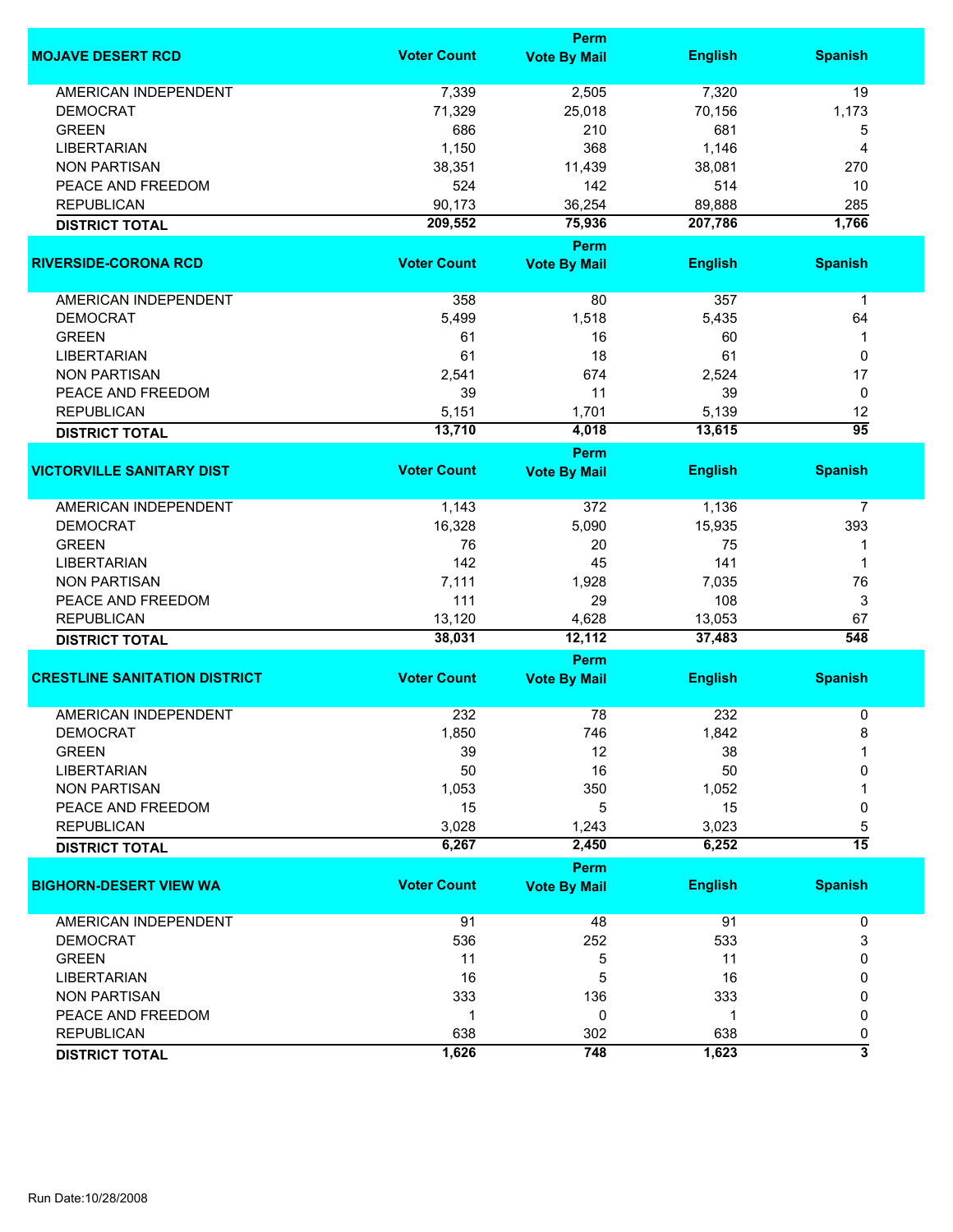|                                      |                    | <b>Perm</b>                 |                |                     |
|--------------------------------------|--------------------|-----------------------------|----------------|---------------------|
| <b>CRESTLINE-LAKE ARROWHEAD WA</b>   | <b>Voter Count</b> | <b>Vote By Mail</b>         | <b>English</b> | <b>Spanish</b>      |
| AMERICAN INDEPENDENT                 | 456                | 143                         | 456            | 0                   |
| <b>DEMOCRAT</b>                      | 3,506              | 1,404                       | 3,485          | 21                  |
| <b>GREEN</b>                         | 85                 | 30                          | 84             | 1                   |
| <b>LIBERTARIAN</b>                   | 102                | 39                          | 102            | 0                   |
| <b>NON PARTISAN</b>                  | 2,195              | 702                         | 2,190          | 5                   |
| PEACE AND FREEDOM                    | 29                 | 8                           | 29             | 0                   |
| <b>REPUBLICAN</b>                    | 6,376              | 2,517                       | 6,368          | 8                   |
|                                      | 12,749             | 4,843                       | 12,714         | $\overline{35}$     |
| <b>DISTRICT TOTAL</b>                |                    |                             |                |                     |
|                                      |                    | <b>Perm</b>                 |                |                     |
| <b>CRESTLINE-LAKE ARROWHEAD WA-1</b> | <b>Voter Count</b> | <b>Vote By Mail</b>         | <b>English</b> | <b>Spanish</b>      |
| AMERICAN INDEPENDENT                 | 102                | 33                          | 102            | 0                   |
| <b>DEMOCRAT</b>                      | 677                | 266                         | 674            | 3                   |
| <b>GREEN</b>                         | 11                 | 5                           | 11             | 0                   |
| <b>LIBERTARIAN</b>                   | 17                 | 6                           | 17             | 0                   |
| <b>NON PARTISAN</b>                  | 387                | 123                         | 387            | 0                   |
| PEACE AND FREEDOM                    | 4                  | 1                           | 4              | 0                   |
| <b>REPUBLICAN</b>                    | 1,070              | 403                         | 1,068          | 2                   |
|                                      | 2,268              | 837                         | 2,263          | $\overline{\bf{5}}$ |
| <b>DISTRICT TOTAL</b>                |                    | <b>Perm</b>                 |                |                     |
| <b>CRESTLINE-LAKE ARROWHEAD WA-2</b> | <b>Voter Count</b> | <b>Vote By Mail</b>         | <b>English</b> | <b>Spanish</b>      |
| <b>AMERICAN INDEPENDENT</b>          | 95                 | 31                          | 95             | 0                   |
| <b>DEMOCRAT</b>                      | 834                | 358                         | 829            | 5                   |
| <b>GREEN</b>                         | 17                 | 4                           | 16             |                     |
| <b>LIBERTARIAN</b>                   | 22                 | 5                           | 22             | 0                   |
| <b>NON PARTISAN</b>                  | 469                | 154                         | 468            |                     |
| PEACE AND FREEDOM                    | 9                  | 4                           | 9              | 0                   |
| <b>REPUBLICAN</b>                    | 1,445              | 646                         | 1,442          | 3                   |
|                                      | 2,891              | 1,202                       | 2,881          | 10                  |
| <b>DISTRICT TOTAL</b>                |                    |                             |                |                     |
| <b>CRESTLINE-LAKE ARROWHEAD WA-3</b> | <b>Voter Count</b> | Perm<br><b>Vote By Mail</b> | <b>English</b> | <b>Spanish</b>      |
|                                      |                    |                             |                |                     |
| <b>AMERICAN INDEPENDENT</b>          | 106                | 36                          | 106            | 0                   |
| <b>DEMOCRAT</b>                      | 750                | 281                         | 743            | 7                   |
| <b>GREEN</b>                         | 17                 | 5                           | 17             | 0                   |
| <b>LIBERTARIAN</b>                   | 26                 | 12                          | 26             | 0                   |
| <b>NON PARTISAN</b>                  | 523                | 177                         | 522            |                     |
| PEACE AND FREEDOM                    | 9                  | 1                           | 9              | 0                   |
| <b>REPUBLICAN</b>                    | 1,607              | 634                         | 1,606          |                     |
| <b>DISTRICT TOTAL</b>                | 3,038              | 1,146                       | 3,029          | 5                   |
|                                      |                    | Perm                        |                |                     |
| <b>CRESTLINE-LAKE ARROWHEAD WA-4</b> | <b>Voter Count</b> | <b>Vote By Mail</b>         | <b>English</b> | <b>Spanish</b>      |
| <b>AMERICAN INDEPENDENT</b>          | 81                 | 20                          | 81             | 0                   |
| <b>DEMOCRAT</b>                      | 668                | 271                         | 662            | 6                   |
| <b>GREEN</b>                         | 16                 | 8                           | 16             | 0                   |
| <b>LIBERTARIAN</b>                   | 19                 | 9                           | 19             | 0                   |
| <b>NON PARTISAN</b>                  | 460                | 136                         | 457            | 3                   |
| PEACE AND FREEDOM                    | 6                  | 2                           | 6              | 0                   |
| <b>REPUBLICAN</b>                    | 1,216              | 437                         | 1,214          | 2                   |
| <b>DISTRICT TOTAL</b>                | 2,466              | 883                         | 2,455          | $\overline{11}$     |
|                                      |                    |                             |                |                     |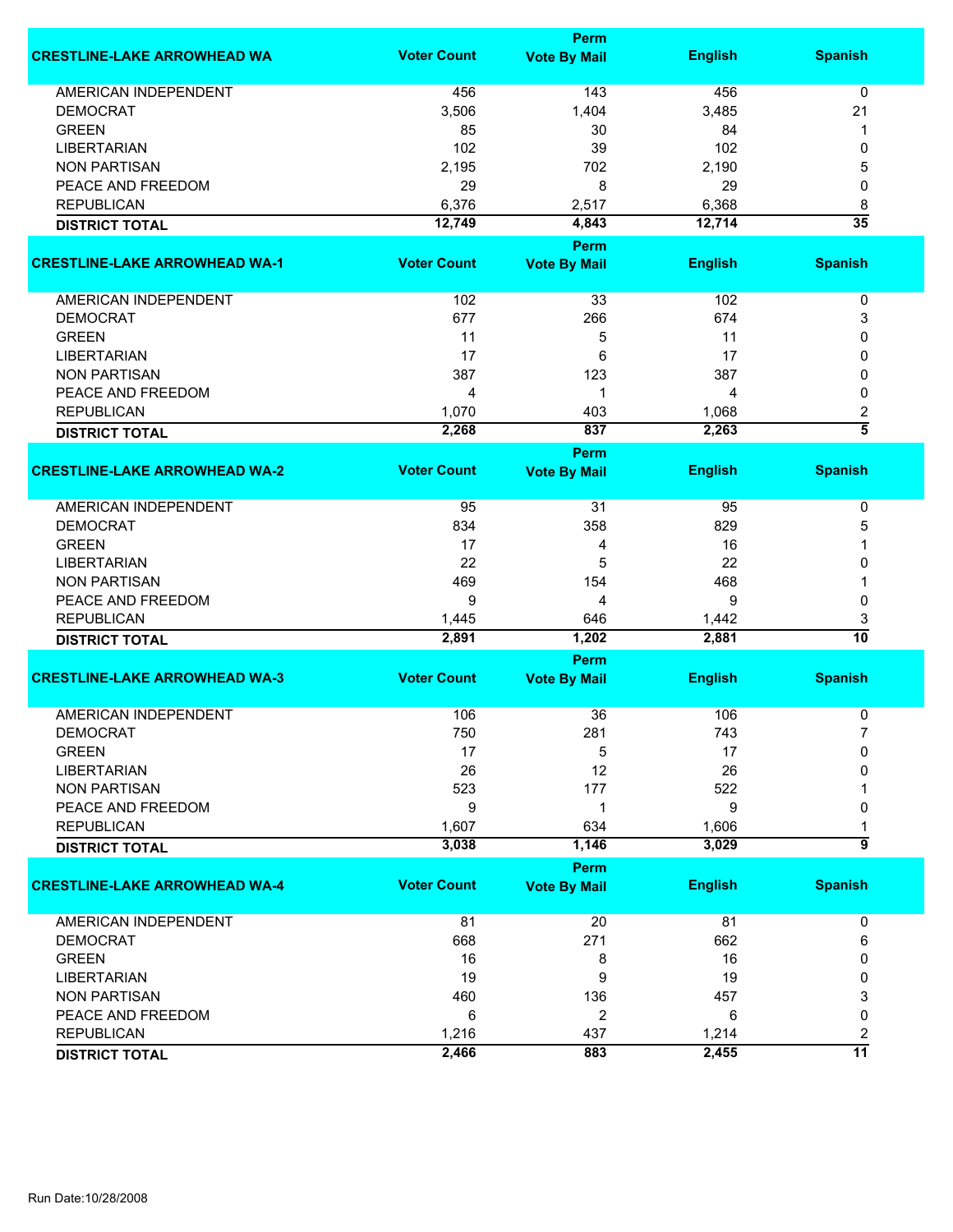|                                      |                    | <b>Perm</b>         |                  |                         |
|--------------------------------------|--------------------|---------------------|------------------|-------------------------|
| <b>CRESTLINE-LAKE ARROWHEAD WA-5</b> | <b>Voter Count</b> | <b>Vote By Mail</b> | <b>English</b>   | <b>Spanish</b>          |
| <b>AMERICAN INDEPENDENT</b>          | 72                 | 23                  | 72               | 0                       |
| <b>DEMOCRAT</b>                      | 577                | 228                 | 577              | 0                       |
| <b>GREEN</b>                         | 24                 | 8                   | 24               | 0                       |
| <b>LIBERTARIAN</b>                   | 18                 | 7                   | 18               | 0                       |
| <b>NON PARTISAN</b>                  | 356                | 112                 | 356              | 0                       |
| PEACE AND FREEDOM                    | 1                  | 0                   | 1                | 0                       |
|                                      |                    |                     |                  |                         |
| <b>REPUBLICAN</b>                    | 1,038              | 397                 | 1,038            | 0                       |
| <b>DISTRICT TOTAL</b>                | 2,086              | 775<br><b>Perm</b>  | 2,086            | 0                       |
| <b>MOJAVE WATER AGENCY</b>           | <b>Voter Count</b> | <b>Vote By Mail</b> | <b>English</b>   | <b>Spanish</b>          |
| AMERICAN INDEPENDENT                 | 6,425              | 2,172               | 6,405            | 20                      |
| <b>DEMOCRAT</b>                      | 63,994             | 21,899              | 62,831           | 1,163                   |
| <b>GREEN</b>                         | 503                | 149                 | 499              | 4                       |
|                                      |                    |                     |                  |                         |
| <b>LIBERTARIAN</b>                   | 948                | 296                 | 944              | 4                       |
| <b>NON PARTISAN</b>                  | 33,204             | 9,588               | 32,943           | 261                     |
| PEACE AND FREEDOM                    | 465                | 128                 | 455              | 10                      |
| <b>REPUBLICAN</b>                    | 76,252             | 30,204              | 75,991           | 261                     |
| <b>DISTRICT TOTAL</b>                | 181,791            | 64,436              | 180,068          | 1,723                   |
|                                      |                    | <b>Perm</b>         |                  |                         |
| <b>MOJAVE WATER AGENCY - DIV 1</b>   | <b>Voter Count</b> | <b>Vote By Mail</b> | <b>English</b>   | <b>Spanish</b>          |
| <b>AMERICAN INDEPENDENT</b>          | 942                | 287                 | 939              | 3                       |
| <b>DEMOCRAT</b>                      | 9,949              | 3,119               | 9,703            | 246                     |
| <b>GREEN</b>                         | 53                 | 10                  | 53               | 0                       |
| <b>LIBERTARIAN</b>                   | 157                | 42                  | 156              | 1                       |
| <b>NON PARTISAN</b>                  | 5,076              | 1,515               | 5,021            | 55                      |
| PEACE AND FREEDOM                    | 85                 | 26                  | 84               | 1                       |
| <b>REPUBLICAN</b>                    |                    | 3,874               |                  | 56                      |
|                                      | 10,146<br>26,408   | 8,873               | 10,090<br>26,046 | 362                     |
| <b>DISTRICT TOTAL</b>                |                    | Perm                |                  |                         |
| <b>MOJAVE WATER AGENCY - DIV 2</b>   | <b>Voter Count</b> | <b>Vote By Mail</b> | <b>English</b>   | <b>Spanish</b>          |
| <b>AMERICAN INDEPENDENT</b>          | 1,179              | 478                 | 1,177            | 2                       |
|                                      |                    |                     |                  |                         |
| DEMOCRAT<br><b>GREEN</b>             | 8,232              | 3,480               | 8,172            | 60                      |
|                                      | 145                | 52                  | 145              | 0                       |
| <b>LIBERTARIAN</b>                   | 174                | 58                  | 173              | 1                       |
| <b>NON PARTISAN</b>                  | 5,213              | 1,800               | 5,196            | 17                      |
| PEACE AND FREEDOM                    | 59                 | 16                  | 57               | 2                       |
| <b>REPUBLICAN</b>                    | 11,964             | 5,419               | 11,937           | 27                      |
| <b>DISTRICT TOTAL</b>                | 26,966             | 11,303              | 26,857           | $\overline{109}$        |
|                                      |                    | Perm                |                  |                         |
| <b>MOJAVE WATER AGENCY - DIV 3</b>   | <b>Voter Count</b> | <b>Vote By Mail</b> | <b>English</b>   | <b>Spanish</b>          |
| <b>AMERICAN INDEPENDENT</b>          | 1,018              | 318                 | 1,015            | 3                       |
| <b>DEMOCRAT</b>                      | 9,220              | 3,126               | 9,044            | 176                     |
| <b>GREEN</b>                         | 68                 | 19                  | 66               | 2                       |
| <b>LIBERTARIAN</b>                   | 183                | 56                  | 182              | 1                       |
| <b>NON PARTISAN</b>                  | 5,145              | 1,417               | 5,102            | 43                      |
| PEACE AND FREEDOM                    | 71                 | 16                  | 69               | $\overline{\mathbf{c}}$ |
| <b>REPUBLICAN</b>                    | 13,746             | 5,368               | 13,705           | 41                      |
|                                      | 29,451             | 10,320              | 29,183           | 268                     |
| <b>DISTRICT TOTAL</b>                |                    |                     |                  |                         |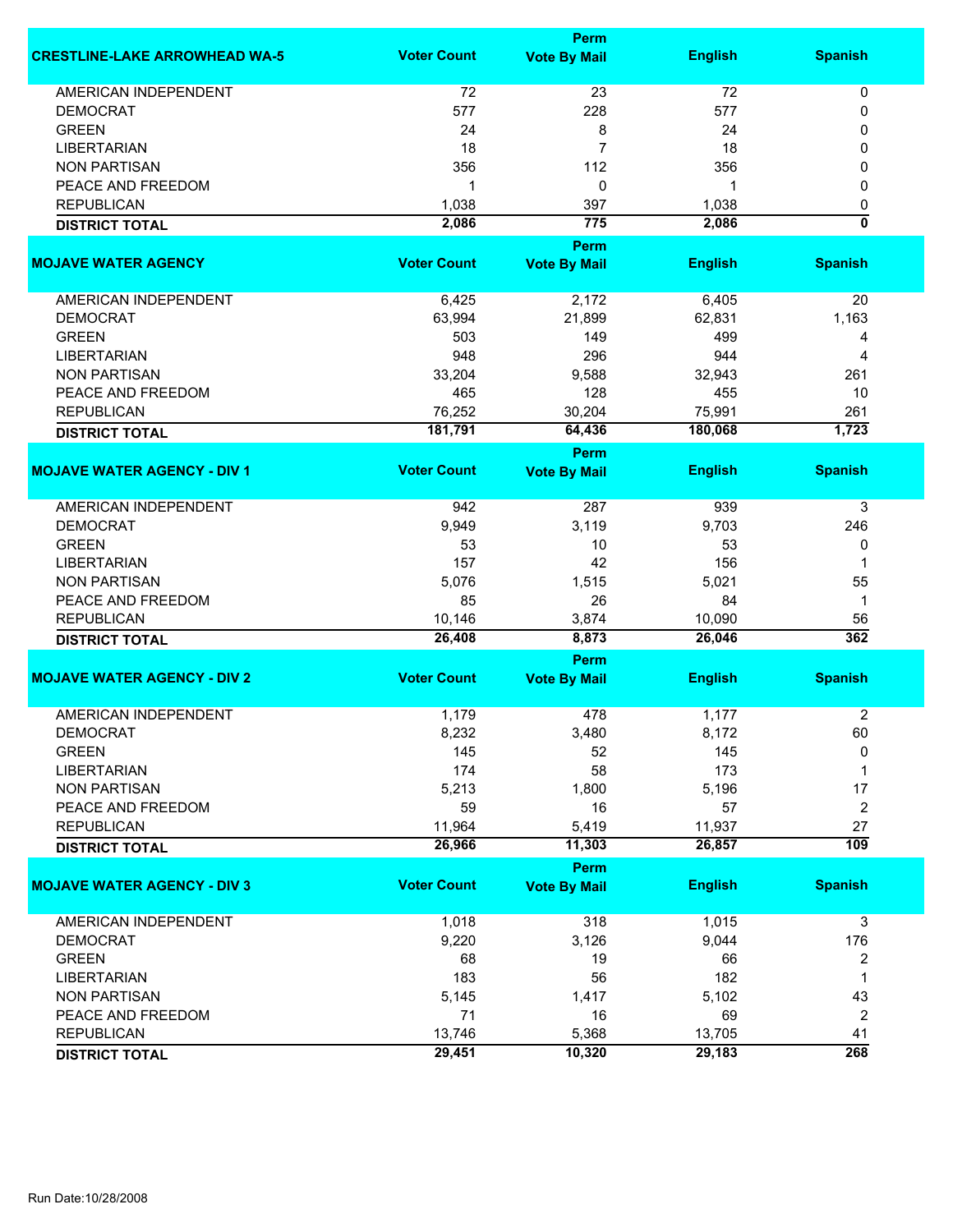|                                    |                         | <b>Perm</b>             |                         |                           |
|------------------------------------|-------------------------|-------------------------|-------------------------|---------------------------|
| <b>MOJAVE WATER AGENCY - DIV 4</b> | <b>Voter Count</b>      | <b>Vote By Mail</b>     | <b>English</b>          | <b>Spanish</b>            |
| <b>AMERICAN INDEPENDENT</b>        | 824                     | 271                     | 819                     | 5                         |
| <b>DEMOCRAT</b>                    | 11,560                  | 3,737                   | 11,331                  | 229                       |
| <b>GREEN</b>                       | 67                      | 15                      | 66                      | 1                         |
| <b>LIBERTARIAN</b>                 | 95                      | 31                      | 95                      | 0                         |
|                                    |                         |                         |                         |                           |
| <b>NON PARTISAN</b>                | 5,083                   | 1,386                   | 5,037                   | 46                        |
| PEACE AND FREEDOM                  | 58                      | 18                      | 55                      | 3                         |
| <b>REPUBLICAN</b>                  | 10,915                  | 4,057                   | 10,871                  | 44                        |
| <b>DISTRICT TOTAL</b>              | 28,602                  | 9,515                   | 28,274                  | 328                       |
|                                    |                         | <b>Perm</b>             |                         |                           |
| <b>MOJAVE WATER AGENCY - DIV 5</b> | <b>Voter Count</b>      | <b>Vote By Mail</b>     | <b>English</b>          | <b>Spanish</b>            |
| AMERICAN INDEPENDENT               | 930                     | 320                     | 929                     | $\mathbf 1$               |
| <b>DEMOCRAT</b>                    | 8,406                   | 3,023                   | 8,321                   | 85                        |
| <b>GREEN</b>                       | 67                      | 17                      | 66                      | 1                         |
|                                    |                         |                         |                         |                           |
| <b>LIBERTARIAN</b>                 | 116                     | 40                      | 116                     | $\mathbf 0$               |
| <b>NON PARTISAN</b>                | 4,453                   | 1,311                   | 4,431                   | 22                        |
| PEACE AND FREEDOM                  | 70                      | 20                      | 70                      | $\mathbf 0$               |
| <b>REPUBLICAN</b>                  | 13,324                  | 5,312                   | 13,295                  | 29                        |
| <b>DISTRICT TOTAL</b>              | 27,366                  | 10,043                  | 27,228                  | 138                       |
|                                    |                         | <b>Perm</b>             |                         |                           |
| <b>MOJAVE WATER AGENCY - DIV 6</b> | <b>Voter Count</b>      | <b>Vote By Mail</b>     | <b>English</b>          | <b>Spanish</b>            |
| <b>AMERICAN INDEPENDENT</b>        | 725                     | 245                     | 720                     | 5                         |
| <b>DEMOCRAT</b>                    | 7,739                   | 2,546                   | 7,617                   | 122                       |
| <b>GREEN</b>                       | 45                      | 19                      | 45                      | 0                         |
|                                    |                         |                         |                         |                           |
| <b>LIBERTARIAN</b>                 | 84                      | 28                      | 83                      | 1                         |
| <b>NON PARTISAN</b>                | 3,934                   | 1,047                   | 3,903                   | 31                        |
| PEACE AND FREEDOM                  | 54                      | 14                      | 54                      | 0                         |
| <b>REPUBLICAN</b>                  | 6,212                   | 2,291                   | 6,189                   | 23                        |
| <b>DISTRICT TOTAL</b>              | 18,793                  | 6,190                   | 18,611                  | $\overline{182}$          |
|                                    |                         | <b>Perm</b>             |                         |                           |
| <b>MOJAVE WATER AGENCY - DIV 7</b> | <b>Voter Count</b>      | <b>Vote By Mail</b>     | <b>English</b>          | <b>Spanish</b>            |
| <b>AMERICAN INDEPENDENT</b>        | 807                     | 253                     | 806                     | 1                         |
| <b>DEMOCRAT</b>                    | 8,888                   | 2,868                   | 8,643                   | 245                       |
| <b>GREEN</b>                       | 58                      | 17                      | 58                      | 0                         |
| <b>LIBERTARIAN</b>                 | 139                     | 41                      | 139                     | 0                         |
|                                    |                         |                         |                         |                           |
| <b>NON PARTISAN</b>                | 4,300                   | 1,112                   | 4,253                   | 47                        |
| PEACE AND FREEDOM                  | 68                      | 18                      | 66                      | 2                         |
| <b>REPUBLICAN</b>                  | 9,945                   | 3,883                   | 9,904                   | 41                        |
| <b>DISTRICT TOTAL</b>              | 24,205                  | 8,192                   | 23,869                  | 336                       |
|                                    |                         | Perm                    |                         |                           |
| <b>SAN GORGONIO PASS WA</b>        | <b>Voter Count</b>      | <b>Vote By Mail</b>     | <b>English</b>          | <b>Spanish</b>            |
| <b>NON PARTISAN</b>                | 0                       | 0                       | 0                       | 0                         |
| <b>DISTRICT TOTAL</b>              | $\overline{\mathbf{0}}$ | $\overline{\mathbf{0}}$ | $\overline{\mathbf{0}}$ | $\overline{\mathfrak{o}}$ |
|                                    |                         | Perm                    |                         |                           |
| <b>SAN GORGONIO PASS WA DIV 1</b>  | <b>Voter Count</b>      | <b>Vote By Mail</b>     | <b>English</b>          | <b>Spanish</b>            |
| <b>NON PARTISAN</b>                | 0                       | 0                       | 0                       | 0                         |
| <b>DISTRICT TOTAL</b>              | $\mathbf{0}$            | $\overline{\mathbf{0}}$ | $\overline{\mathbf{0}}$ | $\overline{\mathfrak{o}}$ |
|                                    |                         |                         |                         |                           |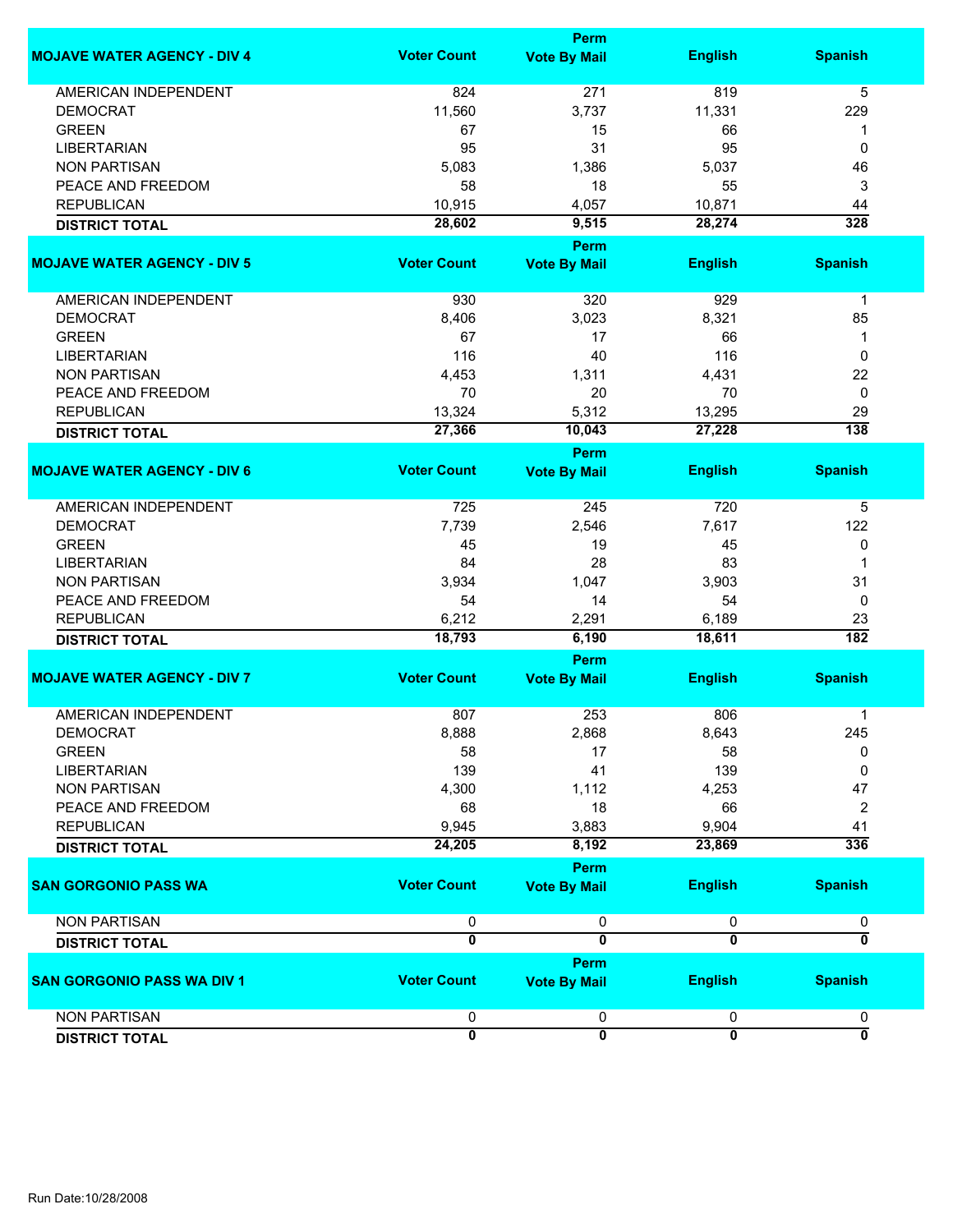|                                | Perm               |                             |                |                  |  |
|--------------------------------|--------------------|-----------------------------|----------------|------------------|--|
| <b>CHINO BASIN WCD</b>         | <b>Voter Count</b> | <b>Vote By Mail</b>         | <b>English</b> | <b>Spanish</b>   |  |
| <b>AMERICAN INDEPENDENT</b>    | 3,881              | 1,092                       | 3,841          | 40               |  |
| <b>DEMOCRAT</b>                | 72,499             | 21,147                      | 70,185         | 2,314            |  |
| <b>GREEN</b>                   | 612                | 162                         | 606            | 6                |  |
| <b>LIBERTARIAN</b>             | 685                | 190                         | 676            | 9                |  |
|                                |                    |                             |                |                  |  |
| <b>NON PARTISAN</b>            | 29,786             | 7,702                       | 29,307         | 479              |  |
| PEACE AND FREEDOM              | 485                | 75                          | 474            | 11               |  |
| <b>REPUBLICAN</b>              | 61,259             | 21,216                      | 60,842         | 417              |  |
| <b>DISTRICT TOTAL</b>          | 169,207            | 51,584                      | 165,931        | 3,276            |  |
| <b>CHINO BASIN WCD - DIV 1</b> | <b>Voter Count</b> | Perm<br><b>Vote By Mail</b> | <b>English</b> | <b>Spanish</b>   |  |
|                                |                    |                             |                |                  |  |
| AMERICAN INDEPENDENT           | 665                | 188                         | 660            | 5                |  |
| <b>DEMOCRAT</b>                | 11,924             | 3,480                       | 11,676         | 248              |  |
| <b>GREEN</b>                   | 138                | 34                          | 138            | 0                |  |
| <b>LIBERTARIAN</b>             | 159                | 62                          | 157            | $\overline{2}$   |  |
| <b>NON PARTISAN</b>            | 5,040              | 1,307                       | 4,965          | 75               |  |
|                                |                    |                             |                |                  |  |
| PEACE AND FREEDOM              | 69                 | 9                           | 67             | $\overline{2}$   |  |
| <b>REPUBLICAN</b>              | 10,868             | 4,203                       | 10,815         | 53               |  |
| <b>DISTRICT TOTAL</b>          | 28,863             | 9,283                       | 28,478         | $\overline{385}$ |  |
| <b>CHINO BASIN WCD - DIV 2</b> | <b>Voter Count</b> | <b>Perm</b>                 | <b>English</b> | <b>Spanish</b>   |  |
|                                |                    | <b>Vote By Mail</b>         |                |                  |  |
| <b>AMERICAN INDEPENDENT</b>    | 762                | 227                         | 757            | 5                |  |
| <b>DEMOCRAT</b>                | 12,101             | 3,512                       | 11,920         | 181              |  |
| <b>GREEN</b>                   | 128                | 38                          | 127            | 1                |  |
| <b>LIBERTARIAN</b>             | 123                | 28                          | 123            | 0                |  |
| <b>NON PARTISAN</b>            | 5,766              | 1,466                       | 5,714          | 52               |  |
|                                |                    |                             |                |                  |  |
| PEACE AND FREEDOM              | 69                 | $\overline{7}$              | 69             | 0                |  |
| <b>REPUBLICAN</b>              | 10,881             | 3,685                       | 10,830         | 51               |  |
| <b>DISTRICT TOTAL</b>          | 29,830             | 8,963                       | 29,540         | $\overline{290}$ |  |
| <b>CHINO BASIN WCD - DIV 3</b> | <b>Voter Count</b> | Perm<br><b>Vote By Mail</b> | <b>English</b> | <b>Spanish</b>   |  |
|                                |                    |                             |                |                  |  |
| <b>AMERICAN INDEPENDENT</b>    | 429                | 102                         | 422            | $\overline{7}$   |  |
| <b>DEMOCRAT</b>                | 9,535              | 2,886                       | 9,039          | 496              |  |
| <b>GREEN</b>                   | 76                 | 16                          | 76             | 0                |  |
| <b>LIBERTARIAN</b>             | 78                 | 11                          | 76             | $\overline{2}$   |  |
| <b>NON PARTISAN</b>            | 3,070              | 729                         | 2,989          | 81               |  |
| PEACE AND FREEDOM              | 62                 | $\overline{7}$              | 61             | $\mathbf 1$      |  |
| <b>REPUBLICAN</b>              | 5,776              | 1,875                       | 5,706          | 70               |  |
| <b>DISTRICT TOTAL</b>          | 19,026             | 5,626                       | 18,369         | 657              |  |
|                                |                    | Perm                        |                |                  |  |
| <b>CHINO BASIN WCD - DIV 4</b> | <b>Voter Count</b> | <b>Vote By Mail</b>         | <b>English</b> | <b>Spanish</b>   |  |
| AMERICAN INDEPENDENT           | 412                | 105                         | 405            | 7                |  |
| <b>DEMOCRAT</b>                | 8,764              | 2,564                       | 8,385          | 379              |  |
| <b>GREEN</b>                   | 42                 | 6                           | 42             | 0                |  |
|                                |                    |                             |                | 1                |  |
| <b>LIBERTARIAN</b>             | 56                 | 11                          | 55             |                  |  |
| <b>NON PARTISAN</b>            | 3,285              | 754                         | 3,212          | 73               |  |
| PEACE AND FREEDOM              | 71                 | 13                          | 70             | $\mathbf{1}$     |  |
| <b>REPUBLICAN</b>              | 5,335              | 1,641                       | 5,275          | 60               |  |
| <b>DISTRICT TOTAL</b>          | 17,965             | 5,094                       | 17,444         | $\overline{521}$ |  |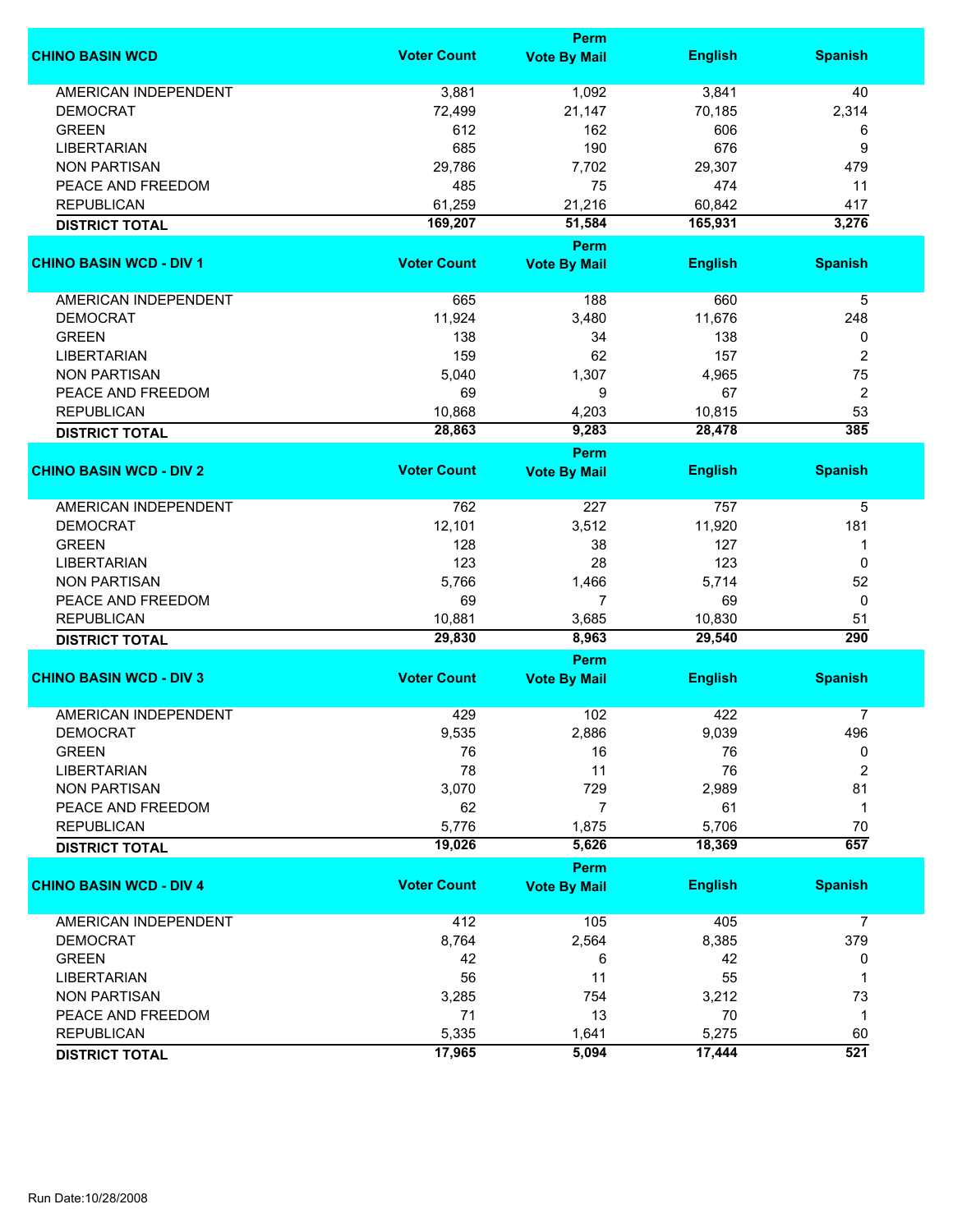| <b>Voter Count</b><br><b>English</b><br><b>Spanish</b><br><b>Vote By Mail</b><br><b>AMERICAN INDEPENDENT</b><br>431<br>122<br>426<br>5<br>10,127<br>2,712<br>9,678<br><b>DEMOCRAT</b><br>449<br><b>GREEN</b><br>63<br>19<br>61<br>2<br>2<br><b>LIBERTARIAN</b><br>80<br>20<br>78<br><b>NON PARTISAN</b><br>3,727<br>932<br>3,633<br>94<br>PEACE AND FREEDOM<br>90<br>16<br>88<br>2<br><b>REPUBLICAN</b><br>8,018<br>2,564<br>7,938<br>80<br>634<br>22,536<br>6,385<br>21,902<br><b>DISTRICT TOTAL</b><br>Perm<br><b>Voter Count</b><br><b>English</b><br><b>Spanish</b><br><b>Vote By Mail</b><br>178<br>AMERICAN INDEPENDENT<br>610<br>606<br>4<br><b>DEMOCRAT</b><br>11,355<br>3,410<br>11,007<br>348<br><b>GREEN</b><br>87<br>25<br>85<br>2<br>$\overline{c}$<br>31<br><b>LIBERTARIAN</b><br>93<br>91<br>56<br><b>NON PARTISAN</b><br>4,424<br>1,231<br>4,368<br>71<br>$\overline{c}$<br>PEACE AND FREEDOM<br>15<br>69<br>10,151<br>3,569<br>63<br><b>REPUBLICAN</b><br>10,088<br>477<br>26,791<br>8,459<br>26,314<br><b>DISTRICT TOTAL</b><br><b>Perm</b><br><b>Voter Count</b><br><b>English</b><br><b>Spanish</b><br><b>Vote By Mail</b><br><b>AMERICAN INDEPENDENT</b><br>572<br>170<br>565<br>7<br><b>DEMOCRAT</b><br>8,693<br>2,583<br>8,480<br>213<br>24<br><b>GREEN</b><br>78<br>77<br>1<br>96<br>27<br><b>LIBERTARIAN</b><br>96<br>0<br><b>NON PARTISAN</b><br>4,474<br>1,283<br>4,426<br>48<br>50<br>PEACE AND FREEDOM<br>53<br>8<br>3<br><b>REPUBLICAN</b><br>10,230<br>3,679<br>10,190<br>40<br>7,774<br>$\overline{312}$<br>24,196<br>23,884<br><b>DISTRICT TOTAL</b><br>Perm<br><b>Voter Count</b><br><b>SAN BERNARDINO VALLEY WCD</b><br><b>English</b><br><b>Spanish</b><br><b>Vote By Mail</b><br><b>AMERICAN INDEPENDENT</b><br>855<br>2,818<br>2,834<br>16<br>DEMOCRAT<br>39,334<br>12,883<br>38,661<br>673<br><b>GREEN</b><br>360<br>89<br>358<br>2<br>442<br>119<br>439<br>3<br><b>LIBERTARIAN</b><br>17,577<br>4,866<br>17,436<br>141<br><b>NON PARTISAN</b><br>PEACE AND FREEDOM<br>290<br>62<br>284<br>6<br>41,108<br><b>REPUBLICAN</b><br>15,221<br>40,975<br>133<br>974<br>101,945<br>34,095<br>100,971<br><b>DISTRICT TOTAL</b><br>Perm<br><b>Voter Count</b><br><b>English</b><br><b>Spanish</b><br><b>Vote By Mail</b><br><b>AMERICAN INDEPENDENT</b><br>473<br>152<br>471<br>$\overline{2}$<br>6,119<br>2,197<br>6,055<br><b>DEMOCRAT</b><br>64<br><b>GREEN</b><br>99<br>27<br>98<br>1<br><b>LIBERTARIAN</b><br>82<br>24<br>82<br>0<br>877<br><b>NON PARTISAN</b><br>2,998<br>2,985<br>13<br>6<br>PEACE AND FREEDOM<br>33<br>32<br>$\mathbf 1$<br><b>REPUBLICAN</b><br>8,881<br>3,507<br>8,862<br>19 |                                       |        | Perm  |        |                  |
|---------------------------------------------------------------------------------------------------------------------------------------------------------------------------------------------------------------------------------------------------------------------------------------------------------------------------------------------------------------------------------------------------------------------------------------------------------------------------------------------------------------------------------------------------------------------------------------------------------------------------------------------------------------------------------------------------------------------------------------------------------------------------------------------------------------------------------------------------------------------------------------------------------------------------------------------------------------------------------------------------------------------------------------------------------------------------------------------------------------------------------------------------------------------------------------------------------------------------------------------------------------------------------------------------------------------------------------------------------------------------------------------------------------------------------------------------------------------------------------------------------------------------------------------------------------------------------------------------------------------------------------------------------------------------------------------------------------------------------------------------------------------------------------------------------------------------------------------------------------------------------------------------------------------------------------------------------------------------------------------------------------------------------------------------------------------------------------------------------------------------------------------------------------------------------------------------------------------------------------------------------------------------------------------------------------------------------------------------------------------------------------------------------------------------------------------------------------------------------------------------------------------------------------------------------------------------------------------------------------------------------------|---------------------------------------|--------|-------|--------|------------------|
|                                                                                                                                                                                                                                                                                                                                                                                                                                                                                                                                                                                                                                                                                                                                                                                                                                                                                                                                                                                                                                                                                                                                                                                                                                                                                                                                                                                                                                                                                                                                                                                                                                                                                                                                                                                                                                                                                                                                                                                                                                                                                                                                                                                                                                                                                                                                                                                                                                                                                                                                                                                                                                       | <b>CHINO BASIN WCD - DIV 5</b>        |        |       |        |                  |
|                                                                                                                                                                                                                                                                                                                                                                                                                                                                                                                                                                                                                                                                                                                                                                                                                                                                                                                                                                                                                                                                                                                                                                                                                                                                                                                                                                                                                                                                                                                                                                                                                                                                                                                                                                                                                                                                                                                                                                                                                                                                                                                                                                                                                                                                                                                                                                                                                                                                                                                                                                                                                                       |                                       |        |       |        |                  |
|                                                                                                                                                                                                                                                                                                                                                                                                                                                                                                                                                                                                                                                                                                                                                                                                                                                                                                                                                                                                                                                                                                                                                                                                                                                                                                                                                                                                                                                                                                                                                                                                                                                                                                                                                                                                                                                                                                                                                                                                                                                                                                                                                                                                                                                                                                                                                                                                                                                                                                                                                                                                                                       |                                       |        |       |        |                  |
|                                                                                                                                                                                                                                                                                                                                                                                                                                                                                                                                                                                                                                                                                                                                                                                                                                                                                                                                                                                                                                                                                                                                                                                                                                                                                                                                                                                                                                                                                                                                                                                                                                                                                                                                                                                                                                                                                                                                                                                                                                                                                                                                                                                                                                                                                                                                                                                                                                                                                                                                                                                                                                       |                                       |        |       |        |                  |
|                                                                                                                                                                                                                                                                                                                                                                                                                                                                                                                                                                                                                                                                                                                                                                                                                                                                                                                                                                                                                                                                                                                                                                                                                                                                                                                                                                                                                                                                                                                                                                                                                                                                                                                                                                                                                                                                                                                                                                                                                                                                                                                                                                                                                                                                                                                                                                                                                                                                                                                                                                                                                                       |                                       |        |       |        |                  |
|                                                                                                                                                                                                                                                                                                                                                                                                                                                                                                                                                                                                                                                                                                                                                                                                                                                                                                                                                                                                                                                                                                                                                                                                                                                                                                                                                                                                                                                                                                                                                                                                                                                                                                                                                                                                                                                                                                                                                                                                                                                                                                                                                                                                                                                                                                                                                                                                                                                                                                                                                                                                                                       |                                       |        |       |        |                  |
|                                                                                                                                                                                                                                                                                                                                                                                                                                                                                                                                                                                                                                                                                                                                                                                                                                                                                                                                                                                                                                                                                                                                                                                                                                                                                                                                                                                                                                                                                                                                                                                                                                                                                                                                                                                                                                                                                                                                                                                                                                                                                                                                                                                                                                                                                                                                                                                                                                                                                                                                                                                                                                       |                                       |        |       |        |                  |
|                                                                                                                                                                                                                                                                                                                                                                                                                                                                                                                                                                                                                                                                                                                                                                                                                                                                                                                                                                                                                                                                                                                                                                                                                                                                                                                                                                                                                                                                                                                                                                                                                                                                                                                                                                                                                                                                                                                                                                                                                                                                                                                                                                                                                                                                                                                                                                                                                                                                                                                                                                                                                                       |                                       |        |       |        |                  |
|                                                                                                                                                                                                                                                                                                                                                                                                                                                                                                                                                                                                                                                                                                                                                                                                                                                                                                                                                                                                                                                                                                                                                                                                                                                                                                                                                                                                                                                                                                                                                                                                                                                                                                                                                                                                                                                                                                                                                                                                                                                                                                                                                                                                                                                                                                                                                                                                                                                                                                                                                                                                                                       |                                       |        |       |        |                  |
|                                                                                                                                                                                                                                                                                                                                                                                                                                                                                                                                                                                                                                                                                                                                                                                                                                                                                                                                                                                                                                                                                                                                                                                                                                                                                                                                                                                                                                                                                                                                                                                                                                                                                                                                                                                                                                                                                                                                                                                                                                                                                                                                                                                                                                                                                                                                                                                                                                                                                                                                                                                                                                       |                                       |        |       |        |                  |
|                                                                                                                                                                                                                                                                                                                                                                                                                                                                                                                                                                                                                                                                                                                                                                                                                                                                                                                                                                                                                                                                                                                                                                                                                                                                                                                                                                                                                                                                                                                                                                                                                                                                                                                                                                                                                                                                                                                                                                                                                                                                                                                                                                                                                                                                                                                                                                                                                                                                                                                                                                                                                                       | <b>CHINO BASIN WCD - DIV 6</b>        |        |       |        |                  |
|                                                                                                                                                                                                                                                                                                                                                                                                                                                                                                                                                                                                                                                                                                                                                                                                                                                                                                                                                                                                                                                                                                                                                                                                                                                                                                                                                                                                                                                                                                                                                                                                                                                                                                                                                                                                                                                                                                                                                                                                                                                                                                                                                                                                                                                                                                                                                                                                                                                                                                                                                                                                                                       |                                       |        |       |        |                  |
|                                                                                                                                                                                                                                                                                                                                                                                                                                                                                                                                                                                                                                                                                                                                                                                                                                                                                                                                                                                                                                                                                                                                                                                                                                                                                                                                                                                                                                                                                                                                                                                                                                                                                                                                                                                                                                                                                                                                                                                                                                                                                                                                                                                                                                                                                                                                                                                                                                                                                                                                                                                                                                       |                                       |        |       |        |                  |
|                                                                                                                                                                                                                                                                                                                                                                                                                                                                                                                                                                                                                                                                                                                                                                                                                                                                                                                                                                                                                                                                                                                                                                                                                                                                                                                                                                                                                                                                                                                                                                                                                                                                                                                                                                                                                                                                                                                                                                                                                                                                                                                                                                                                                                                                                                                                                                                                                                                                                                                                                                                                                                       |                                       |        |       |        |                  |
|                                                                                                                                                                                                                                                                                                                                                                                                                                                                                                                                                                                                                                                                                                                                                                                                                                                                                                                                                                                                                                                                                                                                                                                                                                                                                                                                                                                                                                                                                                                                                                                                                                                                                                                                                                                                                                                                                                                                                                                                                                                                                                                                                                                                                                                                                                                                                                                                                                                                                                                                                                                                                                       |                                       |        |       |        |                  |
|                                                                                                                                                                                                                                                                                                                                                                                                                                                                                                                                                                                                                                                                                                                                                                                                                                                                                                                                                                                                                                                                                                                                                                                                                                                                                                                                                                                                                                                                                                                                                                                                                                                                                                                                                                                                                                                                                                                                                                                                                                                                                                                                                                                                                                                                                                                                                                                                                                                                                                                                                                                                                                       |                                       |        |       |        |                  |
|                                                                                                                                                                                                                                                                                                                                                                                                                                                                                                                                                                                                                                                                                                                                                                                                                                                                                                                                                                                                                                                                                                                                                                                                                                                                                                                                                                                                                                                                                                                                                                                                                                                                                                                                                                                                                                                                                                                                                                                                                                                                                                                                                                                                                                                                                                                                                                                                                                                                                                                                                                                                                                       |                                       |        |       |        |                  |
|                                                                                                                                                                                                                                                                                                                                                                                                                                                                                                                                                                                                                                                                                                                                                                                                                                                                                                                                                                                                                                                                                                                                                                                                                                                                                                                                                                                                                                                                                                                                                                                                                                                                                                                                                                                                                                                                                                                                                                                                                                                                                                                                                                                                                                                                                                                                                                                                                                                                                                                                                                                                                                       |                                       |        |       |        |                  |
|                                                                                                                                                                                                                                                                                                                                                                                                                                                                                                                                                                                                                                                                                                                                                                                                                                                                                                                                                                                                                                                                                                                                                                                                                                                                                                                                                                                                                                                                                                                                                                                                                                                                                                                                                                                                                                                                                                                                                                                                                                                                                                                                                                                                                                                                                                                                                                                                                                                                                                                                                                                                                                       |                                       |        |       |        |                  |
|                                                                                                                                                                                                                                                                                                                                                                                                                                                                                                                                                                                                                                                                                                                                                                                                                                                                                                                                                                                                                                                                                                                                                                                                                                                                                                                                                                                                                                                                                                                                                                                                                                                                                                                                                                                                                                                                                                                                                                                                                                                                                                                                                                                                                                                                                                                                                                                                                                                                                                                                                                                                                                       |                                       |        |       |        |                  |
|                                                                                                                                                                                                                                                                                                                                                                                                                                                                                                                                                                                                                                                                                                                                                                                                                                                                                                                                                                                                                                                                                                                                                                                                                                                                                                                                                                                                                                                                                                                                                                                                                                                                                                                                                                                                                                                                                                                                                                                                                                                                                                                                                                                                                                                                                                                                                                                                                                                                                                                                                                                                                                       |                                       |        |       |        |                  |
|                                                                                                                                                                                                                                                                                                                                                                                                                                                                                                                                                                                                                                                                                                                                                                                                                                                                                                                                                                                                                                                                                                                                                                                                                                                                                                                                                                                                                                                                                                                                                                                                                                                                                                                                                                                                                                                                                                                                                                                                                                                                                                                                                                                                                                                                                                                                                                                                                                                                                                                                                                                                                                       | <b>CHINO BASIN WCD - DIV 7</b>        |        |       |        |                  |
|                                                                                                                                                                                                                                                                                                                                                                                                                                                                                                                                                                                                                                                                                                                                                                                                                                                                                                                                                                                                                                                                                                                                                                                                                                                                                                                                                                                                                                                                                                                                                                                                                                                                                                                                                                                                                                                                                                                                                                                                                                                                                                                                                                                                                                                                                                                                                                                                                                                                                                                                                                                                                                       |                                       |        |       |        |                  |
|                                                                                                                                                                                                                                                                                                                                                                                                                                                                                                                                                                                                                                                                                                                                                                                                                                                                                                                                                                                                                                                                                                                                                                                                                                                                                                                                                                                                                                                                                                                                                                                                                                                                                                                                                                                                                                                                                                                                                                                                                                                                                                                                                                                                                                                                                                                                                                                                                                                                                                                                                                                                                                       |                                       |        |       |        |                  |
|                                                                                                                                                                                                                                                                                                                                                                                                                                                                                                                                                                                                                                                                                                                                                                                                                                                                                                                                                                                                                                                                                                                                                                                                                                                                                                                                                                                                                                                                                                                                                                                                                                                                                                                                                                                                                                                                                                                                                                                                                                                                                                                                                                                                                                                                                                                                                                                                                                                                                                                                                                                                                                       |                                       |        |       |        |                  |
|                                                                                                                                                                                                                                                                                                                                                                                                                                                                                                                                                                                                                                                                                                                                                                                                                                                                                                                                                                                                                                                                                                                                                                                                                                                                                                                                                                                                                                                                                                                                                                                                                                                                                                                                                                                                                                                                                                                                                                                                                                                                                                                                                                                                                                                                                                                                                                                                                                                                                                                                                                                                                                       |                                       |        |       |        |                  |
|                                                                                                                                                                                                                                                                                                                                                                                                                                                                                                                                                                                                                                                                                                                                                                                                                                                                                                                                                                                                                                                                                                                                                                                                                                                                                                                                                                                                                                                                                                                                                                                                                                                                                                                                                                                                                                                                                                                                                                                                                                                                                                                                                                                                                                                                                                                                                                                                                                                                                                                                                                                                                                       |                                       |        |       |        |                  |
|                                                                                                                                                                                                                                                                                                                                                                                                                                                                                                                                                                                                                                                                                                                                                                                                                                                                                                                                                                                                                                                                                                                                                                                                                                                                                                                                                                                                                                                                                                                                                                                                                                                                                                                                                                                                                                                                                                                                                                                                                                                                                                                                                                                                                                                                                                                                                                                                                                                                                                                                                                                                                                       |                                       |        |       |        |                  |
|                                                                                                                                                                                                                                                                                                                                                                                                                                                                                                                                                                                                                                                                                                                                                                                                                                                                                                                                                                                                                                                                                                                                                                                                                                                                                                                                                                                                                                                                                                                                                                                                                                                                                                                                                                                                                                                                                                                                                                                                                                                                                                                                                                                                                                                                                                                                                                                                                                                                                                                                                                                                                                       |                                       |        |       |        |                  |
|                                                                                                                                                                                                                                                                                                                                                                                                                                                                                                                                                                                                                                                                                                                                                                                                                                                                                                                                                                                                                                                                                                                                                                                                                                                                                                                                                                                                                                                                                                                                                                                                                                                                                                                                                                                                                                                                                                                                                                                                                                                                                                                                                                                                                                                                                                                                                                                                                                                                                                                                                                                                                                       |                                       |        |       |        |                  |
|                                                                                                                                                                                                                                                                                                                                                                                                                                                                                                                                                                                                                                                                                                                                                                                                                                                                                                                                                                                                                                                                                                                                                                                                                                                                                                                                                                                                                                                                                                                                                                                                                                                                                                                                                                                                                                                                                                                                                                                                                                                                                                                                                                                                                                                                                                                                                                                                                                                                                                                                                                                                                                       |                                       |        |       |        |                  |
|                                                                                                                                                                                                                                                                                                                                                                                                                                                                                                                                                                                                                                                                                                                                                                                                                                                                                                                                                                                                                                                                                                                                                                                                                                                                                                                                                                                                                                                                                                                                                                                                                                                                                                                                                                                                                                                                                                                                                                                                                                                                                                                                                                                                                                                                                                                                                                                                                                                                                                                                                                                                                                       |                                       |        |       |        |                  |
|                                                                                                                                                                                                                                                                                                                                                                                                                                                                                                                                                                                                                                                                                                                                                                                                                                                                                                                                                                                                                                                                                                                                                                                                                                                                                                                                                                                                                                                                                                                                                                                                                                                                                                                                                                                                                                                                                                                                                                                                                                                                                                                                                                                                                                                                                                                                                                                                                                                                                                                                                                                                                                       |                                       |        |       |        |                  |
|                                                                                                                                                                                                                                                                                                                                                                                                                                                                                                                                                                                                                                                                                                                                                                                                                                                                                                                                                                                                                                                                                                                                                                                                                                                                                                                                                                                                                                                                                                                                                                                                                                                                                                                                                                                                                                                                                                                                                                                                                                                                                                                                                                                                                                                                                                                                                                                                                                                                                                                                                                                                                                       |                                       |        |       |        |                  |
|                                                                                                                                                                                                                                                                                                                                                                                                                                                                                                                                                                                                                                                                                                                                                                                                                                                                                                                                                                                                                                                                                                                                                                                                                                                                                                                                                                                                                                                                                                                                                                                                                                                                                                                                                                                                                                                                                                                                                                                                                                                                                                                                                                                                                                                                                                                                                                                                                                                                                                                                                                                                                                       |                                       |        |       |        |                  |
|                                                                                                                                                                                                                                                                                                                                                                                                                                                                                                                                                                                                                                                                                                                                                                                                                                                                                                                                                                                                                                                                                                                                                                                                                                                                                                                                                                                                                                                                                                                                                                                                                                                                                                                                                                                                                                                                                                                                                                                                                                                                                                                                                                                                                                                                                                                                                                                                                                                                                                                                                                                                                                       |                                       |        |       |        |                  |
|                                                                                                                                                                                                                                                                                                                                                                                                                                                                                                                                                                                                                                                                                                                                                                                                                                                                                                                                                                                                                                                                                                                                                                                                                                                                                                                                                                                                                                                                                                                                                                                                                                                                                                                                                                                                                                                                                                                                                                                                                                                                                                                                                                                                                                                                                                                                                                                                                                                                                                                                                                                                                                       |                                       |        |       |        |                  |
|                                                                                                                                                                                                                                                                                                                                                                                                                                                                                                                                                                                                                                                                                                                                                                                                                                                                                                                                                                                                                                                                                                                                                                                                                                                                                                                                                                                                                                                                                                                                                                                                                                                                                                                                                                                                                                                                                                                                                                                                                                                                                                                                                                                                                                                                                                                                                                                                                                                                                                                                                                                                                                       |                                       |        |       |        |                  |
|                                                                                                                                                                                                                                                                                                                                                                                                                                                                                                                                                                                                                                                                                                                                                                                                                                                                                                                                                                                                                                                                                                                                                                                                                                                                                                                                                                                                                                                                                                                                                                                                                                                                                                                                                                                                                                                                                                                                                                                                                                                                                                                                                                                                                                                                                                                                                                                                                                                                                                                                                                                                                                       |                                       |        |       |        |                  |
|                                                                                                                                                                                                                                                                                                                                                                                                                                                                                                                                                                                                                                                                                                                                                                                                                                                                                                                                                                                                                                                                                                                                                                                                                                                                                                                                                                                                                                                                                                                                                                                                                                                                                                                                                                                                                                                                                                                                                                                                                                                                                                                                                                                                                                                                                                                                                                                                                                                                                                                                                                                                                                       |                                       |        |       |        |                  |
|                                                                                                                                                                                                                                                                                                                                                                                                                                                                                                                                                                                                                                                                                                                                                                                                                                                                                                                                                                                                                                                                                                                                                                                                                                                                                                                                                                                                                                                                                                                                                                                                                                                                                                                                                                                                                                                                                                                                                                                                                                                                                                                                                                                                                                                                                                                                                                                                                                                                                                                                                                                                                                       |                                       |        |       |        |                  |
|                                                                                                                                                                                                                                                                                                                                                                                                                                                                                                                                                                                                                                                                                                                                                                                                                                                                                                                                                                                                                                                                                                                                                                                                                                                                                                                                                                                                                                                                                                                                                                                                                                                                                                                                                                                                                                                                                                                                                                                                                                                                                                                                                                                                                                                                                                                                                                                                                                                                                                                                                                                                                                       |                                       |        |       |        |                  |
|                                                                                                                                                                                                                                                                                                                                                                                                                                                                                                                                                                                                                                                                                                                                                                                                                                                                                                                                                                                                                                                                                                                                                                                                                                                                                                                                                                                                                                                                                                                                                                                                                                                                                                                                                                                                                                                                                                                                                                                                                                                                                                                                                                                                                                                                                                                                                                                                                                                                                                                                                                                                                                       | <b>SAN BERNARDINO VLY WCD - DIV 1</b> |        |       |        |                  |
|                                                                                                                                                                                                                                                                                                                                                                                                                                                                                                                                                                                                                                                                                                                                                                                                                                                                                                                                                                                                                                                                                                                                                                                                                                                                                                                                                                                                                                                                                                                                                                                                                                                                                                                                                                                                                                                                                                                                                                                                                                                                                                                                                                                                                                                                                                                                                                                                                                                                                                                                                                                                                                       |                                       |        |       |        |                  |
|                                                                                                                                                                                                                                                                                                                                                                                                                                                                                                                                                                                                                                                                                                                                                                                                                                                                                                                                                                                                                                                                                                                                                                                                                                                                                                                                                                                                                                                                                                                                                                                                                                                                                                                                                                                                                                                                                                                                                                                                                                                                                                                                                                                                                                                                                                                                                                                                                                                                                                                                                                                                                                       |                                       |        |       |        |                  |
|                                                                                                                                                                                                                                                                                                                                                                                                                                                                                                                                                                                                                                                                                                                                                                                                                                                                                                                                                                                                                                                                                                                                                                                                                                                                                                                                                                                                                                                                                                                                                                                                                                                                                                                                                                                                                                                                                                                                                                                                                                                                                                                                                                                                                                                                                                                                                                                                                                                                                                                                                                                                                                       |                                       |        |       |        |                  |
|                                                                                                                                                                                                                                                                                                                                                                                                                                                                                                                                                                                                                                                                                                                                                                                                                                                                                                                                                                                                                                                                                                                                                                                                                                                                                                                                                                                                                                                                                                                                                                                                                                                                                                                                                                                                                                                                                                                                                                                                                                                                                                                                                                                                                                                                                                                                                                                                                                                                                                                                                                                                                                       |                                       |        |       |        |                  |
|                                                                                                                                                                                                                                                                                                                                                                                                                                                                                                                                                                                                                                                                                                                                                                                                                                                                                                                                                                                                                                                                                                                                                                                                                                                                                                                                                                                                                                                                                                                                                                                                                                                                                                                                                                                                                                                                                                                                                                                                                                                                                                                                                                                                                                                                                                                                                                                                                                                                                                                                                                                                                                       |                                       |        |       |        |                  |
|                                                                                                                                                                                                                                                                                                                                                                                                                                                                                                                                                                                                                                                                                                                                                                                                                                                                                                                                                                                                                                                                                                                                                                                                                                                                                                                                                                                                                                                                                                                                                                                                                                                                                                                                                                                                                                                                                                                                                                                                                                                                                                                                                                                                                                                                                                                                                                                                                                                                                                                                                                                                                                       |                                       |        |       |        |                  |
|                                                                                                                                                                                                                                                                                                                                                                                                                                                                                                                                                                                                                                                                                                                                                                                                                                                                                                                                                                                                                                                                                                                                                                                                                                                                                                                                                                                                                                                                                                                                                                                                                                                                                                                                                                                                                                                                                                                                                                                                                                                                                                                                                                                                                                                                                                                                                                                                                                                                                                                                                                                                                                       |                                       |        |       |        |                  |
|                                                                                                                                                                                                                                                                                                                                                                                                                                                                                                                                                                                                                                                                                                                                                                                                                                                                                                                                                                                                                                                                                                                                                                                                                                                                                                                                                                                                                                                                                                                                                                                                                                                                                                                                                                                                                                                                                                                                                                                                                                                                                                                                                                                                                                                                                                                                                                                                                                                                                                                                                                                                                                       | <b>DISTRICT TOTAL</b>                 | 18,685 | 6,790 | 18,585 | $\overline{100}$ |
|                                                                                                                                                                                                                                                                                                                                                                                                                                                                                                                                                                                                                                                                                                                                                                                                                                                                                                                                                                                                                                                                                                                                                                                                                                                                                                                                                                                                                                                                                                                                                                                                                                                                                                                                                                                                                                                                                                                                                                                                                                                                                                                                                                                                                                                                                                                                                                                                                                                                                                                                                                                                                                       |                                       |        |       |        |                  |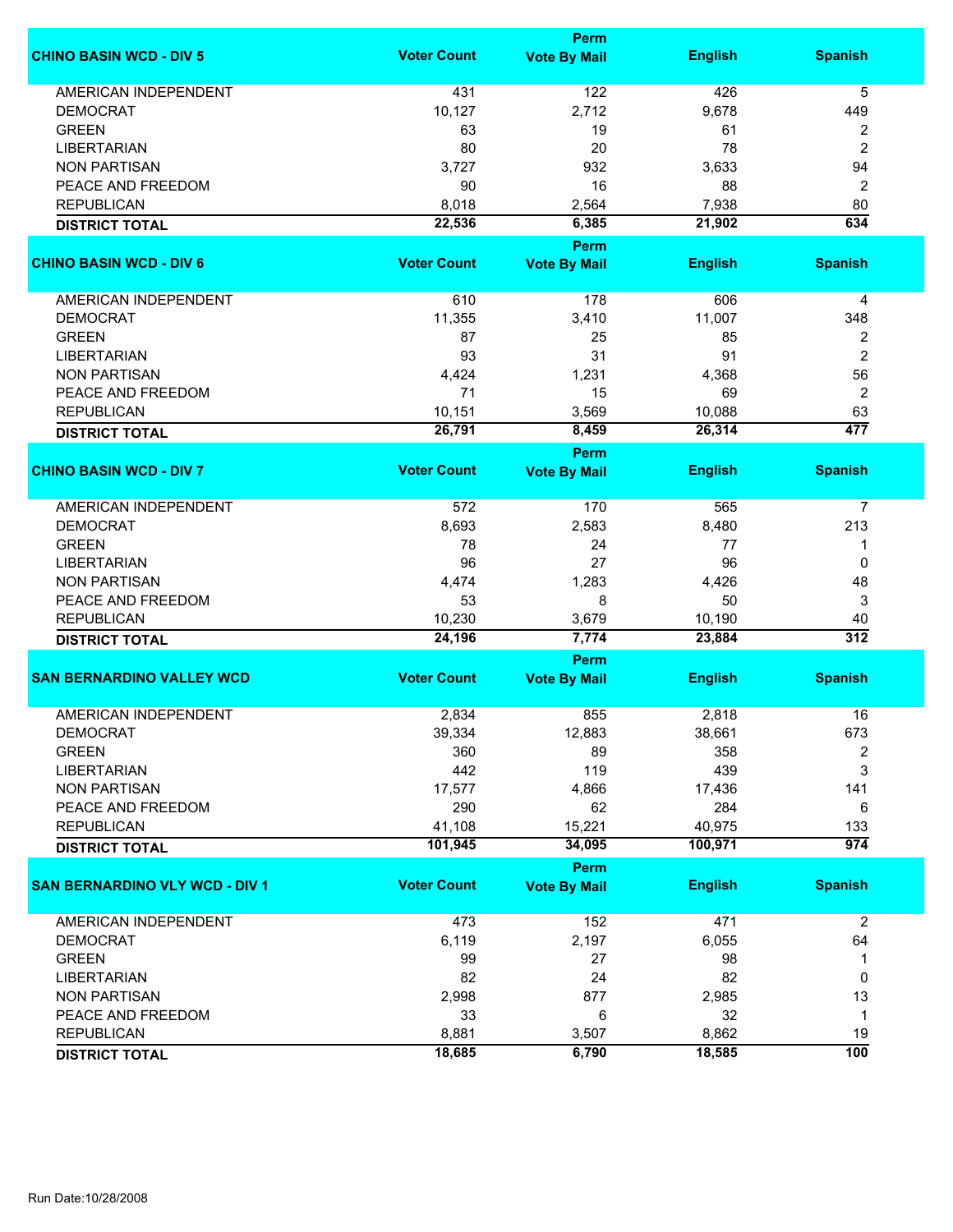|                                       |                    | <b>Perm</b>         |                |                  |
|---------------------------------------|--------------------|---------------------|----------------|------------------|
| <b>SAN BERNARDINO VLY WCD - DIV 2</b> | <b>Voter Count</b> | <b>Vote By Mail</b> | <b>English</b> | <b>Spanish</b>   |
| <b>AMERICAN INDEPENDENT</b>           | 342                | 99                  | 341            | 1                |
| <b>DEMOCRAT</b>                       | 4,993              | 1,242               | 4,844          | 149              |
| <b>GREEN</b>                          | 34                 | 7                   | 34             | 0                |
| <b>LIBERTARIAN</b>                    | 47                 | 18                  | 47             | 0                |
| <b>NON PARTISAN</b>                   | 2,162              | 462                 | 2,133          | 29               |
| PEACE AND FREEDOM                     | 30                 | 3                   | 29             | 1                |
| <b>REPUBLICAN</b>                     | 3,929              | 1,144               | 3,906          | 23               |
| <b>DISTRICT TOTAL</b>                 | 11,537             | 2,975               | 11,334         | $\overline{203}$ |
|                                       |                    | <b>Perm</b>         |                |                  |
| <b>SAN BERNARDINO VLY WCD - DIV 3</b> | <b>Voter Count</b> | <b>Vote By Mail</b> | <b>English</b> | <b>Spanish</b>   |
|                                       |                    |                     |                |                  |
| AMERICAN INDEPENDENT                  | 521                | 142                 | 516            | 5                |
| <b>DEMOCRAT</b>                       | 7,053              | 2,319               | 6,954          | 99               |
| <b>GREEN</b>                          | 54                 | 15                  | 54             | 0                |
| <b>LIBERTARIAN</b>                    | 84                 | 19                  | 84             | 0                |
| <b>NON PARTISAN</b>                   | 3,001              | 866                 | 2,978          | 23               |
| PEACE AND FREEDOM                     | 43                 | 8                   | 43             | 0                |
| <b>REPUBLICAN</b>                     | 7,864              | 2,843               | 7,842          | 22               |
|                                       | 18,620             | 6,212               | 18,471         | 149              |
| <b>DISTRICT TOTAL</b>                 |                    | Perm                |                |                  |
| <b>SAN BERNARDINO VLY WCD - DIV 4</b> | <b>Voter Count</b> | <b>Vote By Mail</b> | <b>English</b> | <b>Spanish</b>   |
| <b>AMERICAN INDEPENDENT</b>           | 236                | 56                  | 233            | 3                |
| <b>DEMOCRAT</b>                       | 4,585              | 1,332               | 4,447          | 138              |
| <b>GREEN</b>                          | 22                 | 5                   | 22             | 0                |
| <b>LIBERTARIAN</b>                    | 36                 | 10                  | 34             | 2                |
| <b>NON PARTISAN</b>                   | 1,564              | 379                 | 1,529          | 35               |
| PEACE AND FREEDOM                     | 51                 | 11                  | 48             | 3                |
| <b>REPUBLICAN</b>                     | 2,813              | 938                 | 2,796          | 17               |
| <b>DISTRICT TOTAL</b>                 | 9,307              | 2,731               | 9,109          | 198              |
|                                       |                    | <b>Perm</b>         |                |                  |
| <b>SAN BERNARDINO VLY WCD - DIV 5</b> | <b>Voter Count</b> | <b>Vote By Mail</b> | <b>English</b> | <b>Spanish</b>   |
|                                       |                    |                     |                |                  |
| <b>AMERICAN INDEPENDENT</b>           | 500                | 136                 | 497            | 3                |
| <b>DEMOCRAT</b>                       | 5,960              | 1,965               | 5,887          | 73               |
| <b>GREEN</b>                          | 63                 | 13                  | 63             | 0                |
| <b>LIBERTARIAN</b>                    | 87                 | 21                  | 86             |                  |
| <b>NON PARTISAN</b>                   | 2,741              | 736                 | 2,732          | 9                |
| PEACE AND FREEDOM                     | 39                 | 12                  | 39             | 0                |
| <b>REPUBLICAN</b>                     | 7,241              | 2,552               | 7,228          | 13               |
| <b>DISTRICT TOTAL</b>                 | 16,631             | 5,435               | 16,532         | 99               |
|                                       |                    | Perm                |                |                  |
| <b>SAN BERNARDINO VLY WCD - DIV 6</b> | <b>Voter Count</b> | <b>Vote By Mail</b> | <b>English</b> | <b>Spanish</b>   |
| <b>AMERICAN INDEPENDENT</b>           | 373                | 147                 | 372            | 1                |
| <b>DEMOCRAT</b>                       | 5,687              | 2,182               | 5,613          | 74               |
| <b>GREEN</b>                          | 42                 | 13                  | 42             | 0                |
| <b>LIBERTARIAN</b>                    | 45                 | 12                  | 45             | 0                |
| <b>NON PARTISAN</b>                   | 2,014              | 641                 | 1,997          | 17               |
| PEACE AND FREEDOM                     | 51                 | 14                  | 51             | 0                |
| <b>REPUBLICAN</b>                     | 5,142              | 2,192               | 5,121          | 21               |
| <b>DISTRICT TOTAL</b>                 | 13,354             | 5,201               | 13,241         | $\overline{113}$ |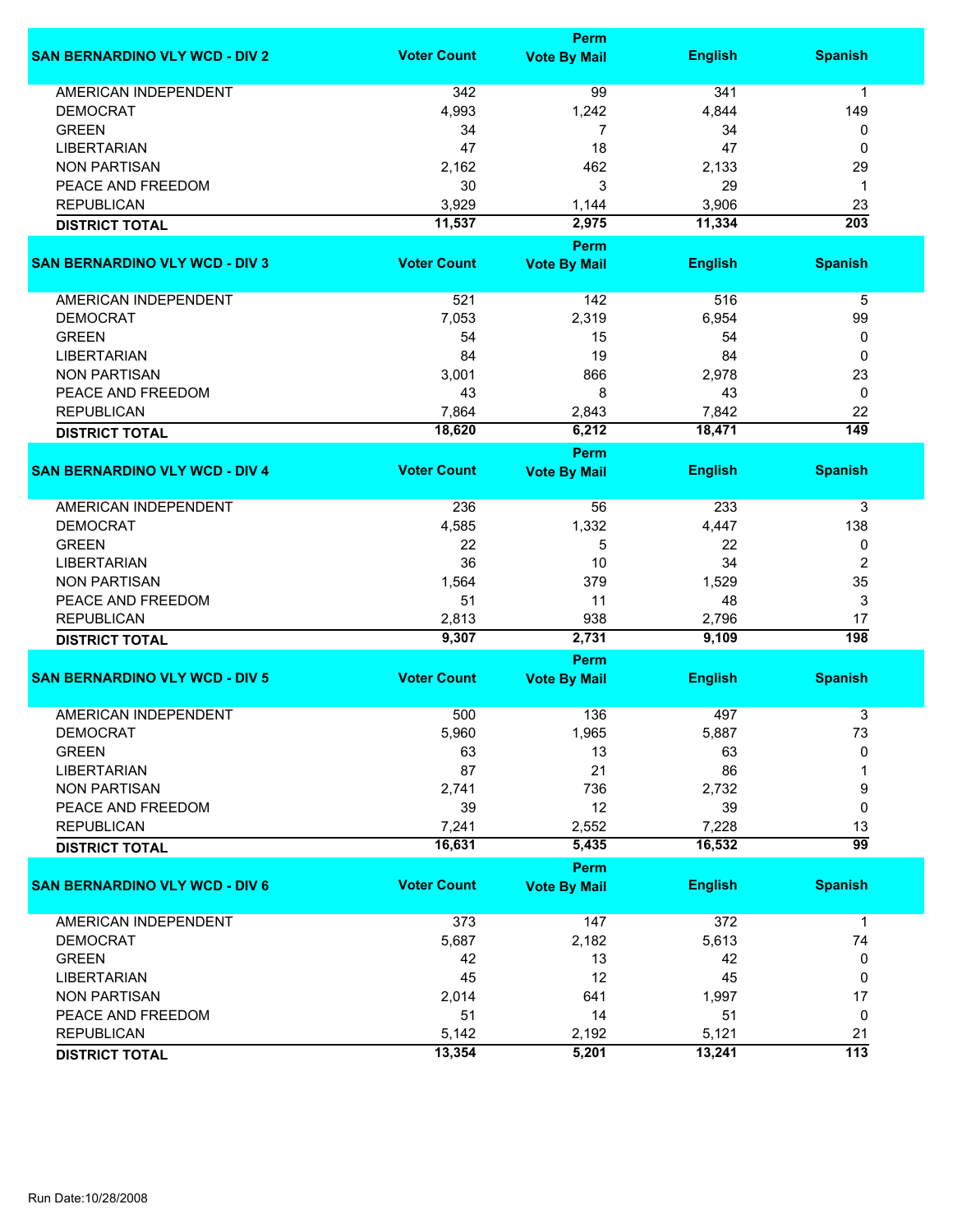|                                        |                    | Perm                |                |                                |
|----------------------------------------|--------------------|---------------------|----------------|--------------------------------|
| <b>SAN BERNARDINO VLY WCD - DIV 7</b>  | <b>Voter Count</b> | <b>Vote By Mail</b> | <b>English</b> | <b>Spanish</b>                 |
| <b>AMERICAN INDEPENDENT</b>            | 389                | 123                 | 388            | $\mathbf{1}$                   |
| <b>DEMOCRAT</b>                        | 4,937              | 1,646               | 4,861          | 76                             |
| <b>GREEN</b>                           | 46                 | 9                   | 45             | 1                              |
| <b>LIBERTARIAN</b>                     | 61                 | 15                  | 61             | 0                              |
|                                        |                    |                     |                |                                |
| <b>NON PARTISAN</b>                    | 3,097              | 905                 | 3,082          | 15                             |
| PEACE AND FREEDOM                      | 43                 | 8                   | 42             | 1                              |
| <b>REPUBLICAN</b>                      | 5,238              | 2,045               | 5,220          | 18                             |
| <b>DISTRICT TOTAL</b>                  | 13,811             | 4,751               | 13,699         | $\overline{112}$               |
|                                        |                    | Perm                |                |                                |
| <b>BEAUMONT-CHERRY VALLEY WD</b>       | <b>Voter Count</b> | <b>Vote By Mail</b> | <b>English</b> | <b>Spanish</b>                 |
| <b>DEMOCRAT</b>                        |                    | 1                   |                | 0                              |
| <b>NON PARTISAN</b>                    | $\mathbf 0$        | 0                   | 0              | 0                              |
| <b>REPUBLICAN</b>                      |                    | 1                   |                |                                |
|                                        | $\overline{2}$     | $\overline{2}$      |                | 0<br>$\overline{\mathfrak{o}}$ |
| <b>DISTRICT TOTAL</b>                  |                    |                     | $\overline{2}$ |                                |
|                                        |                    | <b>Perm</b>         |                |                                |
| <b>BEAUMONT-CHERRY VALLEY WD DIV 5</b> | <b>Voter Count</b> | <b>Vote By Mail</b> | <b>English</b> | <b>Spanish</b>                 |
| <b>DEMOCRAT</b>                        |                    | 1                   | 1              | 0                              |
| <b>NON PARTISAN</b>                    | 0                  | 0                   | 0              | 0                              |
| <b>REPUBLICAN</b>                      |                    |                     |                | 0                              |
| <b>DISTRICT TOTAL</b>                  | $\overline{2}$     | $\overline{2}$      | $\overline{2}$ | 0                              |
|                                        |                    | Perm                |                |                                |
| <b>CRESTLINE VILLAGE WD</b>            | <b>Voter Count</b> | <b>Vote By Mail</b> | <b>English</b> | <b>Spanish</b>                 |
| AMERICAN INDEPENDENT                   | 164                | 56                  | 164            | 0                              |
|                                        |                    |                     |                |                                |
| <b>DEMOCRAT</b>                        | 1,320              | 542                 | 1,315          | 5                              |
| <b>GREEN</b>                           | 29                 | 10                  | 28             |                                |
| <b>LIBERTARIAN</b>                     | 36                 | 13                  | 36             | 0                              |
| <b>NON PARTISAN</b>                    | 729                | 232                 | 728            |                                |
| PEACE AND FREEDOM                      | 12                 | 4                   | 12             | 0                              |
| <b>REPUBLICAN</b>                      | 2,175              | 901                 | 2,170          | 5                              |
| <b>DISTRICT TOTAL</b>                  | 4,465              | 1,758               | 4,453          | $\overline{12}$                |
|                                        |                    | Perm                |                |                                |
| <b>EAST VALLEY WD</b>                  | <b>Voter Count</b> | <b>Vote By Mail</b> | <b>English</b> | <b>Spanish</b>                 |
|                                        |                    |                     |                |                                |
| AMERICAN INDEPENDENT                   | 1,131              | 344                 | 1,123          | 8                              |
| <b>DEMOCRAT</b>                        | 17,126             | 5,573               | 16,784         | 342                            |
| <b>GREEN</b>                           | 118                | 31                  | 118            | 0                              |
| <b>LIBERTARIAN</b>                     | 161                | 41                  | 160            | 1                              |
| <b>NON PARTISAN</b>                    | 6,599              | 1,822               | 6,517          | 82                             |
| PEACE AND FREEDOM                      | 135                | 28                  | 133            | 2                              |
|                                        |                    |                     |                |                                |
| <b>REPUBLICAN</b>                      | 15,361             | 5,602               | 15,296         | 65<br>$\overline{500}$         |
| <b>DISTRICT TOTAL</b>                  | 40,631             | 13,441              | 40,131         |                                |
|                                        |                    | Perm                |                |                                |
| <b>HESPERIA WD</b>                     | <b>Voter Count</b> | <b>Vote By Mail</b> | <b>English</b> | <b>Spanish</b>                 |
| <b>AMERICAN INDEPENDENT</b>            | 1,135              | 334                 | 1,132          | 3                              |
| <b>DEMOCRAT</b>                        | 12,068             | 3,683               | 11,762         | 306                            |
| <b>GREEN</b>                           | 78                 | 19                  | 77             | 1                              |
| <b>LIBERTARIAN</b>                     | 202                | 66                  | 201            | 1                              |
| <b>NON PARTISAN</b>                    |                    | 1,561               | 6,052          | 73                             |
|                                        | 6,125              |                     |                |                                |
| PEACE AND FREEDOM                      | 92                 | 20                  | 91             | $\mathbf{1}$                   |
| <b>REPUBLICAN</b>                      | 14,070             | 5,145               | 14,009         | 61                             |
| <b>DISTRICT TOTAL</b>                  | 33,770             | 10,828              | 33,324         | 446                            |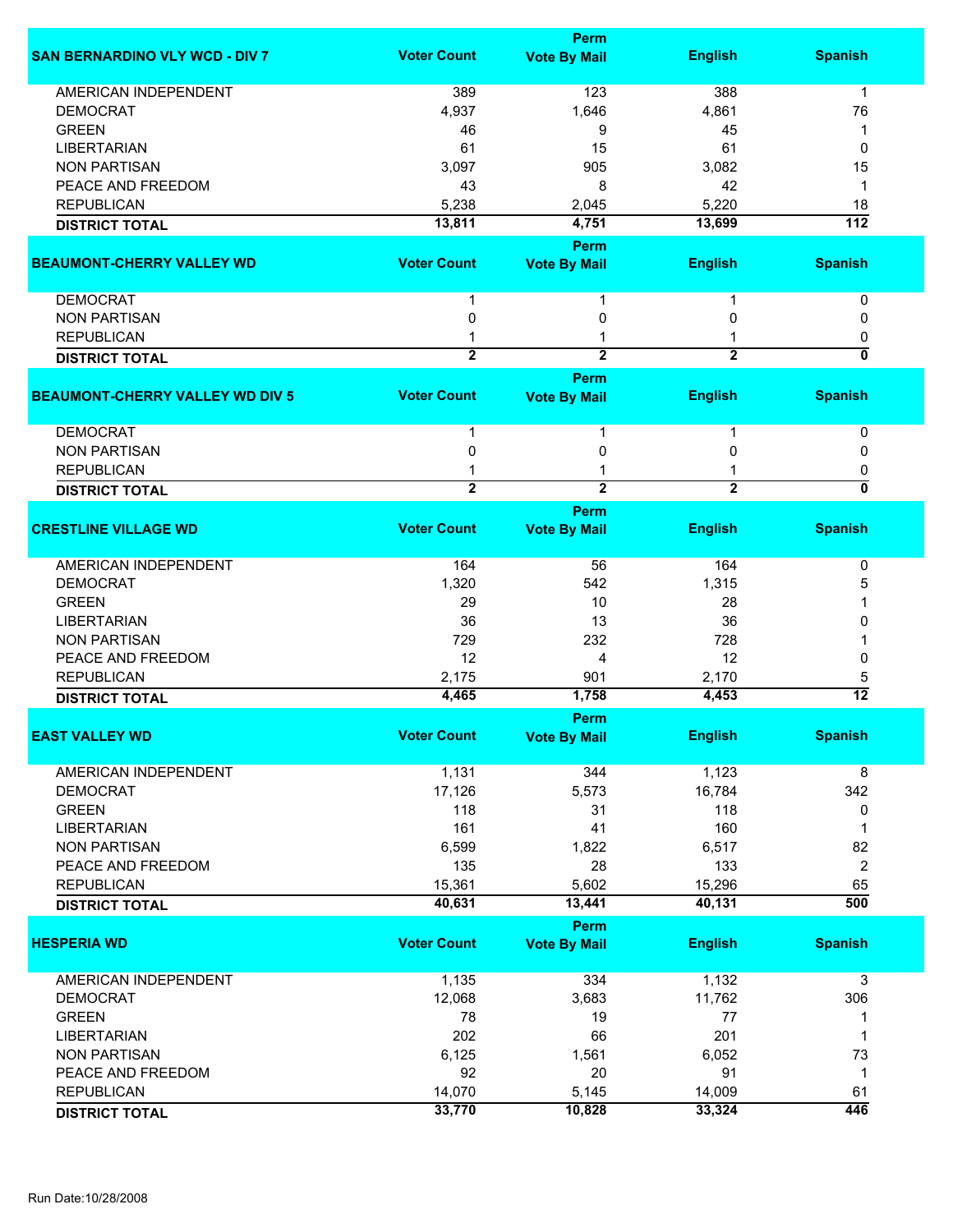|                               |                    | Perm                |                |                  |  |  |
|-------------------------------|--------------------|---------------------|----------------|------------------|--|--|
| <b>HI-DESERT WD</b>           | <b>Voter Count</b> | <b>Vote By Mail</b> | <b>English</b> | <b>Spanish</b>   |  |  |
| <b>AMERICAN INDEPENDENT</b>   | 465                | 173                 | 464            | $\mathbf 1$      |  |  |
| <b>DEMOCRAT</b>               | 3,489              | 1,514               | 3,472          | 17               |  |  |
| <b>GREEN</b>                  | 54                 | 22                  | 54             | 0                |  |  |
| <b>LIBERTARIAN</b>            | 51                 | 14                  | 50             | 1                |  |  |
| <b>NON PARTISAN</b>           | 2,206              | 775                 | 2,198          |                  |  |  |
| PEACE AND FREEDOM             | 22                 | 5                   | 22             | 8                |  |  |
|                               |                    |                     |                | 0                |  |  |
| <b>REPUBLICAN</b>             | 5,413              | 2,515               | 5,404          | 9                |  |  |
| <b>DISTRICT TOTAL</b>         | 11,700             | 5,018               | 11,664         | $\overline{36}$  |  |  |
|                               |                    | Perm                |                |                  |  |  |
| <b>INDIAN WELLS VALLEY WD</b> | <b>Voter Count</b> | <b>Vote By Mail</b> | <b>English</b> | <b>Spanish</b>   |  |  |
| AMERICAN INDEPENDENT          | 5                  | 4                   | 5              | 0                |  |  |
| <b>DEMOCRAT</b>               | 27                 | 25                  | 27             | 0                |  |  |
| <b>GREEN</b>                  | $\mathbf 1$        | $\mathbf 0$         | 1              | 0                |  |  |
| <b>NON PARTISAN</b>           | 27                 | 27                  | 27             | 0                |  |  |
| <b>REPUBLICAN</b>             | 46                 | 40                  | 46             | 0                |  |  |
|                               | 106                | 96                  | 106            | 0                |  |  |
| <b>DISTRICT TOTAL</b>         |                    |                     |                |                  |  |  |
|                               | <b>Voter Count</b> | Perm                |                |                  |  |  |
| <b>JOSHUA BASIN WD</b>        |                    | <b>Vote By Mail</b> | <b>English</b> | <b>Spanish</b>   |  |  |
| <b>AMERICAN INDEPENDENT</b>   | 198                | 89                  | 197            | 1                |  |  |
| <b>DEMOCRAT</b>               | 1,505              | 671                 | 1,493          | 12               |  |  |
| <b>GREEN</b>                  | 39                 | 16                  | 39             | 0                |  |  |
| <b>LIBERTARIAN</b>            | 38                 | 20                  | 38             | 0                |  |  |
| <b>NON PARTISAN</b>           | 955                | 359                 | 955            | 0                |  |  |
| PEACE AND FREEDOM             | 14                 | $\overline{7}$      | 14             | 0                |  |  |
| <b>REPUBLICAN</b>             | 1,626              | 778                 | 1,625          | 1                |  |  |
| <b>DISTRICT TOTAL</b>         | 4,375              | 1,940               | 4,361          | $\overline{14}$  |  |  |
|                               |                    | Perm                |                |                  |  |  |
| <b>MONTE VISTA WD</b>         | <b>Voter Count</b> | <b>Vote By Mail</b> | <b>English</b> | <b>Spanish</b>   |  |  |
|                               |                    |                     |                |                  |  |  |
| <b>AMERICAN INDEPENDENT</b>   | 362                | 88                  | 360            | $\overline{2}$   |  |  |
| <b>DEMOCRAT</b>               | 8,757              | 2,258               | 8,378          | 379              |  |  |
| <b>GREEN</b>                  | 63                 | 21                  | 61             | 2                |  |  |
| LIBERTARIAN                   | 93                 | 28                  | 90             | 3                |  |  |
| <b>NON PARTISAN</b>           | 3,215              | 754                 | 3,110          | 105              |  |  |
| PEACE AND FREEDOM             | 82                 | 11                  | 79             | 3                |  |  |
| <b>REPUBLICAN</b>             | 5,840              | 1,860               | 5,780          | 60               |  |  |
| <b>DISTRICT TOTAL</b>         | 18,412             | 5,020               | 17,858         | $\overline{554}$ |  |  |
|                               |                    | Perm                |                |                  |  |  |
| <b>ODESSA WATER DISTRICT</b>  | <b>Voter Count</b> | <b>Vote By Mail</b> | <b>English</b> | <b>Spanish</b>   |  |  |
|                               |                    |                     |                |                  |  |  |
| AMERICAN INDEPENDENT          | 347                | 98                  | 344            | 3                |  |  |
| <b>DEMOCRAT</b>               | 3,870              | 1,170               | 3,829          | 41               |  |  |
| <b>GREEN</b>                  | 26                 | 13                  | 26             | 0                |  |  |
| <b>LIBERTARIAN</b>            | 34                 | 8                   | 34             | 0                |  |  |
| <b>NON PARTISAN</b>           | 2,034              | 458                 | 2,024          | 10               |  |  |
| PEACE AND FREEDOM             | 18                 | 5                   | 18             | 0                |  |  |
| <b>REPUBLICAN</b>             | 2,973              | 945                 | 2,967          | 6                |  |  |
| <b>DISTRICT TOTAL</b>         | 9,302              | 2,697               | 9,242          | $\overline{60}$  |  |  |
|                               |                    |                     |                |                  |  |  |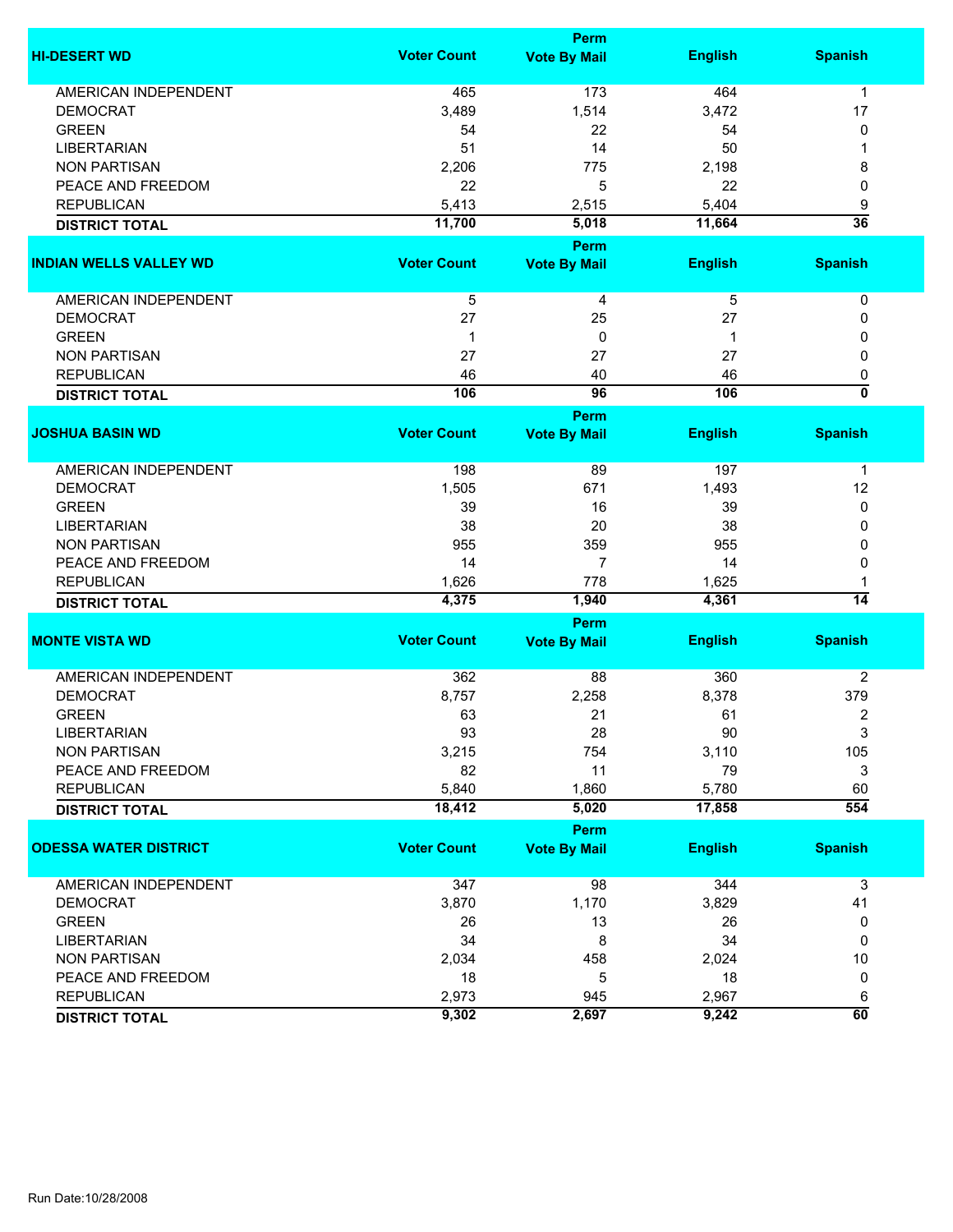|                                    |                    | <b>Perm</b>         |                |                         |
|------------------------------------|--------------------|---------------------|----------------|-------------------------|
| <b>RAND COMMUNITIES WD</b>         | <b>Voter Count</b> | <b>Vote By Mail</b> | <b>English</b> | <b>Spanish</b>          |
| <b>AMERICAN INDEPENDENT</b>        | 3                  | $\mathbf{1}$        | 3              | 0                       |
| <b>DEMOCRAT</b>                    | 18                 | 17                  | 18             | 0                       |
|                                    | -1                 | 1                   |                | 0                       |
| <b>LIBERTARIAN</b>                 |                    |                     |                |                         |
| <b>NON PARTISAN</b>                | 5                  | 5                   | 5              | 0                       |
| <b>REPUBLICAN</b>                  | 28                 | 26                  | 28             | 0                       |
| <b>DISTRICT TOTAL</b>              | 55                 | 50                  | 55             | $\overline{\mathbf{0}}$ |
|                                    |                    | <b>Perm</b>         |                |                         |
| <b>RUNNING SPRINGS WD</b>          | <b>Voter Count</b> | <b>Vote By Mail</b> | <b>English</b> | <b>Spanish</b>          |
| AMERICAN INDEPENDENT               | 77                 | 18                  | 77             | 0                       |
| <b>DEMOCRAT</b>                    | 736                | 299                 | 734            | 2                       |
| <b>GREEN</b>                       | 20                 | 5                   | 20             | 0                       |
|                                    |                    |                     |                |                         |
| <b>LIBERTARIAN</b>                 | 19                 | 9                   | 19             | 0                       |
| <b>NON PARTISAN</b>                | 498                | 162                 | 497            |                         |
| PEACE AND FREEDOM                  | 4                  | 1                   | 4              | 0                       |
| <b>REPUBLICAN</b>                  | 1,397              | 518                 | 1,397          | 0                       |
| <b>DISTRICT TOTAL</b>              | 2,751              | 1,012               | 2,748          | $\overline{3}$          |
|                                    |                    | <b>Perm</b>         |                |                         |
| <b>TWENTYNINE PALMS WD</b>         | <b>Voter Count</b> | <b>Vote By Mail</b> | <b>English</b> | <b>Spanish</b>          |
|                                    |                    |                     |                |                         |
| AMERICAN INDEPENDENT               | 221                | 84                  | 220            | 1                       |
| <b>DEMOCRAT</b>                    | 1,854              | 719                 | 1,851          | 3                       |
| <b>GREEN</b>                       | 31                 | 15                  | 31             | 0                       |
| <b>LIBERTARIAN</b>                 | 39                 | 13                  | 39             | 0                       |
| <b>NON PARTISAN</b>                | 1,492              | 462                 | 1,491          | 1                       |
| PEACE AND FREEDOM                  | 17                 | 5                   | 17             | 0                       |
| <b>REPUBLICAN</b>                  | 2,646              | 1,051               | 2,636          | 10                      |
|                                    | 6,300              | 2,349               | 6,285          | $\overline{15}$         |
| <b>DISTRICT TOTAL</b>              |                    |                     |                |                         |
|                                    |                    | Perm                |                |                         |
| <b>VICTORVILLE WD</b>              | <b>Voter Count</b> | <b>Vote By Mail</b> | <b>English</b> | <b>Spanish</b>          |
| <b>AMERICAN INDEPENDENT</b>        | 1,240              | 402                 | 1,233          | 7                       |
| <b>DEMOCRAT</b>                    | 17,251             | 5,366               | 16,844         | 407                     |
| <b>GREEN</b>                       | 91                 | 22                  | 90             | 1                       |
| LIBERTARIAN                        | 157                | 48                  | 156            | 1                       |
| <b>NON PARTISAN</b>                | 7,617              | 2,055               | 7,537          | 80                      |
| PEACE AND FREEDOM                  | 119                | 30                  | 115            | 4                       |
|                                    |                    |                     |                |                         |
| <b>REPUBLICAN</b>                  | 14,221             | 4,978               | 14,152         | 69                      |
| <b>DISTRICT TOTAL</b>              | 40,696             | 12,901              | 40,127         | 569                     |
|                                    |                    | <b>Perm</b>         |                |                         |
| <b>VICTORVILLE WD - IMP DIST 1</b> | <b>Voter Count</b> | <b>Vote By Mail</b> | <b>English</b> | <b>Spanish</b>          |
|                                    |                    |                     |                |                         |
| <b>AMERICAN INDEPENDENT</b>        | 983                | 319                 | 976            | $\overline{7}$          |
| <b>DEMOCRAT</b>                    | 13,381             | 4,144               | 13,057         | 324                     |
| <b>GREEN</b>                       | 71                 | 18                  | 70             | 1                       |
| <b>LIBERTARIAN</b>                 | 111                | 36                  | 110            | 1                       |
| <b>NON PARTISAN</b>                | 5,867              | 1,567               | 5,802          | 65                      |
| PEACE AND FREEDOM                  | 88                 | 22                  | 85             | 3                       |
| <b>REPUBLICAN</b>                  | 10,550             | 3,653               | 10,499         | 51                      |
| <b>DISTRICT TOTAL</b>              | 31,051             | 9,759               | 30,599         | 452                     |
|                                    |                    |                     |                |                         |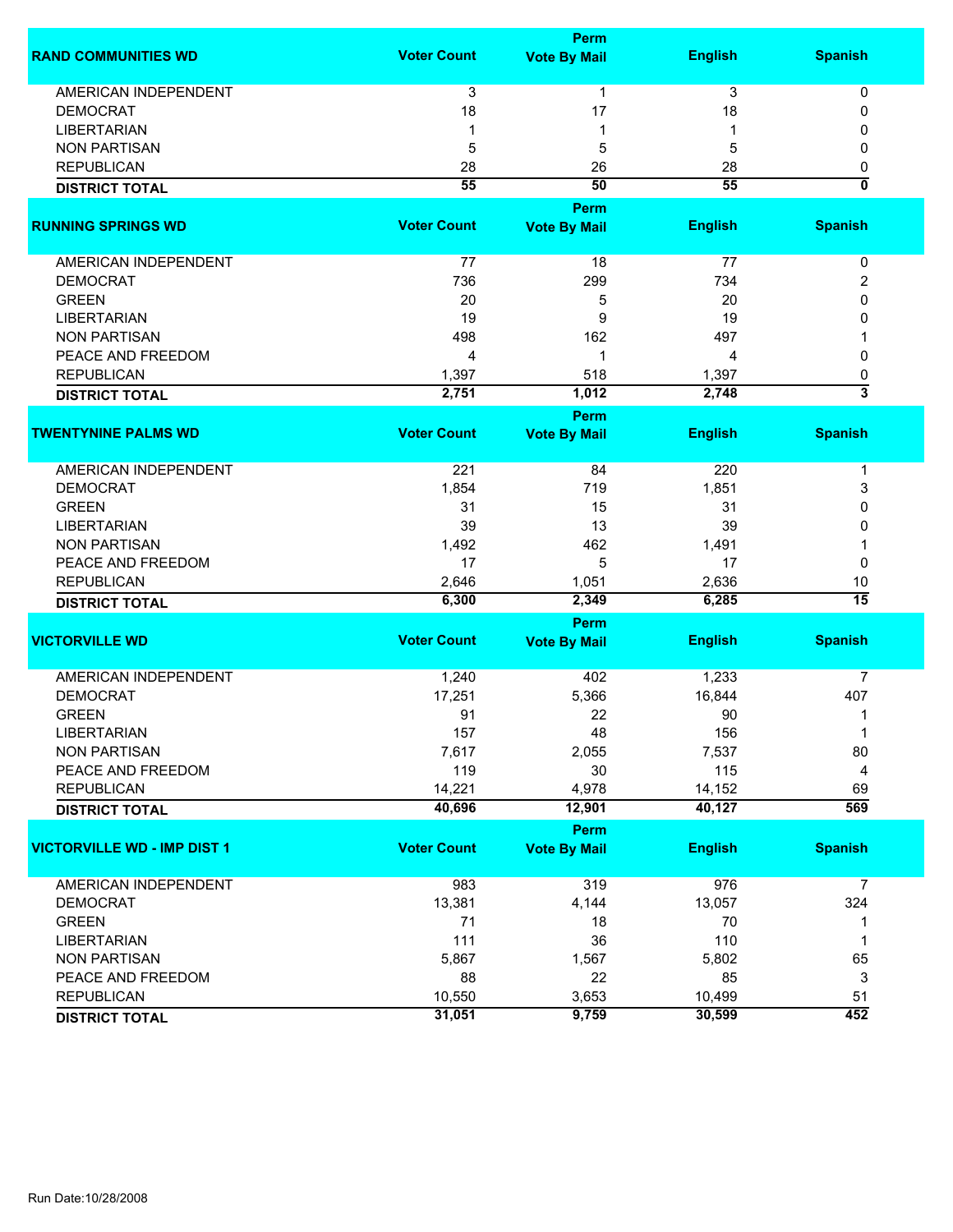|                                    |                    | Perm                |                |                      |
|------------------------------------|--------------------|---------------------|----------------|----------------------|
| <b>VICTORVILLE WD - IMP DIST 2</b> | <b>Voter Count</b> | <b>Vote By Mail</b> | <b>English</b> | <b>Spanish</b>       |
| <b>AMERICAN INDEPENDENT</b>        | 257                | 83                  | 257            | $\mathbf 0$          |
| <b>DEMOCRAT</b>                    | 3,870              | 1,222               | 3,787          | 83                   |
| <b>GREEN</b>                       | 20                 | 4                   | 20             | 0                    |
| <b>LIBERTARIAN</b>                 | 46                 | 12                  | 46             | 0                    |
| <b>NON PARTISAN</b>                | 1,750              | 488                 | 1,735          | 15                   |
|                                    |                    |                     |                |                      |
| PEACE AND FREEDOM                  | 31                 | 8                   | 30             | 1                    |
| <b>REPUBLICAN</b>                  | 3,671              | 1,325               | 3,653          | 18                   |
| <b>DISTRICT TOTAL</b>              | 9,645              | 3,142               | 9,528          | $\overline{117}$     |
|                                    |                    | Perm                |                |                      |
| <b>YUCAIPA VALLEY WD</b>           | <b>Voter Count</b> | <b>Vote By Mail</b> | <b>English</b> | <b>Spanish</b>       |
| <b>AMERICAN INDEPENDENT</b>        | 894                | 273                 | 892            | $\overline{2}$       |
| <b>DEMOCRAT</b>                    | 7,833              | 2,903               | 7,737          | 96                   |
| <b>GREEN</b>                       | 106                | 21                  | 106            | 0                    |
| <b>LIBERTARIAN</b>                 | 142                | 34                  | 142            | $\mathbf 0$          |
| <b>NON PARTISAN</b>                | 4,239              | 1,267               | 4,218          | 21                   |
| PEACE AND FREEDOM                  | 38                 | 11                  | 38             | 0                    |
| <b>REPUBLICAN</b>                  |                    |                     |                | 24                   |
|                                    | 13,534             | 5,176               | 13,510         | $\overline{143}$     |
| <b>DISTRICT TOTAL</b>              | 26,786             | 9,685               | 26,643         |                      |
|                                    |                    | Perm                |                |                      |
| <b>YUCAIPA VALLEY WD - DIV 1</b>   | <b>Voter Count</b> | <b>Vote By Mail</b> | <b>English</b> | <b>Spanish</b>       |
| <b>AMERICAN INDEPENDENT</b>        | 249                | 70                  | 249            | 0                    |
| <b>DEMOCRAT</b>                    | 2,051              | 693                 | 2,018          | 33                   |
| <b>GREEN</b>                       | 30                 | 5                   | 30             | 0                    |
| <b>LIBERTARIAN</b>                 | 37                 | 8                   | 37             | 0                    |
| <b>NON PARTISAN</b>                | 1,178              | 328                 | 1,174          | 4                    |
| PEACE AND FREEDOM                  | 14                 | 5                   | 14             | 0                    |
| <b>REPUBLICAN</b>                  |                    |                     |                |                      |
|                                    | 3,454<br>7,013     | 1,297<br>2,406      | 3,447<br>6,969 | 7<br>$\overline{44}$ |
| <b>DISTRICT TOTAL</b>              |                    | Perm                |                |                      |
| <b>YUCAIPA VALLEY WD - DIV 2</b>   | <b>Voter Count</b> | <b>Vote By Mail</b> | <b>English</b> | <b>Spanish</b>       |
|                                    |                    |                     |                |                      |
| <b>AMERICAN INDEPENDENT</b>        | 203                | 67                  | 202            | 1                    |
| <b>DEMOCRAT</b>                    | 1,701              | 584                 | 1,684          | 17                   |
| <b>GREEN</b>                       | 26                 | 7                   | 26             | 0                    |
| <b>LIBERTARIAN</b>                 | 34                 | 11                  | 34             | 0                    |
| <b>NON PARTISAN</b>                | 985                | 292                 | 983            | 2                    |
| PEACE AND FREEDOM                  | 7                  | 3                   | 7              | 0                    |
| <b>REPUBLICAN</b>                  | 2,775              | 1,043               | 2,773          | 2                    |
| <b>DISTRICT TOTAL</b>              | 5,731              | 2,007               | 5,709          | $\overline{22}$      |
|                                    |                    | Perm                |                |                      |
| <b>YUCAIPA VALLEY WD - DIV 3</b>   | <b>Voter Count</b> | <b>Vote By Mail</b> | <b>English</b> | <b>Spanish</b>       |
| AMERICAN INDEPENDENT               | 199                | 65                  | 198            | $\mathbf{1}$         |
| <b>DEMOCRAT</b>                    | 1,833              | 792                 | 1,826          | 7                    |
| <b>GREEN</b>                       | 21                 | 3                   | 21             | 0                    |
| <b>LIBERTARIAN</b>                 | 28                 | 4                   | 28             | 0                    |
| <b>NON PARTISAN</b>                | 914                | 321                 | 910            | 4                    |
|                                    |                    | 1                   |                |                      |
| PEACE AND FREEDOM                  | 8                  |                     | 8              | 0                    |
| <b>REPUBLICAN</b>                  | 3,778              | 1,578               | 3,772          | 6                    |
| <b>DISTRICT TOTAL</b>              | 6,781              | 2,764               | 6,763          | $\overline{18}$      |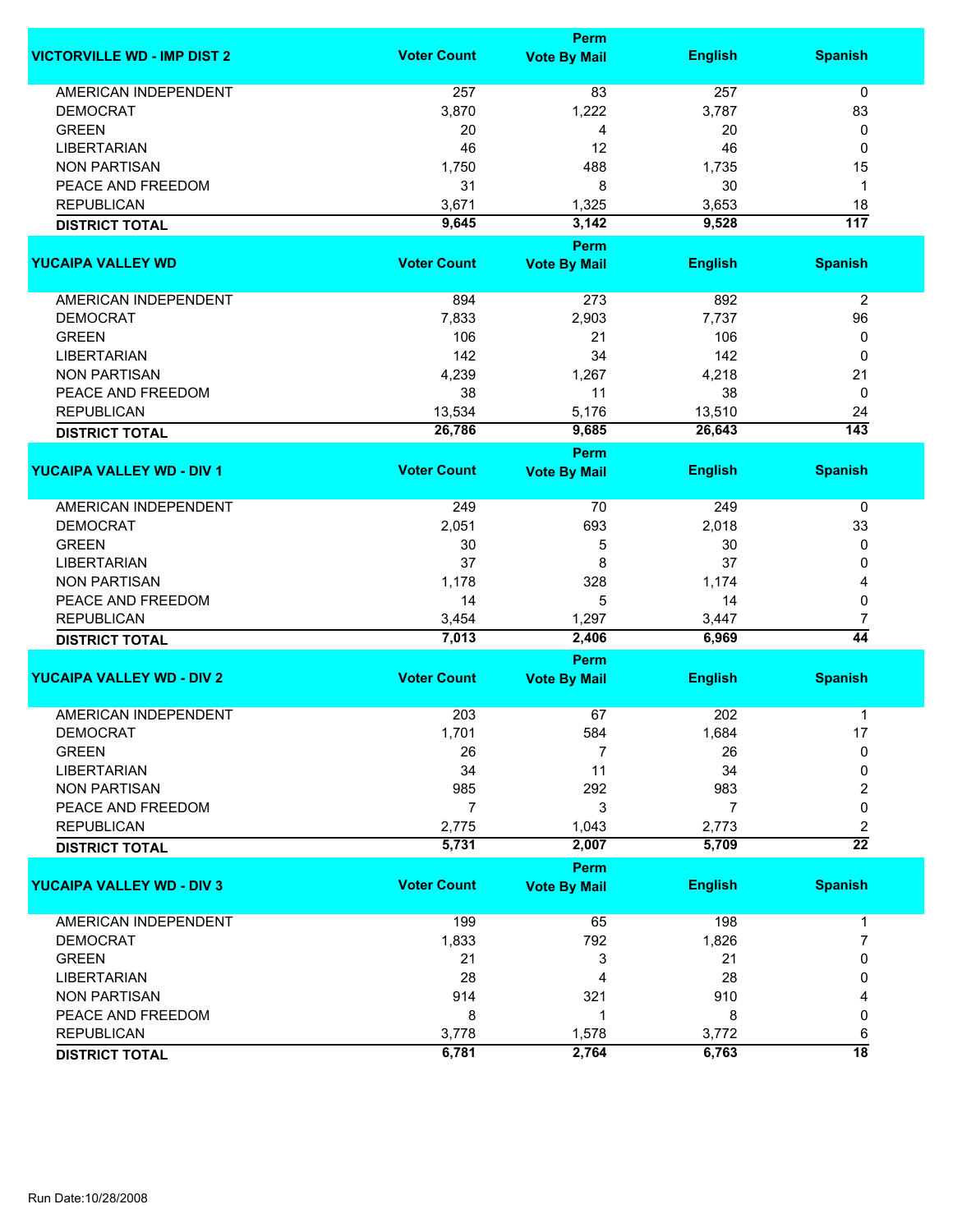|                                   |                    | Perm                |                |                           |
|-----------------------------------|--------------------|---------------------|----------------|---------------------------|
| <b>YUCAIPA VALLEY WD - DIV 4</b>  | <b>Voter Count</b> | <b>Vote By Mail</b> | <b>English</b> | <b>Spanish</b>            |
| <b>AMERICAN INDEPENDENT</b>       | 172                | 43                  | 172            | 0                         |
| <b>DEMOCRAT</b>                   | 1,641              | 570                 | 1,605          | 36                        |
| <b>GREEN</b>                      | 25                 | 6                   | 25             | 0                         |
| <b>LIBERTARIAN</b>                | 37                 | 10                  | 37             | 0                         |
| <b>NON PARTISAN</b>               | 818                | 210                 | 807            | 11                        |
| PEACE AND FREEDOM                 | 8                  | 1                   | 8              | 0                         |
| <b>REPUBLICAN</b>                 | 2,212              | 733                 | 2,203          | 9                         |
| <b>DISTRICT TOTAL</b>             | 4,913              | 1,573               | 4,857          | $\overline{56}$           |
|                                   |                    | Perm                |                |                           |
| <b>YUCAIPA VALLEY WD - DIV 5</b>  | <b>Voter Count</b> | <b>Vote By Mail</b> | <b>English</b> | <b>Spanish</b>            |
|                                   |                    |                     |                |                           |
| AMERICAN INDEPENDENT              | 71                 | 28                  | 71             | 0                         |
| <b>DEMOCRAT</b>                   | 607                | 264                 | 604            | 3                         |
| <b>GREEN</b>                      | 4                  | 0                   | 4              | 0                         |
| <b>LIBERTARIAN</b>                | 6                  | 1                   | 6              | 0                         |
| <b>NON PARTISAN</b>               | 344                | 116                 | 344            | 0                         |
| PEACE AND FREEDOM                 | 1                  | 1                   | 1              | 0                         |
| <b>REPUBLICAN</b>                 | 1,315              | 525                 | 1,315          | 0                         |
| <b>DISTRICT TOTAL</b>             | 2,348              | 935                 | 2,345          | $\overline{\overline{3}}$ |
|                                   |                    | Perm                |                |                           |
| <b>WEST VALLEY WD</b>             | <b>Voter Count</b> | <b>Vote By Mail</b> | <b>English</b> | <b>Spanish</b>            |
| <b>AMERICAN INDEPENDENT</b>       | 608                | 148                 | 593            | 15                        |
| <b>DEMOCRAT</b>                   | 14,324             | 3,903               | 13,811         | 513                       |
| <b>GREEN</b>                      | 59                 | 11                  | 58             | 1                         |
| <b>LIBERTARIAN</b>                | 84                 | 19                  | 79             | 5                         |
| <b>NON PARTISAN</b>               | 4,552              | 1,114               | 4,432          | 120                       |
| PEACE AND FREEDOM                 | 108                | 23                  | 105            | 3                         |
| <b>REPUBLICAN</b>                 | 8,425              | 2,464               | 8,335          | 90                        |
| <b>DISTRICT TOTAL</b>             | 28,160             | 7,682               | 27,413         | $\overline{747}$          |
|                                   |                    | Perm                |                |                           |
| <b>WEST VALLEY VECTOR CONTROL</b> | <b>Voter Count</b> | <b>Vote By Mail</b> | <b>English</b> | <b>Spanish</b>            |
| <b>AMERICAN INDEPENDENT</b>       | 5,134              | 1,474               | 5,086          | 48                        |
| <b>DEMOCRAT</b>                   | 89,176             | 26,612              | 86,752         | 2,424                     |
| <b>GREEN</b>                      | 722                | 195                 | 715            | 7                         |
| <b>LIBERTARIAN</b>                | 874                | 242                 | 865            | 9                         |
| <b>NON PARTISAN</b>               | 40,367             | 10,944              | 39,858         | 509                       |
| PEACE AND FREEDOM                 | 595                | 110                 | 581            | 14                        |
| <b>REPUBLICAN</b>                 | 86,836             | 31,098              | 86,335         | 501                       |
| <b>DISTRICT TOTAL</b>             | 223,704            | 70,675              | 220,192        | 3,512                     |
|                                   |                    | <b>Perm</b>         |                |                           |
| <b>COUNTY SERVICE AREA 20</b>     | <b>Voter Count</b> | <b>Vote By Mail</b> | <b>English</b> | <b>Spanish</b>            |
| <b>AMERICAN INDEPENDENT</b>       | 179                | 74                  | 178            | $\mathbf 1$               |
| <b>DEMOCRAT</b>                   | 1,402              | 603                 | 1,392          | $10$                      |
| <b>GREEN</b>                      | 31                 | 10                  | 31             | 0                         |
| <b>LIBERTARIAN</b>                | 34                 | 17                  | 34             | 0                         |
| <b>NON PARTISAN</b>               | 912                | 332                 | 912            | 0                         |
| PEACE AND FREEDOM                 | 13                 | 6                   | 13             | 0                         |
| <b>REPUBLICAN</b>                 | 1,536              | 708                 | 1,535          | 1                         |
| <b>DISTRICT TOTAL</b>             | 4,107              | 1,750               | 4,095          | 12                        |
|                                   |                    |                     |                |                           |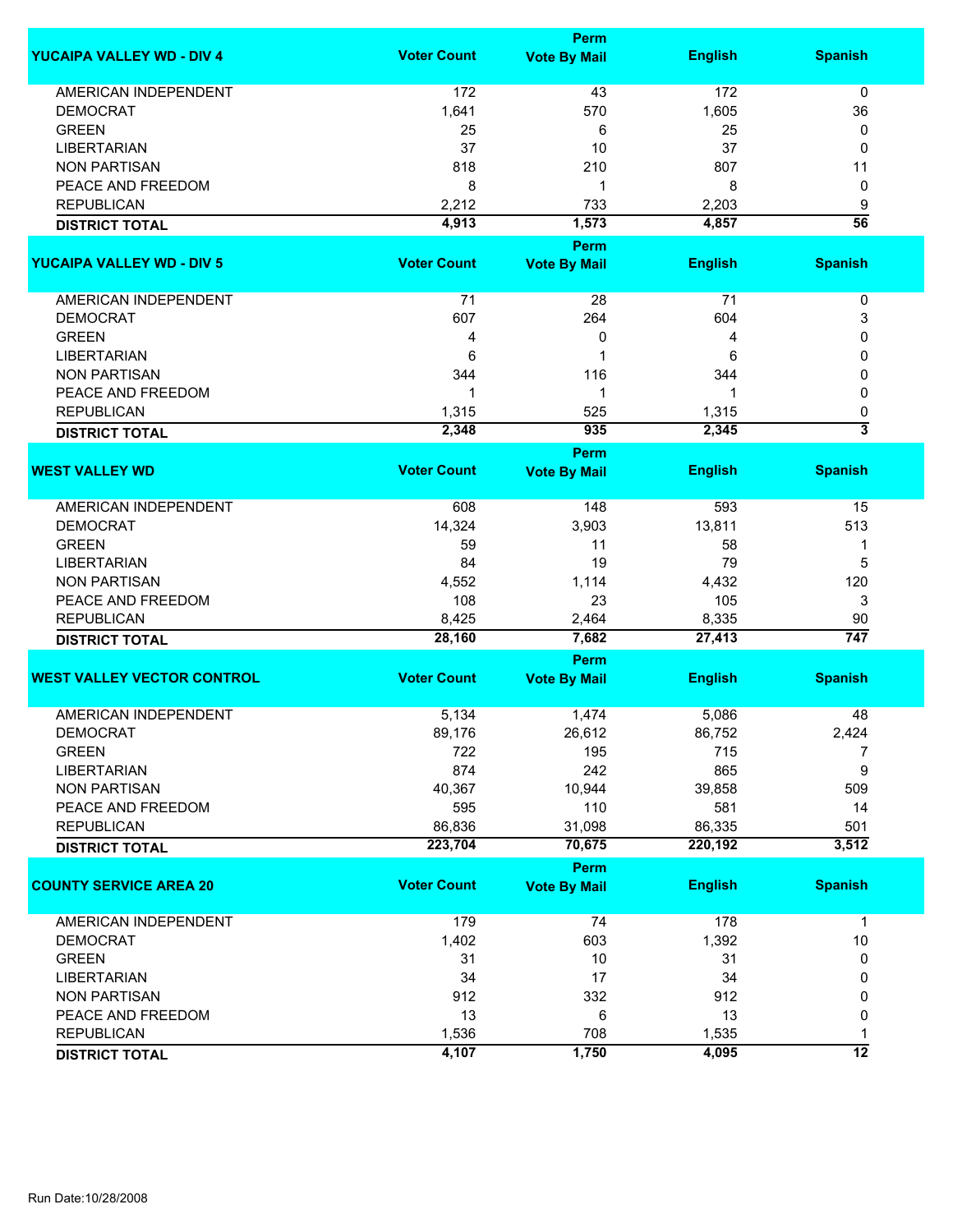|                                       |                    | Perm                |                 |                           |
|---------------------------------------|--------------------|---------------------|-----------------|---------------------------|
| <b>COUNTY SERVICE AREA 29</b>         | <b>Voter Count</b> | <b>Vote By Mail</b> | <b>English</b>  | <b>Spanish</b>            |
|                                       |                    |                     |                 |                           |
| <b>AMERICAN INDEPENDENT</b>           | 165                | 61                  | 165             | $\mathbf 0$               |
| <b>DEMOCRAT</b>                       | 844                | 321                 | 831             | 13                        |
| <b>GREEN</b>                          | 20                 | 5                   | 20              | 0                         |
| <b>LIBERTARIAN</b>                    | 17                 | 3                   | 17              | 0                         |
| <b>NON PARTISAN</b>                   | 489                | 140                 | 488             |                           |
| PEACE AND FREEDOM                     | 5                  | 1                   | 5               | 0                         |
| <b>REPUBLICAN</b>                     | 1,205              | 506                 | 1,194           | 11                        |
|                                       |                    |                     |                 |                           |
| <b>DISTRICT TOTAL</b>                 | 2,745              | 1,037               | 2,720           | $\overline{25}$           |
|                                       |                    | Perm                |                 |                           |
| <b>COUNTY SERVICE AREA 30</b>         | <b>Voter Count</b> | <b>Vote By Mail</b> | <b>English</b>  | <b>Spanish</b>            |
| AMERICAN INDEPENDENT                  | 3                  | 1                   | 3               | 0                         |
| <b>DEMOCRAT</b>                       | 18                 | 17                  |                 |                           |
|                                       |                    |                     | 18              | 0                         |
| <b>LIBERTARIAN</b>                    |                    | 1                   |                 | 0                         |
| <b>NON PARTISAN</b>                   | 5                  | 5                   | 5               | 0                         |
| <b>REPUBLICAN</b>                     | 28                 | 26                  | 28              | 0                         |
| <b>DISTRICT TOTAL</b>                 | 55                 | 50                  | 55              | $\overline{\mathfrak{o}}$ |
|                                       |                    | Perm                |                 |                           |
| <b>COUNTY SERVICE AREA 56</b>         | <b>Voter Count</b> |                     |                 | <b>Spanish</b>            |
|                                       |                    | <b>Vote By Mail</b> | <b>English</b>  |                           |
| <b>AMERICAN INDEPENDENT</b>           | 89                 | 27                  | 89              | 0                         |
| <b>DEMOCRAT</b>                       | 765                | 285                 | 763             | 2                         |
| <b>GREEN</b>                          | 34                 | 9                   | 34              | 0                         |
| <b>LIBERTARIAN</b>                    | 25                 | 8                   | 25              | 0                         |
| <b>NON PARTISAN</b>                   | 449                | 166                 | 448             |                           |
|                                       |                    |                     |                 |                           |
| PEACE AND FREEDOM                     | 6                  | 0                   | 6               | 0                         |
| <b>REPUBLICAN</b>                     | 1,435              | 626                 | 1,433           | 2                         |
| <b>DISTRICT TOTAL</b>                 | 2,803              | 1,121               | 2,798           | $\overline{5}$            |
|                                       |                    | Perm                |                 |                           |
| <b>COUNTY SERVICE AREA 70 ZONE HL</b> | <b>Voter Count</b> | <b>Vote By Mail</b> | <b>English</b>  | <b>Spanish</b>            |
| AMERICAN INDEPENDENT                  | 1                  | 1                   | 1               | 0                         |
|                                       |                    |                     |                 |                           |
| <b>DEMOCRAT</b>                       | 25                 | 24                  | 25              | 0                         |
| <b>NON PARTISAN</b>                   | 6                  | 6                   | 6               | 0                         |
| <b>REPUBLICAN</b>                     | 42                 | 36                  | 42              | 0                         |
| <b>DISTRICT TOTAL</b>                 | $\overline{74}$    | 67                  | $\overline{74}$ | $\overline{\mathfrak{o}}$ |
|                                       |                    | Perm                |                 |                           |
| <b>COUNTY SERVICE AREA 70 ZONE J</b>  | <b>Voter Count</b> | <b>Vote By Mail</b> | <b>English</b>  | <b>Spanish</b>            |
| AMERICAN INDEPENDENT                  | 32                 | 10                  | 31              | 1                         |
| <b>DEMOCRAT</b>                       | 329                | 103                 | 327             | $\overline{c}$            |
|                                       |                    |                     |                 |                           |
| <b>GREEN</b>                          | 4                  | 1                   | 4               | 0                         |
| <b>LIBERTARIAN</b>                    | 5                  | 2                   | 5               | 0                         |
| <b>NON PARTISAN</b>                   | 240                | 76                  | 240             | 0                         |
| PEACE AND FREEDOM                     | 1                  | 1                   | 1               | 0                         |
| <b>REPUBLICAN</b>                     | 660                | 278                 | 658             | 2                         |
| <b>DISTRICT TOTAL</b>                 | 1,271              | 471                 | 1,266           | $\overline{\bf{5}}$       |
|                                       |                    | <b>Perm</b>         |                 |                           |
| <b>COUNTY SERVICE AREA 70 ZONE M</b>  | <b>Voter Count</b> | <b>Vote By Mail</b> | <b>English</b>  | <b>Spanish</b>            |
| <b>AMERICAN INDEPENDENT</b>           | 28                 | 12                  | 28              | 0                         |
| <b>DEMOCRAT</b>                       | 189                | 90                  | 188             |                           |
| <b>GREEN</b>                          | 4                  | 3                   | 4               | 0                         |
| <b>NON PARTISAN</b>                   | 107                | 35                  | 107             | 0                         |
|                                       |                    |                     |                 |                           |
| <b>REPUBLICAN</b>                     | 155                | 59                  | 155             | 0                         |
| <b>DISTRICT TOTAL</b>                 | 483                | 199                 | 482             | 7                         |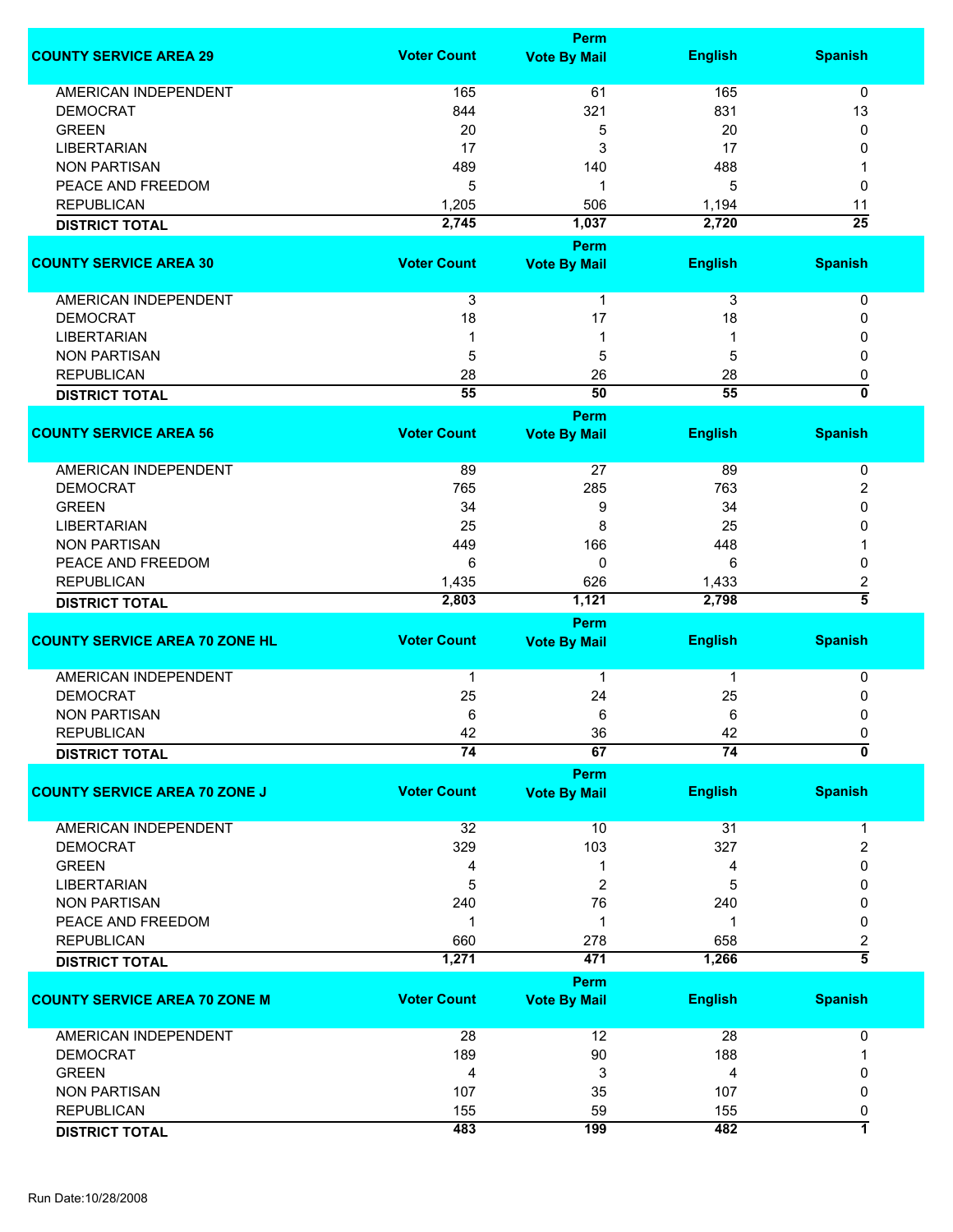|                                         |                    | <b>Perm</b>             |                  |                           |
|-----------------------------------------|--------------------|-------------------------|------------------|---------------------------|
| <b>COUNTY SERVICE AREA 70 ZONE R-44</b> | <b>Voter Count</b> | <b>Vote By Mail</b>     | <b>English</b>   | <b>Spanish</b>            |
|                                         |                    |                         |                  |                           |
| <b>NON PARTISAN</b>                     | 0                  | 0                       | 0                | 0                         |
| <b>REPUBLICAN</b>                       | 5                  | 4                       | 5                | 0                         |
| <b>DISTRICT TOTAL</b>                   | $\overline{5}$     | 4                       | $\overline{5}$   | $\mathbf{0}$              |
|                                         |                    | Perm                    |                  |                           |
| <b>COUNTY SERVICE AREA 70 ZONE P6</b>   | <b>Voter Count</b> | <b>Vote By Mail</b>     | <b>English</b>   | <b>Spanish</b>            |
| AMERICAN INDEPENDENT                    | 12                 | 5                       | 11               | -1                        |
| <b>DEMOCRAT</b>                         | 76                 | 25                      | 72               |                           |
| <b>LIBERTARIAN</b>                      | 2                  | 0                       | 2                | O                         |
| <b>NON PARTISAN</b>                     | 62                 | 12                      | 61               |                           |
| PEACE AND FREEDOM                       | 1                  | 0                       | -1               | 0                         |
| <b>REPUBLICAN</b>                       | 130                | 51                      | 128              | 2                         |
| <b>DISTRICT TOTAL</b>                   | 283                | 93                      | $\overline{275}$ | $\overline{\overline{8}}$ |
|                                         |                    | Perm                    |                  |                           |
| <b>COUNTY SERVICE AREA 70 ZONE R-3</b>  | <b>Voter Count</b> | <b>Vote By Mail</b>     | <b>English</b>   | <b>Spanish</b>            |
| AMERICAN INDEPENDENT                    | 20                 | 4                       | 20               | 0                         |
| <b>DEMOCRAT</b>                         |                    |                         |                  |                           |
|                                         | 138                | 50                      | 138              | 0                         |
| <b>GREEN</b>                            | 3                  | $\overline{\mathbf{c}}$ | 3                | $\Omega$                  |
| <b>LIBERTARIAN</b>                      | 3                  | 0                       | 3                | $\Omega$                  |
| <b>NON PARTISAN</b>                     | 103                | 21                      | 102              |                           |
| PEACE AND FREEDOM                       | 1                  | 0                       | 1                | $\Omega$                  |
| <b>REPUBLICAN</b>                       | 192                | 58                      | 192              | 0                         |
| <b>DISTRICT TOTAL</b>                   | 460                | 135                     | 459              | 7                         |
| <b>COUNTY SERVICE AREA 70 ZONE R15</b>  | <b>Voter Count</b> | Perm                    | <b>English</b>   | <b>Spanish</b>            |
|                                         |                    | <b>Vote By Mail</b>     |                  |                           |
| <b>AMERICAN INDEPENDENT</b>             | 68                 | 31                      | 68               | 0                         |
| <b>DEMOCRAT</b>                         | 391                | 155                     | 389              | 2                         |
| <b>GREEN</b>                            | 3                  | 1                       | 3                | 0                         |
| <b>LIBERTARIAN</b>                      | 10                 | 5                       | 10               | ŋ                         |
| <b>NON PARTISAN</b>                     | 230                | 80                      | 229              |                           |
| PEACE AND FREEDOM                       | 1                  | 0                       | 1                |                           |
| <b>REPUBLICAN</b>                       | 412                | 184                     | 412              | 0                         |
| <b>DISTRICT TOTAL</b>                   | 1,115              | 456                     | 1,112            | J.                        |
|                                         |                    | <b>Perm</b>             |                  |                           |
| <b>COUNTY SERVICE AREA 70 ZONE S7</b>   | <b>Voter Count</b> | <b>Vote By Mail</b>     | <b>English</b>   | <b>Spanish</b>            |
| AMERICAN INDEPENDENT                    | 44                 | 7                       | 44               | 0                         |
| <b>DEMOCRAT</b>                         | 485                | 131                     | 478              | 7                         |
| <b>GREEN</b>                            | 3                  | 1                       | 3                | 0                         |
| <b>LIBERTARIAN</b>                      | 8                  | 1                       | 8                | 0                         |
| <b>NON PARTISAN</b>                     | 251                | 42                      | 250              |                           |
| PEACE AND FREEDOM                       | 3                  | 0                       | 3                | 0                         |
| <b>REPUBLICAN</b>                       | 402                | 119                     | 402              | 0                         |
| <b>DISTRICT TOTAL</b>                   | 1,196              | 301                     | 1,188            | $\overline{\bf 8}$        |
|                                         |                    | Perm                    |                  |                           |
| <b>COUNTY SERVICE AREA 70 ZONE TV4</b>  | <b>Voter Count</b> | <b>Vote By Mail</b>     | <b>English</b>   | <b>Spanish</b>            |
| <b>AMERICAN INDEPENDENT</b>             | 29                 | 13                      | 29               | 0                         |
| <b>DEMOCRAT</b>                         | 202                | 97                      | 201              |                           |
| <b>GREEN</b>                            | 4                  | 3                       | 4                | 0                         |
| <b>NON PARTISAN</b>                     | 113                | 36                      | 113              | 0                         |
| <b>REPUBLICAN</b>                       | 165                | 64                      | 165              | 0                         |
| <b>DISTRICT TOTAL</b>                   | 513                | 213                     | 512              | 7                         |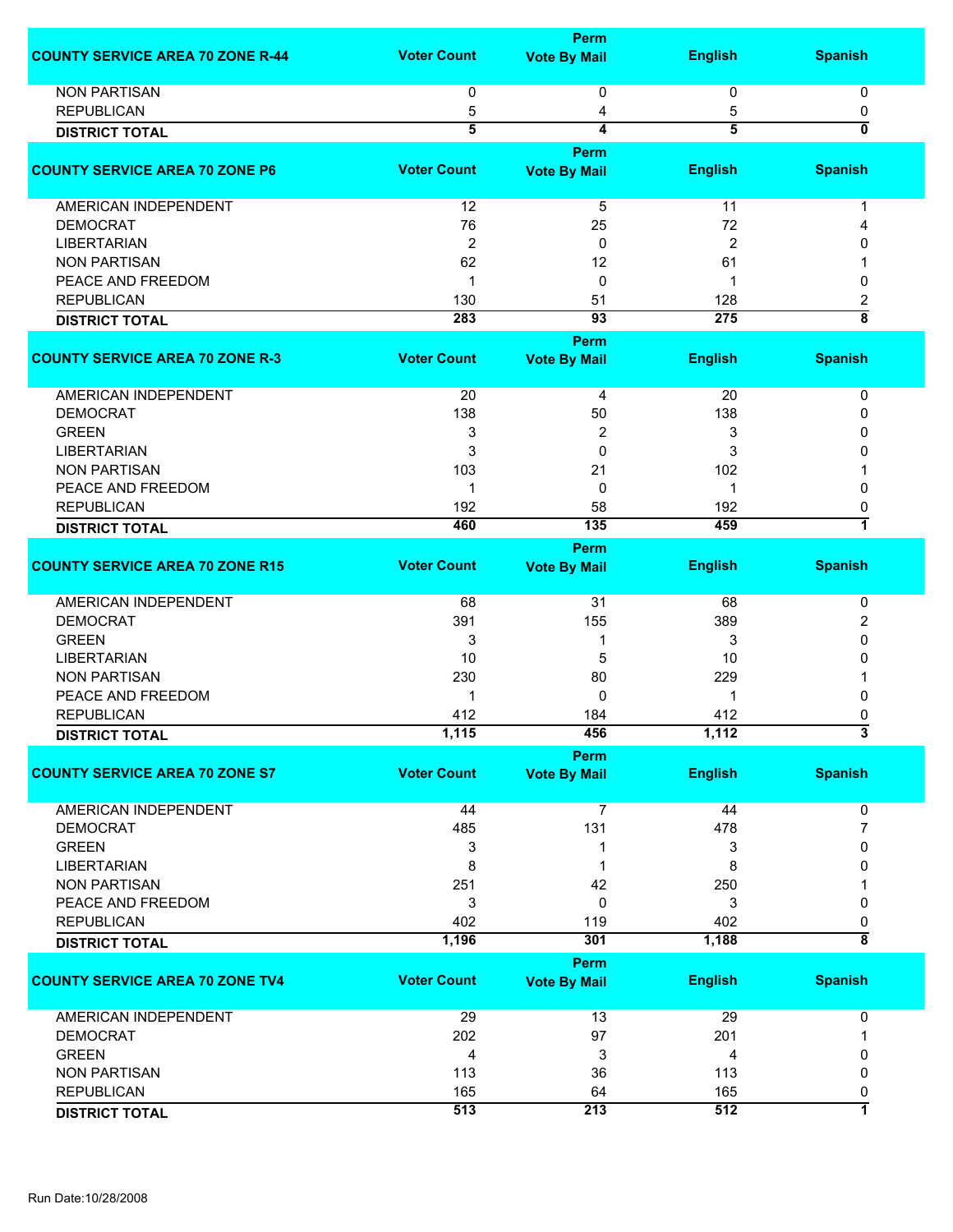|                                        |                    | Perm                               |                |                      |
|----------------------------------------|--------------------|------------------------------------|----------------|----------------------|
| <b>COUNTY SERVICE AREA 70 ZONE TV5</b> | <b>Voter Count</b> | <b>Vote By Mail</b>                | <b>English</b> | <b>Spanish</b>       |
| <b>AMERICAN INDEPENDENT</b>            | 227                | 109                                | 226            | 1                    |
| <b>DEMOCRAT</b>                        | 1,500              | 626                                | 1,493          | 7                    |
| <b>GREEN</b>                           | 33                 | 15                                 | 33             | 0                    |
| <b>LIBERTARIAN</b>                     | 40                 | 23                                 | 40             | 0                    |
| <b>NON PARTISAN</b>                    | 995                | 359                                | 994            |                      |
|                                        |                    |                                    |                |                      |
| PEACE AND FREEDOM                      | 11                 | 4                                  | 11             | 0                    |
| <b>REPUBLICAN</b>                      | 1,771              | 803                                | 1,769          | 2                    |
| <b>DISTRICT TOTAL</b>                  | 4,577              | 1,939                              | 4,566          | $\overline{11}$      |
| <b>CENSUS TRACT 01.03</b>              | <b>Voter Count</b> | <b>Perm</b><br><b>Vote By Mail</b> | <b>English</b> | <b>Spanish</b>       |
|                                        |                    |                                    |                |                      |
| AMERICAN INDEPENDENT                   | 38                 | $\overline{7}$                     | 38             | 0                    |
| <b>DEMOCRAT</b>                        | 793                | 268                                | 787            | 6                    |
| <b>GREEN</b>                           | 6                  | $\overline{c}$                     | 6              | 0                    |
| <b>LIBERTARIAN</b>                     | 8                  | 5                                  | 8              | 0                    |
| <b>NON PARTISAN</b>                    | 463                | 137                                | 460            | 3                    |
| PEACE AND FREEDOM                      | 3                  | 1                                  | 3              | 0                    |
| <b>REPUBLICAN</b>                      | 892                | 336                                | 888            | 4                    |
|                                        | 2,203              | 756                                | 2,190          | $\overline{13}$      |
| <b>DISTRICT TOTAL</b>                  |                    | <b>Perm</b>                        |                |                      |
| <b>CENSUS TRACT 01.04</b>              | <b>Voter Count</b> | <b>Vote By Mail</b>                | <b>English</b> | <b>Spanish</b>       |
| <b>AMERICAN INDEPENDENT</b>            | 76                 | 19                                 | 76             | 0                    |
| <b>DEMOCRAT</b>                        |                    | 424                                |                |                      |
|                                        | 1,295              |                                    | 1,279          | 16                   |
| <b>GREEN</b>                           | 4                  | 0                                  | 4              | 0                    |
| <b>LIBERTARIAN</b>                     | 12                 | 3                                  | 12             | 0                    |
| <b>NON PARTISAN</b>                    | 802                | 233                                | 797            | 5                    |
| PEACE AND FREEDOM                      | 14                 | 4                                  | 14             | 0                    |
| <b>REPUBLICAN</b>                      | 1,389              | 473                                | 1,386          | 3                    |
| <b>DISTRICT TOTAL</b>                  | 3,592              | 1,156                              | 3,568          | $\overline{24}$      |
|                                        |                    | Perm                               |                |                      |
| <b>CENSUS TRACT 01.05</b>              | <b>Voter Count</b> | <b>Vote By Mail</b>                | <b>English</b> | <b>Spanish</b>       |
| <b>AMERICAN INDEPENDENT</b>            | 62                 | 26                                 | 62             | 0                    |
| <b>DEMOCRAT</b>                        | 1,023              | 334                                | 1,014          | 9                    |
| <b>GREEN</b>                           | 6                  |                                    | 6              | 0                    |
| <b>LIBERTARIAN</b>                     | 18                 | 9                                  | 18             | 0                    |
| <b>NON PARTISAN</b>                    | 758                | 245                                | 756            | 2                    |
| PEACE AND FREEDOM                      | 3                  | 1                                  | $\overline{2}$ | 1                    |
|                                        |                    |                                    |                |                      |
| <b>REPUBLICAN</b>                      | 1,355<br>3,225     | 507<br>1,123                       | 1,352<br>3,210 | 3<br>$\overline{15}$ |
| <b>DISTRICT TOTAL</b>                  |                    |                                    |                |                      |
| <b>CENSUS TRACT 01.06</b>              | <b>Voter Count</b> | <b>Perm</b><br><b>Vote By Mail</b> | <b>English</b> | <b>Spanish</b>       |
|                                        |                    |                                    |                |                      |
| <b>AMERICAN INDEPENDENT</b>            | 116                | 37                                 | 116            | $\mathbf 0$          |
| <b>DEMOCRAT</b>                        | 1,953              | 695                                | 1,937          | 16                   |
| <b>GREEN</b>                           | 17                 | 2                                  | 17             | 0                    |
| <b>LIBERTARIAN</b>                     | 24                 | 6                                  | 24             | 0                    |
| <b>NON PARTISAN</b>                    | 1,459              | 469                                | 1,456          | 3                    |
| PEACE AND FREEDOM                      | 8                  | 2                                  | 8              | 0                    |
| <b>REPUBLICAN</b>                      | 2,812              | 1,146                              | 2,806          | 6                    |
| <b>DISTRICT TOTAL</b>                  | 6,389              | 2,357                              | 6,364          | $\overline{25}$      |
|                                        |                    |                                    |                |                      |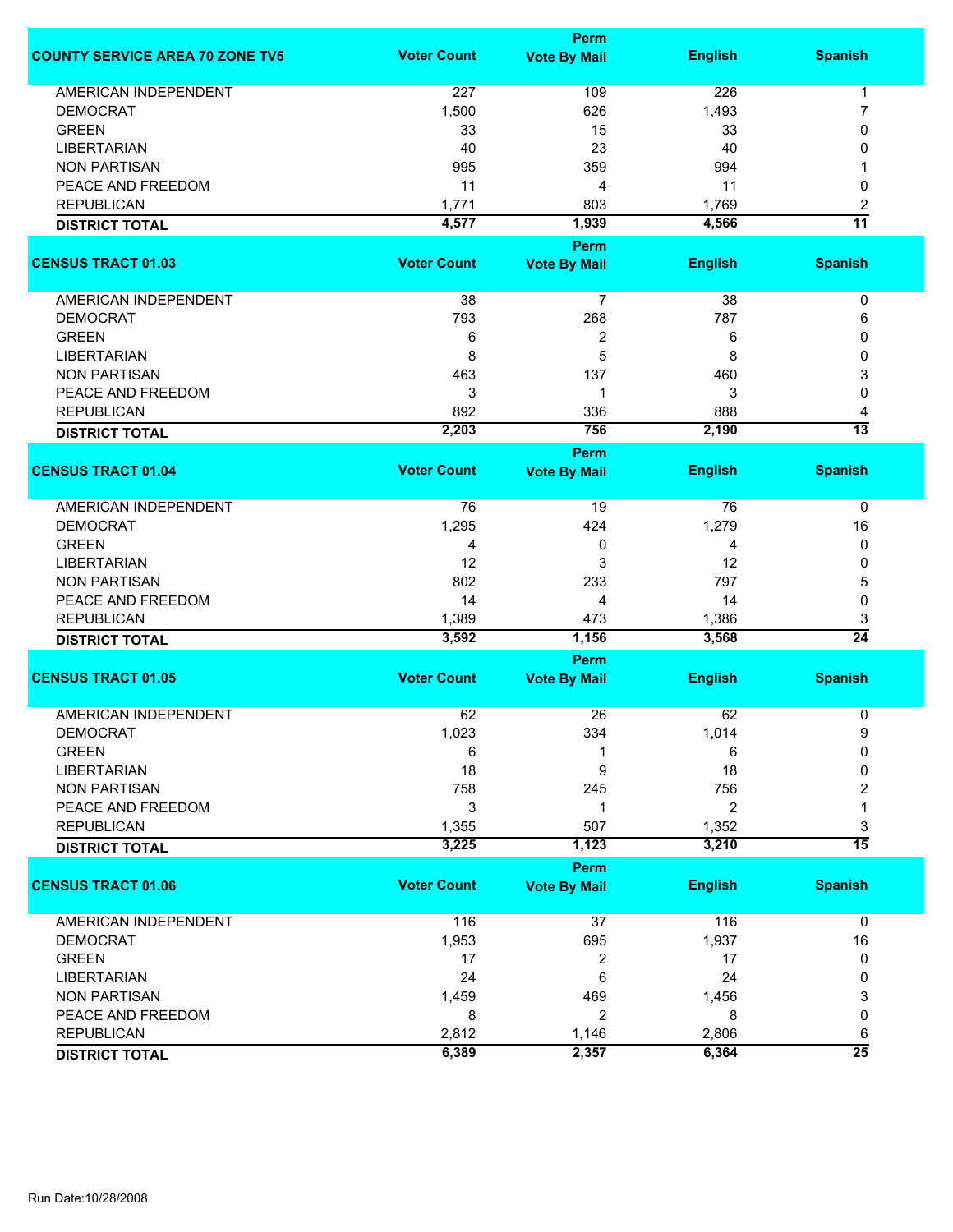|                             |                    | <b>Perm</b>                 |                |                           |
|-----------------------------|--------------------|-----------------------------|----------------|---------------------------|
| <b>CENSUS TRACT 01.07</b>   | <b>Voter Count</b> | <b>Vote By Mail</b>         | <b>English</b> | <b>Spanish</b>            |
| <b>AMERICAN INDEPENDENT</b> | 57                 | 17                          | 57             | 0                         |
| <b>DEMOCRAT</b>             | 535                | 191                         | 530            | 5                         |
| <b>GREEN</b>                | 5                  | 1                           | 5              | 0                         |
| <b>LIBERTARIAN</b>          | 12                 |                             |                | 0                         |
|                             |                    | 5                           | 12             |                           |
| <b>NON PARTISAN</b>         | 282                | 80                          | 279            | 3                         |
| PEACE AND FREEDOM           | 4                  | 0                           | 4              | 0                         |
| <b>REPUBLICAN</b>           | 838                | 336                         | 836            | 2                         |
| <b>DISTRICT TOTAL</b>       | 1,733              | 630                         | 1,723          | 10                        |
|                             |                    | <b>Perm</b>                 |                |                           |
| <b>CENSUS TRACT 01.08</b>   | <b>Voter Count</b> | <b>Vote By Mail</b>         | <b>English</b> | <b>Spanish</b>            |
| AMERICAN INDEPENDENT        | 56                 | 15                          | 55             | 1                         |
| <b>DEMOCRAT</b>             | 883                | 245                         | 882            | 1                         |
| <b>GREEN</b>                | 5                  | 3                           | 5              | 0                         |
| <b>LIBERTARIAN</b>          | 15                 | 3                           | 15             | 0                         |
| <b>NON PARTISAN</b>         | 472                | 113                         | 471            |                           |
|                             |                    |                             |                |                           |
| PEACE AND FREEDOM           | 5                  | 4                           | 5              | 0                         |
| <b>REPUBLICAN</b>           | 1,198              | 409                         | 1,193          | 5                         |
| <b>DISTRICT TOTAL</b>       | 2,634              | 792                         | 2,626          | $\overline{\overline{8}}$ |
|                             | <b>Voter Count</b> | <b>Perm</b>                 |                |                           |
| <b>CENSUS TRACT 01.09</b>   |                    | <b>Vote By Mail</b>         | <b>English</b> | <b>Spanish</b>            |
| <b>AMERICAN INDEPENDENT</b> | 125                | 35                          | 124            | 1                         |
| <b>DEMOCRAT</b>             | 1,184              | 353                         | 1,173          | 11                        |
| <b>GREEN</b>                | 12                 | 3                           | 12             | 0                         |
| <b>LIBERTARIAN</b>          | 27                 | 9                           | 27             | 0                         |
| <b>NON PARTISAN</b>         | 751                | 211                         | 750            |                           |
|                             |                    |                             |                |                           |
| PEACE AND FREEDOM           | 8                  | $\overline{2}$              | 8              | 0                         |
| <b>REPUBLICAN</b>           | 1,915              | 725                         | 1,909          | 6                         |
| <b>DISTRICT TOTAL</b>       | 4,022              | 1,338                       | 4,003          | 19                        |
| <b>CENSUS TRACT 01.10</b>   | <b>Voter Count</b> | Perm<br><b>Vote By Mail</b> | <b>English</b> | <b>Spanish</b>            |
|                             |                    |                             |                |                           |
| <b>AMERICAN INDEPENDENT</b> | 108                | 31                          | 107            | 1                         |
| <b>DEMOCRAT</b>             | 1,710              | 520                         | 1,648          | 62                        |
| <b>GREEN</b>                | 26                 | 9                           | 26             | 0                         |
| <b>LIBERTARIAN</b>          | 19                 | 6                           | 19             | 0                         |
| <b>NON PARTISAN</b>         | 940                | 276                         | 922            | 18                        |
| PEACE AND FREEDOM           | 19                 | 1                           | 16             | 3                         |
| <b>REPUBLICAN</b>           | 1,824              | 714                         | 1,816          | 8                         |
| <b>DISTRICT TOTAL</b>       | 4,646              | 1,557                       | 4,554          | $\overline{92}$           |
|                             |                    | <b>Perm</b>                 |                |                           |
| <b>CENSUS TRACT 01.11</b>   | <b>Voter Count</b> | <b>Vote By Mail</b>         | <b>English</b> | <b>Spanish</b>            |
| <b>AMERICAN INDEPENDENT</b> | 44                 | 20                          | 44             | 0                         |
| <b>DEMOCRAT</b>             | 396                | 133                         | 393            | 3                         |
| <b>GREEN</b>                | 7                  | 4                           | 7              | 0                         |
| <b>LIBERTARIAN</b>          | 13                 | 5                           | 13             | 0                         |
| <b>NON PARTISAN</b>         | 239                | 89                          | 239            | 0                         |
| PEACE AND FREEDOM           | 5                  | 0                           | 5              | 0                         |
|                             |                    |                             |                |                           |
| <b>REPUBLICAN</b>           | 772                | 296                         | 770            | 2<br>$\overline{\bf{5}}$  |
| <b>DISTRICT TOTAL</b>       | 1,476              | 547                         | 1,471          |                           |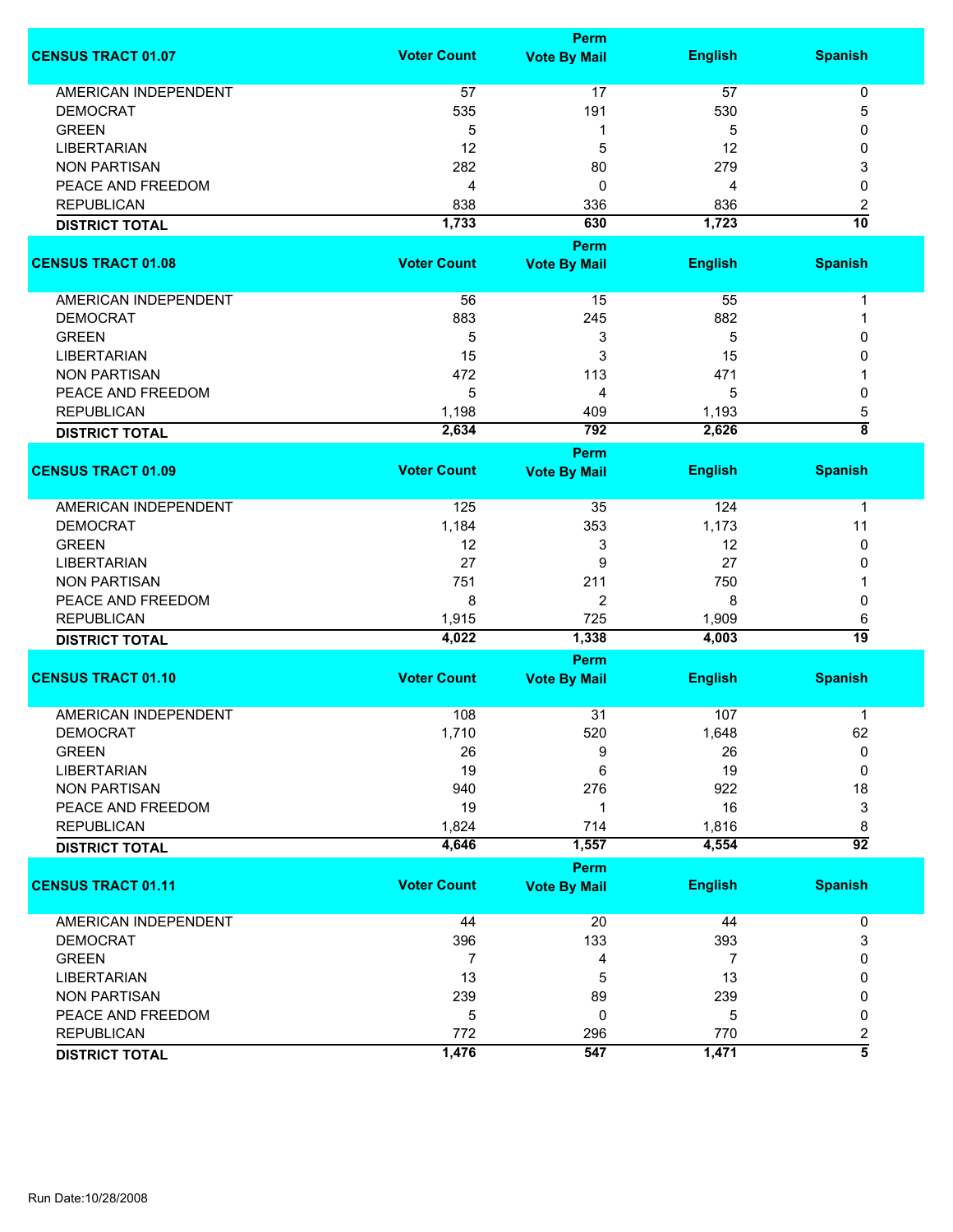|                                                |                    | <b>Perm</b>                        |                |                      |
|------------------------------------------------|--------------------|------------------------------------|----------------|----------------------|
| <b>CENSUS TRACT 01.12</b>                      | <b>Voter Count</b> | <b>Vote By Mail</b>                | <b>English</b> | <b>Spanish</b>       |
| <b>AMERICAN INDEPENDENT</b>                    | 163                | 59                                 | 162            | $\mathbf{1}$         |
| <b>DEMOCRAT</b>                                | 2,770              | 939                                | 2,746          | 24                   |
| <b>GREEN</b>                                   | 19                 | 5                                  | 19             | 0                    |
| <b>LIBERTARIAN</b>                             | 22                 | 10                                 | 22             | 0                    |
| <b>NON PARTISAN</b>                            |                    | 601                                | 1,818          |                      |
|                                                | 1,822              |                                    |                | 4                    |
| PEACE AND FREEDOM                              | 17                 | 1                                  | 17             | 0                    |
| <b>REPUBLICAN</b>                              | 3,689              | 1,417                              | 3,682          | 7                    |
| <b>DISTRICT TOTAL</b>                          | 8,502              | 3,032                              | 8,466          | $\overline{36}$      |
|                                                |                    | <b>Perm</b>                        |                |                      |
| <b>CENSUS TRACT 02.01</b>                      | <b>Voter Count</b> | <b>Vote By Mail</b>                | <b>English</b> | <b>Spanish</b>       |
| AMERICAN INDEPENDENT                           | 26                 | 3                                  | 26             | 0                    |
| <b>DEMOCRAT</b>                                | 753                | 174                                | 739            | 14                   |
| <b>GREEN</b>                                   | 8                  | 2                                  | 8              | 0                    |
| <b>LIBERTARIAN</b>                             | $\overline{2}$     | 1                                  | 2              | 0                    |
| <b>NON PARTISAN</b>                            | 280                | 63                                 | 273            | 7                    |
| PEACE AND FREEDOM                              | 8                  | 0                                  | 8              | 0                    |
| <b>REPUBLICAN</b>                              |                    |                                    | 387            |                      |
|                                                | 393                | 106                                |                | 6<br>$\overline{27}$ |
| <b>DISTRICT TOTAL</b>                          | 1,470              | 349                                | 1,443          |                      |
| <b>CENSUS TRACT 02.02</b>                      | <b>Voter Count</b> | <b>Perm</b><br><b>Vote By Mail</b> | <b>English</b> | <b>Spanish</b>       |
|                                                |                    |                                    |                |                      |
| <b>AMERICAN INDEPENDENT</b>                    | 166                | 36                                 | 166            | 0                    |
| <b>DEMOCRAT</b>                                | 3,732              | 954                                | 3,559          | 173                  |
| <b>GREEN</b>                                   | 29                 | 10                                 | 28             | 1                    |
| <b>LIBERTARIAN</b>                             | 51                 | 17                                 | 49             | $\overline{2}$       |
| <b>NON PARTISAN</b>                            | 1,269              | 283                                | 1,219          | 50                   |
| PEACE AND FREEDOM                              | 30                 | 4                                  | 29             | $\mathbf 1$          |
|                                                |                    |                                    |                |                      |
| <b>REPUBLICAN</b><br><b>DISTRICT TOTAL</b>     | 1,990<br>7,267     | 650<br>1,954                       | 1,969<br>7,019 | 21<br>248            |
|                                                |                    | Perm                               |                |                      |
| <b>CENSUS TRACT 03.01</b>                      | <b>Voter Count</b> | <b>Vote By Mail</b>                | <b>English</b> | <b>Spanish</b>       |
|                                                |                    |                                    |                |                      |
| <b>AMERICAN INDEPENDENT</b><br><b>DEMOCRAT</b> | 27                 | 7                                  | 26             | 1                    |
| <b>GREEN</b>                                   | 876                | 182                                | 840            | 36<br>$\Omega$       |
|                                                | 3                  | 0                                  | 3              |                      |
| <b>LIBERTARIAN</b>                             | 8                  | 2                                  | 7              | 1                    |
| <b>NON PARTISAN</b>                            | 339                | 77                                 | 326            | 13                   |
| PEACE AND FREEDOM                              | 19                 | 3                                  | 18             | 1                    |
| <b>REPUBLICAN</b>                              | 394                | 110                                | 385            | 9                    |
| <b>DISTRICT TOTAL</b>                          | 1,666              | 381                                | 1,605          | $\overline{61}$      |
|                                                |                    | <b>Perm</b>                        |                |                      |
| <b>CENSUS TRACT 03.03</b>                      | <b>Voter Count</b> | <b>Vote By Mail</b>                | <b>English</b> | <b>Spanish</b>       |
| <b>AMERICAN INDEPENDENT</b>                    | 21                 | 1                                  | 20             | $\mathbf 1$          |
| <b>DEMOCRAT</b>                                | 842                | 180                                | 785            | 57                   |
| <b>GREEN</b>                                   | 5                  | 1                                  | 5              | 0                    |
| <b>LIBERTARIAN</b>                             | 6                  | 3                                  | 6              | 0                    |
| <b>NON PARTISAN</b>                            | 301                | 54                                 | 287            | 14                   |
| PEACE AND FREEDOM                              | 9                  | 0                                  | 9              | 0                    |
|                                                |                    |                                    |                |                      |
| <b>REPUBLICAN</b>                              | 487                | 150                                | 478            | 9<br>$\overline{81}$ |
| <b>DISTRICT TOTAL</b>                          | 1,671              | 389                                | 1,590          |                      |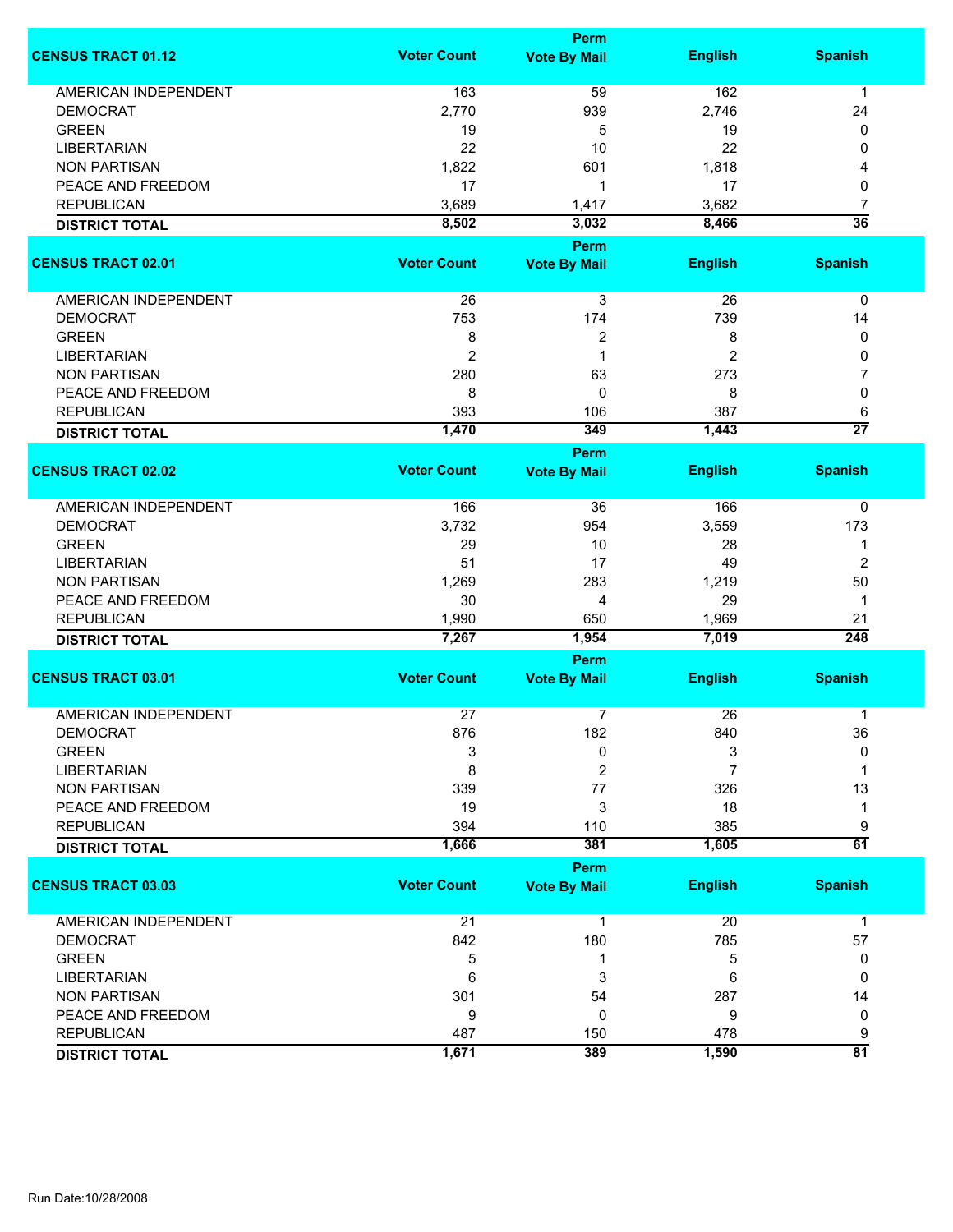|                             |                    | <b>Perm</b>                        |                |                                   |
|-----------------------------|--------------------|------------------------------------|----------------|-----------------------------------|
| <b>CENSUS TRACT 03.04</b>   | <b>Voter Count</b> | <b>Vote By Mail</b>                | <b>English</b> | <b>Spanish</b>                    |
| <b>AMERICAN INDEPENDENT</b> | 35                 | 13                                 | 35             | 0                                 |
| <b>DEMOCRAT</b>             | 899                | 257                                | 857            | 42                                |
| <b>GREEN</b>                | 6                  | 3                                  | 6              | 0                                 |
| <b>LIBERTARIAN</b>          | 5                  | $\overline{c}$                     | 5              | 0                                 |
|                             |                    |                                    |                |                                   |
| <b>NON PARTISAN</b>         | 361                | 105                                | 349            | 12                                |
| PEACE AND FREEDOM           | 8                  | 2                                  | 7              | 1                                 |
| <b>REPUBLICAN</b>           | 732                | 220                                | 722            | 10                                |
| <b>DISTRICT TOTAL</b>       | 2,046              | 602                                | 1,981          | 65                                |
|                             |                    | <b>Perm</b>                        |                |                                   |
| <b>CENSUS TRACT 04.01</b>   | <b>Voter Count</b> | <b>Vote By Mail</b>                | <b>English</b> | <b>Spanish</b>                    |
| AMERICAN INDEPENDENT        | 81                 | 23                                 | 80             | $\mathbf 1$                       |
| <b>DEMOCRAT</b>             | 1,199              | 332                                | 1,170          | 29                                |
| <b>GREEN</b>                | 16                 | 7                                  | 15             | 1                                 |
| <b>LIBERTARIAN</b>          | 13                 | $\overline{2}$                     | 13             | $\mathbf 0$                       |
| <b>NON PARTISAN</b>         | 505                | 101                                | 493            | 12                                |
| PEACE AND FREEDOM           | 1                  | 1                                  | 1              | 0                                 |
| <b>REPUBLICAN</b>           |                    |                                    |                |                                   |
|                             | 1,414              | 449                                | 1,412          | $\overline{c}$<br>$\overline{45}$ |
| <b>DISTRICT TOTAL</b>       | 3,229              | 915                                | 3,184          |                                   |
| <b>CENSUS TRACT 04.02</b>   | <b>Voter Count</b> | <b>Perm</b><br><b>Vote By Mail</b> | <b>English</b> | <b>Spanish</b>                    |
|                             |                    |                                    |                |                                   |
| <b>AMERICAN INDEPENDENT</b> | 87                 | 29                                 | 87             | 0                                 |
| <b>DEMOCRAT</b>             | 1,743              | 503                                | 1,686          | 57                                |
| <b>GREEN</b>                | 11                 | 3                                  | 11             | 0                                 |
| <b>LIBERTARIAN</b>          | 15                 | 1                                  | 15             | 0                                 |
| <b>NON PARTISAN</b>         | 671                | 194                                | 666            | 5                                 |
| PEACE AND FREEDOM           | 10                 | 1                                  | 10             | 0                                 |
| <b>REPUBLICAN</b>           | 1,803              | 614                                | 1,800          | 3                                 |
| <b>DISTRICT TOTAL</b>       | 4,340              | 1,345                              | 4,275          | 65                                |
|                             |                    | Perm                               |                |                                   |
| <b>CENSUS TRACT 05.00</b>   | <b>Voter Count</b> | <b>Vote By Mail</b>                | <b>English</b> | <b>Spanish</b>                    |
|                             |                    |                                    |                |                                   |
| <b>AMERICAN INDEPENDENT</b> | 168                | 42                                 | 165            | 3                                 |
| <b>DEMOCRAT</b>             | 3,185              | 888                                | 3,093          | 92                                |
| <b>GREEN</b>                | 23                 | 5                                  | 23             | 0                                 |
| <b>LIBERTARIAN</b>          | 31                 | $\overline{7}$                     | 31             | 0                                 |
| <b>NON PARTISAN</b>         | 1,351              | 356                                | 1,339          | 12                                |
| PEACE AND FREEDOM           | 18                 | 4                                  | 18             | 0                                 |
| <b>REPUBLICAN</b>           | 3,287              | 1,100                              | 3,266          | 21                                |
| <b>DISTRICT TOTAL</b>       | 8,063              | 2,402                              | 7,935          | $\overline{128}$                  |
|                             |                    | <b>Perm</b>                        |                |                                   |
| <b>CENSUS TRACT 06.01</b>   | <b>Voter Count</b> | <b>Vote By Mail</b>                | <b>English</b> | <b>Spanish</b>                    |
| <b>AMERICAN INDEPENDENT</b> | 107                | 24                                 | 106            | $\mathbf 1$                       |
| <b>DEMOCRAT</b>             | 1,945              | 537                                | 1,884          | 61                                |
| <b>GREEN</b>                | 11                 | 1                                  | 11             | 0                                 |
| <b>LIBERTARIAN</b>          | 19                 | 4                                  | 18             | 1                                 |
| <b>NON PARTISAN</b>         | 717                | 167                                | 706            | 11                                |
| PEACE AND FREEDOM           | 10                 | 4                                  | 10             | 0                                 |
| <b>REPUBLICAN</b>           | 1,879              | 638                                | 1,865          | 14                                |
|                             | 4,688              | 1,375                              | 4,600          | $\overline{88}$                   |
| <b>DISTRICT TOTAL</b>       |                    |                                    |                |                                   |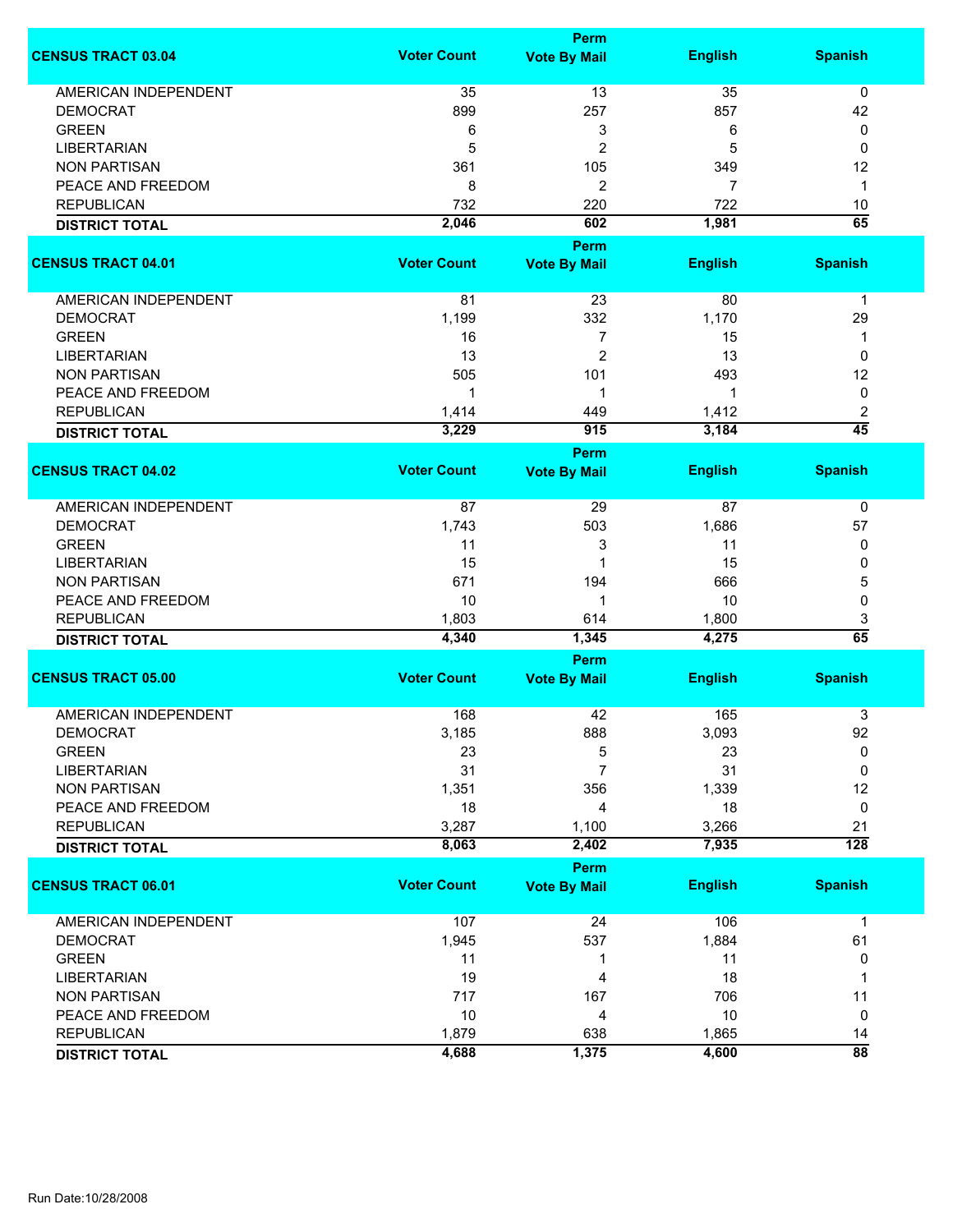|                             |                    | Perm                |                |                         |
|-----------------------------|--------------------|---------------------|----------------|-------------------------|
| <b>CENSUS TRACT 06.02</b>   | <b>Voter Count</b> | <b>Vote By Mail</b> | <b>English</b> | <b>Spanish</b>          |
| <b>AMERICAN INDEPENDENT</b> | 53                 | 16                  | 53             | 0                       |
| <b>DEMOCRAT</b>             | 1,443              | 385                 | 1,354          | 89                      |
| <b>GREEN</b>                | 5                  | 2                   | 5              | 0                       |
| <b>LIBERTARIAN</b>          | 9                  | 2                   | 9              | 0                       |
| <b>NON PARTISAN</b>         | 496                | 115                 | 482            | 14                      |
| PEACE AND FREEDOM           | 10                 | 2                   | 10             | 0                       |
| <b>REPUBLICAN</b>           | 934                | 215                 | 916            | 18                      |
|                             | 2,950              | 737                 | 2,829          | $\overline{121}$        |
| <b>DISTRICT TOTAL</b>       |                    |                     |                |                         |
|                             |                    | Perm                |                |                         |
| <b>CENSUS TRACT 07.00</b>   | <b>Voter Count</b> | <b>Vote By Mail</b> | <b>English</b> | <b>Spanish</b>          |
| AMERICAN INDEPENDENT        | 5                  | $\mathbf{1}$        | 5              | 0                       |
| <b>DEMOCRAT</b>             | 73                 | 23                  | 72             | 1                       |
| <b>NON PARTISAN</b>         | 39                 | 11                  | 39             | 0                       |
| <b>REPUBLICAN</b>           | 91                 | 45                  | 91             | 0                       |
| <b>DISTRICT TOTAL</b>       | 208                | $\overline{80}$     | 207            | 7                       |
|                             |                    | Perm                |                |                         |
| <b>CENSUS TRACT 08.04</b>   | <b>Voter Count</b> | <b>Vote By Mail</b> | <b>English</b> | <b>Spanish</b>          |
| AMERICAN INDEPENDENT        | 64                 | 20                  | 64             | 0                       |
| <b>DEMOCRAT</b>             | 521                | 155                 | 516            | 5                       |
| <b>GREEN</b>                | 9                  | 2                   | 9              | 0                       |
| <b>LIBERTARIAN</b>          | 16                 | 6                   | 16             | 0                       |
|                             |                    |                     |                |                         |
| <b>NON PARTISAN</b>         | 401                | 105                 | 401            | 0                       |
| PEACE AND FREEDOM           | 2                  | 0                   | 2              | 0                       |
| <b>REPUBLICAN</b>           | 1,243              | 495                 | 1,241          | 2                       |
| <b>DISTRICT TOTAL</b>       | 2,256              | 783                 | 2,249          | $\overline{7}$          |
|                             |                    | <b>Perm</b>         |                |                         |
| <b>CENSUS TRACT 08.05</b>   | <b>Voter Count</b> | <b>Vote By Mail</b> | <b>English</b> | <b>Spanish</b>          |
| <b>AMERICAN INDEPENDENT</b> | 104                | 32                  | 104            | 0                       |
| <b>DEMOCRAT</b>             | 1,568              | 599                 | 1,565          | 3                       |
| <b>GREEN</b>                | 16                 | 5                   | 16             | 0                       |
| <b>LIBERTARIAN</b>          | 12                 | 6                   | 12             | 0                       |
| <b>NON PARTISAN</b>         | 836                | 262                 | 833            | 3                       |
| PEACE AND FREEDOM           | 8                  | 1                   | 8              | 0                       |
| <b>REPUBLICAN</b>           | 2,660              | 1,202               | 2,658          | $\overline{\mathbf{c}}$ |
| <b>DISTRICT TOTAL</b>       | 5,204              | 2,107               | 5,196          | $\overline{\bf 8}$      |
|                             |                    | <b>Perm</b>         |                |                         |
| <b>CENSUS TRACT 08.06</b>   | <b>Voter Count</b> | <b>Vote By Mail</b> | <b>English</b> | <b>Spanish</b>          |
|                             |                    |                     |                |                         |
| <b>AMERICAN INDEPENDENT</b> | 115                | 31                  | 114            | $\mathbf{1}$            |
| <b>DEMOCRAT</b>             | 1,629              | 629                 | 1,616          | 13                      |
| <b>GREEN</b>                | 23                 | $\overline{7}$      | 23             | 0                       |
| <b>LIBERTARIAN</b>          | 19                 | 10                  | 19             | 0                       |
| <b>NON PARTISAN</b>         | 791                | 245                 | 789            | 2                       |
| PEACE AND FREEDOM           | 11                 | 3                   | 11             | 0                       |
| <b>REPUBLICAN</b>           | 2,540              | 1,124               | 2,533          | 7                       |
| <b>DISTRICT TOTAL</b>       | 5,128              | 2,049               | 5,105          | $\overline{23}$         |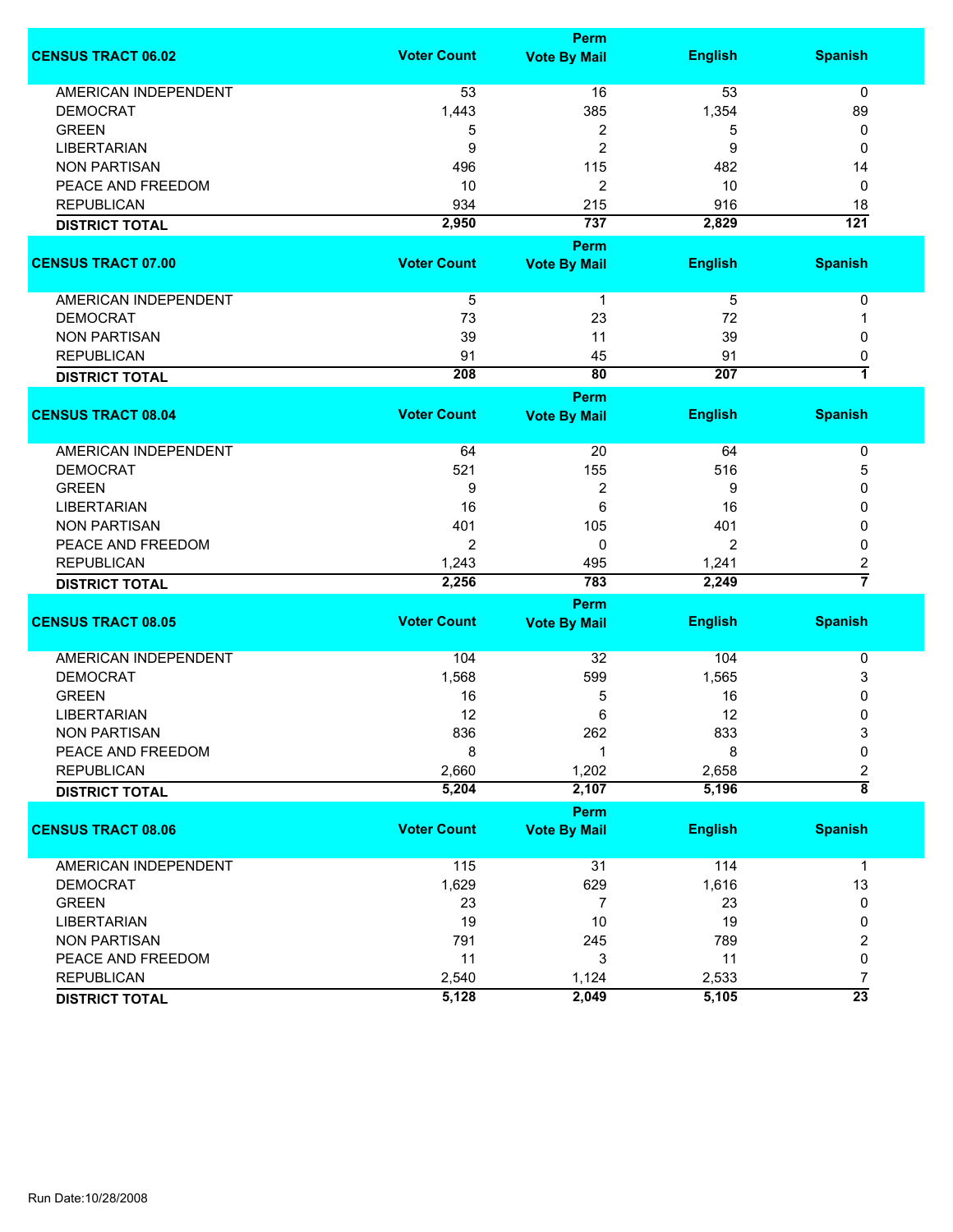|                             |                    | <b>Perm</b>                        |                |                      |
|-----------------------------|--------------------|------------------------------------|----------------|----------------------|
| <b>CENSUS TRACT 08.07</b>   | <b>Voter Count</b> | <b>Vote By Mail</b>                | <b>English</b> | <b>Spanish</b>       |
| <b>AMERICAN INDEPENDENT</b> | 109                | 37                                 | 108            | $\mathbf{1}$         |
| <b>DEMOCRAT</b>             | 1,604              | 597                                | 1,591          | 13                   |
| <b>GREEN</b>                | 11                 | 3                                  | 11             | 0                    |
| <b>LIBERTARIAN</b>          | 27                 | 11                                 | 27             | 0                    |
| <b>NON PARTISAN</b>         | 905                | 319                                | 902            | 3                    |
|                             |                    |                                    |                |                      |
| PEACE AND FREEDOM           | 8                  | 3                                  | 8              | 0                    |
| <b>REPUBLICAN</b>           | 2,956              | 1,314                              | 2,952          | 4                    |
| <b>DISTRICT TOTAL</b>       | 5,620              | 2,284                              | 5,599          | $\overline{21}$      |
| <b>CENSUS TRACT 08.08</b>   | <b>Voter Count</b> | <b>Perm</b><br><b>Vote By Mail</b> | <b>English</b> | <b>Spanish</b>       |
|                             |                    |                                    |                |                      |
| AMERICAN INDEPENDENT        | 60                 | 15                                 | 60             | 0                    |
| <b>DEMOCRAT</b>             | 1,235              | 391                                | 1,221          | 14                   |
| <b>GREEN</b>                | 21                 | 5                                  | 21             | 0                    |
| <b>LIBERTARIAN</b>          | 10                 | 3                                  | 10             | 0                    |
| <b>NON PARTISAN</b>         | 575                | 152                                | 573            | 2                    |
| PEACE AND FREEDOM           | 8                  | 0                                  | 8              | 0                    |
|                             |                    |                                    |                |                      |
| <b>REPUBLICAN</b>           | 1,320              | 502                                | 1,314          | 6                    |
| <b>DISTRICT TOTAL</b>       | 3,229              | 1,068                              | 3,207          | $\overline{22}$      |
| <b>CENSUS TRACT 08.09</b>   | <b>Voter Count</b> | <b>Perm</b><br><b>Vote By Mail</b> | <b>English</b> | <b>Spanish</b>       |
|                             |                    |                                    |                |                      |
| <b>AMERICAN INDEPENDENT</b> | 139                | 43                                 | 137            | $\overline{2}$       |
| <b>DEMOCRAT</b>             | 1,968              | 711                                | 1,957          | 11                   |
| <b>GREEN</b>                | 34                 | 7                                  | 34             | 0                    |
| <b>LIBERTARIAN</b>          | 26                 | 8                                  | 26             | 0                    |
| <b>NON PARTISAN</b>         | 929                | 295                                | 924            | 5                    |
| PEACE AND FREEDOM           | 11                 | $\overline{2}$                     | 11             | 0                    |
|                             |                    |                                    |                |                      |
| <b>REPUBLICAN</b>           | 2,582<br>5,689     | 1,112<br>2,178                     | 2,573<br>5,662 | 9<br>$\overline{27}$ |
| <b>DISTRICT TOTAL</b>       |                    | Perm                               |                |                      |
| <b>CENSUS TRACT 08.10</b>   | <b>Voter Count</b> | <b>Vote By Mail</b>                | <b>English</b> | <b>Spanish</b>       |
|                             |                    |                                    |                |                      |
| <b>AMERICAN INDEPENDENT</b> | 141                | 39                                 | 139            | $\overline{2}$       |
| <b>DEMOCRAT</b>             | 2,375              | 588                                | 2,332          | 43                   |
| <b>GREEN</b>                | 30                 | 5                                  | 30             | 0                    |
| <b>LIBERTARIAN</b>          | 30                 | 12                                 | 30             | 0                    |
| <b>NON PARTISAN</b>         | 1,105              | 240                                | 1,094          | 11                   |
| PEACE AND FREEDOM           | 10                 | 0                                  | 10             | 0                    |
| <b>REPUBLICAN</b>           | 1,786              | 587                                | 1,779          | 7                    |
| <b>DISTRICT TOTAL</b>       | 5,477              | 1,471                              | 5,414          | $\overline{63}$      |
|                             |                    | <b>Perm</b>                        |                |                      |
| <b>CENSUS TRACT 08.11</b>   | <b>Voter Count</b> | <b>Vote By Mail</b>                | <b>English</b> | <b>Spanish</b>       |
| <b>AMERICAN INDEPENDENT</b> | 65                 | 23                                 | 65             | 0                    |
| <b>DEMOCRAT</b>             | 1,350              | 311                                | 1,333          | 17                   |
| <b>GREEN</b>                | 17                 | 4                                  | 17             | 0                    |
| <b>LIBERTARIAN</b>          | 27                 | 10                                 | 27             | 0                    |
| <b>NON PARTISAN</b>         | 614                | 142                                | 610            | 4                    |
| PEACE AND FREEDOM           | 7                  | 1                                  | 6              | 1                    |
|                             |                    |                                    |                |                      |
| <b>REPUBLICAN</b>           | 1,073              | 320                                | 1,068          | 5<br>$\overline{27}$ |
| <b>DISTRICT TOTAL</b>       | 3,153              | 811                                | 3,126          |                      |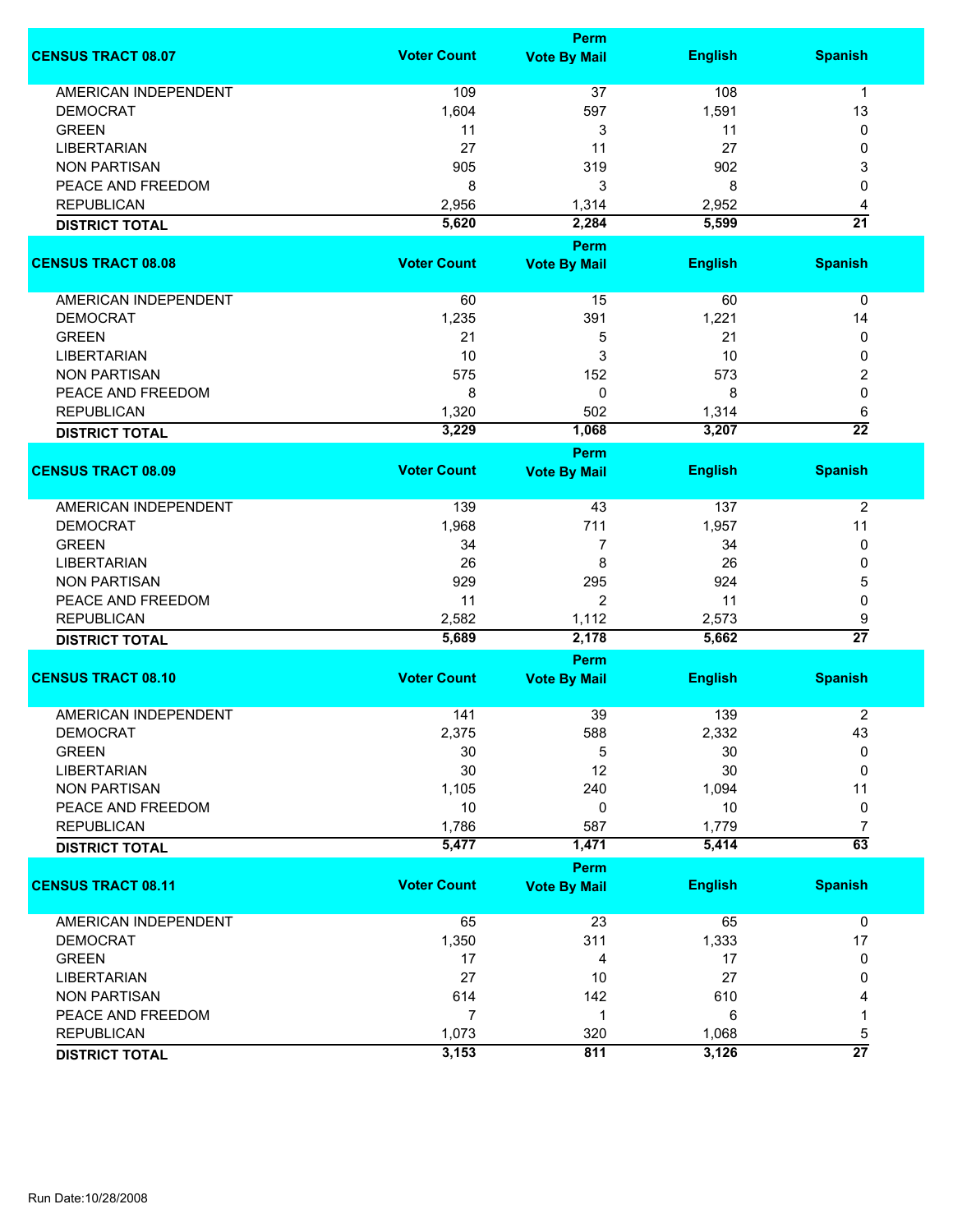|                             |                    | <b>Perm</b>                        |                |                 |
|-----------------------------|--------------------|------------------------------------|----------------|-----------------|
| <b>CENSUS TRACT 08.12</b>   | <b>Voter Count</b> | <b>Vote By Mail</b>                | <b>English</b> | <b>Spanish</b>  |
| <b>AMERICAN INDEPENDENT</b> | 62                 | 16                                 | 61             | 1               |
| <b>DEMOCRAT</b>             | 697                | 209                                | 689            | 8               |
| <b>GREEN</b>                | 7                  | 2                                  | 7              | 0               |
| <b>LIBERTARIAN</b>          | 14                 | 2                                  | 14             | 0               |
| <b>NON PARTISAN</b>         | 353                | 73                                 | 351            |                 |
|                             |                    |                                    |                | 2               |
| PEACE AND FREEDOM           | 4                  | 0                                  | 4              | 0               |
| <b>REPUBLICAN</b>           | 1,044              | 408                                | 1,036          | 8               |
| <b>DISTRICT TOTAL</b>       | 2,181              | 710                                | 2,162          | 19              |
| <b>CENSUS TRACT 09.00</b>   | <b>Voter Count</b> | <b>Perm</b><br><b>Vote By Mail</b> | <b>English</b> | <b>Spanish</b>  |
|                             |                    |                                    |                |                 |
| AMERICAN INDEPENDENT        | 129                | 44                                 | 129            | 0               |
| <b>DEMOCRAT</b>             | 2,223              | 611                                | 2,190          | 33              |
| <b>GREEN</b>                | 30                 | 11                                 | 30             | 0               |
| <b>LIBERTARIAN</b>          | 23                 | 6                                  | 23             | 0               |
| <b>NON PARTISAN</b>         | 940                | 233                                | 928            | 12              |
| PEACE AND FREEDOM           | 12                 | 2                                  | 12             | 0               |
| <b>REPUBLICAN</b>           | 1,542              | 506                                | 1,534          | 8               |
|                             | 4,899              | 1,413                              | 4,846          | $\overline{53}$ |
| <b>DISTRICT TOTAL</b>       |                    | <b>Perm</b>                        |                |                 |
| <b>CENSUS TRACT 10.00</b>   | <b>Voter Count</b> | <b>Vote By Mail</b>                | <b>English</b> | <b>Spanish</b>  |
|                             |                    |                                    |                |                 |
| <b>AMERICAN INDEPENDENT</b> | 80                 | 26                                 | 79             | $\mathbf 1$     |
| <b>DEMOCRAT</b>             | 1,613              | 437                                | 1,548          | 65              |
| <b>GREEN</b>                | 11                 | 6                                  | 10             | 1               |
| <b>LIBERTARIAN</b>          | 9                  | 5                                  | 9              | 0               |
| <b>NON PARTISAN</b>         | 585                | 145                                | 570            | 15              |
| PEACE AND FREEDOM           | 13                 | 2                                  | 13             | 0               |
| <b>REPUBLICAN</b>           | 956                | 295                                | 946            | 10              |
| <b>DISTRICT TOTAL</b>       | 3,267              | 916                                | 3,175          | $\overline{92}$ |
|                             |                    | <b>Perm</b>                        |                |                 |
| <b>CENSUS TRACT 11.00</b>   | <b>Voter Count</b> | <b>Vote By Mail</b>                | <b>English</b> | <b>Spanish</b>  |
|                             |                    |                                    |                |                 |
| <b>AMERICAN INDEPENDENT</b> | 130                | 36                                 | 128            | $\overline{2}$  |
| <b>DEMOCRAT</b>             | 2,454              | 759                                | 2,383          | 71              |
| <b>GREEN</b>                | 21                 | 7                                  | 21             | 0               |
| <b>LIBERTARIAN</b>          | 22                 | 4                                  | 22             | $\Omega$        |
| <b>NON PARTISAN</b>         | 729                | 201                                | 719            | 10              |
| PEACE AND FREEDOM           | 8                  | 1                                  | 8              | 0               |
| <b>REPUBLICAN</b>           | 2,101              | 727                                | 2,088          | 13              |
| <b>DISTRICT TOTAL</b>       | 5,465              | 1,735                              | 5,369          | $\overline{96}$ |
|                             |                    | Perm                               |                |                 |
| <b>CENSUS TRACT 12.00</b>   | <b>Voter Count</b> | <b>Vote By Mail</b>                | <b>English</b> | <b>Spanish</b>  |
| <b>AMERICAN INDEPENDENT</b> | 68                 | 13                                 | 67             | $\mathbf{1}$    |
| <b>DEMOCRAT</b>             | 974                | 302                                | 947            | 27              |
| <b>GREEN</b>                | 14                 | 1                                  | 14             | 0               |
| <b>LIBERTARIAN</b>          | 9                  | 0                                  | 9              | 0               |
| <b>NON PARTISAN</b>         | 373                | 85                                 | 372            |                 |
|                             |                    |                                    |                |                 |
| PEACE AND FREEDOM           | 11                 | 1                                  | 11             | 0               |
| <b>REPUBLICAN</b>           | 877                | 283                                | 869            | 8               |
| <b>DISTRICT TOTAL</b>       | 2,326              | 685                                | 2,289          | $\overline{37}$ |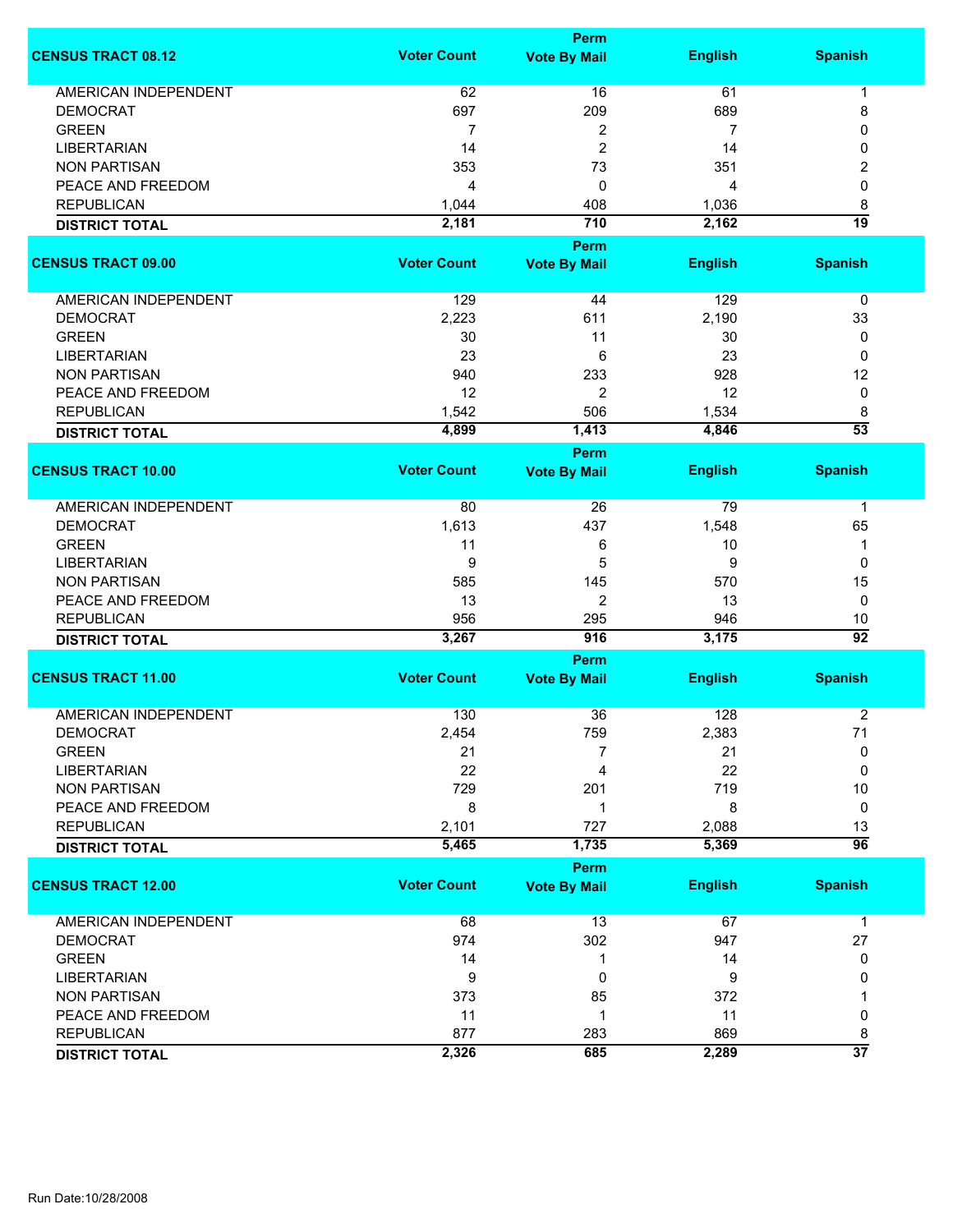| <b>Perm</b>        |                                                                                                                                                      |                                                                                                                 |                                                                                                                                            |  |
|--------------------|------------------------------------------------------------------------------------------------------------------------------------------------------|-----------------------------------------------------------------------------------------------------------------|--------------------------------------------------------------------------------------------------------------------------------------------|--|
| <b>Voter Count</b> | <b>Vote By Mail</b>                                                                                                                                  | <b>English</b>                                                                                                  | <b>Spanish</b>                                                                                                                             |  |
|                    |                                                                                                                                                      |                                                                                                                 | $\mathbf 0$                                                                                                                                |  |
|                    |                                                                                                                                                      |                                                                                                                 | 121                                                                                                                                        |  |
|                    |                                                                                                                                                      |                                                                                                                 | 0                                                                                                                                          |  |
|                    |                                                                                                                                                      |                                                                                                                 | 1                                                                                                                                          |  |
|                    |                                                                                                                                                      |                                                                                                                 | 25                                                                                                                                         |  |
|                    |                                                                                                                                                      |                                                                                                                 | 0                                                                                                                                          |  |
|                    |                                                                                                                                                      |                                                                                                                 | 9                                                                                                                                          |  |
|                    |                                                                                                                                                      |                                                                                                                 | 156                                                                                                                                        |  |
|                    | <b>Perm</b>                                                                                                                                          |                                                                                                                 |                                                                                                                                            |  |
| <b>Voter Count</b> | <b>Vote By Mail</b>                                                                                                                                  | <b>English</b>                                                                                                  | <b>Spanish</b>                                                                                                                             |  |
| 94                 | 21                                                                                                                                                   | 92                                                                                                              | $\overline{2}$                                                                                                                             |  |
|                    |                                                                                                                                                      |                                                                                                                 | 163                                                                                                                                        |  |
|                    | 1                                                                                                                                                    |                                                                                                                 | 0                                                                                                                                          |  |
|                    |                                                                                                                                                      |                                                                                                                 | 1                                                                                                                                          |  |
|                    |                                                                                                                                                      |                                                                                                                 | 24                                                                                                                                         |  |
|                    |                                                                                                                                                      |                                                                                                                 | 1                                                                                                                                          |  |
|                    |                                                                                                                                                      |                                                                                                                 | 20                                                                                                                                         |  |
|                    |                                                                                                                                                      |                                                                                                                 | $\overline{211}$                                                                                                                           |  |
|                    | <b>Perm</b>                                                                                                                                          |                                                                                                                 |                                                                                                                                            |  |
| <b>Voter Count</b> | <b>Vote By Mail</b>                                                                                                                                  | <b>English</b>                                                                                                  | <b>Spanish</b>                                                                                                                             |  |
| 88                 | 27                                                                                                                                                   | 88                                                                                                              | 0                                                                                                                                          |  |
| 1,639              | 491                                                                                                                                                  | 1,602                                                                                                           | 37                                                                                                                                         |  |
| 12                 |                                                                                                                                                      |                                                                                                                 | 0                                                                                                                                          |  |
| 16                 | 4                                                                                                                                                    |                                                                                                                 | 0                                                                                                                                          |  |
|                    |                                                                                                                                                      |                                                                                                                 | 3                                                                                                                                          |  |
|                    |                                                                                                                                                      |                                                                                                                 | $\mathbf 0$                                                                                                                                |  |
|                    |                                                                                                                                                      |                                                                                                                 | 11                                                                                                                                         |  |
| 3,489              | 1,026                                                                                                                                                | 3,438                                                                                                           | $\overline{51}$                                                                                                                            |  |
| <b>Perm</b>        |                                                                                                                                                      |                                                                                                                 |                                                                                                                                            |  |
| <b>Voter Count</b> | <b>Vote By Mail</b>                                                                                                                                  | <b>English</b>                                                                                                  | <b>Spanish</b>                                                                                                                             |  |
| 15                 | 0                                                                                                                                                    | 14                                                                                                              | 1                                                                                                                                          |  |
| 373                | 138                                                                                                                                                  | 363                                                                                                             | 10                                                                                                                                         |  |
| 4                  | 2                                                                                                                                                    | 4                                                                                                               | 0                                                                                                                                          |  |
| 6                  | $\mathbf 0$                                                                                                                                          | 6                                                                                                               | 0                                                                                                                                          |  |
| 143                | 39                                                                                                                                                   | 139                                                                                                             | 4                                                                                                                                          |  |
| 3                  | 0                                                                                                                                                    | 3                                                                                                               | 0                                                                                                                                          |  |
| 226                | 79                                                                                                                                                   | 223                                                                                                             | 3                                                                                                                                          |  |
| 770                | 258                                                                                                                                                  | 752                                                                                                             | $\overline{18}$                                                                                                                            |  |
|                    | <b>Perm</b>                                                                                                                                          |                                                                                                                 |                                                                                                                                            |  |
|                    | <b>Vote By Mail</b>                                                                                                                                  | <b>English</b>                                                                                                  | <b>Spanish</b>                                                                                                                             |  |
| 52                 | 13                                                                                                                                                   | 51                                                                                                              | $\mathbf{1}$                                                                                                                               |  |
| 1,596              | 435                                                                                                                                                  | 1,492                                                                                                           | 104                                                                                                                                        |  |
| 13                 | 2                                                                                                                                                    | 13                                                                                                              | 0                                                                                                                                          |  |
| 15                 | $\overline{2}$                                                                                                                                       | 15                                                                                                              | 0                                                                                                                                          |  |
| 531                | 115                                                                                                                                                  | 514                                                                                                             | 17                                                                                                                                         |  |
| 8                  | 1                                                                                                                                                    | 8                                                                                                               | 0                                                                                                                                          |  |
| 662                | 206                                                                                                                                                  | 645                                                                                                             | 17                                                                                                                                         |  |
| 2,877              | 774                                                                                                                                                  | 2,738                                                                                                           | 139                                                                                                                                        |  |
|                    | 70<br>1,960<br>10<br>13<br>584<br>16<br>883<br>3,536<br>2,178<br>14<br>13<br>710<br>16<br>1,027<br>4,052<br>641<br>14<br>1,079<br><b>Voter Count</b> | 19<br>609<br>3<br>2<br>129<br>1<br>273<br>1,036<br>643<br>3<br>160<br>3<br>307<br>1,138<br>2<br>160<br>3<br>339 | 70<br>1,839<br>10<br>12<br>559<br>16<br>874<br>3,380<br>2,015<br>14<br>12<br>686<br>15<br>1,007<br>3,841<br>12<br>16<br>638<br>14<br>1,068 |  |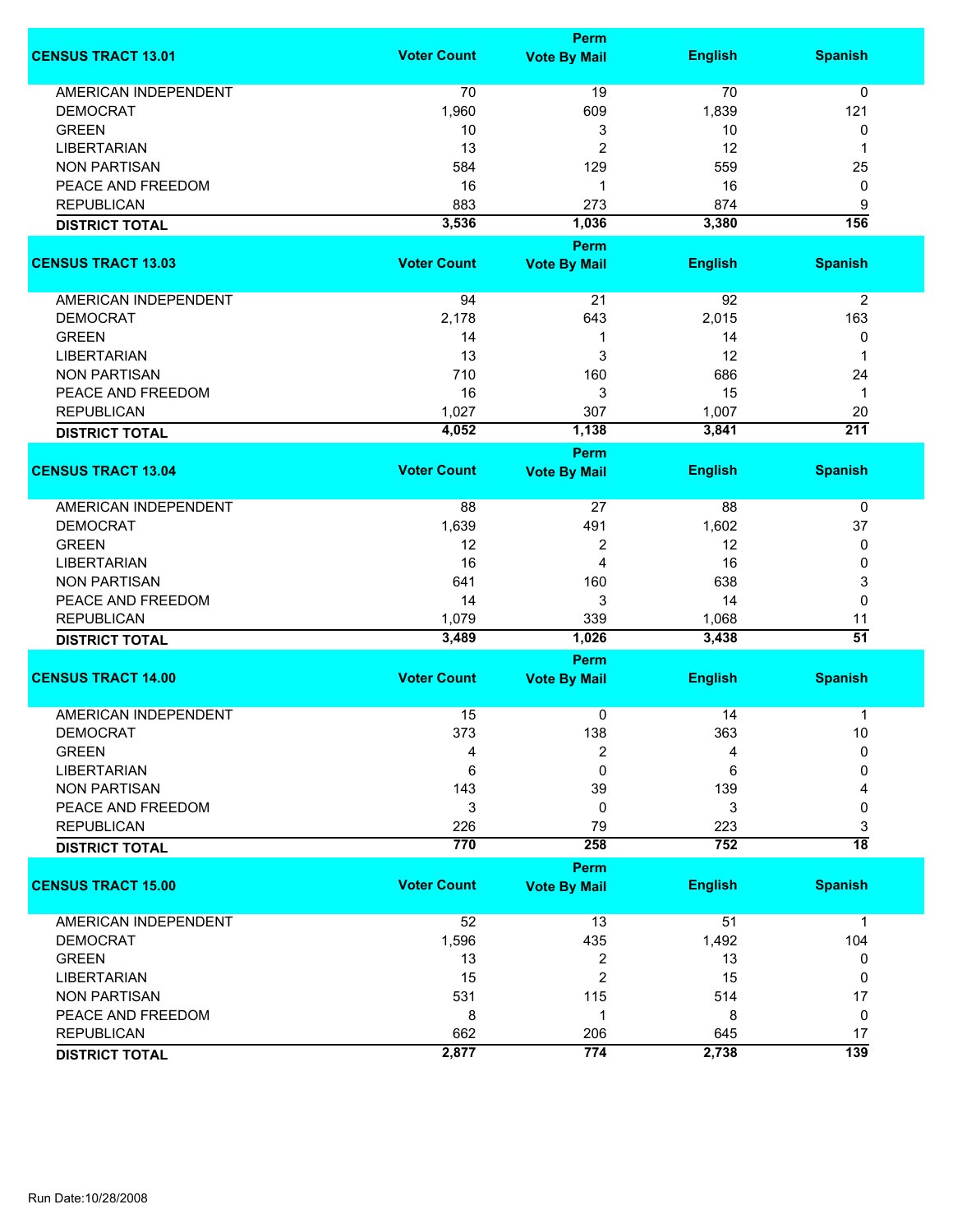|                             |                    | <b>Perm</b>         |                |                 |
|-----------------------------|--------------------|---------------------|----------------|-----------------|
| <b>CENSUS TRACT 16.00</b>   | <b>Voter Count</b> | <b>Vote By Mail</b> | <b>English</b> | <b>Spanish</b>  |
| <b>AMERICAN INDEPENDENT</b> | 19                 | $\overline{3}$      | 18             | $\mathbf{1}$    |
| <b>DEMOCRAT</b>             | 611                | 168                 | 558            | 53              |
| <b>GREEN</b>                | $\boldsymbol{2}$   | 0                   | 2              | 0               |
| <b>LIBERTARIAN</b>          | $\mathbf 1$        | 0                   | 1              | 0               |
| <b>NON PARTISAN</b>         | 209                | 48                  | 198            | 11              |
|                             |                    |                     | 7              |                 |
| PEACE AND FREEDOM           | 8                  | 0                   |                | 1               |
| <b>REPUBLICAN</b>           | 294                | 67                  | 290            | 4               |
| <b>DISTRICT TOTAL</b>       | 1,144              | 286                 | 1,074          | $\overline{70}$ |
|                             |                    | <b>Perm</b>         |                |                 |
| <b>CENSUS TRACT 17.01</b>   | <b>Voter Count</b> | <b>Vote By Mail</b> | <b>English</b> | <b>Spanish</b>  |
| AMERICAN INDEPENDENT        | 133                | 41                  | 129            | 4               |
| <b>DEMOCRAT</b>             | 2,934              | 883                 | 2,807          | 127             |
| <b>GREEN</b>                | 12                 | 3                   | 12             | 0               |
| <b>LIBERTARIAN</b>          | 12                 | $\overline{2}$      | 12             | 0               |
| <b>NON PARTISAN</b>         | 1,074              | 242                 | 1,041          | 33              |
| PEACE AND FREEDOM           | 24                 | 4                   | 24             | 0               |
|                             |                    | 719                 |                |                 |
| <b>REPUBLICAN</b>           | 2,073              |                     | 2,056          | 17              |
| <b>DISTRICT TOTAL</b>       | 6,262              | 1,894               | 6,081          | 181             |
|                             |                    | Perm                |                |                 |
| <b>CENSUS TRACT 17.02</b>   | <b>Voter Count</b> | <b>Vote By Mail</b> | <b>English</b> | <b>Spanish</b>  |
| <b>AMERICAN INDEPENDENT</b> | 39                 | 13                  | 38             | 1               |
| <b>DEMOCRAT</b>             | 826                | 318                 | 810            | 16              |
| <b>GREEN</b>                | 7                  | 2                   | 7              | 0               |
| <b>LIBERTARIAN</b>          | 5                  | $\overline{2}$      | 5              | 0               |
| <b>NON PARTISAN</b>         | 298                | 97                  | 293            | 5               |
| PEACE AND FREEDOM           | 6                  | 1                   | 6              | 0               |
| <b>REPUBLICAN</b>           | 993                | 416                 | 986            | 7               |
| <b>DISTRICT TOTAL</b>       | 2,174              | 849                 | 2,145          | $\overline{29}$ |
|                             |                    | <b>Perm</b>         |                |                 |
| <b>CENSUS TRACT 17.03</b>   | <b>Voter Count</b> | <b>Vote By Mail</b> | <b>English</b> | <b>Spanish</b>  |
|                             |                    |                     |                |                 |
| <b>AMERICAN INDEPENDENT</b> | 64                 | 22                  | 64             | 0               |
| <b>DEMOCRAT</b>             | 1,202              | 380                 | 1,167          | 35              |
| <b>GREEN</b>                | 18                 | 4                   | 18             | 0               |
| <b>LIBERTARIAN</b>          | 14                 | 8                   | 14             | 0               |
| <b>NON PARTISAN</b>         | 469                | 130                 | 465            |                 |
| PEACE AND FREEDOM           | 9                  | $\overline{2}$      | 8              |                 |
| <b>REPUBLICAN</b>           | 1,279              | 432                 | 1,272          | 7               |
| <b>DISTRICT TOTAL</b>       | 3,055              | 978                 | 3,008          | $\overline{47}$ |
|                             |                    | <b>Perm</b>         |                |                 |
| <b>CENSUS TRACT 18.01</b>   | <b>Voter Count</b> | <b>Vote By Mail</b> | <b>English</b> | <b>Spanish</b>  |
| <b>AMERICAN INDEPENDENT</b> | 61                 | 8                   | 59             | $\overline{2}$  |
| <b>DEMOCRAT</b>             | 1,823              | 592                 | 1,681          | 142             |
| <b>GREEN</b>                | 8                  | 1                   | 8              | 0               |
| <b>LIBERTARIAN</b>          | 11                 | 2                   | 10             | 1               |
| <b>NON PARTISAN</b>         | 536                | 123                 | 512            | 24              |
| PEACE AND FREEDOM           | 20                 | 4                   | 20             | 0               |
| <b>REPUBLICAN</b>           | 800                | 239                 | 785            | 15              |
|                             | 3,259              | 969                 | 3,075          | 184             |
| <b>DISTRICT TOTAL</b>       |                    |                     |                |                 |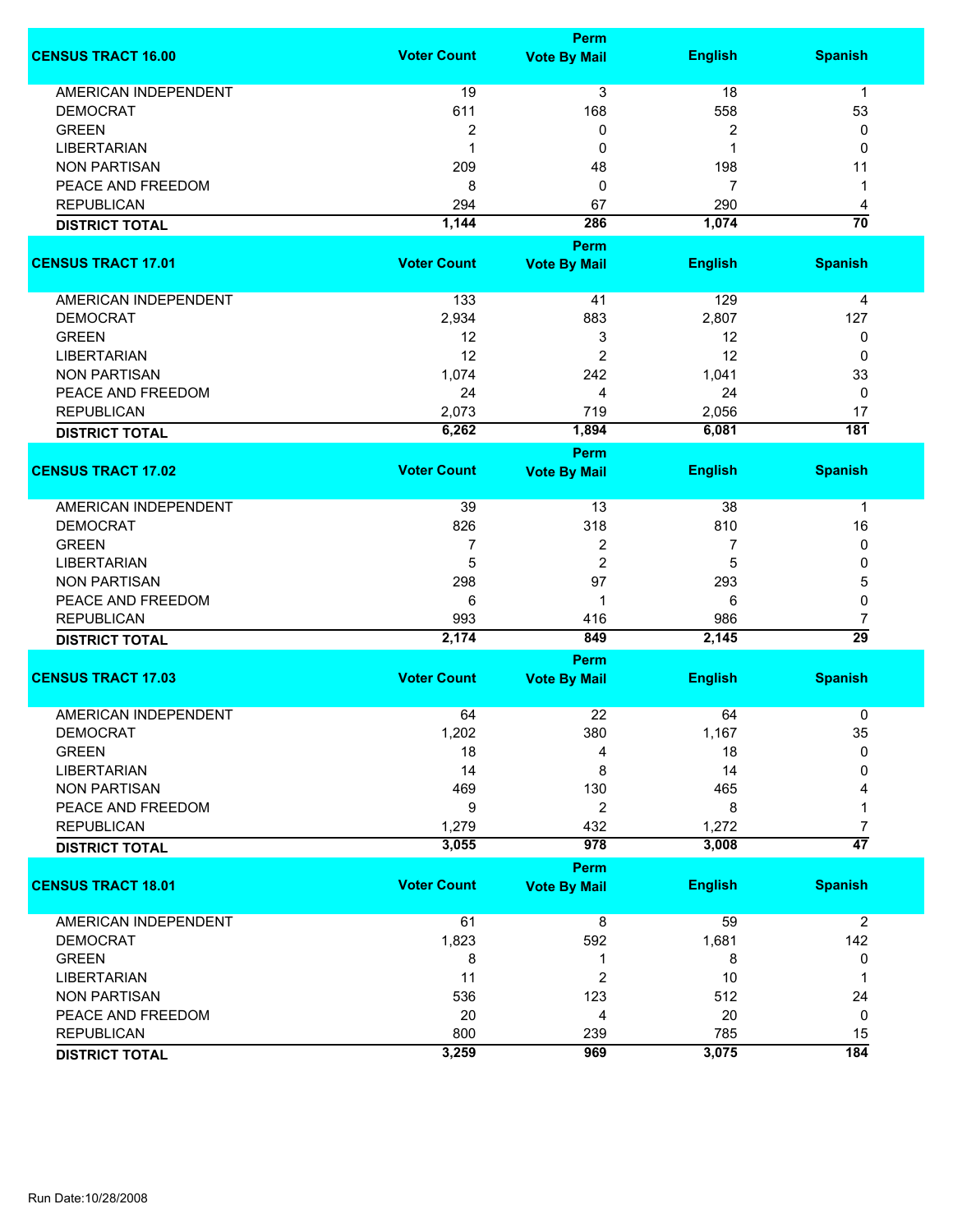|                             |                    | Perm                        |                |                  |  |  |
|-----------------------------|--------------------|-----------------------------|----------------|------------------|--|--|
| <b>CENSUS TRACT 18.02</b>   | <b>Voter Count</b> | <b>Vote By Mail</b>         | <b>English</b> | <b>Spanish</b>   |  |  |
| <b>AMERICAN INDEPENDENT</b> | 178                | 51                          | 177            | 1                |  |  |
| <b>DEMOCRAT</b>             | 3,731              | 1,121                       | 3,602          | 129              |  |  |
| <b>GREEN</b>                | 23                 | 7                           | 23             | 0                |  |  |
| <b>LIBERTARIAN</b>          | 22                 | 4                           | 21             | 1                |  |  |
| <b>NON PARTISAN</b>         | 1,353              | 371                         | 1,334          | 19               |  |  |
| PEACE AND FREEDOM           | 24                 | 5                           | 23             | $\mathbf 1$      |  |  |
| <b>REPUBLICAN</b>           |                    |                             | 2,978          |                  |  |  |
|                             | 3,003              | 1,091                       |                | 25               |  |  |
| <b>DISTRICT TOTAL</b>       | 8,334              | 2,650                       | 8,158          | $\overline{176}$ |  |  |
| <b>CENSUS TRACT 18.03</b>   | <b>Voter Count</b> | Perm<br><b>Vote By Mail</b> | <b>English</b> | <b>Spanish</b>   |  |  |
|                             |                    |                             |                |                  |  |  |
| AMERICAN INDEPENDENT        | 26                 | 8                           | 26             | $\pmb{0}$        |  |  |
| <b>DEMOCRAT</b>             | 545                | 179                         | 522            | 23               |  |  |
| <b>GREEN</b>                | 4                  | $\overline{2}$              | 4              | 0                |  |  |
| <b>LIBERTARIAN</b>          | 6                  | $\overline{2}$              | 6              | 0                |  |  |
| <b>NON PARTISAN</b>         | 165                | 47                          | 162            | 3                |  |  |
| PEACE AND FREEDOM           | 1                  | 0                           | 1              | 0                |  |  |
| <b>REPUBLICAN</b>           | 448                | 176                         | 441            | 7                |  |  |
|                             | 1,195              | 414                         | 1,162          | $\overline{33}$  |  |  |
| <b>DISTRICT TOTAL</b>       |                    | <b>Perm</b>                 |                |                  |  |  |
| <b>CENSUS TRACT 19.00</b>   | <b>Voter Count</b> | <b>Vote By Mail</b>         | <b>English</b> | <b>Spanish</b>   |  |  |
| <b>AMERICAN INDEPENDENT</b> | 251                |                             | 250            | 1                |  |  |
|                             |                    | 73                          |                |                  |  |  |
| <b>DEMOCRAT</b>             | 3,966              | 1,158                       | 3,891          | 75               |  |  |
| <b>GREEN</b>                | 24                 | 9                           | 23             | 1                |  |  |
| <b>LIBERTARIAN</b>          | 35                 | 7                           | 35             | 0                |  |  |
| <b>NON PARTISAN</b>         | 1,822              | 525                         | 1,804          | 18               |  |  |
| PEACE AND FREEDOM           | 28                 | 4                           | 28             | 0                |  |  |
| <b>REPUBLICAN</b>           | 4,350              | 1,520                       | 4,333          | 17               |  |  |
| <b>DISTRICT TOTAL</b>       | 10,476             | 3,296                       | 10,364         | $\overline{112}$ |  |  |
|                             |                    | Perm                        |                |                  |  |  |
| <b>CENSUS TRACT 20.02</b>   | <b>Voter Count</b> | <b>Vote By Mail</b>         | <b>English</b> | <b>Spanish</b>   |  |  |
| <b>AMERICAN INDEPENDENT</b> | 168                | 63                          | 167            | 1                |  |  |
| <b>DEMOCRAT</b>             | 2,026              | 657                         | 2,006          | 20               |  |  |
| <b>GREEN</b>                | 28                 | 7                           | 28             | 0                |  |  |
| <b>LIBERTARIAN</b>          | 27                 | 5                           | 27             | 0                |  |  |
| <b>NON PARTISAN</b>         | 1,146              | 366                         | 1,140          | 6                |  |  |
| PEACE AND FREEDOM           | 21                 | 5                           | 20             | 1                |  |  |
| <b>REPUBLICAN</b>           | 3,618              | 1,468                       | 3,609          | 9                |  |  |
|                             |                    |                             | 6,997          | $\overline{37}$  |  |  |
| <b>DISTRICT TOTAL</b>       | 7,034              | 2,571                       |                |                  |  |  |
| <b>CENSUS TRACT 20.03</b>   | <b>Voter Count</b> | Perm                        | <b>English</b> | <b>Spanish</b>   |  |  |
|                             |                    | <b>Vote By Mail</b>         |                |                  |  |  |
| AMERICAN INDEPENDENT        | 204                | 62                          | 204            | 0                |  |  |
| <b>DEMOCRAT</b>             | 2,544              | 958                         | 2,526          | 18               |  |  |
| <b>GREEN</b>                | 32                 | 11                          | 32             | 0                |  |  |
| <b>LIBERTARIAN</b>          | 32                 | 14                          | 32             | 0                |  |  |
| <b>NON PARTISAN</b>         | 1,325              | 419                         | 1,319          | 6                |  |  |
| PEACE AND FREEDOM           | 17                 | 3                           | 17             | 0                |  |  |
| <b>REPUBLICAN</b>           | 4,409              | 1,906                       | 4,401          | 8                |  |  |
|                             | 8,563              | 3,373                       | 8,531          | $\overline{32}$  |  |  |
| <b>DISTRICT TOTAL</b>       |                    |                             |                |                  |  |  |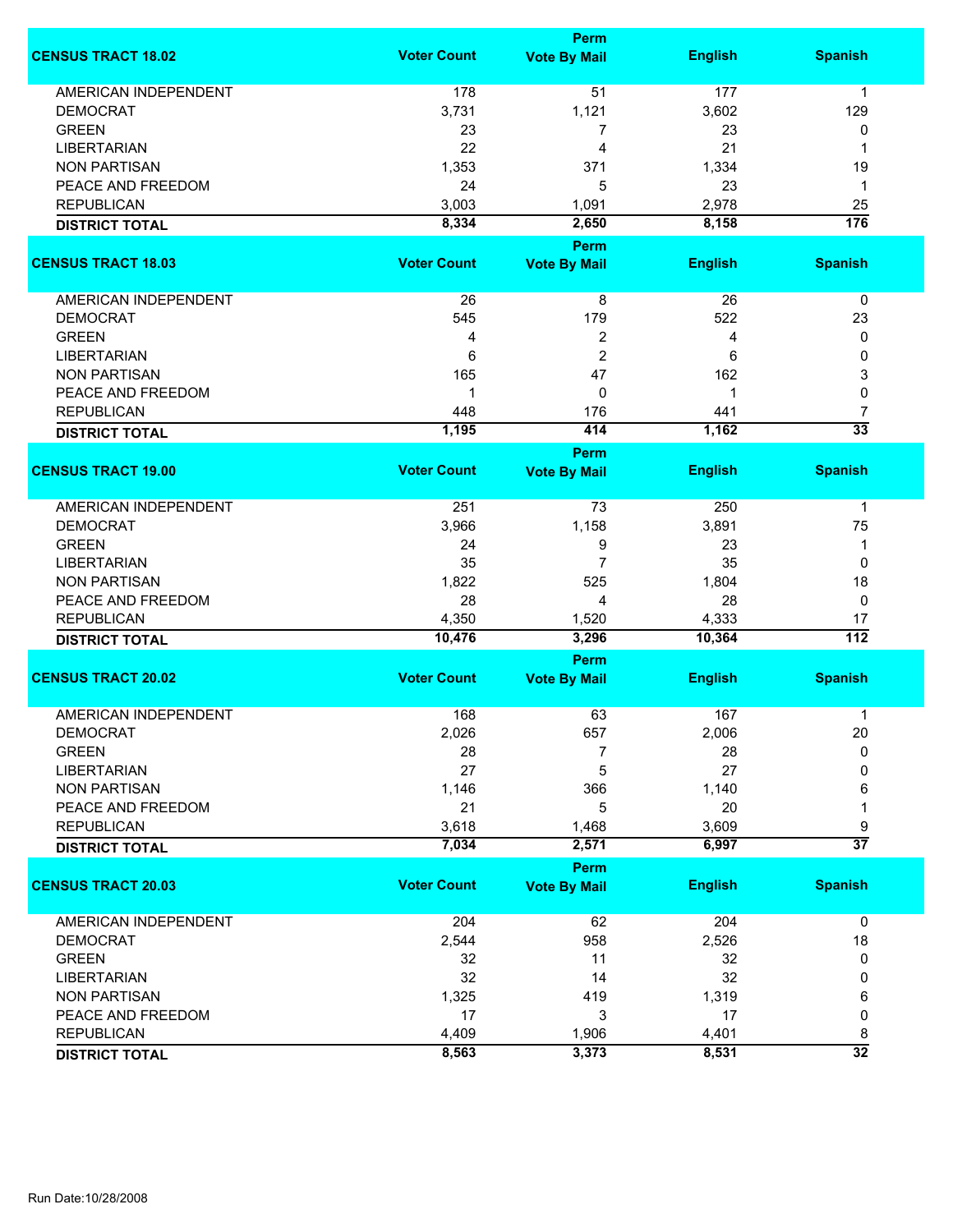|                             |                    | Perm                        |                |                      |
|-----------------------------|--------------------|-----------------------------|----------------|----------------------|
| <b>CENSUS TRACT 20.04</b>   | <b>Voter Count</b> | <b>Vote By Mail</b>         | <b>English</b> | <b>Spanish</b>       |
| <b>AMERICAN INDEPENDENT</b> | 128                | 33                          | 126            | $\overline{2}$       |
| <b>DEMOCRAT</b>             | 1,575              | 444                         | 1,561          | 14                   |
| <b>GREEN</b>                | 18                 | 5                           | 18             | 0                    |
| <b>LIBERTARIAN</b>          | 13                 | 1                           | 13             | 0                    |
| <b>NON PARTISAN</b>         | 901                | 235                         | 898            | 3                    |
| PEACE AND FREEDOM           | 9                  | 0                           | 9              | 0                    |
|                             |                    |                             |                |                      |
| <b>REPUBLICAN</b>           | 2,057              | 790                         | 2,050          | $\overline{7}$       |
| <b>DISTRICT TOTAL</b>       | 4,701              | 1,508                       | 4,675          | $\overline{26}$      |
| <b>CENSUS TRACT 20.05</b>   | <b>Voter Count</b> | Perm<br><b>Vote By Mail</b> | <b>English</b> | <b>Spanish</b>       |
|                             |                    |                             |                |                      |
| <b>AMERICAN INDEPENDENT</b> | 289                | 98                          | 286            | $\mathsf 3$          |
| <b>DEMOCRAT</b>             | 4,188              | 1,312                       | 4,135          | 53                   |
| <b>GREEN</b>                | 39                 | 9                           | 38             | 1                    |
| <b>LIBERTARIAN</b>          | 45                 | 10                          | 45             | 0                    |
| <b>NON PARTISAN</b>         | 1,959              | 521                         | 1,945          | 14                   |
| PEACE AND FREEDOM           | 26                 | 7                           | 24             | $\overline{c}$       |
| <b>REPUBLICAN</b>           | 4,396              | 1,618                       | 4,374          | 22                   |
|                             | 10,942             | 3,575                       | 10,847         | $\overline{95}$      |
| <b>DISTRICT TOTAL</b>       |                    | <b>Perm</b>                 |                |                      |
| <b>CENSUS TRACT 20.06</b>   | <b>Voter Count</b> | <b>Vote By Mail</b>         | <b>English</b> | <b>Spanish</b>       |
| <b>AMERICAN INDEPENDENT</b> | 173                | 56                          | 172            | $\mathbf 1$          |
| <b>DEMOCRAT</b>             | 3,300              | 957                         | 3,273          | 27                   |
| <b>GREEN</b>                | 28                 | 12                          | 28             | 0                    |
| <b>LIBERTARIAN</b>          | 31                 | 11                          | 31             | 0                    |
| <b>NON PARTISAN</b>         | 1,692              | 472                         | 1,679          | 13                   |
|                             |                    |                             |                |                      |
| PEACE AND FREEDOM           | 16                 | $\overline{2}$              | 16             | 0                    |
| <b>REPUBLICAN</b>           | 2,941              | 1,010                       | 2,932          | 9<br>$\overline{50}$ |
| <b>DISTRICT TOTAL</b>       | 8,181              | 2,520                       | 8,131          |                      |
| <b>CENSUS TRACT 20.07</b>   | <b>Voter Count</b> | Perm<br><b>Vote By Mail</b> | <b>English</b> | <b>Spanish</b>       |
|                             |                    |                             |                |                      |
| <b>AMERICAN INDEPENDENT</b> | 388                | 122                         | 385            | 3                    |
| DEMOCRAT                    | 5,852              | 1,710                       | 5,799          | 53                   |
| <b>GREEN</b>                | 66                 | 19                          | 65             | 1                    |
| <b>LIBERTARIAN</b>          | 65                 | 16                          | 65             | 0                    |
| <b>NON PARTISAN</b>         | 3,120              | 882                         | 3,103          | 17                   |
| PEACE AND FREEDOM           | 29                 | 10                          | 29             | 0                    |
| <b>REPUBLICAN</b>           | 6,730              | 2,491                       | 6,693          | 37                   |
| <b>DISTRICT TOTAL</b>       | 16,250             | 5,250                       | 16,139         | $\overline{111}$     |
|                             |                    | Perm                        |                |                      |
| <b>CENSUS TRACT 020.08</b>  | <b>Voter Count</b> | <b>Vote By Mail</b>         | <b>English</b> | <b>Spanish</b>       |
| <b>AMERICAN INDEPENDENT</b> | 129                | 38                          | 128            | $\mathbf{1}$         |
| <b>DEMOCRAT</b>             | 2,925              | 694                         | 2,871          | 54                   |
| <b>GREEN</b>                | 18                 | 5                           | 18             | 0                    |
| <b>LIBERTARIAN</b>          | 17                 | 3                           | 17             | 0                    |
| <b>NON PARTISAN</b>         | 1,257              | 309                         | 1,240          | 17                   |
| PEACE AND FREEDOM           | 23                 | 3                           | 23             | 0                    |
| <b>REPUBLICAN</b>           | 2,010              | 623                         | 1,999          | 11                   |
|                             | 6,379              | 1,675                       | 6,296          | $\overline{83}$      |
| <b>DISTRICT TOTAL</b>       |                    |                             |                |                      |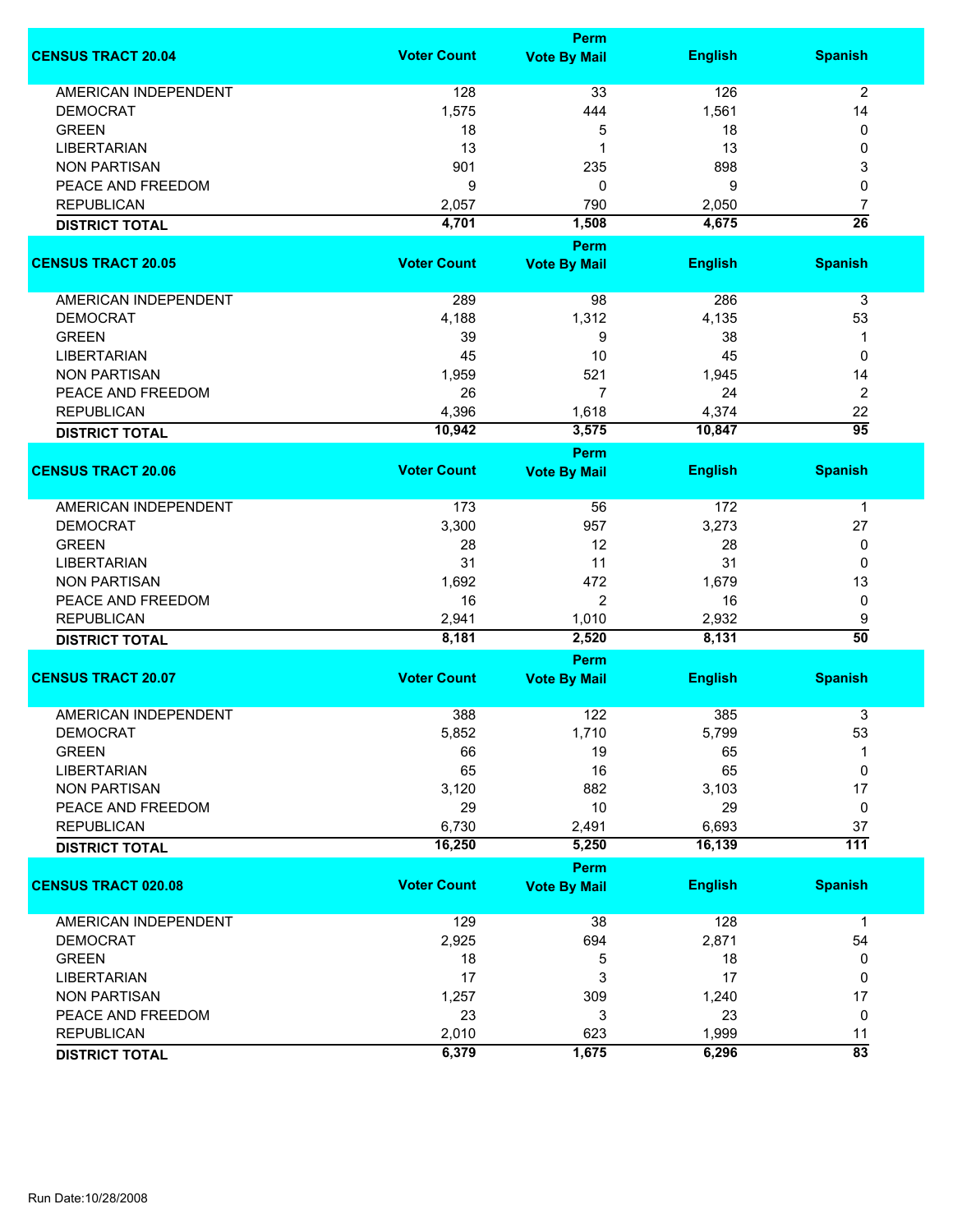|                             | Perm               |                     |                 |                 |
|-----------------------------|--------------------|---------------------|-----------------|-----------------|
| <b>CENSUS TRACT 020.09</b>  | <b>Voter Count</b> | <b>Vote By Mail</b> | <b>English</b>  | <b>Spanish</b>  |
| <b>AMERICAN INDEPENDENT</b> | 273                | 69                  | 269             | 4               |
| <b>DEMOCRAT</b>             | 3,626              | 1,102               | 3,591           | 35              |
| <b>GREEN</b>                | 29                 | 5                   | 29              | 0               |
| <b>LIBERTARIAN</b>          | 41                 | 15                  | 41              | 0               |
| <b>NON PARTISAN</b>         | 1,925              | 572                 | 1,919           | 6               |
| PEACE AND FREEDOM           | 16                 | 4                   | 16              | 0               |
| <b>REPUBLICAN</b>           | 5,094              | 1,877               | 5,079           | 15              |
|                             |                    |                     |                 |                 |
| <b>DISTRICT TOTAL</b>       | 11,004             | 3,644<br>Perm       | 10,944          | 60              |
| <b>CENSUS TRACT 020.10</b>  | <b>Voter Count</b> | <b>Vote By Mail</b> | <b>English</b>  | <b>Spanish</b>  |
|                             |                    |                     |                 |                 |
| AMERICAN INDEPENDENT        | 94                 | 21                  | 94              | 0               |
| <b>DEMOCRAT</b>             | 1,436              | 439                 | 1,428           | 8               |
| <b>GREEN</b>                | 5                  | 3                   | 5               | 0               |
| <b>LIBERTARIAN</b>          | 10                 | 3                   | 10              | 0               |
| <b>NON PARTISAN</b>         | 673                | 190                 | 670             | 3               |
| PEACE AND FREEDOM           | 6                  | 1                   | 6               | 0               |
| <b>REPUBLICAN</b>           | 1,301              | 458                 | 1,295           | 6               |
|                             | 3,525              | 1,115               | 3,508           | $\overline{17}$ |
| <b>DISTRICT TOTAL</b>       |                    | <b>Perm</b>         |                 |                 |
| <b>CENSUS TRACT 021.00</b>  | <b>Voter Count</b> | <b>Vote By Mail</b> | <b>English</b>  | <b>Spanish</b>  |
| <b>AMERICAN INDEPENDENT</b> | 329                | 76                  | 326             | 3               |
| <b>DEMOCRAT</b>             | 5,285              | 1,411               | 5,168           | 117             |
| <b>GREEN</b>                | 36                 | 6                   | 36              | 0               |
| <b>LIBERTARIAN</b>          | 46                 | 8                   | 46              | 0               |
| <b>NON PARTISAN</b>         | 2,438              | 546                 | 2,413           | 25              |
|                             |                    | 5                   | 29              | 0               |
| PEACE AND FREEDOM           | 29                 |                     |                 |                 |
| <b>REPUBLICAN</b>           | 3,529<br>11,692    | 1,038<br>3,090      | 3,504<br>11,522 | 25<br>170       |
| <b>DISTRICT TOTAL</b>       |                    | Perm                |                 |                 |
| <b>CENSUS TRACT 022.01</b>  | <b>Voter Count</b> | <b>Vote By Mail</b> | <b>English</b>  | <b>Spanish</b>  |
|                             |                    |                     |                 |                 |
| <b>AMERICAN INDEPENDENT</b> | 113                | 35                  | 112             | 1               |
| <b>DEMOCRAT</b>             | 2,152              | 663                 | 2,080           | 72              |
| <b>GREEN</b>                | 19                 | 4                   | 18              |                 |
| <b>LIBERTARIAN</b>          | 19                 | 10                  | 18              | 1               |
| <b>NON PARTISAN</b>         | 866                | 248                 | 856             | 10              |
| PEACE AND FREEDOM           | 8                  | 3                   | 8               | 0               |
| <b>REPUBLICAN</b>           | 1,699              | 610                 | 1,688           | 11              |
| <b>DISTRICT TOTAL</b>       | 4,876              | 1,573               | 4,780           | $\overline{96}$ |
|                             |                    | Perm                |                 |                 |
| <b>CENSUS TRACT 022.03</b>  | <b>Voter Count</b> | <b>Vote By Mail</b> | <b>English</b>  | <b>Spanish</b>  |
| AMERICAN INDEPENDENT        | 20                 | 9                   | 20              | 0               |
| <b>DEMOCRAT</b>             | 284                | $70\,$              | 279             | 5               |
| <b>GREEN</b>                | 1                  | 0                   | 1               | 0               |
| <b>LIBERTARIAN</b>          | 3                  |                     | 3               | 0               |
| <b>NON PARTISAN</b>         | 121                | 27                  | 120             |                 |
| PEACE AND FREEDOM           | 3                  | 2                   | 3               | 0               |
| <b>REPUBLICAN</b>           | 182                | 65                  | 181             | 1               |
|                             | 614                | 174                 | 607             | 7               |
| <b>DISTRICT TOTAL</b>       |                    |                     |                 |                 |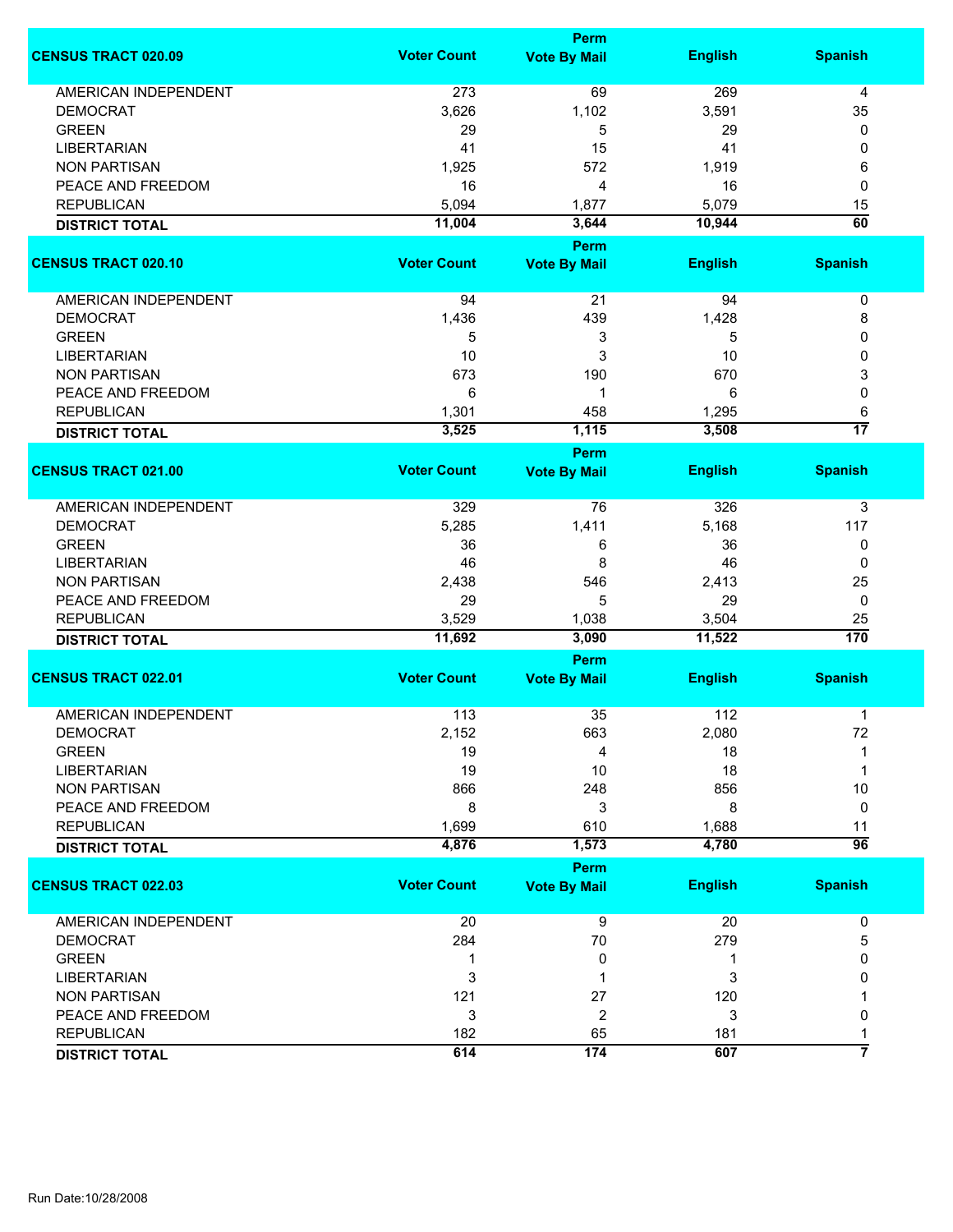|                             |                    | <b>Perm</b>         |                |                  |
|-----------------------------|--------------------|---------------------|----------------|------------------|
| <b>CENSUS TRACT 022.04</b>  | <b>Voter Count</b> | <b>Vote By Mail</b> | <b>English</b> | <b>Spanish</b>   |
| <b>AMERICAN INDEPENDENT</b> | 41                 | 7                   | 38             | 3                |
| <b>DEMOCRAT</b>             | 857                | 201                 | 807            | 50               |
| <b>GREEN</b>                | 10                 | 3                   | 10             | 0                |
| <b>LIBERTARIAN</b>          | $\overline{7}$     | 0                   | 7              | 0                |
| <b>NON PARTISAN</b>         | 358                | 63                  | 347            | 11               |
| PEACE AND FREEDOM           | 11                 | 3                   | 10             | 1                |
| <b>REPUBLICAN</b>           | 396                | 98                  | 391            | 5                |
| <b>DISTRICT TOTAL</b>       | 1,680              | 375                 | 1,610          | $\overline{70}$  |
|                             |                    | Perm                |                |                  |
| <b>CENSUS TRACT 023.01</b>  | <b>Voter Count</b> | <b>Vote By Mail</b> | <b>English</b> | <b>Spanish</b>   |
|                             |                    |                     |                |                  |
| AMERICAN INDEPENDENT        | 74                 | 17                  | 74             | 0                |
| <b>DEMOCRAT</b>             | 1,530              | 371                 | 1,461          | 69               |
| <b>GREEN</b>                | 15                 | 2                   | 15             | 0                |
| <b>LIBERTARIAN</b>          | 11                 | $\overline{2}$      | 11             | 0                |
| <b>NON PARTISAN</b>         | 591                | 124                 | 563            | 28               |
| PEACE AND FREEDOM           | 16                 | 0                   | 15             | 1                |
| <b>REPUBLICAN</b>           | 753                | 180                 | 744            | 9                |
| <b>DISTRICT TOTAL</b>       | 2,990              | 696                 | 2,883          | 107              |
|                             |                    | <b>Perm</b>         |                |                  |
| <b>CENSUS TRACT 23.02</b>   | <b>Voter Count</b> | <b>Vote By Mail</b> | <b>English</b> | <b>Spanish</b>   |
| <b>AMERICAN INDEPENDENT</b> | 81                 | 16                  | 79             | $\overline{2}$   |
| <b>DEMOCRAT</b>             | 1,816              | 449                 | 1,721          | 95               |
| <b>GREEN</b>                | 10                 | 1                   |                | 0                |
|                             |                    |                     | 10             |                  |
| <b>LIBERTARIAN</b>          | 9                  | 0                   | 9              | 0                |
| <b>NON PARTISAN</b>         | 631                | 131                 | 622            | 9                |
| PEACE AND FREEDOM           | 16                 | 4                   | 15             | 1                |
| <b>REPUBLICAN</b>           | 946                | 250                 | 931            | 15               |
| <b>DISTRICT TOTAL</b>       | 3,509              | 851                 | 3,387          | $\overline{122}$ |
|                             |                    | <b>Perm</b>         |                |                  |
| <b>CENSUS TRACT 23.03</b>   | <b>Voter Count</b> | <b>Vote By Mail</b> | <b>English</b> | <b>Spanish</b>   |
| <b>AMERICAN INDEPENDENT</b> | 265                | 77                  | 262            | 3                |
| <b>DEMOCRAT</b>             | 5,391              | 1,482               | 5,271          | 120              |
| <b>GREEN</b>                | 29                 | 4                   | 29             | 0                |
| <b>LIBERTARIAN</b>          | 39                 | 10                  | 39             | 0                |
| <b>NON PARTISAN</b>         | 2,219              | 569                 | 2,196          | 23               |
| PEACE AND FREEDOM           | 37                 | 8                   | 36             | 1                |
| <b>REPUBLICAN</b>           | 3,619              | 1,244               | 3,600          | 19               |
| <b>DISTRICT TOTAL</b>       | 11,599             | 3,394               | 11,433         | 166              |
|                             |                    | <b>Perm</b>         |                |                  |
| <b>CENSUS TRACT 24.01</b>   | <b>Voter Count</b> | <b>Vote By Mail</b> | <b>English</b> | <b>Spanish</b>   |
| <b>AMERICAN INDEPENDENT</b> | 55                 | 11                  | 55             | 0                |
| <b>DEMOCRAT</b>             | 1,072              | 220                 | 977            | 95               |
| <b>GREEN</b>                | 4                  | 0                   | 4              | 0                |
| <b>LIBERTARIAN</b>          | 10                 | 3                   | 8              | $\overline{c}$   |
| <b>NON PARTISAN</b>         | 413                | 73                  | 398            | 15               |
| PEACE AND FREEDOM           | 14                 | $\overline{2}$      | 13             | 1                |
| <b>REPUBLICAN</b>           | 495                | 91                  | 481            | 14               |
|                             | 2,063              | 400                 | 1,936          | $\overline{127}$ |
| <b>DISTRICT TOTAL</b>       |                    |                     |                |                  |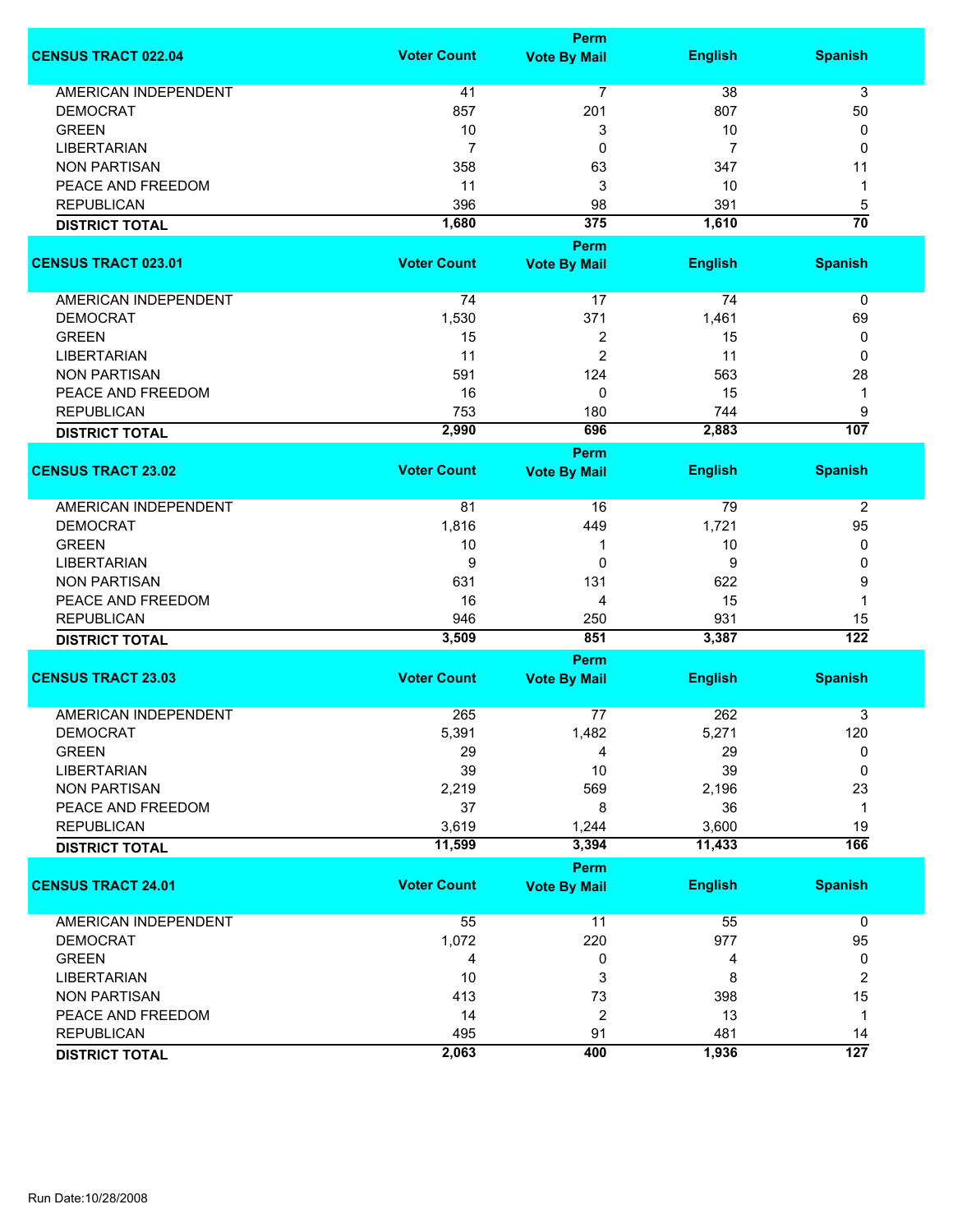|                                            | <b>Perm</b>        |                     |                |                  |  |
|--------------------------------------------|--------------------|---------------------|----------------|------------------|--|
| <b>CENSUS TRACT 24.02</b>                  | <b>Voter Count</b> | <b>Vote By Mail</b> | <b>English</b> | <b>Spanish</b>   |  |
| <b>AMERICAN INDEPENDENT</b>                | 42                 | 10                  | 41             | 1                |  |
| <b>DEMOCRAT</b>                            | 1,030              | 220                 | 959            | 71               |  |
| <b>GREEN</b>                               | 9                  | 0                   | 9              | 0                |  |
| <b>LIBERTARIAN</b>                         | 12                 | 3                   | 11             | 1                |  |
|                                            |                    |                     |                |                  |  |
| <b>NON PARTISAN</b>                        | 341                | 61                  | 324            | 17               |  |
| PEACE AND FREEDOM                          | 14                 | 5                   | 14             | 0                |  |
| <b>REPUBLICAN</b>                          | 494                | 96                  | 485            | 9                |  |
| <b>DISTRICT TOTAL</b>                      | 1,942              | 395                 | 1,843          | $\overline{99}$  |  |
| <b>CENSUS TRACT 25.01</b>                  | <b>Voter Count</b> | <b>Perm</b>         |                | <b>Spanish</b>   |  |
|                                            |                    | <b>Vote By Mail</b> | <b>English</b> |                  |  |
| AMERICAN INDEPENDENT                       | 34                 | 8                   | 32             | $\overline{2}$   |  |
| <b>DEMOCRAT</b>                            | 936                | 217                 | 870            | 66               |  |
| <b>GREEN</b>                               | 5                  | 0                   | 5              | 0                |  |
| <b>LIBERTARIAN</b>                         | 5                  | 0                   | 5              | 0                |  |
| <b>NON PARTISAN</b>                        | 332                | 70                  | 318            | 14               |  |
| PEACE AND FREEDOM                          | 11                 | 1                   | 10             | 1                |  |
| <b>REPUBLICAN</b>                          | 301                | 63                  | 295            | 6                |  |
| <b>DISTRICT TOTAL</b>                      | 1,624              | 359                 | 1,535          | $\overline{89}$  |  |
|                                            |                    | <b>Perm</b>         |                |                  |  |
| <b>CENSUS TRACT 25.02</b>                  | <b>Voter Count</b> | <b>Vote By Mail</b> | <b>English</b> | <b>Spanish</b>   |  |
| <b>AMERICAN INDEPENDENT</b>                | 46                 | 9                   | 43             | 3                |  |
| <b>DEMOCRAT</b>                            | 1,131              | 295                 | 1,048          | 83               |  |
| <b>GREEN</b>                               | 6                  | 0                   | 6              | 0                |  |
| <b>LIBERTARIAN</b>                         | 3                  | 0                   | 3              | 0                |  |
| <b>NON PARTISAN</b>                        | 398                | 85                  | 381            | 17               |  |
| PEACE AND FREEDOM                          | 10                 | $\overline{2}$      | 9              | $\mathbf{1}$     |  |
| <b>REPUBLICAN</b>                          | 455                | 113                 | 444            | 11               |  |
|                                            | 2,049              | 504                 | 1,934          | $\overline{115}$ |  |
| <b>DISTRICT TOTAL</b>                      |                    | <b>Perm</b>         |                |                  |  |
| <b>CENSUS TRACT 26.01</b>                  | <b>Voter Count</b> | <b>Vote By Mail</b> | <b>English</b> | <b>Spanish</b>   |  |
| <b>AMERICAN INDEPENDENT</b>                | 76                 | 24                  | 75             | 1                |  |
| <b>DEMOCRAT</b>                            | 1,699              | 494                 | 1,626          | 73               |  |
| <b>GREEN</b>                               | 9                  | 4                   | 8              |                  |  |
| <b>LIBERTARIAN</b>                         | 11                 | 5                   | 11             | 0                |  |
| <b>NON PARTISAN</b>                        | 684                | 166                 | 663            | 21               |  |
| PEACE AND FREEDOM                          | 12                 | 4                   | 11             | 1                |  |
|                                            |                    |                     | 984            |                  |  |
| <b>REPUBLICAN</b><br><b>DISTRICT TOTAL</b> | 993<br>3,484       | 314<br>1,011        | 3,378          | 9<br>106         |  |
|                                            |                    | Perm                |                |                  |  |
| <b>CENSUS TRACT 26.02</b>                  | <b>Voter Count</b> | <b>Vote By Mail</b> | <b>English</b> | <b>Spanish</b>   |  |
| <b>AMERICAN INDEPENDENT</b>                | 46                 | 6                   | 46             | $\mathbf 0$      |  |
| <b>DEMOCRAT</b>                            | 1,360              | 282                 | 1,299          | 61               |  |
| <b>GREEN</b>                               | 6                  | 1                   | 5              | 1                |  |
| <b>LIBERTARIAN</b>                         | $\overline{7}$     | 2                   | 7              | 0                |  |
| <b>NON PARTISAN</b>                        | 451                | 98                  | 440            | 11               |  |
| PEACE AND FREEDOM                          | 17                 | 3                   | 17             | 0                |  |
| <b>REPUBLICAN</b>                          | 571                | 124                 | 561            | 10               |  |
|                                            | 2,458              | 516                 | 2,375          | $\overline{83}$  |  |
| <b>DISTRICT TOTAL</b>                      |                    |                     |                |                  |  |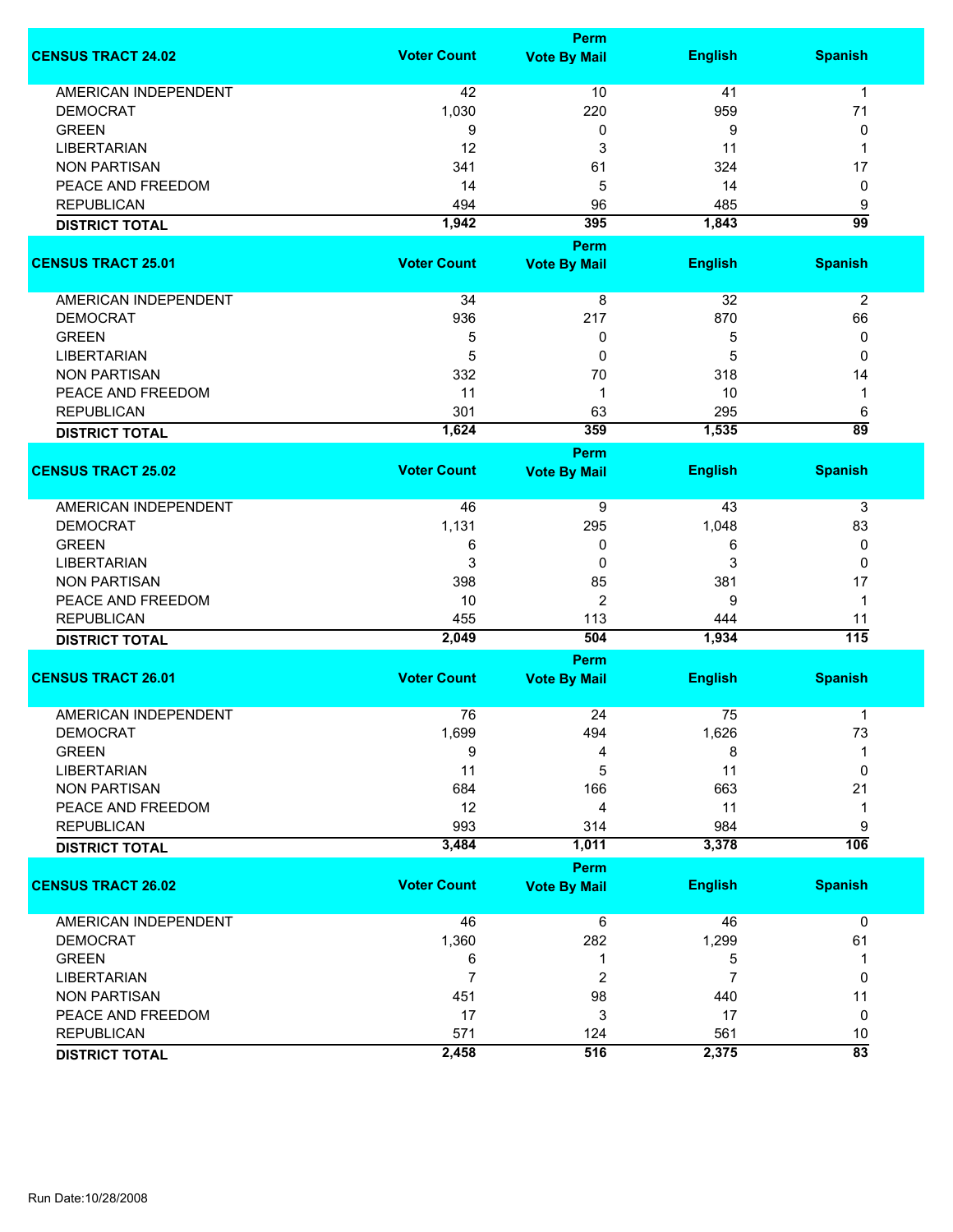|                             |                    | Perm                        |                |                       |  |  |
|-----------------------------|--------------------|-----------------------------|----------------|-----------------------|--|--|
| <b>CENSUS TRACT 26.03</b>   | <b>Voter Count</b> | <b>Vote By Mail</b>         | <b>English</b> | <b>Spanish</b>        |  |  |
| <b>AMERICAN INDEPENDENT</b> | 144                | 31                          | 140            | 4                     |  |  |
| <b>DEMOCRAT</b>             | 3,601              | 803                         | 3,454          | 147                   |  |  |
| <b>GREEN</b>                | 13                 | 5                           | 13             | 0                     |  |  |
| <b>LIBERTARIAN</b>          | 18                 | $\overline{c}$              | 16             | $\overline{2}$        |  |  |
| <b>NON PARTISAN</b>         | 1,299              | 270                         | 1,261          | 38                    |  |  |
| PEACE AND FREEDOM           | 23                 | $\overline{c}$              | 23             | 0                     |  |  |
|                             |                    |                             |                |                       |  |  |
| <b>REPUBLICAN</b>           | 1,632              | 399                         | 1,597          | 35                    |  |  |
| <b>DISTRICT TOTAL</b>       | 6,730              | 1,512                       | 6,504          | $\overline{226}$      |  |  |
| <b>CENSUS TRACT 27.01</b>   | <b>Voter Count</b> | Perm<br><b>Vote By Mail</b> | <b>English</b> | <b>Spanish</b>        |  |  |
|                             |                    |                             |                |                       |  |  |
| <b>AMERICAN INDEPENDENT</b> | 162                | 52                          | 160            | $\overline{2}$        |  |  |
| <b>DEMOCRAT</b>             | 3,369              | 1,031                       | 3,311          | 58                    |  |  |
| <b>GREEN</b>                | 14                 | 4                           | 14             | 0                     |  |  |
| <b>LIBERTARIAN</b>          | 11                 | 2                           | 10             | 1                     |  |  |
| <b>NON PARTISAN</b>         | 1,295              | 346                         | 1,280          | 15                    |  |  |
| PEACE AND FREEDOM           | 18                 | 8                           | 18             | 0                     |  |  |
| <b>REPUBLICAN</b>           | 2,156              | 759                         | 2,140          | 16                    |  |  |
| <b>DISTRICT TOTAL</b>       | 7,025              | 2,202                       | 6,933          | $\overline{92}$       |  |  |
|                             |                    | <b>Perm</b>                 |                |                       |  |  |
| <b>CENSUS TRACT 27.02</b>   | <b>Voter Count</b> | <b>Vote By Mail</b>         | <b>English</b> | <b>Spanish</b>        |  |  |
| AMERICAN INDEPENDENT        | 120                | 36                          | 119            | $\mathbf 1$           |  |  |
| <b>DEMOCRAT</b>             | 2,799              | 867                         | 2,739          | 60                    |  |  |
| <b>GREEN</b>                | 11                 | 2                           | 11             | 0                     |  |  |
| <b>LIBERTARIAN</b>          | 17                 | 4                           | 17             | 0                     |  |  |
| <b>NON PARTISAN</b>         | 840                | 256                         | 828            | 12                    |  |  |
|                             |                    |                             | 17             | $\mathbf 0$           |  |  |
| PEACE AND FREEDOM           | 17                 | 0                           |                |                       |  |  |
| <b>REPUBLICAN</b>           | 1,766              | 674                         | 1,752          | 14<br>$\overline{87}$ |  |  |
| <b>DISTRICT TOTAL</b>       | 5,570              | 1,839                       | 5,483          |                       |  |  |
| <b>CENSUS TRACT 28.00</b>   | <b>Voter Count</b> | Perm<br><b>Vote By Mail</b> | <b>English</b> | <b>Spanish</b>        |  |  |
|                             |                    |                             |                |                       |  |  |
| <b>AMERICAN INDEPENDENT</b> | 73                 | 19                          | 70             | 3                     |  |  |
| DEMOCRAT                    | 1,703              | 364                         | 1,618          | 85                    |  |  |
| <b>GREEN</b>                | 7                  | 2                           | 7              | 0                     |  |  |
| <b>LIBERTARIAN</b>          | 12                 | 3                           | 11             | 1                     |  |  |
| <b>NON PARTISAN</b>         | 653                | 132                         | 628            | 25                    |  |  |
| PEACE AND FREEDOM           | 14                 | 3                           | 13             | $\mathbf 1$           |  |  |
| <b>REPUBLICAN</b>           | 853                | 192                         | 843            | 10                    |  |  |
| <b>DISTRICT TOTAL</b>       | 3,315              | 715                         | 3,190          | $\overline{125}$      |  |  |
|                             |                    | Perm                        |                |                       |  |  |
| <b>CENSUS TRACT 29.01</b>   | <b>Voter Count</b> | <b>Vote By Mail</b>         | <b>English</b> | <b>Spanish</b>        |  |  |
| <b>AMERICAN INDEPENDENT</b> | 30                 | $\overline{7}$              | 29             | $\mathbf 1$           |  |  |
| <b>DEMOCRAT</b>             | 628                | 163                         | 588            | 40                    |  |  |
| <b>GREEN</b>                | 6                  | 0                           | 6              | 0                     |  |  |
| <b>LIBERTARIAN</b>          | 3                  | 0                           | $\overline{2}$ |                       |  |  |
| <b>NON PARTISAN</b>         | 247                | 51                          | 241            | 6                     |  |  |
| PEACE AND FREEDOM           | 5                  | 2                           | 5              | 0                     |  |  |
| <b>REPUBLICAN</b>           | 373                | 101                         | 365            | 8                     |  |  |
| <b>DISTRICT TOTAL</b>       | 1,292              | 324                         | 1,236          | $\overline{56}$       |  |  |
|                             |                    |                             |                |                       |  |  |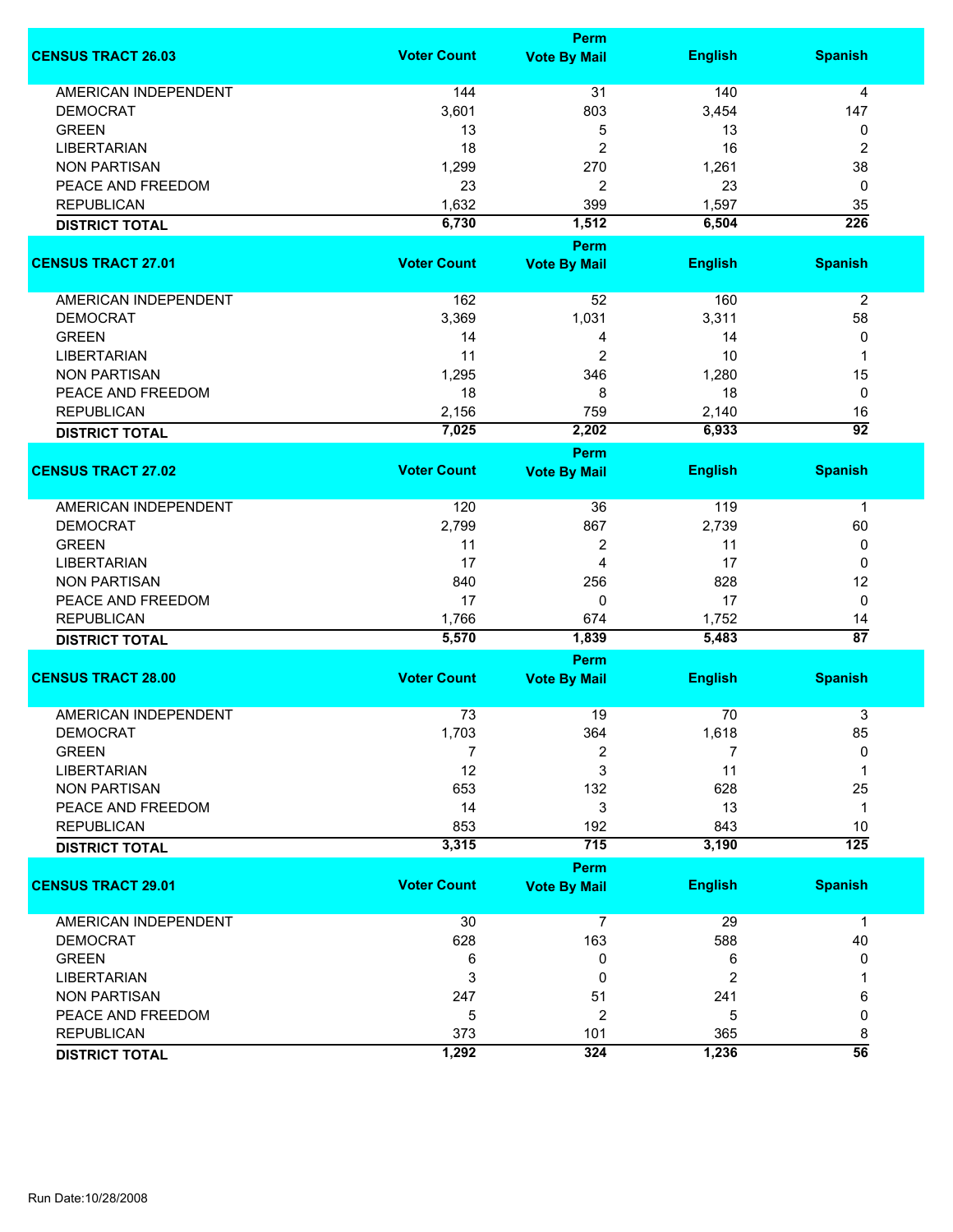|                             |                    | <b>Perm</b>                        |                |                         |
|-----------------------------|--------------------|------------------------------------|----------------|-------------------------|
| <b>CENSUS TRACT 29.02</b>   | <b>Voter Count</b> | <b>Vote By Mail</b>                | <b>English</b> | <b>Spanish</b>          |
| <b>AMERICAN INDEPENDENT</b> | 30                 | $\overline{8}$                     | 30             | 0                       |
| <b>DEMOCRAT</b>             | 1,053              | 288                                | 1,001          | 52                      |
| <b>GREEN</b>                | 7                  | 1                                  | 7              | 0                       |
| <b>LIBERTARIAN</b>          | 8                  | 1                                  | 8              | 0                       |
| <b>NON PARTISAN</b>         | 328                | 71                                 | 317            | 11                      |
|                             |                    |                                    | 7              |                         |
| PEACE AND FREEDOM           | 8                  | 0                                  |                | 1                       |
| <b>REPUBLICAN</b>           | 545                | 147                                | 538            | $\overline{7}$          |
| <b>DISTRICT TOTAL</b>       | 1,979              | 516                                | 1,908          | $\overline{71}$         |
|                             |                    | Perm                               |                |                         |
| <b>CENSUS TRACT 30.00</b>   | <b>Voter Count</b> | <b>Vote By Mail</b>                | <b>English</b> | <b>Spanish</b>          |
| AMERICAN INDEPENDENT        | 16                 | 4                                  | 16             | 0                       |
| <b>DEMOCRAT</b>             | 516                | 164                                | 481            | 35                      |
| <b>GREEN</b>                | 4                  | 1                                  | 4              | 0                       |
| <b>LIBERTARIAN</b>          | $\overline{2}$     | 1                                  | 2              | 0                       |
| <b>NON PARTISAN</b>         | 169                | 40                                 | 163            | 6                       |
| PEACE AND FREEDOM           | $\overline{7}$     | 4                                  | 6              | 1                       |
|                             |                    |                                    | 282            |                         |
| <b>REPUBLICAN</b>           | 286                | 80                                 |                | 4<br>46                 |
| <b>DISTRICT TOTAL</b>       | 1,000              | 294                                | 954            |                         |
| <b>CENSUS TRACT 31.00</b>   | <b>Voter Count</b> | <b>Perm</b><br><b>Vote By Mail</b> | <b>English</b> | <b>Spanish</b>          |
|                             |                    |                                    |                |                         |
| <b>AMERICAN INDEPENDENT</b> | 53                 | 10                                 | 53             | 0                       |
| <b>DEMOCRAT</b>             | 1,187              | 288                                | 1,118          | 69                      |
| <b>GREEN</b>                | 11                 | 1                                  | 11             | 0                       |
| <b>LIBERTARIAN</b>          | 5                  | 0                                  | 5              | 0                       |
| <b>NON PARTISAN</b>         | 485                | 91                                 | 470            | 15                      |
| PEACE AND FREEDOM           | 16                 | $\overline{2}$                     | 15             | 1                       |
| <b>REPUBLICAN</b>           | 622                | 153                                | 613            | 9                       |
| <b>DISTRICT TOTAL</b>       | 2,379              | 545                                | 2,285          | $\overline{94}$         |
|                             |                    | <b>Perm</b>                        |                |                         |
| <b>CENSUS TRACT 32.00</b>   | <b>Voter Count</b> | <b>Vote By Mail</b>                | <b>English</b> | <b>Spanish</b>          |
|                             |                    |                                    |                |                         |
| <b>AMERICAN INDEPENDENT</b> | 73                 | 21                                 | 73             | 0                       |
| <b>DEMOCRAT</b>             | 1,400              | 408                                | 1,335          | 65                      |
| <b>GREEN</b>                | 12                 | 3                                  | 12             | 0                       |
| <b>LIBERTARIAN</b>          | 9                  | 1                                  | 9              | 0                       |
| <b>NON PARTISAN</b>         | 490                | 111                                | 472            | 18                      |
| PEACE AND FREEDOM           | 6                  | 1                                  | 5              | $\mathbf 1$             |
| <b>REPUBLICAN</b>           | 851                | 273                                | 838            | 13                      |
| <b>DISTRICT TOTAL</b>       | 2,841              | 818                                | 2,744          | $\overline{97}$         |
|                             |                    | <b>Perm</b>                        |                |                         |
| <b>CENSUS TRACT 33.00</b>   | <b>Voter Count</b> | <b>Vote By Mail</b>                | <b>English</b> | <b>Spanish</b>          |
| <b>AMERICAN INDEPENDENT</b> | 64                 | 21                                 | 60             | 4                       |
| <b>DEMOCRAT</b>             | 1,618              | 530                                | 1,522          | 96                      |
| <b>GREEN</b>                | 13                 | 5                                  | 11             | $\overline{\mathbf{c}}$ |
| <b>LIBERTARIAN</b>          | 5                  | 3                                  | 5              | 0                       |
| <b>NON PARTISAN</b>         | 542                | 131                                | 521            | 21                      |
| PEACE AND FREEDOM           | 12                 | 1                                  | 11             | 1                       |
|                             | 887                |                                    | 875            |                         |
| <b>REPUBLICAN</b>           |                    | 260                                |                | 12                      |
| <b>DISTRICT TOTAL</b>       | 3,141              | 951                                | 3,005          | 136                     |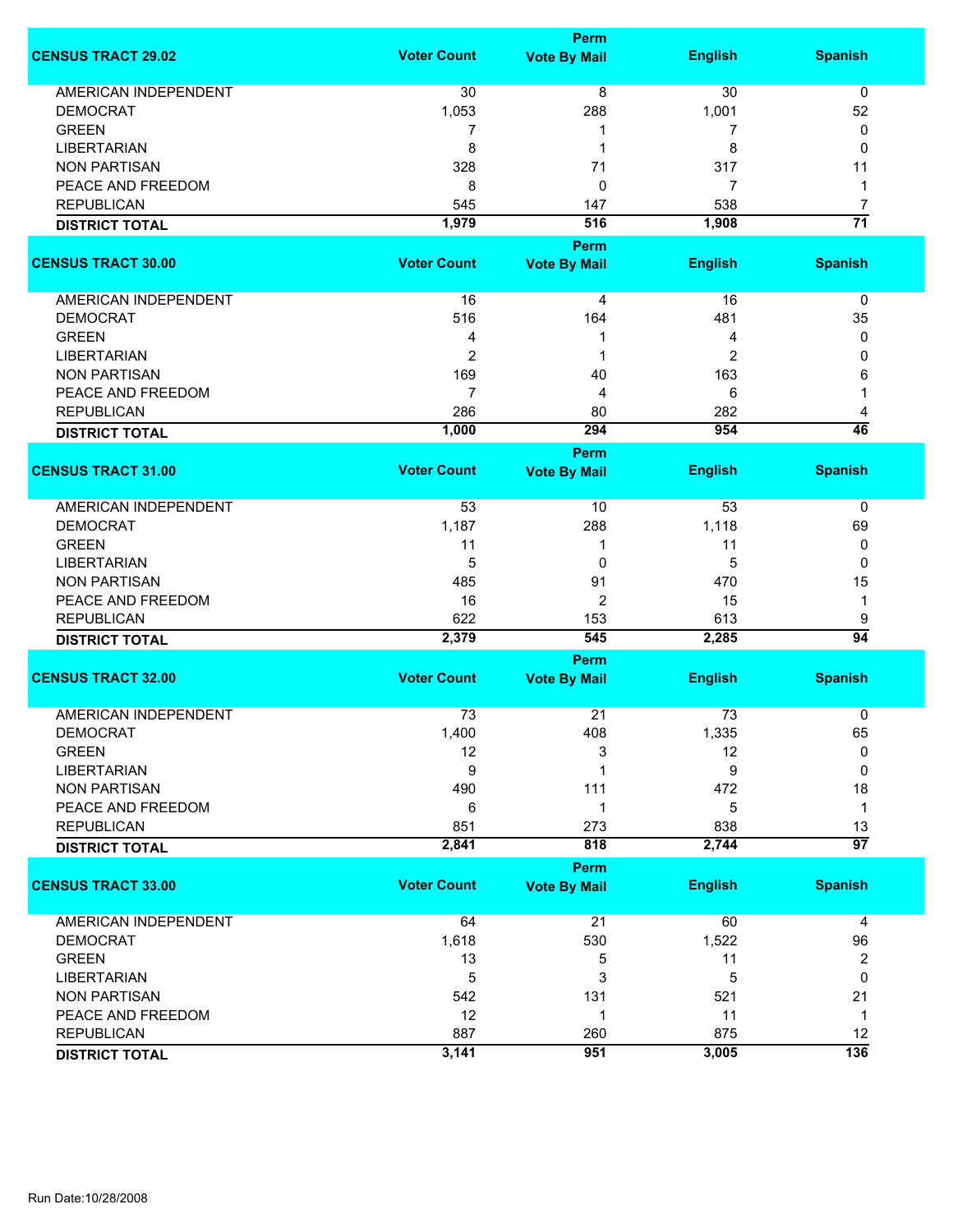|                             | <b>Perm</b>        |                                    |                |                 |  |
|-----------------------------|--------------------|------------------------------------|----------------|-----------------|--|
| <b>CENSUS TRACT 34.00</b>   | <b>Voter Count</b> | <b>Vote By Mail</b>                | <b>English</b> | <b>Spanish</b>  |  |
| <b>AMERICAN INDEPENDENT</b> | 51                 | 6                                  | 50             | $\mathbf{1}$    |  |
| <b>DEMOCRAT</b>             | 1,301              | 303                                | 1,246          | 55              |  |
| <b>GREEN</b>                | 7                  | 1                                  | 7              | 0               |  |
| <b>LIBERTARIAN</b>          | 10                 | 0                                  | 10             | 0               |  |
| <b>NON PARTISAN</b>         | 469                | 95                                 | 450            | 19              |  |
| PEACE AND FREEDOM           | 24                 | 5                                  | 24             | 0               |  |
| <b>REPUBLICAN</b>           | 798                | 144                                | 790            | 8               |  |
|                             | 2,660              | 554                                | 2,577          | $\overline{83}$ |  |
| <b>DISTRICT TOTAL</b>       |                    |                                    |                |                 |  |
|                             |                    | <b>Perm</b>                        |                |                 |  |
| <b>CENSUS TRACT 34.01</b>   | <b>Voter Count</b> | <b>Vote By Mail</b>                | <b>English</b> | <b>Spanish</b>  |  |
| AMERICAN INDEPENDENT        | 56                 | 8                                  | 55             | $\mathbf 1$     |  |
| <b>DEMOCRAT</b>             | 1,173              | 337                                | 1,113          | 60              |  |
| <b>GREEN</b>                | 11                 | 1                                  | 11             | 0               |  |
| <b>LIBERTARIAN</b>          | 8                  | 0                                  | 8              | 0               |  |
| <b>NON PARTISAN</b>         | 397                | 67                                 | 388            | 9               |  |
| PEACE AND FREEDOM           | 11                 | 1                                  | 11             | 0               |  |
| <b>REPUBLICAN</b>           | 743                | 191                                | 733            | 10              |  |
| <b>DISTRICT TOTAL</b>       | 2,399              | 605                                | 2,319          | $\overline{80}$ |  |
|                             |                    | <b>Perm</b>                        |                |                 |  |
| <b>CENSUS TRACT 34.02</b>   | <b>Voter Count</b> | <b>Vote By Mail</b>                | <b>English</b> | <b>Spanish</b>  |  |
| <b>AMERICAN INDEPENDENT</b> | 28                 |                                    | 28             |                 |  |
|                             |                    | 9                                  |                | 0               |  |
| <b>DEMOCRAT</b>             | 423                | 123                                | 401            | 22              |  |
| <b>GREEN</b>                | $\overline{2}$     | 1                                  | $\overline{2}$ | 0               |  |
| <b>LIBERTARIAN</b>          | 3                  | 2                                  | 3              | 0               |  |
| <b>NON PARTISAN</b>         | 171                | 26                                 | 165            | 6               |  |
| PEACE AND FREEDOM           | 3                  | 0                                  | 3              | 0               |  |
| <b>REPUBLICAN</b>           | 320                | 69                                 | 317            | 3               |  |
| <b>DISTRICT TOTAL</b>       | 950                | 230                                | 919            | $\overline{31}$ |  |
| <b>CENSUS TRACT 34.03</b>   | <b>Voter Count</b> | <b>Perm</b><br><b>Vote By Mail</b> | <b>English</b> | <b>Spanish</b>  |  |
|                             |                    |                                    |                |                 |  |
| <b>AMERICAN INDEPENDENT</b> | $\overline{7}$     | 0                                  | 7              | 0               |  |
| <b>DEMOCRAT</b>             | 150                | 46                                 | 141            | 9               |  |
| <b>LIBERTARIAN</b>          | 1                  | 0                                  |                | 0               |  |
| <b>NON PARTISAN</b>         | 55                 | 16                                 | 54             |                 |  |
| PEACE AND FREEDOM           | $\mathbf 1$        | 0                                  | 1              | 0               |  |
| <b>REPUBLICAN</b>           | 118                | 43                                 | 117            |                 |  |
| <b>DISTRICT TOTAL</b>       | 332                | 105                                | 321            | $\overline{11}$ |  |
|                             |                    | Perm                               |                |                 |  |
| <b>CENSUS TRACT 35.01</b>   | <b>Voter Count</b> | <b>Vote By Mail</b>                | <b>English</b> | <b>Spanish</b>  |  |
| <b>AMERICAN INDEPENDENT</b> | 109                | 26                                 | 107            | $\overline{2}$  |  |
|                             |                    | 665                                |                |                 |  |
| <b>DEMOCRAT</b>             | 2,535              |                                    | 2,427          | 108             |  |
| <b>GREEN</b>                | 14                 | 4                                  | 14             | 0               |  |
| <b>LIBERTARIAN</b>          | 11                 | 2                                  | 11             | 0               |  |
| <b>NON PARTISAN</b>         | 778                | 152                                | 754            | 24              |  |
| PEACE AND FREEDOM           | 36                 | 8                                  | 36             | 0               |  |
| <b>REPUBLICAN</b>           | 1,457              | 318                                | 1,447          | 10              |  |
| <b>DISTRICT TOTAL</b>       | 4,940              | 1,175                              | 4,796          | 144             |  |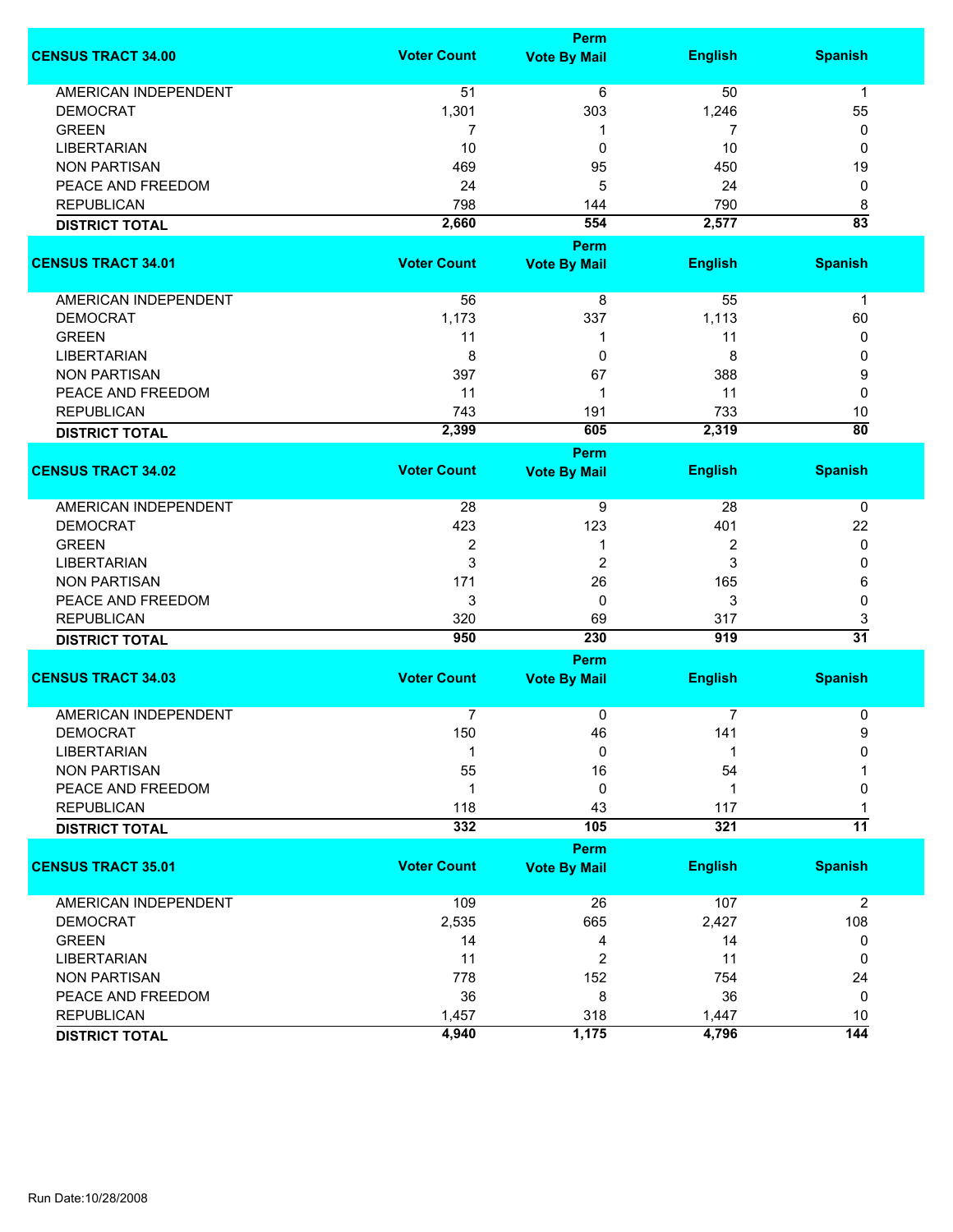|                             |                    | Perm                        |                |                        |  |  |
|-----------------------------|--------------------|-----------------------------|----------------|------------------------|--|--|
| <b>CENSUS TRACT 35.02</b>   | <b>Voter Count</b> | <b>Vote By Mail</b>         | <b>English</b> | <b>Spanish</b>         |  |  |
| <b>AMERICAN INDEPENDENT</b> | 114                | 23                          | 110            | 4                      |  |  |
| <b>DEMOCRAT</b>             | 3,042              | 696                         | 2,923          | 119                    |  |  |
| <b>GREEN</b>                | $\overline{7}$     | 1                           | 7              | 0                      |  |  |
| <b>LIBERTARIAN</b>          | 20                 | 3                           | 19             | 1                      |  |  |
| <b>NON PARTISAN</b>         | 882                | 166                         | 859            | 23                     |  |  |
| PEACE AND FREEDOM           | 32                 |                             |                |                        |  |  |
|                             |                    | 5                           | 31             | $\mathbf 1$            |  |  |
| <b>REPUBLICAN</b>           | 1,584              | 365                         | 1,573          | 11                     |  |  |
| <b>DISTRICT TOTAL</b>       | 5,681              | 1,259                       | 5,522          | 159                    |  |  |
| <b>CENSUS TRACT 36.01</b>   | <b>Voter Count</b> | Perm<br><b>Vote By Mail</b> | <b>English</b> | <b>Spanish</b>         |  |  |
|                             |                    |                             |                |                        |  |  |
| <b>AMERICAN INDEPENDENT</b> | 133                | 28                          | 130            | $\mathsf 3$            |  |  |
| <b>DEMOCRAT</b>             | 3,293              | 848                         | 3,134          | 159                    |  |  |
| <b>GREEN</b>                | 19                 | 4                           | 19             | 0                      |  |  |
| <b>LIBERTARIAN</b>          | 19                 | 2                           | 18             | 1                      |  |  |
| <b>NON PARTISAN</b>         | 1,092              | 266                         | 1,052          | 40                     |  |  |
| PEACE AND FREEDOM           | 22                 | 5                           | 22             | 0                      |  |  |
| <b>REPUBLICAN</b>           | 1,787              | 422                         | 1,761          | 26                     |  |  |
|                             | 6,365              | 1,575                       | 6,136          | $\overline{229}$       |  |  |
| <b>DISTRICT TOTAL</b>       |                    | <b>Perm</b>                 |                |                        |  |  |
| <b>CENSUS TRACT 36.02</b>   | <b>Voter Count</b> | <b>Vote By Mail</b>         | <b>English</b> | <b>Spanish</b>         |  |  |
| AMERICAN INDEPENDENT        | 99                 | 25                          | 98             | $\mathbf 1$            |  |  |
| <b>DEMOCRAT</b>             | 2,451              | 648                         | 2,330          | 121                    |  |  |
| <b>GREEN</b>                | 15                 | 1                           | 15             | 0                      |  |  |
| <b>LIBERTARIAN</b>          | 9                  | 0                           | 7              | $\boldsymbol{2}$       |  |  |
| <b>NON PARTISAN</b>         | 739                | 169                         | 714            | 25                     |  |  |
| PEACE AND FREEDOM           | 20                 | 3                           | 20             | $\mathbf 0$            |  |  |
|                             |                    |                             |                |                        |  |  |
| <b>REPUBLICAN</b>           | 1,580<br>4,913     | 369<br>1,215                | 1,556<br>4,740 | 24<br>$\overline{173}$ |  |  |
| <b>DISTRICT TOTAL</b>       |                    | Perm                        |                |                        |  |  |
| <b>CENSUS TRACT 37.00</b>   | <b>Voter Count</b> | <b>Vote By Mail</b>         | <b>English</b> | <b>Spanish</b>         |  |  |
| <b>AMERICAN INDEPENDENT</b> | 40                 | 13                          | 37             | 3                      |  |  |
| DEMOCRAT                    | 630                | 214                         | 608            | 22                     |  |  |
| <b>GREEN</b>                | 2                  | 0                           | 2              | 0                      |  |  |
| <b>LIBERTARIAN</b>          | 3                  | 3                           | 3              | 0                      |  |  |
|                             |                    |                             |                |                        |  |  |
| <b>NON PARTISAN</b>         | 170                | 32                          | 166            |                        |  |  |
| PEACE AND FREEDOM           | 5                  | 1                           | 4              |                        |  |  |
| <b>REPUBLICAN</b>           | 343                | 72                          | 339            | 4                      |  |  |
| <b>DISTRICT TOTAL</b>       | 1,193              | 335                         | 1,159          | $\overline{34}$        |  |  |
| <b>CENSUS TRACT 38.00</b>   | <b>Voter Count</b> | Perm<br><b>Vote By Mail</b> | <b>English</b> | <b>Spanish</b>         |  |  |
|                             |                    |                             |                |                        |  |  |
| <b>AMERICAN INDEPENDENT</b> | 121                | 23                          | 119            | $\overline{2}$         |  |  |
| <b>DEMOCRAT</b>             | 3,291              | 907                         | 3,189          | 102                    |  |  |
| <b>GREEN</b>                | 11                 | 3                           | 11             | 0                      |  |  |
| <b>LIBERTARIAN</b>          | 18                 | 3                           | 18             | 0                      |  |  |
| <b>NON PARTISAN</b>         | 795                | 201                         | 778            | 17                     |  |  |
| PEACE AND FREEDOM           | 23                 | 4                           | 22             | $\mathbf 1$            |  |  |
| <b>REPUBLICAN</b>           | 1,630              | 480                         | 1,613          | 17                     |  |  |
| <b>DISTRICT TOTAL</b>       | 5,889              | 1,621                       | 5,750          | 139                    |  |  |
|                             |                    |                             |                |                        |  |  |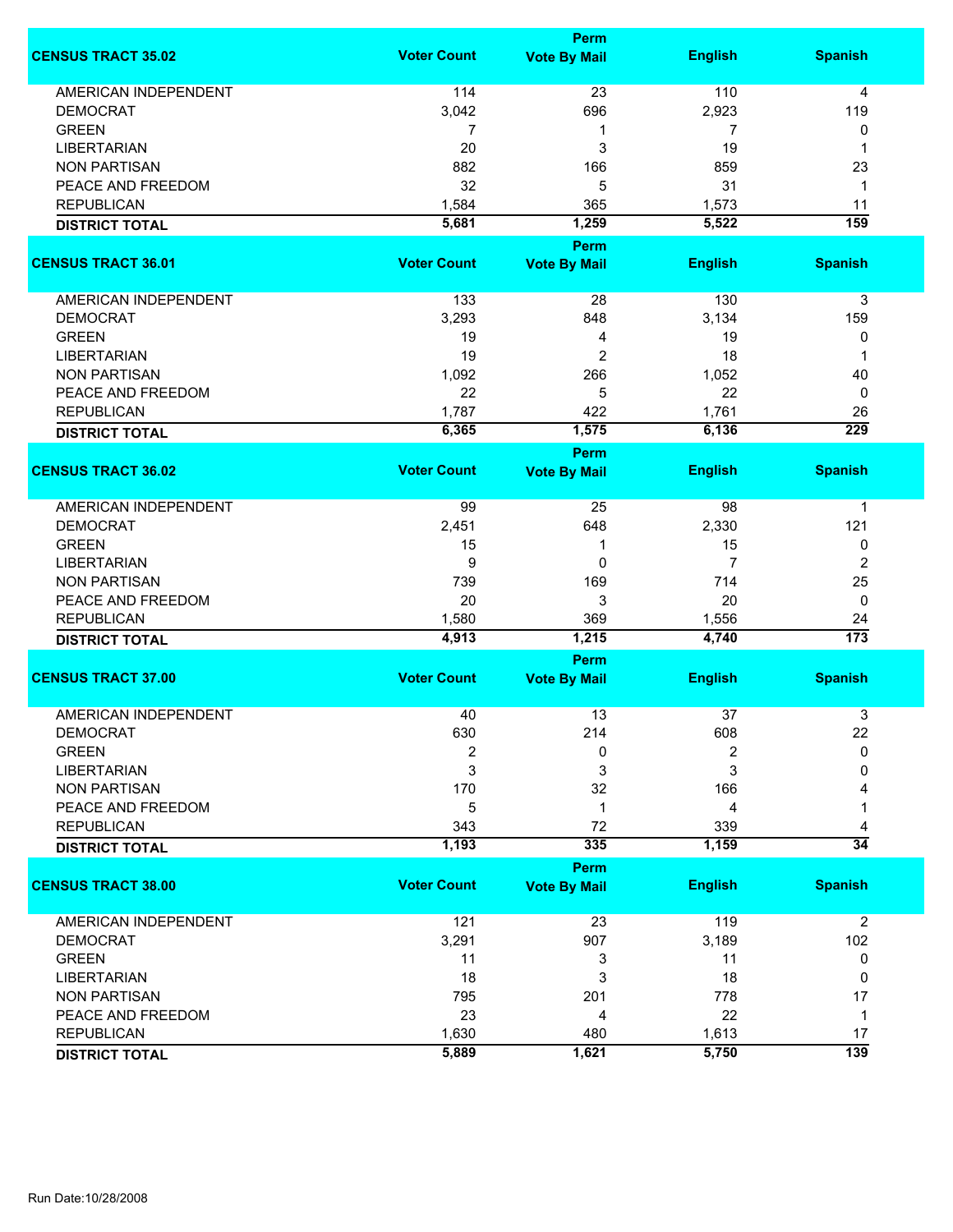|                             |                    | <b>Perm</b>         |                |                        |  |
|-----------------------------|--------------------|---------------------|----------------|------------------------|--|
| <b>CENSUS TRACT 39.00</b>   | <b>Voter Count</b> | <b>Vote By Mail</b> | <b>English</b> | <b>Spanish</b>         |  |
| <b>AMERICAN INDEPENDENT</b> | 30                 | 6                   | 30             | $\mathbf 0$            |  |
| <b>DEMOCRAT</b>             | 914                | 260                 | 867            | 47                     |  |
| <b>GREEN</b>                | 3                  | 0                   | 3              | 0                      |  |
| <b>LIBERTARIAN</b>          | 5                  | 1                   | 5              | 0                      |  |
| <b>NON PARTISAN</b>         | 279                | 58                  | 271            | 8                      |  |
| PEACE AND FREEDOM           | 13                 | 4                   | 13             | 0                      |  |
|                             |                    |                     |                |                        |  |
| <b>REPUBLICAN</b>           | 451                | 128                 | 443            | 8                      |  |
| <b>DISTRICT TOTAL</b>       | 1,695              | 457<br><b>Perm</b>  | 1,632          | 63                     |  |
|                             | <b>Voter Count</b> |                     |                |                        |  |
| <b>CENSUS TRACT 40.00</b>   |                    | <b>Vote By Mail</b> | <b>English</b> | <b>Spanish</b>         |  |
| AMERICAN INDEPENDENT        | 120                | 33                  | 114            | 6                      |  |
| <b>DEMOCRAT</b>             | 2,334              | 615                 | 2,198          | 136                    |  |
| <b>GREEN</b>                | 14                 | 4                   | 14             | 0                      |  |
| <b>LIBERTARIAN</b>          | 25                 | 6                   | 24             | 1                      |  |
| <b>NON PARTISAN</b>         | 857                | 194                 | 825            | 32                     |  |
| PEACE AND FREEDOM           | 21                 | 5                   | 18             | 3                      |  |
| <b>REPUBLICAN</b>           | 1,602              | 425                 | 1,584          | 18                     |  |
|                             | 4,973              | 1,282               | 4,777          | 196                    |  |
| <b>DISTRICT TOTAL</b>       |                    | <b>Perm</b>         |                |                        |  |
| <b>CENSUS TRACT 41.00</b>   | <b>Voter Count</b> | <b>Vote By Mail</b> | <b>English</b> | <b>Spanish</b>         |  |
| <b>AMERICAN INDEPENDENT</b> | 122                | 19                  | 119            | 3                      |  |
| <b>DEMOCRAT</b>             | 2,258              | 492                 | 2,114          | 144                    |  |
| <b>GREEN</b>                | 9                  | 2                   | 9              | 0                      |  |
| <b>LIBERTARIAN</b>          | 22                 | 3                   | 21             | 1                      |  |
| <b>NON PARTISAN</b>         | 856                | 156                 | 823            | 33                     |  |
| PEACE AND FREEDOM           | 33                 | 5                   | 33             | 0                      |  |
|                             |                    |                     |                |                        |  |
| <b>REPUBLICAN</b>           | 1,381<br>4,681     | 288<br>965          | 1,370<br>4,489 | 11<br>$\overline{192}$ |  |
| <b>DISTRICT TOTAL</b>       |                    | <b>Perm</b>         |                |                        |  |
| <b>CENSUS TRACT 42.01</b>   | <b>Voter Count</b> | <b>Vote By Mail</b> | <b>English</b> | <b>Spanish</b>         |  |
|                             |                    |                     |                |                        |  |
| <b>AMERICAN INDEPENDENT</b> | 40                 | 6                   | 40             | 0                      |  |
| <b>DEMOCRAT</b>             | 1,545              | 404                 | 1,499          | 46                     |  |
| <b>GREEN</b>                | 4                  |                     | 4              | $\Omega$               |  |
| <b>LIBERTARIAN</b>          | $\overline{2}$     | 0                   | $\overline{2}$ | 0                      |  |
| <b>NON PARTISAN</b>         | 322                | 75                  | 314            | 8                      |  |
| PEACE AND FREEDOM           | 10                 | 2                   | 9              | 1                      |  |
| <b>REPUBLICAN</b>           | 495                | 81                  | 488            | 7                      |  |
| <b>DISTRICT TOTAL</b>       | 2,418              | 569                 | 2,356          | $\overline{62}$        |  |
|                             |                    | Perm                |                |                        |  |
| <b>CENSUS TRACT 42.02</b>   | <b>Voter Count</b> | <b>Vote By Mail</b> | <b>English</b> | <b>Spanish</b>         |  |
| <b>AMERICAN INDEPENDENT</b> | 46                 | 11                  | 45             | $\mathbf 1$            |  |
| <b>DEMOCRAT</b>             | 1,375              | 321                 | 1,338          | 37                     |  |
| <b>GREEN</b>                | 8                  | 0                   | 8              | 0                      |  |
| <b>LIBERTARIAN</b>          | 6                  | 0                   | 5              |                        |  |
| <b>NON PARTISAN</b>         | 254                | 58                  | 245            | 9                      |  |
| PEACE AND FREEDOM           | 4                  | 0                   | 4              | 0                      |  |
| <b>REPUBLICAN</b>           | 407                | 69                  | 404            | 3                      |  |
| <b>DISTRICT TOTAL</b>       | 2,100              | 459                 | 2,049          | $\overline{51}$        |  |
|                             |                    |                     |                |                        |  |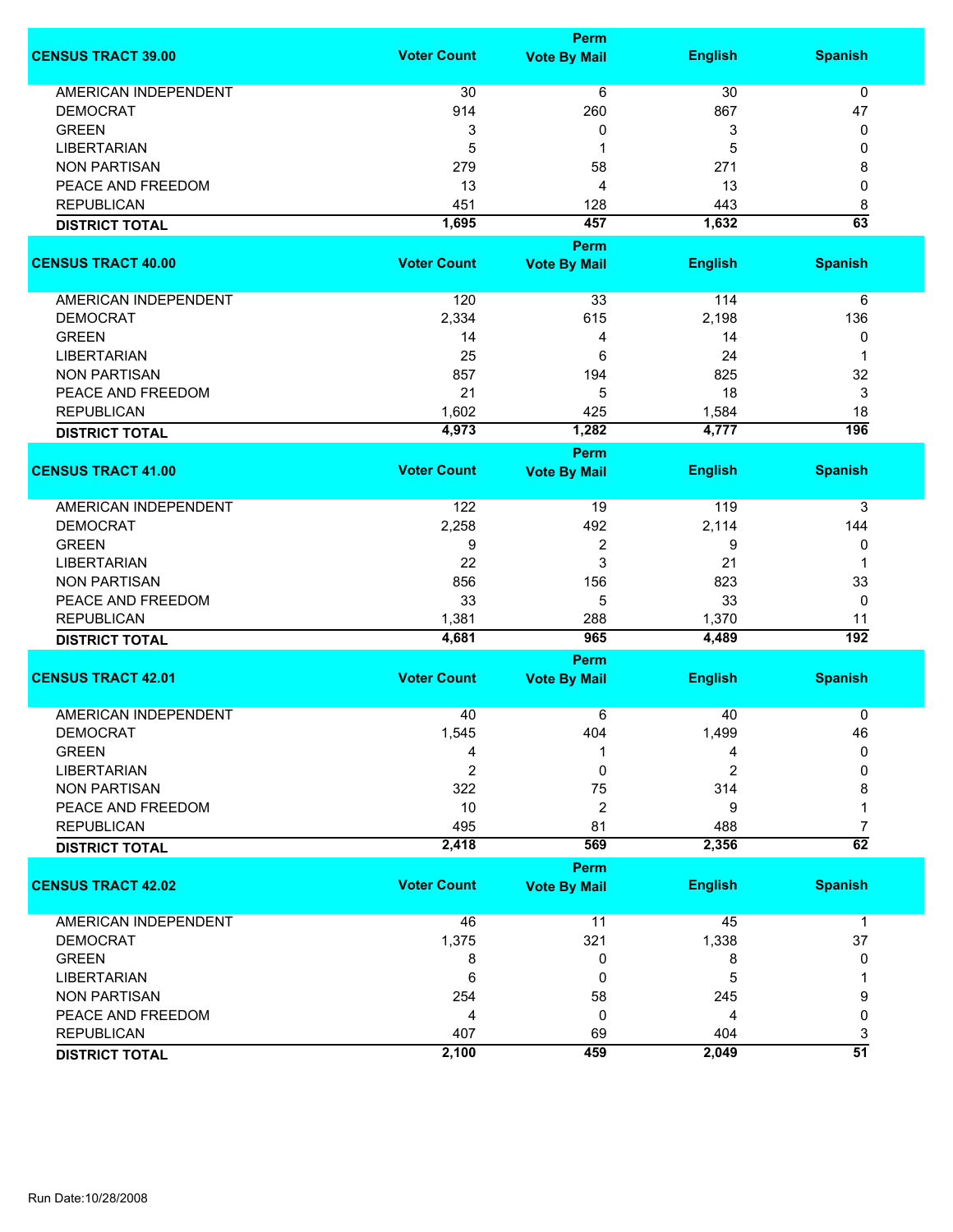|                             | <b>Perm</b>        |                     |                |                 |
|-----------------------------|--------------------|---------------------|----------------|-----------------|
| <b>CENSUS TRACT 43.00</b>   | <b>Voter Count</b> | <b>Vote By Mail</b> | <b>English</b> | <b>Spanish</b>  |
| <b>AMERICAN INDEPENDENT</b> | 69                 | 15                  | 67             | $\overline{2}$  |
| <b>DEMOCRAT</b>             | 2,194              | 597                 | 2,111          | 83              |
| <b>GREEN</b>                | 4                  | 0                   | 4              | 0               |
|                             |                    |                     |                |                 |
| <b>LIBERTARIAN</b>          | 3                  | 1                   | 3              | 0               |
| <b>NON PARTISAN</b>         | 436                | 107                 | 420            | 16              |
| PEACE AND FREEDOM           | 18                 | 4                   | 18             | 0               |
| <b>REPUBLICAN</b>           | 702                | 172                 | 695            | 7               |
| <b>DISTRICT TOTAL</b>       | 3,426              | 896                 | 3,318          | 108             |
| <b>CENSUS TRACT 44.01</b>   | <b>Voter Count</b> | <b>Perm</b>         | <b>English</b> | <b>Spanish</b>  |
|                             |                    | <b>Vote By Mail</b> |                |                 |
| AMERICAN INDEPENDENT        | 28                 | 5                   | 27             | $\mathbf 1$     |
| <b>DEMOCRAT</b>             | 771                | 217                 | 738            | 33              |
| <b>GREEN</b>                | 6                  | 1                   | 6              | 0               |
| <b>LIBERTARIAN</b>          | 6                  | 3                   | 6              | 0               |
| <b>NON PARTISAN</b>         | 218                | 34                  | 212            | 6               |
| PEACE AND FREEDOM           | $\overline{7}$     | 1                   | 7              | 0               |
|                             |                    |                     |                |                 |
| <b>REPUBLICAN</b>           | 405                | 115                 | 401            | 4               |
| <b>DISTRICT TOTAL</b>       | 1,441              | 376                 | 1,397          | $\overline{44}$ |
|                             |                    | Perm                |                |                 |
| <b>CENSUS TRACT 44.02</b>   | <b>Voter Count</b> | <b>Vote By Mail</b> | <b>English</b> | <b>Spanish</b>  |
| AMERICAN INDEPENDENT        | 75                 | 21                  | 74             | 1               |
| <b>DEMOCRAT</b>             | 1,849              | 478                 | 1,759          | 90              |
| <b>GREEN</b>                | 5                  | 3                   | 5              | 0               |
| <b>LIBERTARIAN</b>          | 13                 | 6                   | 13             | 0               |
|                             | 519                |                     |                | 22              |
| <b>NON PARTISAN</b>         |                    | 96                  | 497            |                 |
| PEACE AND FREEDOM           | 18                 | 3                   | 16             | $\overline{2}$  |
| <b>REPUBLICAN</b>           | 895                | 240                 | 880            | 15              |
| <b>DISTRICT TOTAL</b>       | 3,374              | 847                 | 3,244          | 130             |
|                             |                    | Perm                |                |                 |
| <b>CENSUS TRACT 45.02</b>   | <b>Voter Count</b> | <b>Vote By Mail</b> | <b>English</b> | <b>Spanish</b>  |
| <b>AMERICAN INDEPENDENT</b> | 266                | 84                  | 264            | $\overline{2}$  |
| DEMOCRAT                    | 3,755              | 1,111               | 3,707          | 48              |
| <b>GREEN</b>                | 36                 | 13                  | 36             | 0               |
| <b>LIBERTARIAN</b>          | 42                 | 15                  | 42             | 0               |
| <b>NON PARTISAN</b>         | 1,520              | 388                 | 1,504          | 16              |
| PEACE AND FREEDOM           | 22                 | $\overline{7}$      | 21             | $\mathbf 1$     |
| <b>REPUBLICAN</b>           | 3,075              | 1,054               | 3,058          | 17              |
|                             | 8,716              | 2,672               | 8,632          | $\overline{84}$ |
| <b>DISTRICT TOTAL</b>       |                    |                     |                |                 |
|                             |                    | <b>Perm</b>         |                |                 |
| <b>CENSUS TRACT 45.03</b>   | <b>Voter Count</b> | <b>Vote By Mail</b> | <b>English</b> | <b>Spanish</b>  |
| <b>AMERICAN INDEPENDENT</b> | 57                 | 24                  | 57             | 0               |
| <b>DEMOCRAT</b>             | 642                | 205                 | 635            | 7               |
| <b>GREEN</b>                | 10                 | 2                   | 10             | 0               |
| <b>LIBERTARIAN</b>          | $\overline{7}$     | 1                   | 7              | 0               |
| <b>NON PARTISAN</b>         | 300                | 87                  | 298            | 2               |
| PEACE AND FREEDOM           | 7                  | 2                   | $\overline{7}$ | 0               |
|                             |                    |                     |                |                 |
| <b>REPUBLICAN</b>           | 841                | 290                 | 837            | 4               |
| <b>DISTRICT TOTAL</b>       | 1,864              | 611                 | 1,851          | $\overline{13}$ |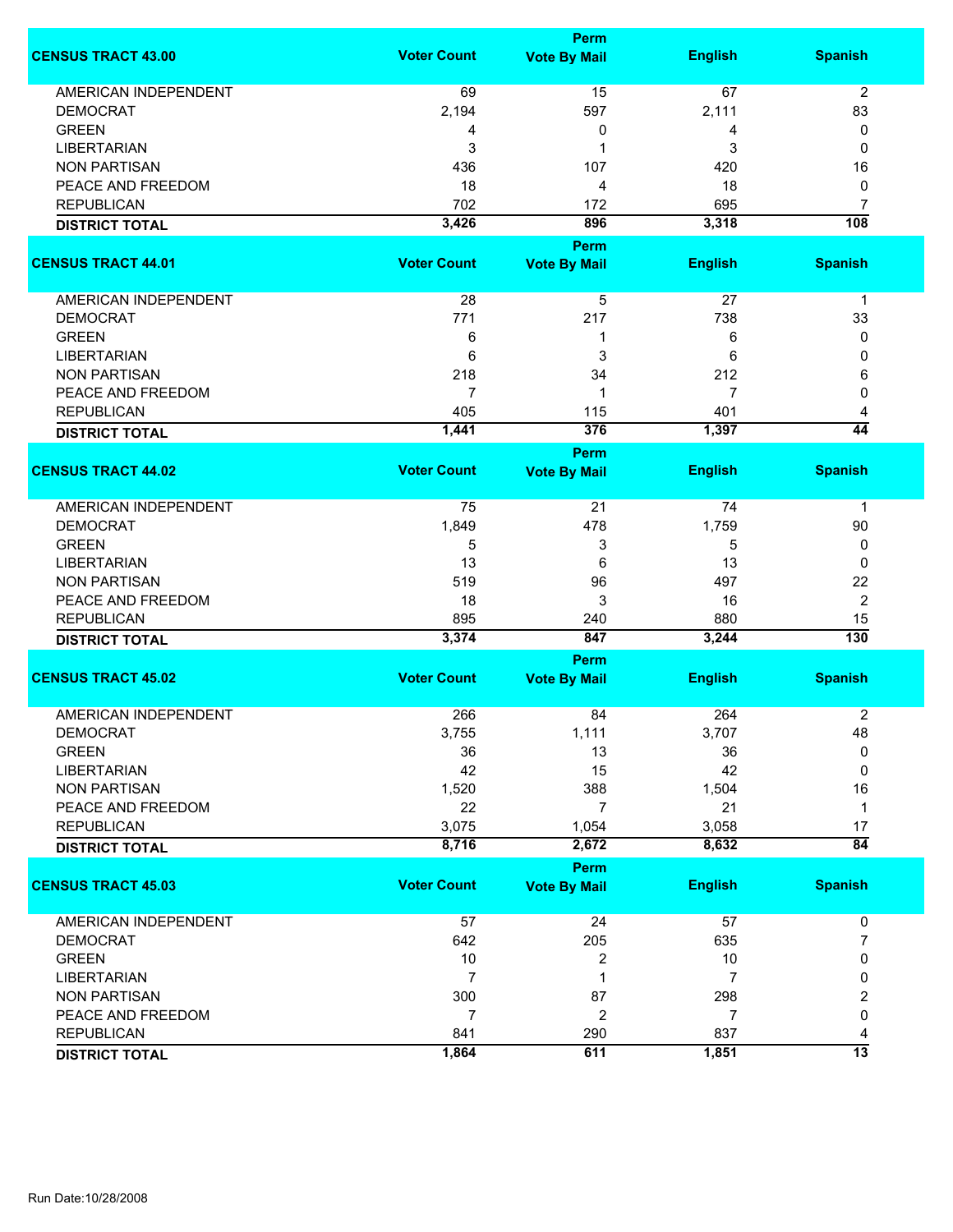|                             | <b>Perm</b>        |                                    |                |                       |  |
|-----------------------------|--------------------|------------------------------------|----------------|-----------------------|--|
| <b>CENSUS TRACT 45.04</b>   | <b>Voter Count</b> | <b>Vote By Mail</b>                | <b>English</b> | <b>Spanish</b>        |  |
| <b>AMERICAN INDEPENDENT</b> | 120                | 29                                 | 120            | $\mathbf 0$           |  |
| <b>DEMOCRAT</b>             | 1,553              | 491                                | 1,536          | 17                    |  |
| <b>GREEN</b>                | 18                 | 5                                  | 18             | 0                     |  |
| <b>LIBERTARIAN</b>          | 10                 | 2                                  | 10             | 0                     |  |
| <b>NON PARTISAN</b>         | 648                | 156                                | 644            | 4                     |  |
|                             |                    |                                    |                |                       |  |
| PEACE AND FREEDOM           | 13                 | 2                                  | 13             | 0                     |  |
| <b>REPUBLICAN</b>           | 1,392              | 463                                | 1,388          | 4                     |  |
| <b>DISTRICT TOTAL</b>       | 3,754              | 1,148                              | 3,729          | $\overline{25}$       |  |
| <b>CENSUS TRACT 46.01</b>   | <b>Voter Count</b> | <b>Perm</b>                        | <b>English</b> | <b>Spanish</b>        |  |
|                             |                    | <b>Vote By Mail</b>                |                |                       |  |
| AMERICAN INDEPENDENT        | 88                 | 24                                 | 88             | $\pmb{0}$             |  |
| <b>DEMOCRAT</b>             | 1,315              | 344                                | 1,292          | 23                    |  |
| <b>GREEN</b>                | 14                 | 2                                  | 14             | 0                     |  |
| <b>LIBERTARIAN</b>          | 10                 | 5                                  | 10             | 0                     |  |
| <b>NON PARTISAN</b>         | 598                | 154                                | 594            | 4                     |  |
| PEACE AND FREEDOM           | 11                 | 2                                  | 11             | 0                     |  |
| <b>REPUBLICAN</b>           | 1,009              | 361                                | 1,004          |                       |  |
|                             |                    | 892                                |                | 5<br>$\overline{32}$  |  |
| <b>DISTRICT TOTAL</b>       | 3,045              |                                    | 3,013          |                       |  |
| <b>CENSUS TRACT 46.02</b>   | <b>Voter Count</b> | <b>Perm</b><br><b>Vote By Mail</b> | <b>English</b> | <b>Spanish</b>        |  |
|                             |                    |                                    |                |                       |  |
| <b>AMERICAN INDEPENDENT</b> | 128                | 40                                 | 128            | 0                     |  |
| <b>DEMOCRAT</b>             | 2,207              | 647                                | 2,148          | 59                    |  |
| <b>GREEN</b>                | 14                 | 2                                  | 14             | 0                     |  |
| <b>LIBERTARIAN</b>          | 21                 | 3                                  | 21             | 0                     |  |
| <b>NON PARTISAN</b>         | 759                | 175                                | 747            | 12                    |  |
| PEACE AND FREEDOM           | 14                 | 2                                  | 14             | $\mathbf 0$           |  |
|                             |                    |                                    |                |                       |  |
| <b>REPUBLICAN</b>           | 1,596<br>4,739     | 465<br>1,334                       | 1,586<br>4,658 | 10<br>$\overline{81}$ |  |
| <b>DISTRICT TOTAL</b>       |                    | Perm                               |                |                       |  |
| <b>CENSUS TRACT 47.00</b>   | <b>Voter Count</b> | <b>Vote By Mail</b>                | <b>English</b> | <b>Spanish</b>        |  |
|                             |                    |                                    |                |                       |  |
| <b>AMERICAN INDEPENDENT</b> | 40                 | 12                                 | 39             | 1                     |  |
| <b>DEMOCRAT</b>             | 983                | 245                                | 941            | 42                    |  |
| <b>GREEN</b>                | 3                  |                                    | 3              | $\mathbf{0}$          |  |
| <b>LIBERTARIAN</b>          | 5                  |                                    | 5              | $\mathbf{0}$          |  |
| <b>NON PARTISAN</b>         | 255                | 51                                 | 239            | 16                    |  |
| PEACE AND FREEDOM           | 6                  | 1                                  | 6              | 0                     |  |
| <b>REPUBLICAN</b>           | 372                | 70                                 | 365            | 7                     |  |
| <b>DISTRICT TOTAL</b>       | 1,664              | 381                                | 1,598          | $\overline{66}$       |  |
|                             |                    | <b>Perm</b>                        |                |                       |  |
| <b>CENSUS TRACT 48.00</b>   | <b>Voter Count</b> | <b>Vote By Mail</b>                | <b>English</b> | <b>Spanish</b>        |  |
| AMERICAN INDEPENDENT        | 23                 | $\overline{c}$                     | 23             | $\mathbf 0$           |  |
| <b>DEMOCRAT</b>             | 527                | 102                                | 498            | 29                    |  |
| <b>GREEN</b>                | $\boldsymbol{2}$   | 1                                  | 2              | 0                     |  |
| <b>LIBERTARIAN</b>          | $\overline{2}$     | 0                                  | $\overline{2}$ | 0                     |  |
| <b>NON PARTISAN</b>         | 108                | 9                                  | 106            | 2                     |  |
| PEACE AND FREEDOM           |                    | 0                                  |                | 0                     |  |
|                             | $\overline{2}$     |                                    | $\overline{2}$ |                       |  |
| <b>REPUBLICAN</b>           | 181                | 23                                 | 179            | 2                     |  |
| <b>DISTRICT TOTAL</b>       | 845                | 137                                | 812            | $\overline{33}$       |  |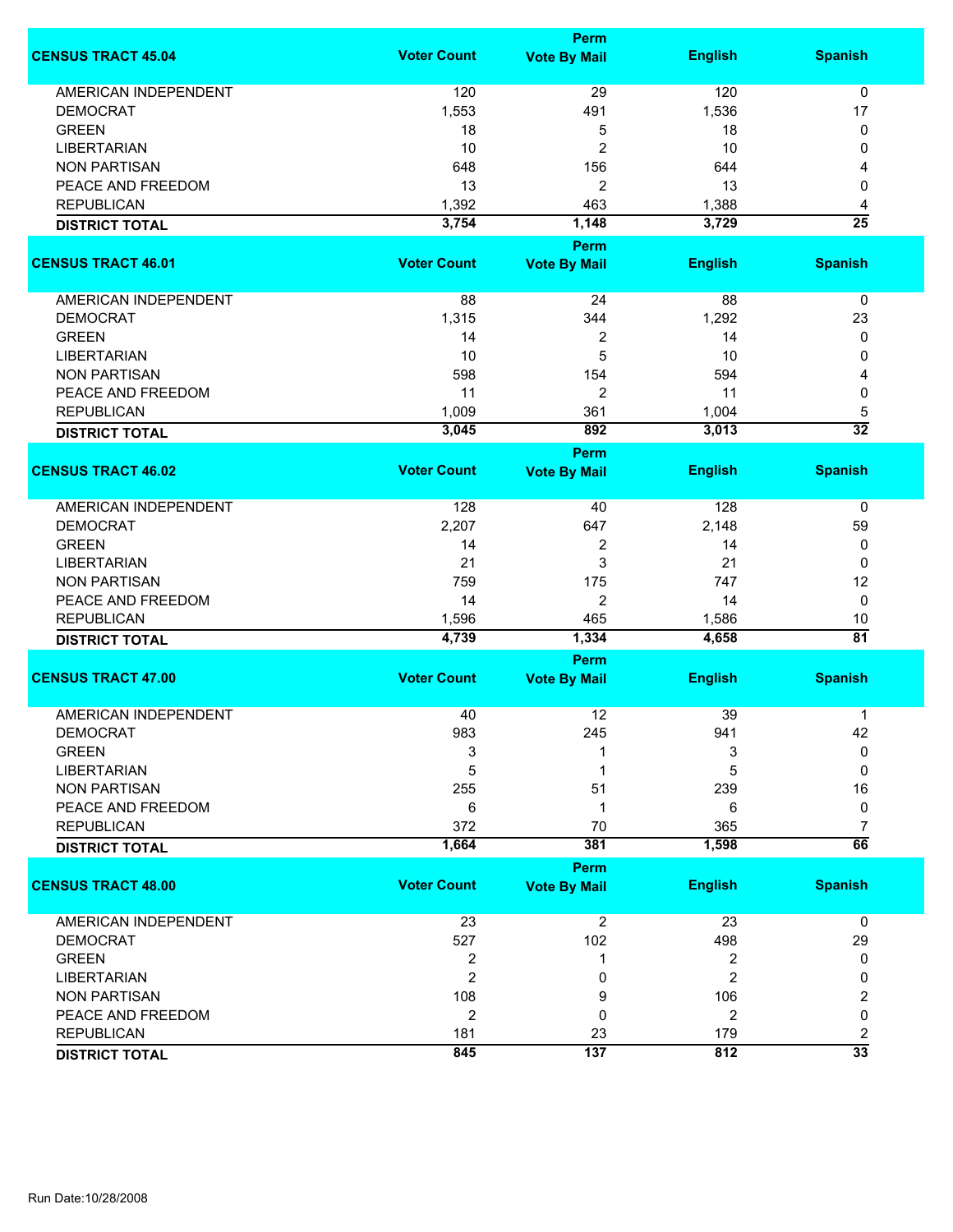|                             |                    | <b>Perm</b>         |                |                 |  |
|-----------------------------|--------------------|---------------------|----------------|-----------------|--|
| <b>CENSUS TRACT 49.00</b>   | <b>Voter Count</b> | <b>Vote By Mail</b> | <b>English</b> | <b>Spanish</b>  |  |
| <b>AMERICAN INDEPENDENT</b> | 47                 | 11                  | 46             | $\mathbf 1$     |  |
| <b>DEMOCRAT</b>             | 1,015              | 221                 | 956            | 59              |  |
| <b>GREEN</b>                | 8                  | 2                   | 8              | 0               |  |
| <b>LIBERTARIAN</b>          | 4                  | 1                   | 4              | 0               |  |
|                             |                    |                     |                |                 |  |
| <b>NON PARTISAN</b>         | 305                | 52                  | 285            | 20              |  |
| PEACE AND FREEDOM           | 9                  | 1                   | 9              | 0               |  |
| <b>REPUBLICAN</b>           | 457                | 95                  | 450            | $\overline{7}$  |  |
| <b>DISTRICT TOTAL</b>       | 1,845              | 383                 | 1,758          | $\overline{87}$ |  |
|                             |                    | Perm                |                |                 |  |
| <b>CENSUS TRACT 50.00</b>   | <b>Voter Count</b> | <b>Vote By Mail</b> | <b>English</b> | <b>Spanish</b>  |  |
|                             |                    |                     |                |                 |  |
| AMERICAN INDEPENDENT        | 10                 | 4                   | 10             | 0               |  |
| <b>DEMOCRAT</b>             | 407                | 130                 | 386            | 21              |  |
| <b>GREEN</b>                | 4                  | 0                   | 4              | 0               |  |
| <b>LIBERTARIAN</b>          | $\overline{2}$     | 1                   | 2              | 0               |  |
| <b>NON PARTISAN</b>         | 87                 | 12                  | 84             | 3               |  |
| PEACE AND FREEDOM           | 4                  | 0                   | 4              | 0               |  |
| <b>REPUBLICAN</b>           | 149                | 37                  | 145            | 4               |  |
| <b>DISTRICT TOTAL</b>       | 663                | 184                 | 635            | $\overline{28}$ |  |
|                             |                    | <b>Perm</b>         |                |                 |  |
| <b>CENSUS TRACT 51.00</b>   | <b>Voter Count</b> | <b>Vote By Mail</b> | <b>English</b> | <b>Spanish</b>  |  |
|                             |                    |                     |                |                 |  |
| <b>AMERICAN INDEPENDENT</b> | 110                | 31                  | 110            | 0               |  |
| <b>DEMOCRAT</b>             | 1,672              | 526                 | 1,650          | 22              |  |
| <b>GREEN</b>                | 13                 | 3                   | 13             | 0               |  |
|                             |                    |                     |                |                 |  |
| <b>LIBERTARIAN</b>          | 15                 | 3                   | 15             | 0               |  |
| <b>NON PARTISAN</b>         | 589                | 158                 | 582            | 7               |  |
| PEACE AND FREEDOM           | 16                 | 3                   | 16             | 0               |  |
| <b>REPUBLICAN</b>           | 1,634              | 604                 | 1,624          | 10              |  |
| <b>DISTRICT TOTAL</b>       | 4,049              | 1,328               | 4,010          | $\overline{39}$ |  |
|                             | Perm               |                     |                |                 |  |
| <b>CENSUS TRACT 52.00</b>   | <b>Voter Count</b> | <b>Vote By Mail</b> | <b>English</b> | <b>Spanish</b>  |  |
|                             |                    |                     |                |                 |  |
| <b>AMERICAN INDEPENDENT</b> | 46                 | 15                  | 46             | 0               |  |
| <b>DEMOCRAT</b>             | 813                | 263                 | 800            | 13              |  |
| <b>GREEN</b>                | $\overline{7}$     | 2                   | 7              | 0               |  |
| <b>LIBERTARIAN</b>          | 11                 | $\overline{2}$      | 11             | 0               |  |
| <b>NON PARTISAN</b>         | 310                | 81                  | 308            | 2               |  |
| PEACE AND FREEDOM           | 3                  | 1                   | 3              | 0               |  |
| <b>REPUBLICAN</b>           | 648                | 250                 | 645            | 3               |  |
| <b>DISTRICT TOTAL</b>       | 1,838              | 614                 | 1,820          | $\overline{18}$ |  |
|                             |                    | <b>Perm</b>         |                |                 |  |
| <b>CENSUS TRACT 53.00</b>   | <b>Voter Count</b> | <b>Vote By Mail</b> | <b>English</b> | <b>Spanish</b>  |  |
|                             |                    |                     |                |                 |  |
| AMERICAN INDEPENDENT        | 46                 | $\overline{9}$      | 46             | 0               |  |
| <b>DEMOCRAT</b>             | 882                | 283                 | 852            | 30              |  |
| <b>GREEN</b>                | $\overline{7}$     | 1                   | 7              | 0               |  |
| <b>LIBERTARIAN</b>          | 9                  | 2                   | 9              | 0               |  |
| <b>NON PARTISAN</b>         | 295                | 56                  | 286            | 9               |  |
| PEACE AND FREEDOM           | 12                 | 3                   | 11             | 1               |  |
| <b>REPUBLICAN</b>           | 562                | 170                 | 555            | $\overline{7}$  |  |
|                             |                    | 524                 |                | $\overline{47}$ |  |
| <b>DISTRICT TOTAL</b>       | 1,813              |                     | 1,766          |                 |  |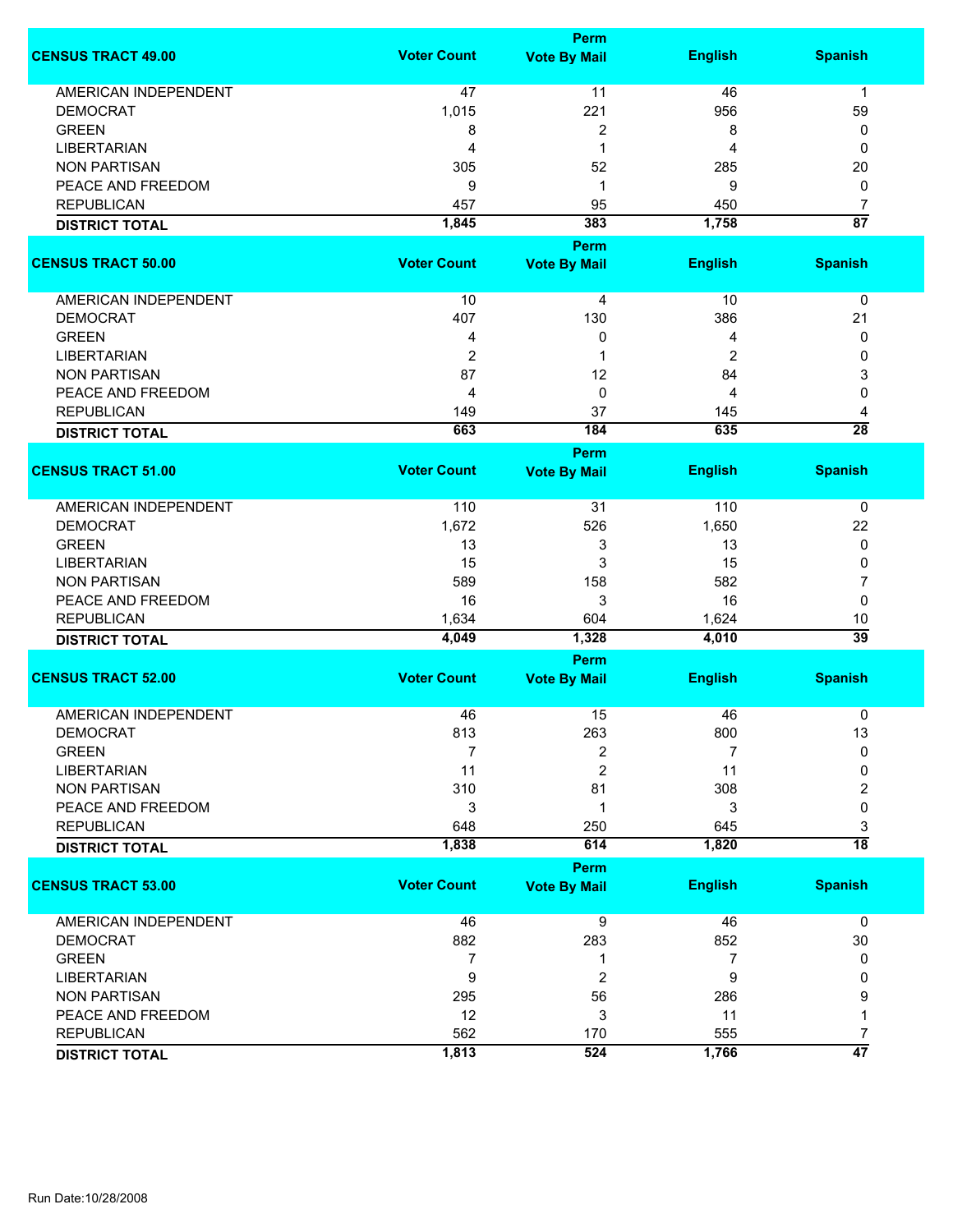|                             |                    | Perm                |                |                 |
|-----------------------------|--------------------|---------------------|----------------|-----------------|
| <b>CENSUS TRACT 54.00</b>   | <b>Voter Count</b> | <b>Vote By Mail</b> | <b>English</b> | <b>Spanish</b>  |
| <b>AMERICAN INDEPENDENT</b> | 56                 | 14                  | 55             | $\mathbf 1$     |
| <b>DEMOCRAT</b>             | 963                | 231                 | 925            | 38              |
| <b>GREEN</b>                | 6                  | 0                   | 6              | 0               |
| <b>LIBERTARIAN</b>          | $\overline{7}$     | 1                   | $\overline{7}$ | 0               |
|                             |                    |                     |                |                 |
| <b>NON PARTISAN</b>         | 319                | 72                  | 305            | 14              |
| PEACE AND FREEDOM           | 8                  | 5                   | 8              | 0               |
| <b>REPUBLICAN</b>           | 502                | 111                 | 492            | 10              |
| <b>DISTRICT TOTAL</b>       | 1,861              | 434                 | 1,798          | $\overline{63}$ |
|                             |                    | Perm                |                |                 |
| <b>CENSUS TRACT 55.00</b>   | <b>Voter Count</b> | <b>Vote By Mail</b> | <b>English</b> | <b>Spanish</b>  |
| AMERICAN INDEPENDENT        | 74                 | 16                  | 73             | $\mathbf 1$     |
| <b>DEMOCRAT</b>             | 1,050              | 224                 | 1,012          | 38              |
| <b>GREEN</b>                | 5                  | 2                   | 5              | 0               |
| <b>LIBERTARIAN</b>          | 5                  | $\overline{c}$      | 5              | 0               |
| <b>NON PARTISAN</b>         | 373                | 51                  | 362            | 11              |
| PEACE AND FREEDOM           | 12                 | 3                   | 12             | 0               |
| <b>REPUBLICAN</b>           | 620                | 119                 | 613            | $\overline{7}$  |
|                             | 2,139              | 417                 | 2,082          | $\overline{57}$ |
| <b>DISTRICT TOTAL</b>       |                    | <b>Perm</b>         |                |                 |
| <b>CENSUS TRACT 56.00</b>   | <b>Voter Count</b> | <b>Vote By Mail</b> | <b>English</b> | <b>Spanish</b>  |
|                             |                    |                     |                |                 |
| AMERICAN INDEPENDENT        | 49                 | 8                   | 49             | 0               |
| <b>DEMOCRAT</b>             | 965                | 182                 | 932            | 33              |
| <b>GREEN</b>                | $\overline{2}$     | 0                   | 2              | 0               |
| <b>LIBERTARIAN</b>          | 10                 | 2                   | $\overline{7}$ | 3               |
| <b>NON PARTISAN</b>         | 349                | 54                  | 336            | 13              |
| PEACE AND FREEDOM           | 11                 | 3                   | 11             | 0               |
| <b>REPUBLICAN</b>           | 524                | 96                  | 519            | 5               |
| <b>DISTRICT TOTAL</b>       | 1,910              | 345                 | 1,856          | $\overline{54}$ |
|                             |                    | Perm                |                |                 |
| <b>CENSUS TRACT 57.00</b>   | <b>Voter Count</b> | <b>Vote By Mail</b> | <b>English</b> | <b>Spanish</b>  |
| <b>AMERICAN INDEPENDENT</b> | 11                 | 3                   | 11             | 0               |
| <b>DEMOCRAT</b>             | 271                | 103                 | 254            | 17              |
| <b>GREEN</b>                | 1                  | 0                   |                | $\Omega$        |
| <b>NON PARTISAN</b>         |                    |                     |                |                 |
|                             | 80                 | 24                  | 76             |                 |
| PEACE AND FREEDOM           | $\mathbf 1$        | 0                   | 1              | 0               |
| <b>REPUBLICAN</b>           | 137                | 38                  | 137            | 0               |
| <b>DISTRICT TOTAL</b>       | 501                | 168                 | 480            | $\overline{21}$ |
|                             |                    | Perm                |                |                 |
| <b>CENSUS TRACT 58.00</b>   | <b>Voter Count</b> | <b>Vote By Mail</b> | <b>English</b> | <b>Spanish</b>  |
| AMERICAN INDEPENDENT        | 30                 | $\overline{7}$      | 30             | $\mathbf 0$     |
| <b>DEMOCRAT</b>             | 600                | 122                 | 581            | 19              |
| <b>GREEN</b>                | 4                  | 0                   | 4              | 0               |
| <b>LIBERTARIAN</b>          | 2                  |                     | $\overline{c}$ | 0               |
| <b>NON PARTISAN</b>         | 176                | 31                  | 172            | 4               |
| PEACE AND FREEDOM           | 3                  | 0                   | 3              | 0               |
| <b>REPUBLICAN</b>           | 316                | 64                  | 314            | $\overline{c}$  |
| <b>DISTRICT TOTAL</b>       | 1,131              | 225                 | 1,106          | $\overline{25}$ |
|                             |                    |                     |                |                 |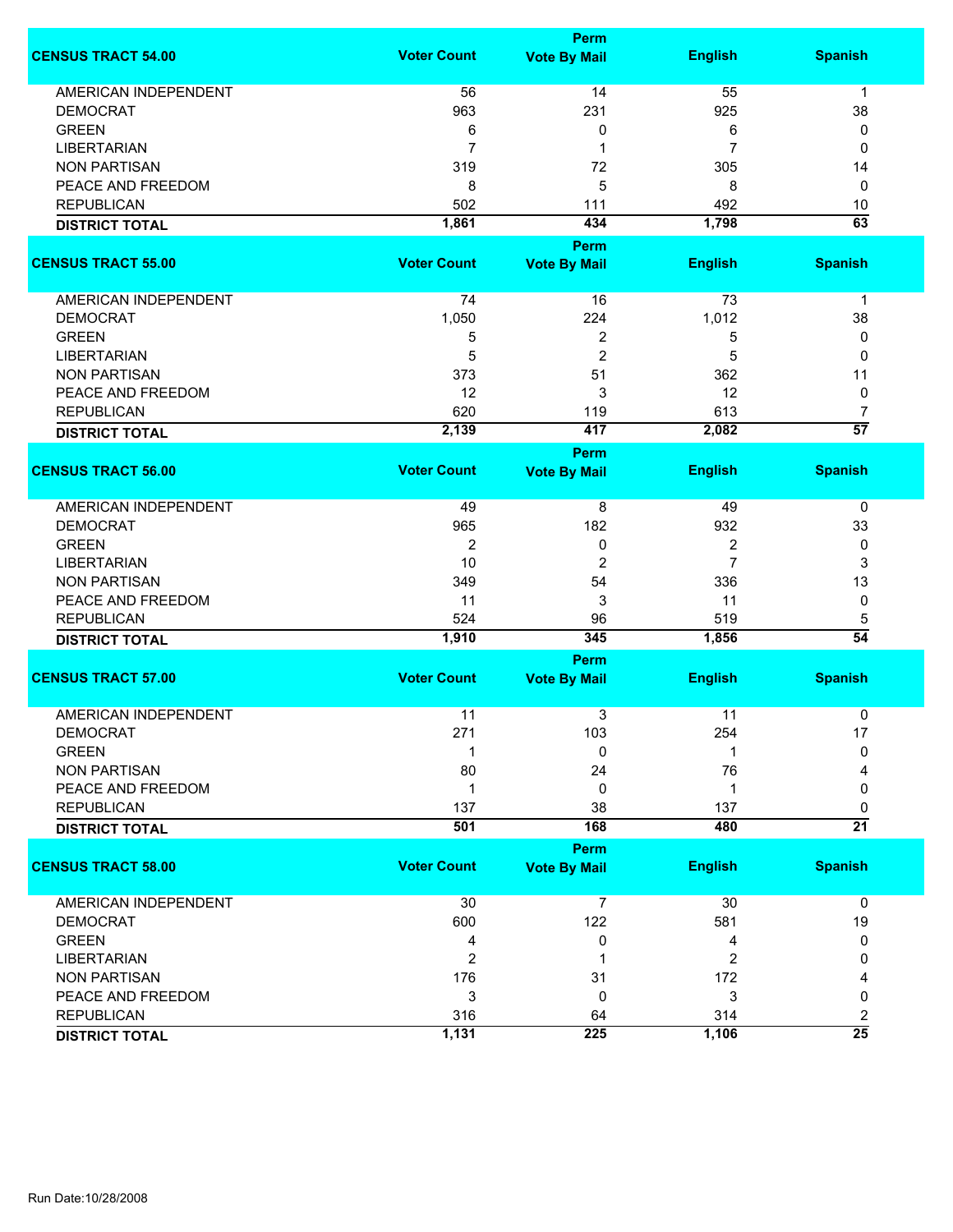|                             |                    | Perm                        |                |                     |
|-----------------------------|--------------------|-----------------------------|----------------|---------------------|
| <b>CENSUS TRACT 59.00</b>   | <b>Voter Count</b> | <b>Vote By Mail</b>         | <b>English</b> | <b>Spanish</b>      |
| AMERICAN INDEPENDENT        | 9                  | $\overline{3}$              | $\overline{9}$ | 0                   |
| <b>DEMOCRAT</b>             | 176                | 47                          | 172            | 4                   |
| <b>LIBERTARIAN</b>          | $\overline{c}$     | 0                           | 2              | 0                   |
| <b>NON PARTISAN</b>         | 51                 | 11                          | 49             | 2                   |
| PEACE AND FREEDOM           | 3                  | 0                           | 3              | 0                   |
| <b>REPUBLICAN</b>           | 103                | 25                          | 103            | 0                   |
|                             | 344                | 86                          | 338            | $\overline{\bf{6}}$ |
| <b>DISTRICT TOTAL</b>       |                    |                             |                |                     |
| <b>CENSUS TRACT 60.00</b>   | <b>Voter Count</b> | Perm<br><b>Vote By Mail</b> | <b>English</b> | <b>Spanish</b>      |
|                             |                    |                             | 12             |                     |
| AMERICAN INDEPENDENT        | 13                 | 4                           |                | 1                   |
| <b>DEMOCRAT</b>             | 203                | 61                          | 201            | 2                   |
| <b>LIBERTARIAN</b>          | 2                  | 0                           | $\overline{2}$ | 0                   |
| <b>NON PARTISAN</b>         | 70                 | 21                          | 69             |                     |
| <b>REPUBLICAN</b>           | 116                | 34                          | 115            | 1                   |
| <b>DISTRICT TOTAL</b>       | 404                | 120                         | 399            | $\overline{\bf{5}}$ |
|                             |                    | <b>Perm</b>                 |                |                     |
| <b>CENSUS TRACT 61.00</b>   | <b>Voter Count</b> | <b>Vote By Mail</b>         | <b>English</b> | <b>Spanish</b>      |
| <b>AMERICAN INDEPENDENT</b> | 120                | 56                          | 120            | 0                   |
| <b>DEMOCRAT</b>             | 1,578              | 776                         | 1,547          | 31                  |
| <b>GREEN</b>                | 10                 |                             |                |                     |
|                             |                    | 4                           | 10             | 0                   |
| <b>LIBERTARIAN</b>          | 12                 | 4                           | 12             | 0                   |
| <b>NON PARTISAN</b>         | 594                | 228                         | 592            | 2                   |
| PEACE AND FREEDOM           | 15                 | 6                           | 15             | 0                   |
| <b>REPUBLICAN</b>           | 1,421              | 707                         | 1,417          | 4                   |
| <b>DISTRICT TOTAL</b>       | 3,750              | 1,781                       | 3,713          | $\overline{37}$     |
|                             |                    | <b>Perm</b>                 |                |                     |
| <b>CENSUS TRACT 62.01</b>   | <b>Voter Count</b> | <b>Vote By Mail</b>         | <b>English</b> | <b>Spanish</b>      |
| <b>AMERICAN INDEPENDENT</b> | 40                 | 15                          | 40             | $\mathbf 0$         |
| <b>DEMOCRAT</b>             | 667                | 248                         | 653            | 14                  |
| <b>GREEN</b>                | 1                  | 0                           | 1              | 0                   |
| <b>LIBERTARIAN</b>          | 7                  | 1                           | $\overline{7}$ | 0                   |
| <b>NON PARTISAN</b>         | 238                | 81                          | 234            | 4                   |
| PEACE AND FREEDOM           | 9                  | 3                           | $\overline{7}$ | $\overline{2}$      |
| <b>REPUBLICAN</b>           | 542                | 231                         | 537            | 5                   |
| <b>DISTRICT TOTAL</b>       | 1,504              | 579                         | 1,479          | $\overline{25}$     |
|                             |                    | Perm                        |                |                     |
| <b>CENSUS TRACT 62.02</b>   | <b>Voter Count</b> | <b>Vote By Mail</b>         | <b>English</b> | <b>Spanish</b>      |
|                             |                    |                             |                |                     |
| AMERICAN INDEPENDENT        | 79                 | 30                          | 77             | $\overline{2}$      |
| <b>DEMOCRAT</b>             | 1,314              | 355                         | 1,295          | 19                  |
| <b>GREEN</b>                | 4                  | 1                           | 4              | 0                   |
| <b>LIBERTARIAN</b>          | 11                 | 4                           | 11             | 0                   |
| <b>NON PARTISAN</b>         | 359                | 92                          | 353            | 6                   |
| PEACE AND FREEDOM           | 18                 | 4                           | 18             | 0                   |
| <b>REPUBLICAN</b>           | 896                | 288                         | 890            | 6                   |
| <b>DISTRICT TOTAL</b>       | 2,681              | 774                         | 2,648          | $\overline{33}$     |
|                             |                    |                             |                |                     |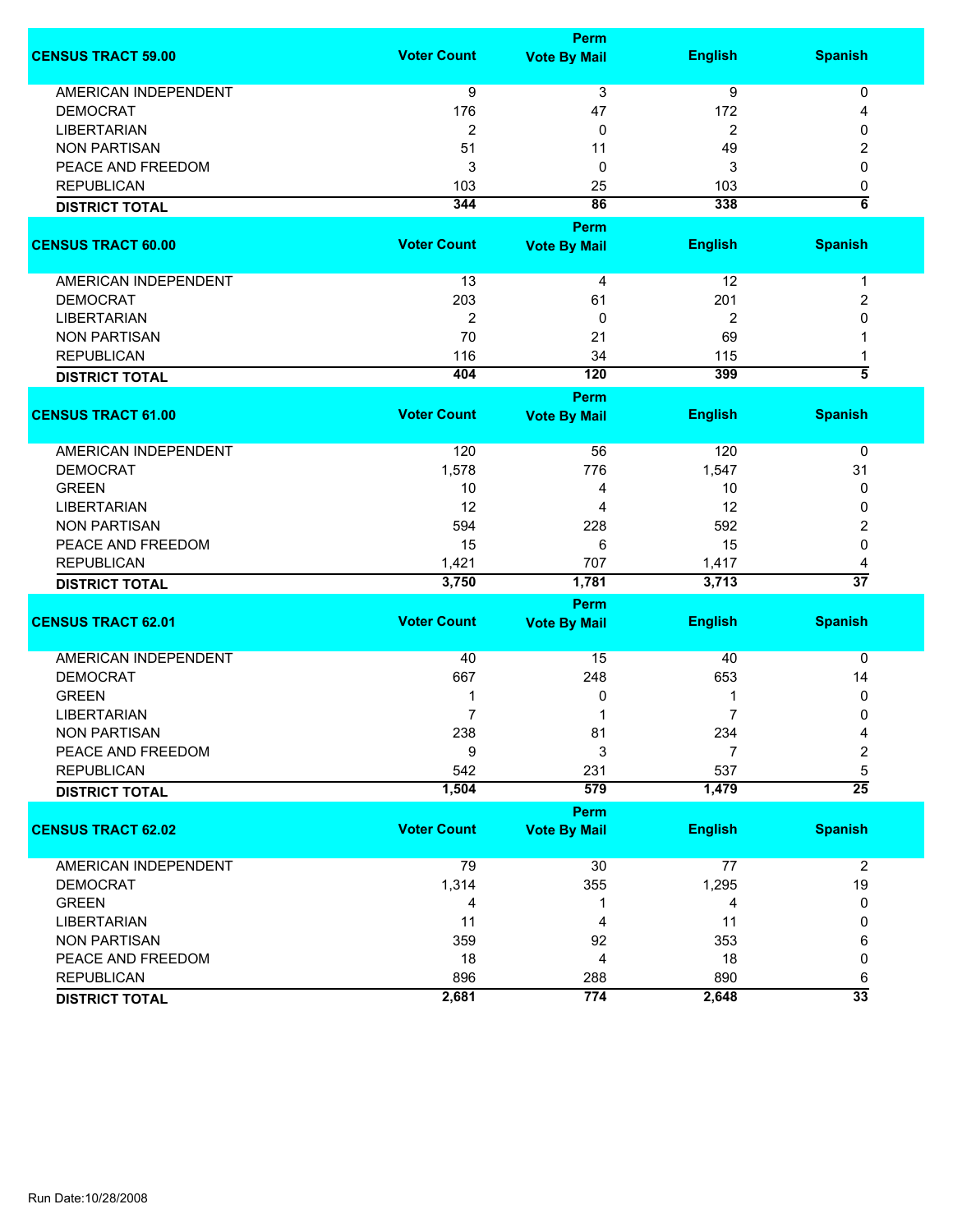|                             |                    | <b>Perm</b>                 |                |                      |
|-----------------------------|--------------------|-----------------------------|----------------|----------------------|
| <b>CENSUS TRACT 63.01</b>   | <b>Voter Count</b> | <b>Vote By Mail</b>         | <b>English</b> | <b>Spanish</b>       |
| <b>AMERICAN INDEPENDENT</b> | 40                 | 10                          | 40             | 0                    |
| <b>DEMOCRAT</b>             | 805                | 269                         | 790            | 15                   |
| <b>GREEN</b>                | 5                  | 1                           | 5              | 0                    |
| <b>LIBERTARIAN</b>          | 6                  | 1                           | 5              | 1                    |
| <b>NON PARTISAN</b>         | 255                | 64                          | 246            | 9                    |
|                             |                    |                             |                |                      |
| PEACE AND FREEDOM           | $\overline{7}$     | $\overline{2}$              | 7              | 0                    |
| <b>REPUBLICAN</b>           | 470                | 169                         | 469            | 1                    |
| <b>DISTRICT TOTAL</b>       | 1,588              | 516                         | 1,562          | $\overline{26}$      |
|                             |                    | <b>Perm</b>                 |                |                      |
| <b>CENSUS TRACT 63.02</b>   | <b>Voter Count</b> | <b>Vote By Mail</b>         | <b>English</b> | <b>Spanish</b>       |
| AMERICAN INDEPENDENT        | 74                 | 22                          | 74             | $\mathbf 0$          |
| <b>DEMOCRAT</b>             | 1,234              | 374                         | 1,194          | 40                   |
| <b>GREEN</b>                | 8                  | 1                           | 8              | 0                    |
| <b>LIBERTARIAN</b>          | 10                 | 4                           | 10             | 0                    |
| <b>NON PARTISAN</b>         | 494                | 119                         | 486            | 8                    |
| PEACE AND FREEDOM           | 15                 | 5                           | 15             | 0                    |
|                             | 821                |                             | 814            | $\overline{7}$       |
| <b>REPUBLICAN</b>           |                    | 284                         |                | $\overline{55}$      |
| <b>DISTRICT TOTAL</b>       | 2,656              | 809                         | 2,601          |                      |
| <b>CENSUS TRACT 64.01</b>   | <b>Voter Count</b> | <b>Perm</b>                 | <b>English</b> | <b>Spanish</b>       |
|                             |                    | <b>Vote By Mail</b>         |                |                      |
| <b>AMERICAN INDEPENDENT</b> | 16                 | 2                           | 15             | 1                    |
| <b>DEMOCRAT</b>             | 356                | 76                          | 334            | 22                   |
| <b>GREEN</b>                | 1                  | 0                           |                | 0                    |
| <b>LIBERTARIAN</b>          | 1                  | 0                           | 1              | 0                    |
| <b>NON PARTISAN</b>         | 110                | 17                          | 106            | 4                    |
| PEACE AND FREEDOM           | 6                  | 0                           | 6              | 0                    |
|                             |                    |                             |                |                      |
| <b>REPUBLICAN</b>           | 182<br>672         | 45<br>140                   | 181<br>644     | 1<br>$\overline{28}$ |
| <b>DISTRICT TOTAL</b>       |                    |                             |                |                      |
| <b>CENSUS TRACT 64.02</b>   | <b>Voter Count</b> | Perm<br><b>Vote By Mail</b> | <b>English</b> | <b>Spanish</b>       |
|                             |                    |                             |                |                      |
| <b>AMERICAN INDEPENDENT</b> | 46                 | 13                          | 46             | 0                    |
| <b>DEMOCRAT</b>             | 683                | 172                         | 654            | 29                   |
| <b>GREEN</b>                |                    |                             |                | 0                    |
| <b>LIBERTARIAN</b>          | 5                  |                             | 5              | $\Omega$             |
| <b>NON PARTISAN</b>         | 264                | 47                          | 258            | 6                    |
| PEACE AND FREEDOM           | 4                  | 0                           | 4              | 0                    |
| <b>REPUBLICAN</b>           | 430                | 135                         | 427            | 3                    |
| <b>DISTRICT TOTAL</b>       | 1,433              | 369                         | 1,395          | $\overline{38}$      |
|                             |                    | Perm                        |                |                      |
| <b>CENSUS TRACT 65.00</b>   | <b>Voter Count</b> | <b>Vote By Mail</b>         | <b>English</b> | <b>Spanish</b>       |
| AMERICAN INDEPENDENT        | 40                 | 1                           | 39             | 1                    |
| <b>DEMOCRAT</b>             | 885                | 188                         | 847            | 38                   |
| <b>GREEN</b>                | 7                  | 3                           | 7              | 0                    |
| <b>LIBERTARIAN</b>          | 6                  | 1                           | 5              | 1                    |
| <b>NON PARTISAN</b>         | 300                | 50                          | 290            | 10                   |
| PEACE AND FREEDOM           | 15                 | 0                           | 14             | 1                    |
| <b>REPUBLICAN</b>           | 497                | 116                         | 495            | 2                    |
|                             | 1,750              | 359                         | 1,697          | $\overline{53}$      |
| <b>DISTRICT TOTAL</b>       |                    |                             |                |                      |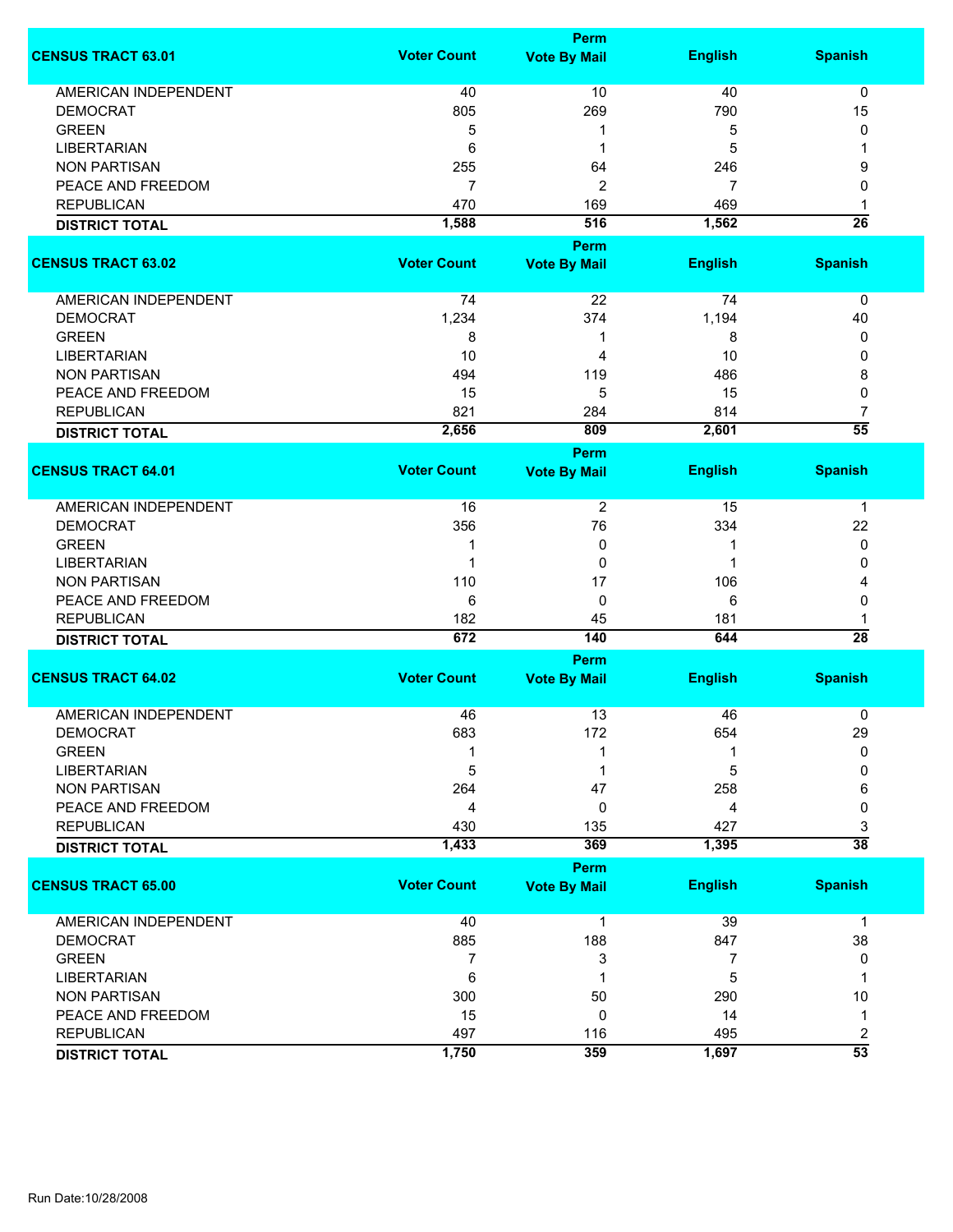|                             | Perm                    |                             |                |                         |  |
|-----------------------------|-------------------------|-----------------------------|----------------|-------------------------|--|
| <b>CENSUS TRACT 66.00</b>   | <b>Voter Count</b>      | <b>Vote By Mail</b>         | <b>English</b> | <b>Spanish</b>          |  |
| <b>AMERICAN INDEPENDENT</b> | 133                     | 31                          | 129            | 4                       |  |
| <b>DEMOCRAT</b>             | 3,137                   | 803                         | 3,023          | 114                     |  |
| <b>GREEN</b>                |                         |                             |                |                         |  |
|                             | 15                      | 4                           | 15             | 0                       |  |
| <b>LIBERTARIAN</b>          | 10                      | 1                           | 9              | -1                      |  |
| <b>NON PARTISAN</b>         | 820                     | 176                         | 789            | 31                      |  |
| PEACE AND FREEDOM           | 10                      | 7                           | 10             | 0                       |  |
| <b>REPUBLICAN</b>           | 1,304                   | 331                         | 1,293          | 11                      |  |
| <b>DISTRICT TOTAL</b>       | 5,429                   | 1,353                       | 5,268          | 161                     |  |
|                             |                         | Perm                        |                |                         |  |
| <b>CENSUS TRACT 67.00</b>   | <b>Voter Count</b>      | <b>Vote By Mail</b>         | <b>English</b> | <b>Spanish</b>          |  |
| AMERICAN INDEPENDENT        | 44                      | 16                          | 44             | 0                       |  |
| <b>DEMOCRAT</b>             | 879                     | 203                         | 835            | 44                      |  |
| <b>GREEN</b>                | 1                       | 0                           |                | 0                       |  |
| <b>LIBERTARIAN</b>          | 5                       | $\overline{c}$              | 5              | 0                       |  |
| <b>NON PARTISAN</b>         | 246                     | 62                          | 241            | 5                       |  |
| PEACE AND FREEDOM           | 5                       | 0                           | 5              | 0                       |  |
| <b>REPUBLICAN</b>           |                         |                             | 338            | $\overline{7}$          |  |
|                             | 345<br>1,525            | 78<br>361                   | 1,469          | $\overline{56}$         |  |
| <b>DISTRICT TOTAL</b>       |                         |                             |                |                         |  |
|                             |                         | Perm                        |                |                         |  |
| <b>CENSUS TRACT 68.00</b>   | <b>Voter Count</b>      | <b>Vote By Mail</b>         | <b>English</b> | <b>Spanish</b>          |  |
| AMERICAN INDEPENDENT        | 10                      | 0                           | 10             | 0                       |  |
| <b>DEMOCRAT</b>             | 174                     | 45                          | 168            | 6                       |  |
| <b>GREEN</b>                | $\overline{\mathbf{c}}$ | 0                           | 2              | 0                       |  |
| <b>LIBERTARIAN</b>          | 1                       | 0                           | -1             | 0                       |  |
| <b>NON PARTISAN</b>         | 56                      | 13                          | 56             | 0                       |  |
|                             |                         |                             |                |                         |  |
| PEACE AND FREEDOM           | $\overline{2}$          | 0                           | 2              | 0                       |  |
| <b>REPUBLICAN</b>           | 82                      | 27                          | 82             | 0                       |  |
| <b>DISTRICT TOTAL</b>       | 327                     | 85                          | 321            | $\overline{\mathbf{6}}$ |  |
|                             |                         | Perm                        |                |                         |  |
| <b>CENSUS TRACT 69.00</b>   | <b>Voter Count</b>      | <b>Vote By Mail</b>         | <b>English</b> | <b>Spanish</b>          |  |
| <b>AMERICAN INDEPENDENT</b> | 17                      | 1                           | 17             | 0                       |  |
| DEMOCRAT                    | 733                     | 167                         | 695            | 38                      |  |
| <b>GREEN</b>                | 3                       | $\overline{c}$              | 3              | $\mathbf{0}$            |  |
| <b>LIBERTARIAN</b>          | 5                       | 1                           | 4              |                         |  |
| <b>NON PARTISAN</b>         | 162                     | 29                          | 159            | 3                       |  |
| PEACE AND FREEDOM           | $6\phantom{1}6$         | $\overline{2}$              | 6              | 0                       |  |
| <b>REPUBLICAN</b>           | 222                     | 49                          | 219            | 3                       |  |
| <b>DISTRICT TOTAL</b>       | 1,148                   | 251                         | 1,103          | $\overline{45}$         |  |
|                             |                         |                             |                |                         |  |
| <b>CENSUS TRACT 70.00</b>   | <b>Voter Count</b>      | Perm<br><b>Vote By Mail</b> | <b>English</b> | <b>Spanish</b>          |  |
|                             |                         |                             |                |                         |  |
| <b>AMERICAN INDEPENDENT</b> | 61                      | 12                          | 61             | $\mathbf 0$             |  |
| <b>DEMOCRAT</b>             | 1,506                   | 392                         | 1,432          | 74                      |  |
| <b>GREEN</b>                | 8                       | 1                           | 7              | 1                       |  |
| <b>LIBERTARIAN</b>          | 10                      | 4                           | 10             | 0                       |  |
| <b>NON PARTISAN</b>         | 448                     | 76                          | 431            | 17                      |  |
| PEACE AND FREEDOM           | 13                      | 3                           | 13             | 0                       |  |
| <b>REPUBLICAN</b>           | 530                     | 131                         | 520            | 10                      |  |
|                             | 2,576                   | 619                         | 2,474          | 102                     |  |
| <b>DISTRICT TOTAL</b>       |                         |                             |                |                         |  |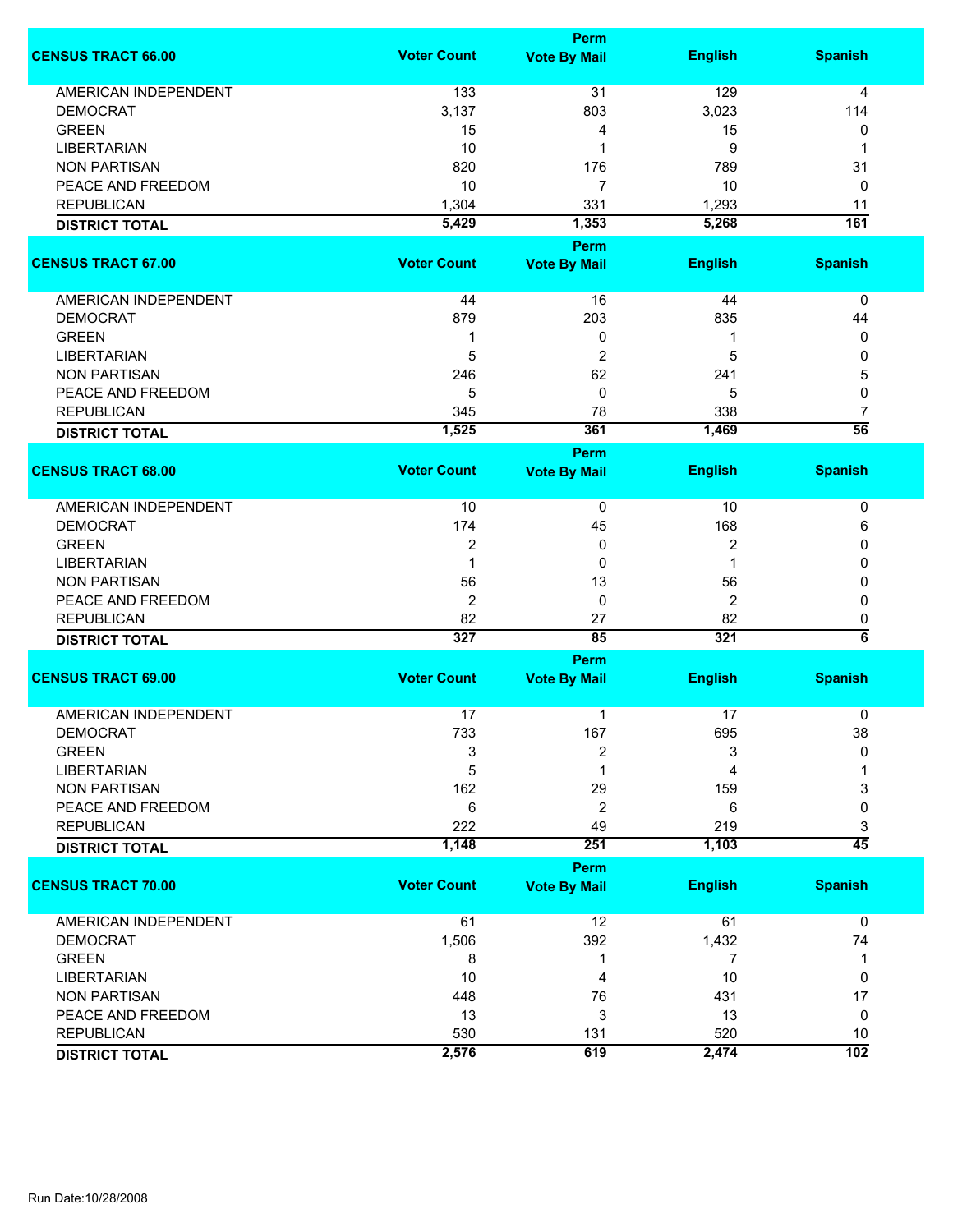|                             | <b>Perm</b>        |                     |                |                     |  |
|-----------------------------|--------------------|---------------------|----------------|---------------------|--|
| <b>CENSUS TRACT 71.01</b>   | <b>Voter Count</b> | <b>Vote By Mail</b> | <b>English</b> | <b>Spanish</b>      |  |
| <b>AMERICAN INDEPENDENT</b> | 67                 | 11                  | 67             | $\mathbf 0$         |  |
| <b>DEMOCRAT</b>             | 884                | 222                 | 868            | 16                  |  |
| <b>GREEN</b>                | 6                  | 2                   | 6              | 0                   |  |
| <b>LIBERTARIAN</b>          | $\overline{7}$     | 3                   | 7              | 0                   |  |
| <b>NON PARTISAN</b>         | 397                | 94                  | 391            | 6                   |  |
|                             |                    |                     |                |                     |  |
| PEACE AND FREEDOM           | $\overline{2}$     | 1                   | 2              | 0                   |  |
| <b>REPUBLICAN</b>           | 607                | 150                 | 602            | 5                   |  |
| <b>DISTRICT TOTAL</b>       | 1,970              | 483                 | 1,943          | $\overline{27}$     |  |
| <b>CENSUS TRACT 71.02</b>   | <b>Voter Count</b> | <b>Perm</b>         |                | <b>Spanish</b>      |  |
|                             |                    | <b>Vote By Mail</b> | <b>English</b> |                     |  |
| AMERICAN INDEPENDENT        | 142                | 24                  | 141            | $\mathbf 1$         |  |
| <b>DEMOCRAT</b>             | 2,013              | 457                 | 1,992          | 21                  |  |
| <b>GREEN</b>                | 30                 | 7                   | 29             | 1                   |  |
| <b>LIBERTARIAN</b>          | 17                 | 5                   | 17             | 0                   |  |
| <b>NON PARTISAN</b>         | 949                | 229                 | 944            | 5                   |  |
| PEACE AND FREEDOM           | 16                 | 5                   | 16             | 0                   |  |
| <b>REPUBLICAN</b>           | 1,669              | 492                 | 1,666          | 3                   |  |
|                             | 4,836              | 1,219               | 4,805          | $\overline{31}$     |  |
| <b>DISTRICT TOTAL</b>       |                    | <b>Perm</b>         |                |                     |  |
| <b>CENSUS TRACT 71.04</b>   | <b>Voter Count</b> | <b>Vote By Mail</b> | <b>English</b> | <b>Spanish</b>      |  |
| <b>AMERICAN INDEPENDENT</b> | 45                 | 11                  | 45             | 0                   |  |
| <b>DEMOCRAT</b>             | 869                | 290                 | 864            | 5                   |  |
| <b>GREEN</b>                | 8                  | 3                   | 8              | 0                   |  |
| <b>LIBERTARIAN</b>          | 18                 | 6                   | 18             | 0                   |  |
| <b>NON PARTISAN</b>         | 409                | 127                 | 409            | 0                   |  |
| PEACE AND FREEDOM           | 11                 | $\overline{2}$      | 11             | 0                   |  |
| <b>REPUBLICAN</b>           |                    |                     | 1,186          |                     |  |
|                             | 1,188<br>2,548     | 441<br>880          | 2,541          | 2<br>$\overline{7}$ |  |
| <b>DISTRICT TOTAL</b>       |                    | <b>Perm</b>         |                |                     |  |
| <b>CENSUS TRACT 71.05</b>   | <b>Voter Count</b> | <b>Vote By Mail</b> | <b>English</b> | <b>Spanish</b>      |  |
| <b>AMERICAN INDEPENDENT</b> | 48                 | 12                  | 48             | 0                   |  |
| <b>DEMOCRAT</b>             | 537                | 185                 | 531            | 6                   |  |
| <b>GREEN</b>                | 4                  |                     | 4              | $\Omega$            |  |
| <b>LIBERTARIAN</b>          | 5                  | 1                   | 5              | 0                   |  |
| <b>NON PARTISAN</b>         | 312                | 100                 | 310            | 2                   |  |
| PEACE AND FREEDOM           | 3                  | 2                   | 3              | 0                   |  |
| <b>REPUBLICAN</b>           | 596                | 249                 | 594            | 2                   |  |
| <b>DISTRICT TOTAL</b>       | 1,505              | 550                 | 1,495          | $\overline{10}$     |  |
|                             |                    | Perm                |                |                     |  |
| <b>CENSUS TRACT 71.06</b>   | <b>Voter Count</b> | <b>Vote By Mail</b> | <b>English</b> | <b>Spanish</b>      |  |
| <b>AMERICAN INDEPENDENT</b> | 43                 | 13                  | 43             | 0                   |  |
| <b>DEMOCRAT</b>             | 851                | 255                 | 844            | 7                   |  |
| <b>GREEN</b>                | 9                  | 2                   | 9              | 0                   |  |
| <b>LIBERTARIAN</b>          | 9                  | 2                   | 9              | 0                   |  |
| <b>NON PARTISAN</b>         | 321                | 80                  | 319            | 2                   |  |
| PEACE AND FREEDOM           | 4                  | 0                   | 4              | 0                   |  |
| <b>REPUBLICAN</b>           | 811                | 256                 | 811            | 0                   |  |
|                             | 2,048              | 608                 | 2,039          | 5                   |  |
| <b>DISTRICT TOTAL</b>       |                    |                     |                |                     |  |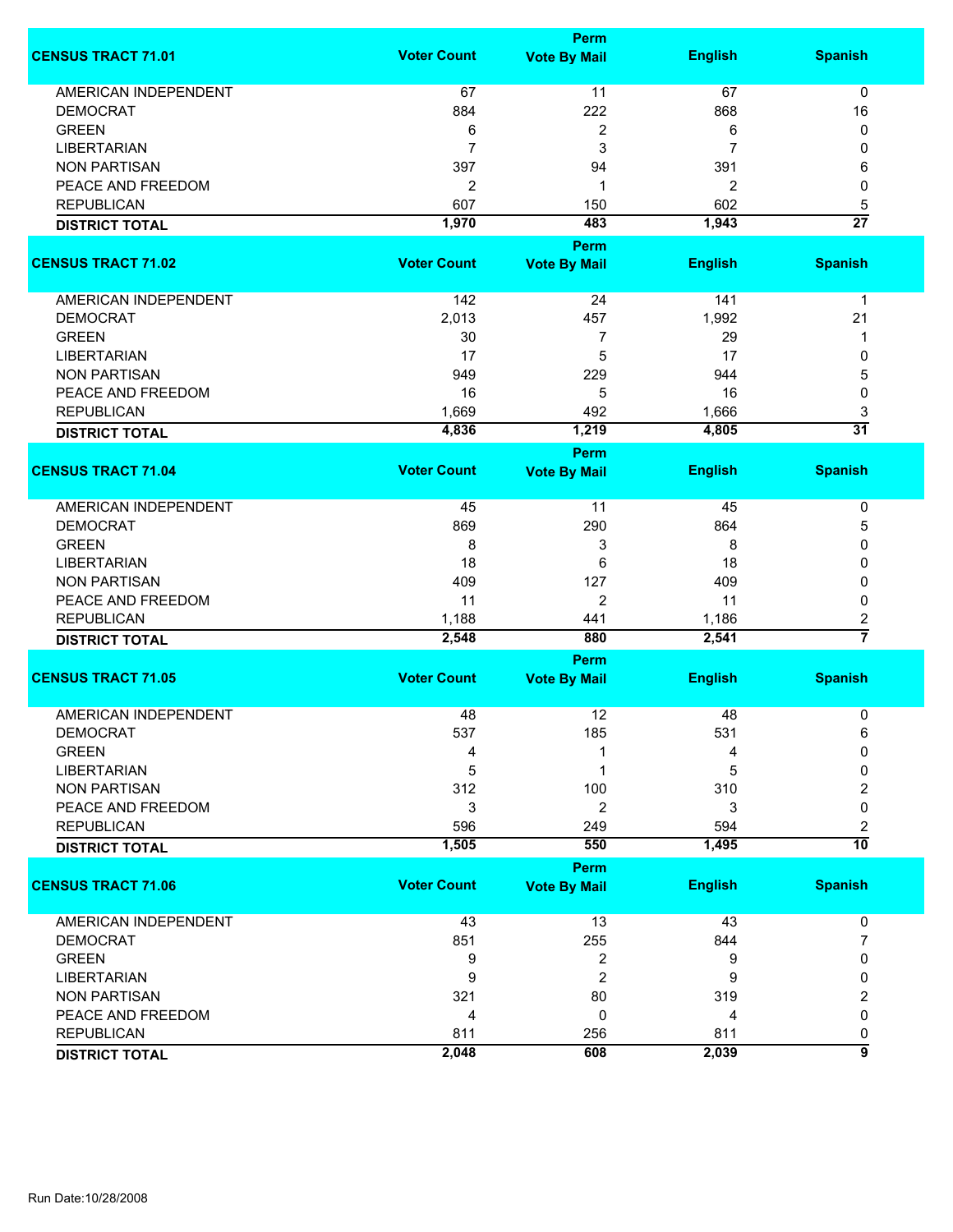|                             | Perm               |                                    |                |                       |
|-----------------------------|--------------------|------------------------------------|----------------|-----------------------|
| <b>CENSUS TRACT 72.00</b>   | <b>Voter Count</b> | <b>Vote By Mail</b>                | <b>English</b> | <b>Spanish</b>        |
| <b>AMERICAN INDEPENDENT</b> | 73                 | 18                                 | 72             | $\mathbf{1}$          |
| <b>DEMOCRAT</b>             | 1,015              | 393                                | 982            | 33                    |
| <b>GREEN</b>                | 2                  | 0                                  | 2              | 0                     |
|                             |                    |                                    |                |                       |
| <b>LIBERTARIAN</b>          | 10                 | 3                                  | 10             | 0                     |
| <b>NON PARTISAN</b>         | 482                | 160                                | 476            | 6                     |
| PEACE AND FREEDOM           | $\overline{7}$     | 2                                  | 7              | 0                     |
| <b>REPUBLICAN</b>           | 678                | 268                                | 675            | 3                     |
| <b>DISTRICT TOTAL</b>       | 2,267              | 844                                | 2,224          | $\overline{43}$       |
| <b>CENSUS TRACT 73.01</b>   | <b>Voter Count</b> | Perm<br><b>Vote By Mail</b>        | <b>English</b> | <b>Spanish</b>        |
|                             |                    |                                    |                |                       |
| <b>AMERICAN INDEPENDENT</b> | 173                | 60                                 | 173            | $\pmb{0}$             |
| <b>DEMOCRAT</b>             | 1,972              | 615                                | 1,946          | 26                    |
| <b>GREEN</b>                | 22                 | 5                                  | 22             | 0                     |
| <b>LIBERTARIAN</b>          | 33                 | 8                                  | 33             | 0                     |
| <b>NON PARTISAN</b>         | 1,297              | 359                                | 1,294          | 3                     |
| PEACE AND FREEDOM           | 22                 | 3                                  | 21             | 1                     |
| <b>REPUBLICAN</b>           |                    |                                    |                |                       |
|                             | 1,916              | 719                                | 1,906          | 10<br>$\overline{40}$ |
| <b>DISTRICT TOTAL</b>       | 5,435              | 1,769                              | 5,395          |                       |
| <b>CENSUS TRACT 73.02</b>   | <b>Voter Count</b> | <b>Perm</b><br><b>Vote By Mail</b> | <b>English</b> | <b>Spanish</b>        |
|                             |                    |                                    |                |                       |
| AMERICAN INDEPENDENT        | 121                | 42                                 | 121            | 0                     |
| <b>DEMOCRAT</b>             | 1,548              | 554                                | 1,539          | 9                     |
| <b>GREEN</b>                | 19                 | 6                                  | 19             | 0                     |
| <b>LIBERTARIAN</b>          | 24                 | 9                                  | 24             | 0                     |
| <b>NON PARTISAN</b>         | 1,177              | 388                                | 1,170          | 7                     |
| PEACE AND FREEDOM           | 9                  | 4                                  | 9              | 0                     |
|                             |                    |                                    |                |                       |
| <b>REPUBLICAN</b>           | 2,431              | 1,045                              | 2,425          | 6<br>$\overline{22}$  |
| <b>DISTRICT TOTAL</b>       | 5,329              | 2,048                              | 5,307          |                       |
| <b>CENSUS TRACT 74.03</b>   | <b>Voter Count</b> | Perm<br><b>Vote By Mail</b>        | <b>English</b> | <b>Spanish</b>        |
|                             |                    |                                    |                |                       |
| <b>AMERICAN INDEPENDENT</b> | 85                 | 24                                 | 85             | 0                     |
| DEMOCRAT                    | 1,502              | 485                                | 1,487          | 15                    |
| <b>GREEN</b>                | 13                 | 2                                  | 13             | 0                     |
| <b>LIBERTARIAN</b>          | 10                 | 1                                  | 10             | 0                     |
| <b>NON PARTISAN</b>         | 531                | 125                                | 528            | 3                     |
| PEACE AND FREEDOM           | 8                  | 1                                  | 8              | 0                     |
| <b>REPUBLICAN</b>           | 1,339              | 510                                | 1,331          | 8                     |
| <b>DISTRICT TOTAL</b>       | 3,488              | 1,148                              | 3,462          | $\overline{26}$       |
|                             |                    | Perm                               |                |                       |
| <b>CENSUS TRACT 74.04</b>   | <b>Voter Count</b> | <b>Vote By Mail</b>                | <b>English</b> | <b>Spanish</b>        |
| <b>AMERICAN INDEPENDENT</b> | 76                 | 23                                 | 76             | 0                     |
| <b>DEMOCRAT</b>             | 1,085              | 379                                | 1,080          | 5                     |
| <b>GREEN</b>                | 10                 | 3                                  | 10             | 0                     |
| <b>LIBERTARIAN</b>          | 13                 | 3                                  | 13             | 0                     |
| <b>NON PARTISAN</b>         | 424                | 130                                | 422            | 2                     |
| PEACE AND FREEDOM           | 8                  | $\mathbf 0$                        | 8              | 0                     |
|                             |                    |                                    |                |                       |
| <b>REPUBLICAN</b>           | 1,225              | 487                                | 1,224          | 1                     |
| <b>DISTRICT TOTAL</b>       | 2,841              | 1,025                              | 2,833          | $\overline{\bf 8}$    |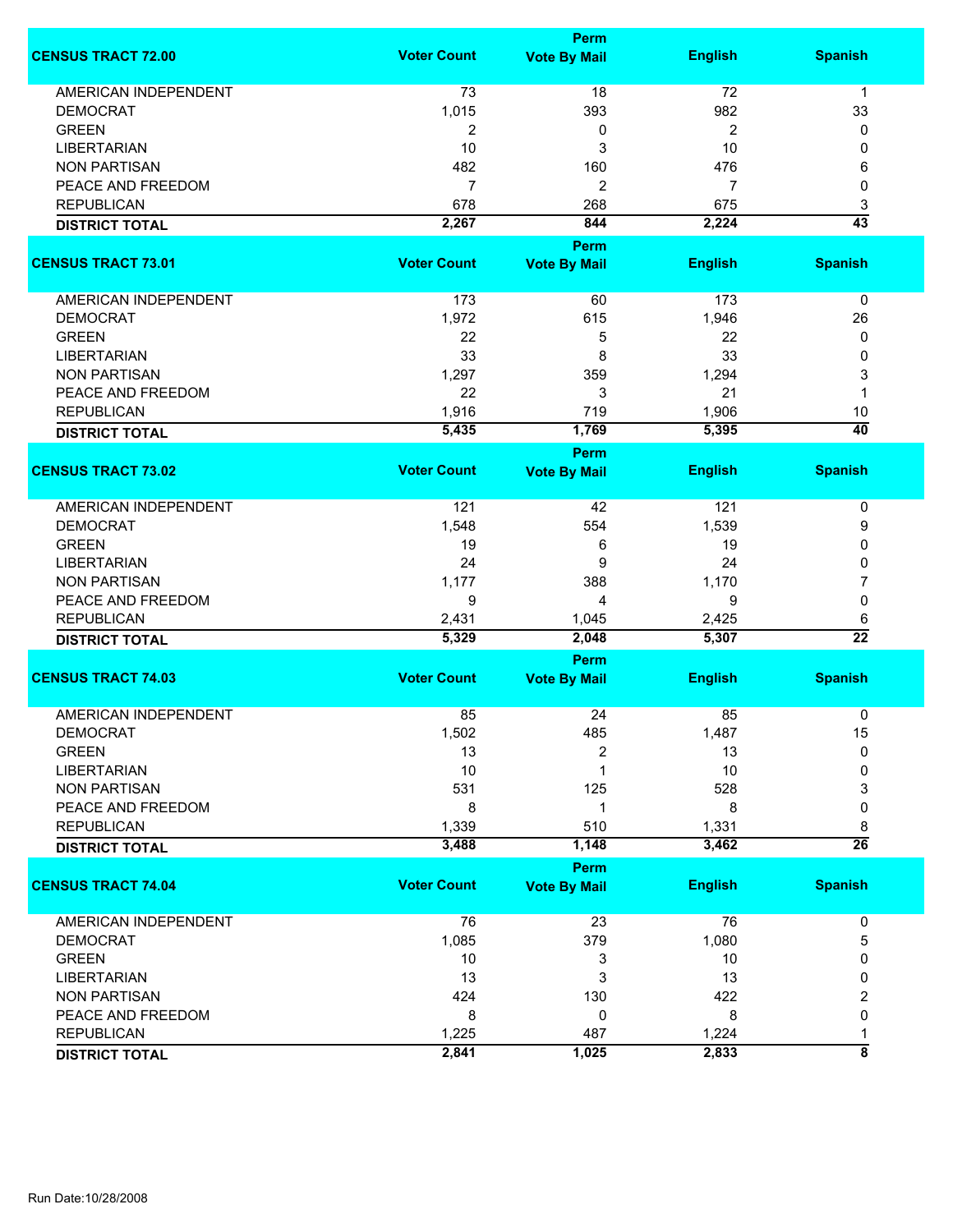|                             | <b>Perm</b>        |                             |                |                      |  |
|-----------------------------|--------------------|-----------------------------|----------------|----------------------|--|
| <b>CENSUS TRACT 74.06</b>   | <b>Voter Count</b> | <b>Vote By Mail</b>         | <b>English</b> | <b>Spanish</b>       |  |
| <b>AMERICAN INDEPENDENT</b> | 156                | 50                          | 153            | 3                    |  |
| <b>DEMOCRAT</b>             | 2,249              | 731                         | 2,205          | 44                   |  |
| <b>GREEN</b>                | 14                 | $\boldsymbol{2}$            | 14             | 0                    |  |
| <b>LIBERTARIAN</b>          | 27                 | 4                           | 27             | 0                    |  |
| <b>NON PARTISAN</b>         | 846                | 223                         | 832            | 14                   |  |
| PEACE AND FREEDOM           | 18                 | 3                           | 18             |                      |  |
|                             |                    |                             |                | 0                    |  |
| <b>REPUBLICAN</b>           | 2,002              | 699                         | 1,996          | 6                    |  |
| <b>DISTRICT TOTAL</b>       | 5,312              | 1,712                       | 5,245          | $\overline{67}$      |  |
| <b>CENSUS TRACT 74.07</b>   | <b>Voter Count</b> | Perm<br><b>Vote By Mail</b> | <b>English</b> | <b>Spanish</b>       |  |
| AMERICAN INDEPENDENT        | 31                 | 1                           | 31             | 0                    |  |
| <b>DEMOCRAT</b>             | 464                | 128                         | 456            | 8                    |  |
| <b>GREEN</b>                | $\boldsymbol{2}$   | 1                           | 2              | 0                    |  |
| <b>LIBERTARIAN</b>          | 6                  | 0                           | 6              | 0                    |  |
| <b>NON PARTISAN</b>         | 175                | 38                          | 175            | 0                    |  |
| PEACE AND FREEDOM           | $\overline{2}$     | 1                           | 2              | 0                    |  |
| <b>REPUBLICAN</b>           | 283                | 86                          | 281            |                      |  |
|                             |                    |                             |                | 2                    |  |
| <b>DISTRICT TOTAL</b>       | 963                | 255<br><b>Perm</b>          | 953            | $\overline{10}$      |  |
| <b>CENSUS TRACT 74.08</b>   | <b>Voter Count</b> | <b>Vote By Mail</b>         | <b>English</b> | <b>Spanish</b>       |  |
| AMERICAN INDEPENDENT        | 25                 | 8                           | 25             | 0                    |  |
| <b>DEMOCRAT</b>             | 624                | 172                         | 601            | 23                   |  |
| <b>GREEN</b>                | $\overline{2}$     | 0                           | 2              | 0                    |  |
| <b>LIBERTARIAN</b>          | $\overline{2}$     | 0                           | 2              | 0                    |  |
| <b>NON PARTISAN</b>         | 214                | 53                          | 208            | 6                    |  |
| PEACE AND FREEDOM           | $\overline{c}$     | 0                           | 2              | 0                    |  |
|                             |                    |                             |                |                      |  |
| <b>REPUBLICAN</b>           | 410                | 128                         | 407            | 3<br>$\overline{32}$ |  |
| <b>DISTRICT TOTAL</b>       | 1,279              | 361                         | 1,247          |                      |  |
| <b>CENSUS TRACT 75.00</b>   | <b>Voter Count</b> | Perm<br><b>Vote By Mail</b> | <b>English</b> | <b>Spanish</b>       |  |
|                             |                    |                             |                |                      |  |
| <b>AMERICAN INDEPENDENT</b> | 10                 | 8                           | 10             | 0                    |  |
| DEMOCRAT                    | 85                 | 65                          | 85             | 0                    |  |
| <b>GREEN</b>                | 3                  | 1                           | 3              | 0                    |  |
| <b>LIBERTARIAN</b>          | 2                  | 2                           | 2              | 0                    |  |
| <b>NON PARTISAN</b>         | 43                 | 31                          | 42             |                      |  |
| PEACE AND FREEDOM           | 4                  | 3                           | 4              | 0                    |  |
| <b>REPUBLICAN</b>           | 60                 | 45                          | 60             | 0                    |  |
| <b>DISTRICT TOTAL</b>       | 207                | 155                         | 206            | 1                    |  |
|                             |                    | <b>Perm</b>                 |                |                      |  |
| <b>CENSUS TRACT 76.01</b>   | <b>Voter Count</b> | <b>Vote By Mail</b>         | <b>English</b> | <b>Spanish</b>       |  |
| <b>AMERICAN INDEPENDENT</b> | 43                 | 10                          | 43             | $\mathbf 0$          |  |
| <b>DEMOCRAT</b>             | 827                | 178                         | 789            | 38                   |  |
| <b>GREEN</b>                | 4                  | 0                           | 4              | 0                    |  |
| <b>LIBERTARIAN</b>          | 5                  | 3                           | 5              | 0                    |  |
| <b>NON PARTISAN</b>         | 290                | 56                          | 286            |                      |  |
| PEACE AND FREEDOM           | 8                  | $\overline{c}$              | 8              | 0                    |  |
| <b>REPUBLICAN</b>           | 530                | 136                         | 524            | 6                    |  |
| <b>DISTRICT TOTAL</b>       | 1,707              | 385                         | 1,659          | $\overline{48}$      |  |
|                             |                    |                             |                |                      |  |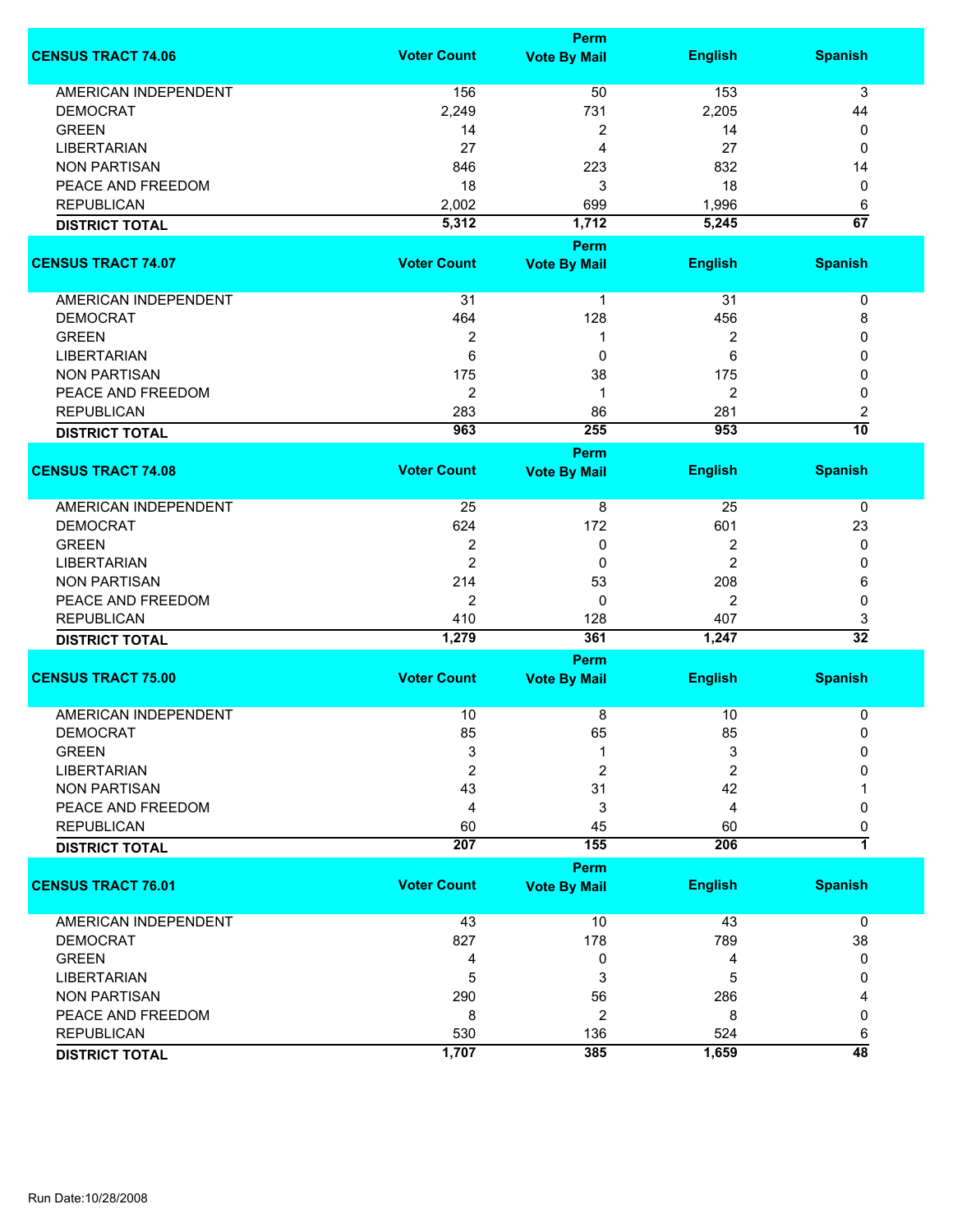|                             |                         | <b>Perm</b>                 |                |                 |
|-----------------------------|-------------------------|-----------------------------|----------------|-----------------|
| <b>CENSUS TRACT 76.02</b>   | <b>Voter Count</b>      | <b>Vote By Mail</b>         | <b>English</b> | <b>Spanish</b>  |
|                             |                         |                             |                |                 |
| <b>AMERICAN INDEPENDENT</b> | 84                      | 26                          | 84             | 0               |
| <b>DEMOCRAT</b>             | 1,724                   | 476                         | 1,680          | 44              |
| <b>GREEN</b>                | 12                      | 0                           | 12             | 0               |
| <b>LIBERTARIAN</b>          | 12                      | 2                           | 12             | 0               |
| <b>NON PARTISAN</b>         | 659                     | 142                         | 647            | 12              |
| PEACE AND FREEDOM           | 12                      | 2                           | 11             | 1               |
| <b>REPUBLICAN</b>           | 1,246                   | 352                         | 1,239          | 7               |
| <b>DISTRICT TOTAL</b>       | 3,749                   | 1,000                       | 3,685          | $\overline{64}$ |
|                             |                         | Perm                        |                |                 |
| <b>CENSUS TRACT 77.00</b>   | <b>Voter Count</b>      | <b>Vote By Mail</b>         | <b>English</b> | <b>Spanish</b>  |
| <b>DEMOCRAT</b>             | $\overline{2}$          | 1                           | 2              | 0               |
| <b>NON PARTISAN</b>         | 1                       | 1                           | 1              | 0               |
| <b>DISTRICT TOTAL</b>       | $\overline{\mathbf{3}}$ | $\overline{2}$              | $\overline{3}$ | $\overline{0}$  |
|                             |                         | Perm                        |                |                 |
| <b>CENSUS TRACT 78.00</b>   | <b>Voter Count</b>      | <b>Vote By Mail</b>         | <b>English</b> | <b>Spanish</b>  |
| AMERICAN INDEPENDENT        | 84                      | 28                          | 83             | 1               |
| <b>DEMOCRAT</b>             | 798                     | 204                         | 793            | 5               |
|                             |                         |                             |                |                 |
| <b>GREEN</b>                | 9                       | $\overline{\mathbf{c}}$     | 9              | 0               |
| <b>LIBERTARIAN</b>          | 12                      | $\overline{7}$              | 12             | $\mathbf{0}$    |
| <b>NON PARTISAN</b>         | 490                     | 120                         | 488            | 2               |
| PEACE AND FREEDOM           | 4                       | 0                           | 4              | $\mathbf{0}$    |
| <b>REPUBLICAN</b>           | 897                     | 289                         | 893            | 4               |
| <b>DISTRICT TOTAL</b>       | 2,294                   | 650                         | 2,282          | $\overline{12}$ |
|                             |                         | <b>Perm</b>                 |                |                 |
| <b>CENSUS TRACT 79.01</b>   | <b>Voter Count</b>      | <b>Vote By Mail</b>         | <b>English</b> | <b>Spanish</b>  |
|                             |                         |                             |                |                 |
| AMERICAN INDEPENDENT        | 130                     | 28                          | 128            | $\overline{2}$  |
| <b>DEMOCRAT</b>             | 1,595                   | 545                         | 1,584          | 11              |
| <b>GREEN</b>                | 18                      | 6                           | 18             | 0               |
| <b>LIBERTARIAN</b>          | 19                      | 5                           | 19             | 0               |
|                             | 735                     |                             | 734            |                 |
| <b>NON PARTISAN</b>         |                         | 245                         |                |                 |
| PEACE AND FREEDOM           | 11                      | 1                           | 11             | 0               |
| <b>REPUBLICAN</b>           | 2,227                   | 860                         | 2,221          | 6               |
| <b>DISTRICT TOTAL</b>       | 4,735                   | 1,690                       | 4,715          | $\overline{20}$ |
| <b>CENSUS TRACT 79.02</b>   | <b>Voter Count</b>      | Perm<br><b>Vote By Mail</b> | <b>English</b> | <b>Spanish</b>  |
|                             |                         |                             |                |                 |
| <b>AMERICAN INDEPENDENT</b> | 182                     | 51                          | 182            | 0               |
| <b>DEMOCRAT</b>             | 2,249                   | 801                         | 2,231          | 18              |
| <b>GREEN</b>                | 16                      | 7                           | 16             | 0               |
| <b>LIBERTARIAN</b>          | 27                      | 9                           | 27             | 0               |
| <b>NON PARTISAN</b>         | 1,033                   | 332                         | 1,029          | 4               |
| PEACE AND FREEDOM           |                         |                             | 7              |                 |
|                             | 7                       | 2                           |                | 0               |
| <b>REPUBLICAN</b>           | 2,861                   | 1,063                       | 2,856          | 5               |
| <b>DISTRICT TOTAL</b>       | 6,375                   | 2,265                       | 6,348          | $\overline{27}$ |
|                             |                         | Perm                        |                |                 |
| <b>CENSUS TRACT 80.01</b>   | <b>Voter Count</b>      | <b>Vote By Mail</b>         | <b>English</b> | <b>Spanish</b>  |
| <b>AMERICAN INDEPENDENT</b> | 88                      | 29                          | 88             | $\mathbf 0$     |
| <b>DEMOCRAT</b>             | 1,296                   | 324                         | 1,253          | 43              |
| <b>GREEN</b>                | 5                       | 1                           | 5              | 0               |
|                             |                         |                             |                |                 |
| <b>LIBERTARIAN</b>          | 10                      | 5                           | 10             | 0               |
| <b>NON PARTISAN</b>         | 471                     | 100                         | 465            | 6               |
| PEACE AND FREEDOM           | $\overline{7}$          | 1                           | 7              | 0               |
| <b>REPUBLICAN</b>           | 1,024                   | 297                         | 1,020          | 4               |
| <b>DISTRICT TOTAL</b>       | 2,901                   | 757                         | 2,848          | $\overline{53}$ |
|                             |                         |                             |                |                 |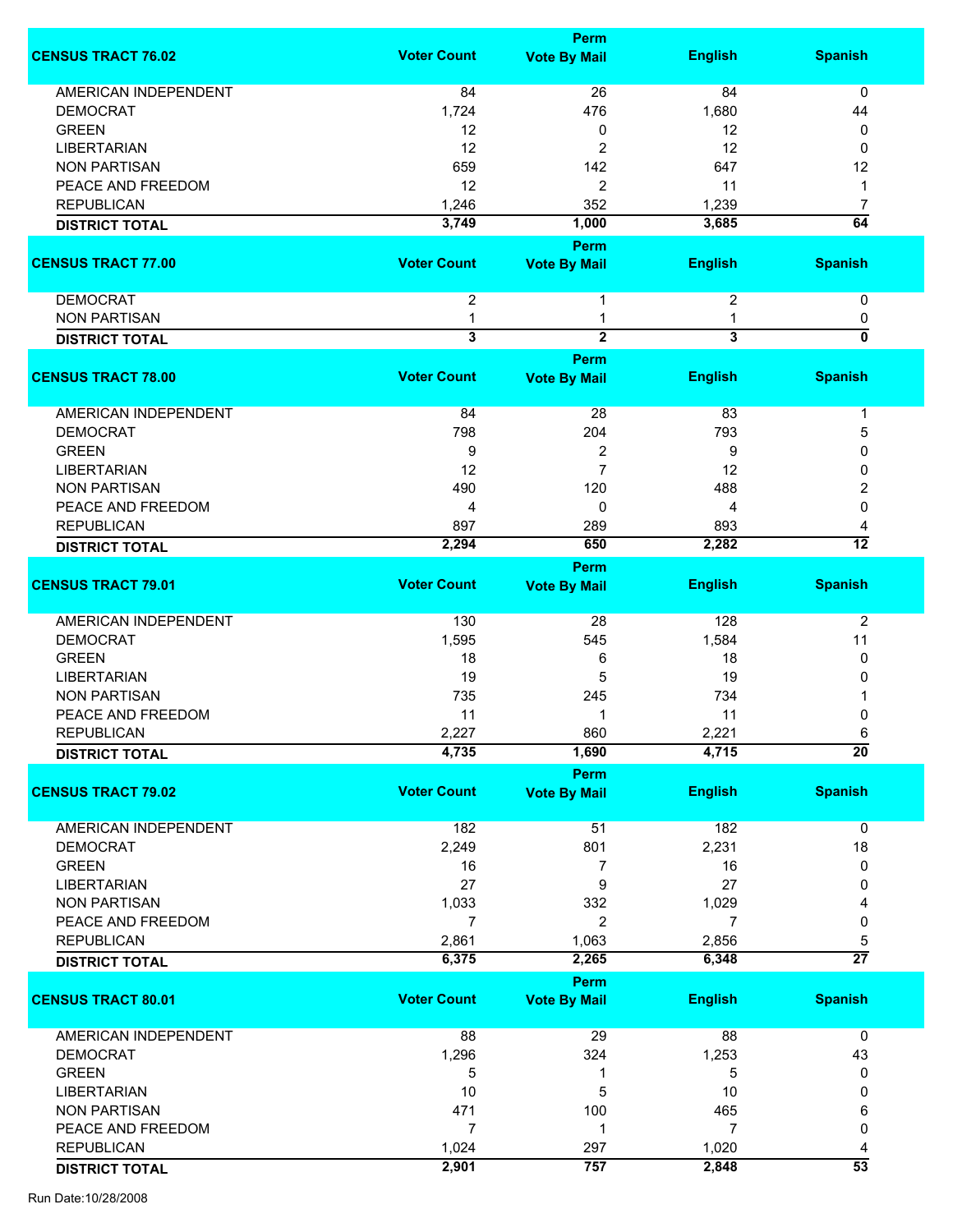|                             | <b>Perm</b>        |                                    |                |                         |  |
|-----------------------------|--------------------|------------------------------------|----------------|-------------------------|--|
| <b>CENSUS TRACT 80.02</b>   | <b>Voter Count</b> | <b>Vote By Mail</b>                | <b>English</b> | <b>Spanish</b>          |  |
| <b>AMERICAN INDEPENDENT</b> | 78                 | 22                                 | 76             | $\overline{2}$          |  |
| <b>DEMOCRAT</b>             | 1,264              | 324                                | 1,208          | 56                      |  |
| <b>GREEN</b>                | 12                 | 4                                  | 12             | 0                       |  |
| <b>LIBERTARIAN</b>          | 8                  | 0                                  | 8              | 0                       |  |
| <b>NON PARTISAN</b>         | 449                | 85                                 | 438            | 11                      |  |
| PEACE AND FREEDOM           | 7                  | 1                                  | 6              |                         |  |
|                             |                    |                                    |                | 1                       |  |
| <b>REPUBLICAN</b>           | 683                | 185                                | 678            | 5                       |  |
| <b>DISTRICT TOTAL</b>       | 2,501              | 621                                | 2,426          | $\overline{75}$         |  |
| <b>CENSUS TRACT 81.00</b>   | <b>Voter Count</b> | <b>Perm</b><br><b>Vote By Mail</b> | <b>English</b> | <b>Spanish</b>          |  |
|                             |                    |                                    |                |                         |  |
| AMERICAN INDEPENDENT        | 54                 | 15                                 | 54             | $\pmb{0}$               |  |
| <b>DEMOCRAT</b>             | 576                | 169                                | 574            | 2                       |  |
| <b>GREEN</b>                | 14                 | 4                                  | 14             | 0                       |  |
| <b>LIBERTARIAN</b>          | 14                 | 4                                  | 14             | 0                       |  |
| <b>NON PARTISAN</b>         | 350                | 94                                 | 349            |                         |  |
| PEACE AND FREEDOM           | 1                  | 1                                  | 1              | 0                       |  |
| <b>REPUBLICAN</b>           | 588                | 182                                | 587            |                         |  |
|                             | 1,597              | 469                                | 1,593          | $\overline{4}$          |  |
| <b>DISTRICT TOTAL</b>       |                    | <b>Perm</b>                        |                |                         |  |
| <b>CENSUS TRACT 82.00</b>   | <b>Voter Count</b> | <b>Vote By Mail</b>                | <b>English</b> | <b>Spanish</b>          |  |
|                             |                    |                                    |                |                         |  |
| <b>AMERICAN INDEPENDENT</b> | 100                | 35                                 | 100            | 0                       |  |
| <b>DEMOCRAT</b>             | 1,137              | 427                                | 1,131          | 6                       |  |
| <b>GREEN</b>                | 30                 | 6                                  | 30             | 0                       |  |
| <b>LIBERTARIAN</b>          | 16                 | 5                                  | 16             | 0                       |  |
| <b>NON PARTISAN</b>         | 555                | 155                                | 554            |                         |  |
| PEACE AND FREEDOM           | 8                  | 2                                  | 8              | 0                       |  |
|                             |                    |                                    |                |                         |  |
| <b>REPUBLICAN</b>           | 1,587<br>3,433     | 640<br>1,270                       | 1,584<br>3,423 | 3<br>$\overline{10}$    |  |
| <b>DISTRICT TOTAL</b>       |                    |                                    |                |                         |  |
| <b>CENSUS TRACT 83.01</b>   | <b>Voter Count</b> | Perm<br><b>Vote By Mail</b>        | <b>English</b> | <b>Spanish</b>          |  |
|                             |                    |                                    |                |                         |  |
| <b>AMERICAN INDEPENDENT</b> | 106                | 30                                 | 106            | 0                       |  |
| <b>DEMOCRAT</b>             | 1,297              | 449                                | 1,287          | 10                      |  |
| <b>GREEN</b>                | 18                 | 4                                  | 17             |                         |  |
| <b>LIBERTARIAN</b>          | 19                 | 4                                  | 19             | 0                       |  |
| <b>NON PARTISAN</b>         | 699                | 182                                | 698            |                         |  |
| PEACE AND FREEDOM           | 8                  | $\mathbf 0$                        | 8              | 0                       |  |
| <b>REPUBLICAN</b>           | 1,775              | 674                                | 1,772          | 3                       |  |
| <b>DISTRICT TOTAL</b>       | 3,922              | 1,343                              | 3,907          | $\overline{15}$         |  |
|                             |                    | Perm                               |                |                         |  |
| <b>CENSUS TRACT 83.02</b>   | <b>Voter Count</b> | <b>Vote By Mail</b>                | <b>English</b> | <b>Spanish</b>          |  |
| AMERICAN INDEPENDENT        | 57                 | 21                                 | 57             | 0                       |  |
| <b>DEMOCRAT</b>             | 678                | 272                                | 675            | 3                       |  |
| <b>GREEN</b>                | 8                  | 1                                  | 8              | 0                       |  |
| <b>LIBERTARIAN</b>          | 9                  | 1                                  | 9              | 0                       |  |
| <b>NON PARTISAN</b>         | 348                | 113                                | 348            | 0                       |  |
| PEACE AND FREEDOM           | $\overline{2}$     | 0                                  | 2              | 0                       |  |
|                             |                    |                                    |                |                         |  |
| <b>REPUBLICAN</b>           | 1,210              | 484                                | 1,207          | 3                       |  |
| <b>DISTRICT TOTAL</b>       | 2,312              | 892                                | 2,306          | $\overline{\mathbf{6}}$ |  |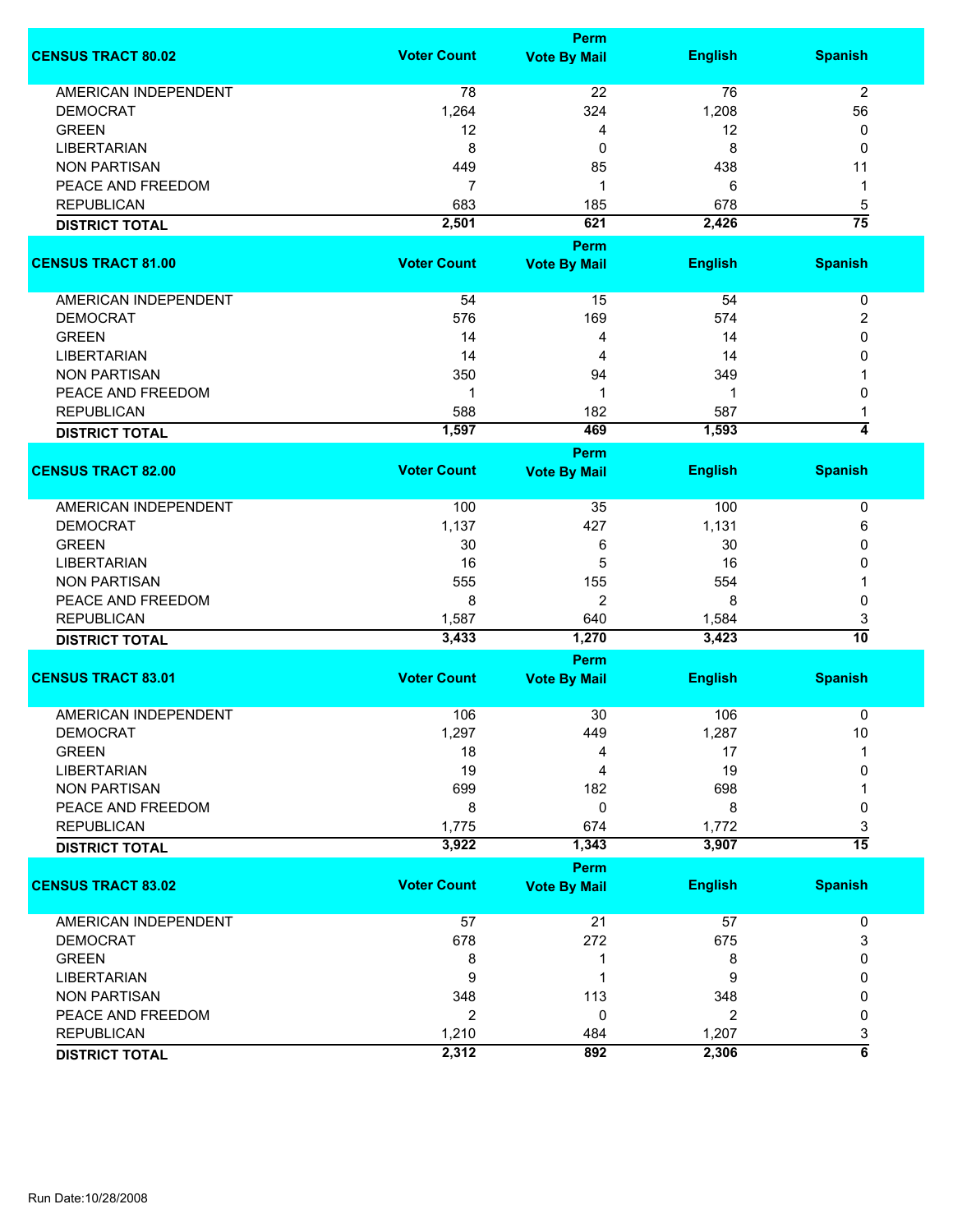|                             | <b>Perm</b>        |                                    |                |                         |
|-----------------------------|--------------------|------------------------------------|----------------|-------------------------|
| <b>CENSUS TRACT 84.01</b>   | <b>Voter Count</b> | <b>Vote By Mail</b>                | <b>English</b> | <b>Spanish</b>          |
| <b>AMERICAN INDEPENDENT</b> | 147                | 46                                 | 146            | $\mathbf 1$             |
| <b>DEMOCRAT</b>             | 1,865              | 626                                | 1,837          | 28                      |
| <b>GREEN</b>                | 20                 | 3                                  | 20             | 0                       |
| <b>LIBERTARIAN</b>          | 21                 | 3                                  | 21             | 0                       |
| <b>NON PARTISAN</b>         | 869                | 210                                | 868            |                         |
|                             | 14                 |                                    |                |                         |
| PEACE AND FREEDOM           |                    | 4                                  | 14             | 0                       |
| <b>REPUBLICAN</b>           | 1,930              | 681                                | 1,923          | 7                       |
| <b>DISTRICT TOTAL</b>       | 4,866              | 1,573<br><b>Perm</b>               | 4,829          | $\overline{37}$         |
| <b>CENSUS TRACT 84.02</b>   | <b>Voter Count</b> | <b>Vote By Mail</b>                | <b>English</b> | <b>Spanish</b>          |
| AMERICAN INDEPENDENT        | 92                 | 20                                 | 92             | $\pmb{0}$               |
| <b>DEMOCRAT</b>             | 1,403              | 538                                | 1,398          | 5                       |
| <b>GREEN</b>                | 14                 | 0                                  | 14             | 0                       |
| <b>LIBERTARIAN</b>          | 25                 | 7                                  | 25             | 0                       |
| <b>NON PARTISAN</b>         | 569                | 179                                | 568            |                         |
| PEACE AND FREEDOM           | 9                  | 5                                  | 9              | 0                       |
| <b>REPUBLICAN</b>           |                    |                                    |                |                         |
|                             | 1,890              | 711                                | 1,890          | 0<br>$\overline{\bf 6}$ |
| <b>DISTRICT TOTAL</b>       | 4,002              | 1,460<br><b>Perm</b>               | 3,996          |                         |
| <b>CENSUS TRACT 84.03</b>   | <b>Voter Count</b> | <b>Vote By Mail</b>                | <b>English</b> | <b>Spanish</b>          |
| <b>AMERICAN INDEPENDENT</b> | 104                | 25                                 | 104            | $\pmb{0}$               |
| <b>DEMOCRAT</b>             | 1,190              | 464                                | 1,185          | 5                       |
| <b>GREEN</b>                | 11                 | 5                                  | 11             | 0                       |
| <b>LIBERTARIAN</b>          | 20                 | 8                                  | 20             | 0                       |
|                             |                    |                                    |                |                         |
| <b>NON PARTISAN</b>         | 580                | 191                                | 578            | 2                       |
| PEACE AND FREEDOM           | 5                  | 1                                  | 5              | 0                       |
| <b>REPUBLICAN</b>           | 2,013              | 784                                | 2,012          | 1                       |
| <b>DISTRICT TOTAL</b>       | 3,923              | 1,478                              | 3,915          | $\overline{\bf 8}$      |
| <b>CENSUS TRACT 84.04</b>   | <b>Voter Count</b> | <b>Perm</b><br><b>Vote By Mail</b> | <b>English</b> | <b>Spanish</b>          |
|                             |                    |                                    |                |                         |
| <b>AMERICAN INDEPENDENT</b> | 37                 | 11                                 | 36             | 1                       |
| DEMOCRAT                    | 460                | 120                                | 453            |                         |
| <b>GREEN</b>                | 11                 | 3                                  | 11             | 0                       |
| <b>LIBERTARIAN</b>          | 5                  | 1                                  | 5              | 0                       |
| <b>NON PARTISAN</b>         | 223                | 48                                 | 223            | 0                       |
| PEACE AND FREEDOM           | $\overline{2}$     | 0                                  | 2              | 0                       |
| <b>REPUBLICAN</b>           | 413                | 99                                 | 411            | 2                       |
| <b>DISTRICT TOTAL</b>       | 1,151              | 282                                | 1,141          | $\overline{10}$         |
|                             |                    | <b>Perm</b>                        |                |                         |
| <b>CENSUS TRACT 85.00</b>   | <b>Voter Count</b> | <b>Vote By Mail</b>                | <b>English</b> | <b>Spanish</b>          |
| <b>AMERICAN INDEPENDENT</b> | 125                | 44                                 | 125            | 0                       |
| <b>DEMOCRAT</b>             | 1,570              | 618                                | 1,568          | 2                       |
| <b>GREEN</b>                | 26                 | 10                                 | 26             | 0                       |
| <b>LIBERTARIAN</b>          | 24                 | 9                                  | 24             | 0                       |
| <b>NON PARTISAN</b>         | 887                | 323                                | 886            |                         |
| PEACE AND FREEDOM           | $\overline{7}$     | 3                                  | 7              | 0                       |
| <b>REPUBLICAN</b>           | 3,550              | 1,538                              | 3,545          | 5                       |
| <b>DISTRICT TOTAL</b>       | 6,189              | 2,545                              | 6,181          | $\overline{\bf 8}$      |
|                             |                    |                                    |                |                         |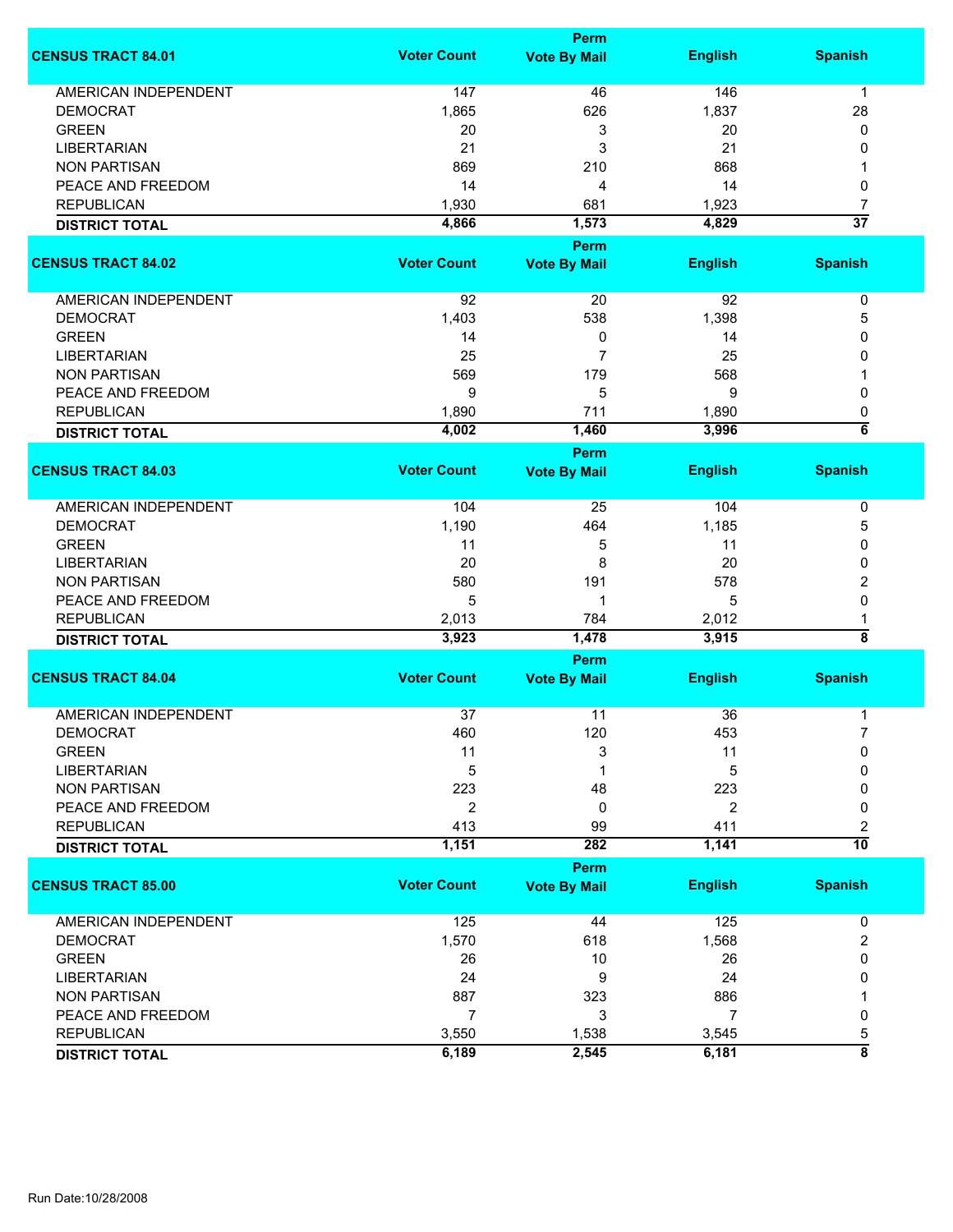|                             | <b>Perm</b>        |                                    |                |                 |
|-----------------------------|--------------------|------------------------------------|----------------|-----------------|
| <b>CENSUS TRACT 86.00</b>   | <b>Voter Count</b> | <b>Vote By Mail</b>                | <b>English</b> | <b>Spanish</b>  |
| <b>AMERICAN INDEPENDENT</b> | 147                | 40                                 | 146            | $\mathbf{1}$    |
| <b>DEMOCRAT</b>             | 1,467              | 445                                | 1,447          | 20              |
| <b>GREEN</b>                | 12                 | 4                                  | 12             | 0               |
| <b>LIBERTARIAN</b>          | 22                 | 5                                  | 21             | 1               |
| <b>NON PARTISAN</b>         | 777                | 212                                | 774            | 3               |
| PEACE AND FREEDOM           | 9                  | 1                                  | 9              | 0               |
|                             |                    |                                    |                |                 |
| <b>REPUBLICAN</b>           | 2,114              | 752                                | 2,111          | 3               |
| <b>DISTRICT TOTAL</b>       | 4,548              | 1,459                              | 4,520          | $\overline{28}$ |
| <b>CENSUS TRACT 87.03</b>   | <b>Voter Count</b> | <b>Perm</b><br><b>Vote By Mail</b> | <b>English</b> | <b>Spanish</b>  |
|                             |                    |                                    |                |                 |
| AMERICAN INDEPENDENT        | 184                | 68                                 | 184            | $\pmb{0}$       |
| <b>DEMOCRAT</b>             | 1,494              | 683                                | 1,486          | 8               |
| <b>GREEN</b>                | 14                 | 3                                  | 14             | 0               |
| <b>LIBERTARIAN</b>          | 22                 | 2                                  | 22             | 0               |
| <b>NON PARTISAN</b>         | 869                | 325                                | 867            | 2               |
| PEACE AND FREEDOM           | 9                  | 1                                  | 9              | 0               |
| <b>REPUBLICAN</b>           | 3,621              | 1,569                              | 3,619          | 2               |
|                             | 6,213              | 2,651                              | 6,201          | $\overline{12}$ |
| <b>DISTRICT TOTAL</b>       |                    | <b>Perm</b>                        |                |                 |
| <b>CENSUS TRACT 87.04</b>   | <b>Voter Count</b> | <b>Vote By Mail</b>                | <b>English</b> | <b>Spanish</b>  |
| AMERICAN INDEPENDENT        | 157                | 40                                 | 157            | 0               |
| <b>DEMOCRAT</b>             | 1,327              | 471                                | 1,313          | 14              |
| <b>GREEN</b>                | 17                 | 4                                  | 17             | 0               |
| <b>LIBERTARIAN</b>          | 19                 | 4                                  | 19             | 0               |
|                             | 683                |                                    |                |                 |
| <b>NON PARTISAN</b>         |                    | 185                                | 681            | 2               |
| PEACE AND FREEDOM           | $\overline{7}$     | 3                                  | 7              | $\mathbf 0$     |
| <b>REPUBLICAN</b>           | 1,972              | 741                                | 1,966          | 6               |
| <b>DISTRICT TOTAL</b>       | 4,182              | 1,448                              | 4,160          | $\overline{22}$ |
| <b>CENSUS TRACT 87.05</b>   | <b>Voter Count</b> | Perm                               | <b>English</b> | <b>Spanish</b>  |
|                             |                    | <b>Vote By Mail</b>                |                |                 |
| <b>AMERICAN INDEPENDENT</b> | 81                 | 21                                 | 81             | 0               |
| DEMOCRAT                    | 642                | 178                                | 625            | 17              |
| <b>GREEN</b>                | 9                  | 2                                  | 9              | 0               |
| <b>LIBERTARIAN</b>          | 14                 | $\overline{c}$                     | 14             | 0               |
| <b>NON PARTISAN</b>         | 331                | 75                                 | 328            | 3               |
| PEACE AND FREEDOM           | 6                  | $\overline{c}$                     | 6              | 0               |
| <b>REPUBLICAN</b>           | 805                | 276                                | 802            | 3               |
| <b>DISTRICT TOTAL</b>       | 1,888              | 556                                | 1,865          | $\overline{23}$ |
|                             |                    | <b>Perm</b>                        |                |                 |
| <b>CENSUS TRACT 87.06</b>   | <b>Voter Count</b> | <b>Vote By Mail</b>                | <b>English</b> | <b>Spanish</b>  |
| <b>AMERICAN INDEPENDENT</b> | 181                | 63                                 | 181            | 0               |
| <b>DEMOCRAT</b>             | 1,687              | 672                                | 1,679          | 8               |
| <b>GREEN</b>                | 21                 | 4                                  | 21             | 0               |
| <b>LIBERTARIAN</b>          | 24                 | 9                                  | 24             | 0               |
| <b>NON PARTISAN</b>         | 981                | 335                                | 978            | 3               |
| PEACE AND FREEDOM           | 5                  | 1                                  | 5              | 0               |
| <b>REPUBLICAN</b>           | 3,239              | 1,322                              | 3,236          | 3               |
|                             | 6,138              | 2,406                              | 6,124          | $\overline{14}$ |
| <b>DISTRICT TOTAL</b>       |                    |                                    |                |                 |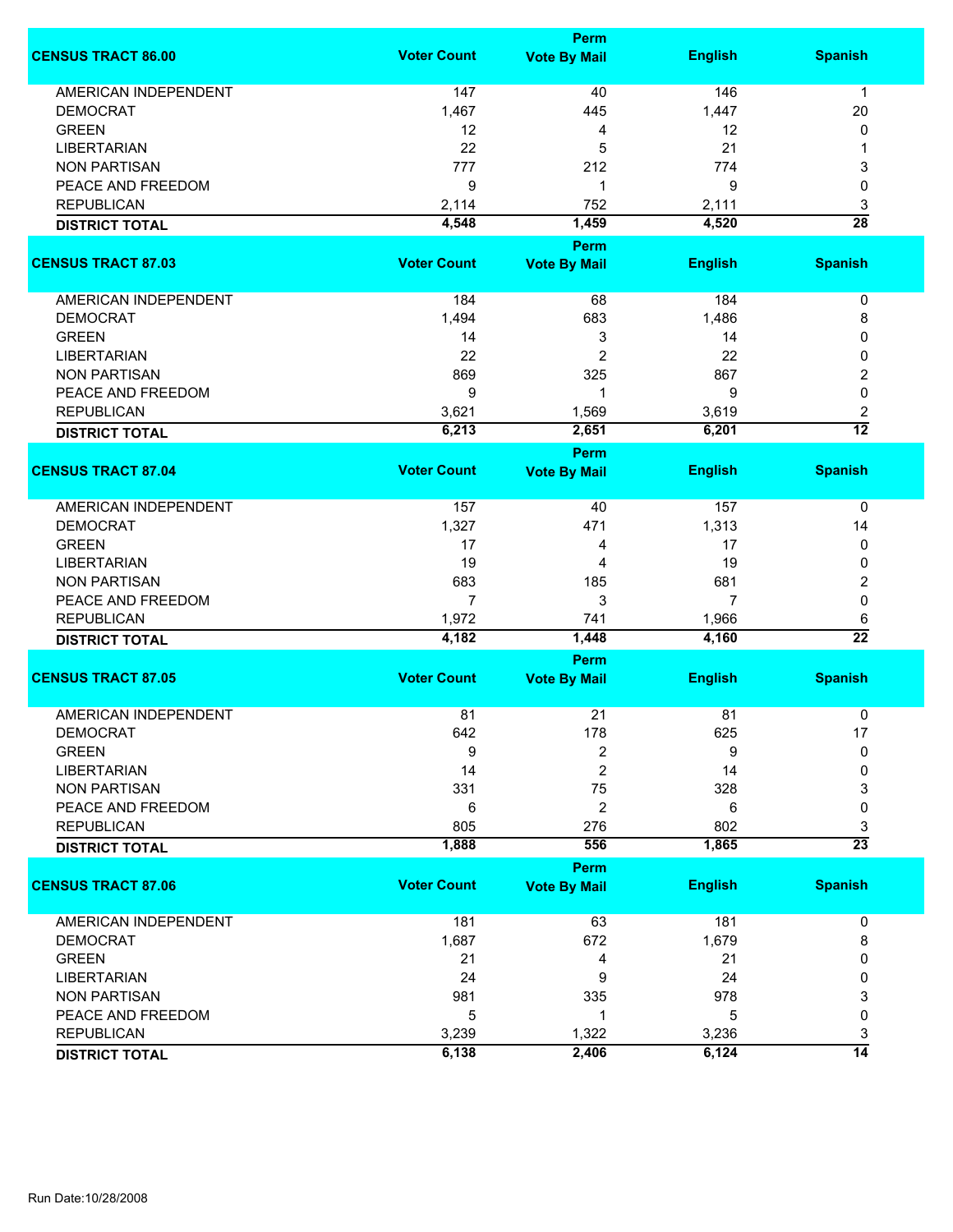|                             |                    | Perm                         |                |                         |
|-----------------------------|--------------------|------------------------------|----------------|-------------------------|
| <b>CENSUS TRACT 87.07</b>   | <b>Voter Count</b> | <b>Vote By Mail</b>          | <b>English</b> | <b>Spanish</b>          |
|                             |                    |                              |                |                         |
| <b>AMERICAN INDEPENDENT</b> | 133                | 33                           | 132            | 1                       |
| <b>DEMOCRAT</b>             | 1,309              | 476                          | 1,275          | 34                      |
| <b>GREEN</b>                | 17                 | 6                            | 17             | 0                       |
| <b>LIBERTARIAN</b>          | 26                 | 7                            | 26             | 0                       |
| <b>NON PARTISAN</b>         | 624                | 167                          | 616            | 8                       |
| PEACE AND FREEDOM           | 5                  | 1                            | 5              | 0                       |
| <b>REPUBLICAN</b>           | 1,628              | 544                          | 1,623          | 5                       |
| <b>DISTRICT TOTAL</b>       | 3,742              | 1,234                        | 3,694          | $\overline{48}$         |
|                             |                    | Perm                         |                |                         |
| <b>CENSUS TRACT 87.08</b>   | <b>Voter Count</b> | <b>Vote By Mail</b>          | <b>English</b> | <b>Spanish</b>          |
| <b>AMERICAN INDEPENDENT</b> | 62                 | 21                           | 61             | 1                       |
| <b>DEMOCRAT</b>             | 580                | 204                          | 575            | 5                       |
|                             |                    |                              |                |                         |
| <b>GREEN</b>                | 11                 | 1                            | 11             | 0                       |
| <b>LIBERTARIAN</b>          | 13                 | 5                            | 13             | 0                       |
| <b>NON PARTISAN</b>         | 257                | 59                           | 256            |                         |
| PEACE AND FREEDOM           | $\mathbf 1$        | 0                            | 1              | $\mathbf{0}$            |
| <b>REPUBLICAN</b>           | 998                | 330                          | 995            | 3                       |
| <b>DISTRICT TOTAL</b>       | 1,922              | 620                          | 1,912          | $\overline{10}$         |
|                             |                    | Perm                         |                |                         |
| <b>CENSUS TRACT 88.00</b>   | <b>Voter Count</b> | <b>Vote By Mail</b>          | <b>English</b> | <b>Spanish</b>          |
|                             |                    |                              |                |                         |
| AMERICAN INDEPENDENT        | 105                | 33                           | 105            | $\pmb{0}$               |
| <b>DEMOCRAT</b>             | 837                | 251                          | 827            | 10                      |
| <b>GREEN</b>                | 18                 | 2                            | 18             | 0                       |
| <b>LIBERTARIAN</b>          | 27                 | 8                            | 27             | 0                       |
|                             | 536                |                              | 534            |                         |
| <b>NON PARTISAN</b>         |                    | 149                          |                | 2                       |
| PEACE AND FREEDOM           | 7                  | 3                            | 7              | 0                       |
| <b>REPUBLICAN</b>           | 1,396              | 499                          | 1,394          | 2                       |
| <b>DISTRICT TOTAL</b>       | 2,926              | 945                          | 2,912          | $\overline{14}$         |
|                             |                    | Perm                         |                |                         |
| <b>CENSUS TRACT 89.01</b>   | <b>Voter Count</b> | <b>Vote By Mail</b>          | <b>English</b> | <b>Spanish</b>          |
| <b>AMERICAN INDEPENDENT</b> | 53                 | 16                           | 53             | 0                       |
| <b>DEMOCRAT</b>             | 327                | 126                          | 325            | $\boldsymbol{2}$        |
| <b>GREEN</b>                | 5                  | 3                            | 5              | 0                       |
| <b>LIBERTARIAN</b>          | 10                 | 1                            | 10             | 0                       |
| <b>NON PARTISAN</b>         | 182                | 64                           | 182            | 0                       |
| <b>REPUBLICAN</b>           | 370                | 175                          | 370            | 0                       |
|                             | 947                | 385                          | 945            | $\overline{\mathbf{2}}$ |
| <b>DISTRICT TOTAL</b>       |                    |                              |                |                         |
| <b>CENSUS TRACT 91.02</b>   | <b>Voter Count</b> | Perm<br><b>Vote By Mail</b>  | <b>English</b> | <b>Spanish</b>          |
| <b>NON PARTISAN</b>         |                    |                              |                |                         |
|                             | 0<br>0             | 0<br>$\overline{\mathbf{0}}$ | 0<br>0         | 0<br>0                  |
| <b>DISTRICT TOTAL</b>       |                    | Perm                         |                |                         |
| <b>CENSUS TRACT 91.04</b>   | <b>Voter Count</b> | <b>Vote By Mail</b>          | <b>English</b> | <b>Spanish</b>          |
| <b>AMERICAN INDEPENDENT</b> | 455                | 130                          | 453            | $\overline{2}$          |
| <b>DEMOCRAT</b>             | 6,165              | 1,754                        | 5,968          | 197                     |
| <b>GREEN</b>                | 23                 | 5                            | 23             | 0                       |
| <b>LIBERTARIAN</b>          | 45                 | 14                           | 44             | 1                       |
|                             |                    |                              |                |                         |
| <b>NON PARTISAN</b>         | 2,735              | 709                          | 2,686          | 49                      |
| PEACE AND FREEDOM           | 39                 | 11                           | 39             | 0                       |
| <b>REPUBLICAN</b>           | 3,747              | 1,270                        | 3,712          | 35                      |
| <b>DISTRICT TOTAL</b>       | 13,209             | 3,893                        | 12,925         | 284                     |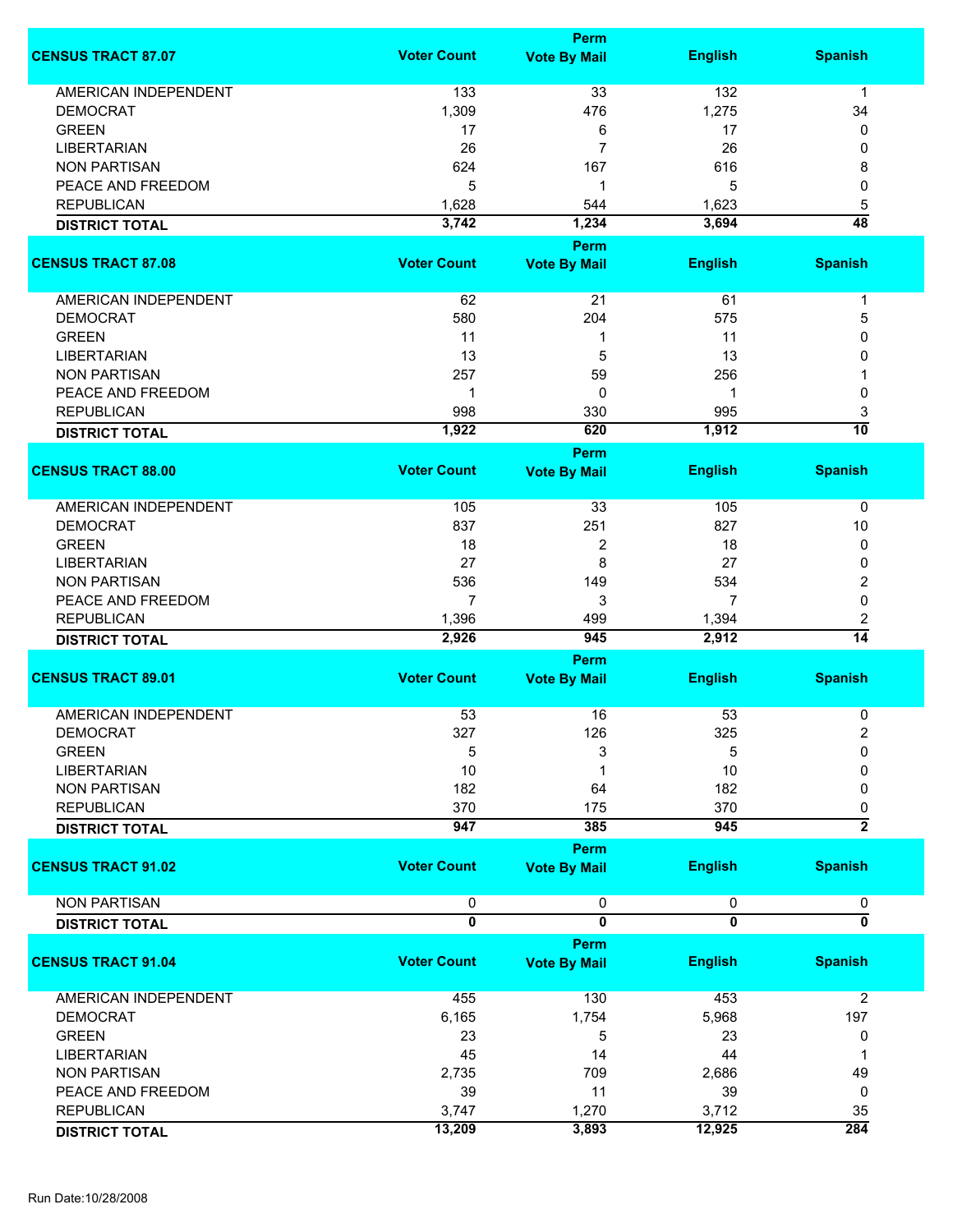|                             |                    | Perm                        |                |                     |  |
|-----------------------------|--------------------|-----------------------------|----------------|---------------------|--|
| <b>CENSUS TRACT 91.05</b>   | <b>Voter Count</b> | <b>Vote By Mail</b>         | <b>English</b> | <b>Spanish</b>      |  |
| <b>AMERICAN INDEPENDENT</b> | 284                | 90                          | 284            | $\mathbf 0$         |  |
| <b>DEMOCRAT</b>             | 3,769              | 1,194                       | 3,691          | 78                  |  |
| <b>GREEN</b>                | 17                 | 4                           | 17             | 0                   |  |
| <b>LIBERTARIAN</b>          | 37                 | 10                          | 37             | 0                   |  |
| <b>NON PARTISAN</b>         | 1,780              | 530                         | 1,763          | 17                  |  |
| PEACE AND FREEDOM           | 33                 | 9                           | 31             |                     |  |
|                             |                    |                             |                | 2                   |  |
| <b>REPUBLICAN</b>           | 3,922              | 1,449                       | 3,902          | 20                  |  |
| <b>DISTRICT TOTAL</b>       | 9,842              | 3,286<br>Perm               | 9,725          | $\overline{117}$    |  |
| <b>CENSUS TRACT 91.06</b>   | <b>Voter Count</b> | <b>Vote By Mail</b>         | <b>English</b> | <b>Spanish</b>      |  |
|                             |                    |                             |                |                     |  |
| <b>AMERICAN INDEPENDENT</b> | 245                | 71                          | 244            | $\mathbf{1}$        |  |
| <b>DEMOCRAT</b>             | 1,515              | 556                         | 1,492          | 23                  |  |
| <b>GREEN</b>                | 13                 | 3                           | 13             | 0                   |  |
| <b>LIBERTARIAN</b>          | 40                 | 8                           | 40             | 0                   |  |
| <b>NON PARTISAN</b>         | 1,051              | 310                         | 1,047          | 4                   |  |
| PEACE AND FREEDOM           | 15                 | 6                           | 15             | 0                   |  |
| <b>REPUBLICAN</b>           | 2,742              | 1,134                       | 2,736          | 6                   |  |
| <b>DISTRICT TOTAL</b>       | 5,621              | 2,088                       | 5,587          | $\overline{34}$     |  |
|                             |                    | <b>Perm</b>                 |                |                     |  |
| <b>CENSUS TRACT 91.07</b>   | <b>Voter Count</b> | <b>Vote By Mail</b>         | <b>English</b> | <b>Spanish</b>      |  |
| AMERICAN INDEPENDENT        | 135                | 49                          | 135            | 0                   |  |
| <b>DEMOCRAT</b>             | 859                | 345                         | 850            | 9                   |  |
| <b>GREEN</b>                | 16                 | 4                           | 16             | 0                   |  |
| <b>LIBERTARIAN</b>          | 42                 | 10                          | 42             | 0                   |  |
| <b>NON PARTISAN</b>         | 630                | 207                         | 628            | 2                   |  |
| PEACE AND FREEDOM           | 10                 | 3                           | 10             | 0                   |  |
| <b>REPUBLICAN</b>           | 1,744              | 719                         | 1,741          | 3                   |  |
| <b>DISTRICT TOTAL</b>       | 3,436              | 1,337                       | 3,422          | $\overline{14}$     |  |
|                             | Perm               |                             |                |                     |  |
| <b>CENSUS TRACT 92.00</b>   | <b>Voter Count</b> | <b>Vote By Mail</b>         | <b>English</b> | <b>Spanish</b>      |  |
| <b>AMERICAN INDEPENDENT</b> | 130                | 43                          | 130            | 0                   |  |
| DEMOCRAT                    | 1,149              | 447                         | 1,144          | 5                   |  |
| <b>GREEN</b>                | 41                 | 10                          | 41             | 0                   |  |
| <b>LIBERTARIAN</b>          | 34                 | 11                          | 34             | 0                   |  |
| <b>NON PARTISAN</b>         | 668                | 244                         | 667            |                     |  |
| PEACE AND FREEDOM           | 9                  | 0                           | 9              | 0                   |  |
|                             |                    | 924                         |                |                     |  |
| <b>REPUBLICAN</b>           | 2,025<br>4,056     |                             | 2,022<br>4,047 | 3<br>៑៑             |  |
| <b>DISTRICT TOTAL</b>       |                    | 1,679                       |                |                     |  |
| <b>CENSUS TRACT 93.00</b>   | <b>Voter Count</b> | Perm<br><b>Vote By Mail</b> | <b>English</b> | <b>Spanish</b>      |  |
| <b>AMERICAN INDEPENDENT</b> | 28                 | 8                           | 28             | 0                   |  |
| <b>DEMOCRAT</b>             | 219                | 88                          | 216            | 3                   |  |
| <b>GREEN</b>                | 1                  | 0                           | 1              | 0                   |  |
| <b>LIBERTARIAN</b>          | 4                  | 0                           | 4              | 0                   |  |
| <b>NON PARTISAN</b>         |                    |                             |                |                     |  |
|                             | 113                | 30                          | 113            | 0                   |  |
| PEACE AND FREEDOM           | 3                  | 1                           | 3              | 0                   |  |
| <b>REPUBLICAN</b>           | 217                | 91                          | 215            | 2<br>$\overline{5}$ |  |
| <b>DISTRICT TOTAL</b>       | 585                | 218                         | 580            |                     |  |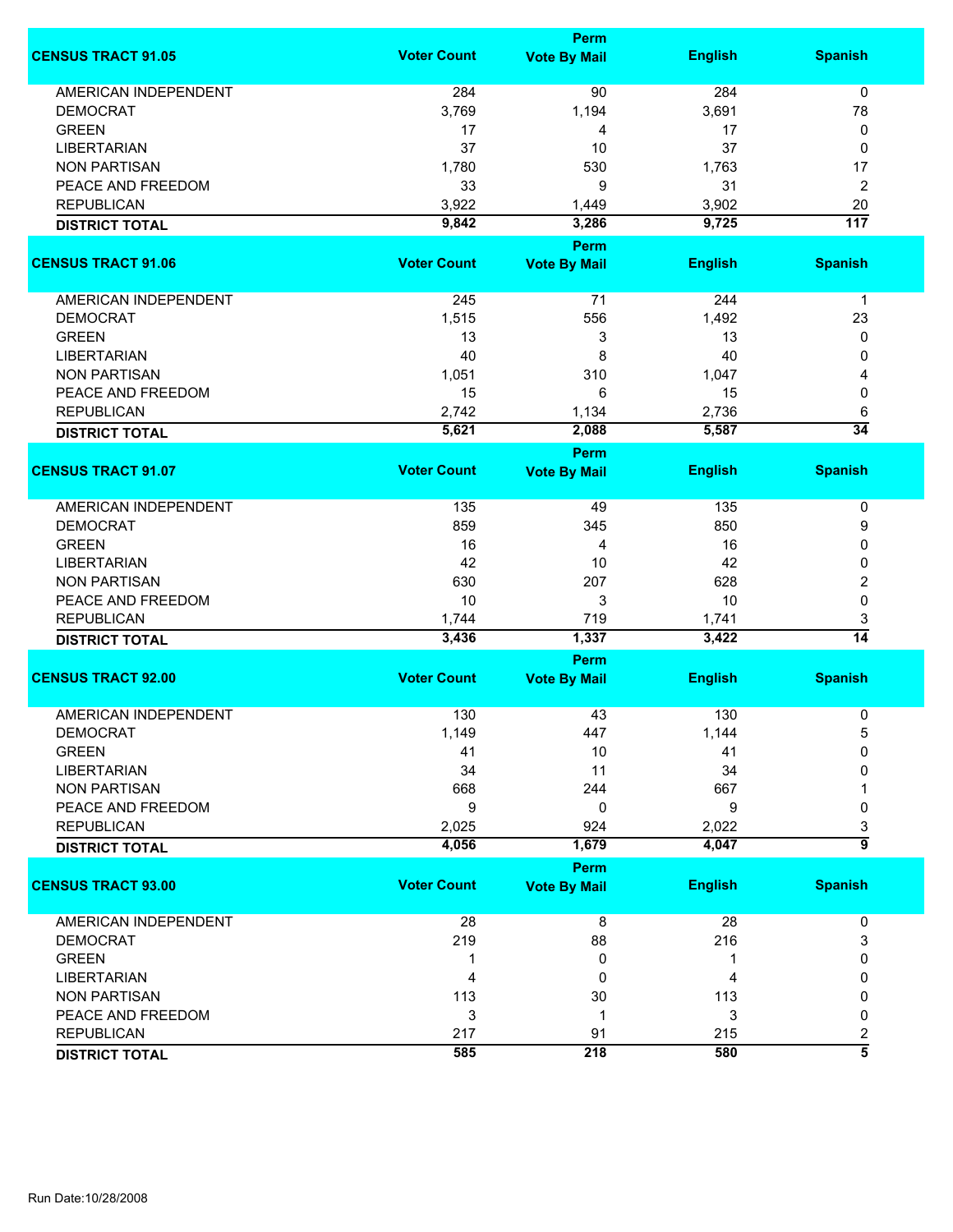|                             |                    | <b>Perm</b>         |                |                    |  |
|-----------------------------|--------------------|---------------------|----------------|--------------------|--|
| <b>CENSUS TRACT 94.00</b>   | <b>Voter Count</b> | <b>Vote By Mail</b> | <b>English</b> | <b>Spanish</b>     |  |
| <b>AMERICAN INDEPENDENT</b> | 49                 | $\overline{8}$      | 48             | 1                  |  |
| <b>DEMOCRAT</b>             | 481                | 135                 | 477            | 4                  |  |
| <b>GREEN</b>                | 6                  | 4                   | 6              | 0                  |  |
| <b>LIBERTARIAN</b>          | 4                  | 2                   | 4              | 0                  |  |
| <b>NON PARTISAN</b>         | 231                | 52                  | 230            |                    |  |
| PEACE AND FREEDOM           |                    | $\mathbf 0$         |                |                    |  |
|                             | 3                  |                     | 3              | 0                  |  |
| <b>REPUBLICAN</b>           | 278                | 82                  | 277            | 1                  |  |
| <b>DISTRICT TOTAL</b>       | 1,052              | 283                 | 1,045          | 7                  |  |
|                             |                    | <b>Perm</b>         |                |                    |  |
| <b>CENSUS TRACT 95.00</b>   | <b>Voter Count</b> | <b>Vote By Mail</b> | <b>English</b> | <b>Spanish</b>     |  |
| AMERICAN INDEPENDENT        | 118                | 37                  | 116            | $\overline{2}$     |  |
| <b>DEMOCRAT</b>             | 1,177              | 381                 | 1,159          | 18                 |  |
| <b>GREEN</b>                | 6                  | 3                   | 6              | 0                  |  |
| <b>LIBERTARIAN</b>          | 12                 | $\mathbf 0$         | 12             | 0                  |  |
| <b>NON PARTISAN</b>         | 632                | 140                 | 631            | 1                  |  |
| PEACE AND FREEDOM           | 6                  | $\overline{2}$      | 6              | 0                  |  |
| <b>REPUBLICAN</b>           | 866                | 268                 | 864            | 2                  |  |
|                             | 2,817              | 831                 | 2,794          | $\overline{23}$    |  |
| <b>DISTRICT TOTAL</b>       |                    | Perm                |                |                    |  |
| <b>CENSUS TRACT 97.07</b>   | <b>Voter Count</b> | <b>Vote By Mail</b> | <b>English</b> | <b>Spanish</b>     |  |
| <b>AMERICAN INDEPENDENT</b> | 101                | 52                  | 101            | 0                  |  |
| <b>DEMOCRAT</b>             | 1,153              | 596                 | 1,142          | 11                 |  |
| <b>GREEN</b>                | 7                  | 5                   | 7              | 0                  |  |
| <b>LIBERTARIAN</b>          | 8                  | $\overline{2}$      | 8              | 0                  |  |
| <b>NON PARTISAN</b>         | 452                | 173                 | 451            |                    |  |
| PEACE AND FREEDOM           | 4                  | $\overline{2}$      | 4              | 0                  |  |
| <b>REPUBLICAN</b>           | 1,923              | 1,093               | 1,918          | 5                  |  |
| <b>DISTRICT TOTAL</b>       | 3,648              | 1,923               | 3,631          | $\overline{17}$    |  |
|                             | <b>Perm</b>        |                     |                |                    |  |
| <b>CENSUS TRACT 97.08</b>   | <b>Voter Count</b> | <b>Vote By Mail</b> | <b>English</b> | <b>Spanish</b>     |  |
| <b>AMERICAN INDEPENDENT</b> | 109                |                     | 109            |                    |  |
|                             |                    | 47                  |                | 0                  |  |
| <b>DEMOCRAT</b>             | 625                | 238                 | 621            | 4                  |  |
| <b>GREEN</b>                | 11                 | 2                   | 11             | 0                  |  |
| <b>LIBERTARIAN</b>          | 25                 | 9                   | 25             | 0                  |  |
| <b>NON PARTISAN</b>         | 471                | 149                 | 469            | 2                  |  |
| PEACE AND FREEDOM           | 8                  | 0                   | 7              |                    |  |
| <b>REPUBLICAN</b>           | 1,298              | 522                 | 1,297          |                    |  |
| <b>DISTRICT TOTAL</b>       | 2,547              | 967                 | 2,539          | $\overline{\bf 8}$ |  |
| <b>CENSUS TRACT 97.09</b>   | <b>Voter Count</b> | <b>Perm</b>         |                |                    |  |
|                             |                    | <b>Vote By Mail</b> | <b>English</b> | <b>Spanish</b>     |  |
| <b>AMERICAN INDEPENDENT</b> | 89                 | 25                  | 89             | 0                  |  |
| <b>DEMOCRAT</b>             | 919                | 282                 | 905            | 14                 |  |
| <b>GREEN</b>                | 3                  | 1                   | 3              | 0                  |  |
| <b>LIBERTARIAN</b>          | 16                 | 3                   | 16             | 0                  |  |
| <b>NON PARTISAN</b>         | 494                | 106                 | 488            | 6                  |  |
| PEACE AND FREEDOM           | 10                 | 4                   | 9              | 1                  |  |
| <b>REPUBLICAN</b>           | 1,048              | 361                 | 1,040          | 8                  |  |
| <b>DISTRICT TOTAL</b>       | 2,579              | 782                 | 2,550          | $\overline{29}$    |  |
|                             |                    |                     |                |                    |  |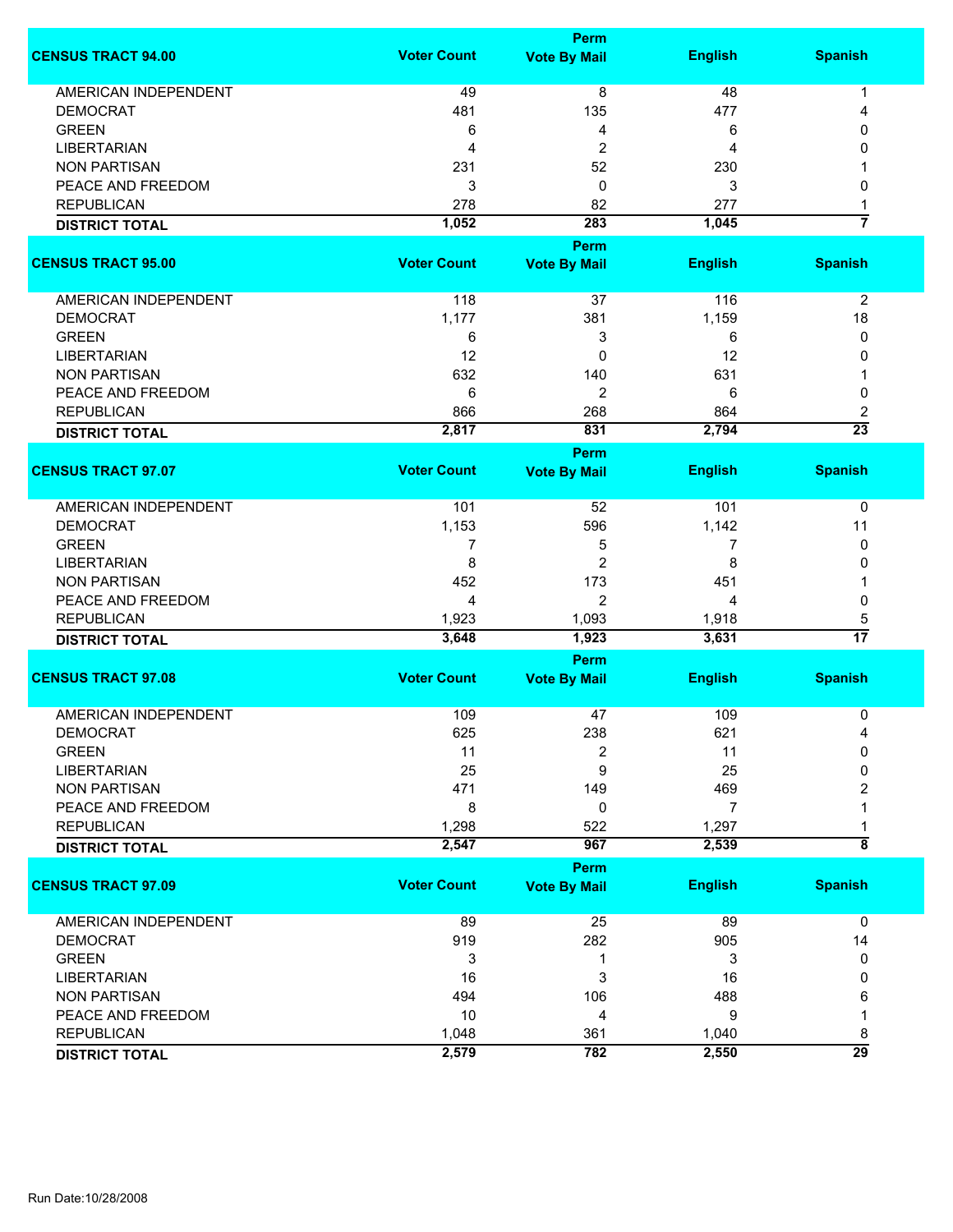|                             | Perm               |                     |                |                      |  |
|-----------------------------|--------------------|---------------------|----------------|----------------------|--|
| <b>CENSUS TRACT 97.10</b>   | <b>Voter Count</b> | <b>Vote By Mail</b> | <b>English</b> | <b>Spanish</b>       |  |
| <b>AMERICAN INDEPENDENT</b> | 123                | 34                  | 122            | 1                    |  |
| <b>DEMOCRAT</b>             | 916                | 274                 | 905            | 11                   |  |
| <b>GREEN</b>                | 3                  | 1                   | 3              | 0                    |  |
| <b>LIBERTARIAN</b>          | 13                 | 1                   | 13             | 0                    |  |
| <b>NON PARTISAN</b>         | 500                | 128                 | 494            | 6                    |  |
| PEACE AND FREEDOM           |                    | 0                   | 6              | 0                    |  |
|                             | 6                  |                     |                |                      |  |
| <b>REPUBLICAN</b>           | 950                | 286                 | 947            | 3                    |  |
| <b>DISTRICT TOTAL</b>       | 2,511              | 724                 | 2,490          | $\overline{21}$      |  |
| <b>CENSUS TRACT 97.11</b>   | <b>Voter Count</b> | <b>Perm</b>         |                | <b>Spanish</b>       |  |
|                             |                    | <b>Vote By Mail</b> | <b>English</b> |                      |  |
| AMERICAN INDEPENDENT        | 163                | 68                  | 163            | $\pmb{0}$            |  |
| <b>DEMOCRAT</b>             | 1,591              | 664                 | 1,586          | 5                    |  |
| <b>GREEN</b>                | 14                 | $\overline{c}$      | 14             | 0                    |  |
| <b>LIBERTARIAN</b>          | 16                 | $\overline{7}$      | 16             | 0                    |  |
| <b>NON PARTISAN</b>         | 780                | 272                 | 776            | 4                    |  |
| PEACE AND FREEDOM           | 12                 | 4                   | 12             | 0                    |  |
| <b>REPUBLICAN</b>           | 2,743              | 1,270               | 2,737          |                      |  |
|                             |                    | 2,287               | 5,304          | 6<br>$\overline{15}$ |  |
| <b>DISTRICT TOTAL</b>       | 5,319              | <b>Perm</b>         |                |                      |  |
| <b>CENSUS TRACT 97.12</b>   | <b>Voter Count</b> | <b>Vote By Mail</b> | <b>English</b> | <b>Spanish</b>       |  |
|                             |                    |                     |                |                      |  |
| <b>AMERICAN INDEPENDENT</b> | 93                 | 25                  | 93             | 0                    |  |
| <b>DEMOCRAT</b>             | 875                | 277                 | 865            | 10                   |  |
| <b>GREEN</b>                | 7                  | 2                   | 7              | 0                    |  |
| <b>LIBERTARIAN</b>          | 9                  | $\overline{2}$      | 9              | 0                    |  |
| <b>NON PARTISAN</b>         | 499                | 122                 | 496            | 3                    |  |
| PEACE AND FREEDOM           | 4                  | 0                   | 4              | 0                    |  |
| <b>REPUBLICAN</b>           | 1,022              | 307                 | 1,020          | 2                    |  |
| <b>DISTRICT TOTAL</b>       | 2,509              | 735                 | 2,494          | $\overline{15}$      |  |
|                             |                    | Perm                |                |                      |  |
| <b>CENSUS TRACT 97.13</b>   | <b>Voter Count</b> | <b>Vote By Mail</b> | <b>English</b> | <b>Spanish</b>       |  |
| AMERICAN INDEPENDENT        | 103                | 32                  | 103            | 0                    |  |
| <b>DEMOCRAT</b>             |                    |                     |                |                      |  |
|                             | 949                | 302                 | 931            | 18<br>1              |  |
| <b>GREEN</b>                | 10                 | 1                   | 9              |                      |  |
| <b>LIBERTARIAN</b>          | 23                 | $\overline{7}$      | 23             | 0                    |  |
| <b>NON PARTISAN</b>         | 530                | 145                 | 527            | 3                    |  |
| PEACE AND FREEDOM           | 16                 | 6                   | 16             | 0                    |  |
| <b>REPUBLICAN</b>           | 1,421              | 491                 | 1,415          | 6                    |  |
| <b>DISTRICT TOTAL</b>       | 3,052              | 984                 | 3,024          | $\overline{28}$      |  |
|                             |                    | Perm                |                |                      |  |
| <b>CENSUS TRACT 97.14</b>   | <b>Voter Count</b> | <b>Vote By Mail</b> | <b>English</b> | <b>Spanish</b>       |  |
| <b>AMERICAN INDEPENDENT</b> | 81                 | 22                  | 81             | 0                    |  |
| <b>DEMOCRAT</b>             | 612                | 202                 | 604            | 8                    |  |
| <b>GREEN</b>                | 4                  | 0                   | 4              | 0                    |  |
| <b>LIBERTARIAN</b>          | 11                 | 5                   | 11             | 0                    |  |
| <b>NON PARTISAN</b>         | 291                | 79                  | 290            |                      |  |
| PEACE AND FREEDOM           | 4                  | 2                   | 4              | 0                    |  |
| <b>REPUBLICAN</b>           | 879                | 330                 | 879            |                      |  |
|                             |                    |                     |                | 0<br>$\overline{9}$  |  |
| <b>DISTRICT TOTAL</b>       | 1,882              | 640                 | 1,873          |                      |  |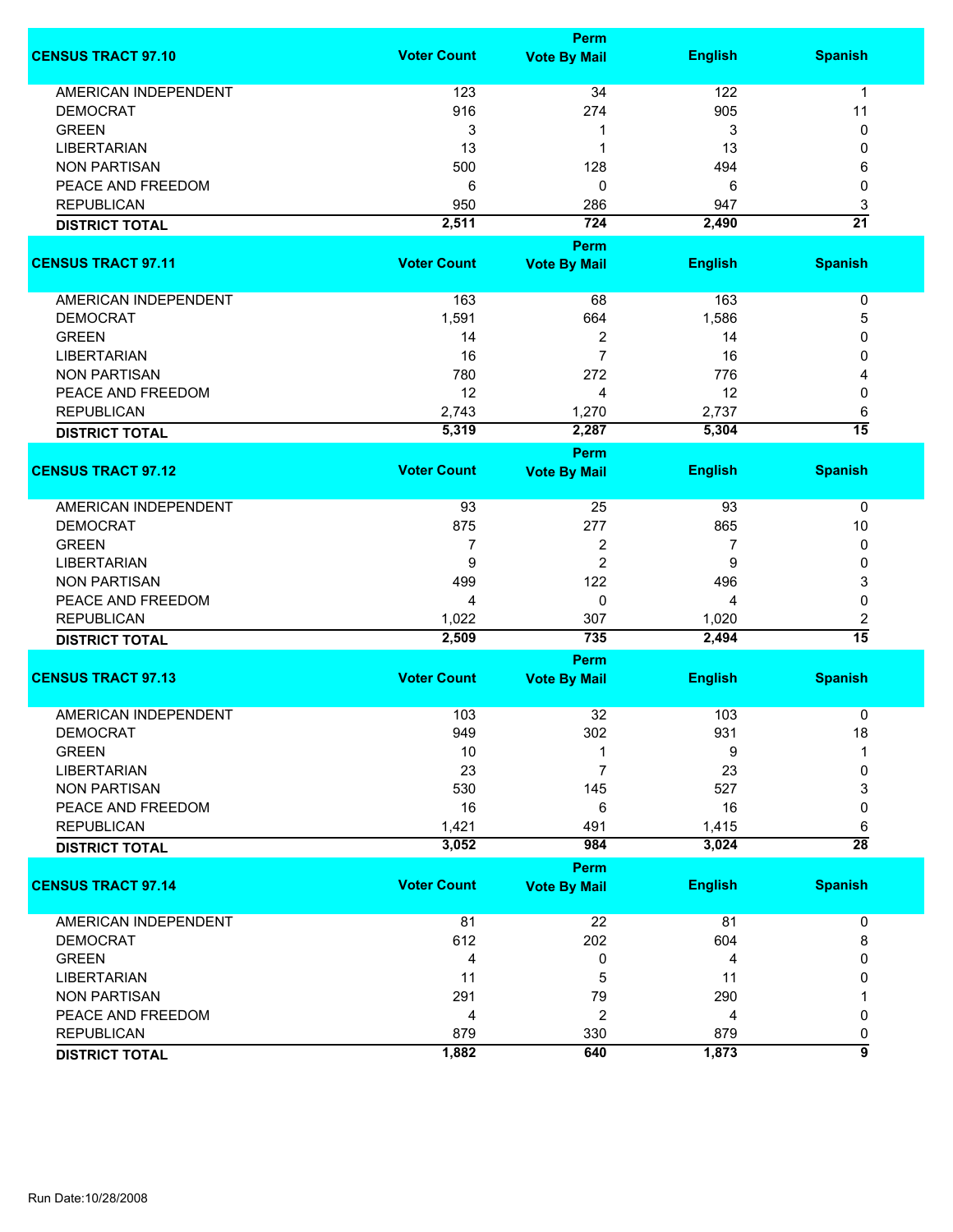|                             |                    | <b>Perm</b>          |                |                     |
|-----------------------------|--------------------|----------------------|----------------|---------------------|
| <b>CENSUS TRACT 97.15</b>   | <b>Voter Count</b> | <b>Vote By Mail</b>  | <b>English</b> | <b>Spanish</b>      |
| <b>AMERICAN INDEPENDENT</b> | 149                | 67                   | 149            | 0                   |
| <b>DEMOCRAT</b>             | 1,279              | 504                  | 1,268          | 11                  |
| <b>GREEN</b>                | 12                 | 3                    | 12             | 0                   |
| <b>LIBERTARIAN</b>          | 17                 | 9                    | 17             | 0                   |
| <b>NON PARTISAN</b>         | 675                | 226                  | 672            | 3                   |
| PEACE AND FREEDOM           | $\overline{7}$     | $\overline{2}$       | 7              | 0                   |
| <b>REPUBLICAN</b>           |                    |                      |                |                     |
|                             | 2,631              | 1,203                | 2,626          | 5<br>19             |
| <b>DISTRICT TOTAL</b>       | 4,770              | 2,014<br><b>Perm</b> | 4,751          |                     |
| <b>CENSUS TRACT 97.16</b>   | <b>Voter Count</b> | <b>Vote By Mail</b>  | <b>English</b> | <b>Spanish</b>      |
|                             |                    |                      |                |                     |
| AMERICAN INDEPENDENT        | 98                 | 34                   | 98             | 0                   |
| <b>DEMOCRAT</b>             | 989                | 347                  | 977            | 12                  |
| <b>GREEN</b>                | 6                  | 1                    | 6              | 0                   |
| <b>LIBERTARIAN</b>          | 12                 | 6                    | 12             | 0                   |
| <b>NON PARTISAN</b>         | 546                | 141                  | 545            |                     |
| PEACE AND FREEDOM           | 16                 | 5                    | 16             | 0                   |
| <b>REPUBLICAN</b>           | 1,200              | 472                  | 1,197          | 3                   |
| <b>DISTRICT TOTAL</b>       | 2,867              | 1,006                | 2,851          | $\overline{16}$     |
|                             |                    | <b>Perm</b>          |                |                     |
| <b>CENSUS TRACT 97.17</b>   | <b>Voter Count</b> | <b>Vote By Mail</b>  | <b>English</b> | <b>Spanish</b>      |
| <b>AMERICAN INDEPENDENT</b> | 60                 | 18                   | 60             | 0                   |
| <b>DEMOCRAT</b>             | 611                | 232                  | 608            | 3                   |
| <b>GREEN</b>                | 5                  | 2                    | 5              | 0                   |
| <b>LIBERTARIAN</b>          | 9                  | $\overline{c}$       | 9              | 0                   |
| <b>NON PARTISAN</b>         | 353                | 111                  | 353            | 0                   |
| PEACE AND FREEDOM           | $\overline{2}$     | 1                    | $\overline{2}$ | 0                   |
| <b>REPUBLICAN</b>           | 1,238              | 450                  | 1,235          | 3                   |
| <b>DISTRICT TOTAL</b>       | 2,278              | 816                  | 2,272          | $\overline{\bf{6}}$ |
|                             |                    | <b>Perm</b>          |                |                     |
| <b>CENSUS TRACT 98.00</b>   | <b>Voter Count</b> | <b>Vote By Mail</b>  | <b>English</b> | <b>Spanish</b>      |
| <b>AMERICAN INDEPENDENT</b> | 45                 | 18                   | 44             | 1                   |
| <b>DEMOCRAT</b>             | 583                | 172                  | 567            | 16                  |
| <b>GREEN</b>                | $\overline{2}$     | 0                    | 2              | $\mathbf{0}$        |
| <b>LIBERTARIAN</b>          | 6                  | 4                    | 5              |                     |
| <b>NON PARTISAN</b>         | 272                | 68                   | 271            |                     |
| PEACE AND FREEDOM           | 5                  | 1                    | 5              | 0                   |
| <b>REPUBLICAN</b>           | 338                | 100                  | 335            | 3                   |
| <b>DISTRICT TOTAL</b>       | 1,251              | 363                  | 1,229          | $\overline{22}$     |
|                             |                    | Perm                 |                |                     |
| <b>CENSUS TRACT 99.01</b>   | <b>Voter Count</b> | <b>Vote By Mail</b>  | <b>English</b> | <b>Spanish</b>      |
| AMERICAN INDEPENDENT        | 182                | 56                   | 181            | $\mathbf 1$         |
| <b>DEMOCRAT</b>             | 2,669              | 812                  | 2,613          | 56                  |
| <b>GREEN</b>                | 9                  | 3                    | 8              | 1                   |
| <b>LIBERTARIAN</b>          | 18                 | 7                    | 18             | 0                   |
| <b>NON PARTISAN</b>         | 1,141              | 273                  | 1,127          | 14                  |
| PEACE AND FREEDOM           | 24                 | 6                    | 23             | 1                   |
| <b>REPUBLICAN</b>           | 1,724              | 564                  | 1,716          | 8                   |
| <b>DISTRICT TOTAL</b>       | 5,767              | 1,721                | 5,686          | $\overline{81}$     |
|                             |                    |                      |                |                     |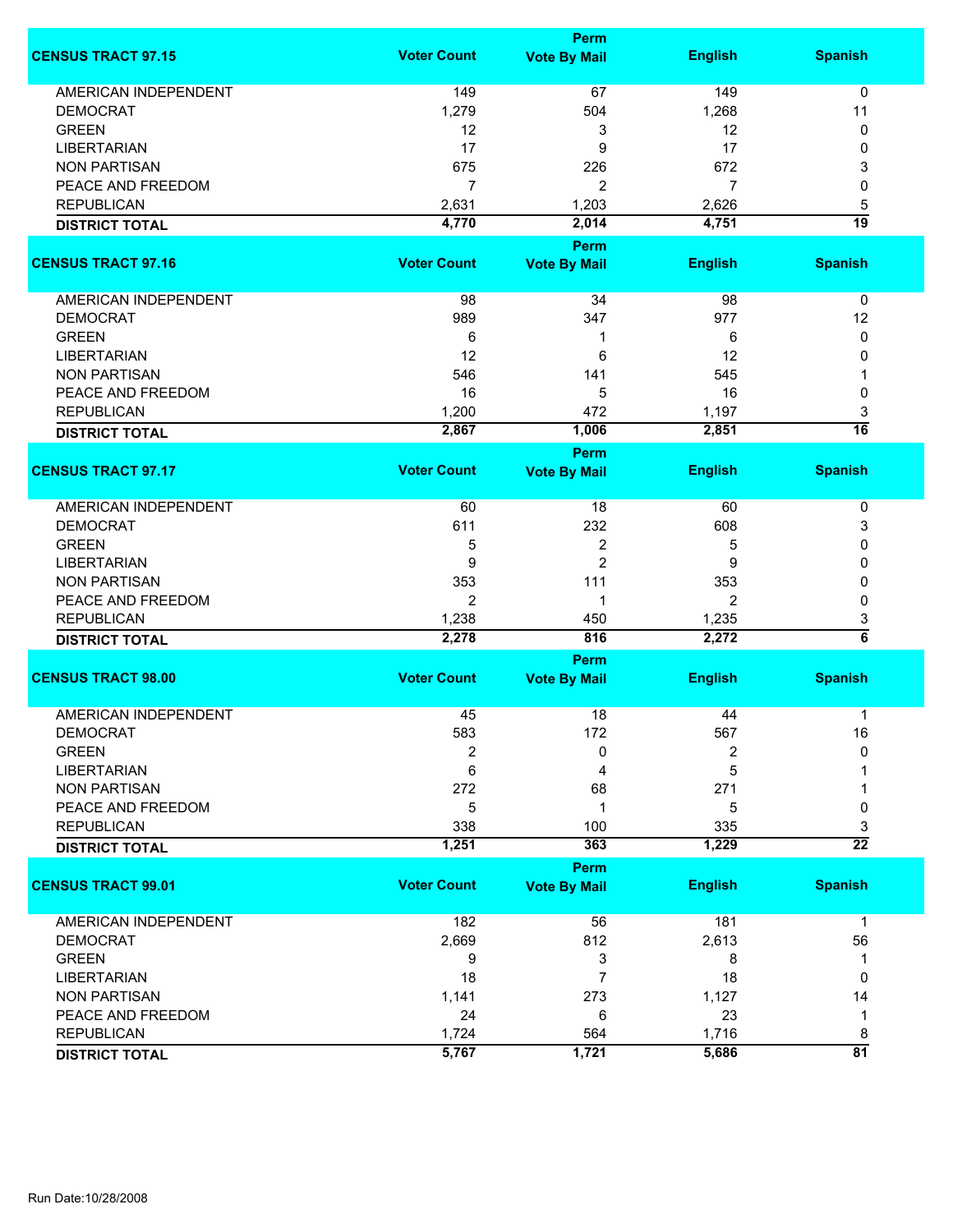|                             | Perm               |                                    |                |                  |
|-----------------------------|--------------------|------------------------------------|----------------|------------------|
| <b>CENSUS TRACT 99.02</b>   | <b>Voter Count</b> | <b>Vote By Mail</b>                | <b>English</b> | <b>Spanish</b>   |
| <b>AMERICAN INDEPENDENT</b> | 226                | 80                                 | 224            | $\overline{2}$   |
| <b>DEMOCRAT</b>             | 3,800              | 1,165                              | 3,720          | 80               |
| <b>GREEN</b>                | 26                 | 4                                  | 26             | 0                |
| <b>LIBERTARIAN</b>          | 40                 | 11                                 | 40             | 0                |
| <b>NON PARTISAN</b>         | 1,638              | 454                                | 1,621          | 17               |
| PEACE AND FREEDOM           | 18                 | 4                                  | 17             | $\mathbf 1$      |
| <b>REPUBLICAN</b>           | 3,310              | 1,153                              | 3,298          | 12               |
|                             | 9,058              | 2,871                              | 8,946          | $\overline{112}$ |
| <b>DISTRICT TOTAL</b>       |                    | Perm                               |                |                  |
| <b>CENSUS TRACT 99.03</b>   | <b>Voter Count</b> | <b>Vote By Mail</b>                | <b>English</b> | <b>Spanish</b>   |
| <b>AMERICAN INDEPENDENT</b> | 148                | 42                                 | 146            | $\overline{2}$   |
| <b>DEMOCRAT</b>             | 1,578              | 569                                | 1,547          | 31               |
| <b>GREEN</b>                | 11                 | 2                                  | 11             | 0                |
| <b>LIBERTARIAN</b>          | 11                 | 6                                  | 11             | 0                |
| <b>NON PARTISAN</b>         | 755                | 186                                | 743            | 12               |
|                             |                    |                                    |                |                  |
| PEACE AND FREEDOM           | 11                 | $\overline{c}$                     | 11             | 0                |
| <b>REPUBLICAN</b>           | 1,475              | 534                                | 1,466          | 9                |
| <b>DISTRICT TOTAL</b>       | 3,989              | 1,341                              | 3,935          | $\overline{54}$  |
| <b>CENSUS TRACT 100.03</b>  | <b>Voter Count</b> | <b>Perm</b><br><b>Vote By Mail</b> | <b>English</b> | <b>Spanish</b>   |
|                             |                    |                                    |                |                  |
| AMERICAN INDEPENDENT        | 220                | 72                                 | 220            | 0                |
| <b>DEMOCRAT</b>             | 2,608              | 857                                | 2,527          | 81               |
| <b>GREEN</b>                | 13                 | 4                                  | 13             | 0                |
| <b>LIBERTARIAN</b>          | 21                 | 3                                  | 21             | 0                |
| <b>NON PARTISAN</b>         | 1,164              | 331                                | 1,157          | 7                |
| PEACE AND FREEDOM           | 18                 | 5                                  | 18             | 0                |
| <b>REPUBLICAN</b>           | 2,441              | 862                                | 2,432          | 9                |
| <b>DISTRICT TOTAL</b>       | 6,485              | 2,134                              | 6,388          | $\overline{97}$  |
|                             |                    | <b>Perm</b>                        |                |                  |
| <b>CENSUS TRACT 100.04</b>  | <b>Voter Count</b> | <b>Vote By Mail</b>                | <b>English</b> | <b>Spanish</b>   |
| <b>AMERICAN INDEPENDENT</b> | 120                | 50                                 | 120            | 0                |
| DEMOCRAT                    | 1,262              | 492                                | 1,253          | 9                |
| <b>GREEN</b>                | 8                  | 2                                  | 8              | 0                |
| <b>LIBERTARIAN</b>          | 10                 | 3                                  | 10             | 0                |
| <b>NON PARTISAN</b>         | 642                | 214                                | 641            |                  |
| PEACE AND FREEDOM           |                    |                                    |                |                  |
|                             | $\overline{2}$     | 1                                  | $\overline{2}$ | 0                |
| <b>REPUBLICAN</b>           | 2,529              | 1,144                              | 2,523          | 6                |
| <b>DISTRICT TOTAL</b>       | 4,573              | 1,906                              | 4,557          | $\overline{16}$  |
| <b>CENSUS TRACT 100.09</b>  | <b>Voter Count</b> | Perm<br><b>Vote By Mail</b>        | <b>English</b> | <b>Spanish</b>   |
|                             |                    |                                    |                |                  |
| <b>AMERICAN INDEPENDENT</b> | 48                 | 13                                 | 48             | $\mathbf 0$      |
| <b>DEMOCRAT</b>             | 520                | 178                                | 505            | 15               |
| <b>GREEN</b>                | 5                  | 3                                  | 5              | 0                |
| <b>LIBERTARIAN</b>          | 19                 | 3                                  | 19             | 0                |
| <b>NON PARTISAN</b>         | 237                | 66                                 | 234            | 3                |
| PEACE AND FREEDOM           | 2                  | 0                                  | $\overline{2}$ | 0                |
| <b>REPUBLICAN</b>           | 631                | 236                                | 630            | 1                |
| <b>DISTRICT TOTAL</b>       | 1,462              | 499                                | 1,443          | 19               |
|                             |                    |                                    |                |                  |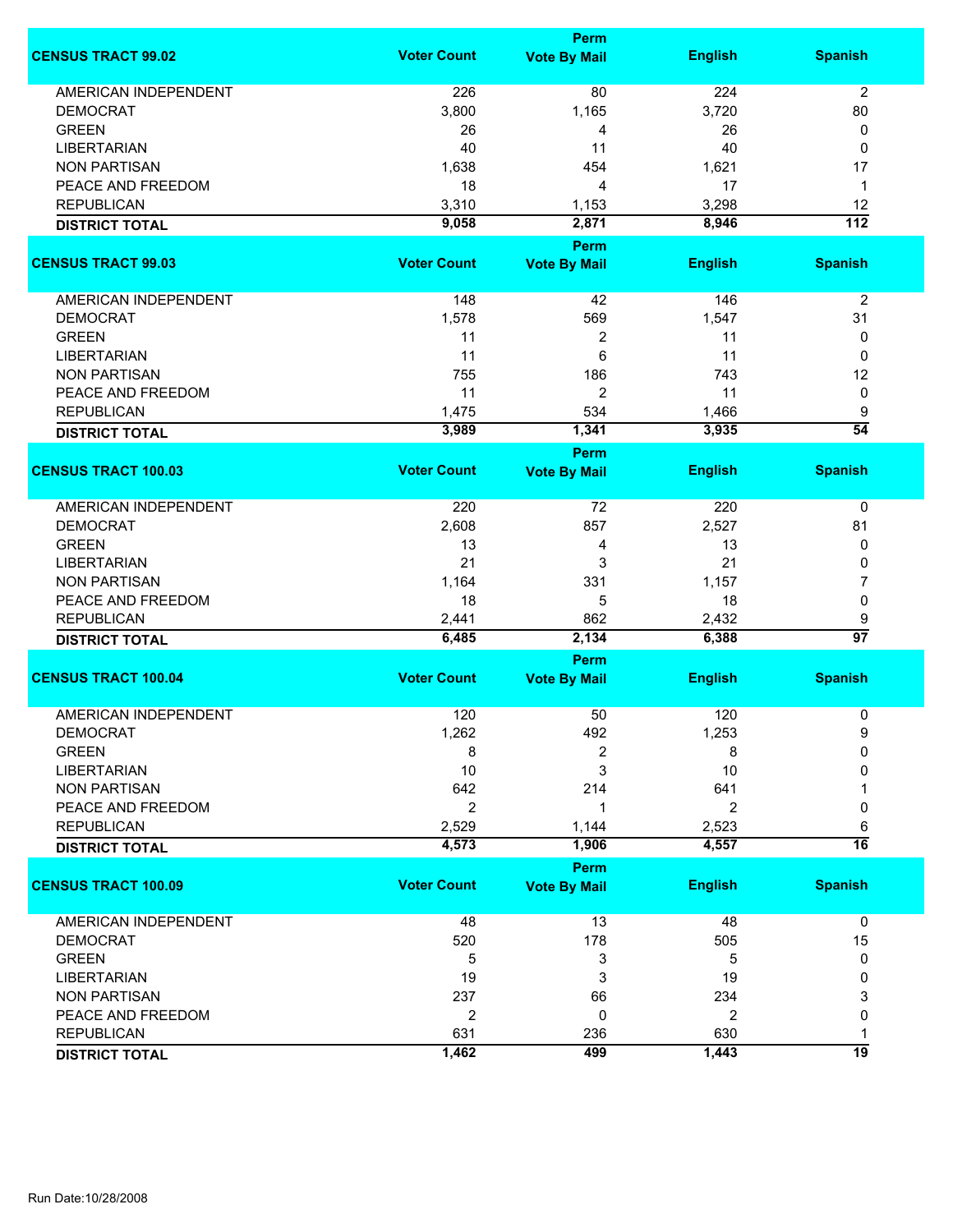|                             |                    | <b>Perm</b>                 |                |                 |
|-----------------------------|--------------------|-----------------------------|----------------|-----------------|
| <b>CENSUS TRACT 100.10</b>  | <b>Voter Count</b> | <b>Vote By Mail</b>         | <b>English</b> | <b>Spanish</b>  |
| <b>AMERICAN INDEPENDENT</b> | 67                 | 19                          | 67             | 0               |
| <b>DEMOCRAT</b>             | 877                | 253                         | 855            | 22              |
| <b>GREEN</b>                | 4                  | 1                           | 4              | 0               |
| <b>LIBERTARIAN</b>          | 16                 | 4                           | 16             | 0               |
| <b>NON PARTISAN</b>         |                    |                             |                |                 |
| PEACE AND FREEDOM           | 398                | 113                         | 390            | 8               |
|                             | 3                  | 0                           | 3              | 0               |
| <b>REPUBLICAN</b>           | 942                | 336                         | 936            | 6               |
| <b>DISTRICT TOTAL</b>       | 2,307              | 726                         | 2,271          | $\overline{36}$ |
|                             |                    | <b>Perm</b>                 |                |                 |
| <b>CENSUS TRACT 100.11</b>  | <b>Voter Count</b> | <b>Vote By Mail</b>         | <b>English</b> | <b>Spanish</b>  |
| AMERICAN INDEPENDENT        | 66                 | 19                          | 66             | 0               |
| <b>DEMOCRAT</b>             | 601                | 157                         | 582            | 19              |
| <b>GREEN</b>                | 2                  | 0                           | 2              | 0               |
| <b>LIBERTARIAN</b>          | 3                  | 0                           | 3              | 0               |
| <b>NON PARTISAN</b>         | 322                | 58                          | 318            | 4               |
| PEACE AND FREEDOM           | 4                  | 1                           | 4              | 0               |
| <b>REPUBLICAN</b>           | 549                | 171                         | 548            | 1               |
|                             | 1,547              | 406                         | 1,523          | $\overline{24}$ |
| <b>DISTRICT TOTAL</b>       |                    | <b>Perm</b>                 |                |                 |
| <b>CENSUS TRACT 100.12</b>  | <b>Voter Count</b> | <b>Vote By Mail</b>         | <b>English</b> | <b>Spanish</b>  |
| <b>AMERICAN INDEPENDENT</b> | 57                 | 15                          | 57             | 0               |
| <b>DEMOCRAT</b>             | 722                | 209                         | 706            | 16              |
| <b>GREEN</b>                | 4                  | 1                           | 4              | 0               |
| <b>LIBERTARIAN</b>          | 15                 | 4                           | 15             | 0               |
| <b>NON PARTISAN</b>         | 397                | 102                         | 389            | 8               |
| PEACE AND FREEDOM           | 3                  | 1                           | 3              | 0               |
| <b>REPUBLICAN</b>           | 887                | 315                         | 881            | 6               |
| <b>DISTRICT TOTAL</b>       | 2,085              | 647                         | 2,055          | $\overline{30}$ |
|                             |                    | Perm                        |                |                 |
| <b>CENSUS TRACT 100.13</b>  | <b>Voter Count</b> | <b>Vote By Mail</b>         | <b>English</b> | <b>Spanish</b>  |
| <b>AMERICAN INDEPENDENT</b> | 118                | 35                          | 117            | 1               |
| <b>DEMOCRAT</b>             | 1,120              | 371                         | 1,091          | 29              |
| <b>GREEN</b>                | 15                 | 4                           | 15             | 0               |
| <b>LIBERTARIAN</b>          | 24                 | 10                          | 24             | 0               |
|                             |                    |                             |                |                 |
| <b>NON PARTISAN</b>         | 611                | 152                         | 604            | 7               |
| PEACE AND FREEDOM           | 10                 | 2                           | 10             | 0               |
| <b>REPUBLICAN</b>           | 1,365              | 513                         | 1,359          | 6               |
| <b>DISTRICT TOTAL</b>       | 3,263              | 1,087                       | 3,220          | $\overline{43}$ |
| <b>CENSUS TRACT 100.14</b>  | <b>Voter Count</b> | Perm<br><b>Vote By Mail</b> | <b>English</b> | <b>Spanish</b>  |
| <b>AMERICAN INDEPENDENT</b> | 53                 | 10                          | 53             | 0               |
| <b>DEMOCRAT</b>             | 560                | 141                         | 541            | 19              |
| <b>GREEN</b>                | 4                  | 0                           | 4              | 0               |
| <b>LIBERTARIAN</b>          | 13                 | 5                           | 13             | 0               |
| <b>NON PARTISAN</b>         | 256                | 59                          | 253            | 3               |
| PEACE AND FREEDOM           | 7                  | 3                           | 7              | 0               |
| <b>REPUBLICAN</b>           | 396                | 134                         | 394            | 2               |
|                             | 1,289              | 352                         | 1,265          | $\overline{24}$ |
| <b>DISTRICT TOTAL</b>       |                    |                             |                |                 |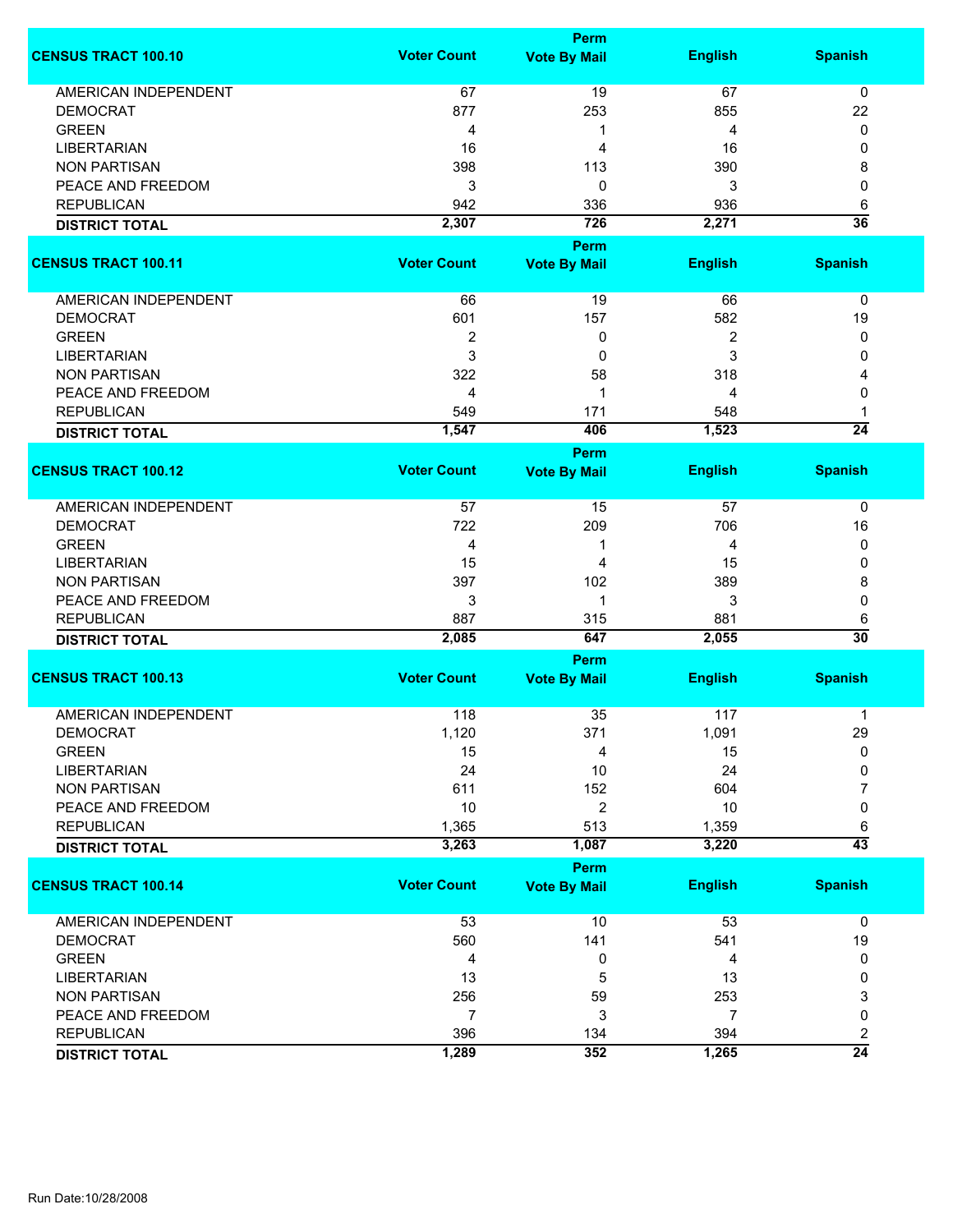|                             |                    | <b>Perm</b>         |                |                 |
|-----------------------------|--------------------|---------------------|----------------|-----------------|
| <b>CENSUS TRACT 100.15</b>  | <b>Voter Count</b> | <b>Vote By Mail</b> | <b>English</b> | <b>Spanish</b>  |
| <b>AMERICAN INDEPENDENT</b> | 64                 | 17                  | 64             | $\mathbf 0$     |
| <b>DEMOCRAT</b>             | 780                | 221                 | 751            | 29              |
| <b>GREEN</b>                | 6                  | 0                   | 6              | 0               |
| <b>LIBERTARIAN</b>          | 10                 | 4                   | 10             | 0               |
| <b>NON PARTISAN</b>         | 392                | 97                  | 388            | 4               |
| PEACE AND FREEDOM           | $\overline{7}$     | 0                   | 7              | 0               |
| <b>REPUBLICAN</b>           | 840                | 289                 | 833            |                 |
|                             |                    |                     |                | 7               |
| <b>DISTRICT TOTAL</b>       | 2,099              | 628                 | 2,059          | $\overline{40}$ |
| <b>CENSUS TRACT 100.16</b>  | <b>Voter Count</b> | <b>Perm</b>         |                | <b>Spanish</b>  |
|                             |                    | <b>Vote By Mail</b> | <b>English</b> |                 |
| AMERICAN INDEPENDENT        | 72                 | 23                  | 72             | 0               |
| <b>DEMOCRAT</b>             | 727                | 194                 | 703            | 24              |
| <b>GREEN</b>                | 4                  | 0                   | 4              | 0               |
| <b>LIBERTARIAN</b>          | 13                 | 5                   | 13             | 0               |
| <b>NON PARTISAN</b>         | 346                | 76                  | 342            |                 |
| PEACE AND FREEDOM           | 10                 | 4                   | 9              |                 |
| <b>REPUBLICAN</b>           | 681                | 217                 | 680            |                 |
| <b>DISTRICT TOTAL</b>       | 1,853              | 519                 | 1,823          | $\overline{30}$ |
|                             |                    | <b>Perm</b>         |                |                 |
| <b>CENSUS TRACT 100.17</b>  | <b>Voter Count</b> | <b>Vote By Mail</b> | <b>English</b> | <b>Spanish</b>  |
| <b>AMERICAN INDEPENDENT</b> | 175                | 51                  | 174            | 1               |
| <b>DEMOCRAT</b>             | 1,738              | 558                 | 1,692          | 46              |
| <b>GREEN</b>                | 15                 | 3                   | 14             |                 |
| <b>LIBERTARIAN</b>          | 31                 | 9                   | 30             |                 |
| <b>NON PARTISAN</b>         | 979                | 260                 | 970            | 9               |
| PEACE AND FREEDOM           | 15                 | 3                   | 14             | 1               |
| <b>REPUBLICAN</b>           | 2,514              | 913                 | 2,507          | 7               |
| <b>DISTRICT TOTAL</b>       | 5,467              | 1,797               | 5,401          | 66              |
|                             |                    | Perm                |                |                 |
| <b>CENSUS TRACT 100.18</b>  | <b>Voter Count</b> | <b>Vote By Mail</b> | <b>English</b> | <b>Spanish</b>  |
|                             |                    |                     |                |                 |
| <b>AMERICAN INDEPENDENT</b> | 70                 | 18                  | 69             | 1               |
| <b>DEMOCRAT</b>             | 904                | 244                 | 886            | 18              |
| <b>GREEN</b>                | 3                  |                     | 3              | $\mathbf{0}$    |
| <b>LIBERTARIAN</b>          | 8                  | 3                   | 8              | 0               |
| <b>NON PARTISAN</b>         | 492                | 118                 | 487            | 5               |
| PEACE AND FREEDOM           | 7                  | 0                   | 6              | 1               |
| <b>REPUBLICAN</b>           | 978                | 371                 | 973            | 5               |
| <b>DISTRICT TOTAL</b>       | 2,462              | 755                 | 2,432          | $\overline{30}$ |
|                             |                    | <b>Perm</b>         |                |                 |
| <b>CENSUS TRACT 100.19</b>  | <b>Voter Count</b> | <b>Vote By Mail</b> | <b>English</b> | <b>Spanish</b>  |
| <b>AMERICAN INDEPENDENT</b> | 74                 | 28                  | 73             | $\mathbf 1$     |
| <b>DEMOCRAT</b>             | 762                | 259                 | 742            | 20              |
| <b>GREEN</b>                | 3                  | 0                   | 3              | 0               |
| <b>LIBERTARIAN</b>          | 13                 | 8                   | 13             | 0               |
| <b>NON PARTISAN</b>         | 341                | 98                  | 334            | 7               |
| PEACE AND FREEDOM           | 4                  | 1                   | 4              | 0               |
| <b>REPUBLICAN</b>           | 883                | 336                 | 876            | 7               |
| <b>DISTRICT TOTAL</b>       | 2,080              | 730                 | 2,045          | $\overline{35}$ |
|                             |                    |                     |                |                 |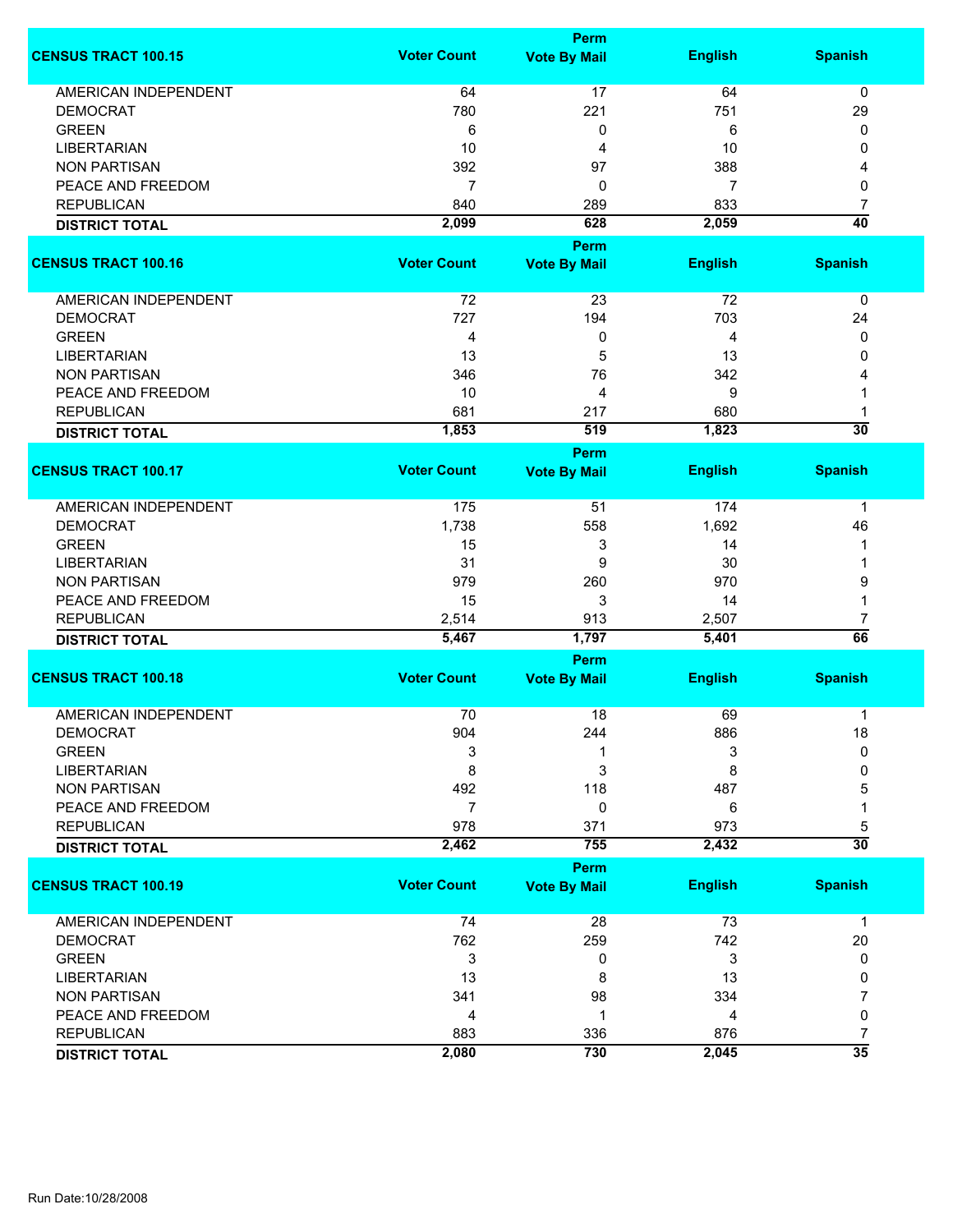|                             |                    | <b>Perm</b>                 |                |                         |
|-----------------------------|--------------------|-----------------------------|----------------|-------------------------|
| <b>CENSUS TRACT 100.20</b>  | <b>Voter Count</b> | <b>Vote By Mail</b>         | <b>English</b> | <b>Spanish</b>          |
| <b>AMERICAN INDEPENDENT</b> | 94                 | 33                          | 94             | 0                       |
| <b>DEMOCRAT</b>             | 904                | 291                         | 886            | 18                      |
| <b>GREEN</b>                | 8                  | 4                           | 7              | 1                       |
| <b>LIBERTARIAN</b>          | 16                 | 2                           | 16             | 0                       |
| <b>NON PARTISAN</b>         | 498                | 116                         | 494            | 4                       |
| PEACE AND FREEDOM           | 3                  | 1                           | 3              | 0                       |
|                             |                    |                             |                |                         |
| <b>REPUBLICAN</b>           | 949                | 343                         | 946            | 3                       |
| <b>DISTRICT TOTAL</b>       | 2,472              | 790                         | 2,446          | $\overline{26}$         |
|                             |                    | <b>Perm</b>                 |                |                         |
| <b>CENSUS TRACT 100.21</b>  | <b>Voter Count</b> | <b>Vote By Mail</b>         | <b>English</b> | <b>Spanish</b>          |
| <b>AMERICAN INDEPENDENT</b> | 95                 | 32                          | 95             | 0                       |
| <b>DEMOCRAT</b>             | 981                | 333                         | 962            | 19                      |
| <b>GREEN</b>                | 8                  | $\boldsymbol{2}$            | 8              | 0                       |
| <b>LIBERTARIAN</b>          | 24                 | 9                           | 24             | 0                       |
| <b>NON PARTISAN</b>         | 487                | 123                         | 481            | 6                       |
| PEACE AND FREEDOM           | 10                 | $\overline{2}$              | 10             | 0                       |
| <b>REPUBLICAN</b>           | 1,500              | 575                         | 1,497          | 3                       |
|                             | 3,105              | 1,076                       | 3,077          | $\overline{28}$         |
| <b>DISTRICT TOTAL</b>       |                    |                             |                |                         |
| <b>CENSUS TRACT 100.22</b>  | <b>Voter Count</b> | Perm<br><b>Vote By Mail</b> | <b>English</b> | <b>Spanish</b>          |
|                             |                    |                             |                |                         |
| <b>AMERICAN INDEPENDENT</b> | 61                 | 23                          | 61             | 0                       |
| <b>DEMOCRAT</b>             | 665                | 217                         | 660            | 5                       |
| <b>GREEN</b>                | 4                  | 1                           | 4              | 0                       |
| <b>LIBERTARIAN</b>          | 8                  | 0                           | 8              | 0                       |
| <b>NON PARTISAN</b>         | 369                | 86                          | 366            | 3                       |
| PEACE AND FREEDOM           | 8                  | 2                           | 8              | 0                       |
| <b>REPUBLICAN</b>           | 1,019              | 354                         | 1,019          | 0                       |
| <b>DISTRICT TOTAL</b>       | 2,134              | 683                         | 2,126          | ह                       |
|                             |                    | <b>Perm</b>                 |                |                         |
| <b>CENSUS TRACT 100.23</b>  | <b>Voter Count</b> | <b>Vote By Mail</b>         | <b>English</b> | <b>Spanish</b>          |
| <b>AMERICAN INDEPENDENT</b> | 94                 | 24                          | 94             | 0                       |
| <b>DEMOCRAT</b>             | 862                | 266                         | 838            | 24                      |
| <b>GREEN</b>                |                    |                             |                | 0                       |
| <b>LIBERTARIAN</b>          | 6                  | 2                           | 6              |                         |
|                             | 19                 | 5                           | 19             | 0                       |
| <b>NON PARTISAN</b>         | 442                | 109                         | 438            |                         |
| PEACE AND FREEDOM           | 5                  | 2                           | 5              | 0                       |
| <b>REPUBLICAN</b>           | 1,159              | 404                         | 1,150          | 9                       |
| <b>DISTRICT TOTAL</b>       | 2,587              | 812                         | 2,550          | $\overline{37}$         |
|                             |                    | <b>Perm</b>                 |                |                         |
| <b>CENSUS TRACT 100.24</b>  | <b>Voter Count</b> | <b>Vote By Mail</b>         | <b>English</b> | <b>Spanish</b>          |
| <b>AMERICAN INDEPENDENT</b> | 98                 | 29                          | 98             | 0                       |
| <b>DEMOCRAT</b>             | 774                | 280                         | 764            | $10$                    |
| <b>GREEN</b>                | 4                  | 1                           | 4              | 0                       |
| <b>LIBERTARIAN</b>          | 13                 | 5                           | 13             | 0                       |
| <b>NON PARTISAN</b>         | 420                | 159                         | 419            |                         |
| PEACE AND FREEDOM           | 9                  | 1                           | 9              | 0                       |
| <b>REPUBLICAN</b>           | 1,313              | 607                         | 1,311          | $\overline{\mathbf{c}}$ |
|                             | 2,631              | 1,082                       | 2,618          | $\overline{13}$         |
| <b>DISTRICT TOTAL</b>       |                    |                             |                |                         |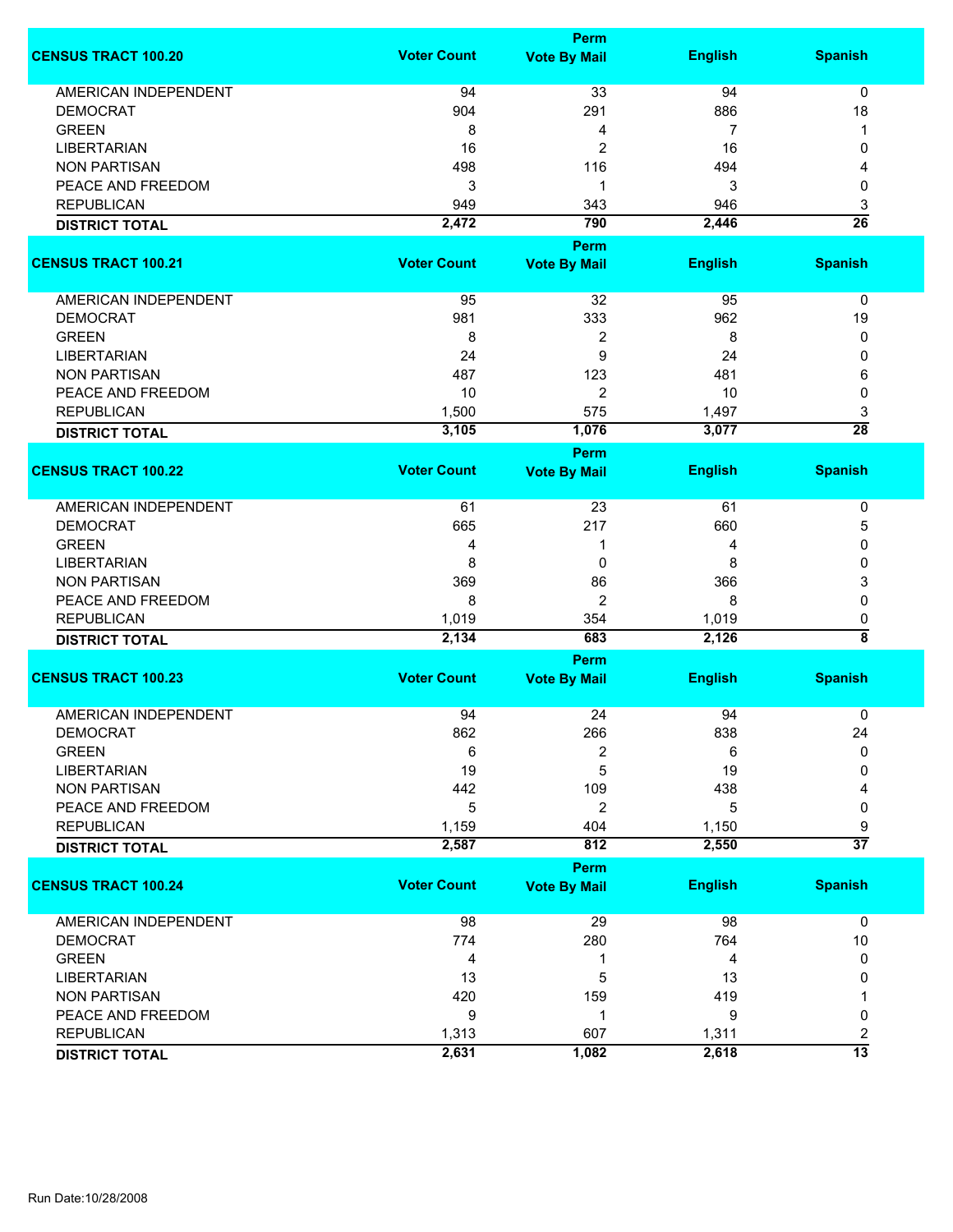|                             |                    | Perm                |                |                 |
|-----------------------------|--------------------|---------------------|----------------|-----------------|
| <b>CENSUS TRACT 103.00</b>  | <b>Voter Count</b> | <b>Vote By Mail</b> | <b>English</b> | <b>Spanish</b>  |
| AMERICAN INDEPENDENT        | 76                 | 19                  | 76             | 0               |
| <b>DEMOCRAT</b>             | 727                | 269                 | 718            | 9               |
| <b>GREEN</b>                | 4                  | 2                   | 4              | 0               |
| <b>LIBERTARIAN</b>          | 15                 | $\overline{7}$      | 15             | 0               |
| <b>NON PARTISAN</b>         | 545                | 252                 | 540            | 5               |
| PEACE AND FREEDOM           | $\overline{7}$     |                     | 7              |                 |
| <b>REPUBLICAN</b>           |                    | 2                   |                | 0               |
|                             | 867                | 364                 | 865            | 2               |
| <b>DISTRICT TOTAL</b>       | 2,241              | 915                 | 2,225          | $\overline{16}$ |
|                             |                    | <b>Perm</b>         |                |                 |
| <b>CENSUS TRACT 104.02</b>  | <b>Voter Count</b> | <b>Vote By Mail</b> | <b>English</b> | <b>Spanish</b>  |
| AMERICAN INDEPENDENT        | 13                 | 5                   | 13             | $\pmb{0}$       |
| <b>DEMOCRAT</b>             | 98                 | 49                  | 98             | 0               |
| <b>GREEN</b>                | 1                  | 0                   | 1              | 0               |
| <b>LIBERTARIAN</b>          | 3                  | 2                   | 3              | 0               |
| <b>NON PARTISAN</b>         | 159                | 85                  | 159            | 0               |
| <b>REPUBLICAN</b>           | 251                | 134                 | 249            | 2               |
|                             | 525                | 275                 | 523            | $\overline{2}$  |
| <b>DISTRICT TOTAL</b>       |                    |                     |                |                 |
|                             |                    | Perm                |                |                 |
| <b>CENSUS TRACT 104.03</b>  | <b>Voter Count</b> | <b>Vote By Mail</b> | <b>English</b> | <b>Spanish</b>  |
| <b>AMERICAN INDEPENDENT</b> | 176                | 71                  | 175            | 1               |
| <b>DEMOCRAT</b>             | 1,405              | 606                 | 1,395          | 10              |
| <b>GREEN</b>                | 26                 | 8                   | 26             | 0               |
| <b>LIBERTARIAN</b>          | 35                 | 18                  | 35             | 0               |
| <b>NON PARTISAN</b>         | 912                | 323                 | 912            | 0               |
| PEACE AND FREEDOM           | 13                 | 6                   | 13             | 0               |
| <b>REPUBLICAN</b>           | 1,539              | 694                 | 1,538          | 1               |
| <b>DISTRICT TOTAL</b>       | 4,106              | 1,726               | 4,094          | 12              |
|                             |                    |                     |                |                 |
|                             |                    | Perm                |                |                 |
| <b>CENSUS TRACT 104.05</b>  | <b>Voter Count</b> | <b>Vote By Mail</b> | <b>English</b> | <b>Spanish</b>  |
| <b>AMERICAN INDEPENDENT</b> | 223                | 103                 | 223            | 0               |
| <b>DEMOCRAT</b>             | 1,564              | 738                 | 1,556          | 8               |
| <b>GREEN</b>                | 23                 | 9                   | 23             | 0               |
| <b>LIBERTARIAN</b>          | 41                 | 15                  | 41             | O               |
| <b>NON PARTISAN</b>         | 950                | 375                 | 949            |                 |
| PEACE AND FREEDOM           | 4                  | 0                   | 4              | 0               |
| <b>REPUBLICAN</b>           | 1,946              | 960                 | 1,941          | 5               |
| <b>DISTRICT TOTAL</b>       | 4,751              | 2,200               | 4,737          | $\overline{14}$ |
|                             |                    |                     |                |                 |
| <b>CENSUS TRACT 104.09</b>  | <b>Voter Count</b> | Perm                |                | <b>Spanish</b>  |
|                             |                    | <b>Vote By Mail</b> | <b>English</b> |                 |
| <b>AMERICAN INDEPENDENT</b> | 60                 | 22                  | 60             | 0               |
| <b>DEMOCRAT</b>             | 421                | 184                 | 420            | 1               |
| <b>GREEN</b>                | 7                  | 4                   | 7              | 0               |
| <b>LIBERTARIAN</b>          | 11                 | 3                   | 11             | 0               |
| <b>NON PARTISAN</b>         | 282                | 94                  | 282            | 0               |
| PEACE AND FREEDOM           | 4                  | $\overline{c}$      | 4              | 0               |
| <b>REPUBLICAN</b>           | 491                | 189                 | 491            | 0               |
| <b>DISTRICT TOTAL</b>       | 1,276              | 498                 | 1,275          | 7               |
|                             |                    |                     |                |                 |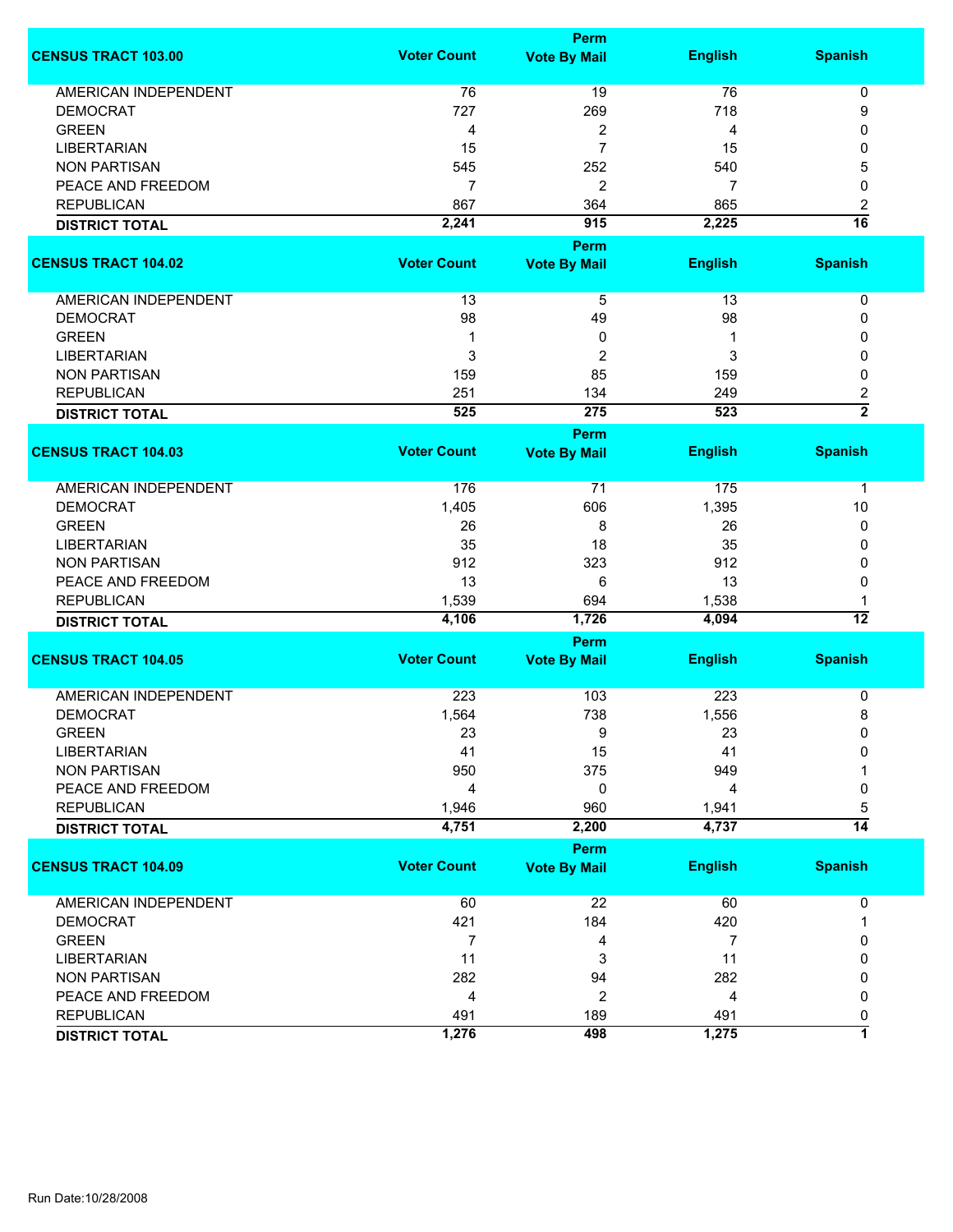|                             |                    | <b>Perm</b>         |                |                         |
|-----------------------------|--------------------|---------------------|----------------|-------------------------|
| <b>CENSUS TRACT 104.10</b>  | <b>Voter Count</b> | <b>Vote By Mail</b> | <b>English</b> | <b>Spanish</b>          |
| <b>AMERICAN INDEPENDENT</b> | 64                 | 32                  | 64             | 0                       |
| <b>DEMOCRAT</b>             | 460                | 165                 | 459            | 1                       |
| <b>GREEN</b>                | 9                  | 4                   | 9              | 0                       |
| <b>LIBERTARIAN</b>          | 8                  | 4                   | 8              | 0                       |
| <b>NON PARTISAN</b>         | 306                | 97                  | 306            | 0                       |
| PEACE AND FREEDOM           | 5                  | 1                   | 5              | 0                       |
| <b>REPUBLICAN</b>           | 588                | 258                 | 587            |                         |
|                             |                    | 561                 | 1,438          | 1<br>$\overline{2}$     |
| <b>DISTRICT TOTAL</b>       | 1,440              | <b>Perm</b>         |                |                         |
| <b>CENSUS TRACT 104.11</b>  | <b>Voter Count</b> | <b>Vote By Mail</b> | <b>English</b> | <b>Spanish</b>          |
|                             |                    |                     |                |                         |
| AMERICAN INDEPENDENT        | 136                | 42                  | 135            | 1                       |
| <b>DEMOCRAT</b>             | 1,004              | 455                 | 999            | 5                       |
| <b>GREEN</b>                | 22                 | 10                  | 22             | 0                       |
| <b>LIBERTARIAN</b>          | 17                 | 3                   | 17             | 0                       |
| <b>NON PARTISAN</b>         | 597                | 229                 | 595            | 2                       |
| PEACE AND FREEDOM           | 6                  | 2                   | 6              | 0                       |
| <b>REPUBLICAN</b>           | 1,520              | 713                 | 1,518          | 2                       |
| <b>DISTRICT TOTAL</b>       | 3,302              | 1,454               | 3,292          | $\overline{10}$         |
|                             |                    | <b>Perm</b>         |                |                         |
| <b>CENSUS TRACT 104.12</b>  | <b>Voter Count</b> | <b>Vote By Mail</b> | <b>English</b> | <b>Spanish</b>          |
| <b>AMERICAN INDEPENDENT</b> | 160                | 53                  | 160            | 0                       |
| <b>DEMOCRAT</b>             | 1,239              | 549                 | 1,235          | 4                       |
| <b>GREEN</b>                | 13                 | 5                   | 13             | 0                       |
| <b>LIBERTARIAN</b>          | 15                 | 4                   | 15             | 0                       |
| <b>NON PARTISAN</b>         | 821                | 274                 | 818            | 3                       |
| PEACE AND FREEDOM           | 5                  | 1                   | 5              | 0                       |
| <b>REPUBLICAN</b>           | 2,306              | 1,064               | 2,302          | 4                       |
| <b>DISTRICT TOTAL</b>       | 4,559              | 1,950               | 4,548          | $\overline{11}$         |
|                             |                    | Perm                |                |                         |
| <b>CENSUS TRACT 104.13</b>  | <b>Voter Count</b> | <b>Vote By Mail</b> | <b>English</b> | <b>Spanish</b>          |
| <b>AMERICAN INDEPENDENT</b> | 102                | 49                  | 102            | 0                       |
| <b>DEMOCRAT</b>             |                    |                     |                | 6                       |
| <b>GREEN</b>                | 768<br>10          | 333<br>3            | 762<br>10      | 0                       |
| <b>LIBERTARIAN</b>          |                    | $\overline{c}$      | 10             |                         |
|                             | 11                 |                     |                |                         |
| <b>NON PARTISAN</b>         | 462                | 168                 | 459            | 3                       |
| PEACE AND FREEDOM           | 5                  | 1                   | 5              | 0                       |
| <b>REPUBLICAN</b>           | 942                | 459                 | 940            | 2<br>$\overline{12}$    |
| <b>DISTRICT TOTAL</b>       | 2,300              | 1,015               | 2,288          |                         |
|                             | <b>Voter Count</b> | Perm                |                |                         |
| <b>CENSUS TRACT 104.14</b>  |                    | <b>Vote By Mail</b> | <b>English</b> | <b>Spanish</b>          |
| AMERICAN INDEPENDENT        | 85                 | 29                  | 84             | 1                       |
| <b>DEMOCRAT</b>             | 646                | 240                 | 645            | 1                       |
| <b>GREEN</b>                | 12                 | 6                   | 12             | 0                       |
| <b>LIBERTARIAN</b>          | 13                 | 4                   | 13             | 0                       |
| <b>NON PARTISAN</b>         | 503                | 152                 | 503            | 0                       |
| PEACE AND FREEDOM           | 8                  | 1                   | 8              | 0                       |
| <b>REPUBLICAN</b>           | 848                | 317                 | 847            | 1                       |
| <b>DISTRICT TOTAL</b>       | 2,115              | 749                 | 2,112          | $\overline{\mathbf{3}}$ |
|                             |                    |                     |                |                         |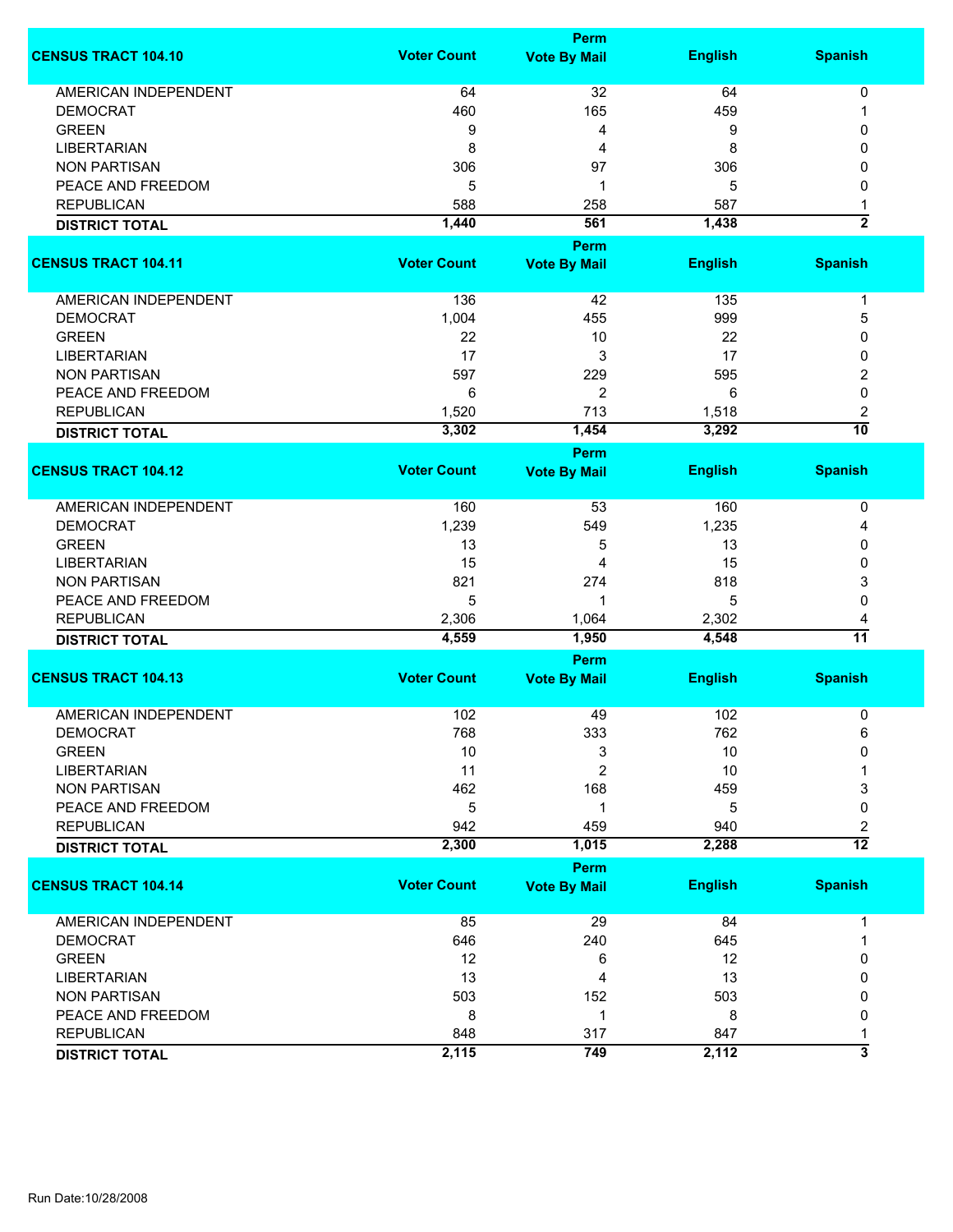|                             |                    | Perm                               |                |                    |
|-----------------------------|--------------------|------------------------------------|----------------|--------------------|
| <b>CENSUS TRACT 104.15</b>  | <b>Voter Count</b> | <b>Vote By Mail</b>                | <b>English</b> | <b>Spanish</b>     |
| <b>AMERICAN INDEPENDENT</b> | 52                 | 23                                 | 52             | 0                  |
| <b>DEMOCRAT</b>             | 591                | 225                                | 589            | 2                  |
| <b>GREEN</b>                | 5                  | 2                                  | 5              | 0                  |
| <b>LIBERTARIAN</b>          | 4                  | 1                                  | 4              | 0                  |
| <b>NON PARTISAN</b>         | 535                | 169                                | 534            |                    |
| PEACE AND FREEDOM           | 2                  | 1                                  | 2              | 0                  |
| <b>REPUBLICAN</b>           | 900                | 359                                | 893            | 7                  |
| <b>DISTRICT TOTAL</b>       | 2,089              | 780                                | 2,079          | $\overline{10}$    |
|                             |                    |                                    |                |                    |
| <b>CENSUS TRACT 104.16</b>  | <b>Voter Count</b> | <b>Perm</b><br><b>Vote By Mail</b> | <b>English</b> | <b>Spanish</b>     |
| AMERICAN INDEPENDENT        | 75                 | 36                                 | 75             | 0                  |
| <b>DEMOCRAT</b>             | 507                | 240                                | 505            | 2                  |
| <b>GREEN</b>                | 25                 | 14                                 | 25             | 0                  |
| <b>LIBERTARIAN</b>          | 16                 | 8                                  | 16             | 0                  |
| <b>NON PARTISAN</b>         | 346                | 119                                | 346            | 0                  |
| PEACE AND FREEDOM           | 5                  | $\overline{2}$                     | 5              | 0                  |
| <b>REPUBLICAN</b>           | 706                | 346                                | 704            | 2                  |
| <b>DISTRICT TOTAL</b>       | 1,680              | 765                                | 1,676          | $\overline{4}$     |
|                             |                    |                                    |                |                    |
| <b>CENSUS TRACT 105.00</b>  | <b>Voter Count</b> | <b>Perm</b><br><b>Vote By Mail</b> | <b>English</b> | <b>Spanish</b>     |
| <b>AMERICAN INDEPENDENT</b> | 32                 | 13                                 | 32             | 0                  |
| <b>DEMOCRAT</b>             | 257                | 146                                | 255            | 2                  |
| <b>GREEN</b>                | 1                  | 0                                  |                | 0                  |
| <b>LIBERTARIAN</b>          | 5                  | 1                                  | 5              | 0                  |
| <b>NON PARTISAN</b>         | 109                | 48                                 | 109            | 0                  |
| <b>REPUBLICAN</b>           | 354                | 197                                | 354            | 0                  |
|                             | 758                | 405                                | 756            | $\overline{2}$     |
| <b>DISTRICT TOTAL</b>       |                    |                                    |                |                    |
|                             |                    | Perm                               |                |                    |
| <b>CENSUS TRACT 106.00</b>  | <b>Voter Count</b> | <b>Vote By Mail</b>                | <b>English</b> | <b>Spanish</b>     |
| <b>AMERICAN INDEPENDENT</b> | 17                 | 6                                  | 17             | 0                  |
| <b>DEMOCRAT</b>             | 235                | 74                                 | 234            | 1                  |
| <b>NON PARTISAN</b>         | 104                | 30                                 | 104            | 0                  |
| PEACE AND FREEDOM           | 1                  | 0                                  | 1              | 0                  |
| <b>REPUBLICAN</b>           | 153                | 65                                 | 152            | 1                  |
| <b>DISTRICT TOTAL</b>       | 510                | $\overline{175}$                   | 508            | $\overline{2}$     |
|                             |                    | Perm                               |                |                    |
| <b>CENSUS TRACT 107.00</b>  | <b>Voter Count</b> | <b>Vote By Mail</b>                | <b>English</b> | <b>Spanish</b>     |
|                             |                    |                                    |                |                    |
| AMERICAN INDEPENDENT        | 81                 | 32                                 | 81             | 0                  |
| <b>DEMOCRAT</b>             | 673                | 241                                | 668            | 5                  |
| <b>LIBERTARIAN</b>          | $\overline{7}$     | -1                                 | $\overline{7}$ | 0                  |
| <b>NON PARTISAN</b>         | 317                | 81                                 | 317            | 0                  |
| PEACE AND FREEDOM           | $\overline{7}$     | 2                                  | $\overline{7}$ | 0                  |
| <b>REPUBLICAN</b>           | 465                | 174                                | 465            | 0                  |
| <b>DISTRICT TOTAL</b>       | 1,550              | 531                                | 1,545          | $\overline{\bf 5}$ |
|                             |                    |                                    |                |                    |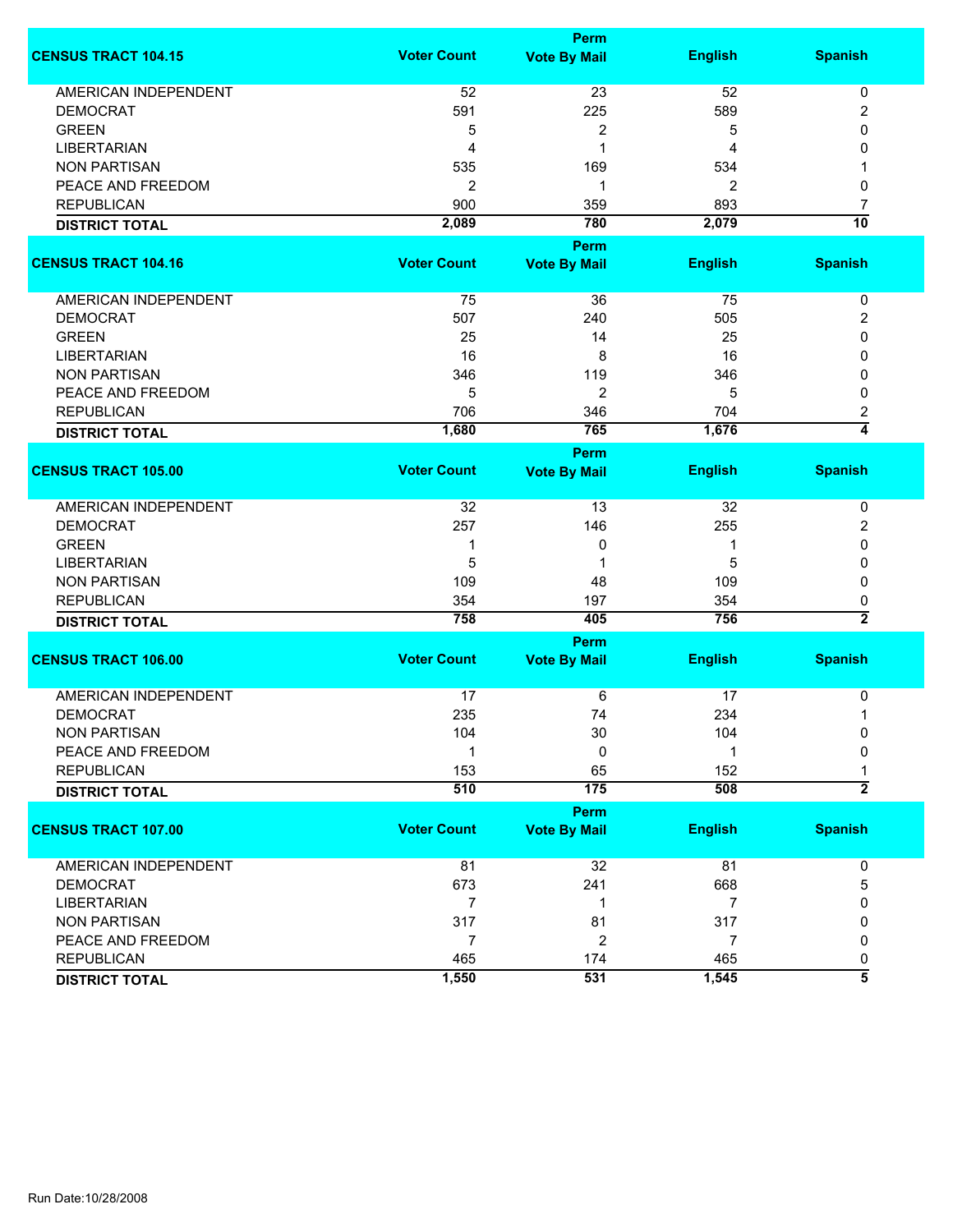|                                            |                    | <b>Perm</b>          |                |                     |
|--------------------------------------------|--------------------|----------------------|----------------|---------------------|
| <b>CENSUS TRACT 108.01</b>                 | <b>Voter Count</b> | <b>Vote By Mail</b>  | <b>English</b> | <b>Spanish</b>      |
| <b>AMERICAN INDEPENDENT</b>                | 136                | 43                   | 136            | 0                   |
| <b>DEMOCRAT</b>                            | 1,184              | 485                  | 1,179          | 5                   |
| <b>GREEN</b>                               | 27                 | 8                    | 26             |                     |
| <b>LIBERTARIAN</b>                         | 29                 | 9                    | 29             | 0                   |
| <b>NON PARTISAN</b>                        | 634                | 203                  | 633            |                     |
| PEACE AND FREEDOM                          | 10                 | 4                    | 10             | 0                   |
|                                            |                    |                      |                |                     |
| <b>REPUBLICAN</b>                          | 1,960              | 816                  | 1,955          | 5                   |
| <b>DISTRICT TOTAL</b>                      | 3,980              | 1,568<br><b>Perm</b> | 3,968          | $\overline{12}$     |
| <b>CENSUS TRACT 108.02</b>                 | <b>Voter Count</b> | <b>Vote By Mail</b>  | <b>English</b> | <b>Spanish</b>      |
| AMERICAN INDEPENDENT                       | 108                | 38                   | 108            | $\pmb{0}$           |
| <b>DEMOCRAT</b>                            | 854                | 360                  | 851            |                     |
|                                            |                    |                      |                | 3                   |
| <b>GREEN</b>                               | 18                 | 6                    | 18             | 0                   |
| <b>LIBERTARIAN</b>                         | 23                 | 8                    | 23             | 0                   |
| <b>NON PARTISAN</b>                        | 465                | 170                  | 465            | 0                   |
| PEACE AND FREEDOM                          | 6                  | 1                    | 6              | 0                   |
| <b>REPUBLICAN</b>                          | 1,366              | 598                  | 1,365          |                     |
| <b>DISTRICT TOTAL</b>                      | 2,840              | 1,181                | 2,836          | $\overline{\bf{4}}$ |
|                                            |                    | <b>Perm</b>          |                |                     |
| <b>CENSUS TRACT 109.00</b>                 | <b>Voter Count</b> | <b>Vote By Mail</b>  | <b>English</b> | <b>Spanish</b>      |
| AMERICAN INDEPENDENT                       | 185                | 67                   | 185            | 0                   |
| <b>DEMOCRAT</b>                            | 1,354              | 569                  | 1,349          | 5                   |
| <b>GREEN</b>                               | 33                 | 8                    | 33             | 0                   |
| <b>LIBERTARIAN</b>                         | 27                 | 13                   | 27             | 0                   |
| <b>NON PARTISAN</b>                        | 925                | 353                  | 924            | 1                   |
| PEACE AND FREEDOM                          | 11                 | $\overline{2}$       | 11             | 0                   |
| <b>REPUBLICAN</b>                          | 3,458              | 1,649                | 3,449          | 9                   |
| <b>DISTRICT TOTAL</b>                      | 5,993              | 2,661                | 5,978          | $\overline{15}$     |
|                                            |                    | <b>Perm</b>          |                |                     |
| <b>CENSUS TRACT 110.00</b>                 | <b>Voter Count</b> | <b>Vote By Mail</b>  | <b>English</b> | <b>Spanish</b>      |
| <b>AMERICAN INDEPENDENT</b>                | 70                 | 31                   | 70             | 0                   |
| DEMOCRAT                                   | 655                | 294                  | 647            | 8                   |
| <b>GREEN</b>                               | 11                 | 6                    | 11             | 0                   |
| <b>LIBERTARIAN</b>                         | 22                 | 10                   | 22             | 0                   |
| <b>NON PARTISAN</b>                        | 351                | 118                  | 349            | 2                   |
| PEACE AND FREEDOM                          | 8                  | $\overline{2}$       | 8              | 0                   |
|                                            |                    |                      |                |                     |
| <b>REPUBLICAN</b><br><b>DISTRICT TOTAL</b> | 1,193<br>2,310     | 556<br>1,017         | 1,192<br>2,299 | $\overline{11}$     |
|                                            |                    | <b>Perm</b>          |                |                     |
| <b>CENSUS TRACT 111.00</b>                 | <b>Voter Count</b> | <b>Vote By Mail</b>  | <b>English</b> | <b>Spanish</b>      |
| <b>AMERICAN INDEPENDENT</b>                | 116                | 30                   | 116            | 0                   |
| <b>DEMOCRAT</b>                            | 964                | 397                  | 962            | 2                   |
| <b>GREEN</b>                               | 33                 | 11                   | 33             | 0                   |
|                                            |                    |                      |                |                     |
| <b>LIBERTARIAN</b>                         | 27                 | 10                   | 27             | 0                   |
| <b>NON PARTISAN</b>                        | 644                | 195                  | 643            |                     |
| PEACE AND FREEDOM                          | 4                  | 1                    | 4              | 0                   |
| <b>REPUBLICAN</b>                          | 1,808              | 686                  | 1,808          | 0                   |
| <b>DISTRICT TOTAL</b>                      | 3,596              | 1,330                | 3,593          | 3                   |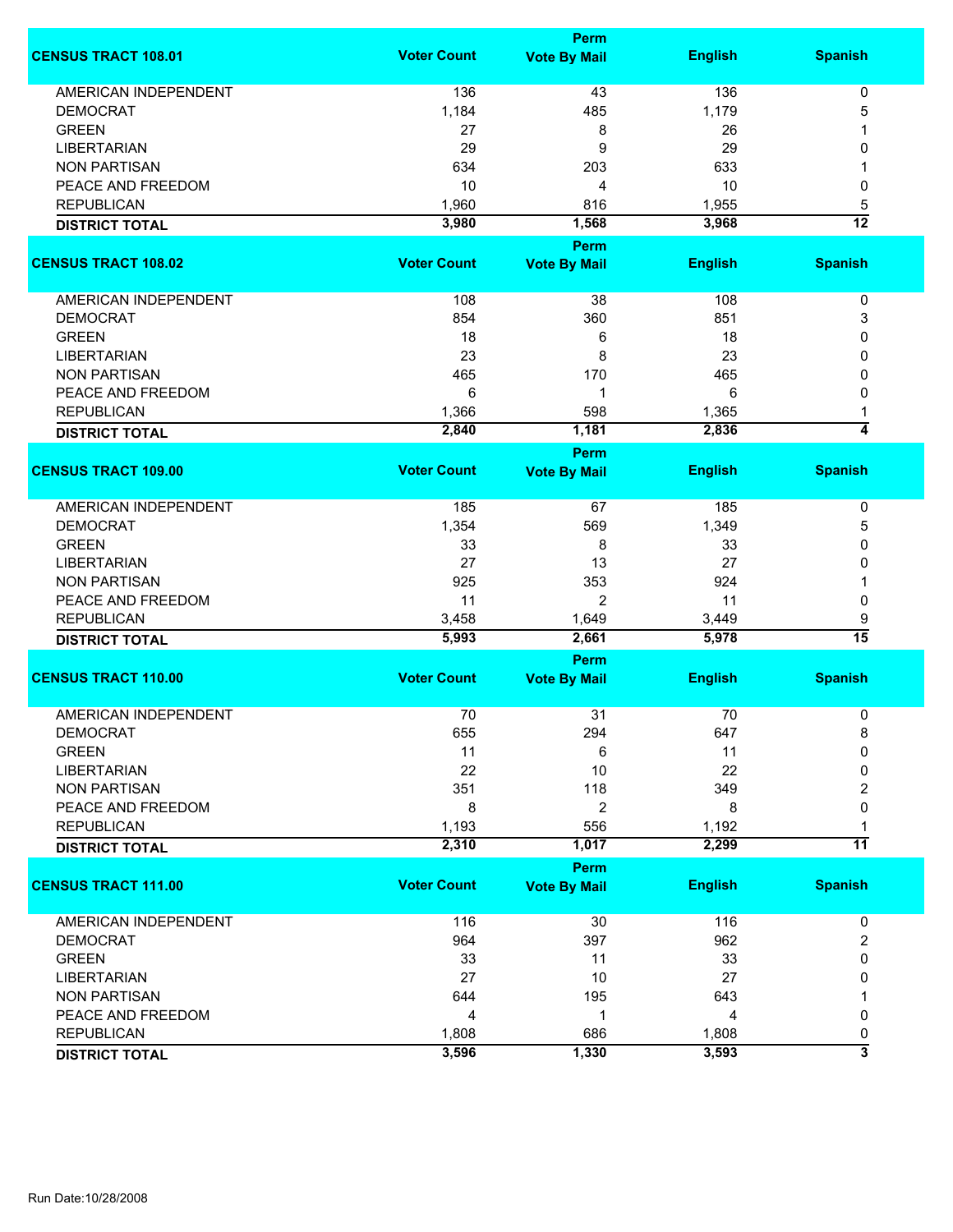|                             |                    | Perm                |                |                           |
|-----------------------------|--------------------|---------------------|----------------|---------------------------|
| <b>CENSUS TRACT 112.01</b>  | <b>Voter Count</b> | <b>Vote By Mail</b> | <b>English</b> | <b>Spanish</b>            |
| <b>AMERICAN INDEPENDENT</b> | 58                 | 18                  | 58             | $\pmb{0}$                 |
| <b>DEMOCRAT</b>             | 455                | 219                 | 454            |                           |
| <b>GREEN</b>                | 14                 | 5                   | 14             | 0                         |
| <b>LIBERTARIAN</b>          | 18                 | 6                   | 18             | 0                         |
|                             | 267                |                     | 266            |                           |
| <b>NON PARTISAN</b>         |                    | 108                 |                |                           |
| <b>REPUBLICAN</b>           | 1,102              | 547                 | 1,102          | 0<br>$\overline{2}$       |
| <b>DISTRICT TOTAL</b>       | 1,914              | 903                 | 1,912          |                           |
|                             |                    | Perm                |                |                           |
| <b>CENSUS TRACT 112.02</b>  | <b>Voter Count</b> | <b>Vote By Mail</b> | <b>English</b> | <b>Spanish</b>            |
|                             |                    |                     |                |                           |
| AMERICAN INDEPENDENT        | 32                 | 11                  | 32             | 0                         |
| <b>DEMOCRAT</b>             | 374                | 155                 | 371            | 3                         |
| <b>GREEN</b>                | 9                  | 3                   | 9              | 0                         |
| <b>LIBERTARIAN</b>          | 13                 | 3                   | 13             | 0                         |
| <b>NON PARTISAN</b>         | 240                | 58                  | 240            | 0                         |
| PEACE AND FREEDOM           | 5                  | 2                   | 5              | 0                         |
| <b>REPUBLICAN</b>           | 677                | 325                 | 676            | 1                         |
| <b>DISTRICT TOTAL</b>       | 1,350              | 557                 | 1,346          | 4                         |
|                             |                    | Perm                |                |                           |
| <b>CENSUS TRACT 113.00</b>  | <b>Voter Count</b> | <b>Vote By Mail</b> | <b>English</b> | <b>Spanish</b>            |
| AMERICAN INDEPENDENT        | 41                 | 20                  | 41             | 0                         |
| <b>DEMOCRAT</b>             | 299                | 131                 | 297            | 2                         |
| <b>GREEN</b>                | 4                  | 1                   | 4              | 0                         |
| <b>LIBERTARIAN</b>          | 8                  | 3                   | 8              | 0                         |
| <b>NON PARTISAN</b>         | 165                | 68                  | 164            |                           |
| PEACE AND FREEDOM           | 1                  | $\Omega$            | 1              | 0                         |
| <b>REPUBLICAN</b>           | 509                | 241                 | 509            | 0                         |
|                             | 1,027              | 464                 | 1,024          | $\overline{\overline{3}}$ |
| <b>DISTRICT TOTAL</b>       |                    |                     |                |                           |
|                             |                    | Perm                |                |                           |
| <b>CENSUS TRACT 114.00</b>  | <b>Voter Count</b> | <b>Vote By Mail</b> | <b>English</b> | <b>Spanish</b>            |
| <b>AMERICAN INDEPENDENT</b> | 236                | 83                  | 236            | 0                         |
| <b>DEMOCRAT</b>             | 1,752              | 674                 | 1,738          | 14                        |
| <b>GREEN</b>                | 41                 | 14                  | 41             | 0                         |
| <b>LIBERTARIAN</b>          | 42                 | 16                  | 42             | 0                         |
| <b>NON PARTISAN</b>         | 1,202              | 392                 | 1,200          | 2                         |
| PEACE AND FREEDOM           | 22                 | 6                   | 22             | 0                         |
|                             | 2,779              |                     | 2,778          |                           |
| <b>REPUBLICAN</b>           |                    | 1,236               |                | 1<br>$\overline{17}$      |
| <b>DISTRICT TOTAL</b>       | 6,074              | 2,421               | 6,057          |                           |
|                             |                    | Perm                |                |                           |
| <b>CENSUS TRACT 115.00</b>  | <b>Voter Count</b> | <b>Vote By Mail</b> | <b>English</b> | <b>Spanish</b>            |
| <b>AMERICAN INDEPENDENT</b> | 53                 | 21                  | 53             | 0                         |
| <b>DEMOCRAT</b>             | 361                | 131                 | 361            | 0                         |
| <b>GREEN</b>                | 15                 | $\overline{7}$      | 15             | 0                         |
| <b>LIBERTARIAN</b>          | 8                  | 3                   | 8              | 0                         |
| <b>NON PARTISAN</b>         | 230                | 71                  | 228            | 2                         |
| PEACE AND FREEDOM           | $\overline{7}$     | 1                   | 7              | 0                         |
| <b>REPUBLICAN</b>           | 612                | 236                 | 611            | 1                         |
| <b>DISTRICT TOTAL</b>       | 1,286              | 470                 | 1,283          | 3                         |
|                             |                    |                     |                |                           |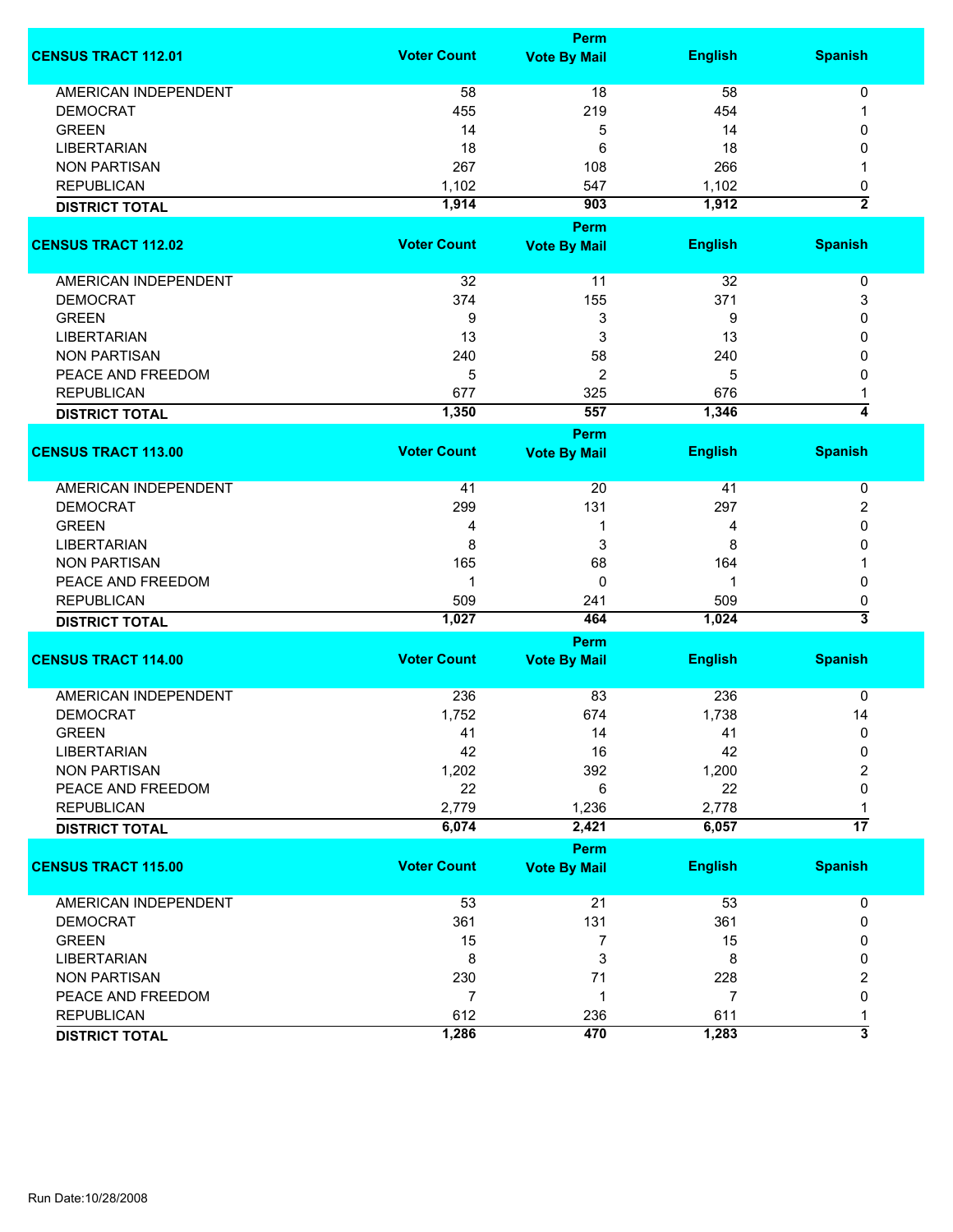|                             | <b>Perm</b>        |                                    |                |                         |  |
|-----------------------------|--------------------|------------------------------------|----------------|-------------------------|--|
| <b>CENSUS TRACT 116.00</b>  | <b>Voter Count</b> | <b>Vote By Mail</b>                | <b>English</b> | <b>Spanish</b>          |  |
| <b>AMERICAN INDEPENDENT</b> | 123                | 44                                 | 123            | 0                       |  |
| <b>DEMOCRAT</b>             | 1,060              | 422                                | 1,052          | 8                       |  |
| <b>GREEN</b>                | 4                  | 3                                  | 4              | 0                       |  |
| <b>LIBERTARIAN</b>          | 34                 | 10                                 | 34             | 0                       |  |
| <b>NON PARTISAN</b>         | 592                | 196                                | 592            | 0                       |  |
|                             |                    |                                    |                |                         |  |
| PEACE AND FREEDOM           | 6                  | 3                                  | 6              | 0                       |  |
| <b>REPUBLICAN</b>           | 1,954              | 838                                | 1,949          | 5                       |  |
| <b>DISTRICT TOTAL</b>       | 3,773              | 1,516                              | 3,760          | $\overline{13}$         |  |
| <b>CENSUS TRACT 117.00</b>  | <b>Voter Count</b> | <b>Perm</b><br><b>Vote By Mail</b> | <b>English</b> | <b>Spanish</b>          |  |
|                             |                    |                                    |                |                         |  |
| AMERICAN INDEPENDENT        | 26                 | 21                                 | 26             | 0                       |  |
| <b>DEMOCRAT</b>             | 153                | 132                                | 152            | 1                       |  |
| <b>GREEN</b>                | 1                  | 1                                  | 1              | 0                       |  |
| <b>LIBERTARIAN</b>          | $\overline{2}$     | 2                                  | 2              | 0                       |  |
| <b>NON PARTISAN</b>         | 102                | 74                                 | 101            |                         |  |
| PEACE AND FREEDOM           | 3                  | 3                                  | 3              | 0                       |  |
| <b>REPUBLICAN</b>           | 215                | 175                                | 214            |                         |  |
|                             | 502                | 408                                | 499            | $\overline{\mathbf{3}}$ |  |
| <b>DISTRICT TOTAL</b>       |                    | <b>Perm</b>                        |                |                         |  |
| <b>CENSUS TRACT 118.00</b>  | <b>Voter Count</b> | <b>Vote By Mail</b>                | <b>English</b> | <b>Spanish</b>          |  |
| <b>AMERICAN INDEPENDENT</b> | 133                | 38                                 | 133            | 0                       |  |
| <b>DEMOCRAT</b>             | 1,123              | 370                                | 1,107          | 16                      |  |
| <b>GREEN</b>                | 7                  | 3                                  | 7              | 0                       |  |
| <b>LIBERTARIAN</b>          | 16                 | 4                                  | 16             | 0                       |  |
| <b>NON PARTISAN</b>         | 627                | 166                                | 624            | 3                       |  |
| PEACE AND FREEDOM           | 7                  | 1                                  | 7              | 0                       |  |
|                             |                    |                                    |                |                         |  |
| <b>REPUBLICAN</b>           | 1,189<br>3,102     | 456<br>1,038                       | 1,187<br>3,081 | 2<br>$\overline{21}$    |  |
| <b>DISTRICT TOTAL</b>       |                    | Perm                               |                |                         |  |
| <b>CENSUS TRACT 119.00</b>  | <b>Voter Count</b> | <b>Vote By Mail</b>                | <b>English</b> | <b>Spanish</b>          |  |
|                             |                    |                                    |                |                         |  |
| <b>AMERICAN INDEPENDENT</b> | 73                 | 26                                 | 72             | 1                       |  |
| <b>DEMOCRAT</b>             | 496                | 154                                | 492            | 4                       |  |
| <b>GREEN</b>                | 9                  | 1                                  | 9              | 0                       |  |
| <b>LIBERTARIAN</b>          | 17                 | 8                                  | 17             | 0                       |  |
| <b>NON PARTISAN</b>         | 305                | 98                                 | 305            | 0                       |  |
| PEACE AND FREEDOM           | $\overline{2}$     | 1                                  | 2              | 0                       |  |
| <b>REPUBLICAN</b>           | 633                | 240                                | 632            |                         |  |
| <b>DISTRICT TOTAL</b>       | 1,535              | 528                                | 1,529          | $6\overline{6}$         |  |
|                             |                    | Perm                               |                |                         |  |
| <b>CENSUS TRACT 120.00</b>  | <b>Voter Count</b> | <b>Vote By Mail</b>                | <b>English</b> | <b>Spanish</b>          |  |
| AMERICAN INDEPENDENT        | 167                | 49                                 | 167            | 0                       |  |
| <b>DEMOCRAT</b>             | 2,031              | 584                                | 2,014          | 17                      |  |
| <b>GREEN</b>                | 12                 | 5                                  | 12             | 0                       |  |
| <b>LIBERTARIAN</b>          | 18                 | 6                                  | 18             | 0                       |  |
| <b>NON PARTISAN</b>         | 1,043              | 227                                | 1,035          | 8                       |  |
| PEACE AND FREEDOM           | 8                  | 3                                  | 8              | 0                       |  |
| <b>REPUBLICAN</b>           | 1,651              | 537                                | 1,648          | 3                       |  |
| <b>DISTRICT TOTAL</b>       | 4,930              | 1,411                              | 4,902          | $\overline{28}$         |  |
|                             |                    |                                    |                |                         |  |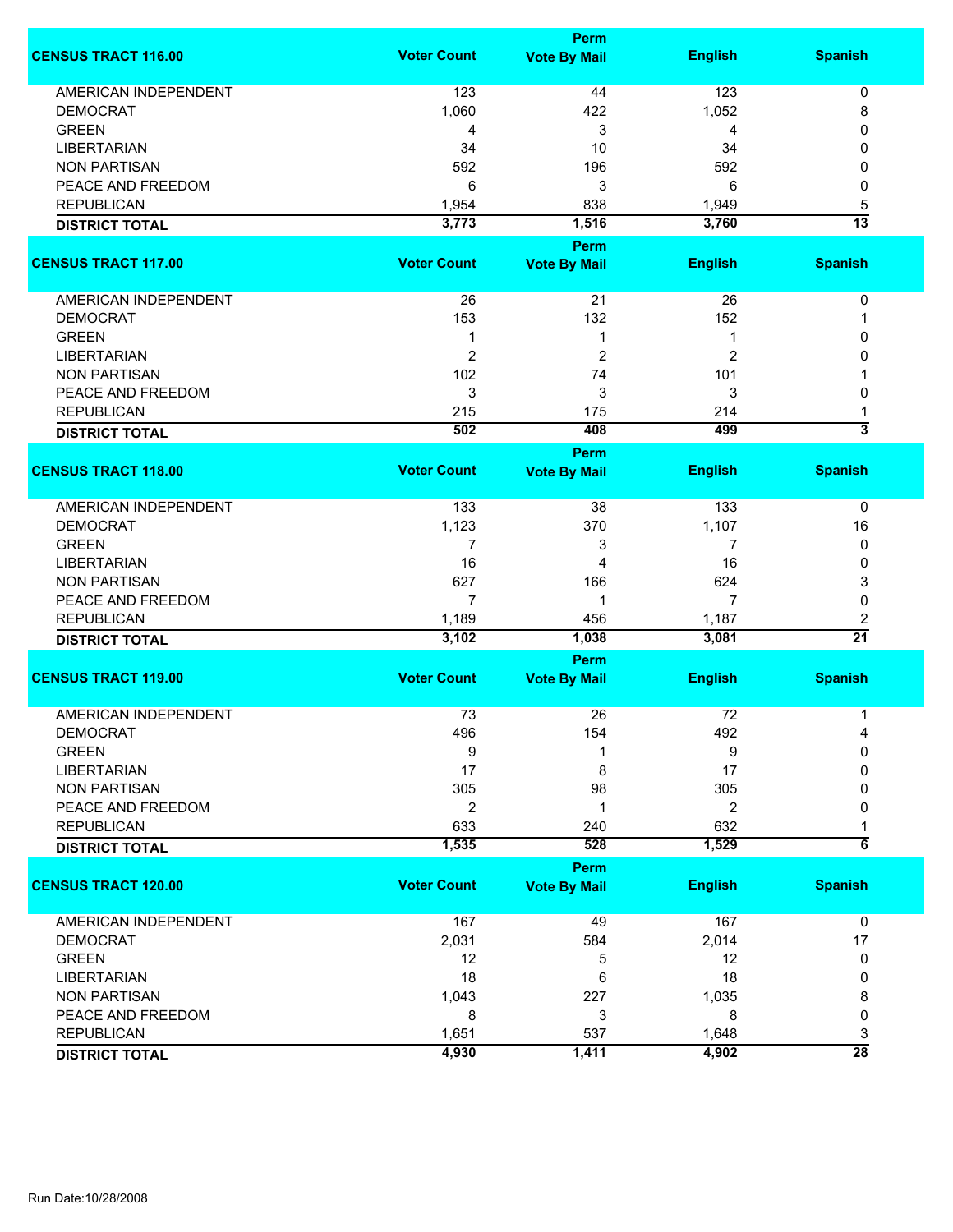|                             | <b>Perm</b>        |                     |                |                         |
|-----------------------------|--------------------|---------------------|----------------|-------------------------|
| <b>CENSUS TRACT 121.00</b>  | <b>Voter Count</b> | <b>Vote By Mail</b> | <b>English</b> | <b>Spanish</b>          |
| <b>AMERICAN INDEPENDENT</b> | 299                | 116                 | 299            | $\mathbf 0$             |
| <b>DEMOCRAT</b>             | 2,043              | 809                 | 2,011          | 32                      |
| <b>GREEN</b>                | 31                 | 11                  | 31             | 0                       |
| <b>LIBERTARIAN</b>          | 44                 | 12                  | 44             | 0                       |
| <b>NON PARTISAN</b>         | 1,130              | 361                 | 1,127          | 3                       |
| PEACE AND FREEDOM           | 16                 | 4                   | 15             | 1                       |
| <b>REPUBLICAN</b>           | 3,477              | 1,497               | 3,465          | 12                      |
|                             | 7,040              | 2,810               | 6,992          | $\overline{48}$         |
| <b>DISTRICT TOTAL</b>       |                    | Perm                |                |                         |
| <b>REGION 1A</b>            | <b>Voter Count</b> | <b>Vote By Mail</b> | <b>English</b> | <b>Spanish</b>          |
| AMERICAN INDEPENDENT        | 2,890              | 867                 | 2,879          | 11                      |
|                             |                    |                     |                |                         |
| <b>DEMOCRAT</b>             | 31,952             | 9,872               | 31,283         | 669                     |
| <b>GREEN</b>                | 219                | 57                  | 217            | $\overline{\mathbf{c}}$ |
| <b>LIBERTARIAN</b>          | 468                | 126                 | 466            | $\overline{c}$          |
| <b>NON PARTISAN</b>         | 16,011             | 4,273               | 15,865         | 146                     |
| PEACE AND FREEDOM           | 215                | 57                  | 208            | $\overline{7}$          |
| <b>REPUBLICAN</b>           | 32,658             | 11,876              | 32,528         | 130                     |
| <b>DISTRICT TOTAL</b>       | 84,413             | 27,128              | 83,446         | $\overline{967}$        |
|                             |                    | <b>Perm</b>         |                |                         |
| <b>REGION 1B</b>            | <b>Voter Count</b> | <b>Vote By Mail</b> | <b>English</b> | <b>Spanish</b>          |
| <b>AMERICAN INDEPENDENT</b> | 3,177              | 1,097               | 3,169          | 8                       |
| <b>DEMOCRAT</b>             | 29,859             | 10,515              | 29,390         | 469                     |
| <b>GREEN</b>                | 245                | 74                  | 243            | 2                       |
| <b>LIBERTARIAN</b>          | 441                | 141                 | 440            | 1                       |
| <b>NON PARTISAN</b>         | 15,902             | 4,523               | 15,792         | 110                     |
| PEACE AND FREEDOM           | 238                | 61                  | 235            | 3                       |
| <b>REPUBLICAN</b>           | 40,167             | 15,973              | 40,035         | 132                     |
| <b>DISTRICT TOTAL</b>       | 90,029             | 32,384              | 89,304         | $\overline{725}$        |
|                             |                    | Perm                |                |                         |
| <b>REGION 2A</b>            | <b>Voter Count</b> | <b>Vote By Mail</b> | <b>English</b> | <b>Spanish</b>          |
| <b>AMERICAN INDEPENDENT</b> | 2,230              | 665                 | 2,214          | 16                      |
| DEMOCRAT                    | 34,206             | 10,751              | 33,659         | 547                     |
| <b>GREEN</b>                | 338                | 88                  | 337            |                         |
| <b>LIBERTARIAN</b>          | 370                | 108                 | 369            | 1                       |
| <b>NON PARTISAN</b>         | 16,526             | 4,520               | 16,403         | 123                     |
| PEACE AND FREEDOM           | 210                | 43                  | 206            | 4                       |
| <b>REPUBLICAN</b>           | 37,926             | 14,647              | 37,771         | 155                     |
| <b>DISTRICT TOTAL</b>       | 91,806             | 30,822              | 90,959         | 847                     |
|                             |                    | Perm                |                |                         |
| <b>REGION 2B</b>            | <b>Voter Count</b> | <b>Vote By Mail</b> | <b>English</b> | <b>Spanish</b>          |
| <b>AMERICAN INDEPENDENT</b> | 2,553              | 667                 | 2,508          | 45                      |
| <b>DEMOCRAT</b>             | 50,306             | 13,390              | 48,449         | 1,857                   |
| <b>GREEN</b>                | 350                | 77                  | 345            | 5                       |
| <b>LIBERTARIAN</b>          | 359                | 80                  | 348            | 11                      |
| <b>NON PARTISAN</b>         | 20,489             | 4,977               | 20,063         | 426                     |
|                             |                    |                     | 373            |                         |
| PEACE AND FREEDOM           | 390                | 76                  |                | 17                      |
| <b>REPUBLICAN</b>           | 36,632             | 11,590              | 36,303         | 329                     |
| <b>DISTRICT TOTAL</b>       | 111,079            | 30,857              | 108,389        | 2,690                   |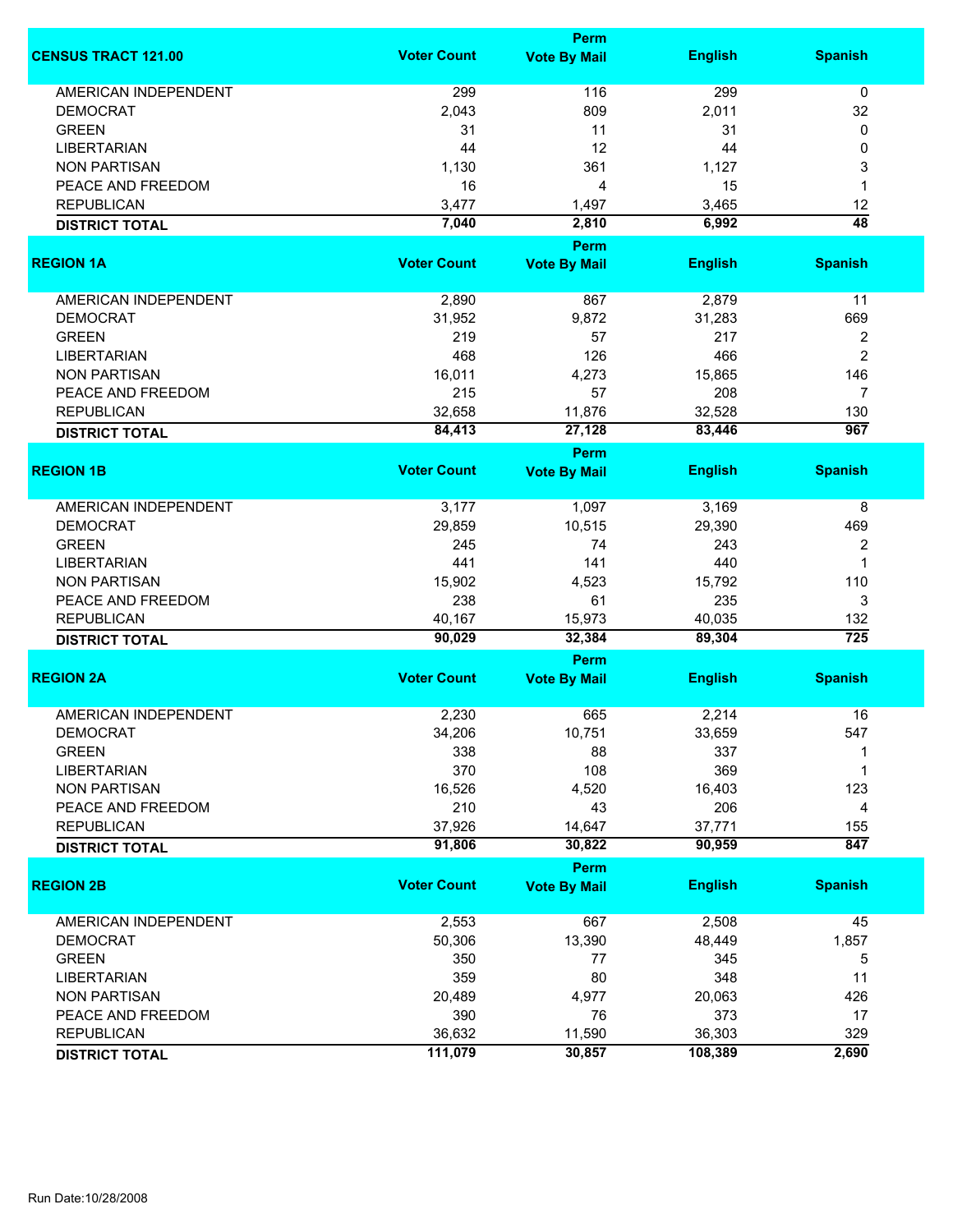|                             |                    | Perm                               |                  |                  |
|-----------------------------|--------------------|------------------------------------|------------------|------------------|
| <b>REGION 3A</b>            | <b>Voter Count</b> | <b>Vote By Mail</b>                | <b>English</b>   | <b>Spanish</b>   |
| <b>AMERICAN INDEPENDENT</b> | 3,186              | 917                                | 3,171            | 15               |
| <b>DEMOCRAT</b>             | 44,109             | 13,799                             | 43,443           | 666              |
| <b>GREEN</b>                | 432                | 105                                | 430              | 2                |
| <b>LIBERTARIAN</b>          | 516                | 137                                | 514              | $\overline{c}$   |
| <b>NON PARTISAN</b>         |                    |                                    |                  | 148              |
|                             | 19,888             | 5,340                              | 19,740           |                  |
| PEACE AND FREEDOM           | 319                | 67                                 | 313              | 6                |
| <b>REPUBLICAN</b>           | 47,432             | 17,172                             | 47,282           | 150              |
| <b>DISTRICT TOTAL</b>       | 115,882            | 37,537                             | 114,893          | 989              |
| <b>REGION 3B</b>            | <b>Voter Count</b> | Perm<br><b>Vote By Mail</b>        | <b>English</b>   | <b>Spanish</b>   |
|                             |                    |                                    |                  |                  |
| AMERICAN INDEPENDENT        | 2,716              | 936                                | 2,712            | 4                |
| <b>DEMOCRAT</b>             | 21,839             | 8,675                              | 21,667           | 172              |
| <b>GREEN</b>                | 406                | 124                                | 405              | 1                |
| <b>LIBERTARIAN</b>          | 475                | 156                                | 474              | 1                |
| <b>NON PARTISAN</b>         | 13,095             | 4,285                              | 13,054           | 41               |
| PEACE AND FREEDOM           | 148                | 40                                 | 148              | 0                |
| <b>REPUBLICAN</b>           | 36,878             | 15,494                             | 36,822           | 56               |
|                             |                    |                                    |                  | $\overline{275}$ |
| <b>DISTRICT TOTAL</b>       | 75,557             | 29,710                             | 75,282           |                  |
| <b>REGION 4A</b>            | <b>Voter Count</b> | <b>Perm</b><br><b>Vote By Mail</b> | <b>English</b>   | <b>Spanish</b>   |
|                             |                    |                                    |                  |                  |
| <b>AMERICAN INDEPENDENT</b> | 1,376              | 411                                | 1,366            | 10               |
| <b>DEMOCRAT</b>             | 21,898             | 6,814                              | 21,455           | 443              |
| <b>GREEN</b>                | 172                | 51                                 | 170              | 2                |
| LIBERTARIAN                 | 254                | 83                                 | 253              | $\mathbf 1$      |
| <b>NON PARTISAN</b>         | 11,857             | 3,446                              | 11,763           | 94               |
|                             |                    |                                    |                  |                  |
| PEACE AND FREEDOM           | 140                | 28                                 | 136              | 4                |
| <b>REPUBLICAN</b>           | 26,328<br>62,025   | 9,519<br>20,352                    | 26,225<br>61,368 | 103<br>657       |
| <b>DISTRICT TOTAL</b>       |                    | <b>Perm</b>                        |                  |                  |
| <b>REGION 4B</b>            | <b>Voter Count</b> | <b>Vote By Mail</b>                | <b>English</b>   | <b>Spanish</b>   |
|                             |                    |                                    |                  |                  |
| <b>AMERICAN INDEPENDENT</b> | 1,782              | 484                                | 1,761            | 21               |
| <b>DEMOCRAT</b>             | 38,255             | 10,895                             | 36,768           | 1,487            |
| <b>GREEN</b>                | 304                | 78                                 | 301              | 3                |
| <b>LIBERTARIAN</b>          | 335                | 93                                 | 328              | 7                |
| <b>NON PARTISAN</b>         | 14,129             | 3,507                              | 13,815           | 314              |
| PEACE AND FREEDOM           | 273                | 42                                 | 266              | 7                |
| <b>REPUBLICAN</b>           | 27,573             | 9,321                              | 27,336           | 237              |
| <b>DISTRICT TOTAL</b>       | 82,651             | 24,420                             | 80,575           | 2,076            |
|                             |                    | <b>Perm</b>                        |                  |                  |
| <b>REGION 5A</b>            | <b>Voter Count</b> | <b>Vote By Mail</b>                | <b>English</b>   | <b>Spanish</b>   |
| <b>AMERICAN INDEPENDENT</b> | 1,243              | 281                                | 1,219            | 24               |
| <b>DEMOCRAT</b>             | 30,529             | 7,926                              | 29,322           | 1,207            |
| <b>GREEN</b>                | 135                | 30                                 | 134              | 1                |
| <b>LIBERTARIAN</b>          | 172                | 39                                 | 168              | 4                |
| <b>NON PARTISAN</b>         | 8,905              | 1,890                              | 8,647            | 258              |
| PEACE AND FREEDOM           | 256                | 51                                 | 251              | 5                |
|                             |                    |                                    |                  |                  |
| <b>REPUBLICAN</b>           | 15,634             | 3,969                              | 15,462           | 172              |
| <b>DISTRICT TOTAL</b>       | 56,874             | 14,186                             | 55,203           | 1,671            |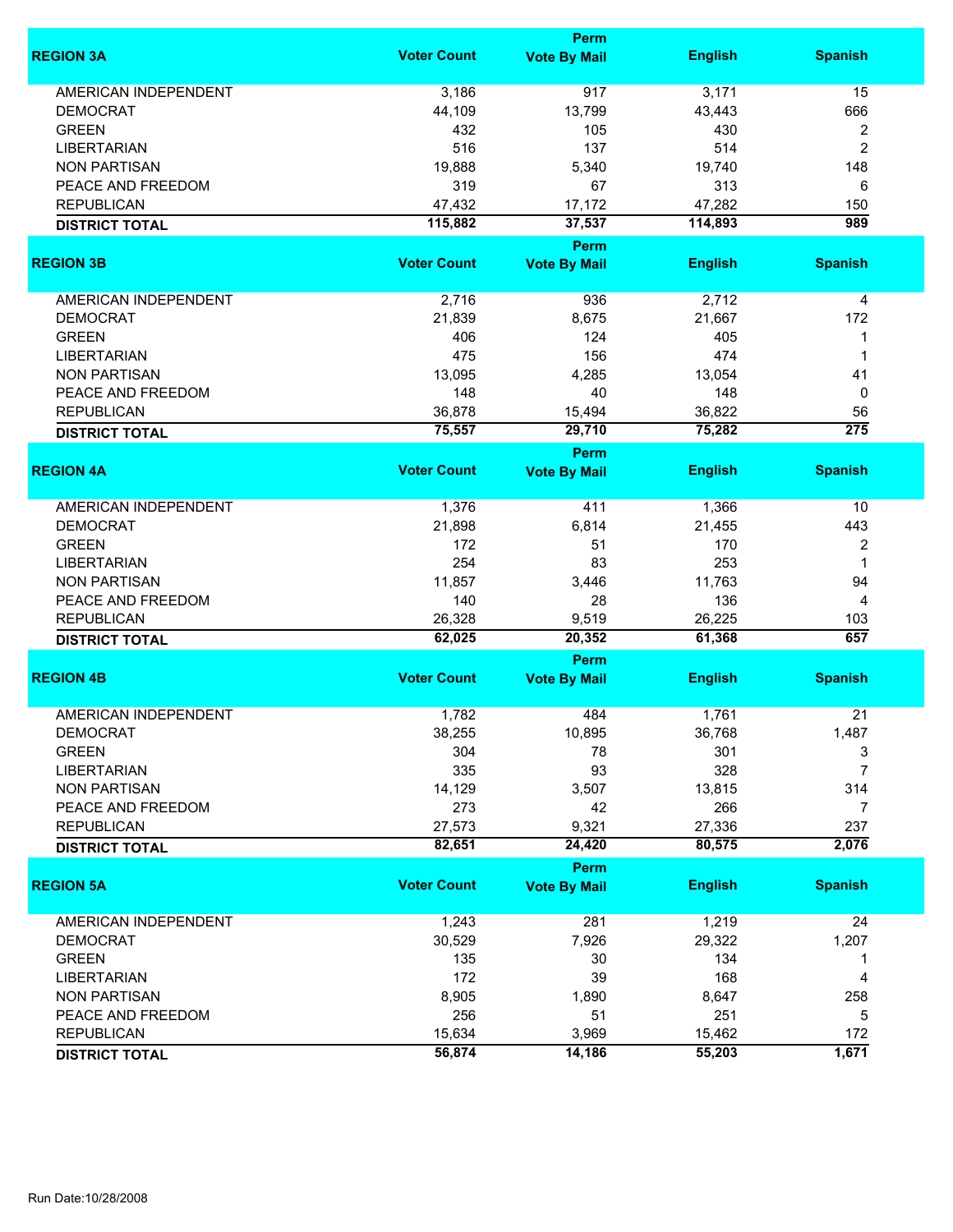|                             |                         | <b>Perm</b>             |                         |                           |
|-----------------------------|-------------------------|-------------------------|-------------------------|---------------------------|
| <b>REGION 5B</b>            | <b>Voter Count</b>      | <b>Vote By Mail</b>     | <b>English</b>          | <b>Spanish</b>            |
| AMERICAN INDEPENDENT        | 1,284                   | 304                     | 1,271                   | 13                        |
| <b>DEMOCRAT</b>             | 23,702                  | 6,056                   | 22,925                  | 777                       |
| <b>GREEN</b>                | 151                     | 29                      | 151                     | 0                         |
| <b>LIBERTARIAN</b>          | 164                     | 31                      | 158                     | 6                         |
| <b>NON PARTISAN</b>         | 7,872                   | 1,691                   | 7,681                   | 191                       |
| PEACE AND FREEDOM           | 205                     | 41                      | 202                     | 3                         |
| <b>REPUBLICAN</b>           | 14,127                  | 3,718                   | 14,019                  | 108                       |
|                             |                         | 11,870                  | 46,407                  | 1,098                     |
| <b>DISTRICT TOTAL</b>       | 47,505                  |                         |                         |                           |
|                             |                         | Perm                    |                         |                           |
| <b>ALTA LOMA AREA</b>       | <b>Voter Count</b>      | <b>Vote By Mail</b>     | <b>English</b>          | <b>Spanish</b>            |
| AMERICAN INDEPENDENT        |                         | 0                       |                         | 0                         |
| <b>DEMOCRAT</b>             | 5                       | 4                       | 5                       | 0                         |
| <b>NON PARTISAN</b>         | 3                       | 1                       | 3                       | 0                         |
| <b>REPUBLICAN</b>           | 23                      | 17                      | 23                      | 0                         |
| <b>DISTRICT TOTAL</b>       | $\overline{32}$         | $\overline{22}$         | $\overline{32}$         | 0                         |
|                             |                         | Perm                    |                         |                           |
| <b>AMBOY AREA</b>           | <b>Voter Count</b>      | <b>Vote By Mail</b>     | <b>English</b>          | <b>Spanish</b>            |
| <b>NON PARTISAN</b>         | 0                       | 0                       | 0                       | 0                         |
| <b>REPUBLICAN</b>           | 3                       | 3                       | 3                       | 0                         |
| <b>DISTRICT TOTAL</b>       | $\overline{\mathbf{3}}$ | $\overline{\mathbf{3}}$ | $\overline{\mathbf{3}}$ | 0                         |
|                             |                         | <b>Perm</b>             |                         |                           |
| <b>ARGUS AREA</b>           | <b>Voter Count</b>      | <b>Vote By Mail</b>     | <b>English</b>          | <b>Spanish</b>            |
| <b>AMERICAN INDEPENDENT</b> | 6                       | 1                       | 6                       | 0                         |
| <b>DEMOCRAT</b>             | 38                      | 11                      | 38                      | 0                         |
| <b>LIBERTARIAN</b>          | $\overline{2}$          | 0                       | 2                       | 0                         |
| <b>NON PARTISAN</b>         | 18                      | 4                       | 18                      | 0                         |
| <b>REPUBLICAN</b>           | 39                      | 12                      | 39                      | 0                         |
| <b>DISTRICT TOTAL</b>       | 103                     | $\overline{28}$         | 103                     | $\overline{\mathfrak{o}}$ |
|                             |                         |                         |                         |                           |
| <b>ARROWHEAD FARMS AREA</b> | <b>Voter Count</b>      | <b>Perm</b>             |                         |                           |
|                             |                         | <b>Vote By Mail</b>     | <b>English</b>          | <b>Spanish</b>            |
| <b>AMERICAN INDEPENDENT</b> | 52                      | 28                      | 51                      | 1                         |
| <b>DEMOCRAT</b>             | 562                     | 187                     | 549                     | 13                        |
| <b>GREEN</b>                | 9                       | 6                       | 9                       | 0                         |
| <b>LIBERTARIAN</b>          | 5                       | 1                       | 5                       | 0                         |
| <b>NON PARTISAN</b>         | 266                     | 84                      | 259                     | 7                         |
| PEACE AND FREEDOM           | 3                       | $\overline{2}$          | 3                       | 0                         |
| <b>REPUBLICAN</b>           | 496                     | 209                     | 491                     | 5                         |
| <b>DISTRICT TOTAL</b>       | 1,393                   | 517                     | 1,367                   | $\overline{26}$           |
|                             |                         | <b>Perm</b>             |                         |                           |
| <b>BAKER AREA</b>           | <b>Voter Count</b>      | <b>Vote By Mail</b>     | <b>English</b>          | <b>Spanish</b>            |
| AMERICAN INDEPENDENT        | $\overline{7}$          | $\overline{0}$          | $\overline{7}$          | 0                         |
| <b>DEMOCRAT</b>             | 47                      | 10                      | 46                      | 1                         |
| <b>GREEN</b>                | 1                       | 0                       | -1                      | 0                         |
| <b>NON PARTISAN</b>         | 47                      | 13                      | 43                      |                           |
| PEACE AND FREEDOM           | -1                      | 1                       | 1                       | 0                         |
| <b>REPUBLICAN</b>           | 44                      | 8                       | 44                      | 0                         |
| <b>DISTRICT TOTAL</b>       | 147                     | 32                      | 142                     | $\overline{\bf 5}$        |
|                             |                         |                         |                         |                           |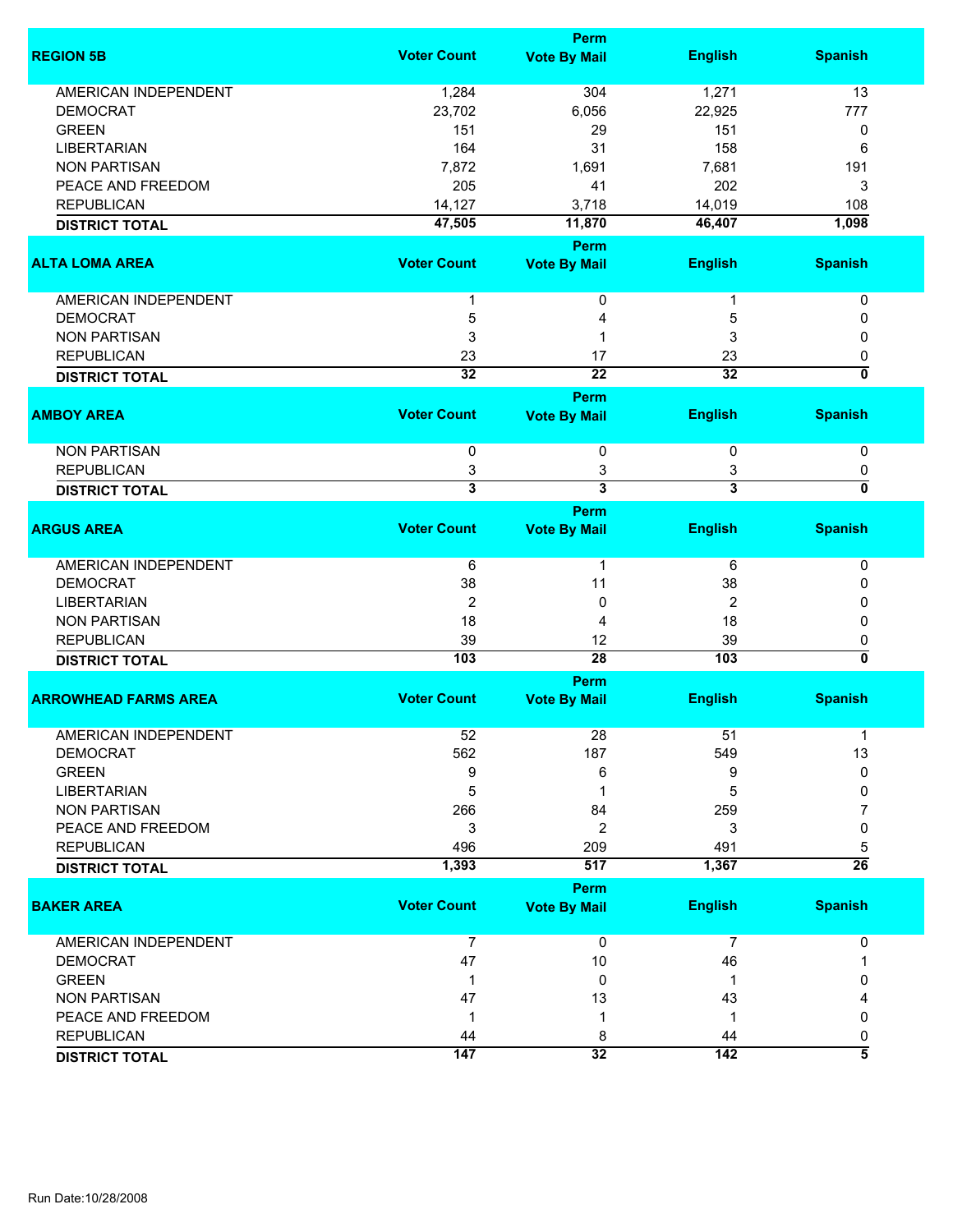|                             |                    | Perm                |                 |                 |
|-----------------------------|--------------------|---------------------|-----------------|-----------------|
| <b>BALDY MESA AREA</b>      | <b>Voter Count</b> | <b>Vote By Mail</b> | <b>English</b>  | <b>Spanish</b>  |
| <b>AMERICAN INDEPENDENT</b> | 176                | 53                  | 175             | 1               |
| <b>DEMOCRAT</b>             | 1,153              | 399                 | 1,141           | 12              |
| <b>GREEN</b>                | 15                 | 4                   | 15              | 0               |
| <b>LIBERTARIAN</b>          | 32                 | 8                   | 32              | 0               |
| <b>NON PARTISAN</b>         | 802                | 238                 | 798             |                 |
| PEACE AND FREEDOM           | 8                  | 1                   | 7               |                 |
| <b>REPUBLICAN</b>           | 2,405              | 942                 | 2,403           | 2               |
| <b>DISTRICT TOTAL</b>       | 4,591              | 1,645               | 4,571           | $\overline{20}$ |
|                             |                    |                     |                 |                 |
|                             |                    | <b>Perm</b>         |                 |                 |
| <b>BEAR VALLEY AREA</b>     | <b>Voter Count</b> | <b>Vote By Mail</b> | <b>English</b>  | <b>Spanish</b>  |
| AMERICAN INDEPENDENT        | 17                 | 10                  | 17              | $\pmb{0}$       |
| <b>DEMOCRAT</b>             | 145                | 68                  | 144             | 1               |
| <b>GREEN</b>                | $\overline{2}$     | 0                   | 2               | 0               |
| <b>LIBERTARIAN</b>          | -1                 | 1                   |                 | 0               |
| <b>NON PARTISAN</b>         | 70                 | 32                  | 69              |                 |
| <b>REPUBLICAN</b>           | 221                | 118                 | 221             | 0               |
| <b>DISTRICT TOTAL</b>       | 456                | 229                 | 454             | $\overline{2}$  |
|                             |                    | Perm                |                 |                 |
| <b>BEECHER AREA</b>         | <b>Voter Count</b> | <b>Vote By Mail</b> | <b>English</b>  | <b>Spanish</b>  |
|                             |                    |                     |                 |                 |
| AMERICAN INDEPENDENT        |                    | 1                   |                 | 0               |
| <b>DEMOCRAT</b>             | 2                  | 2                   | 2               | 0               |
| <b>NON PARTISAN</b>         | 3                  | 3                   | 3               | 0               |
| <b>REPUBLICAN</b>           | 6                  | 6                   | 6               | 0               |
| <b>DISTRICT TOTAL</b>       | $\overline{12}$    | $\overline{12}$     | $\overline{12}$ | 0               |
|                             |                    | <b>Perm</b>         |                 |                 |
| <b>BELL MOUNTAIN AREA</b>   | <b>Voter Count</b> | <b>Vote By Mail</b> | <b>English</b>  | <b>Spanish</b>  |
| AMERICAN INDEPENDENT        | 5                  | 3                   | 5               | 0               |
| <b>DEMOCRAT</b>             | 43                 | 25                  | 42              | 1               |
| <b>GREEN</b>                | 2                  | 0                   | 2               | 0               |
| <b>LIBERTARIAN</b>          | 4                  | 3                   | 4               | 0               |
| <b>NON PARTISAN</b>         | 22                 | 14                  | 22              | 0               |
| PEACE AND FREEDOM           | 1                  | 1                   | 1               | 0               |
| <b>REPUBLICAN</b>           | 91                 | 53                  | 91              | 0               |
| <b>DISTRICT TOTAL</b>       | 168                | 99                  | 167             | 7               |
|                             |                    | Perm                |                 |                 |
| <b>BIG BEAR CITY AREA</b>   | <b>Voter Count</b> | <b>Vote By Mail</b> | <b>English</b>  | <b>Spanish</b>  |
| AMERICAN INDEPENDENT        | 262                | 95                  | 262             | $\mathbf 0$     |
| <b>DEMOCRAT</b>             | 1,915              |                     |                 |                 |
|                             |                    | 744                 | 1,900           | 15              |
| <b>GREEN</b>                | 43                 | 15                  | 43              | 0               |
| <b>LIBERTARIAN</b>          | 50                 | 19                  | 50              | 0               |
| <b>NON PARTISAN</b>         | 1,302              | 431                 | 1,300           | 2               |
| PEACE AND FREEDOM           | 23                 | 6                   | 23              | 0               |
| <b>REPUBLICAN</b>           | 3,084              | 1,372               | 3,083           | 1               |
| <b>DISTRICT TOTAL</b>       | 6,679              | 2,682               | 6,661           | $\overline{18}$ |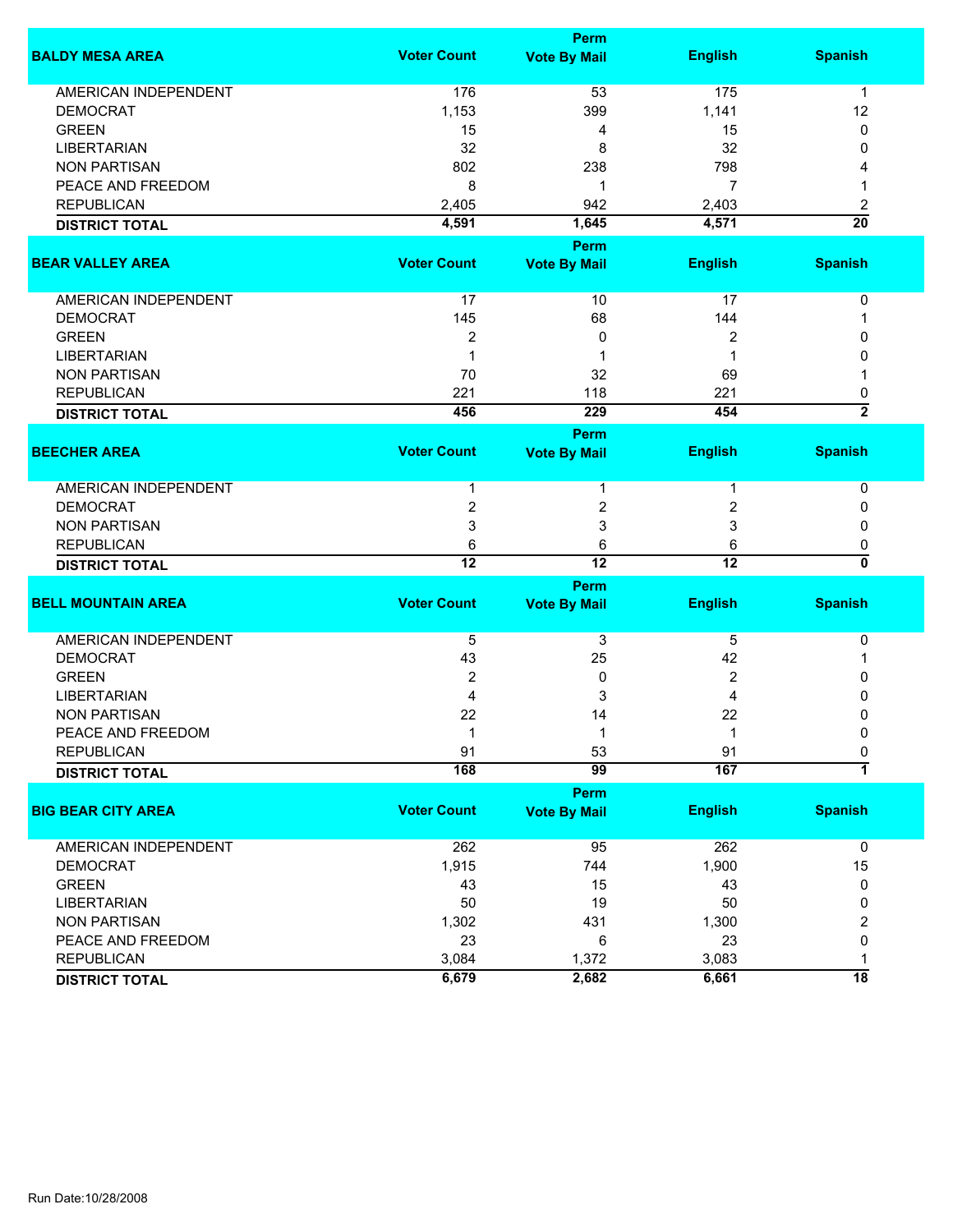|                             |                    | Perm                        |                |                     |
|-----------------------------|--------------------|-----------------------------|----------------|---------------------|
| <b>BLOOMINGTON AREA</b>     | <b>Voter Count</b> | <b>Vote By Mail</b>         | <b>English</b> | <b>Spanish</b>      |
| <b>AMERICAN INDEPENDENT</b> | 160                | 33                          | 153            | $\overline{7}$      |
| <b>DEMOCRAT</b>             | 3,427              | 814                         | 3,216          | 211                 |
| <b>GREEN</b>                | 21                 | 3                           | 21             | 0                   |
| <b>LIBERTARIAN</b>          | 28                 | $\overline{7}$              | 25             | 3                   |
|                             |                    |                             |                |                     |
| <b>NON PARTISAN</b>         | 1,214              | 263                         | 1,155          | 59                  |
| PEACE AND FREEDOM           | 30                 | $\overline{7}$              | 27             | 3                   |
| <b>REPUBLICAN</b>           | 2,291              | 528                         | 2,262          | 29                  |
| <b>DISTRICT TOTAL</b>       | 7,171              | 1,655                       | 6,859          | $\overline{312}$    |
|                             | <b>Voter Count</b> | Perm                        |                |                     |
| <b>BLUE JAY AREA</b>        |                    | <b>Vote By Mail</b>         | <b>English</b> | <b>Spanish</b>      |
| AMERICAN INDEPENDENT        | 6                  | $\overline{c}$              | 6              | 0                   |
| <b>DEMOCRAT</b>             | 35                 | 19                          | 33             | 2                   |
| <b>GREEN</b>                | 1                  | 1                           | 1              | 0                   |
| <b>LIBERTARIAN</b>          | 3                  | 1                           | 3              | 0                   |
| <b>NON PARTISAN</b>         | 21                 | 5                           | 21             | 0                   |
| PEACE AND FREEDOM           | 1                  | 0                           | -1             | 0                   |
| <b>REPUBLICAN</b>           | 74                 | 29                          | 74             | 0                   |
|                             | 141                | $\overline{57}$             | 139            | $\overline{2}$      |
| <b>DISTRICT TOTAL</b>       |                    | Perm                        |                |                     |
| <b>CEDAR GLEN AREA</b>      | <b>Voter Count</b> | <b>Vote By Mail</b>         | <b>English</b> | <b>Spanish</b>      |
| <b>AMERICAN INDEPENDENT</b> | 12                 | 3                           | 12             | 0                   |
| <b>DEMOCRAT</b>             | 82                 | 27                          | 80             | 2                   |
| <b>GREEN</b>                | 2                  | 1                           | 2              | 0                   |
| <b>LIBERTARIAN</b>          | $\overline{2}$     | 2                           | $\overline{2}$ | 0                   |
| <b>NON PARTISAN</b>         | 63                 | 18                          | 62             | 1                   |
| PEACE AND FREEDOM           | 2                  | 0                           | 2              | 0                   |
| <b>REPUBLICAN</b>           | 117                | 34                          | 115            | 2                   |
| <b>DISTRICT TOTAL</b>       | 280                | 85                          | 275            | $\overline{\bf{5}}$ |
|                             |                    | Perm                        |                |                     |
| <b>CEDARPINES PARK AREA</b> | <b>Voter Count</b> | <b>Vote By Mail</b>         | <b>English</b> | <b>Spanish</b>      |
| <b>AMERICAN INDEPENDENT</b> | 28                 | 11                          | 28             | 0                   |
| <b>DEMOCRAT</b>             | 205                | 85                          | 205            | 0                   |
| <b>GREEN</b>                | 2                  | 0                           | $\overline{2}$ | $\Omega$            |
| <b>LIBERTARIAN</b>          | 5                  |                             | 5              | 0                   |
| <b>NON PARTISAN</b>         | 91                 | 31                          | 91             | 0                   |
| PEACE AND FREEDOM           | $\mathbf 1$        | 1                           | 1              | 0                   |
|                             |                    |                             |                |                     |
| <b>REPUBLICAN</b>           | 312                | 128                         | 312            | 0<br>0              |
| <b>DISTRICT TOTAL</b>       | 644                | 257                         | 644            |                     |
| <b>CENTRAL AREA</b>         | <b>Voter Count</b> | Perm<br><b>Vote By Mail</b> | <b>English</b> | <b>Spanish</b>      |
| <b>AMERICAN INDEPENDENT</b> | 58                 | 15                          | 57             | 1                   |
| <b>DEMOCRAT</b>             | 1,094              | 297                         | 1,050          | 44                  |
| <b>GREEN</b>                | 6                  | 1                           | 6              | 0                   |
| <b>LIBERTARIAN</b>          | 9                  | 3                           | 8              | 1                   |
| <b>NON PARTISAN</b>         | 414                | 82                          | 403            | 11                  |
| PEACE AND FREEDOM           | 15                 | 3                           | 14             | $\mathbf 1$         |
| <b>REPUBLICAN</b>           | 723                | 232                         | 716            | 7                   |
| <b>DISTRICT TOTAL</b>       | 2,319              | 633                         | 2,254          | $\overline{65}$     |
|                             |                    |                             |                |                     |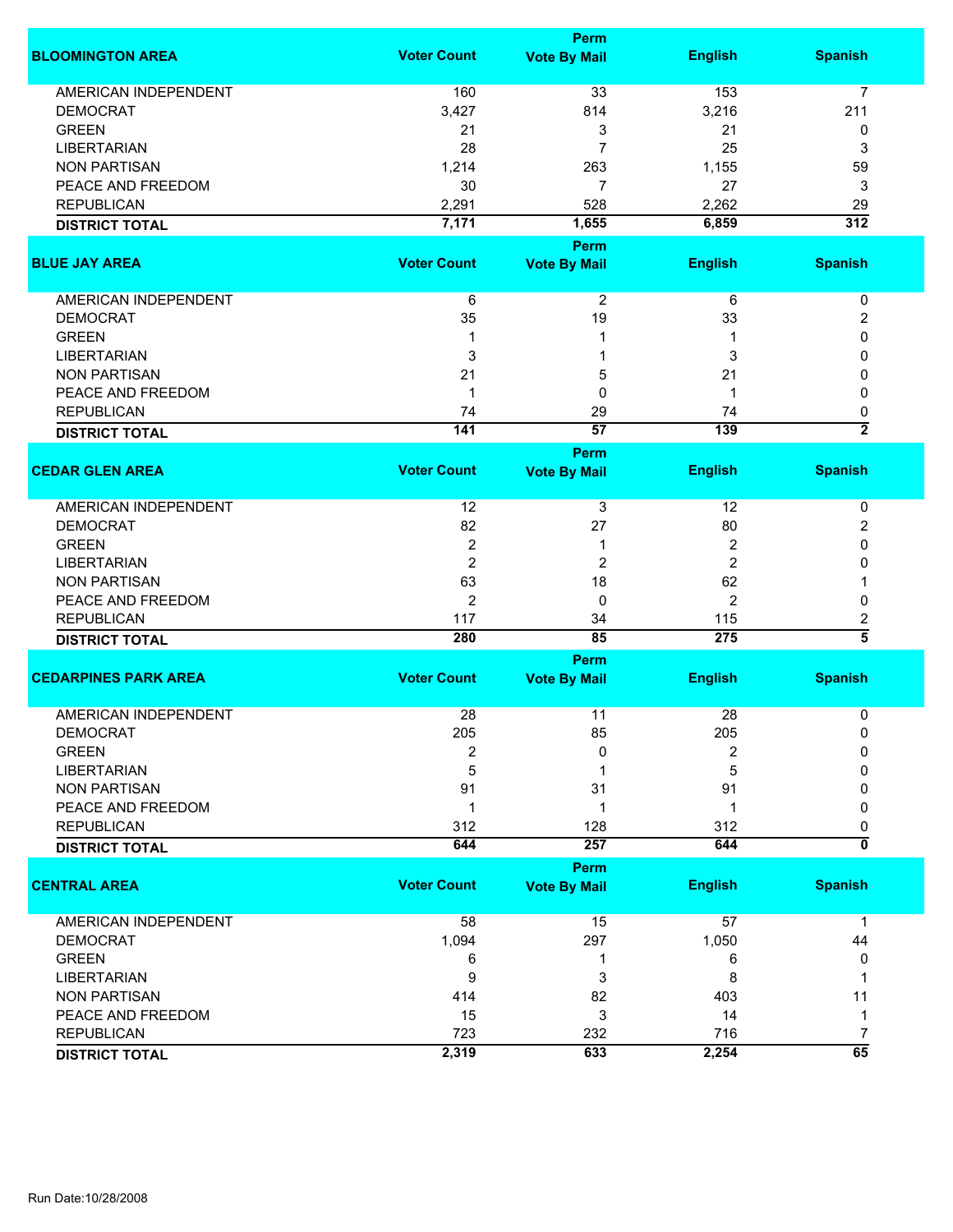|                             |                         | Perm                        |                         |                         |
|-----------------------------|-------------------------|-----------------------------|-------------------------|-------------------------|
| <b>CIMA AREA</b>            | <b>Voter Count</b>      | <b>Vote By Mail</b>         | <b>English</b>          | <b>Spanish</b>          |
| <b>DEMOCRAT</b>             | 3                       | 1                           | 3                       | 0                       |
| <b>NON PARTISAN</b>         | 3                       | 2                           | 3                       | 0                       |
| <b>REPUBLICAN</b>           | 2                       |                             | 2                       | 0                       |
| <b>DISTRICT TOTAL</b>       | $\overline{\mathbf{8}}$ | 4                           | $\overline{\mathbf{8}}$ | $\overline{\mathbf{0}}$ |
|                             |                         | Perm                        |                         |                         |
| <b>CRAFTON AREA</b>         | <b>Voter Count</b>      | <b>Vote By Mail</b>         | <b>English</b>          | <b>Spanish</b>          |
| <b>AMERICAN INDEPENDENT</b> | 39                      | 11                          | 38                      | 1                       |
| <b>DEMOCRAT</b>             | 386                     | 135                         | 380                     | 6                       |
| <b>GREEN</b>                | 5                       | 1                           | 5                       | 0                       |
| <b>LIBERTARIAN</b>          | 3                       | 3                           | 3                       | 0                       |
| <b>NON PARTISAN</b>         | 236                     | 78                          | 234                     | 2                       |
| PEACE AND FREEDOM           | 2                       | 1                           | 2                       | $\Omega$                |
| <b>REPUBLICAN</b>           | 621                     | 270                         | 621                     | 0                       |
| <b>DISTRICT TOTAL</b>       | 1,292                   | 499                         | 1,283                   | 9                       |
|                             |                         | Perm                        |                         |                         |
| <b>CRESTLINE AREA</b>       | <b>Voter Count</b>      | <b>Vote By Mail</b>         | <b>English</b>          | <b>Spanish</b>          |
| <b>AMERICAN INDEPENDENT</b> | 167                     | 56                          | 167                     | 0                       |
| <b>DEMOCRAT</b>             | 1,372                   | 566                         | 1,367                   | 5                       |
| <b>GREEN</b>                | 33                      | 10                          | 32                      |                         |
| <b>LIBERTARIAN</b>          | 42                      | 15                          | 42                      | 0                       |
| <b>NON PARTISAN</b>         | 792                     | 260                         | 791                     |                         |
| PEACE AND FREEDOM           | 12                      | 4                           | 12                      | 0                       |
| <b>REPUBLICAN</b>           | 2,334                   | 981                         | 2,329                   | 5                       |
|                             | 4,752                   | 1,892                       | 4,740                   | $\overline{12}$         |
| <b>DISTRICT TOTAL</b>       |                         |                             |                         |                         |
| <b>DAGGETT AREA</b>         | <b>Voter Count</b>      | Perm<br><b>Vote By Mail</b> | <b>English</b>          | <b>Spanish</b>          |
| AMERICAN INDEPENDENT        | 11                      | 9                           | 11                      | 0                       |
| <b>DEMOCRAT</b>             | 74                      | 64                          | 73                      |                         |
| <b>LIBERTARIAN</b>          | 3                       | 2                           | 3                       | 0                       |
| <b>NON PARTISAN</b>         | 40                      | 26                          | 40                      | 0                       |
| PEACE AND FREEDOM           |                         | 1                           | 1                       | 0                       |
| <b>REPUBLICAN</b>           | 81                      | 62                          | 81                      | 0                       |
| <b>DISTRICT TOTAL</b>       | 210                     | 164                         | 209                     | $\overline{1}$          |
|                             |                         | Perm                        |                         |                         |
| <b>DEL ROSA AREA</b>        | <b>Voter Count</b>      | <b>Vote By Mail</b>         | <b>English</b>          | <b>Spanish</b>          |
| AMERICAN INDEPENDENT        | $134$                   | 61                          | 134                     | 0                       |
| <b>DEMOCRAT</b>             | 2,043                   | 881                         | 2,002                   | 41                      |
| <b>GREEN</b>                | 13                      | 5                           | 13                      | 0                       |
| <b>LIBERTARIAN</b>          | 10                      | 3                           | 10                      | 0                       |
| <b>NON PARTISAN</b>         | 695                     | 233                         | 688                     | 7                       |
| PEACE AND FREEDOM           | 14                      | 5                           | 14                      | 0                       |
| <b>REPUBLICAN</b>           | 1,602                   | 740                         | 1,592                   | 10                      |
| <b>DISTRICT TOTAL</b>       | 4,511                   | 1,928                       | 4,453                   | $\overline{58}$         |
|                             |                         | Perm                        |                         |                         |
| <b>DEVORE AREA</b>          | <b>Voter Count</b>      | <b>Vote By Mail</b>         | <b>English</b>          | <b>Spanish</b>          |
| AMERICAN INDEPENDENT        | 37                      | 16                          | 37                      | $\pmb{0}$               |
| <b>DEMOCRAT</b>             | 335                     | 168                         | 333                     | $\overline{2}$          |
| <b>GREEN</b>                | 5                       | 1                           | 5                       | 0                       |
| <b>LIBERTARIAN</b>          | 3                       | 1                           | 3                       | 0                       |
| <b>NON PARTISAN</b>         | 198                     | 95                          | 197                     |                         |
| PEACE AND FREEDOM           | 1                       | 0                           | -1                      | 0                       |
| <b>REPUBLICAN</b>           | 591                     | 282                         | 590                     |                         |
| <b>DISTRICT TOTAL</b>       | 1,170                   | 563                         | 1,166                   | 4                       |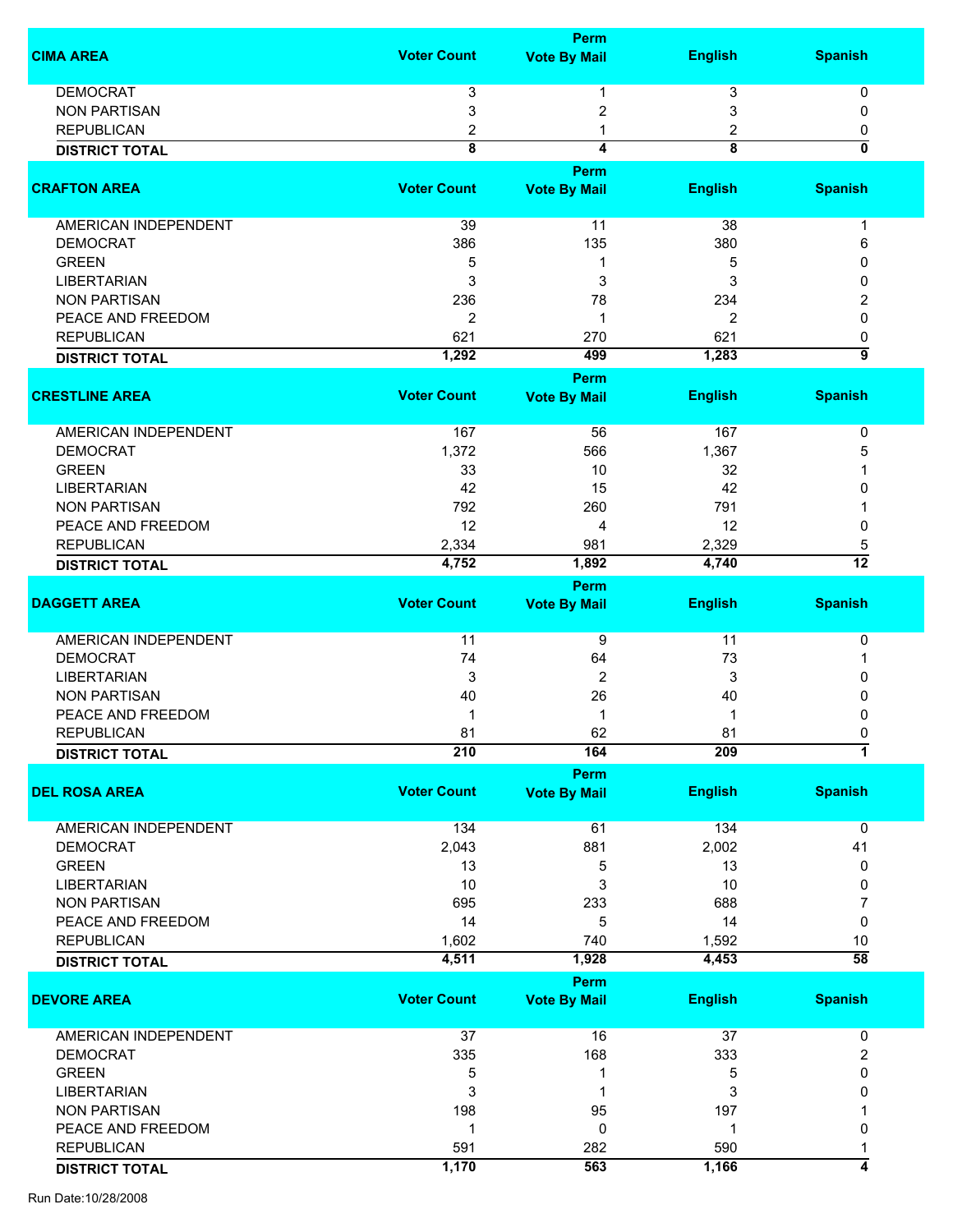|                                   |                              | Perm                        |                     |                              |
|-----------------------------------|------------------------------|-----------------------------|---------------------|------------------------------|
| <b>APPLE VALLEY EAST AREA</b>     | <b>Voter Count</b>           | <b>Vote By Mail</b>         | <b>English</b>      | <b>Spanish</b>               |
| <b>AMERICAN INDEPENDENT</b>       |                              | 32                          | 85                  | $\mathbf 0$                  |
|                                   | 85                           |                             |                     |                              |
| <b>DEMOCRAT</b>                   | 563                          | 205                         | 553                 | 10                           |
| <b>GREEN</b>                      | 5                            | 1                           | 5                   | 0                            |
| <b>LIBERTARIAN</b>                | 16                           | 7                           | 16                  | 0                            |
| <b>NON PARTISAN</b>               | 459                          | 141                         | 456                 | 3                            |
| PEACE AND FREEDOM                 | 5                            | 1                           | 3                   | 2                            |
| <b>REPUBLICAN</b>                 | 1,092                        | 434                         | 1,091               | 1                            |
| <b>DISTRICT TOTAL</b>             | 2,225                        | 821                         | 2,209               | $\overline{16}$              |
|                                   |                              | Perm                        |                     |                              |
| <b>BARSTOW EAST AREA</b>          | <b>Voter Count</b>           | <b>Vote By Mail</b>         | <b>English</b>      | <b>Spanish</b>               |
| AMERICAN INDEPENDENT              | $\mathbf 1$                  | 0                           | 1                   | 0                            |
| <b>DEMOCRAT</b>                   | 21                           | 8                           | 21                  | 0                            |
| <b>LIBERTARIAN</b>                |                              | 0                           |                     | 0                            |
| <b>NON PARTISAN</b>               | 9                            | 4                           | 9                   | 0                            |
| <b>REPUBLICAN</b>                 | 50                           | 30                          | 50                  | 0                            |
| <b>DISTRICT TOTAL</b>             | $\overline{82}$              | 42                          | $\overline{82}$     | 0                            |
|                                   |                              | Perm                        |                     |                              |
| <b>EL MIRAGE AREA</b>             | <b>Voter Count</b>           | <b>Vote By Mail</b>         | <b>English</b>      | <b>Spanish</b>               |
|                                   |                              |                             |                     |                              |
| AMERICAN INDEPENDENT              | 13                           | 5                           | 12                  | 1                            |
| <b>DEMOCRAT</b>                   | 85                           | 34                          | 81                  | 4                            |
| <b>LIBERTARIAN</b>                | 5                            | 2                           | 5                   | 0                            |
| <b>NON PARTISAN</b>               | 69                           | 15                          | 68                  |                              |
| PEACE AND FREEDOM                 | 3                            | $\overline{2}$              | 3                   | 0                            |
| <b>REPUBLICAN</b>                 | 143                          | 57                          | 141                 | $\overline{\mathbf{c}}$      |
| <b>DISTRICT TOTAL</b>             | 318                          | 115                         | 310                 | $\overline{\bf 8}$           |
|                                   |                              | Perm                        |                     |                              |
| <b>HIGHLAND EAST AREA</b>         | <b>Voter Count</b>           | <b>Vote By Mail</b>         | <b>English</b>      | <b>Spanish</b>               |
|                                   |                              |                             |                     |                              |
| <b>NON PARTISAN</b>               | 0<br>$\overline{\mathbf{0}}$ | 0<br>$\overline{0}$         | 0<br>$\overline{0}$ | 0<br>$\overline{\mathbf{0}}$ |
| <b>DISTRICT TOTAL</b>             |                              |                             |                     |                              |
| <b>TWENTYNINE PALMS EAST AREA</b> | <b>Voter Count</b>           | Perm<br><b>Vote By Mail</b> | <b>English</b>      | <b>Spanish</b>               |
|                                   |                              |                             |                     |                              |
| <b>AMERICAN INDEPENDENT</b>       | 29                           | 13                          | 29                  | 0                            |
| <b>DEMOCRAT</b>                   | 202                          | 97                          | 201                 |                              |
| <b>GREEN</b>                      | 4                            | 3                           | 4                   | 0                            |
| <b>NON PARTISAN</b>               | 113                          | 36                          | 113                 | 0                            |
| <b>REPUBLICAN</b>                 | 165                          | 64                          | 165                 | 0                            |
| <b>DISTRICT TOTAL</b>             | 513                          | 213                         | 512                 | $\overline{\mathbf{1}}$      |
|                                   |                              | Perm                        |                     |                              |
| <b>ENCHANTMENT AREA</b>           | <b>Voter Count</b>           | <b>Vote By Mail</b>         | <b>English</b>      | <b>Spanish</b>               |
|                                   |                              |                             |                     |                              |
| <b>AMERICAN INDEPENDENT</b>       | 37                           | 11                          | 37                  | 0                            |
| <b>DEMOCRAT</b>                   | 279                          | 100                         | 276                 | 3                            |
| <b>GREEN</b>                      | 5                            | 2                           | 5                   | 0                            |
| <b>LIBERTARIAN</b>                | 4                            | 1                           | 4                   | $\mathbf{0}$                 |
| <b>NON PARTISAN</b>               | 164                          | 55                          | 164                 | 0                            |
| PEACE AND FREEDOM                 | 2                            | 0                           | 2                   | 0                            |
| <b>REPUBLICAN</b>                 | 432                          | 154                         | 432                 | 0                            |
| <b>DISTRICT TOTAL</b>             | 923                          | 323                         | 920                 | $\overline{\mathbf{3}}$      |
|                                   |                              | Perm                        |                     |                              |
| <b>ETIWANDA AREA</b>              | <b>Voter Count</b>           | <b>Vote By Mail</b>         | <b>English</b>      | <b>Spanish</b>               |
| <b>NON PARTISAN</b>               |                              |                             |                     |                              |
|                                   | 0                            | 0                           | 0                   | $\mathbf 0$                  |
| <b>REPUBLICAN</b>                 | 10                           | 9                           | 10                  | 0                            |
| <b>DISTRICT TOTAL</b>             | $\overline{10}$              | $\overline{9}$              | 10                  | 0                            |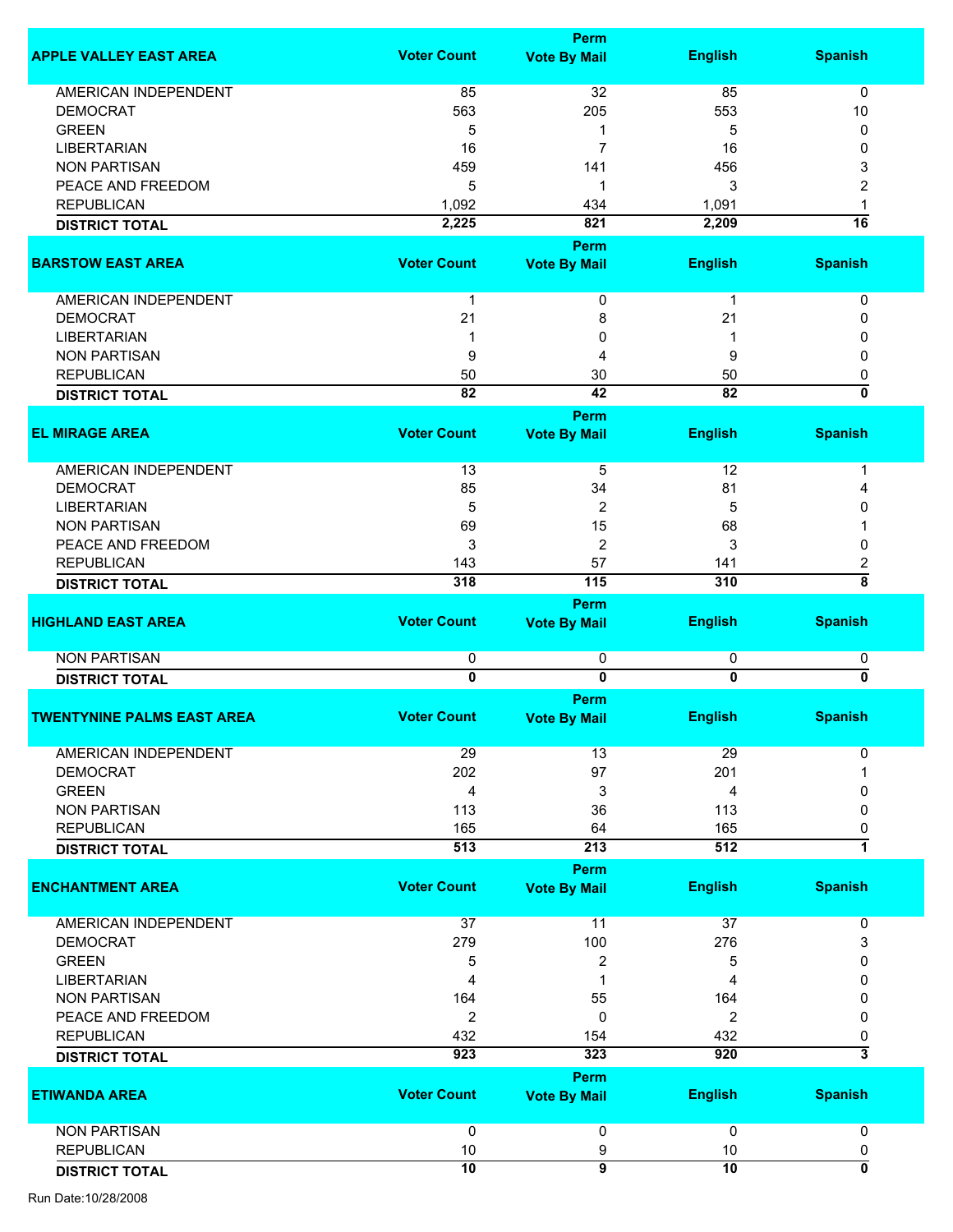|                                        |                    | <b>Perm</b>         |                 |                                |
|----------------------------------------|--------------------|---------------------|-----------------|--------------------------------|
| <b>ESSEX AREA</b>                      | <b>Voter Count</b> | <b>Vote By Mail</b> | <b>English</b>  | <b>Spanish</b>                 |
| <b>AMERICAN INDEPENDENT</b>            | $\overline{2}$     | 1                   | 2               | 0                              |
|                                        |                    |                     |                 |                                |
| <b>DEMOCRAT</b>                        | 5                  | 5                   | 5               | 0                              |
| <b>GREEN</b>                           |                    |                     |                 | 0                              |
| <b>NON PARTISAN</b>                    | 3                  | 3                   | 3               | 0                              |
| <b>REPUBLICAN</b>                      | 6                  | 6                   | 6               | 0                              |
| <b>DISTRICT TOTAL</b>                  | $\overline{17}$    | $\overline{16}$     | $\overline{17}$ | $\overline{\mathbf{0}}$        |
|                                        |                    | Perm                |                 |                                |
| <b>FLAMINGO HEIGHTS AREA</b>           | <b>Voter Count</b> | <b>Vote By Mail</b> | <b>English</b>  | <b>Spanish</b>                 |
| AMERICAN INDEPENDENT                   | 31                 | 13                  | 31              | 0                              |
| <b>DEMOCRAT</b>                        | 230                | 97                  | 228             | 2                              |
| <b>GREEN</b>                           | 5                  | 1                   | 5               | 0                              |
| <b>LIBERTARIAN</b>                     |                    | 1                   |                 | 0                              |
|                                        | 5                  |                     | 5               |                                |
| <b>NON PARTISAN</b>                    | 145                | 56                  | 145             | 0                              |
| <b>REPUBLICAN</b>                      | 261                | 101                 | 261             | 0                              |
| <b>DISTRICT TOTAL</b>                  | 677                | 269                 | 675             | $\overline{2}$                 |
|                                        | <b>Voter Count</b> | Perm                |                 |                                |
| <b>FOREST HOME AREA</b>                |                    | <b>Vote By Mail</b> | <b>English</b>  | <b>Spanish</b>                 |
| AMERICAN INDEPENDENT                   | 30                 | 9                   | 30              | 0                              |
| <b>DEMOCRAT</b>                        | 236                | 78                  | 236             | 0                              |
| <b>GREEN</b>                           | 9                  | 4                   | 9               | 0                              |
| <b>LIBERTARIAN</b>                     | 6                  | 3                   | 6               | 0                              |
| <b>NON PARTISAN</b>                    | 146                | 43                  | 145             |                                |
| PEACE AND FREEDOM                      | 5                  | 1                   | 5               | 0                              |
| <b>REPUBLICAN</b>                      | 336                | 113                 | 336             |                                |
|                                        | 768                | 251                 | 767             | 0<br>7                         |
| <b>DISTRICT TOTAL</b>                  |                    | <b>Perm</b>         |                 |                                |
| <b>GREEN VALLEY LAKE AREA</b>          | <b>Voter Count</b> | <b>Vote By Mail</b> | <b>English</b>  | <b>Spanish</b>                 |
|                                        |                    |                     |                 |                                |
| <b>AMERICAN INDEPENDENT</b>            | 14                 | 2                   | 14              | 0                              |
| <b>DEMOCRAT</b>                        | 68                 | 24                  | 68              | 0                              |
| <b>GREEN</b>                           | 3                  | 0                   | 3               | 0                              |
| <b>LIBERTARIAN</b>                     | 5                  | 0                   | 5               | 0                              |
| <b>NON PARTISAN</b>                    | 45                 | 9                   | 45              | 0                              |
| <b>REPUBLICAN</b>                      | 143                | 58                  | 143             | 0                              |
| <b>DISTRICT TOTAL</b>                  | 278                | $\overline{93}$     | 278             | 0                              |
|                                        |                    | <b>Perm</b>         |                 |                                |
| <b>HAVASU LAKE AREA</b>                | <b>Voter Count</b> | <b>Vote By Mail</b> | <b>English</b>  | <b>Spanish</b>                 |
| AMERICAN INDEPENDENT                   | 4                  | 4                   | 4               | 0                              |
|                                        |                    |                     |                 | 0                              |
| <b>DEMOCRAT</b><br><b>NON PARTISAN</b> | 56                 | 54                  | 56              |                                |
|                                        | 21                 | 19                  | 21              | 0                              |
| <b>REPUBLICAN</b>                      | 61                 | 53                  | 61              | 0<br>$\overline{\mathfrak{o}}$ |
| <b>DISTRICT TOTAL</b>                  | 142                | 130                 | 142             |                                |
|                                        |                    | Perm                |                 |                                |
| <b>HELENDALE AREA</b>                  | <b>Voter Count</b> | <b>Vote By Mail</b> | <b>English</b>  | <b>Spanish</b>                 |
| <b>AMERICAN INDEPENDENT</b>            | 106                | 46                  | 106             | 0                              |
| <b>DEMOCRAT</b>                        | 894                | 367                 | 891             | 3                              |
| <b>GREEN</b>                           | 3                  | 2                   | 3               | 0                              |
| <b>LIBERTARIAN</b>                     | 23                 | 8                   | 23              | 0                              |
| <b>NON PARTISAN</b>                    | 450                | 164                 | 450             | 0                              |
|                                        |                    |                     |                 |                                |
| PEACE AND FREEDOM                      | 3                  | 1                   | 3               | 0                              |
| <b>REPUBLICAN</b>                      | 1,755              | 797                 | 1,750           | 5                              |
| <b>DISTRICT TOTAL</b>                  | 3,234              | 1,385               | 3,226           | $\overline{\bf 8}$             |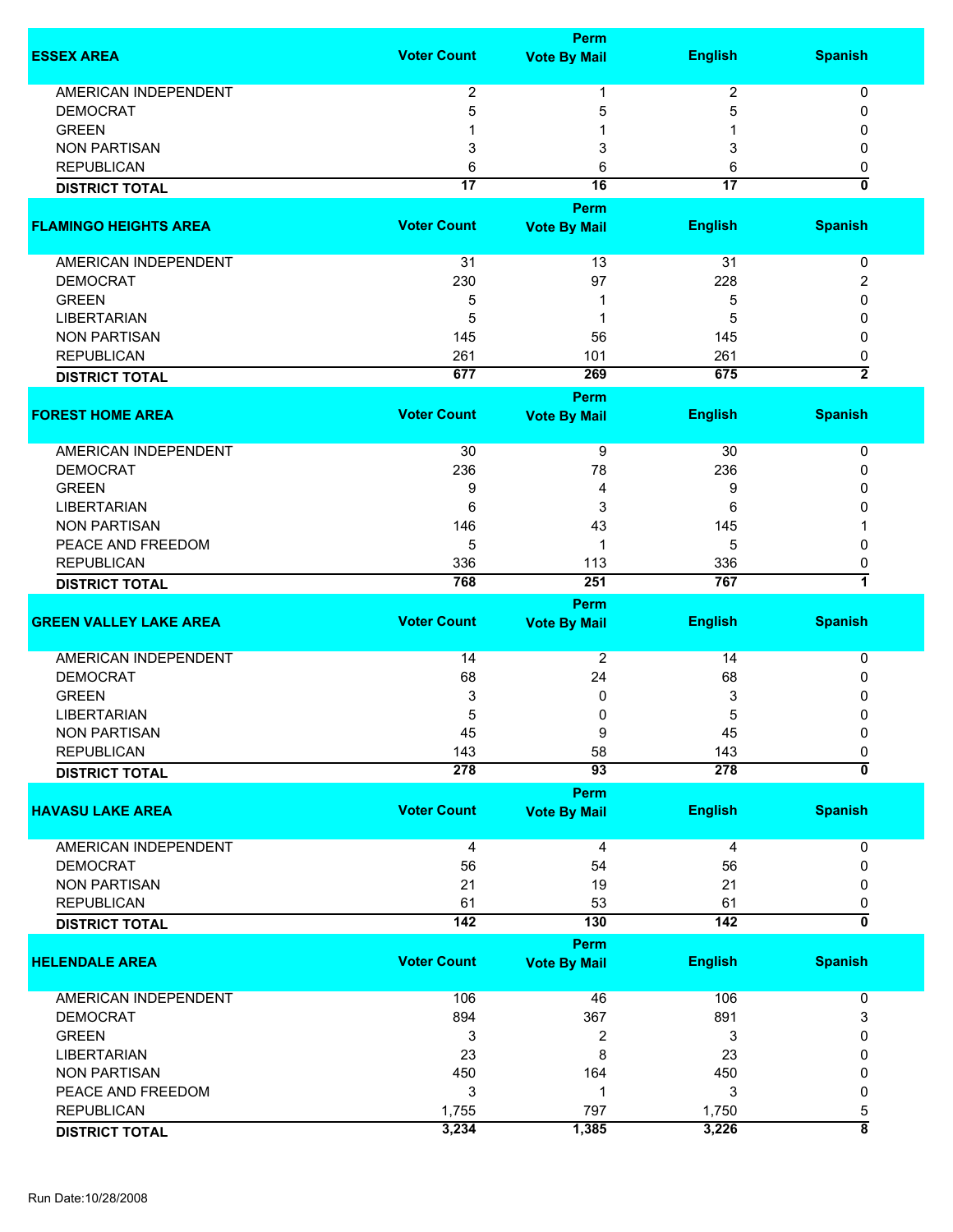|                             |                    | <b>Perm</b>             |                  |                                |
|-----------------------------|--------------------|-------------------------|------------------|--------------------------------|
| <b>HINKLEY AREA</b>         | <b>Voter Count</b> | <b>Vote By Mail</b>     | <b>English</b>   | <b>Spanish</b>                 |
| AMERICAN INDEPENDENT        | 46                 | 17                      | 46               | 0                              |
| <b>DEMOCRAT</b>             | 254                | 96                      | 249              | 5                              |
| <b>GREEN</b>                | 4                  | 0                       | 4                | 0                              |
|                             |                    |                         |                  | 0                              |
| <b>LIBERTARIAN</b>          | 14                 | 7                       | 14               |                                |
| <b>NON PARTISAN</b>         | 154                | 57                      | 154              | 0                              |
| PEACE AND FREEDOM           | 1                  | 1                       | 1                | 0                              |
| <b>REPUBLICAN</b>           | 337                | 138                     | 337              | 0                              |
| <b>DISTRICT TOTAL</b>       | 810                | 316                     | 805              | 3                              |
|                             |                    | Perm                    |                  |                                |
| <b>FORT IRWIN AREA</b>      | <b>Voter Count</b> | <b>Vote By Mail</b>     | <b>English</b>   | <b>Spanish</b>                 |
|                             |                    |                         |                  |                                |
| AMERICAN INDEPENDENT        | 9                  | 3                       | 9                | 0                              |
| <b>DEMOCRAT</b>             | 256                | 117                     | 255              |                                |
| <b>LIBERTARIAN</b>          | 1                  | 1                       | 1                | O                              |
| <b>NON PARTISAN</b>         | 226                | 124                     | 226              | 0                              |
| PEACE AND FREEDOM           | 4                  | 0                       | 4                | 0                              |
| <b>REPUBLICAN</b>           | 223                | 114                     | 223              | 0                              |
| <b>DISTRICT TOTAL</b>       | 719                | 359                     | $\overline{718}$ | $\overline{1}$                 |
|                             |                    | <b>Perm</b>             |                  |                                |
| <b>IVANPAH AREA</b>         | <b>Voter Count</b> | <b>Vote By Mail</b>     | <b>English</b>   | <b>Spanish</b>                 |
|                             |                    |                         |                  |                                |
| <b>AMERICAN INDEPENDENT</b> | 1                  | 1                       |                  | 0                              |
| <b>DEMOCRAT</b>             | 5                  | 5                       | 5                | 0                              |
| <b>NON PARTISAN</b>         | 5                  | 5                       | 5                | 0                              |
| <b>REPUBLICAN</b>           | 3                  | 3                       | 3                | 0                              |
|                             | $\overline{14}$    | $\overline{14}$         | 14               | 0                              |
| <b>DISTRICT TOTAL</b>       |                    |                         |                  |                                |
| <b>JOHNSON VALLEY AREA</b>  | <b>Voter Count</b> | Perm                    |                  |                                |
|                             |                    | <b>Vote By Mail</b>     | <b>English</b>   | <b>Spanish</b>                 |
| <b>AMERICAN INDEPENDENT</b> | 8                  | 8                       | 8                | 0                              |
| <b>DEMOCRAT</b>             | 79                 | 73                      | 79               | 0                              |
| <b>GREEN</b>                | $\boldsymbol{2}$   | 2                       | 2                | 0                              |
| <b>LIBERTARIAN</b>          | $\overline{2}$     | 0                       | 2                | 0                              |
| <b>NON PARTISAN</b>         | 43                 | 32                      | 43               | 0                              |
| <b>REPUBLICAN</b>           | 97                 | 88                      | 97               | 0                              |
| <b>DISTRICT TOTAL</b>       | 231                | 203                     | 231              | $\overline{\mathfrak{o}}$      |
|                             |                    | Perm                    |                  |                                |
| <b>JOSHUA TREE AREA</b>     | <b>Voter Count</b> | <b>Vote By Mail</b>     | <b>English</b>   | <b>Spanish</b>                 |
|                             |                    |                         |                  |                                |
| <b>AMERICAN INDEPENDENT</b> | 192                | 83                      | 191              | 1                              |
| <b>DEMOCRAT</b>             | 1,466              | 653                     | 1,454            | 12                             |
| <b>GREEN</b>                | 39                 | 16                      | 39               | 0                              |
| <b>LIBERTARIAN</b>          | 37                 | 19                      | 37               | 0                              |
| <b>NON PARTISAN</b>         | 941                | 349                     | 941              | 0                              |
|                             |                    |                         |                  |                                |
| PEACE AND FREEDOM           | 14                 | $\overline{7}$          | 14               | 0                              |
| <b>REPUBLICAN</b>           | 1,593              | 758                     | 1,592            |                                |
| <b>DISTRICT TOTAL</b>       | 4,282              | 1,885                   | 4,268            | 14                             |
|                             |                    | Perm                    |                  |                                |
| <b>KELSO AREA</b>           | <b>Voter Count</b> | <b>Vote By Mail</b>     | <b>English</b>   | <b>Spanish</b>                 |
| <b>DEMOCRAT</b>             | 1                  | 0                       |                  | 0                              |
| <b>NON PARTISAN</b>         |                    |                         |                  | 0                              |
|                             | 1                  | 1                       |                  |                                |
| <b>REPUBLICAN</b>           | 2                  | 2                       | 2                | 0<br>$\overline{\mathfrak{o}}$ |
| <b>DISTRICT TOTAL</b>       | 4                  | $\overline{\mathbf{3}}$ | 4                |                                |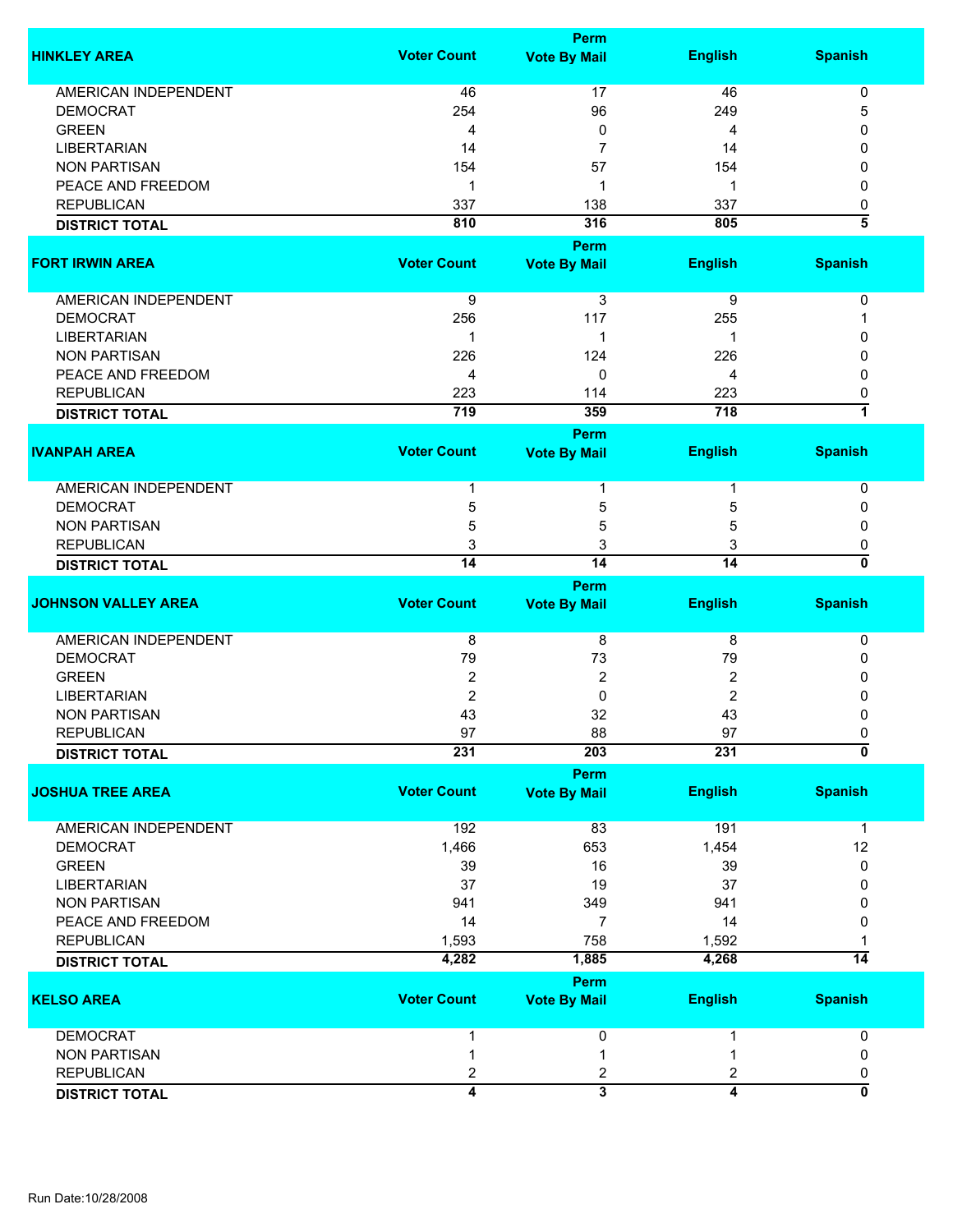|                             |                    | <b>Perm</b>             |                         |                           |
|-----------------------------|--------------------|-------------------------|-------------------------|---------------------------|
| <b>LAKE ARROWHEAD AREA</b>  | <b>Voter Count</b> | <b>Vote By Mail</b>     | <b>English</b>          | <b>Spanish</b>            |
| <b>AMERICAN INDEPENDENT</b> | 140                | 55                      | 140                     | 0                         |
| <b>DEMOCRAT</b>             | 1,203              | 522                     | 1,201                   | 2                         |
| <b>GREEN</b>                | 32                 | $\overline{7}$          | 32                      | 0                         |
| <b>LIBERTARIAN</b>          | 23                 | 10                      | 23                      | 0                         |
| <b>NON PARTISAN</b>         | 729                | 286                     | 729                     | 0                         |
| PEACE AND FREEDOM           | 9                  | 2                       | 9                       | 0                         |
| <b>REPUBLICAN</b>           | 3,002              | 1,517                   | 2,995                   | 7                         |
|                             |                    |                         |                         | 5                         |
| <b>DISTRICT TOTAL</b>       | 5,138              | 2,399                   | 5,129                   |                           |
|                             |                    | Perm                    |                         |                           |
| <b>LANDERS AREA</b>         | <b>Voter Count</b> | <b>Vote By Mail</b>     | <b>English</b>          | <b>Spanish</b>            |
| AMERICAN INDEPENDENT        | 71                 | 34                      | 71                      | 0                         |
| <b>DEMOCRAT</b>             | 400                | 160                     | 398                     | 2                         |
| <b>GREEN</b>                | 4                  | 2                       | 4                       | 0                         |
| <b>LIBERTARIAN</b>          | 10                 | 5                       | 10                      | 0                         |
| <b>NON PARTISAN</b>         |                    | 86                      |                         |                           |
|                             | 248                |                         | 247                     |                           |
| PEACE AND FREEDOM           | 1                  | 0                       | 1                       | 0                         |
| <b>REPUBLICAN</b>           | 436                | 194                     | 436                     | 0                         |
| <b>DISTRICT TOTAL</b>       | 1,170              | 481                     | 1,167                   | $\overline{\overline{3}}$ |
|                             |                    | <b>Perm</b>             |                         |                           |
| <b>LENWOOD AREA</b>         | <b>Voter Count</b> | <b>Vote By Mail</b>     | <b>English</b>          | <b>Spanish</b>            |
| <b>AMERICAN INDEPENDENT</b> | 121                | 34                      | 121                     | 0                         |
| <b>DEMOCRAT</b>             | 989                | 332                     | 973                     | 16                        |
| <b>GREEN</b>                | 5                  | 2                       | 5                       | 0                         |
| <b>LIBERTARIAN</b>          | 16                 | 5                       | 16                      | 0                         |
|                             |                    |                         |                         |                           |
| <b>NON PARTISAN</b>         | 528                | 141                     | 525                     | 3                         |
| PEACE AND FREEDOM           | $\overline{7}$     | 2                       | $\overline{7}$          | 0                         |
| <b>REPUBLICAN</b>           | 1,044              | 419                     | 1,042                   | 2                         |
| <b>DISTRICT TOTAL</b>       | 2,710              | 935                     | 2,689                   | $\overline{21}$           |
|                             |                    | Perm                    |                         |                           |
| <b>LUCERNE VALLEY AREA</b>  | <b>Voter Count</b> | <b>Vote By Mail</b>     | <b>English</b>          | <b>Spanish</b>            |
| <b>AMERICAN INDEPENDENT</b> | 154                | 57                      | 154                     | 0                         |
| <b>DEMOCRAT</b>             | 831                | 316                     | 819                     | 12                        |
| <b>GREEN</b>                | 19                 | 5                       | 19                      | $\Omega$                  |
| <b>LIBERTARIAN</b>          | 17                 | 3                       | 17                      | 0                         |
| <b>NON PARTISAN</b>         | 467                | 132                     | 466                     |                           |
| PEACE AND FREEDOM           |                    | -1                      |                         | 0                         |
|                             | 5                  |                         | 5                       |                           |
| <b>REPUBLICAN</b>           | 1,175              | 494                     | 1,164                   | 11                        |
| <b>DISTRICT TOTAL</b>       | 2,668              | 1,008                   | 2,644                   | $\overline{24}$           |
|                             |                    | Perm                    |                         |                           |
| <b>LUDLOW AREA</b>          | <b>Voter Count</b> | <b>Vote By Mail</b>     | <b>English</b>          | <b>Spanish</b>            |
| AMERICAN INDEPENDENT        | 3                  | 3                       | 3                       | 0                         |
| <b>NON PARTISAN</b>         | 0                  | 0                       | 0                       | 0                         |
| <b>REPUBLICAN</b>           | 4                  | 3                       | 4                       | 0                         |
| <b>DISTRICT TOTAL</b>       | $\overline{\tau}$  | $\overline{\mathbf{6}}$ | $\overline{\mathbf{7}}$ | 0                         |
|                             |                    |                         |                         |                           |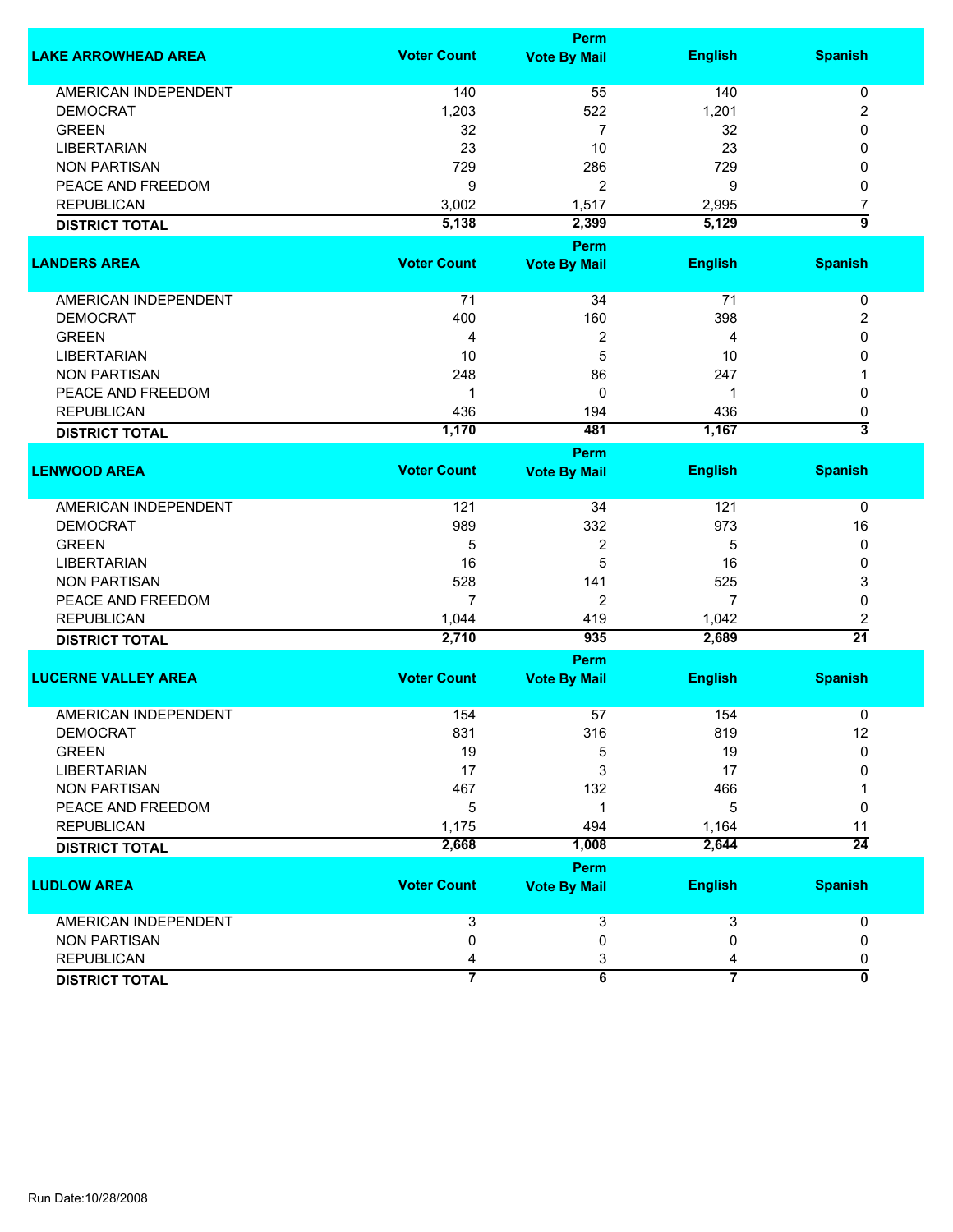|                             |                         | Perm                    |                         |                         |
|-----------------------------|-------------------------|-------------------------|-------------------------|-------------------------|
| <b>MENTONE AREA</b>         | <b>Voter Count</b>      | <b>Vote By Mail</b>     | <b>English</b>          | <b>Spanish</b>          |
|                             |                         |                         |                         |                         |
| <b>AMERICAN INDEPENDENT</b> | 112                     | 32                      | 112                     | $\mathbf 0$             |
| <b>DEMOCRAT</b>             | 1,098                   | 333                     | 1,084                   | 14                      |
| <b>GREEN</b>                | 8                       | 3                       | 8                       | 0                       |
| <b>LIBERTARIAN</b>          | 21                      | 4                       | 20                      |                         |
| <b>NON PARTISAN</b>         | 555                     | 147                     | 554                     |                         |
| PEACE AND FREEDOM           | $\overline{7}$          | 0                       | $\overline{7}$          | 0                       |
| <b>REPUBLICAN</b>           | 1,529                   | 549                     | 1,526                   | 3                       |
| <b>DISTRICT TOTAL</b>       | 3,330                   | 1,068                   | 3,311                   | $\overline{19}$         |
|                             |                         | Perm                    |                         |                         |
| <b>MISSION AREA</b>         | <b>Voter Count</b>      | <b>Vote By Mail</b>     | <b>English</b>          | <b>Spanish</b>          |
|                             |                         |                         |                         |                         |
| <b>AMERICAN INDEPENDENT</b> | $\overline{7}$          | 3                       | $\overline{7}$          | 0                       |
| <b>DEMOCRAT</b>             | 76                      | 66                      | 76                      | 0                       |
| <b>LIBERTARIAN</b>          | 1                       | 1                       | -1                      | 0                       |
| <b>NON PARTISAN</b>         | 42                      | 32                      | 42                      | 0                       |
| <b>REPUBLICAN</b>           | 127                     | 106                     | 125                     | $\overline{\mathbf{c}}$ |
| <b>DISTRICT TOTAL</b>       | 253                     | 208                     | 251                     | $\overline{2}$          |
|                             |                         | Perm                    |                         |                         |
| <b>MOJAVE RIVER AREA</b>    | <b>Voter Count</b>      | <b>Vote By Mail</b>     | <b>English</b>          | <b>Spanish</b>          |
|                             |                         |                         |                         |                         |
| <b>NON PARTISAN</b>         | 0                       | 0                       | 0                       | 0                       |
| <b>DISTRICT TOTAL</b>       | $\overline{\mathbf{0}}$ | $\overline{\mathbf{0}}$ | $\overline{\mathbf{0}}$ | 0                       |
|                             |                         | Perm                    |                         |                         |
| <b>MORONGO VALLEY AREA</b>  | <b>Voter Count</b>      | <b>Vote By Mail</b>     | <b>English</b>          | <b>Spanish</b>          |
| <b>AMERICAN INDEPENDENT</b> | 69                      | 23                      | 69                      | 0                       |
|                             |                         |                         |                         |                         |
| <b>DEMOCRAT</b>             | 624                     | 264                     | 621                     | 3                       |
| <b>GREEN</b>                | 9                       | 3                       | 9                       | 0                       |
| <b>LIBERTARIAN</b>          | 21                      | 5                       | 21                      | 0                       |
| <b>NON PARTISAN</b>         | 367                     | 120                     | 367                     | 0                       |
| PEACE AND FREEDOM           | $\overline{2}$          | 0                       | 2                       | 0                       |
| <b>REPUBLICAN</b>           | 796                     | 349                     | 792                     | 4                       |
| <b>DISTRICT TOTAL</b>       | 1,888                   | 764                     | 1,881                   | 7                       |
|                             |                         | Perm                    |                         |                         |
| <b>MOUNTAIN PASS AREA</b>   | <b>Voter Count</b>      | <b>Vote By Mail</b>     | <b>English</b>          | <b>Spanish</b>          |
| <b>DEMOCRAT</b>             |                         |                         |                         |                         |
|                             | 4                       | 3                       | 4                       | 0                       |
| <b>GREEN</b>                |                         |                         |                         | 0                       |
| <b>LIBERTARIAN</b>          |                         |                         |                         | <sup>0</sup>            |
| <b>NON PARTISAN</b>         | 6                       | 6                       | 6                       | 0                       |
| <b>REPUBLICAN</b>           | 5                       | 5                       | 5                       | 0                       |
| <b>DISTRICT TOTAL</b>       | $\overline{17}$         | 16                      | $\overline{17}$         | 0                       |
|                             |                         | Perm                    |                         |                         |
| <b>MT BALDY AREA</b>        | <b>Voter Count</b>      | <b>Vote By Mail</b>     | <b>English</b>          | <b>Spanish</b>          |
| AMERICAN INDEPENDENT        | 10                      | $\overline{c}$          | 10                      | 0                       |
| <b>DEMOCRAT</b>             | 123                     | 27                      | 121                     |                         |
|                             |                         |                         |                         | 2                       |
| <b>GREEN</b>                | 5                       | 0                       | 5                       | 0                       |
| <b>LIBERTARIAN</b>          | 4                       | 0                       | 4                       | 0                       |
| <b>NON PARTISAN</b>         | 50                      | 5                       | 50                      | 0                       |
| PEACE AND FREEDOM           | 1                       | 0                       | 1                       | 0                       |
| <b>REPUBLICAN</b>           | 121                     | 46                      | 121                     | 0                       |
| <b>DISTRICT TOTAL</b>       | 314                     | 80                      | 312                     | $\overline{2}$          |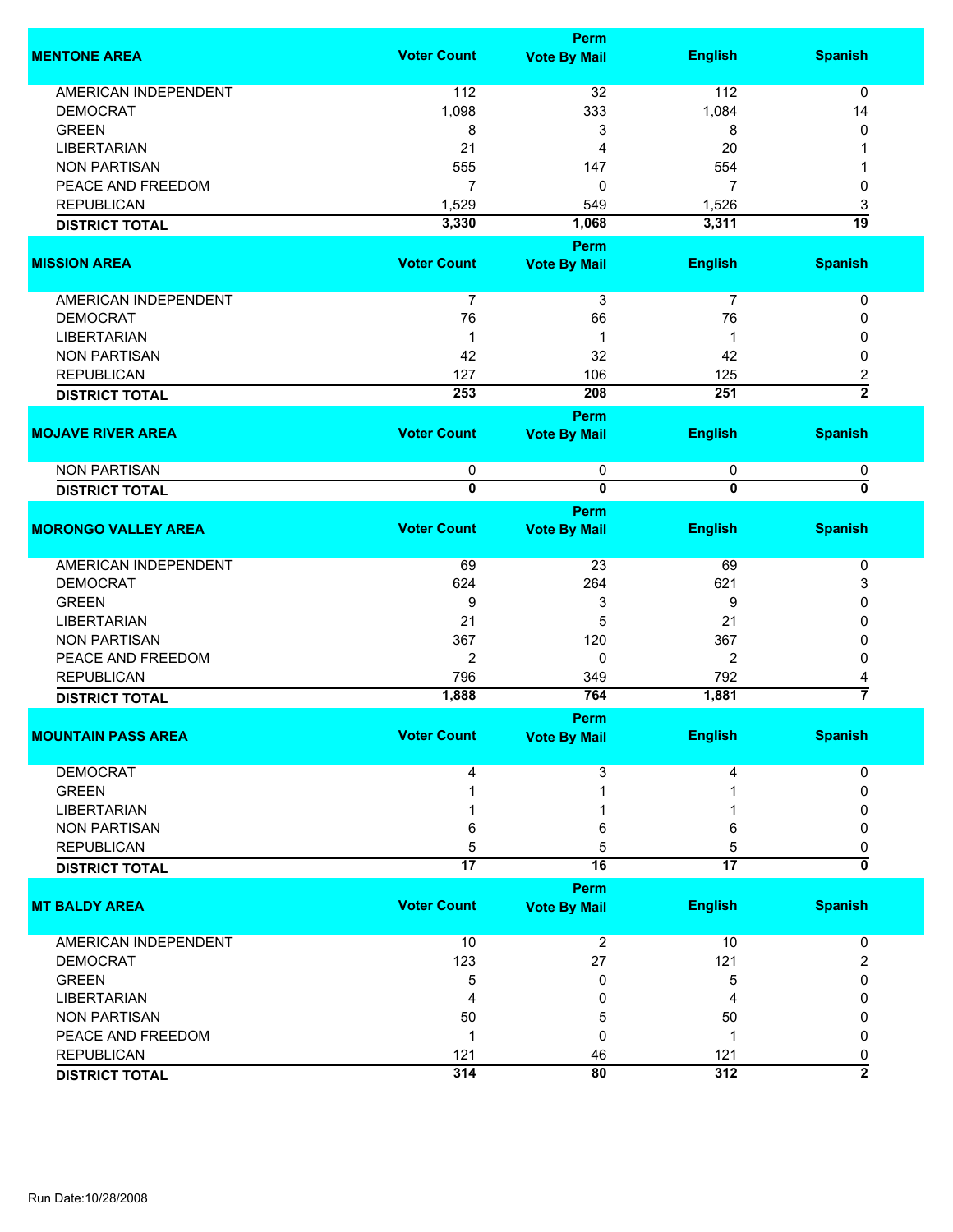|                              |                      | <b>Perm</b>         |                      |                      |
|------------------------------|----------------------|---------------------|----------------------|----------------------|
| <b>MUSCOY AREA</b>           | <b>Voter Count</b>   | <b>Vote By Mail</b> | <b>English</b>       | <b>Spanish</b>       |
| <b>AMERICAN INDEPENDENT</b>  | 90                   | 13                  | 89                   | $\mathbf 1$          |
| <b>DEMOCRAT</b>              | 1,484                | 313                 | 1,402                | 82                   |
| <b>GREEN</b>                 | 6                    | 2                   | 6                    | 0                    |
| <b>LIBERTARIAN</b>           | 17                   | 4                   | 16                   | 1                    |
| <b>NON PARTISAN</b>          | 620                  | 118                 | 598                  | 22                   |
| PEACE AND FREEDOM            | 26                   | 5                   | 26                   | 0                    |
| <b>REPUBLICAN</b>            | 994                  | 226                 | 990                  | 4                    |
|                              | 3,237                | 681                 | 3,127                | $\overline{110}$     |
| <b>DISTRICT TOTAL</b>        |                      |                     |                      |                      |
|                              |                      | Perm                |                      |                      |
| <b>NEWBERRY SPRINGS AREA</b> | <b>Voter Count</b>   | <b>Vote By Mail</b> | <b>English</b>       | <b>Spanish</b>       |
| AMERICAN INDEPENDENT         | 46                   | 8                   | 46                   | 0                    |
| <b>DEMOCRAT</b>              | 334                  | 100                 | 327                  | 7                    |
| <b>GREEN</b>                 | 1                    | 0                   | 1                    | 0                    |
| <b>LIBERTARIAN</b>           | 10                   | 4                   | 10                   | 0                    |
| <b>NON PARTISAN</b>          | 202                  | 78                  | 201                  |                      |
| PEACE AND FREEDOM            | 1                    | 1                   | 1                    | 0                    |
| <b>REPUBLICAN</b>            | 456                  | 160                 | 454                  |                      |
|                              |                      | 351                 | 1,040                | 2<br>$\overline{10}$ |
| <b>DISTRICT TOTAL</b>        | 1,050                |                     |                      |                      |
|                              |                      | <b>Perm</b>         |                      |                      |
| <b>BARSTOW NORTH AREA</b>    | <b>Voter Count</b>   | <b>Vote By Mail</b> | <b>English</b>       | <b>Spanish</b>       |
| <b>AMERICAN INDEPENDENT</b>  | 50                   | 15                  | 49                   | 1                    |
| <b>DEMOCRAT</b>              | 419                  | 127                 | 417                  | 2                    |
| <b>GREEN</b>                 | 6                    | 1                   | 6                    | 0                    |
| <b>LIBERTARIAN</b>           | $\overline{7}$       | 1                   | 7                    | 0                    |
| <b>NON PARTISAN</b>          | 235                  | 63                  | 235                  | 0                    |
| PEACE AND FREEDOM            | 4                    | 1                   | 4                    | 0                    |
| <b>REPUBLICAN</b>            | 457                  | 169                 | 454                  | 3                    |
|                              | 1,178                | 377                 | 1,172                | $\overline{6}$       |
| <b>DISTRICT TOTAL</b>        |                      |                     |                      |                      |
|                              |                      | Perm                |                      |                      |
| <b>CHINO NORTH AREA</b>      | <b>Voter Count</b>   | <b>Vote By Mail</b> | <b>English</b>       | <b>Spanish</b>       |
| <b>AMERICAN INDEPENDENT</b>  | 33                   | 7                   | 33                   | 0                    |
| <b>DEMOCRAT</b>              | 590                  | 156                 | 560                  | 30                   |
| <b>GREEN</b>                 | 5                    | 2                   | 5                    | $\Omega$             |
| <b>LIBERTARIAN</b>           | 8                    | 0                   | 8                    | 0                    |
| <b>NON PARTISAN</b>          | 281                  | 78                  | 278                  | 3                    |
| PEACE AND FREEDOM            | 5                    | 0                   | 5                    | 0                    |
| <b>REPUBLICAN</b>            | 718                  | 215                 | 718                  | 0                    |
| <b>DISTRICT TOTAL</b>        | 1,640                | 458                 | 1,607                | $\overline{33}$      |
|                              |                      | <b>Perm</b>         |                      |                      |
| <b>NEEDLES NORTH AREA</b>    | <b>Voter Count</b>   | <b>Vote By Mail</b> | <b>English</b>       | <b>Spanish</b>       |
| AMERICAN INDEPENDENT         | $\mathbf{1}$         | 1                   | $\mathbf{1}$         | 0                    |
| <b>DEMOCRAT</b>              | 12                   | 9                   | 12                   | 0                    |
| <b>NON PARTISAN</b>          | 4                    | 3                   | 4                    | 0                    |
| <b>REPUBLICAN</b>            |                      |                     |                      |                      |
|                              | 3<br>$\overline{20}$ | 3<br>16             | 3<br>$\overline{20}$ | 0<br>0               |
| <b>DISTRICT TOTAL</b>        |                      |                     |                      |                      |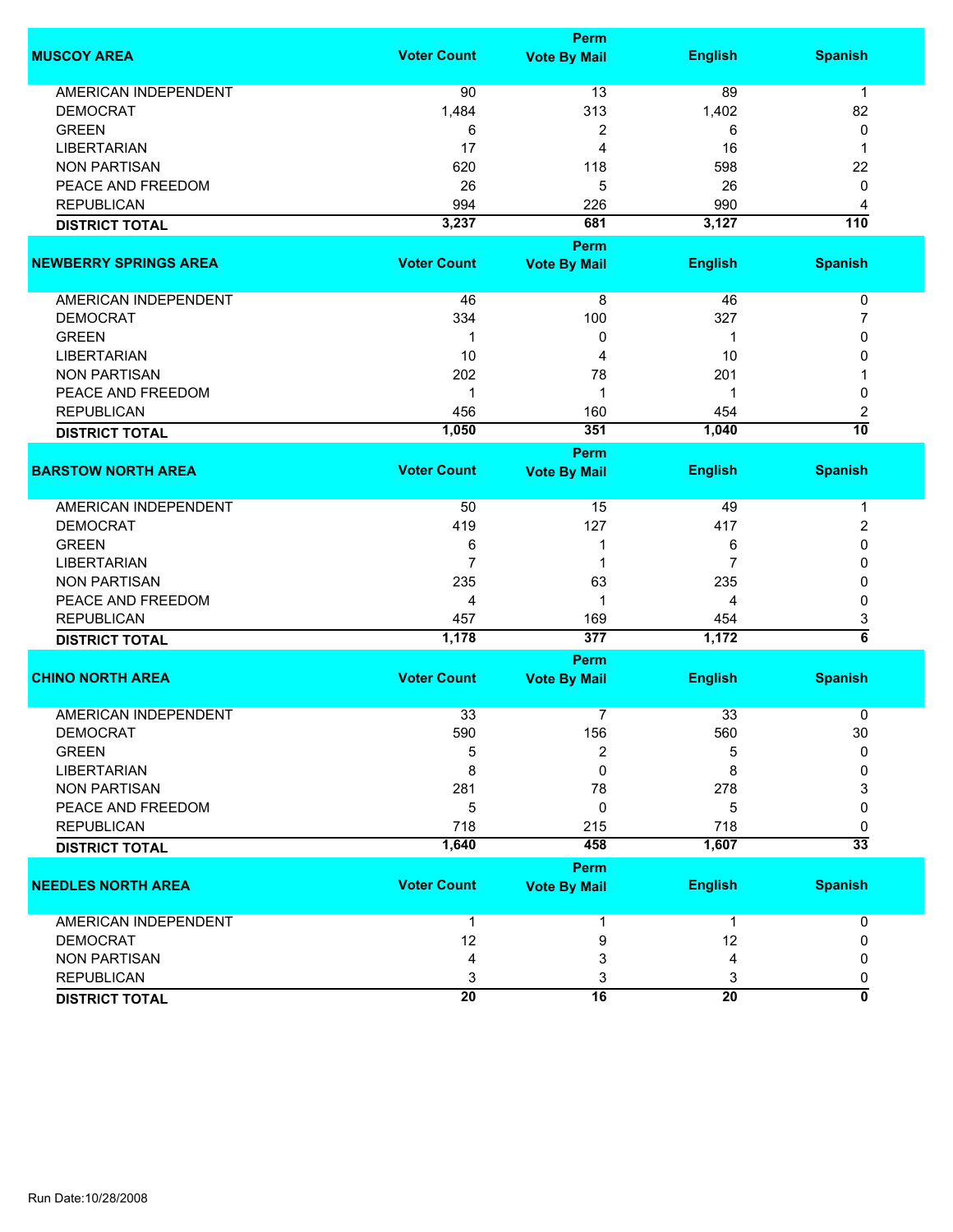|                                    |                    | Perm                               |                |                              |
|------------------------------------|--------------------|------------------------------------|----------------|------------------------------|
| <b>RIALTO NORTH AREA</b>           | <b>Voter Count</b> | <b>Vote By Mail</b>                | <b>English</b> | <b>Spanish</b>               |
| <b>AMERICAN INDEPENDENT</b>        | 67                 | 19                                 | 67             | 0                            |
| <b>DEMOCRAT</b>                    | 1,099              | 347                                | 1,079          | 20                           |
| <b>GREEN</b>                       | 1                  |                                    | 1              | 0                            |
| <b>LIBERTARIAN</b>                 | 11                 | 0<br>1                             |                |                              |
| <b>NON PARTISAN</b>                |                    |                                    | 11             | 0                            |
|                                    | 318                | 88                                 | 313            | 5                            |
| PEACE AND FREEDOM                  | 6                  | 0                                  | 6              | 0                            |
| <b>REPUBLICAN</b>                  | 904                | 363                                | 895            | 9                            |
| <b>DISTRICT TOTAL</b>              | 2,406              | 818                                | 2,372          | $\overline{34}$              |
| <b>TWENTYNINE PALMS NORTH AREA</b> | <b>Voter Count</b> | <b>Perm</b><br><b>Vote By Mail</b> | <b>English</b> | <b>Spanish</b>               |
|                                    |                    |                                    |                |                              |
| AMERICAN INDEPENDENT               | 30                 | 13                                 | 30             | 0                            |
| <b>DEMOCRAT</b>                    | 184                | 75                                 | 184            | 0                            |
| <b>GREEN</b>                       | 4                  | 1                                  | 4              | 0                            |
| <b>LIBERTARIAN</b>                 | 8                  | 6                                  | 8              | 0                            |
| <b>NON PARTISAN</b>                | 135                | 41                                 | 135            | 0                            |
| PEACE AND FREEDOM                  | 1                  | 0                                  | 1              | 0                            |
| <b>REPUBLICAN</b>                  | 234                | 102                                | 233            |                              |
| <b>DISTRICT TOTAL</b>              | 596                | 238                                | 595            | 1                            |
|                                    |                    | <b>Perm</b>                        |                |                              |
| <b>VICTORVILLE NORTH AREA</b>      | <b>Voter Count</b> | <b>Vote By Mail</b>                | <b>English</b> | <b>Spanish</b>               |
|                                    |                    |                                    |                |                              |
| <b>NON PARTISAN</b>                | 0                  | 0                                  | 0              | 0                            |
| <b>REPUBLICAN</b>                  | $\overline{c}$     | 2                                  | 2              | 0                            |
| <b>DISTRICT TOTAL</b>              | $\overline{2}$     | $\overline{2}$                     | $\overline{2}$ | 0                            |
|                                    |                    | Perm                               |                |                              |
| <b>RIMFOREST AREA</b>              | <b>Voter Count</b> | <b>Vote By Mail</b>                | <b>English</b> | <b>Spanish</b>               |
|                                    |                    |                                    |                |                              |
| AMERICAN INDEPENDENT               | 3                  | 0                                  | 3              | 0                            |
| <b>DEMOCRAT</b>                    | 60                 | 19                                 | 57             | 3                            |
| <b>LIBERTARIAN</b>                 | -1                 | 0                                  | 1              | 0                            |
| <b>NON PARTISAN</b>                | 40                 | 11                                 | 40             | 0                            |
| PEACE AND FREEDOM                  | 4                  | 1                                  | 4              | 0                            |
| <b>REPUBLICAN</b>                  | 136                | 54                                 | 136            | 0                            |
| <b>DISTRICT TOTAL</b>              | 244                | 85                                 | 241            | 3                            |
| <b>YUCAIPA NORTH AREA</b>          | <b>Voter Count</b> | <b>Perm</b><br><b>Vote By Mail</b> | <b>English</b> | <b>Spanish</b>               |
|                                    |                    |                                    |                |                              |
| <b>DEMOCRAT</b>                    | 8                  | 8                                  | 7              | 1                            |
| <b>NON PARTISAN</b>                | 5                  | 4                                  | 5              | 0                            |
| <b>REPUBLICAN</b>                  | 26                 | 23                                 | 26             | 0                            |
| <b>DISTRICT TOTAL</b>              | 39                 | $\overline{35}$                    | 38             | 7                            |
|                                    |                    | <b>Perm</b>                        |                |                              |
| <b>OAK GLEN AREA</b>               | <b>Voter Count</b> | <b>Vote By Mail</b>                | <b>English</b> | <b>Spanish</b>               |
| <b>AMERICAN INDEPENDENT</b>        | 11                 | 3                                  | 11             | 0                            |
| <b>DEMOCRAT</b>                    | 62                 | 31                                 | 61             |                              |
| <b>GREEN</b>                       | $\overline{2}$     | 2                                  | $\overline{2}$ | 0                            |
| <b>LIBERTARIAN</b>                 | 1                  | 1                                  |                |                              |
| <b>NON PARTISAN</b>                |                    |                                    |                | 0                            |
| PEACE AND FREEDOM                  | 59                 | 24                                 | 59             | 0                            |
| <b>REPUBLICAN</b>                  | 3                  | 0                                  | 3              | 0                            |
|                                    | 248                | 118<br>179                         | 248<br>385     | 0<br>$\overline{\mathbf{1}}$ |
| <b>DISTRICT TOTAL</b>              | 386                |                                    |                |                              |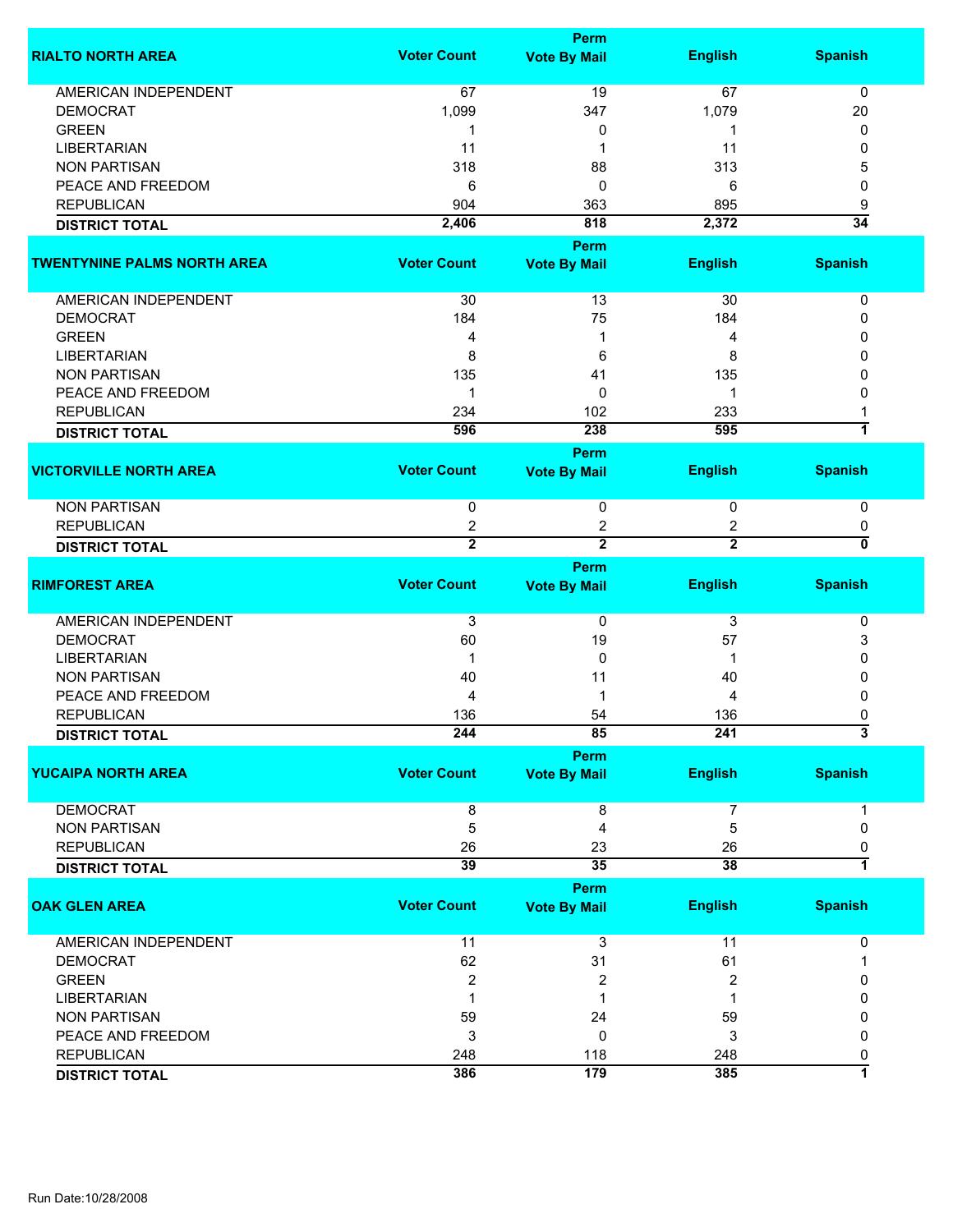|                             |                         | <b>Perm</b>                 |                |                           |
|-----------------------------|-------------------------|-----------------------------|----------------|---------------------------|
| <b>ORO GRANDE AREA</b>      | <b>Voter Count</b>      | <b>Vote By Mail</b>         | <b>English</b> | <b>Spanish</b>            |
| <b>AMERICAN INDEPENDENT</b> | 11                      | 10                          | 11             | 0                         |
| <b>DEMOCRAT</b>             | 106                     | 96                          | 104            | $\overline{\mathbf{c}}$   |
| <b>GREEN</b>                | 1                       |                             |                | 0                         |
| <b>LIBERTARIAN</b>          | 1                       | 1                           | 1              | 0                         |
| <b>NON PARTISAN</b>         | 70                      | 53                          | 69             |                           |
| PEACE AND FREEDOM           | $\boldsymbol{2}$        | 2                           | $\overline{c}$ | 0                         |
| <b>REPUBLICAN</b>           | 114                     | 90                          | 113            | 1                         |
| <b>DISTRICT TOTAL</b>       | 305                     | 253                         | 301            | $\overline{4}$            |
|                             |                         |                             |                |                           |
| <b>PATTON AREA</b>          | <b>Voter Count</b>      | Perm<br><b>Vote By Mail</b> | <b>English</b> | <b>Spanish</b>            |
| <b>AMERICAN INDEPENDENT</b> | $\boldsymbol{2}$        | $\boldsymbol{2}$            | $\overline{2}$ | 0                         |
| <b>DEMOCRAT</b>             | 21                      | 19                          | 21             | 0                         |
| <b>NON PARTISAN</b>         | 6                       | 6                           | 6              | 0                         |
| <b>REPUBLICAN</b>           | 6                       | 5                           | 6              | 0                         |
| <b>DISTRICT TOTAL</b>       | 35                      | $\overline{32}$             | 35             | $\overline{\mathfrak{o}}$ |
|                             |                         | Perm                        |                |                           |
| <b>PHELAN AREA</b>          | <b>Voter Count</b>      | <b>Vote By Mail</b>         | <b>English</b> | <b>Spanish</b>            |
|                             |                         |                             |                |                           |
| <b>AMERICAN INDEPENDENT</b> | 258                     | 75                          | 257            | 1                         |
| <b>DEMOCRAT</b>             | 1,574                   | 579                         | 1,549          | 25                        |
| <b>GREEN</b>                | 13                      | 3                           | 13             | 0                         |
| <b>LIBERTARIAN</b>          | 40                      | 8                           | 40             | 0                         |
| <b>NON PARTISAN</b>         | 1,081                   | 316                         | 1,076          | 5                         |
| PEACE AND FREEDOM           | 15                      | 6                           | 15             | 0                         |
| <b>REPUBLICAN</b>           | 2,831                   | 1,164                       | 2,823          | 8                         |
| <b>DISTRICT TOTAL</b>       | 5,812                   | 2,151                       | 5,773          | $\overline{39}$           |
|                             |                         | Perm                        |                |                           |
| <b>PINON HILLS AREA</b>     | <b>Voter Count</b>      | <b>Vote By Mail</b>         | <b>English</b> | <b>Spanish</b>            |
| <b>AMERICAN INDEPENDENT</b> | 135                     | 49                          | 135            | 0                         |
| <b>DEMOCRAT</b>             | 859                     | 345                         | 850            | 9                         |
| <b>GREEN</b>                | 16                      | 4                           | 16             | 0                         |
| <b>LIBERTARIAN</b>          | 42                      | 10                          | 42             | 0                         |
| <b>NON PARTISAN</b>         | 630                     | 207                         | 628            | 2                         |
| PEACE AND FREEDOM           | 10                      | 3                           | 10             | 0                         |
| <b>REPUBLICAN</b>           | 1,744                   | 719                         | 1,741          | 3                         |
| <b>DISTRICT TOTAL</b>       | 3,436                   | 1,337                       | 3,422          | $\overline{14}$           |
|                             |                         | Perm                        |                |                           |
| <b>PIONEER POINT AREA</b>   | <b>Voter Count</b>      | <b>Vote By Mail</b>         | <b>English</b> | <b>Spanish</b>            |
| <b>AMERICAN INDEPENDENT</b> | 27                      | 5                           | 27             | 0                         |
| <b>DEMOCRAT</b>             | 174                     | 50                          | 174            | 0                         |
| <b>GREEN</b>                | $\overline{\mathbf{c}}$ | 2                           | 2              | 0                         |
| <b>LIBERTARIAN</b>          | $\overline{7}$          | 0                           | $\overline{7}$ | 0                         |
| <b>NON PARTISAN</b>         | 94                      | 18                          | 94             | 0                         |
| <b>REPUBLICAN</b>           | 186                     | 63                          | 186            | 0                         |
|                             | 490                     | 138                         | 490            | ō                         |
| <b>DISTRICT TOTAL</b>       |                         |                             |                |                           |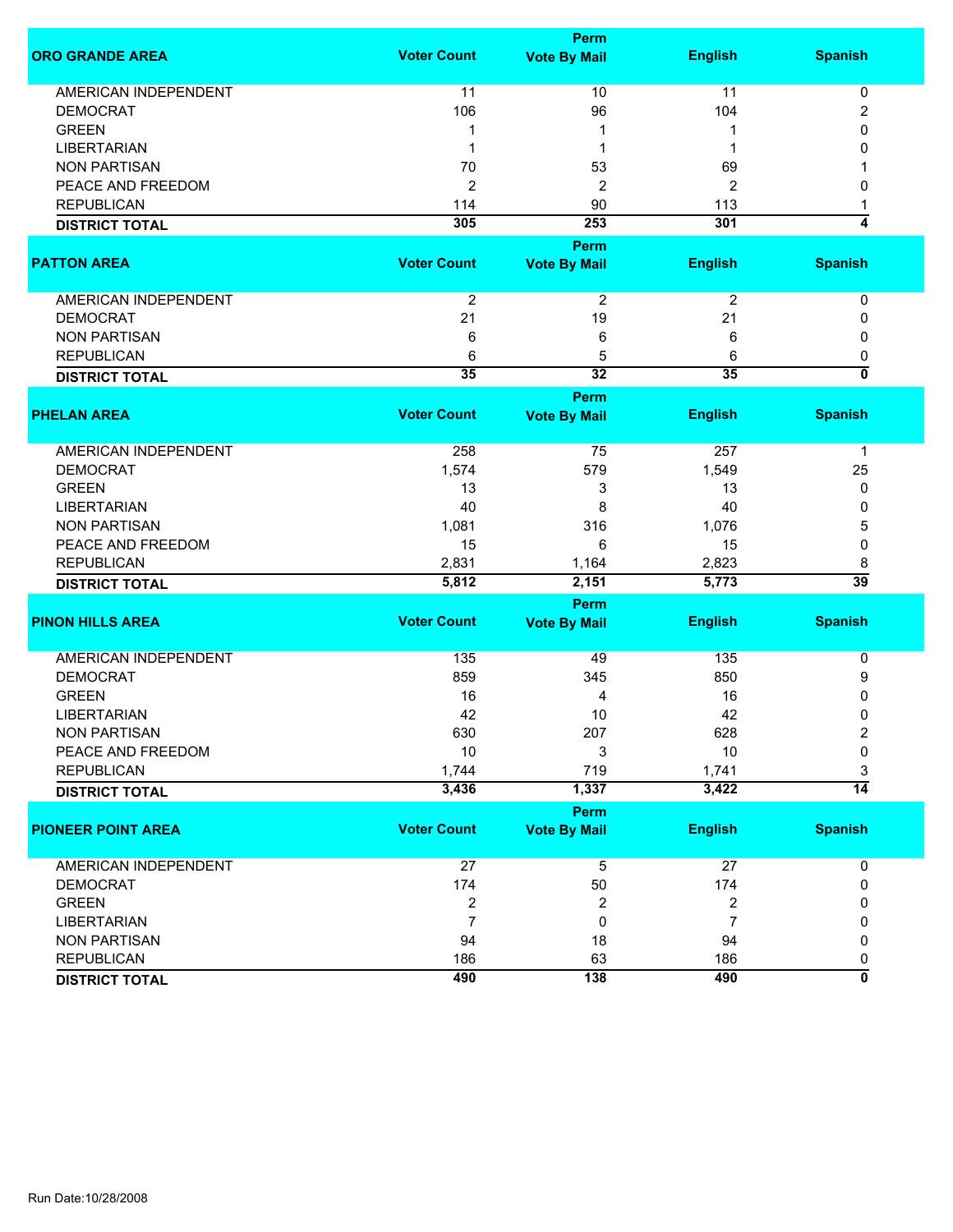|                                 |                           | <b>Perm</b>         |                |                                |
|---------------------------------|---------------------------|---------------------|----------------|--------------------------------|
| <b>PIONEERTOWN AREA</b>         | <b>Voter Count</b>        | <b>Vote By Mail</b> | <b>English</b> | <b>Spanish</b>                 |
| <b>AMERICAN INDEPENDENT</b>     | 25                        | 20                  | 25             | 0                              |
| <b>DEMOCRAT</b>                 | 121                       | 101                 | 121            | 0                              |
| <b>GREEN</b>                    | 1                         | 1                   | 1              | 0                              |
|                                 |                           |                     |                | 0                              |
| <b>LIBERTARIAN</b>              | 3                         | 3                   | 3              |                                |
| <b>NON PARTISAN</b>             | 75                        | 57                  | 75             | 0                              |
| PEACE AND FREEDOM               | 1                         | 0                   | 1              | 0                              |
| <b>REPUBLICAN</b>               | 169                       | 155                 | 169            | 0                              |
| <b>DISTRICT TOTAL</b>           | 395                       | 337                 | 395            | ō                              |
|                                 |                           | <b>Perm</b>         |                |                                |
| <b>RED MOUNTAIN AREA</b>        | <b>Voter Count</b>        | <b>Vote By Mail</b> | <b>English</b> | <b>Spanish</b>                 |
| AMERICAN INDEPENDENT            | $\ensuremath{\mathsf{3}}$ | $\mathbf{1}$        | 3              | 0                              |
| <b>DEMOCRAT</b>                 | 18                        | 17                  | 18             | 0                              |
| <b>LIBERTARIAN</b>              | 1                         | 1                   |                | 0                              |
| <b>NON PARTISAN</b>             | 5                         | 5                   | 5              | 0                              |
|                                 | 28                        | 26                  |                |                                |
| <b>REPUBLICAN</b>               |                           |                     | 28             | 0<br>$\overline{\mathfrak{o}}$ |
| <b>DISTRICT TOTAL</b>           | 55                        | 50                  | 55             |                                |
|                                 |                           | <b>Perm</b>         |                |                                |
| <b>RUNNING SPRINGS AREA</b>     | <b>Voter Count</b>        | <b>Vote By Mail</b> | <b>English</b> | <b>Spanish</b>                 |
| <b>AMERICAN INDEPENDENT</b>     | 102                       | 28                  | 102            | 0                              |
| <b>DEMOCRAT</b>                 | 886                       | 365                 | 884            | 2                              |
| <b>GREEN</b>                    | 30                        | 11                  | 30             | 0                              |
| <b>LIBERTARIAN</b>              | 22                        | 10                  | 22             | 0                              |
| <b>NON PARTISAN</b>             | 596                       | 186                 | 595            |                                |
| PEACE AND FREEDOM               | 4                         | 1                   | 4              | 0                              |
| <b>REPUBLICAN</b>               | 1,646                     | 620                 | 1,646          | 0                              |
|                                 | 3,286                     | 1,221               | 3,283          | $\overline{\mathbf{3}}$        |
| <b>DISTRICT TOTAL</b>           |                           |                     |                |                                |
|                                 |                           | <b>Perm</b>         |                |                                |
| <b>SAN ANTONIO HEIGHTS AREA</b> | <b>Voter Count</b>        | <b>Vote By Mail</b> | <b>English</b> | <b>Spanish</b>                 |
| <b>AMERICAN INDEPENDENT</b>     | 65                        | 21                  | 65             | 0                              |
| <b>DEMOCRAT</b>                 | 535                       | 166                 | 530            | 5                              |
| <b>GREEN</b>                    | 9                         | 2                   | 9              | 0                              |
| <b>LIBERTARIAN</b>              | 17                        | 7                   | 17             | 0                              |
| <b>NON PARTISAN</b>             | 412                       | 110                 | 412            | $\Omega$                       |
| PEACE AND FREEDOM               | 2                         | 0                   | 2              | 0                              |
| <b>REPUBLICAN</b>               | 1,273                     | 522                 | 1,271          | 2                              |
| <b>DISTRICT TOTAL</b>           | 2,313                     | 828                 | 2,306          | $\overline{7}$                 |
|                                 |                           |                     |                |                                |
|                                 |                           | Perm                |                |                                |
| <b>SEVEN OAKS AREA</b>          | <b>Voter Count</b>        | <b>Vote By Mail</b> | <b>English</b> | <b>Spanish</b>                 |
| <b>AMERICAN INDEPENDENT</b>     | 22                        | 11                  | 22             | 0                              |
| <b>DEMOCRAT</b>                 | 100                       | 42                  | 100            | 0                              |
| <b>GREEN</b>                    | 6                         | 3                   | 6              | 0                              |
| <b>LIBERTARIAN</b>              | $\overline{2}$            | 0                   | 2              | 0                              |
| <b>NON PARTISAN</b>             | 60                        | 20                  | 59             |                                |
| PEACE AND FREEDOM               | $\overline{2}$            | 0                   | 2              | 0                              |
| <b>REPUBLICAN</b>               | 192                       | 73                  | 191            |                                |
| <b>DISTRICT TOTAL</b>           | 384                       | 149                 | 382            | $\overline{2}$                 |
|                                 |                           |                     |                |                                |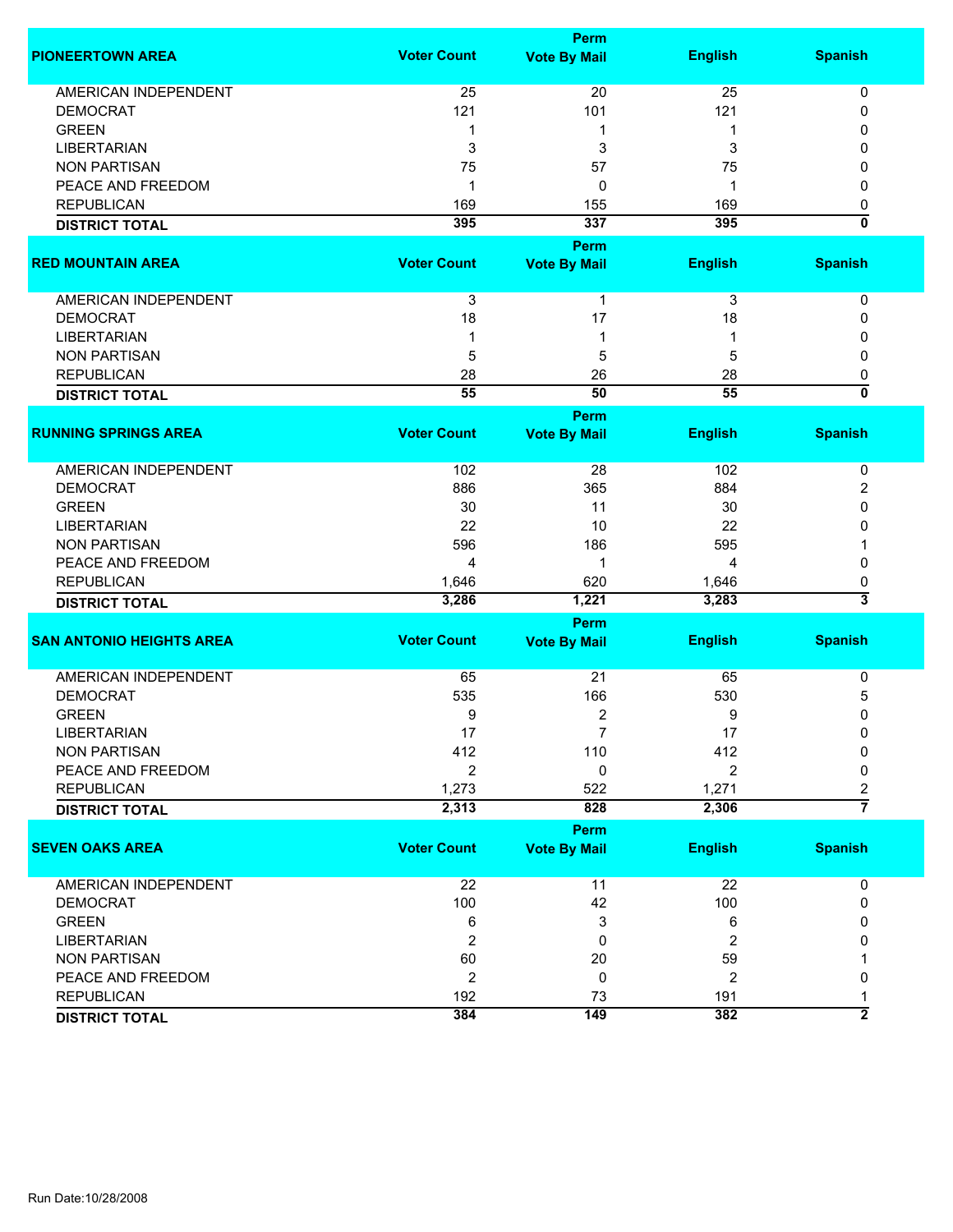|                                    |                         | Perm                    |                         |                         |
|------------------------------------|-------------------------|-------------------------|-------------------------|-------------------------|
| <b>SKYFOREST AREA</b>              | <b>Voter Count</b>      | <b>Vote By Mail</b>     | <b>English</b>          | <b>Spanish</b>          |
| <b>AMERICAN INDEPENDENT</b>        | 25                      | 10                      | 25                      |                         |
| <b>DEMOCRAT</b>                    | 211                     | 85                      | 209                     | 0<br>2                  |
| <b>GREEN</b>                       |                         |                         | 5                       | 0                       |
|                                    | 5                       | 4                       |                         |                         |
| <b>LIBERTARIAN</b>                 | 8                       | 4                       | 8                       | 0                       |
| <b>NON PARTISAN</b>                | 113                     | 36                      | 112                     |                         |
| PEACE AND FREEDOM                  | 1                       | 1                       | 1                       | 0                       |
| <b>REPUBLICAN</b>                  | 348                     | 122                     | 348                     | 0                       |
| <b>DISTRICT TOTAL</b>              | 711                     | 262                     | 708                     | $\overline{\mathbf{3}}$ |
|                                    |                         | <b>Perm</b>             |                         |                         |
| <b>APPLE VALLEY SOUTH AREA</b>     | <b>Voter Count</b>      | <b>Vote By Mail</b>     | <b>English</b>          | <b>Spanish</b>          |
|                                    |                         |                         |                         |                         |
| AMERICAN INDEPENDENT               | 81                      | 31                      | 81                      | 0                       |
| <b>DEMOCRAT</b>                    | 394                     | 146                     | 393                     | 1                       |
| <b>GREEN</b>                       | 10                      | 3                       | 10                      | 0                       |
| <b>LIBERTARIAN</b>                 | 18                      | 4                       | 18                      | 0                       |
| <b>NON PARTISAN</b>                | 319                     | 99                      | 319                     | 0                       |
| PEACE AND FREEDOM                  | 5                       | 0                       | 5                       | 0                       |
| <b>REPUBLICAN</b>                  | 982                     | 378                     | 981                     |                         |
| <b>DISTRICT TOTAL</b>              | 1,809                   | 661                     | 1,807                   | $\overline{2}$          |
|                                    |                         | <b>Perm</b>             |                         |                         |
| <b>CHINO SOUTH AREA</b>            | <b>Voter Count</b>      | <b>Vote By Mail</b>     | <b>English</b>          | <b>Spanish</b>          |
|                                    |                         |                         |                         |                         |
| <b>AMERICAN INDEPENDENT</b>        | 15                      | 3                       | 15                      | 0                       |
| <b>DEMOCRAT</b>                    | 330                     | 110                     | 323                     | 7                       |
| <b>GREEN</b>                       | 5                       | $\overline{2}$          | 4                       | 1                       |
| <b>LIBERTARIAN</b>                 | 6                       | $\mathbf 1$             | 6                       | 0                       |
| <b>NON PARTISAN</b>                | 149                     | 25                      | 146                     | 3                       |
| PEACE AND FREEDOM                  | 1                       | $\mathbf{0}$            | 1                       | 0                       |
|                                    |                         |                         |                         |                         |
| <b>REPUBLICAN</b>                  | 449                     | 167                     | 448                     |                         |
| <b>DISTRICT TOTAL</b>              | 955                     | 308                     | 943                     | $\overline{12}$         |
| <b>MONTCLAIR SOUTH AREA</b>        | <b>Voter Count</b>      | <b>Perm</b>             |                         |                         |
|                                    |                         | <b>Vote By Mail</b>     | <b>English</b>          | <b>Spanish</b>          |
| <b>AMERICAN INDEPENDENT</b>        | 25                      | 9                       | 24                      | 1                       |
| <b>DEMOCRAT</b>                    | 833                     | 180                     | 773                     | 60                      |
| <b>GREEN</b>                       | 5                       | 3                       | 5                       | 0                       |
| <b>LIBERTARIAN</b>                 | 4                       | 2                       | 4                       | 0                       |
| <b>NON PARTISAN</b>                | 302                     | 52                      | 284                     | 18                      |
| PEACE AND FREEDOM                  | 9                       | 1                       | 8                       | 1                       |
| <b>REPUBLICAN</b>                  |                         |                         |                         |                         |
|                                    | 528                     | 139                     | 520                     | 8                       |
| <b>DISTRICT TOTAL</b>              | 1,706                   | 386                     | 1,618                   | $\overline{88}$         |
|                                    |                         | <b>Perm</b>             |                         |                         |
| <b>TWENTYNINE PALMS SOUTH AREA</b> | <b>Voter Count</b>      | <b>Vote By Mail</b>     | <b>English</b>          | <b>Spanish</b>          |
| <b>NON PARTISAN</b>                | 0                       | 0                       | 0                       | 0                       |
| <b>REPUBLICAN</b>                  | 3                       | 0                       | 3                       | 0                       |
| <b>DISTRICT TOTAL</b>              | $\overline{\mathbf{3}}$ | $\overline{\mathbf{0}}$ | $\overline{\mathbf{3}}$ | $\overline{0}$          |
|                                    |                         | Perm                    |                         |                         |
| <b>VICTORVILLE SOUTH AREA</b>      | <b>Voter Count</b>      | <b>Vote By Mail</b>     | <b>English</b>          | <b>Spanish</b>          |
| AMERICAN INDEPENDENT               | 1                       | 1                       | 1                       | 0                       |
| <b>DEMOCRAT</b>                    | 5                       | 3                       | 5                       | 0                       |
| <b>NON PARTISAN</b>                | 2                       | $\overline{\mathbf{c}}$ |                         | 0                       |
|                                    |                         |                         | 2                       |                         |
| <b>REPUBLICAN</b>                  | 9                       | $\overline{7}$          | 9                       | 0                       |
| <b>DISTRICT TOTAL</b>              | $\overline{17}$         | $\overline{13}$         | $\overline{17}$         | $\overline{0}$          |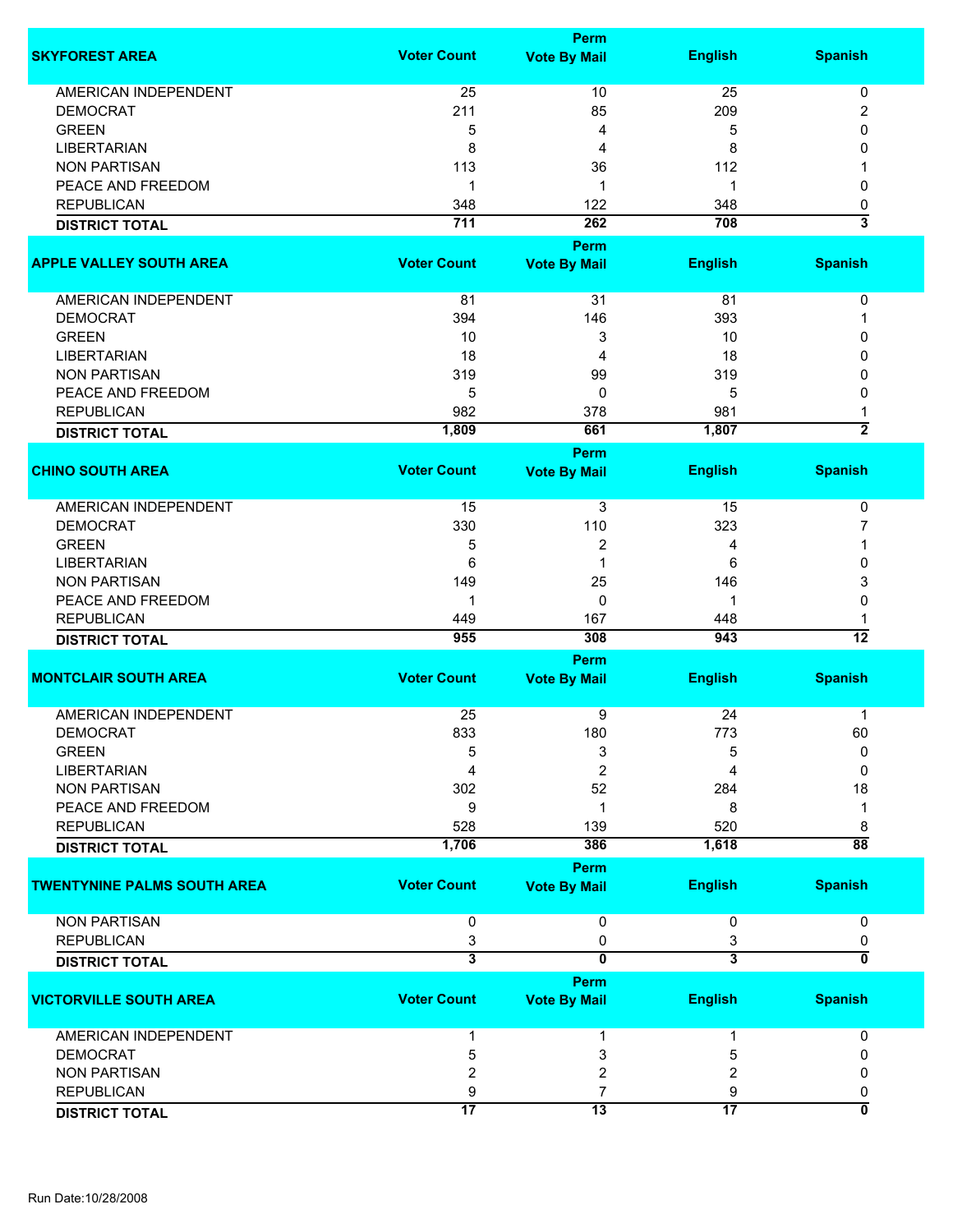|                                  |                    | <b>Perm</b>                        |                         |                           |
|----------------------------------|--------------------|------------------------------------|-------------------------|---------------------------|
| YUCCA VALLEY SOUTH AREA          | <b>Voter Count</b> | <b>Vote By Mail</b>                | <b>English</b>          | <b>Spanish</b>            |
| <b>NON PARTISAN</b>              | 1                  | 0                                  | 1                       | 0                         |
| <b>DISTRICT TOTAL</b>            | 1                  | 0                                  | $\mathbf{1}$            | 0                         |
|                                  |                    | Perm                               |                         |                           |
| <b>SPRING VALLEY LAKE AREA</b>   | <b>Voter Count</b> | <b>Vote By Mail</b>                | <b>English</b>          | <b>Spanish</b>            |
|                                  |                    |                                    |                         |                           |
| AMERICAN INDEPENDENT             | 117                | 47                                 | 117                     | 0                         |
| <b>DEMOCRAT</b>                  | 1,241              | 478                                | 1,232                   | 9                         |
| <b>GREEN</b>                     | 8                  | 2                                  | 8                       | $\Omega$                  |
| <b>LIBERTARIAN</b>               | 10                 | 3                                  | 10                      | 0                         |
| <b>NON PARTISAN</b>              | 637                | 210                                | 636                     |                           |
| PEACE AND FREEDOM                | $\overline{2}$     | 1                                  | 2                       | 0                         |
| <b>REPUBLICAN</b>                | 2,486              | 1,111                              | 2,480                   | 6                         |
| <b>DISTRICT TOTAL</b>            | 4,501              | 1,852                              | 4,485                   | $\overline{16}$           |
|                                  |                    | Perm                               |                         |                           |
| <b>SUMMIT AREA</b>               | <b>Voter Count</b> | <b>Vote By Mail</b>                | <b>English</b>          | <b>Spanish</b>            |
|                                  |                    |                                    |                         |                           |
| AMERICAN INDEPENDENT             | $\overline{3}$     | $\overline{2}$                     | 3                       | 0                         |
| <b>DEMOCRAT</b>                  | 48                 | 38                                 | 47                      | 1                         |
| <b>LIBERTARIAN</b>               | 4                  | $\overline{\mathbf{c}}$            | 4                       | 0                         |
| <b>NON PARTISAN</b>              | 31                 | 22                                 | 31                      | $\mathbf{0}$              |
| <b>REPUBLICAN</b>                | 151                | 126                                | 151                     | 0                         |
| <b>DISTRICT TOTAL</b>            | 237                | 190                                | 236                     | 7                         |
|                                  |                    |                                    |                         |                           |
| <b>TERRACE AREA</b>              | <b>Voter Count</b> | <b>Perm</b><br><b>Vote By Mail</b> | <b>English</b>          | <b>Spanish</b>            |
|                                  |                    |                                    |                         |                           |
| <b>NON PARTISAN</b>              | 0                  | 0                                  | 0                       | 0                         |
| <b>DISTRICT TOTAL</b>            | $\overline{0}$     | $\overline{\mathbf{0}}$            | $\overline{0}$          | $\overline{\mathfrak{o}}$ |
|                                  |                    | Perm                               |                         |                           |
| <b>TRONA AREA</b>                | <b>Voter Count</b> | <b>Vote By Mail</b>                | <b>English</b>          | <b>Spanish</b>            |
|                                  |                    |                                    |                         |                           |
| AMERICAN INDEPENDENT             | 10                 | 3                                  | 10                      | 0                         |
| <b>DEMOCRAT</b>                  | 65                 | 18                                 | 63                      | 2                         |
| <b>GREEN</b>                     | 1                  | 0                                  |                         | 0                         |
| <b>NON PARTISAN</b>              | 34                 | 6                                  | 34                      | 0                         |
| REPUBLICAN                       | 57                 | 20                                 | 57                      | 0                         |
| <b>DISTRICT TOTAL</b>            | 167                | $\overline{47}$                    | 165                     | $\overline{2}$            |
|                                  |                    | Perm                               |                         |                           |
| <b>TWENTYNINE PALMS MCB AREA</b> | <b>Voter Count</b> | <b>Vote By Mail</b>                | <b>English</b>          | <b>Spanish</b>            |
|                                  |                    |                                    |                         |                           |
| <b>NON PARTISAN</b>              | 0                  | 0                                  | 0                       | 0                         |
| <b>DISTRICT TOTAL</b>            | $\mathbf{0}$       | $\overline{\mathbf{0}}$            | $\overline{\mathbf{0}}$ | $\overline{\mathfrak{o}}$ |
|                                  |                    | Perm                               |                         |                           |
| <b>TWIN PEAKS AREA</b>           | <b>Voter Count</b> | <b>Vote By Mail</b>                | <b>English</b>          | <b>Spanish</b>            |
|                                  |                    |                                    |                         |                           |
| AMERICAN INDEPENDENT             | 55                 | 19                                 | 55                      | 0                         |
| <b>DEMOCRAT</b>                  | 268                | 93                                 | 266                     | 2                         |
| <b>GREEN</b>                     | 3                  | 1                                  | 3                       | 0                         |
| <b>LIBERTARIAN</b>               | 10                 | 5                                  | 10                      | 0                         |
| <b>NON PARTISAN</b>              | 247                | 84                                 | 246                     |                           |
| PEACE AND FREEDOM                | 1                  | 0                                  | 1                       | 0                         |
| <b>REPUBLICAN</b>                | 755                | 299                                | 754                     | 1                         |
|                                  | 1,339              | 501                                | 1,335                   | $\overline{4}$            |
| <b>DISTRICT TOTAL</b>            |                    |                                    |                         |                           |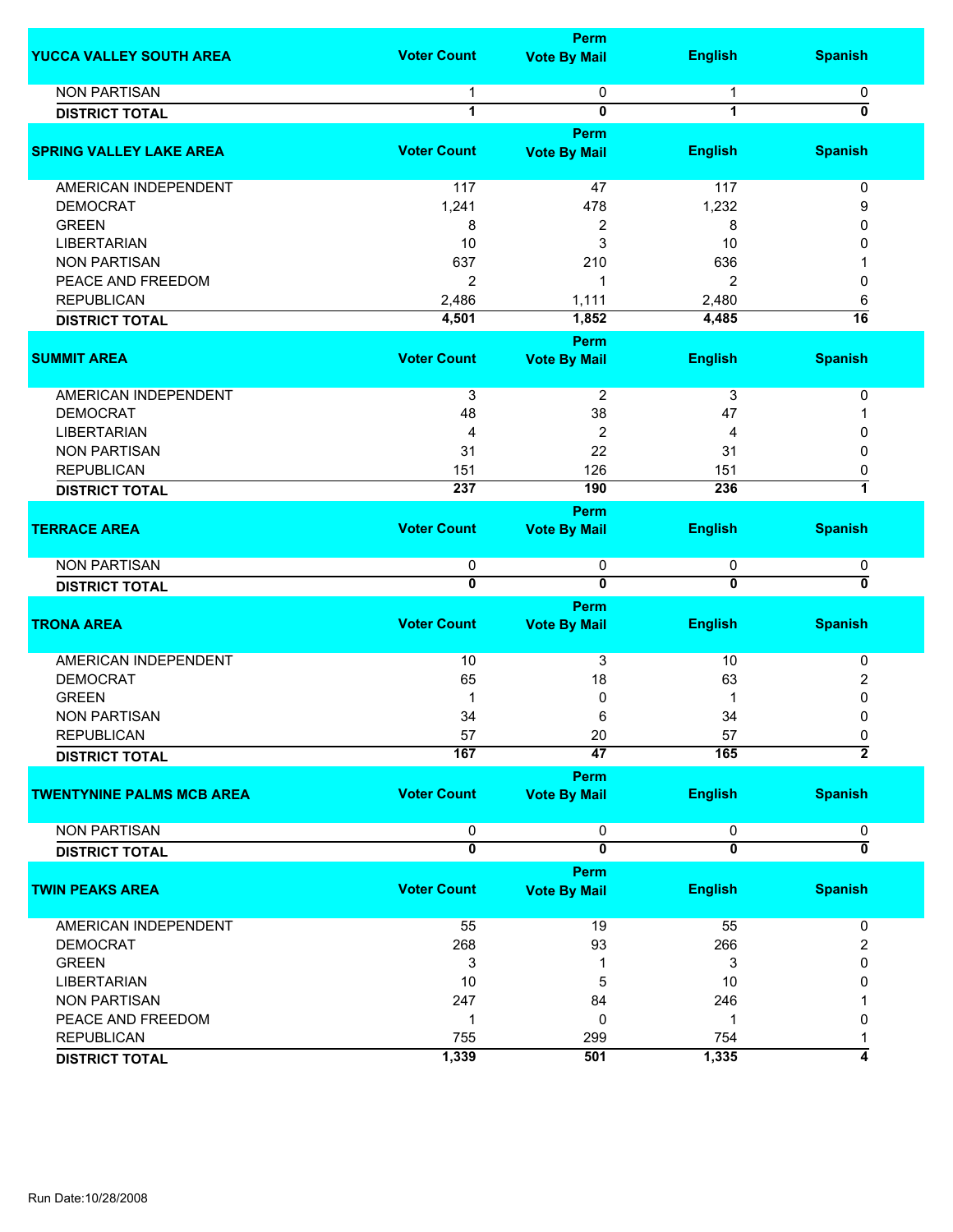|                              |                    | Perm                               |                 |                           |
|------------------------------|--------------------|------------------------------------|-----------------|---------------------------|
| <b>COLTON WEST AREA</b>      | <b>Voter Count</b> | <b>Vote By Mail</b>                | <b>English</b>  | <b>Spanish</b>            |
| <b>AMERICAN INDEPENDENT</b>  | 26                 | 3                                  | 23              | 3                         |
| <b>DEMOCRAT</b>              | 455                | 128                                | 440             | 15                        |
| <b>LIBERTARIAN</b>           | 3                  | 1                                  | 2               | 1                         |
| <b>NON PARTISAN</b>          | 129                | 25                                 | 122             | 7                         |
|                              |                    |                                    |                 |                           |
| PEACE AND FREEDOM            | 1                  | 1                                  | 1               | 0                         |
| <b>REPUBLICAN</b>            | 250                | 78                                 | 247             | 3                         |
| <b>DISTRICT TOTAL</b>        | 864                | 236                                | 835             | $\overline{29}$           |
|                              |                    | Perm                               |                 |                           |
| <b>FONTANA WEST AREA</b>     | <b>Voter Count</b> | <b>Vote By Mail</b>                | <b>English</b>  | <b>Spanish</b>            |
| AMERICAN INDEPENDENT         | 162                | 28                                 | 155             | $\overline{7}$            |
| <b>DEMOCRAT</b>              | 3,360              | 728                                | 3,105           | 255                       |
| <b>GREEN</b>                 | 22                 | 3                                  | 22              | 0                         |
| <b>LIBERTARIAN</b>           | 33                 | 6                                  | 30              | 3                         |
| <b>NON PARTISAN</b>          | 1,253              | 225                                | 1,199           | 54                        |
|                              | 40                 |                                    |                 |                           |
| PEACE AND FREEDOM            |                    | 8                                  | 39              | 1                         |
| <b>REPUBLICAN</b>            | 1,382              | 270                                | 1,348           | 34                        |
| <b>DISTRICT TOTAL</b>        | 6,252              | 1,268                              | 5,898           | 354                       |
| <b>HESPERIA WEST AREA</b>    | <b>Voter Count</b> | <b>Perm</b><br><b>Vote By Mail</b> | <b>English</b>  | <b>Spanish</b>            |
|                              |                    |                                    |                 |                           |
| AMERICAN INDEPENDENT         | 64                 | 21                                 | 64              | 0                         |
| <b>DEMOCRAT</b>              | 480                | 183                                | 471             | 9                         |
| <b>GREEN</b>                 | 6                  | 0                                  | 5               | 1                         |
| <b>LIBERTARIAN</b>           | 9                  | 3                                  | 9               | 0                         |
| <b>NON PARTISAN</b>          | 291                | 68                                 | 289             | 2                         |
| PEACE AND FREEDOM            | 8                  | 2                                  | 7               | 1                         |
| <b>REPUBLICAN</b>            | 905                | 311                                | 902             | 3                         |
|                              | 1,763              | 588                                | 1,747           | $\overline{16}$           |
| <b>DISTRICT TOTAL</b>        |                    | Perm                               |                 |                           |
| <b>NEEDLES WEST AREA</b>     | <b>Voter Count</b> | <b>Vote By Mail</b>                | <b>English</b>  | <b>Spanish</b>            |
|                              |                    |                                    |                 |                           |
| <b>AMERICAN INDEPENDENT</b>  | 2                  | 2                                  | 2               | 0                         |
| <b>DEMOCRAT</b>              | 1                  | 1                                  | 1               | 0                         |
| <b>NON PARTISAN</b>          | 0                  | 0                                  | 0               | 0                         |
| <b>REPUBLICAN</b>            | 6                  | 6                                  | 6               | 0                         |
| <b>DISTRICT TOTAL</b>        | $\overline{9}$     | $\overline{9}$                     | $\overline{9}$  | $\overline{\mathfrak{o}}$ |
|                              |                    | Perm                               |                 |                           |
| <b>VICTORVILLE WEST AREA</b> | <b>Voter Count</b> | <b>Vote By Mail</b>                | <b>English</b>  | <b>Spanish</b>            |
| <b>AMERICAN INDEPENDENT</b>  | 50                 | 11                                 | 50              | $\mathbf 0$               |
| <b>DEMOCRAT</b>              | 704                | 214                                | 689             | 15                        |
| <b>GREEN</b>                 | 10                 | 1                                  | 10              | 0                         |
| <b>LIBERTARIAN</b>           | 8                  | 2                                  | 8               | 0                         |
| <b>NON PARTISAN</b>          | 357                | 90                                 | 353             |                           |
|                              |                    |                                    |                 |                           |
| PEACE AND FREEDOM            | 6                  | 2                                  | 6               | 0                         |
| <b>REPUBLICAN</b>            | 677                | 228                                | 675             | 2                         |
| <b>DISTRICT TOTAL</b>        | 1,812              | 548                                | 1,791           | $\overline{21}$           |
|                              |                    | Perm                               |                 |                           |
| YUCCA VALLEY WEST AREA       | <b>Voter Count</b> | <b>Vote By Mail</b>                | <b>English</b>  | <b>Spanish</b>            |
| <b>DEMOCRAT</b>              | 13                 | 10                                 | 13              | 0                         |
| <b>NON PARTISAN</b>          | 3                  |                                    | 3               | 0                         |
| <b>REPUBLICAN</b>            | 2                  | 0                                  | 2               | 0                         |
| <b>DISTRICT TOTAL</b>        | $\overline{18}$    | $\overline{11}$                    | $\overline{18}$ | 0                         |
|                              |                    |                                    |                 |                           |